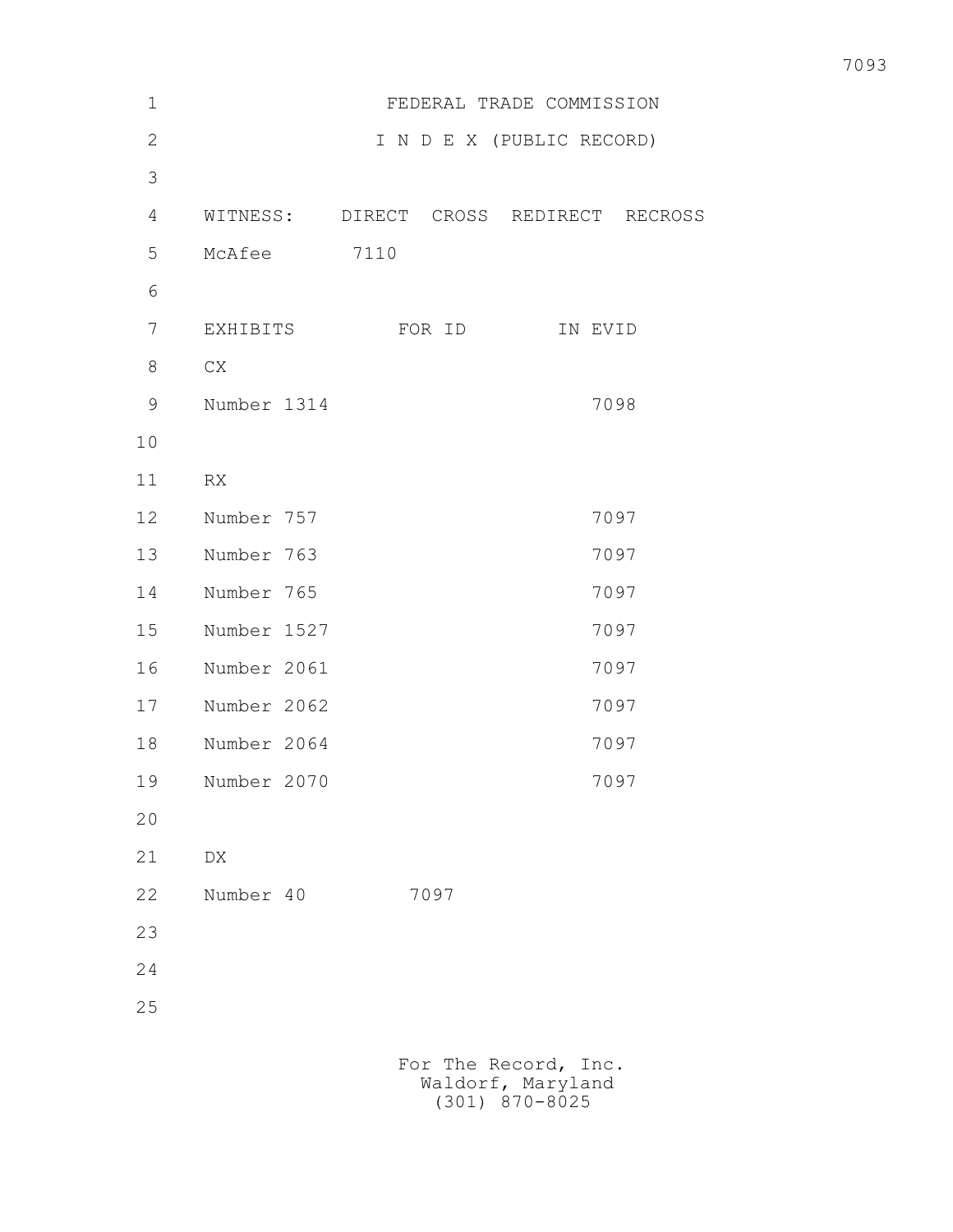| $1\,$         | UNITED STATES OF AMERICA                                      |
|---------------|---------------------------------------------------------------|
| $\mathbf{2}$  | FEDERAL TRADE COMMISSION                                      |
| 3             |                                                               |
| 4             | In the Matter of:<br>$\mathcal{C}$                            |
| 5             | Rambus, Inc.<br>Docket No. 9302<br>$\lambda$                  |
| 6             |                                                               |
| 7             |                                                               |
| 8             |                                                               |
| $\mathcal{G}$ | Wednesday, June 25, 2003                                      |
| 10            | $9:33$ a.m.                                                   |
| 11            |                                                               |
| 12            |                                                               |
| 13            | TRIAL VOLUME 35                                               |
| 14            | PART 1                                                        |
| 15            | PUBLIC RECORD                                                 |
| 16            |                                                               |
| 17            | BEFORE THE HONORABLE STEPHEN J. MCGUIRE                       |
| 18            | Chief Administrative Law Judge                                |
| 19            | Federal Trade Commission                                      |
| 20            | 600 Pennsylvania Avenue, N.W.                                 |
| 21            | Washington, D.C.                                              |
| 22            |                                                               |
| 23            |                                                               |
| 24            |                                                               |
| 25            | Reported by: Josett F. Hall, RMR-CRR                          |
|               | For The Record, Inc.<br>Waldorf, Maryland<br>$(301)$ 870-8025 |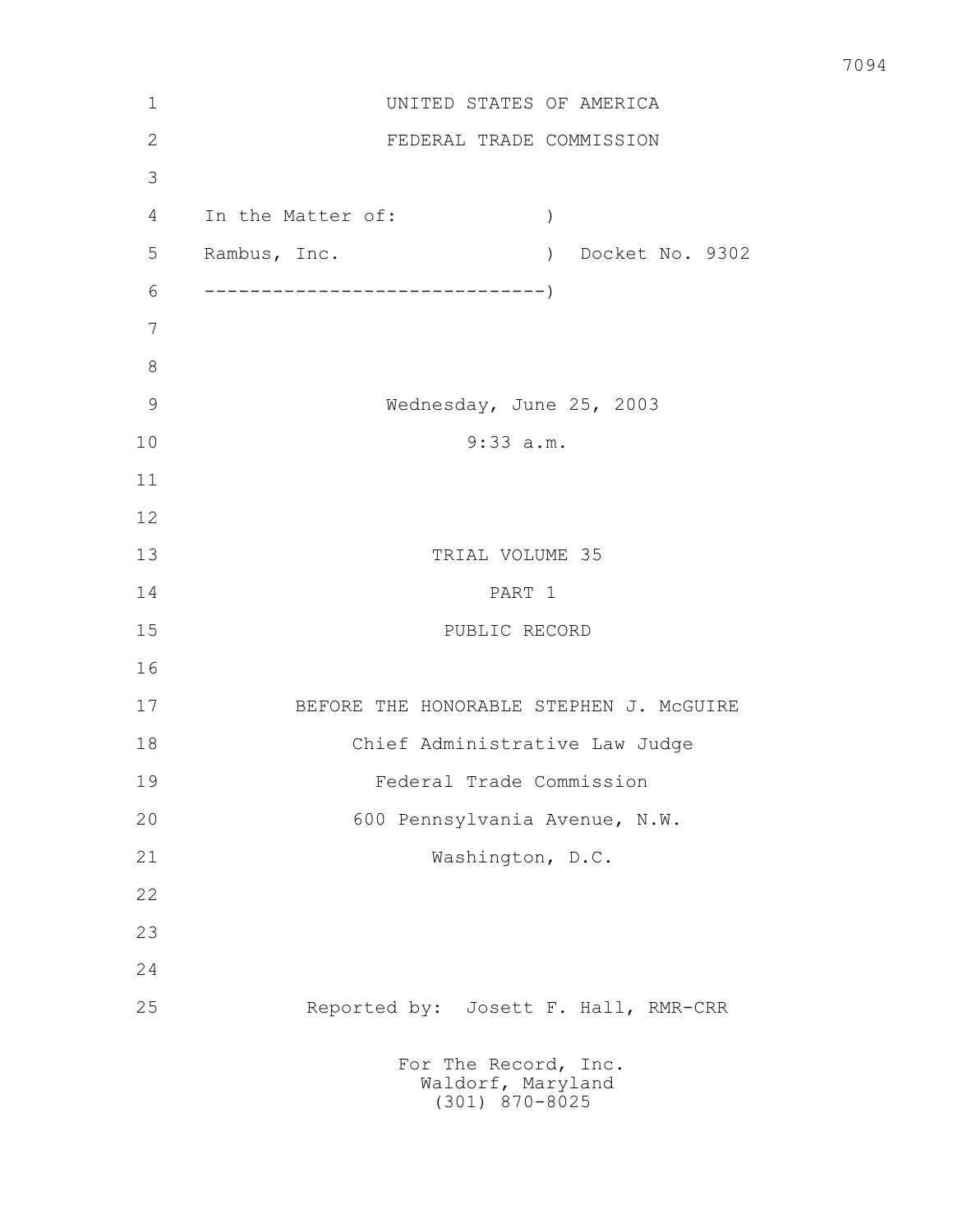2

| 3             | ON BEHALF OF THE FEDERAL TRADE COMMISSION: |
|---------------|--------------------------------------------|
| 4             | M. SEAN ROYALL, Attorney                   |
| 5             | GEOFFREY OLIVER, Attorney                  |
| 6             | JOHN C. WEBER, Attorney                    |
| 7             | MICHAEL FRANCHAK, Attorney                 |
| 8             | Federal Trade Commission                   |
| $\mathcal{G}$ | 601 New Jersey Avenue, N.W.                |
| 10            | Washington, D.C. 20580-0000                |
| 11            | $(202)$ 326-3663                           |
| 12            |                                            |
| 13            | ON BEHALF OF THE RESPONDENT:               |
| 14            | GREGORY P. STONE, Attorney                 |
| 15            | STEVEN M. PERRY, Attorney                  |
| 16            | PETER A. DETRE, Attorney                   |
| 17            | SEAN GATES, Attorney                       |
| 18            | Munger, Tolles & Olson LLP                 |
| 19            | 355 South Grand Avenue, 35th Floor         |
| 20            | Los Angeles, California 90071-1560         |
| 21            | $(213) 683 - 9255$                         |
| 22            |                                            |
| 23            |                                            |
| 24            |                                            |
| 25            |                                            |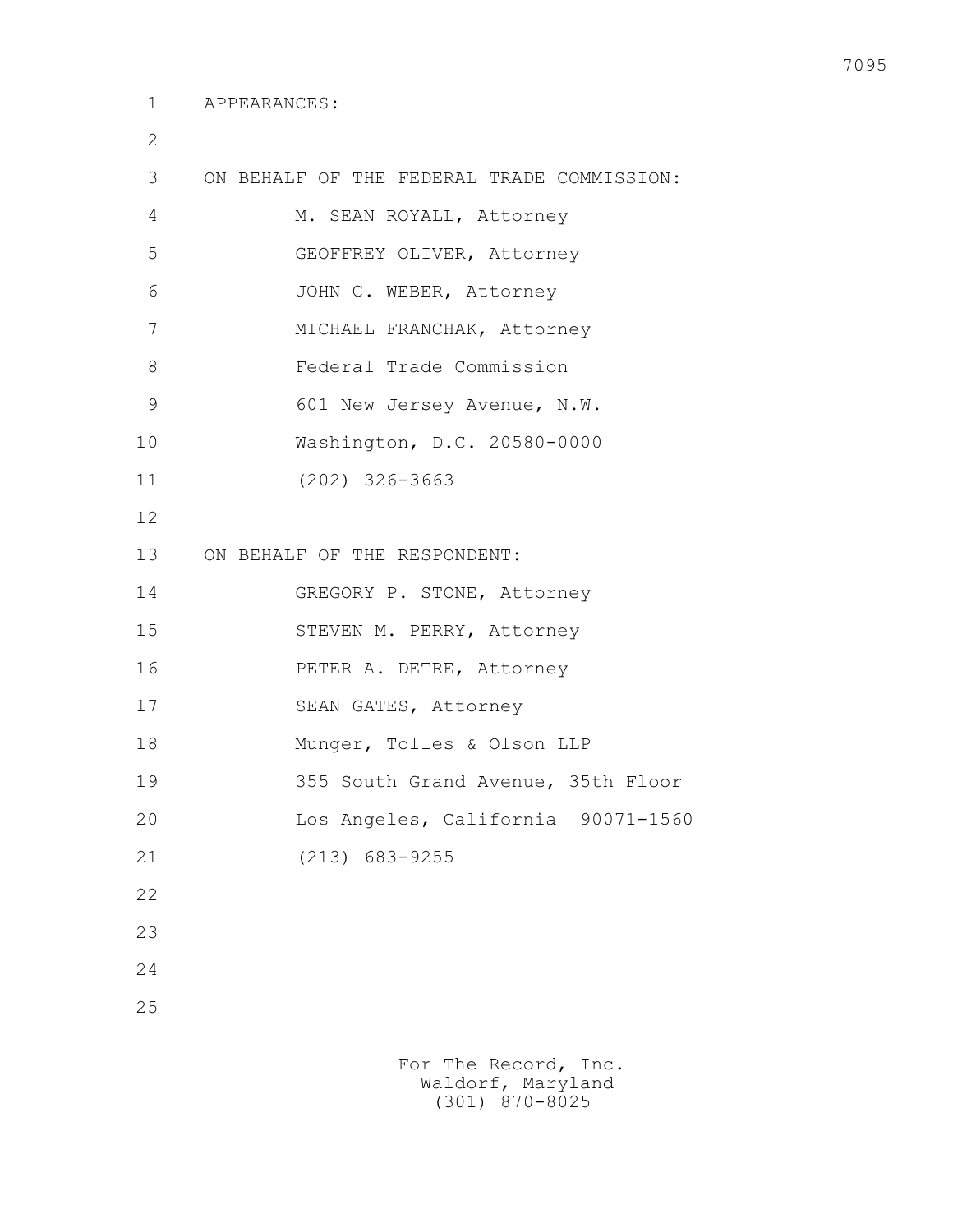| $\mathbf{2}$   |                              |
|----------------|------------------------------|
| 3              | ON BEHALF OF THE RESPONDENT: |
| $\overline{4}$ | A. DOUGLAS MELAMED, Attorney |
| 5              | Wilmer, Cutler & Pickering   |
| 6              | 2445 M Street, N.W.          |
| $\overline{7}$ | Washington, D.C. 20037-1420  |
| 8              | $(202) 663 - 6090$           |
| $\mathcal{G}$  |                              |
| 10             |                              |
| 11             |                              |
| 12             |                              |
| 13             |                              |
| 14             |                              |
| 15             |                              |
| 16             |                              |
| 17             |                              |
| 18             |                              |
| 19             |                              |
| 20             |                              |
| 21             |                              |
| 22             |                              |
| 23             |                              |
| 24             |                              |
| 25             |                              |
|                |                              |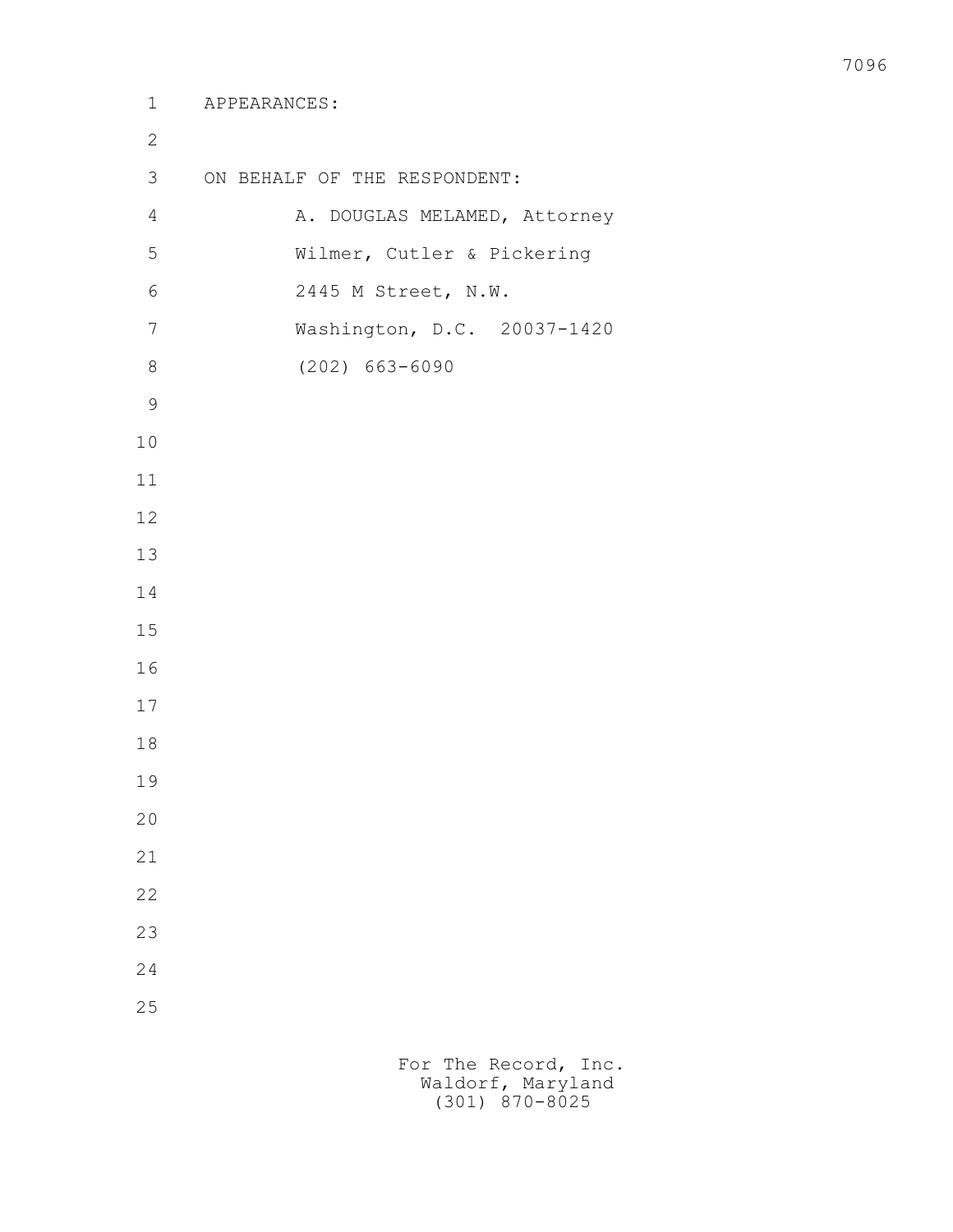1 P R O C E E D I N G S  $2$  - - - - - 3 JUDGE McGUIRE: This hearing is now in order. 4 Before we start this morning, any housekeeping 5 tasks we need to take up? 6 MR. PERRY: Yes, Your Honor. We have a few 7 exhibits to move in, if we could, from yesterday's 8 examination of Mr. Lee. 9 JUDGE McGUIRE: All right. 10 MR. PERRY: There are ten exhibits. I shared 11 the list with Mr. Oliver, and he has informed me that 12 complaint counsel have no objections, so if I could 13 just read the numbers? 14 JUDGE McGUIRE: Go ahead. 15 MR. PERRY: RX-1527, JX-40, CX-1314, RX-757, 16 RX-763, RX-765, RX-2061, RX-2062, RX-2064 and RX-2070. 17 We would move in those exhibits at this time. 18 MR. OLIVER: We have no objection, Your Honor. 19 JUDGE McGUIRE: All right. All those at this 20 time are entered to the record. 21 MR. PERRY: Thank you, Your Honor. 22 (RX Exhibit Numbers 757, 763, 765, 1527, 2061, 23 2062, 2064 and 2070 were admitted into evidence.) 24 (JX Exhibit Number 40 was admitted into 25 evidence.)

> For The Record, Inc. Waldorf, Maryland (301) 870-8025

7097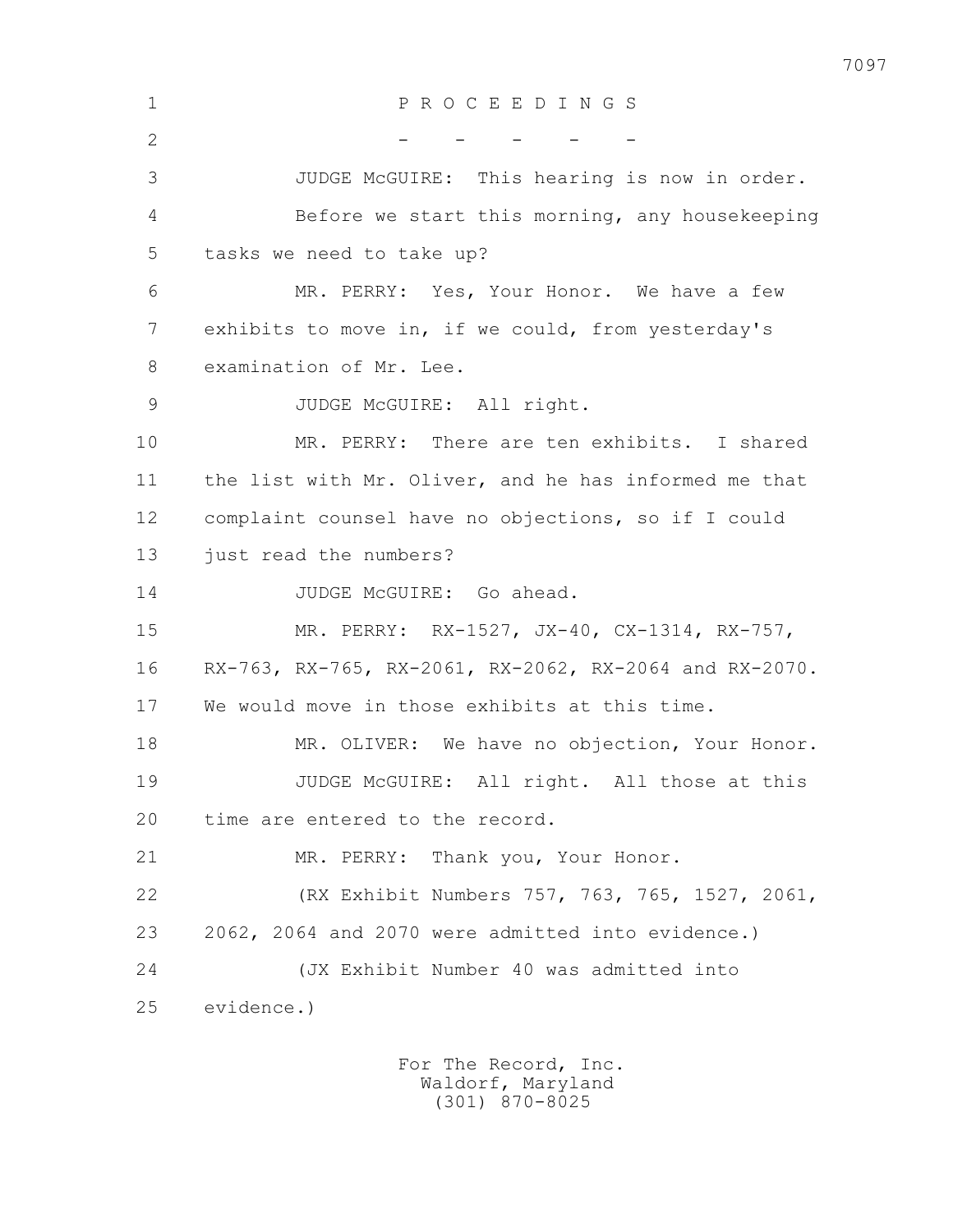1 (CX Exhibit Number 1314 was admitted into 2 evidence.) 3 JUDGE McGUIRE: Anything else? 4 Mr. Stone. 5 MR. STONE: Yes, Your Honor. Two other 6 housekeeping matters. 7 The first is, as you know, we discussed with 8 you the date on which respondent's case would start. 9 JUDGE McGUIRE: Yes. 10 MR. STONE: Because the case has gone a bit 11 longer than any of us have anticipated, we have been 12 trying to juggle vacations, sabbaticals and a honeymoon 13 of some of -- 14 JUDGE McGUIRE: You know, I need all three of 15 those things right now. 16 MR. STONE: Well, I don't think you're alone in 17 that, Your Honor. 18 We had talked with complaint counsel. Because 19 of some travel problems, if we could delay the start by 20 one day to July 9 of our case -- 21 JUDGE McGUIRE: That's fine with the court. 22 Is it the expectation that -- and I asked you 23 this I think on Tuesday, Mr. Oliver, and you said that 24 or you indicated the other day that you anticipated the 25 completion of the complaint counsel's case in chief by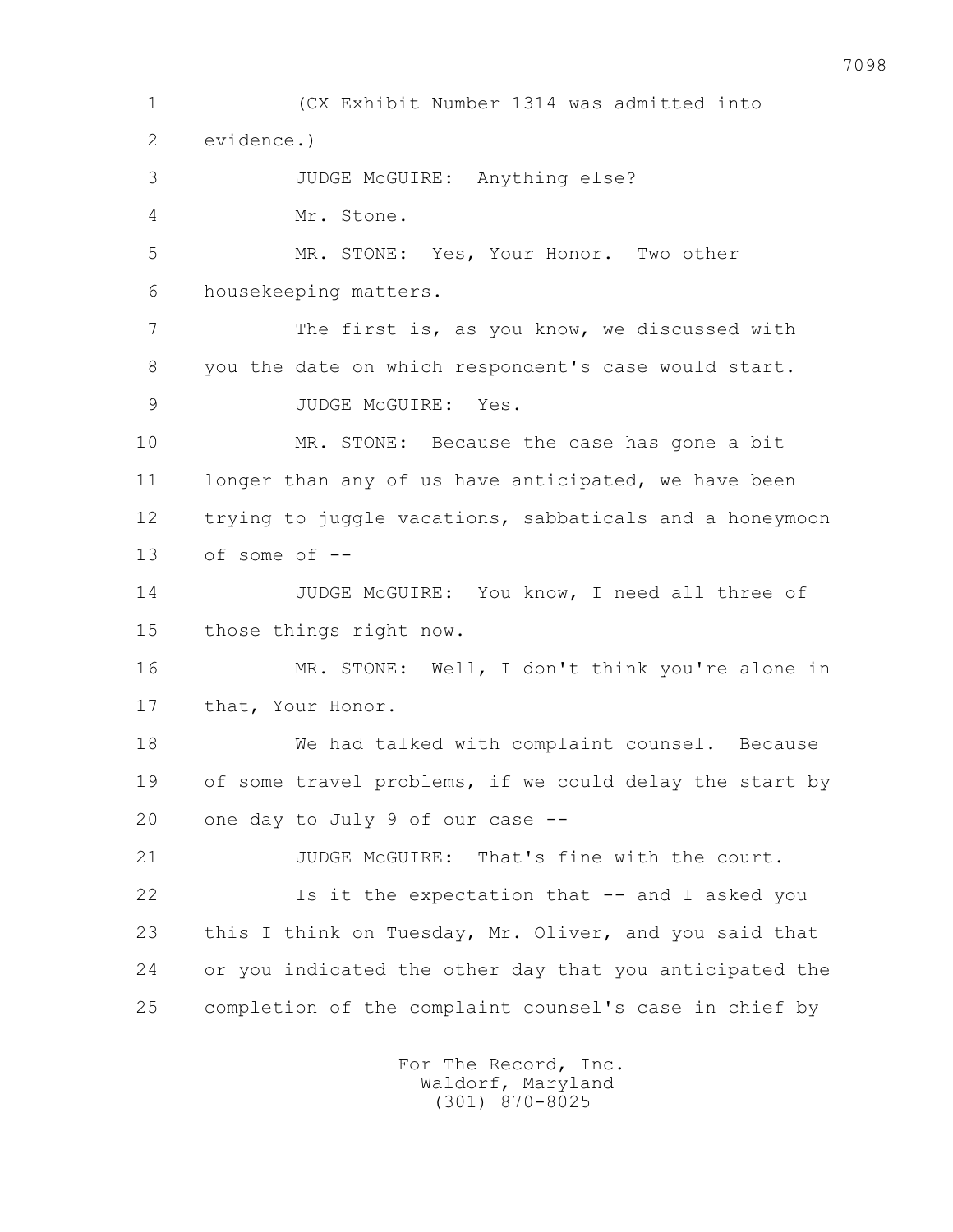1 the end of June, which would be next Monday.

 2 Do you anticipate you're going to go beyond 3 that date at all, like up to the 2nd or the 3rd 4 perhaps?

 5 MR. OLIVER: Your Honor, if I could explain in 6 a little more detail where we stand. This may actually 7 raise a second issue that Mr. Stone -- at this point we 8 expect that Professor McAfee will be our second to last 9 witness. He was originally of course scheduled to be 10 our last witness, but we of course had to take 11 Mr. Vincent out of order.

 12 In addition to that, we still have remaining 13 reading from the deposition testimony of Mr. Joel Karp. 14 If time permits on Friday, we hope to finish with the 15 deposition testimony of Mr. Karp on Friday.

 16 We expect to take Mr. Vincent next Monday. If 17 we don't finish Mr. Karp's deposition Friday, we expect 18 to finish it Monday. That would complete the live 19 witnesses for us.

 20 In addition, we still have a number of other 21 depositions that we and respondent have agreed can be 22 submitted in paper.

23 JUDGE McGUIRE: Okay.

24 MR. OLIVER: But we are -- after consultation, 25 what we would propose to do is during the break,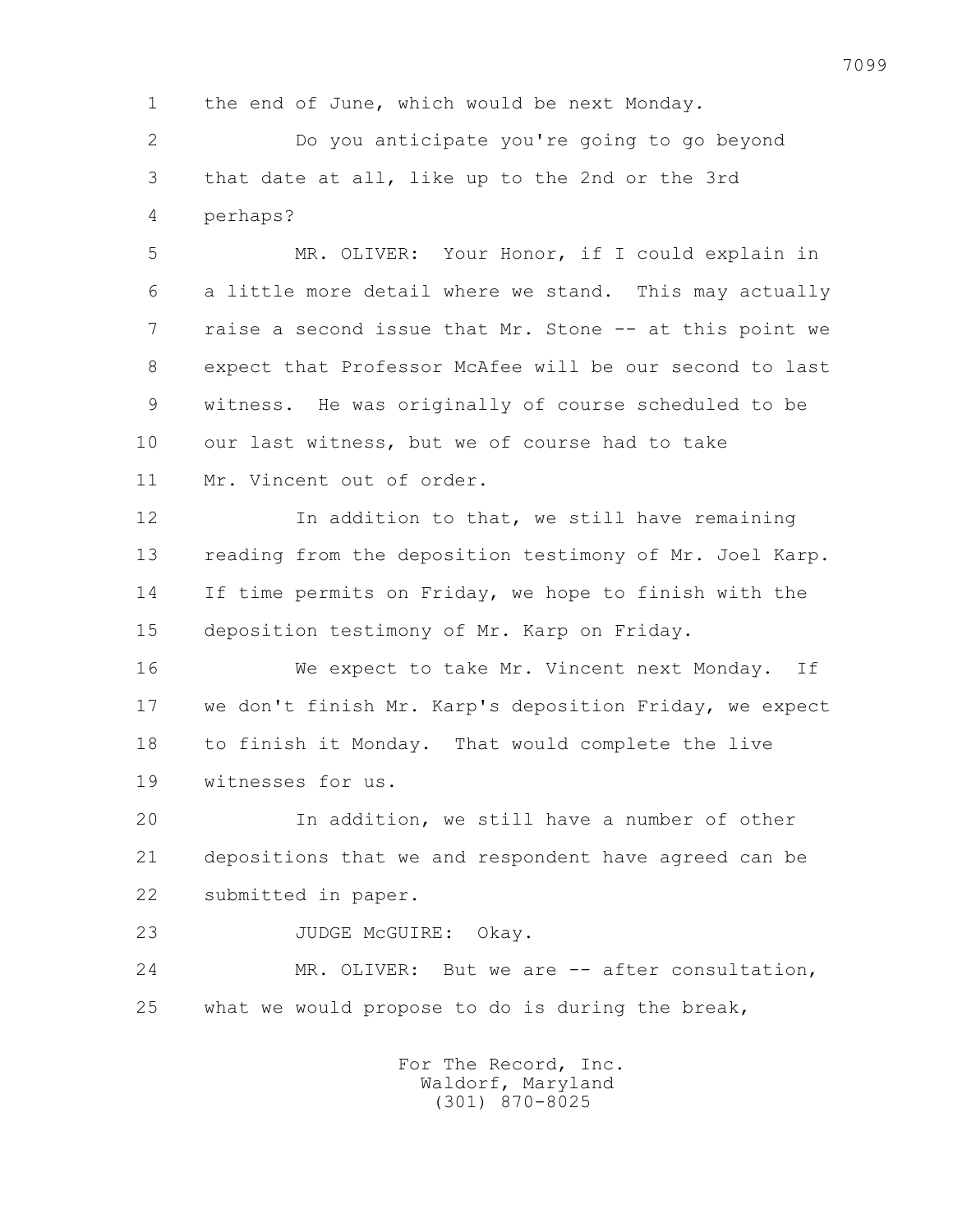1 perhaps up to about July 9, 10 or 11, whatever it takes 2 to accommodate their break as well, we would focus on 3 consolidating the designated portions of the 4 depositions, including those portions without 5 objections and those portions with objections. We'd 6 then offer those to you sometime on July 10 or 11. 7 JUDGE McGUIRE: That's fine. 8 MR. OLIVER: That would then be the completion 9 of our case. 10 JUDGE McGUIRE: So again, you anticipate being 11 done with your case by next Tuesday perhaps? 12 MR. OLIVER: I believe that, again, assuming 13 that there's time on either Friday or Monday to 14 complete the reading of Mr. Karp's deposition, I think 15 we can finish by the end of the day Monday. 16 JUDGE McGUIRE: Great. Okay. Anything else? 17 MR. STONE: Just one other item, Your Honor. 18 And we have talked with complaint counsel about 19 the depositions and I think we will give you probably a 20 joint brief that sets out what deposition testimony 21 will come in, what objections you would need to rule on 22 as you read it, and I think it's possible that there 23 will be a few objections people might want to argue 24 orally and we'll propose -- we'll tell you which those 25 are and propose a time that might work for that, if we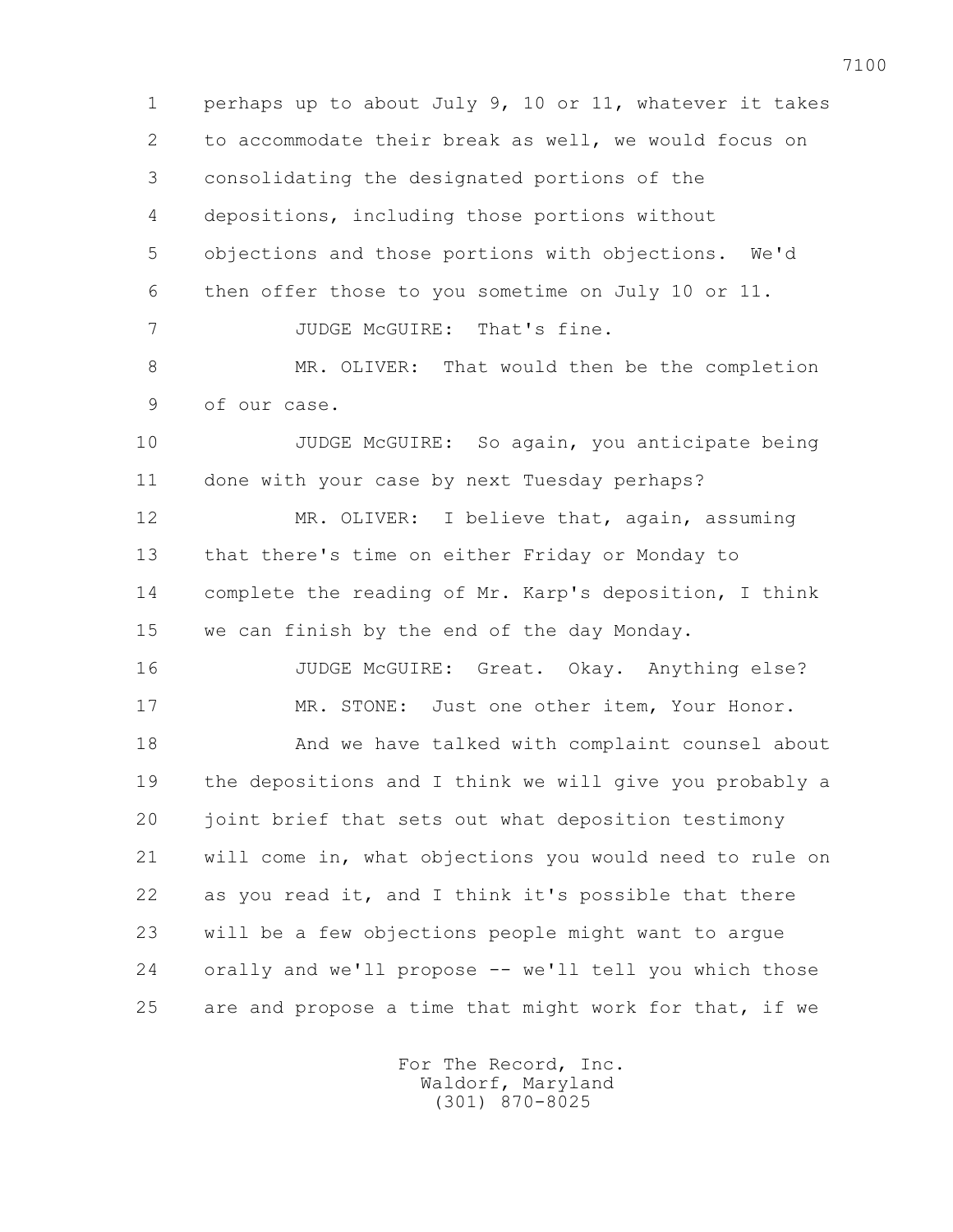1 could.

2 JUDGE McGUIRE: All right. Very good. 3 MR. STONE: My one other point, in preparing 4 for Mr. McAfee's examination, we realized that two of 5 the exhibits on complaint counsel's exhibit list, of 6 which they gave us notice, CX-1680 and 1681, which are 7 license agreements entered into by Rambus with third 8 parties and which set out royalty rates for DDR and 9 SDRAM devices, were not by us included in our motion 10 for in camera treatment as the other license agreements 11 were. 12 We would ask that the court afford those two 13 exhibits provisional in camera treatment today. We'll 14 file a motion before the end of the week seeking  $15$  formal  $-$ 16 JUDGE McGUIRE: That's fine. 17 Any opposition? 18 MR. ROYALL: Your Honor, I don't think we have 19 any opposition to that. Mr. Stone says they're going 20 to file a motion. We'll look at that and see if we 21 have any response. 22 JUDGE McGUIRE: That's fine. At the time it 23 comes up, then I will grant it provisional in camera 24 treatment. 25 MR. STONE: And we have talked with complaint For The Record, Inc.

 Waldorf, Maryland (301) 870-8025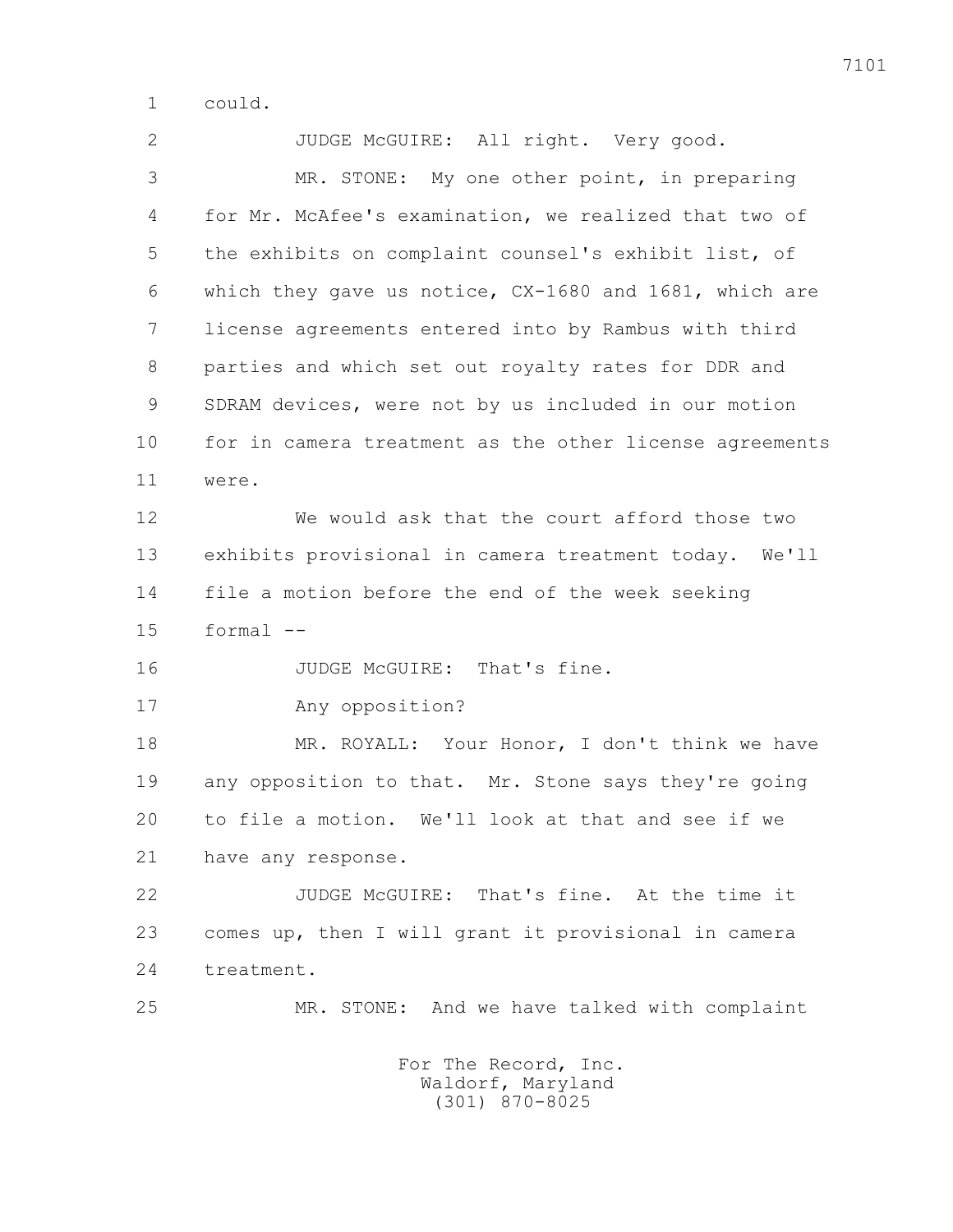1 counsel. They have some royalty rates in 2 Professor McAfee's demonstratives, but I understand 3 they're going to treat those as in camera for the 4 purposes of his testimony, and that will deal with that 5 issue. 6 And I think complaint counsel and Your Honor 7 both got a copy of the brief. I hope. If not, I have 8 hard copies. 9 JUDGE McGUIRE: Are you talking about the 10 brief for the proposed slides that they're going to 11 show? 12 MR. STONE: Yes. That at some point will come 13 up today. I'm not sure when. 14 JUDGE McGUIRE: I'd just gotten that brief 15 about fifteen minutes a ago. I have just had a couple 16 of moments to go through it. 17 Do you have any comments you want to make to 18 any of this, Mr. Royall? 19 MR. ROYALL: Well, Your Honor, like you, I'm 20 not even sure if I saw it fifteen minutes ago, but I 21 have quickly looked at it and I do think that there is 22 a response that I think should resolve the issue and 23 create -- make it a nonissue. 24 The motion, as I understand it, is predicated 25 upon Your Honor's motion in limine ruling.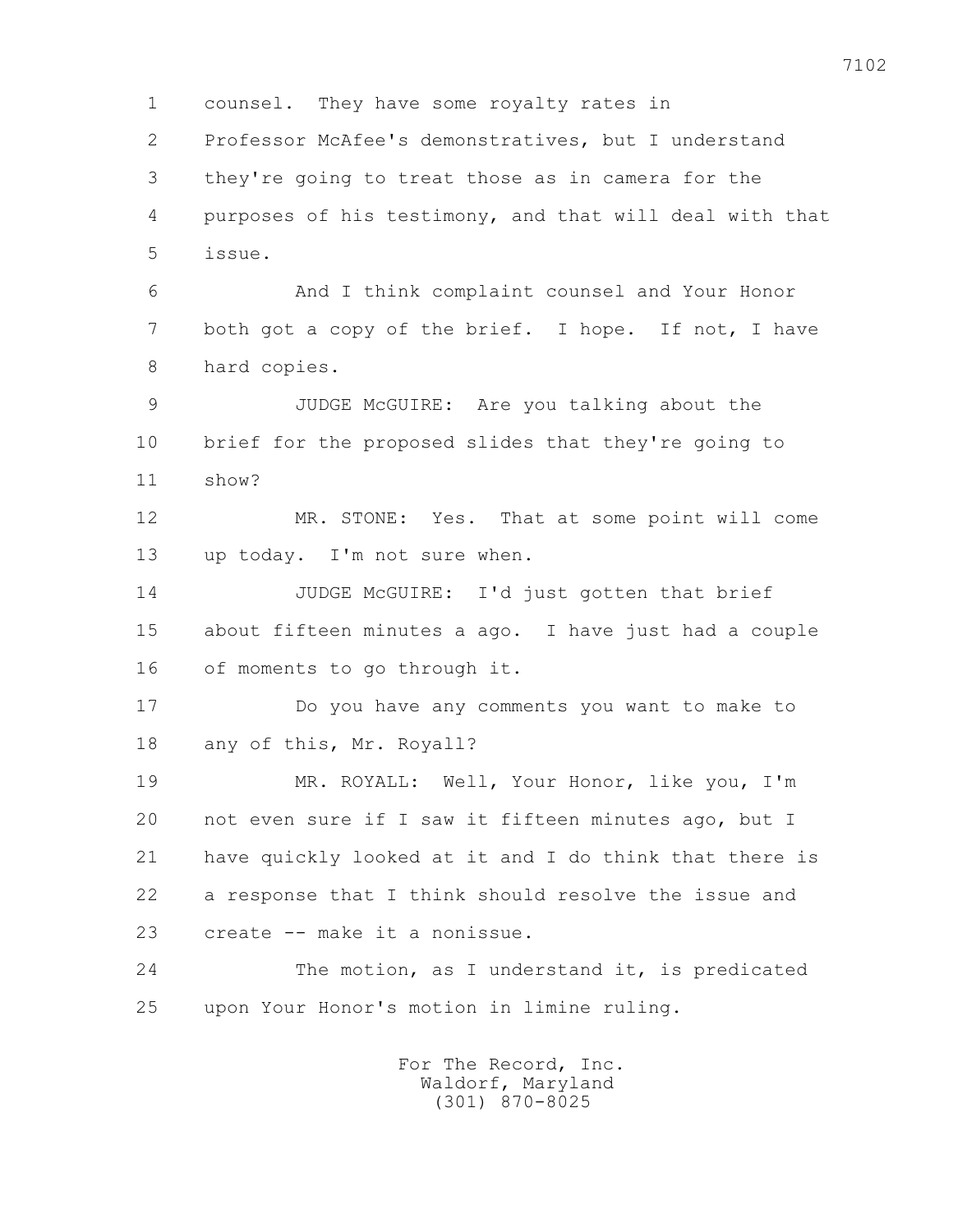1 JUDGE McGUIRE: On April 21, right. 2 MR. ROYALL: This was a ruling relating to 3 Professor McAfee's testimony. 4 JUDGE McGUIRE: Right. 5 MR. ROYALL: And as you may recall, in that 6 ruling, you granted, in part, Rambus' motion, finding 7 that the issues were moot because we had explained in 8 our opposition that we had no intention of 9 Professor McAfee -- he made clear -- 10 JUDGE McGUIRE: It was complaint counsel who 11 had advised the court that those issues were I think 12 moot. 13 MR. ROYALL: Yes. 14 JUDGE McGUIRE: Because you had no intention 15 to inquire regarding state of mind, the patent 16 disclosure policy of JEDEC, and some of the other 17 issues involved, so that's where the court came up 18 with that language. 19 MR. ROYALL: Exactly. That's exactly correct. 20 And in explaining why we believed it was moot, 21 which then you reflected in your order, we explained 22 that citing to Professor McAfee's own deposition 23 testimony that he doesn't intend to -- he's not a 24 patent expert. He's not a legal expert. He's not an 25 expert on JEDEC's rules.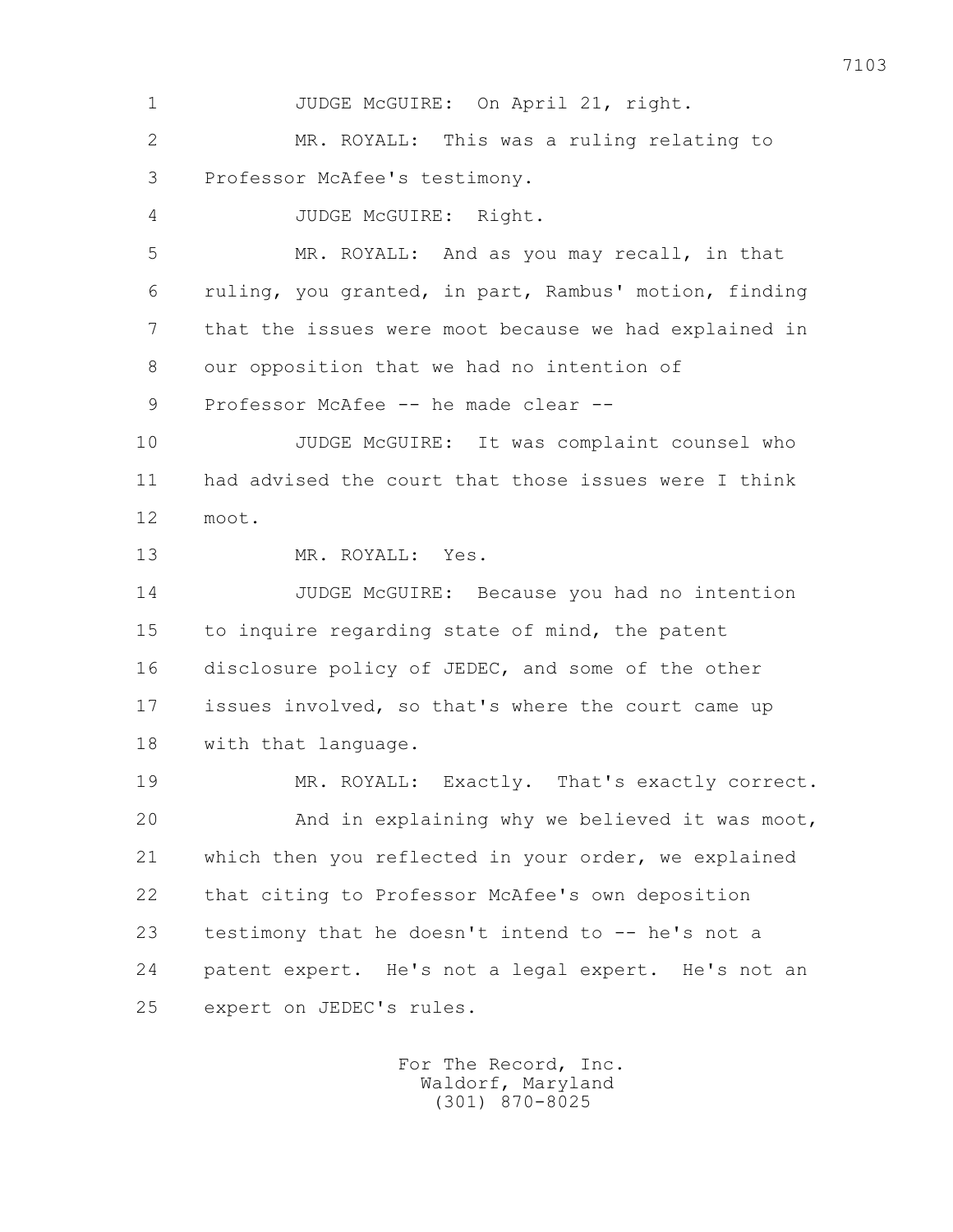1 On the other hand, we explained very clearly 2 that he has made assumptions about facts and he has 3 understandings about facts that supply a predicate for 4 his economic analysis. And we cited quite a bit of 5 case law that says that where an expert testifies, his 6 assumptions not only are appropriate to be explained, 7 but it's really quite necessary because the strength 8 of the testimony can stand or fall on the nature of 9 the assumptions that are made and whether those 10 assumptions prove to be true in terms of the facts 11 that are proved.

12 And so that was the point that we were making. 13 And I recall after your motion in limine ruling -- I 14 forget exactly the context, but you had asked if we had 15 any comments, and I recall that was the one point I had 16 commented on, is that I just wanted to make clear 17 that -- I do now recall exactly the context. It was a 18 question I had raised -- and this may help you to 19 recall -- of whether we needed to redact anything from 20 Professor McAfee's reports.

 21 JUDGE McGUIRE: Of course I also said at the 22 time that was in case his expert report would be 23 offered and come into evidence, but I've since issued 24 an order that there would be no expert reports into 25 evidence.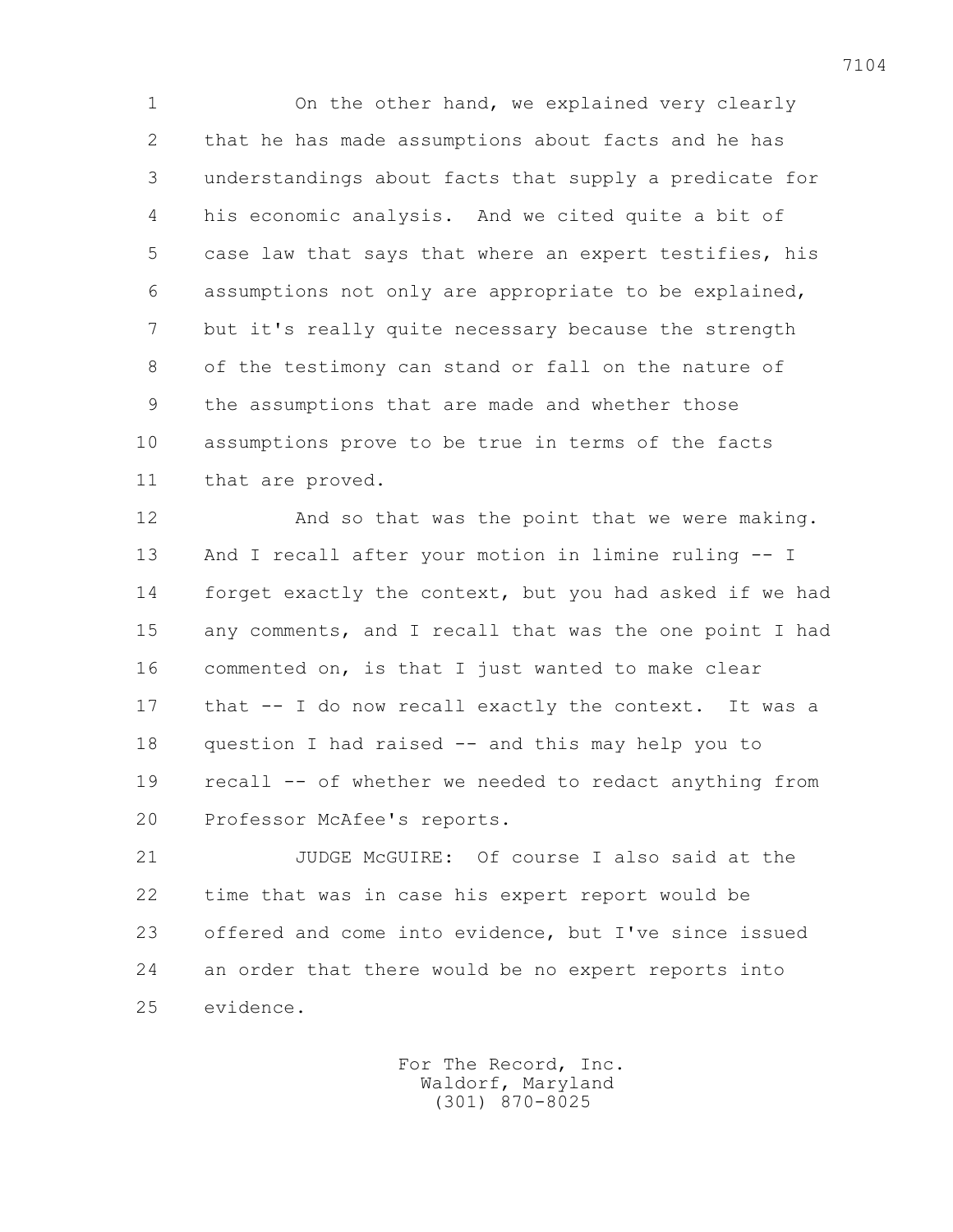1 MR. ROYALL: Yes, Your Honor. But I'm just 2 recalling now that it was in that context that I made 3 the point that we understood your order not to limit 4 us in terms of bringing out the nature of the 5 assumptions as long as they're so stated and as long 6 as it's very clear that he's not testifying about what 7 JEDEC's rules or what patents cover, et cetera, 8 et cetera.

 9 And I think that really resolves this whole 10 issue.

 11 Obviously Rambus is responding to slides that 12 may give very cryptic explanations, and I understand 13 that they have some concern, but I can tell you that we 14 do not intend for Professor McAfee to testify as to 15 what patents cover what, what JEDEC rules do or do not 16 provide.

17 He is going to, however, explain the bases of 18 his assumptions and those can be then resolved through 19 the evidence.

 20 JUDGE McGUIRE: Okay. Mr. Stone, did you want 21 to respond to that?

 22 MR. STONE: Your Honor, I think -- I think 23 what's best is to wait as we go forward. We've sort of 24 laid out the underlying premise of law, and I think if 25 his testimony runs afoul of where we think --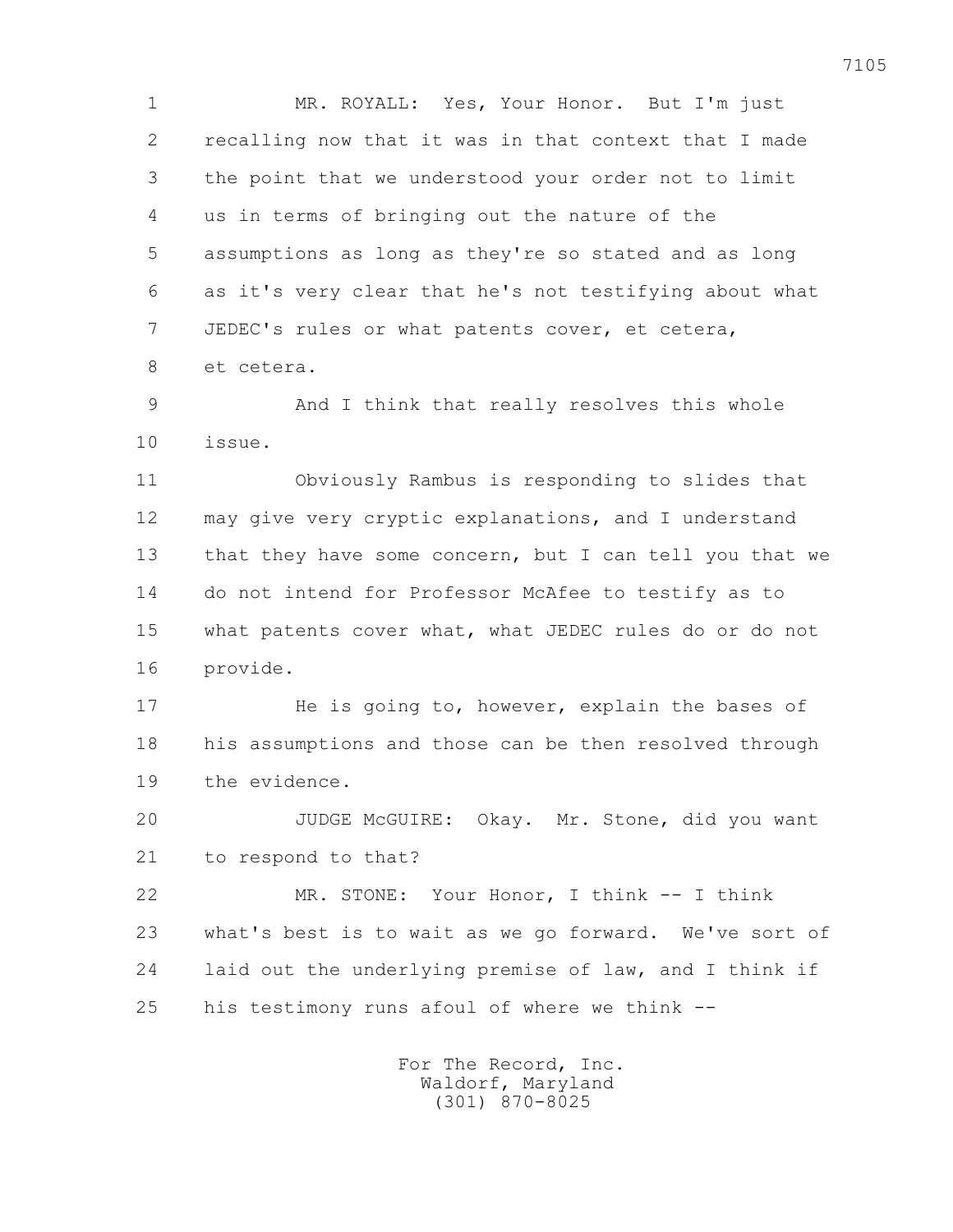1 JUDGE McGUIRE: But the point is -- and I 2 understood your arguments and now I understand his.

 3 The point is, if he or his colleagues indicate 4 at the time of the inquiry that this is not -- that 5 this testimony is not offered for the state of mind or 6 some of these other areas, is that going to be 7 adequate for your -- for the purposes of your 8 opposition in this brief, as long as it's stated 9 clearly in the record as to what his testimony is not 10 to entail?

 11 MR. STONE: I think to the extent what 12 Professor McAfee does is if he says "For purposes of 13 reaching my expert opinions as an economist I have 14 assumed the following," and if he states them simply as 15 assumptions -- "That's what I've assumed" -- and if 16 they're important or necessary for his opinions, I 17 think that does address our issues.

 18 JUDGE McGUIRE: Then you can always go into 19 that on cross-examination.

 20 MR. STONE: And I think if we go beyond that 21 then we may have an issue.

 22 JUDGE McGUIRE: Then I'll entertain at that 23 time any objections, but let's try to -- I think we 24 have an understanding here pretty much.

25 So let's be clear from the point of view from,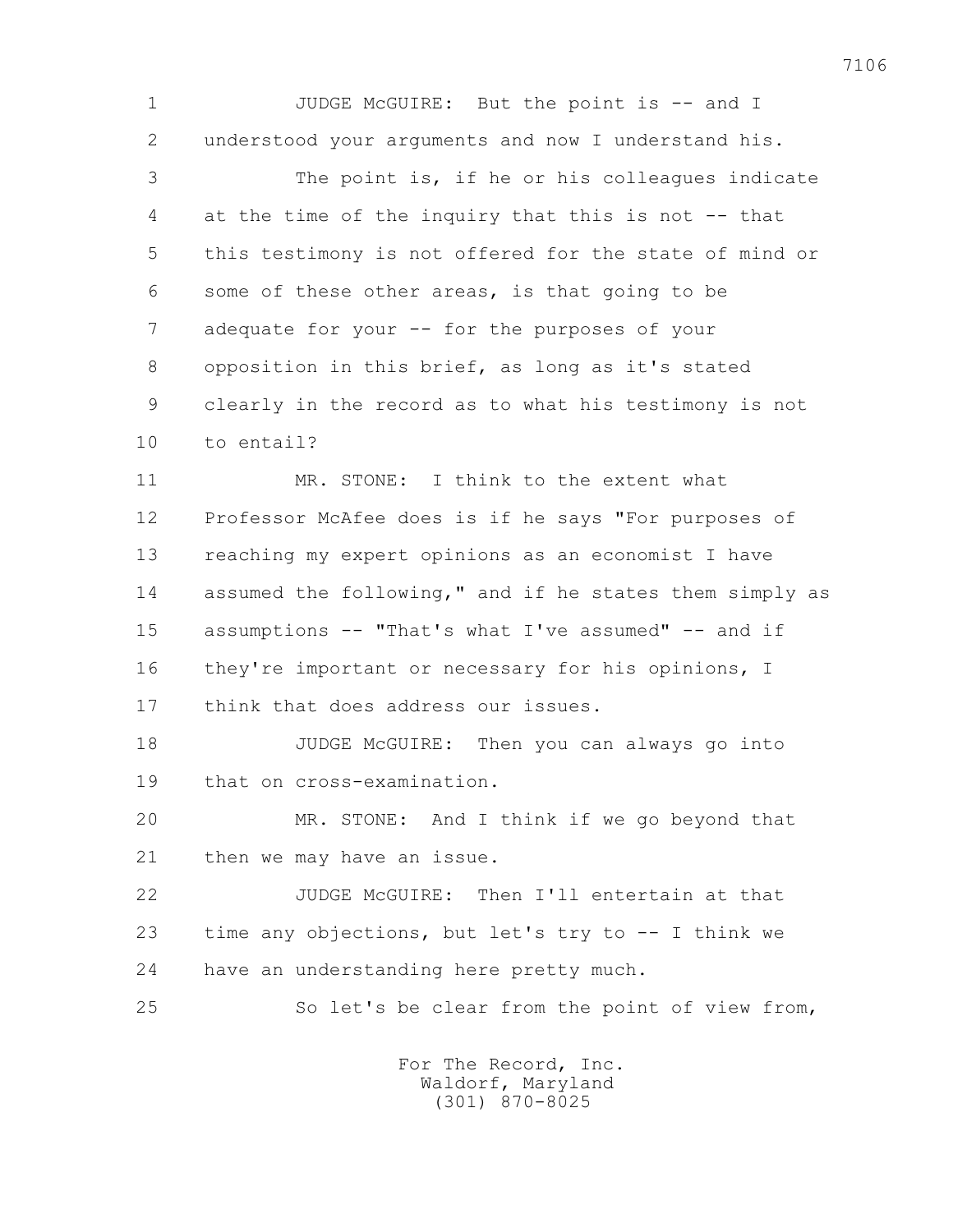1 I guess, complaint counsel that upon your inquiry then 2 make clear on those areas that these are based on his, 3 I guess, assumptions and not a statement as to his 4 conclusions in some of these areas that we've 5 discussed, and hopefully that will address the crux of 6 these problems. 7 If it doesn't, then I'm sure you'll stand up 8 and we'll hear from you again. 9 MR. STONE: Thank you, Your Honor. 10 MR. ROYALL: And we fully intend to do that. 11 The only point I make is in case, as we also stated in 12 our opposition to the motion in limine, it's 13 appropriate in defining assumptions for the expert to 14 explain what, if any, basis he had in making the 15 assumption -- 16 JUDGE McGUIRE: Right. 17 MR. ROYALL: -- I may ask questions along those 18 lines. 19 MR. STONE: We may get into an issue as to 20 whether he can rehearse evidence in this case in order 21 to support an assumption, because an assumption is 22 simply an assumption, and if he rehearses testimony in 23 this case to support an assumption, he's then making 24 the assumption part of his opinion. He's then 25 testifying that this is an assumption based on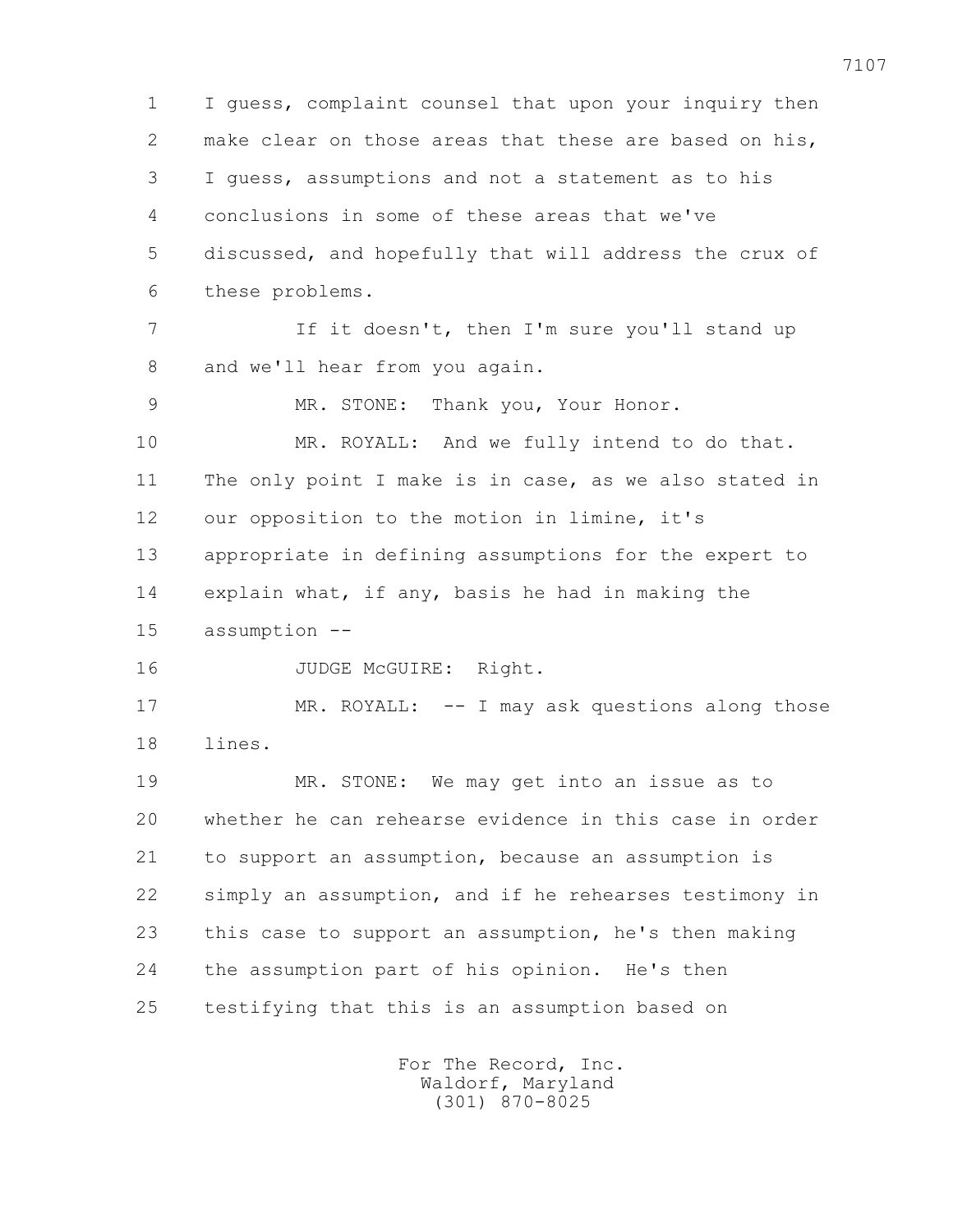1 evidence.

 2 And the appropriate way for this is simply to 3 say "I have assumed that," and then we will argue to 4 Your Honor at the end of the case whether the evidence 5 supports his assumption or not.

6 JUDGE McGUIRE: Right. Right.

 7 MR. ROYALL: Your Honor, I strongly disagree 8 if what he is saying is that the expert should not -- 9 is not permitted to point to evidence that the expert 10 has seen as relating to or giving corroborating 11 assumption.

 12 Again, we cited and included Supreme Court 13 cases on that point in our original motion. We can 14 deal with it when it comes up.

 15 JUDGE McGUIRE: Right. But I want to be 16 careful. I think one of the concerns that has been 17 raised in this brief is that we not sit here and have 18 him summarize unduly fact testimony of which he has no 19 firsthand knowledge.

 20 Now, to the extent that some facts are part of 21 his overall assumption, then you'll be able to lay that 22 foundation. But I don't want to spend a lot of time on 23 him going back over and restating the facts of other 24 individuals who have testified in this hearing. That's 25 not his role.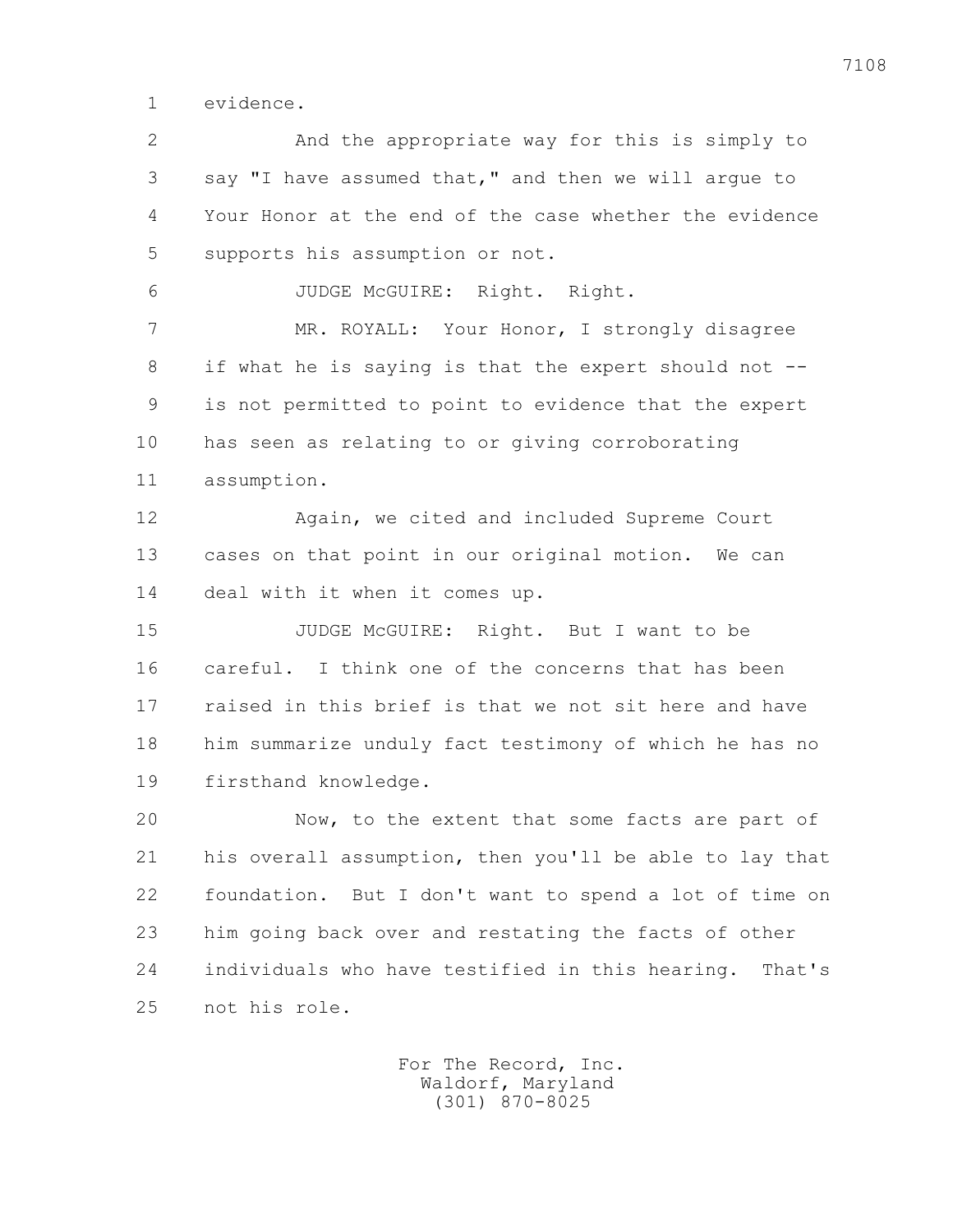1 But I will give you some leeway in that regard, 2 but if you overdo it, then I want to intervene and cut 3 you off in that regard.

 4 MR. ROYALL: I understand, Your Honor. 5 And I will tell you that we do think it's 6 appropriate to draw out at certain points what, if any, 7 facts he has seen to support his assumptions, but we 8 don't plan to do that in any great deal and we expect 9 that most of the fact issues may come up on cross as 10 opposed to direct.

11 JUDGE McGUIRE: Okay. Very good.

12 MR. STONE: I think we'll --

13 JUDGE McGUIRE: Mr. Stone, one last thing. 14 MR. STONE: On that point, Your Honor, I do

 15 think rehearsing facts which are already in the record 16 would be both cumulative and is not necessary to 17 support an assumption. If they're necessary to support 18 an opinion, that's different. I don't think they 19 should be offered to support an assumption.

 20 But I do think it's best to deal with this in 21 the context when it arises.

22 JUDGE McGUIRE: I agree.

 23 And I will advise you, though, for guidance 24 that I will give him some leeway in that regard, the 25 extent of which will be determined at the time that you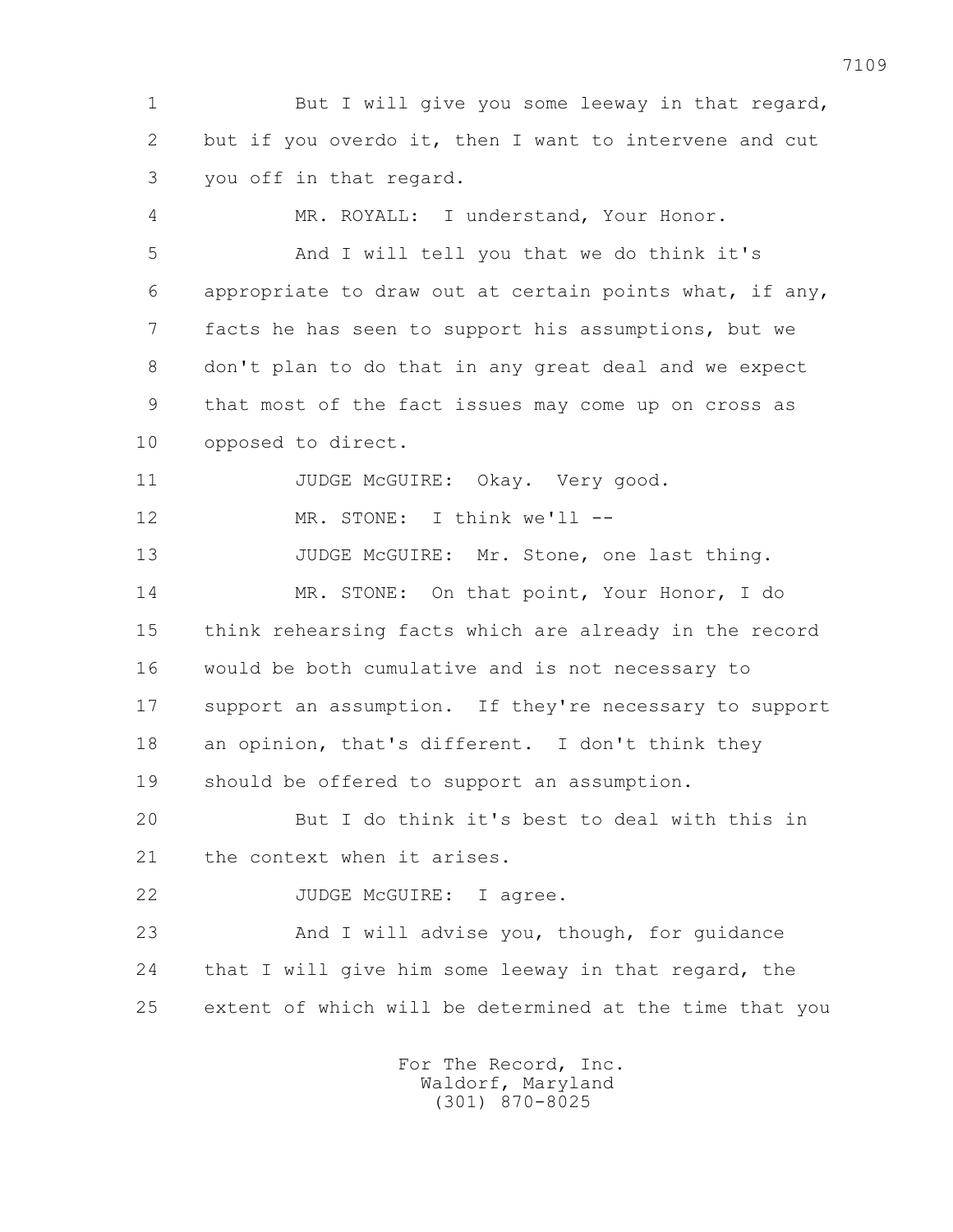1 stand for objection.

 2 MR. STONE: Thank you, Your Honor. 3 MR. ROYALL: Thank you, Your Honor. 4 JUDGE McGUIRE: Are we set? 5 MR. ROYALL: Yes, Your Honor. 6 JUDGE McGUIRE: Then at this time complaint 7 counsel may call its next witness. 8 MR. ROYALL: At this time complaint counsel 9 calls as its next witness Professor Preston McAfee. 10 JUDGE McGUIRE: Would you please approach the 11 bench and be sworn by the court reporter.  $12$  - - - - - 13 Whereupon -- 14 RANDOLPH PRESTON McAFEE 15 a witness, called for examination, having been first 16 duly sworn, was examined and testified as follows: 17 DIRECT EXAMINATION 18 BY MR. ROYALL: 19 Q. Good morning. 20 A. Good morning. 21 Q. Professor McAfee, can I ask you for the record 22 to state your full name. 23 A. Randolph Preston McAfee. 24 Q. And where are you employed? 25 A. The University of Texas at Austin. For The Record, Inc.

 Waldorf, Maryland (301) 870-8025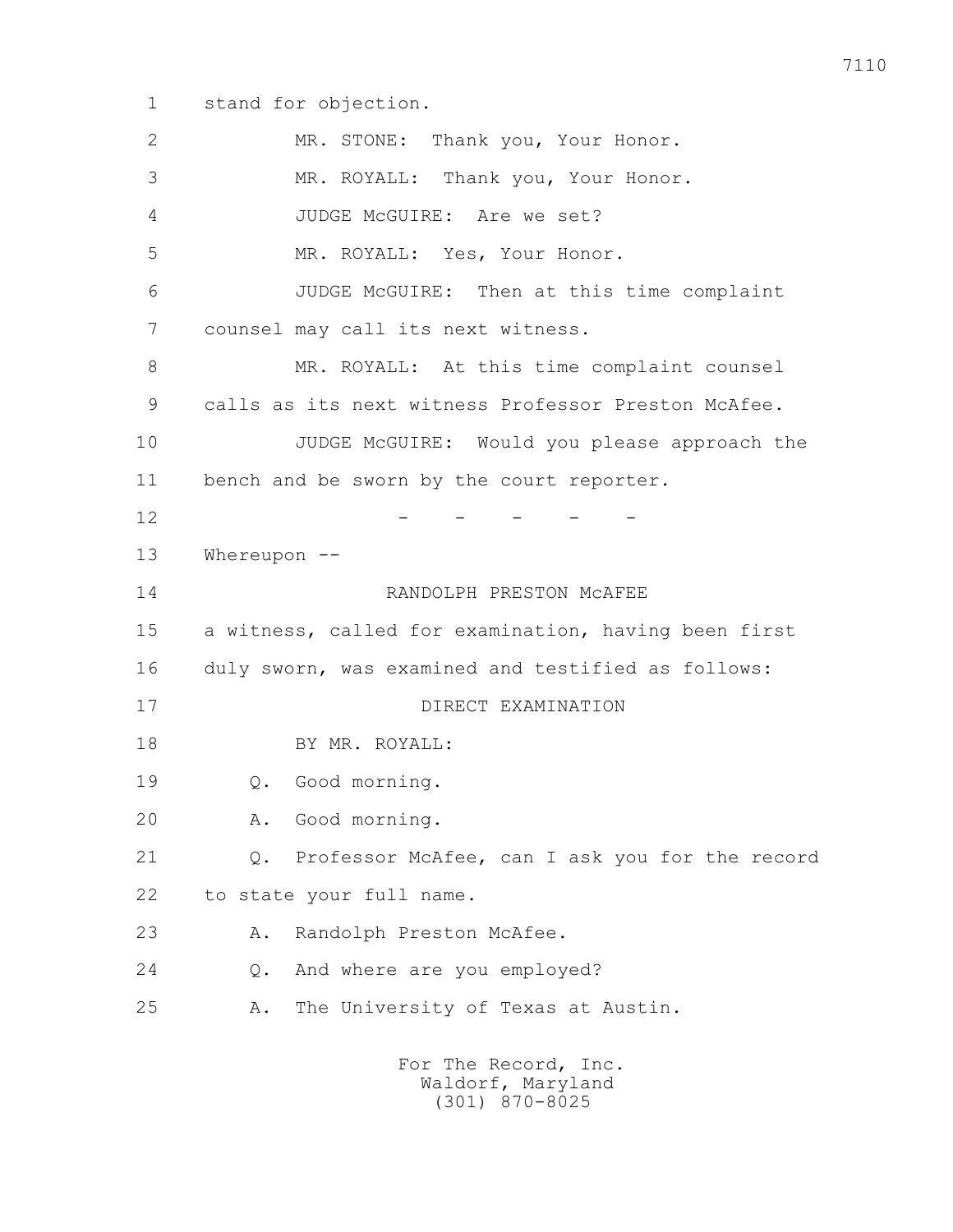1 Q. And is that where you reside as well? 2 A. Yes. 3 Q. And what position do you hold at the 4 University of Texas at Austin? 5 A. I'm the Murray Johnson professor of economics. 6 Q. Is that in the economics department? 7 A. Yes, that's in the economics department. 8 Q. And how long have you been employed as an 9 economics professor at the University of Texas? 10 A. Since 1990. 11 Q. Have you taught at any other universities? 12 A. Yes. My first job out of graduate school was 13 at the University of Western Ontario. 14 Q. And how long did you teach there? 15 A. Seven years. 16 Q. In the economics department? 17 A. That's correct -- actually I was on the 18 faculty for nine years. I then went on leave to 19 Cal Tech. 20 Q. California? 21 A. Institute of Technology. 22 Q. And did you teach economics there as well? 23 A. I did, yes. 24 Q. And after teaching at Cal Tech, what did you do 25 then?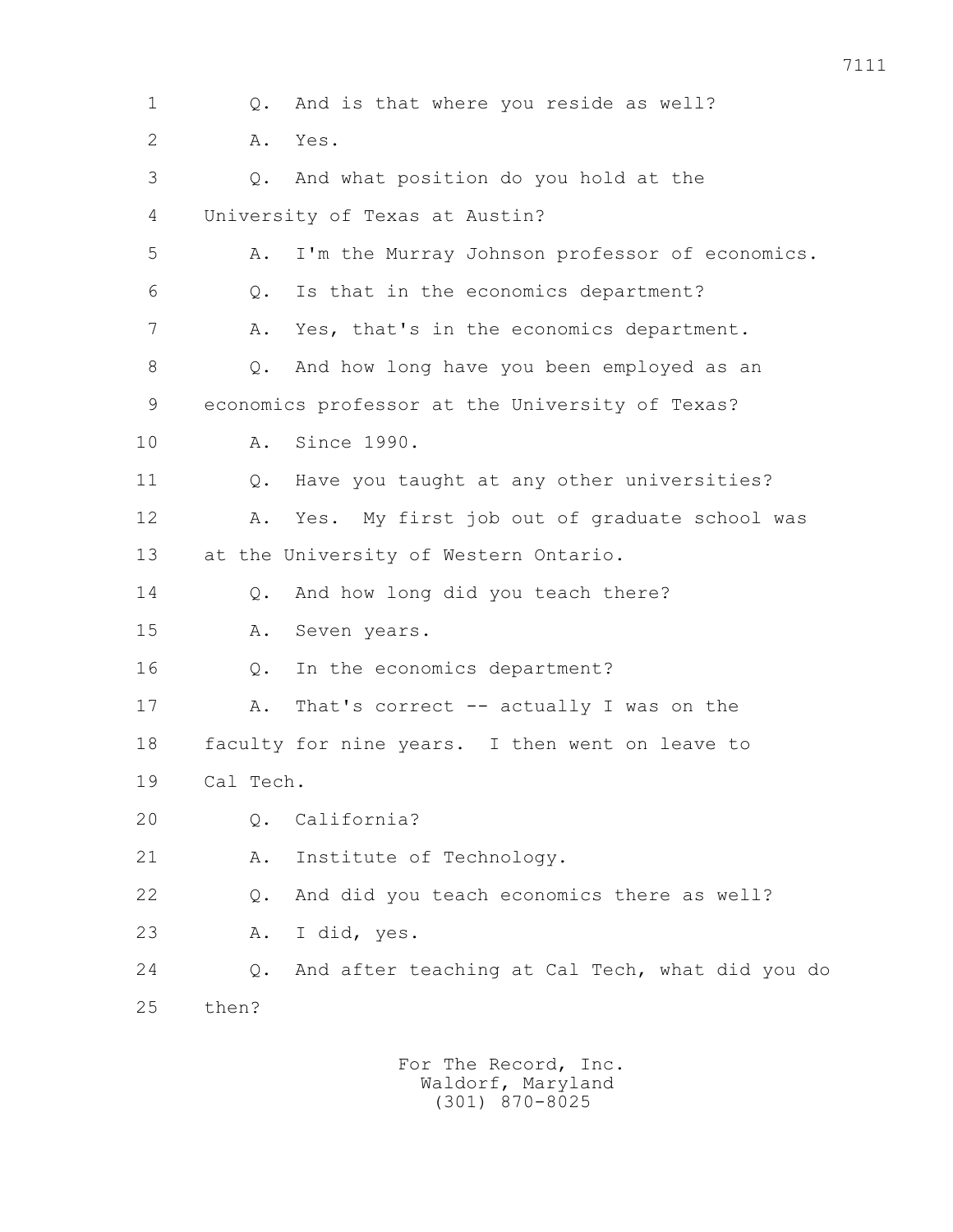1 A. That's when I went to the University of Texas. 2 Q. And I think you said that was 1990? 3 A. That's correct. 4 Q. Since you have been a professor at the 5 University of Texas, have you taken leave to teach at 6 any other schools? 7 A. Yes. I've taught at MIT and also at the 8 University of Chicago. 9 Q. And at MIT, were you teaching in the economics 10 department? 11 A. I was. I taught industrial organization in the 12 economics department. 13 Q. And at the University of Chicago what 14 department of the school did you teach in? 15 A. The Graduate School of Business. 16 Q. Was it an economics class that you taught in 17 the Graduate School of Business? 18 A. Yes. The economics of strategy. 19 Q. Do you specialize in any particular area of 20 economics? 21 A. Yes. I specialize in industrial organization. 22 Q. Could you explain to the court what is 23 industrial organization. 24 A. Industrial organization is the study of firm 25 behavior and the performance of markets.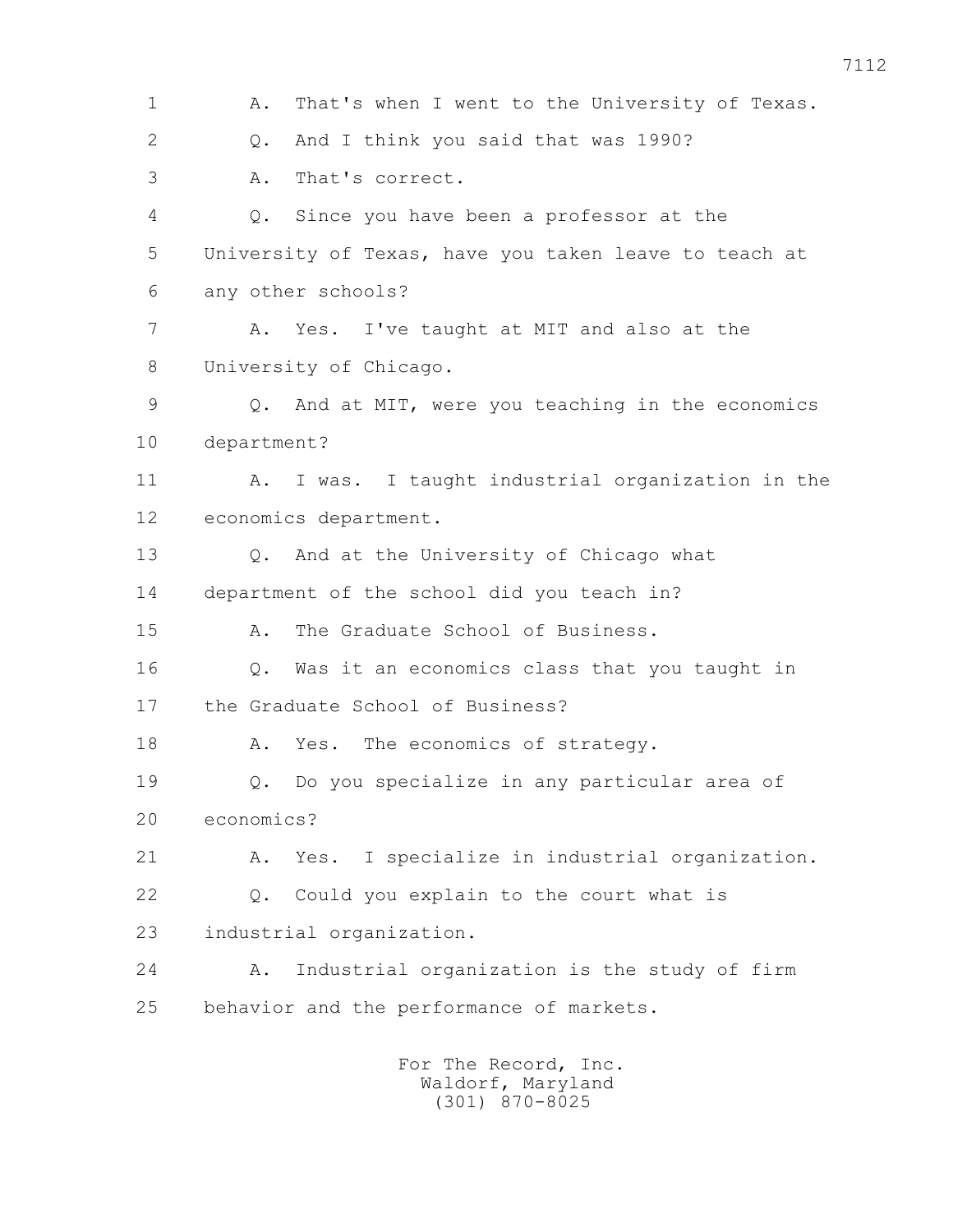1 Q. And do you have any understanding as to whether 2 industrial organization has any relationship to 3 antitrust or antitrust policy? 4 A. Yes. Antitrust issues are generally an 5 important branch of industrial organization, for the 6 reason that it's the study of market performance and 7 antitrust issues very much concern market performance. 8 Q. Are you currently, by which I mean not today 9 but in this year, academic year, are you currently 10 teaching classes? 11 A. Yes. 12 O. And what classes do you teach? 13 A. I teach an undergraduate managerial economics, 14 which is about corporate behavior and firm 15 decision-making, and then I teach a graduate-level 16 course called the economics of strategy, which is about 17 a similar topic. 18 Q. And was it -- it was fairly recently that you 19 were visiting at the University of Chicago; is that 20 right? 21 A. Yes. Three years ago. 22 Q. And what class, if you didn't already mention 23 it, what class did you teach there? 24 A. It's essentially the same course, the 25 economics of strategy. I think they may just call it For The Record, Inc. Waldorf, Maryland

(301) 870-8025

7113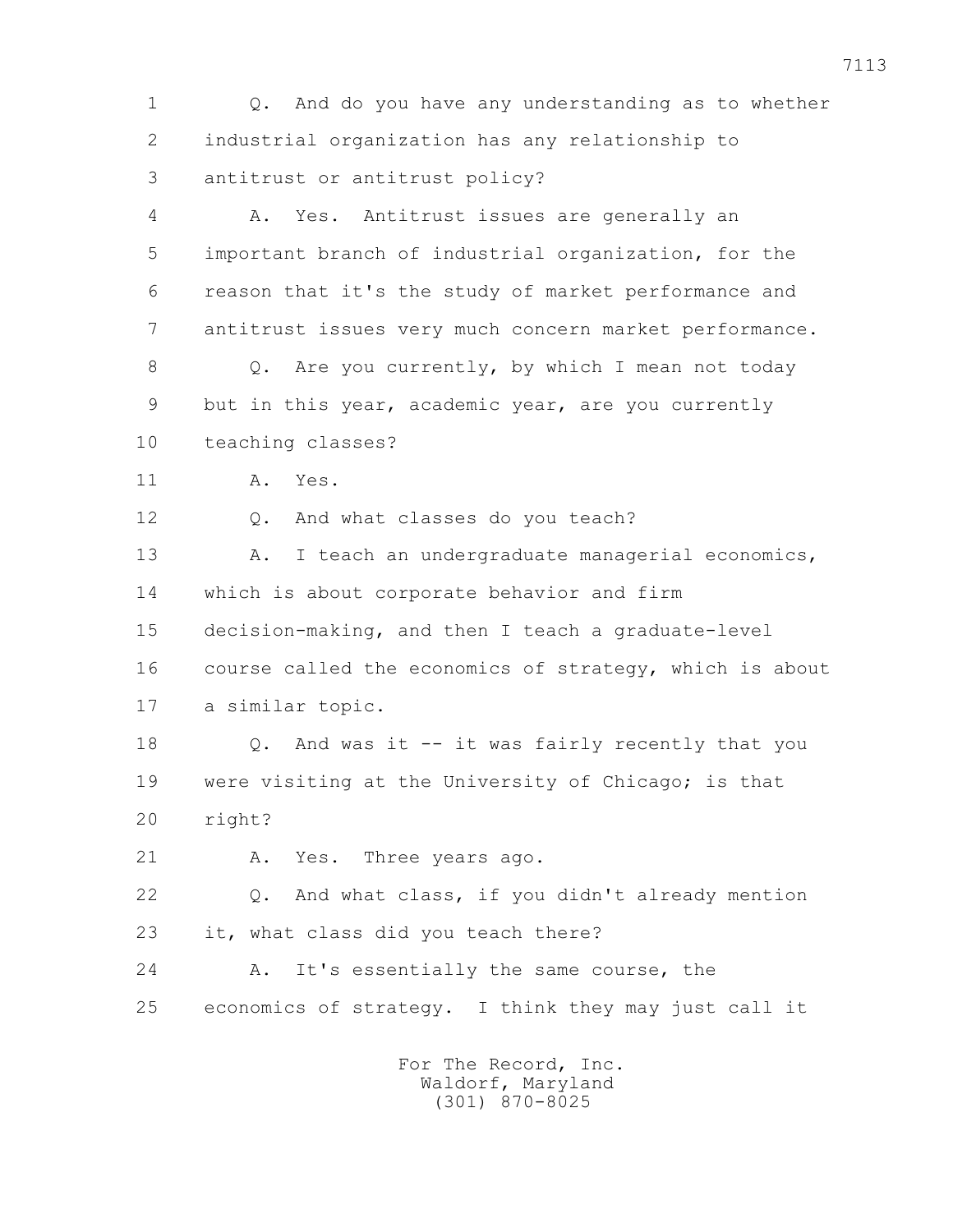1 strategy.

 2 Q. Besides managerial economics and business 3 strategy, have you taught other types of economics 4 classes? 5 A. Yes. For most of my career I've taught 6 industrial organization both at the graduate and 7 undergraduate level. 8 Q. Let me ask you to describe briefly your own 9 personal educational background. 10 A. I graduated from the University of Florida in 11 1976. I went from there to Purdue where I completed 12 master's degrees in both economics and in mathematics, 13 and then I finished a Ph.D. at Purdue in 1980. 14 Q. Have you -- 15 A. In economics, so... 16 Q. And have you worked in academia since finishing 17 your Ph.D. in 1980? 18 A. Yes. 19 Q. Have you ever worked in government as an 20 economist? 21 A. I had a -- I spent a long summer, five-month 22 period, at the Department of Justice Antitrust Division 23 in 1987. 24 Q. And what was the nature of your position or 25 your role at the Antitrust Division? For The Record, Inc.

 Waldorf, Maryland (301) 870-8025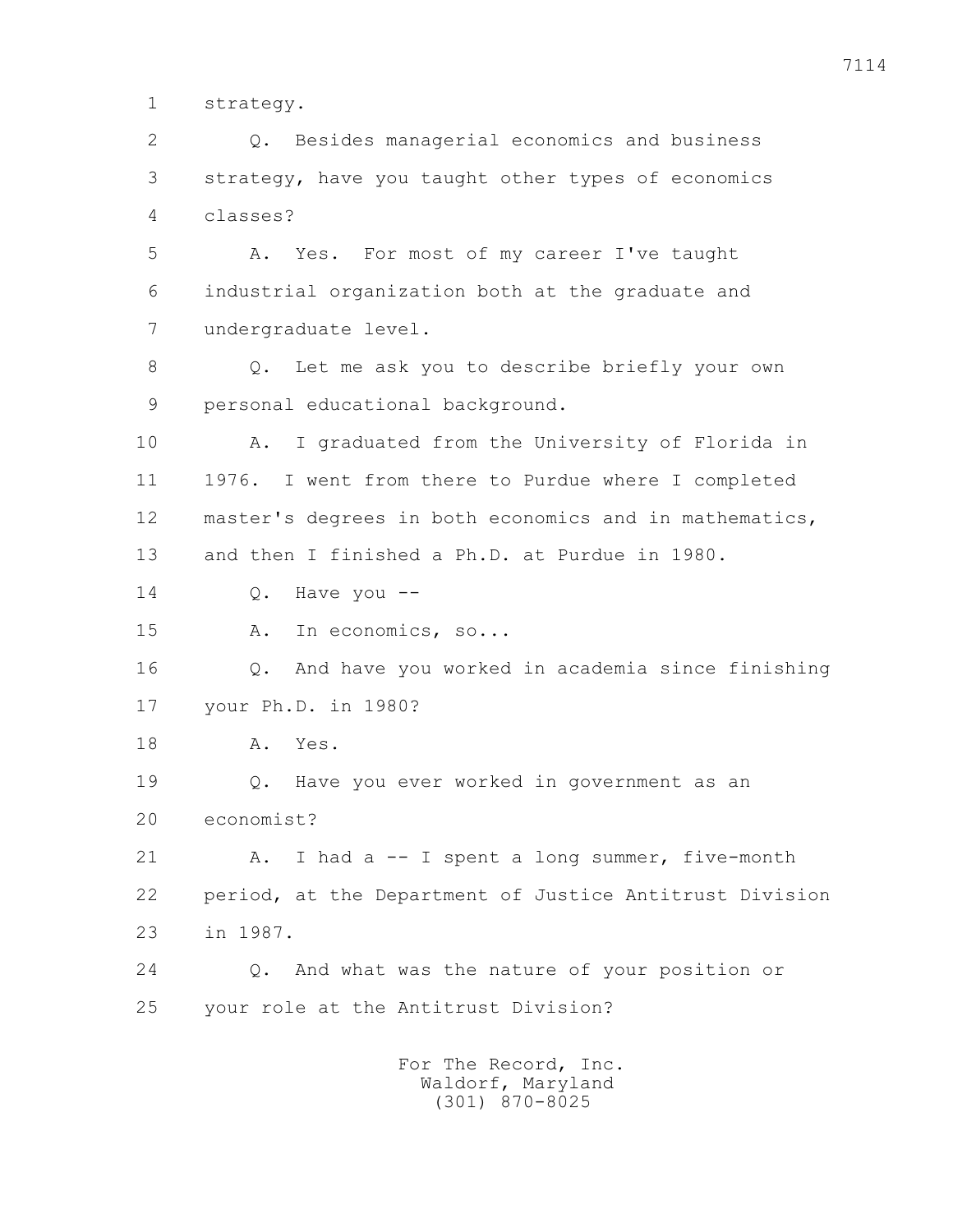1 A. At that time -- and I think actually they may 2 have restarted it -- but at that time they had an 3 annual program where they brought an academic in to 4 assist with various -- well, with their mission, their 5 antitrust mission. The informal name of this program 6 was the scholar in residence.

 7 Q. And what is the nature of that program? 8 A. Well, I worked on a variety of matters that 9 were going on at the time. They were particularly 10 interested in collusive bidding in auctions, that is, 11 bidders who collude together, and that was one of the 12 reasons they picked me. But they had -- I worked on a 13 variety of matters during that period.

 14 Q. Have you published any articles relating to 15 economics?

16 A. Yes. Over 60 articles.

 17 Q. And is there any particular area in economics 18 that has been the focus of your academic articles? 19 A. Well, broadly speaking, most of the articles 20 are in the field of industrial organization. The 21 specific topic I've published the most on is in 22 auctions. I've published on antitrust, on market 23 pricing, and a variety of other topics.

 24 Q. How does economics relate to the issue of 25 auctions that you mentioned?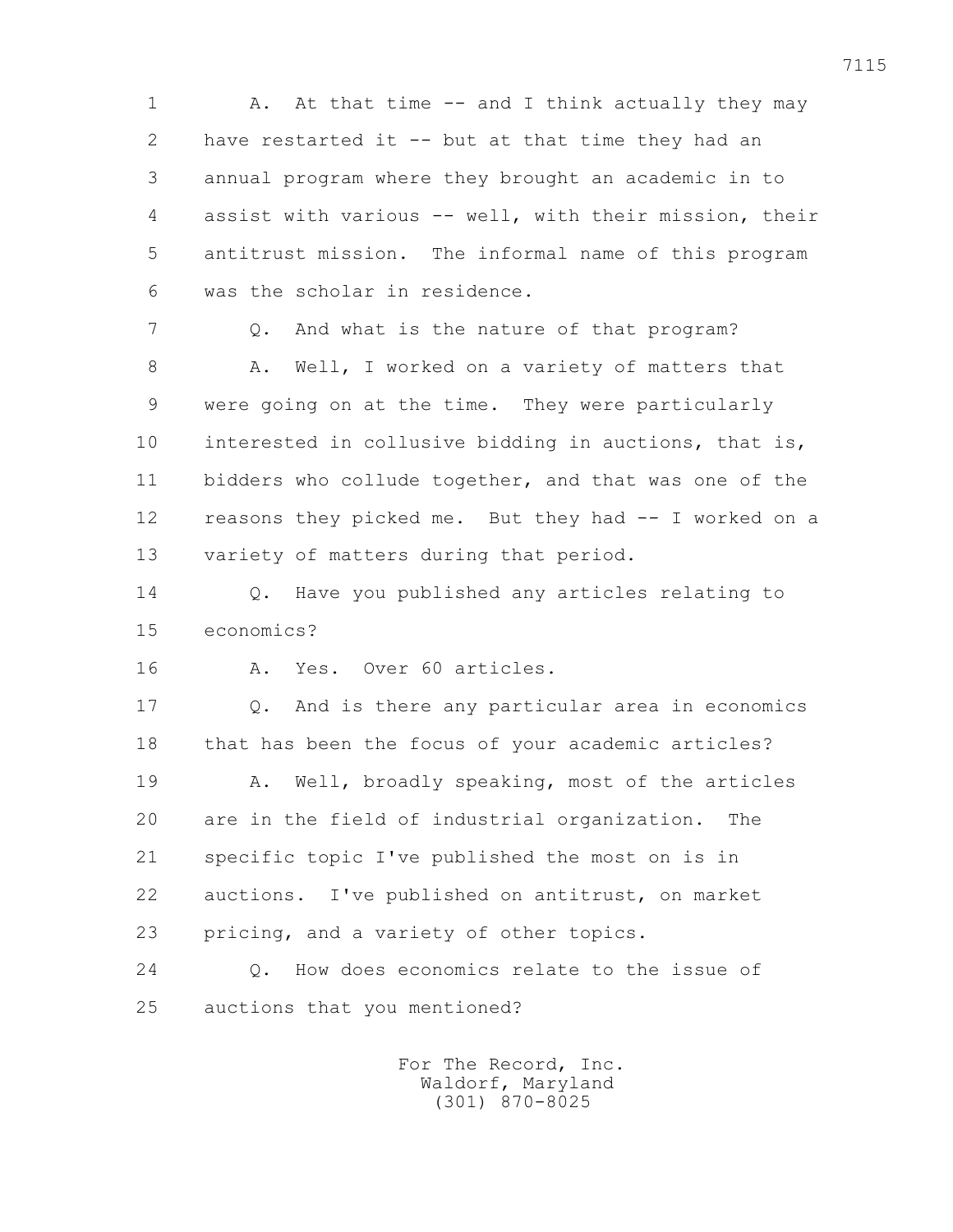1 A. Well, auctions are a form of market 2 organization, and so auctions -- the study of auctions 3 is very much a matter of the study of market 4 performance and market behavior. 5 Q. You mentioned that you've written on the 6 subject of antitrust or antitrust-related topics. 7 Can you give an example of an antitrust-related 8 topic that you've written on? 9 A. Yes. I've written several papers on mergers -- 10 these are coauthored papers I should mention. But I've 11 written several papers on mergers and antitrust policy. 12 I've written papers on cartel behavior and collusion. 13 Q. And in terms of business strategy, are there 14 any particular topics relating to business strategy 15 that you've focused on in your academic writings? 16 A. Well, in fact I've written a book on business 17 strategy that's just come out. 18 Q. I think we may actually have a slide that -- 19 yes. The first slide here. 20 Your Honor, I don't know where we are in terms 21 of DX numbers. 22 JUDGE McGUIRE: It should be DX-120. 23 MR. ROYALL: DX-120. 24 BY MR. ROYALL: 25 Q. Is this a picture of the cover of your recent For The Record, Inc. Waldorf, Maryland

(301) 870-8025

7116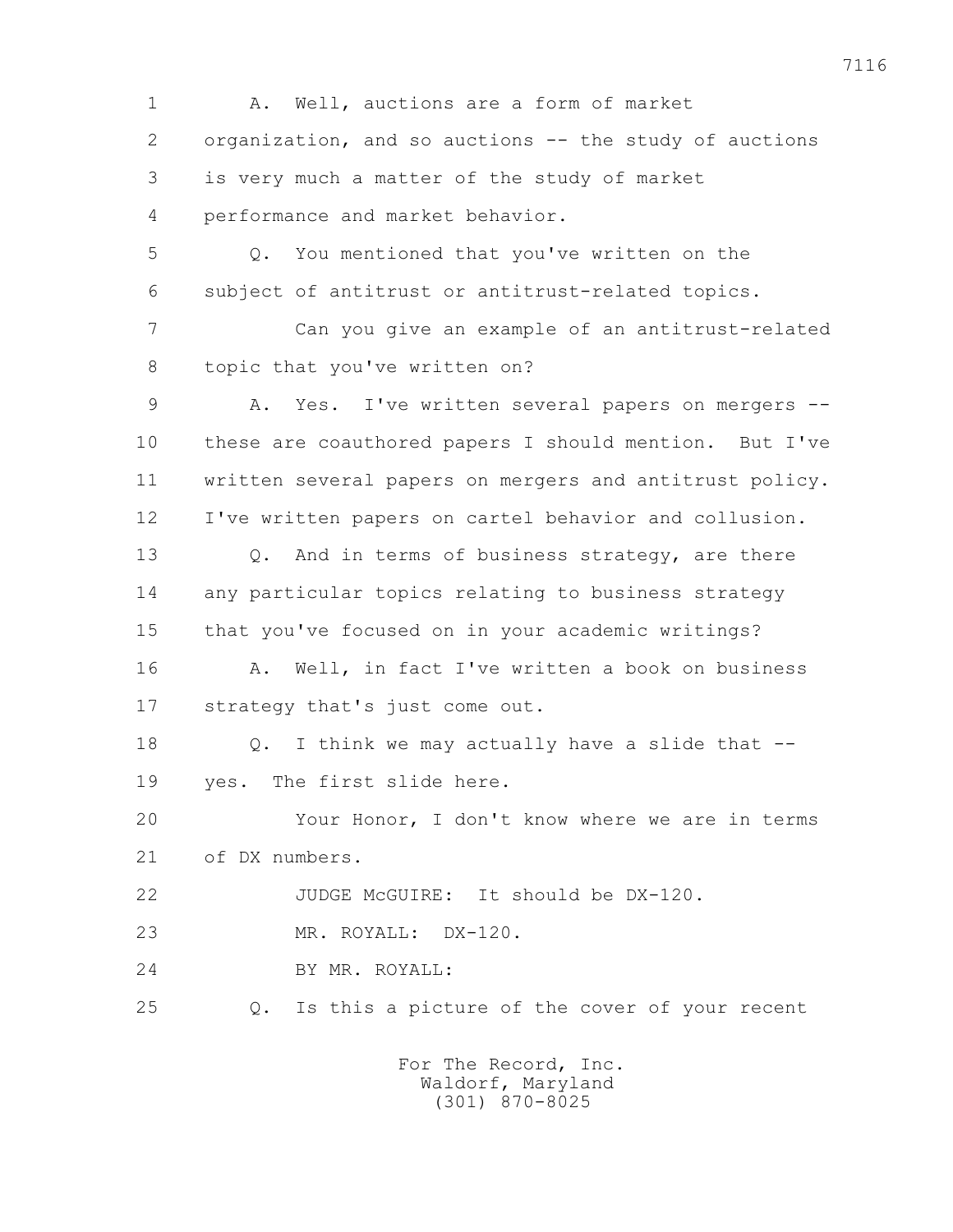1 book, Professor McAfee? 2 A. It is. Or the dust jacket I guess. 3 Q. And what does this book relate to? 4 A. It's a book on business strategy that's useful 5 for teaching both graduate and undergraduate courses on 6 the economics of strategy. 7 Q. And I take it this is a book that you've 8 recently completed? 9 A. Yes. It came out in December of 2002. 10 Q. Now, in addition to your own writings, have you 11 ever edited the work of other economists? 12 A. Yes. For over nine years I was a coeditor of 13 the American Economic Review, and this is the -- among 14 peer-reviewed economics journals, this is the one that 15 has the most subscribers, and I think by more than a 16 factor of four. AER has four times as many subscribers 17 as the next leading peer-reviewed economics journal, 18 and so it's one of the most important economics 19 journals. 20 Q. And can you explain what you mean by the term 21 "peer-reviewed"? 22 A. Yes. So I guess perhaps the best way to 23 explain it is in terms of the well-known phrase 24 "publish or perish." 25 Generally, as a professor, you're expected to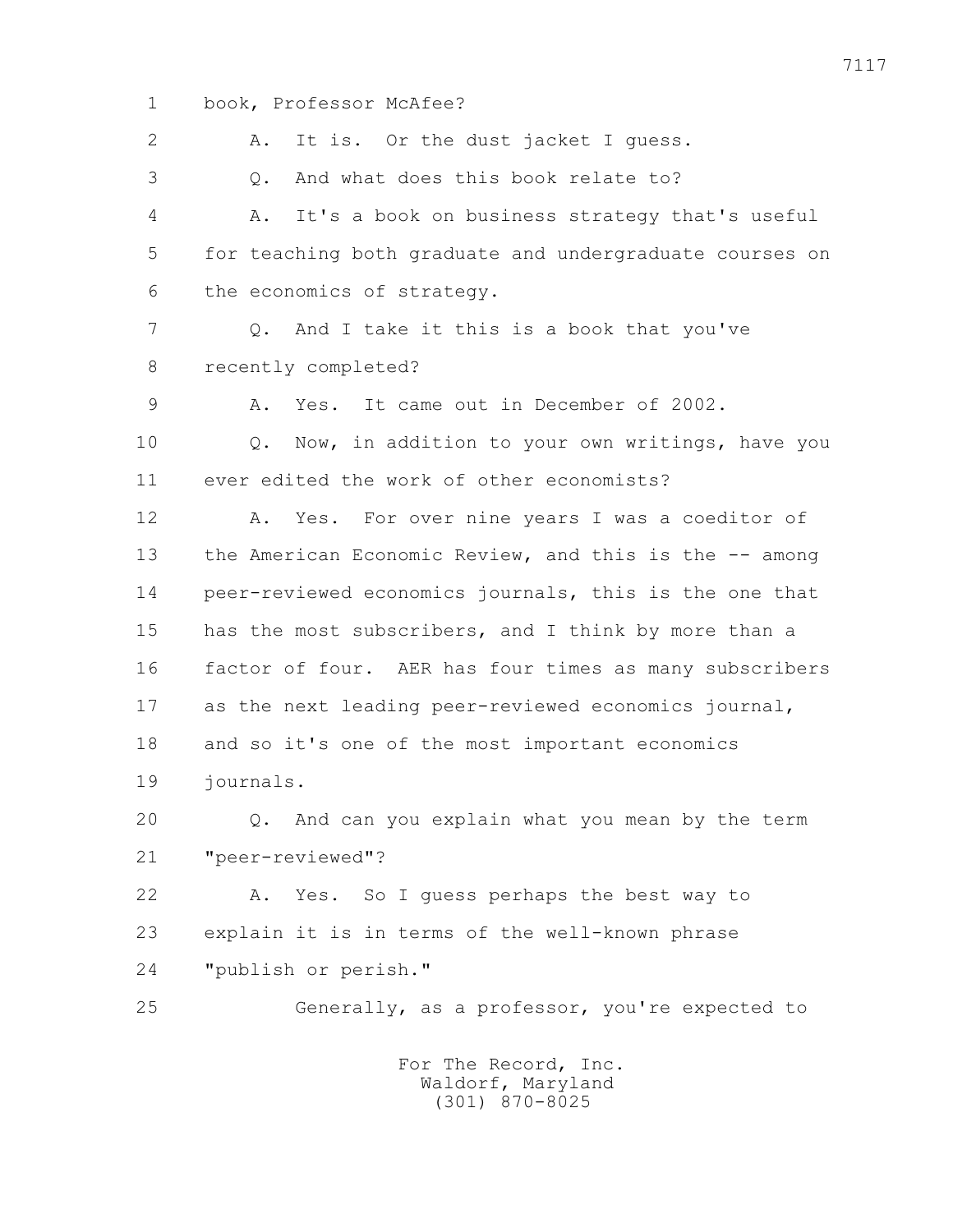1 publish in journals where the work is edited by or 2 considered by -- considered for publication by other 3 academics, and "peer-reviewed" means that it's gone 4 through a scholarly process where it's been checked by 5 other experts, so as opposed to a magazine where the 6 articles are written by people who work for the 7 magazine.

 8 Q. In addition to the work that you did as a 9 coeditor of the American Economic Review, have you 10 served as an editor of any other economics

11 publications?

 12 A. Yes. I'm currently -- actually I'm also an 13 associate of the American Economic Review. I was a 14 coeditor, which meant that I handled a quarter of all 15 of the manuscripts they process. Now as an associate 16 editor I handle way fewer than that.

 17 I'm also an associate editor of the Journal of 18 Economic Theory, which, even though the name is 19 associate editor, it's actually more like a coeditor 20 except there are forty of us, approximately forty of 21 us, so I handle, again, a much smaller volume of 22 manuscripts for that journal, and it's one of the 23 leading journals in economic theory.

 24 Q. Are you a member of any honorary societies 25 relating to the field of economics?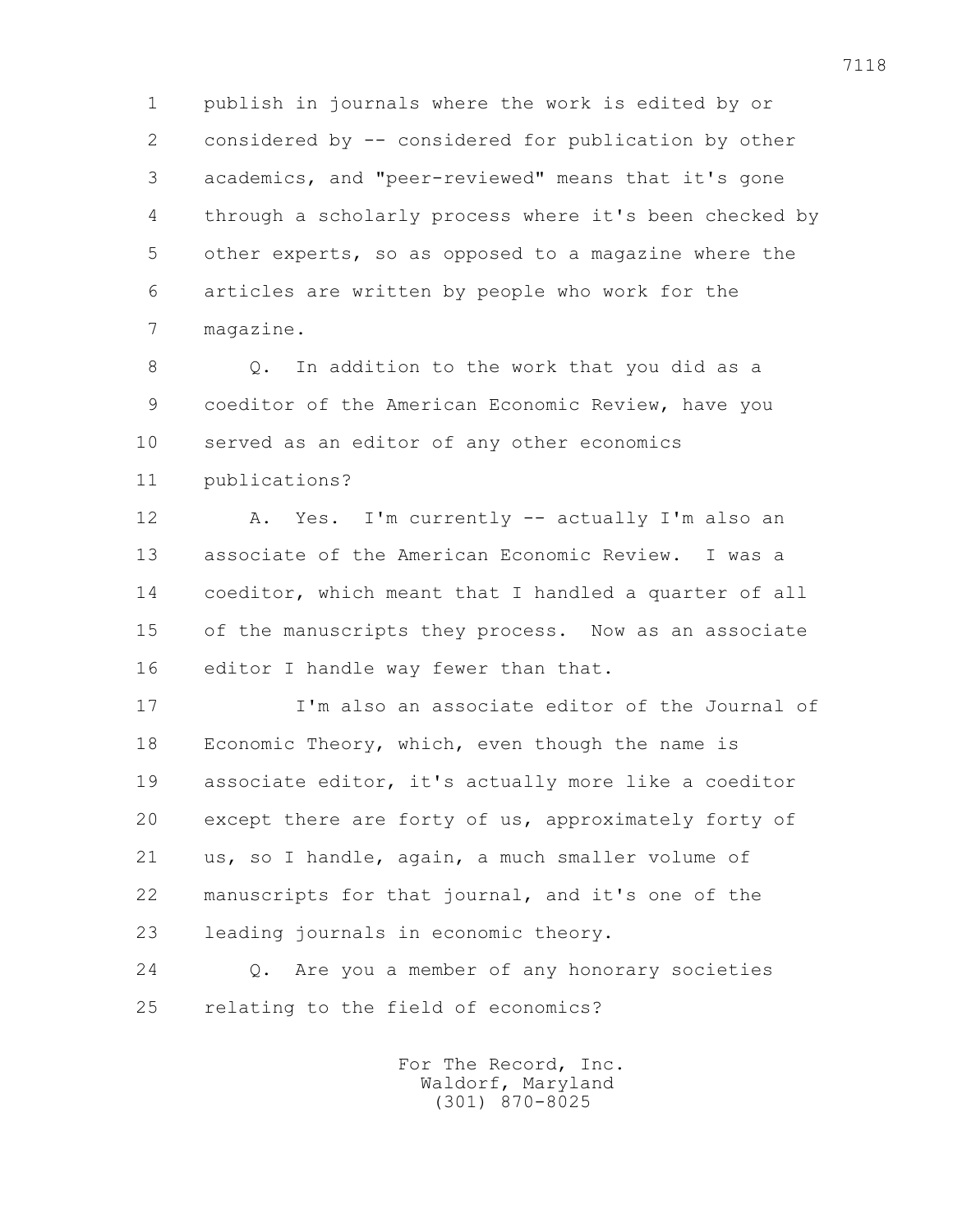1 A. Yes. I'm a fellow of the Econometrics Society. 2 Q. What is that?

 3 A. Econometrics Society is probably the leading 4 group of economists who deal with economic theory and 5 econometrics. Econometrics is the study of economic 6 statistics, and this is sort of one of the leading 7 societies, and a fellow is an elected, honorary 8 position.

 9 Q. In addition to your academic work, have you 10 during your career done any type of consulting work? 11 A. Yes. I've consulted on a variety of antitrust 12 matters.

 13 Q. And other than consulting on antitrust 14 matters, what other type of consulting work have you 15 done?

 16 A. I've done a good bit of auction work and I've 17 advised companies with respect to auctions. I've also 18 advised the federal government and governments in other 19 nations about how to auction the radiofrequencies or 20 the spectrum, the radio spectrum.

21 0. Let me start with antitrust-related

22 consulting.

 23 JUDGE McGUIRE: Let me inquire here. I'm not 24 sure what you're talking about, sir. You said you've 25 done some auction work. What exactly are you -- can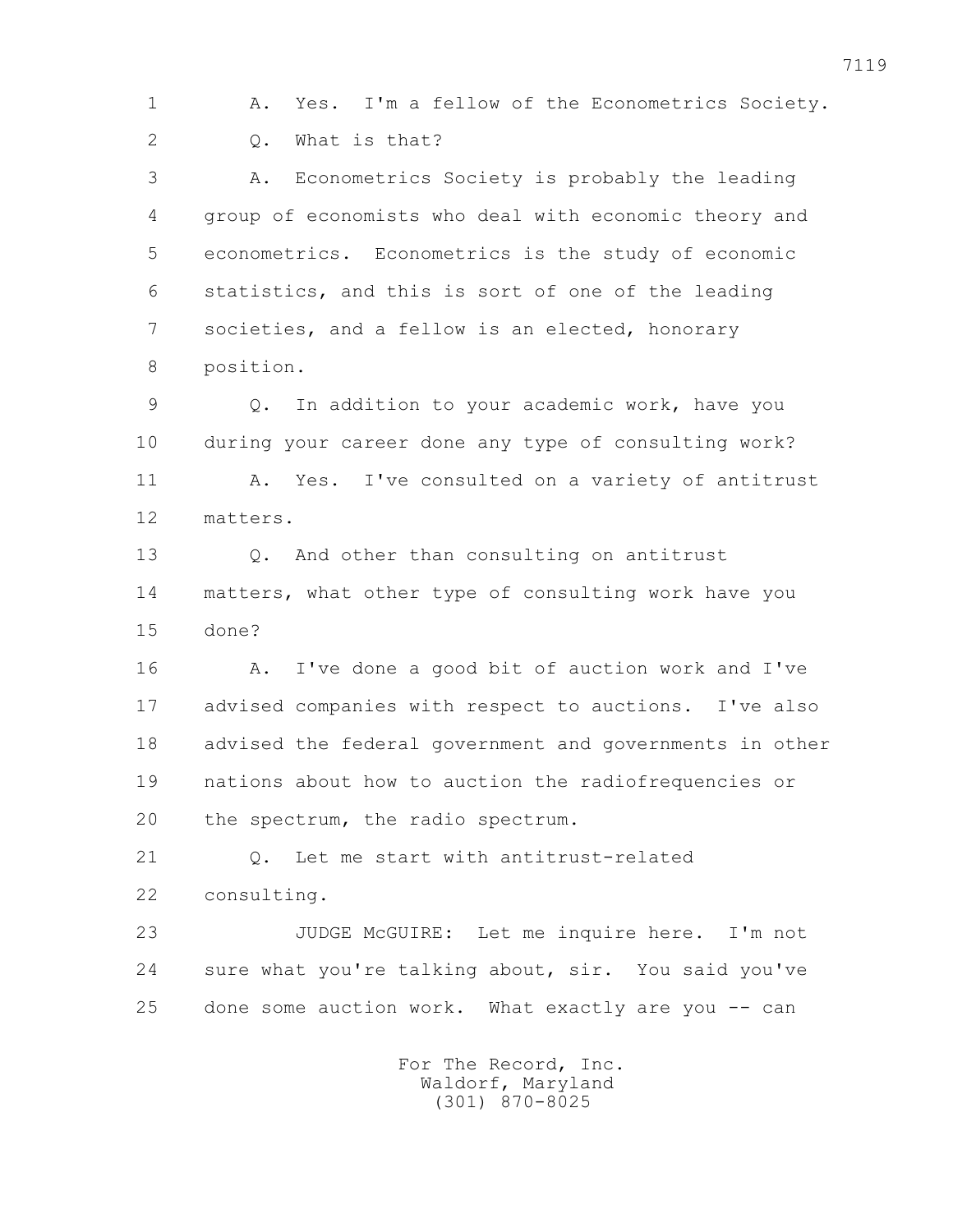1 you tell me what you're talking about in that regard? 2 THE WITNESS: Sure. I'm quite proud of it and 3 I'm happy to talk about it further.

 4 In 1994, the federal government, the Congress, 5 passed a law that required the Federal Communications 6 Commission to auction the rights for the next 7 generation of cellular phones, which are called the PCS 8 phones.

 9 And the Federal Communications Commission 10 didn't know how to do this, they had never run any 11 auctions, and so they sought the advice of companies 12 and companies, not knowing anything about auctions, 13 sought the advice of academics, and because one of my 14 articles was actually cited in a congressional report, 15 they came to me.

 16 In the end, three of us, two professors at 17 Stanford and myself, designed the auctions which have 18 now been used to raise over \$20 billion for the federal 19 government. These are sometimes called the FCC 20 auctions.

 21 JUDGE McGUIRE: Okay. We don't have to go 22 quite to that extent. I just want to make sure that 23 when you talk about auctions, it's in its everyday 24 parlance and it wasn't something that I wasn't aware 25 of.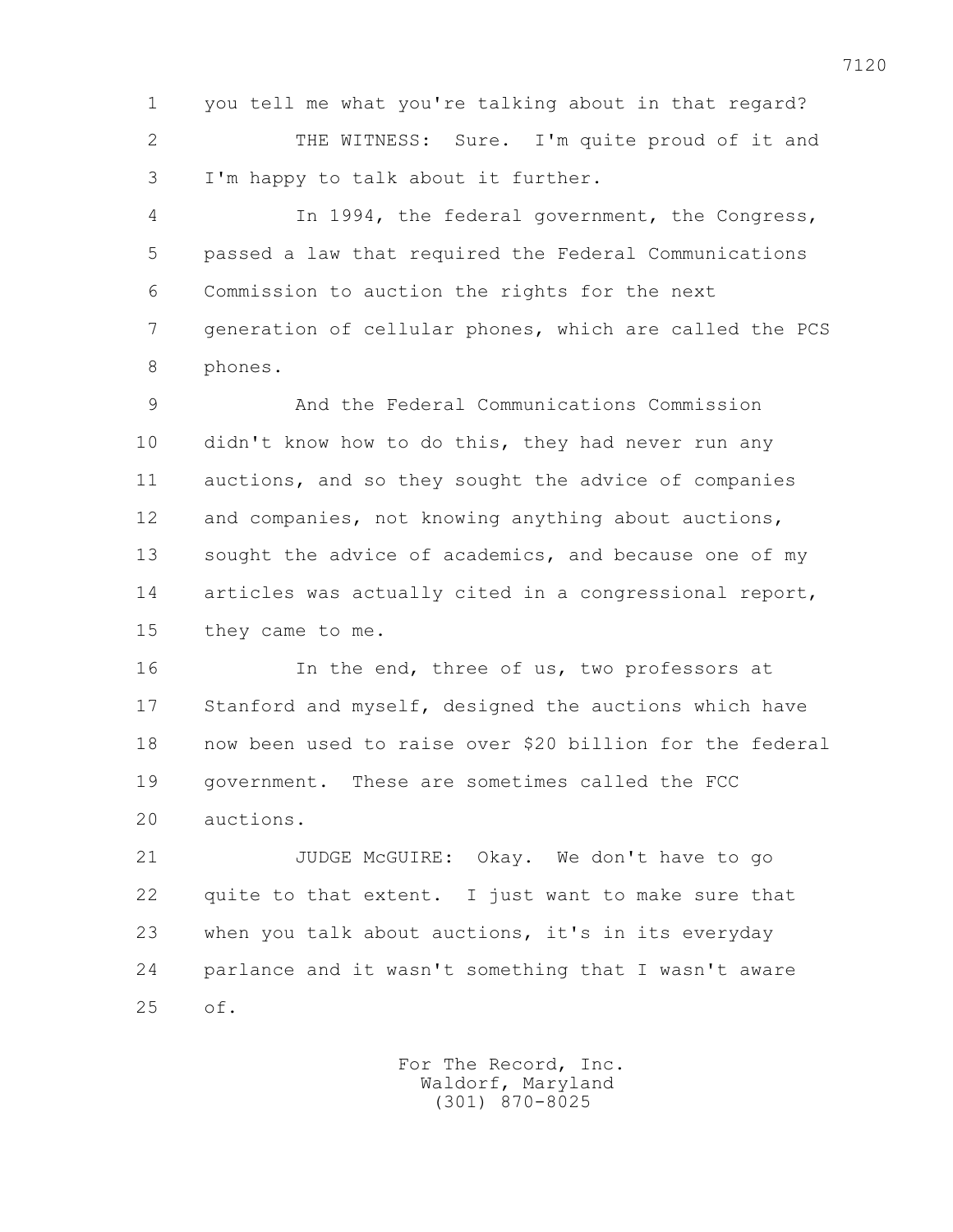1 THE WITNESS: Yes, it is. 2 JUDGE McGUIRE: All right. That's fine. 3 You may proceed. 4 BY MR. ROYALL: 5 Q. Just to be clear, we don't need to go into 6 detail on this, but the consulting work you said you 7 did for foreign governments, was that relating to 8 similar-type auctions? 9 A. Yes. I sold spectrum for cellular phones and 10 also for microwave spectrum, which is communication, 11 terrestrial communications, in Mexico, and we raised 12 \$1.1 billion for the Mexican government. 13 Q. Now, putting aside consulting relating to 14 auctions, you said that you had done consulting work 15 relating to antitrust. 16 Was any of that -- has any of that consulting 17 work involved work in which you were retained by a 18 government agency? 19 A. Yes. In particular, I've worked extensively 20 with the Federal Trade Commission on several different 21 merger matters. 22 Q. Can you give an example of a merger matter or 23 some merger matters that you've worked with the 24 Federal Trade Commission on? 25 A. Yes. The FTC retained me to help them analyze For The Record, Inc. Waldorf, Maryland (301) 870-8025

7121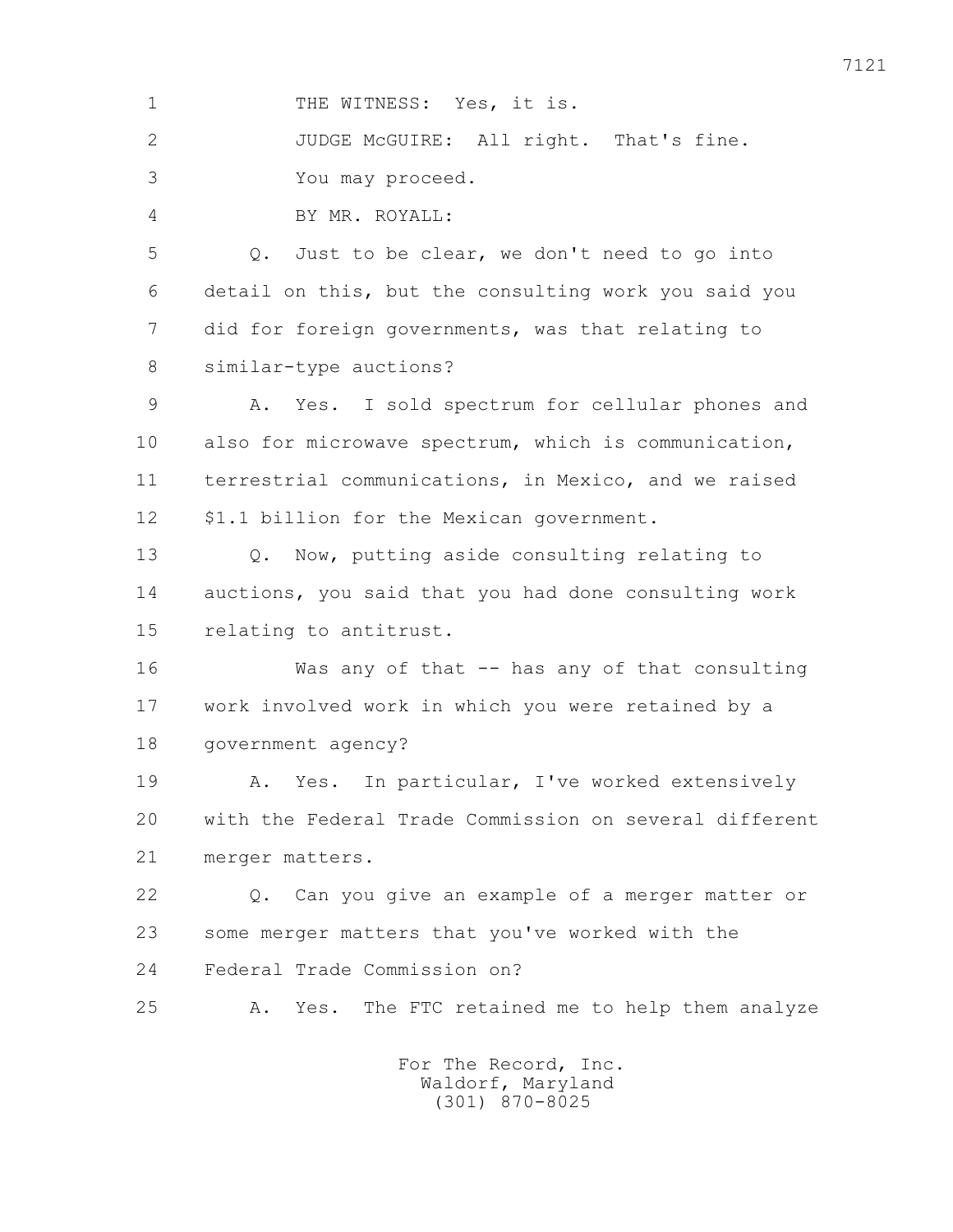1 the Exxon-Mobil matter, which at the time was the 2 biggest merger ever proposed. And I provided expert 3 advice on that merger, which ultimately was not 4 challenged.

 5 They also hired me to provide advice on the 6 BP-ARCO merger, which at the time -- well, in fact 7 maybe even still today but which at the time turned out 8 to be the largest merger ever challenged by a U.S. 9 government agency.

 10 Q. Other than this case and other than the merger 11 matters that you've worked on with the FTC, have you 12 worked with the FTC on any other consulting-related 13 matters?

 14 A. Yes. Phillips-Conoco. Monster-HotJobs, which 15 was a proposed merger that was ultimately not 16 consummated by two on-line employment companies. And 17 there might be other matters that I --

 18 Q. Are there any nonmerger matters other than this 19 case that you've worked with the FTC on?

20 A. I'm forgetting as I sit here.

21 0. Okay. Let me ask you this.

22 Have you ever testified before Congress?

 23 A. Yes. I actually have testified twice before 24 senate subcommittees.

25 Q. And on what issues?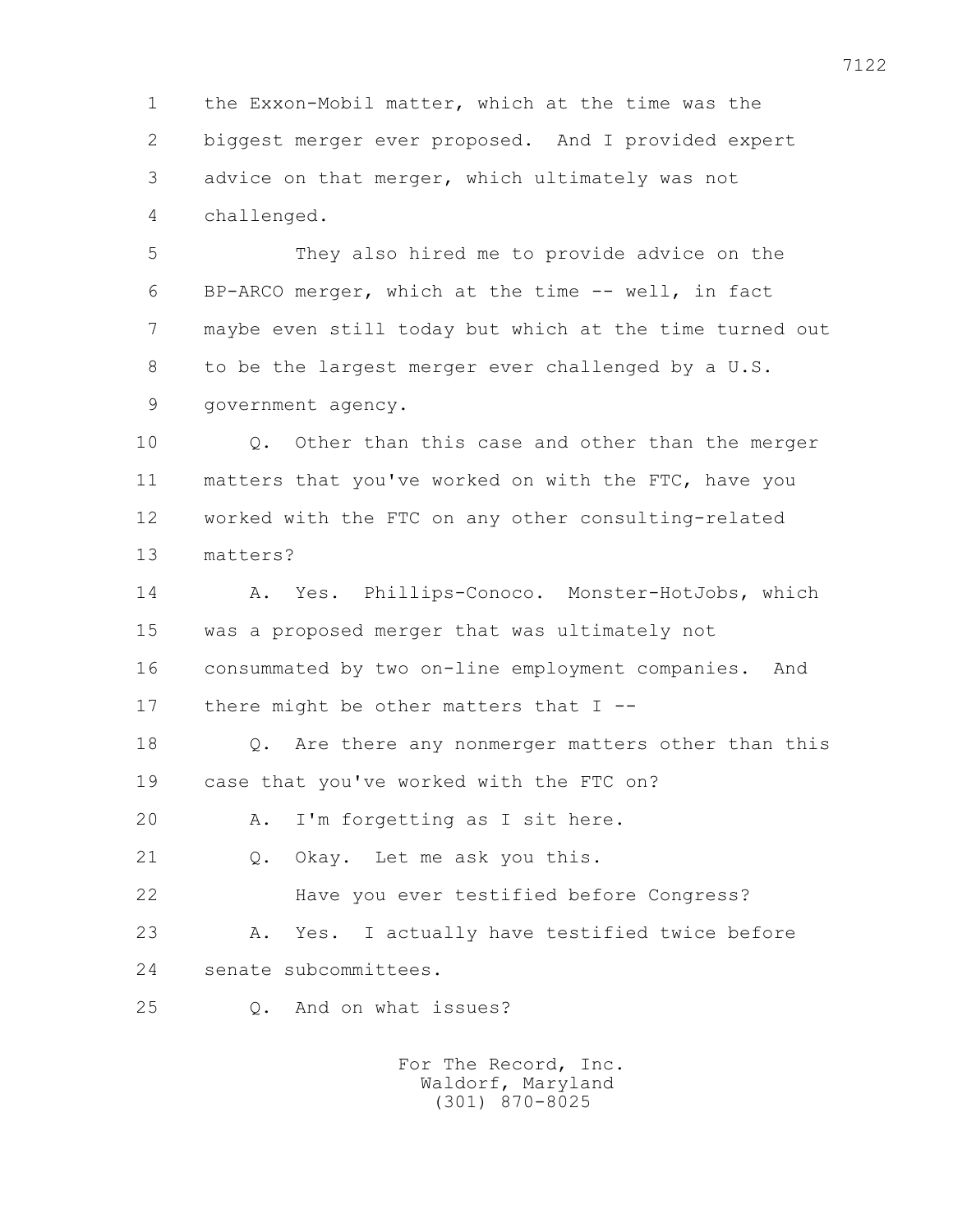1 A. And that actually now prompts me on whether I 2 helped the FTC on other matters.

 3 Yes, I helped the FTC on midwest -- in the year 4 2000 or 2001, gasoline prices went to \$2.50 in Chicago, 5 and there was an investigation. The FTC launched an 6 investigation, and I assisted in that matter and 7 ultimately testified before Congress before two 8 congressional subcommittees on gasoline prices, one 9 specifically targeted to the midwest gas price hike and 10 one more generally on the determinants of gasoline 11 prices. 12 O. Now, I've asked you about your 13 government-related or some of your government-related 14 consulting experience. 15 Have you also consulted with private parties? 16 A. Yes. 17 Q. And relating to antitrust matters? 18 A. Yes. I've worked on a variety of matters, 19 antitrust matters, for the private sector. 20 Q. And your antitrust-related consulting, has it 21 extended to more than one industry or has it been 22 focused in only to a particular industry or small group 23 of industries? 24 A. No. Actually it's been quite broad. I've 25 worked on software. I've worked on defense-related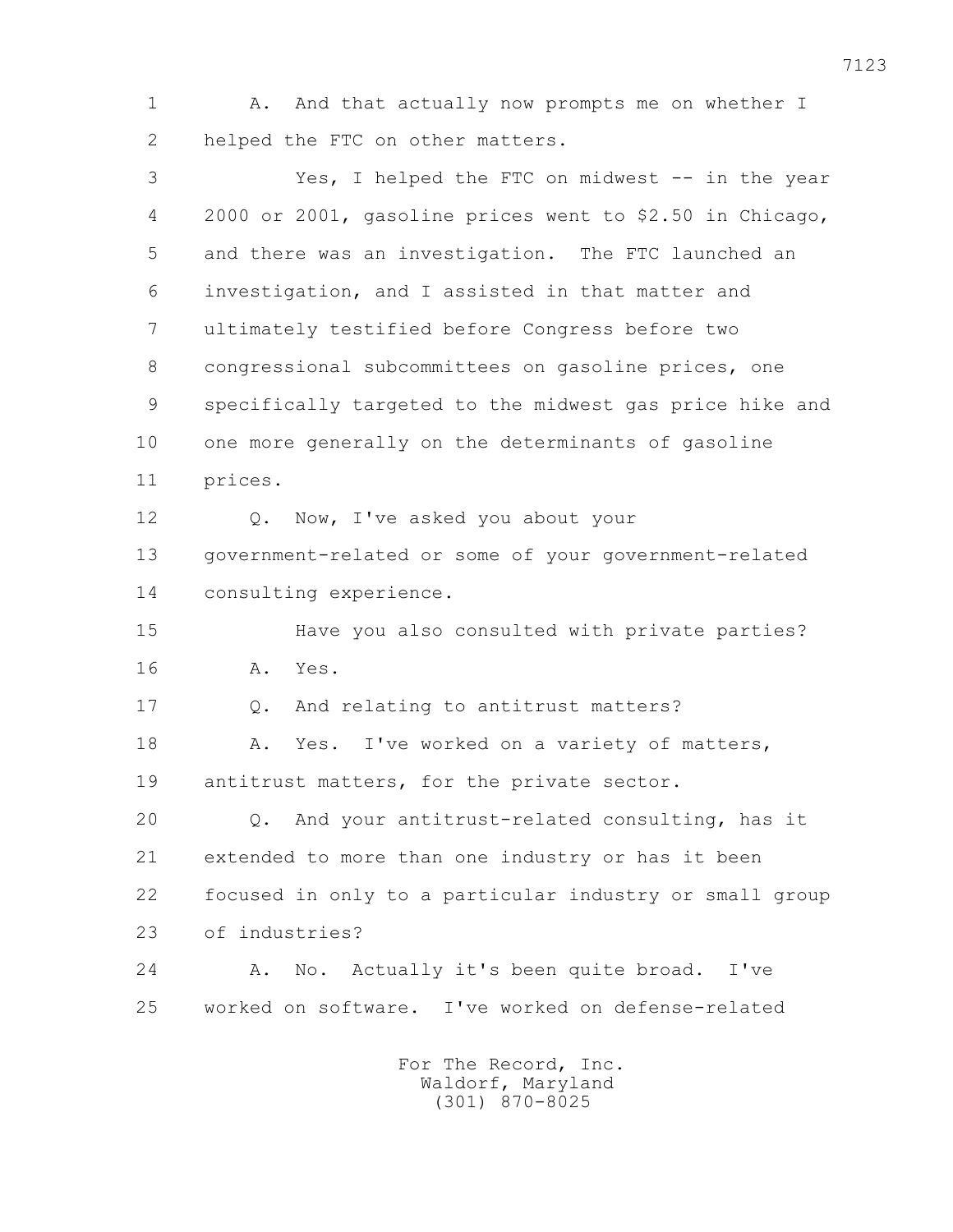1 matters, that is to say, military weapons systems. On 2 pulp and paper. I've worked on a variety of matters. 3 Lead. 4 Q. Are you currently affiliated with any private 5 consulting firms? 6 A. Yes. I work with two firms, Market Design, 7 Inc. and KeyPoint Consulting. 8 Q. And do you have an ownership interest in either 9 of these firms? 10 A. I have an ownership interest in both of them. 11 Q. Have you ever testified before in litigation? 12 A. Yes. I've been deposed about a dozen times and 13 testified twice in court. 14 0. In what types of cases have you testified? 15 A. One was for the pulp and paper industry and the 16 other one was in real estate. 17 Q. And what was the nature of the legal dispute, 18 as you recall? 19 A. The pulp and paper case was a merger and it 20 was -- my role was an analysis of everything from 21 market definition to remedies. 22 And in the real estate matter, I was actually 23 testifying on admissibility of economic testimony. 24 Q. At some point in time I take it you were 25 contacted by FTC attorneys about litigation or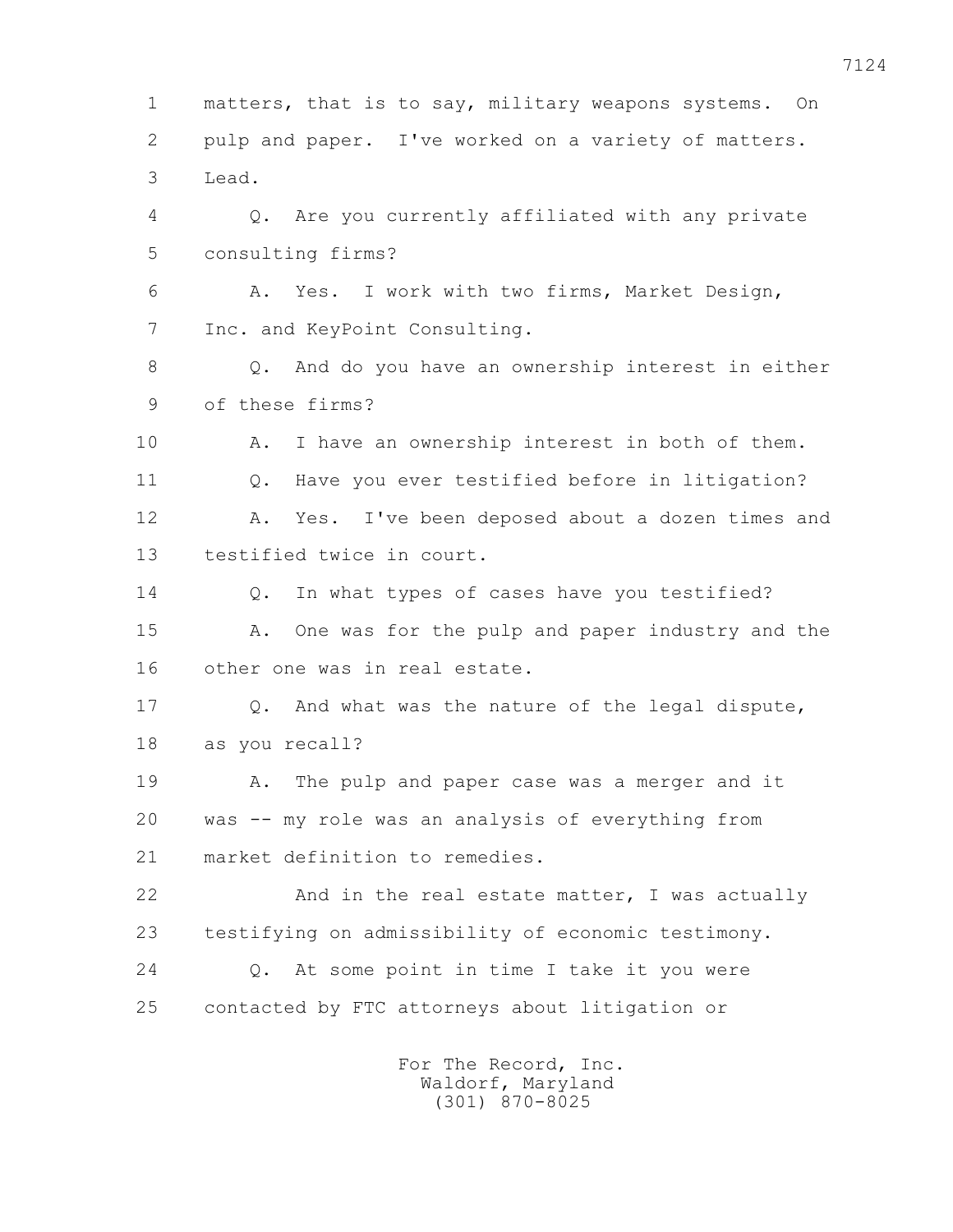1 potential litigation against Rambus; is that correct? 2 A. Yes, that's correct. 3 Q. Do you recall when that was? 4 A. Yes. It was in the spring of last year. And I 5 believe we have a -- we have a -- 6 Q. We have another slide here. This is DX-121 I 7 believe. 8 JUDGE McGUIRE: Correct. 9 BY MR. ROYALL: 10 Q. And the slide that has just popped up -- by the 11 way, the slides -- have you brought slides with you 12 today for purposes of your testimony? 13 A. I have. 14 Q. And this particular slide, as the title 15 suggests, relates to your assignment. You mentioned 16 you were retained in the spring of 2002. 17 At the time that you were first contacted by 18 the FTC in the spring of 2002, to your knowledge, had 19 the FTC already instituted litigation against Rambus? 20 A. I don't believe so. 21 Q. At the time that you were contacted, did you 22 have an understanding of the purpose for which the FTC 23 attorneys were contacting you? 24 A. Yes, I did. 25 Q. And what was your understanding? For The Record, Inc.

 Waldorf, Maryland (301) 870-8025

7125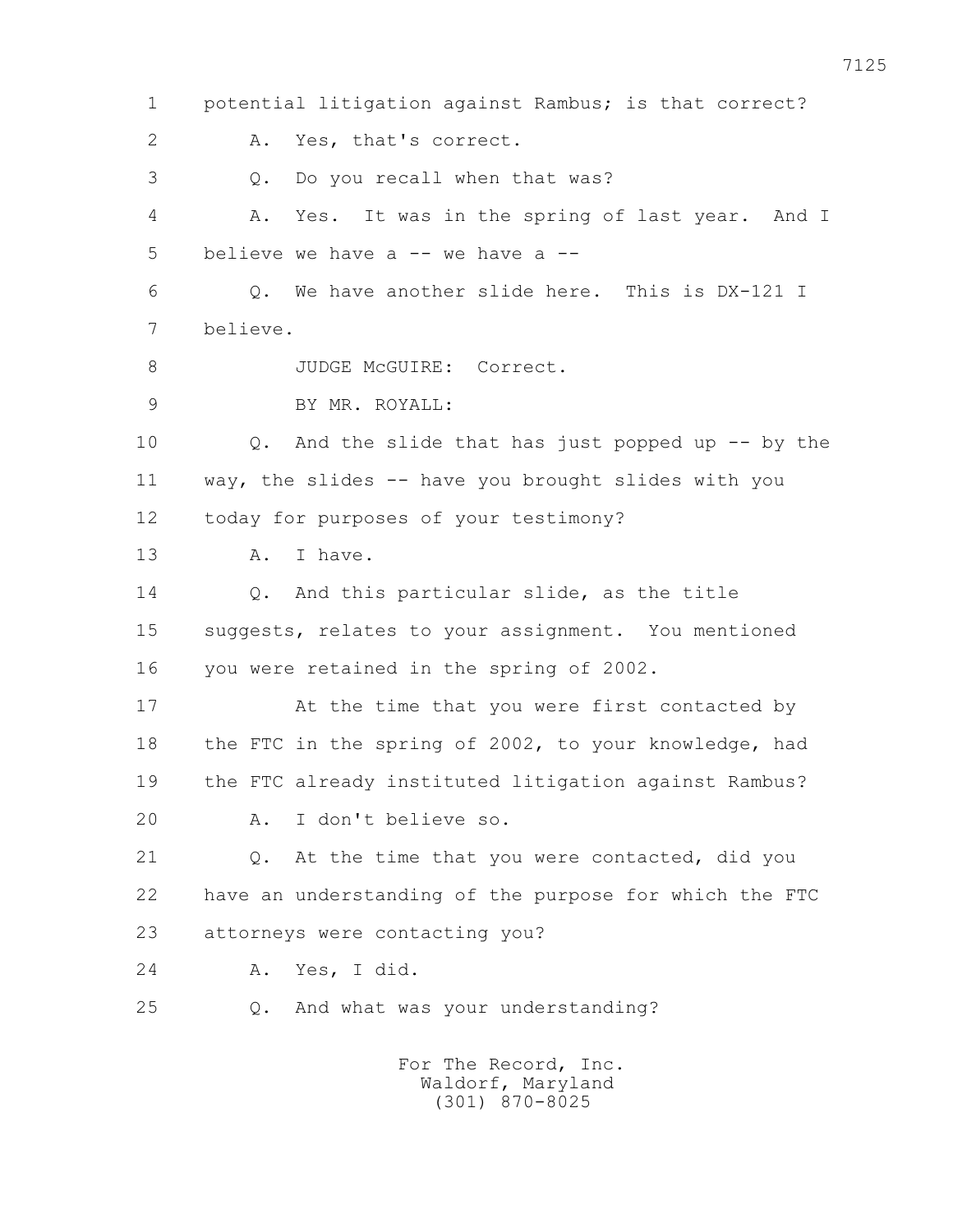1 A. Well, that's -- I set this out on a slide to 2 remind me of the -- as an aide-memoire. It was, 3 broadly speaking, to conduct an economic analysis of 4 Rambus' conduct. 5 Q. Before getting to the substance of the slide, 6 I'm going to ask you just a few more questions. 7 You obviously agreed to be retained; is that 8 correct? 9 A. I did, yes. 10 Q. And have you been working with the FTC on the 11 Rambus matter since roughly the spring of 2002? 12 A. That's correct. 13 Q. Have you been paid for your work? 14 A. I have. 15 Q. Are you paid on an hourly basis? 16 A. Yes, I am. 17 Q. And what is your hourly rate? 18 A. \$400 an hour. 19 Q. Is that the normal rate that you charge for 20 consulting services? 21 A. I have a government rate and that is my normal 22 government rate. 23 Q. In your work on this matter, have you received 24 any support or assistance from any consulting firm? 25 A. Yes. From KeyPoint Consulting. For The Record, Inc.

 Waldorf, Maryland (301) 870-8025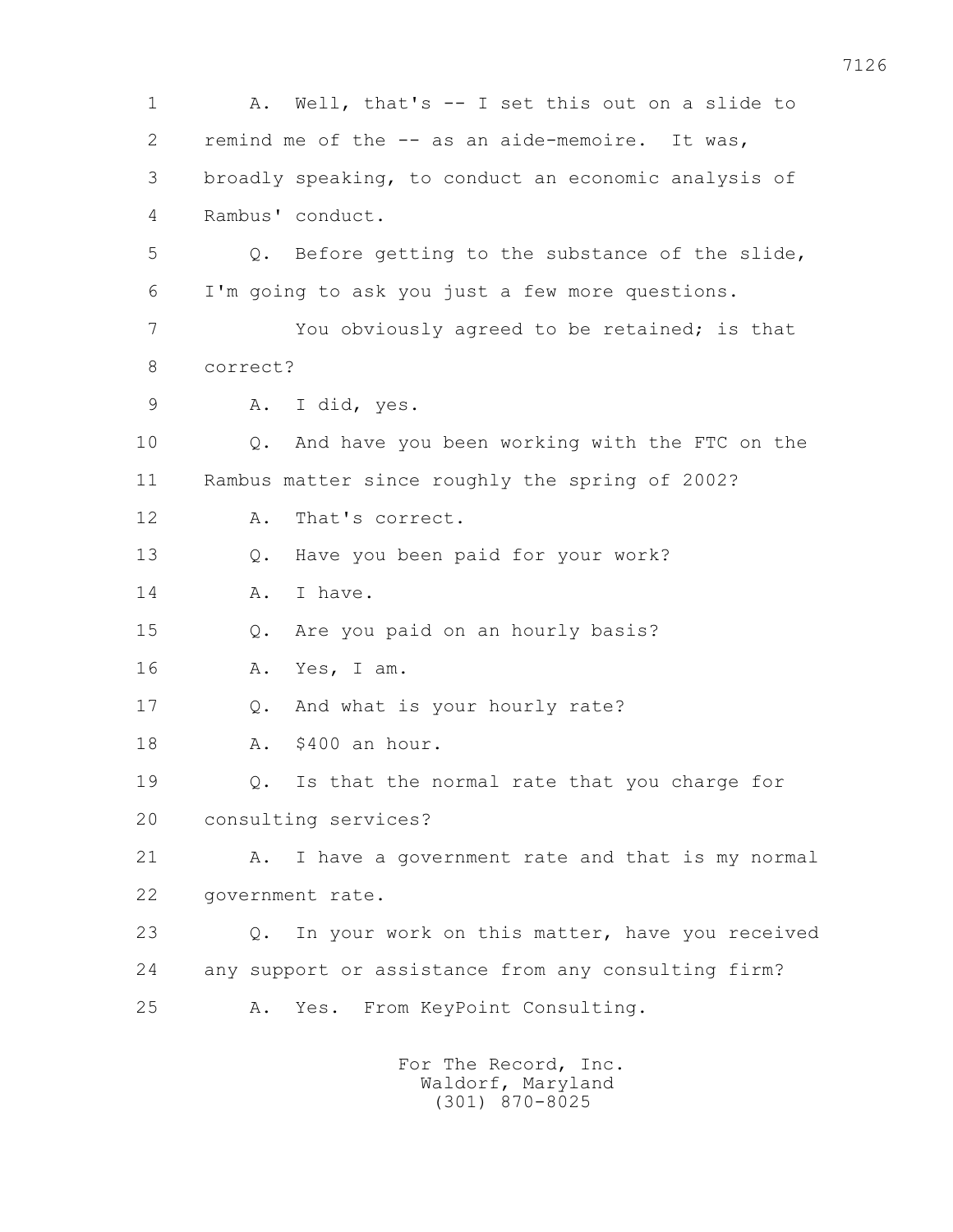1 Q. What type of assistance have you received from 2 KeyPoint Consulting?

 3 A. KeyPoint Consulting has several -- well, 4 actually they have a variety of talent. They have 5 everything from Ph.Ds in economics to people with 6 bachelor's degrees on the other end, and I've received 7 a variety of economic help.

8 Q. To your knowledge, has the staff at KeyPoint, 9 the staff members that have assisted you, have they 10 been compensated as well by the FTC for their work?

11 A. Yes. They are compensated in the same manner, 12 in the sense of hourly.

 13 Q. Now, getting to the slide, when you were 14 retained by the FTC, were you asked to take on any 15 particular assignment?

 16 A. Yes. Broadly speaking, I was asked to conduct 17 an economic analysis of Rambus' actions.

18 0. And does this slide reflect the nature of the 19 initial assignment that you were given by the FTC 20 attorneys when they retained you?

 21 A. It does. In addition to a broad economic 22 analysis, I was to analyze the competitive nature and 23 the competitive effects of the conduct and determine 24 the appropriate remedies.

25 Q. And in describing your assignment here, you've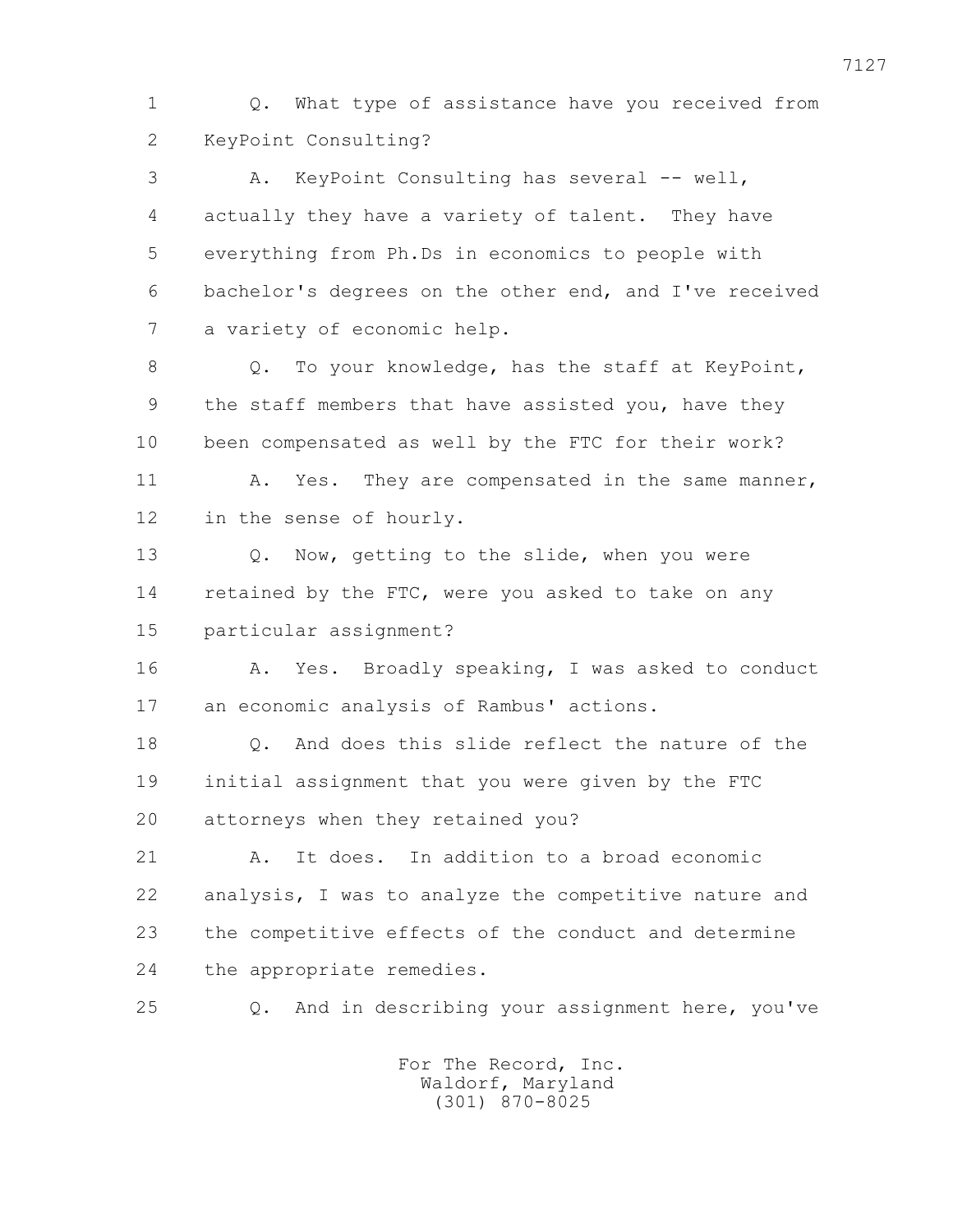1 referred a couple of times to Rambus' alleged conduct 2 or to alleged actions.

 3 In conducting the work that you have been asked 4 to take on in this case, was it important for you to 5 have or to develop an understanding of what conduct 6 Rambus was alleged to have engaged in?

 7 A. Absolutely. That would be -- that would form 8 the starting point of an analysis, would be the 9 conduct.

 10 Q. And can you just elaborate on what you mean by 11 the conduct forms the starting point for the analysis? 12 A. Well, as I understand the question, the 13 questions I was asked by the Federal Trade Commission, 14 to perform an economic analysis, I'd have to have 15 something to analyze.

 16 In this case it's the conduct of Rambus in the 17 setting of the marketplace in which it operates, and so 18 the alleged conduct is very much the starting point of 19 economic analysis of, for example, the competitive 20 effects of the conduct. I have to understand conduct 21 to understand competitive effects, for example.

 22 Q. And what, if anything, have you done to gain an 23 understanding of what conduct Rambus is alleged to have 24 engaged in?

25 A. Well, I've done -- in addition to reading the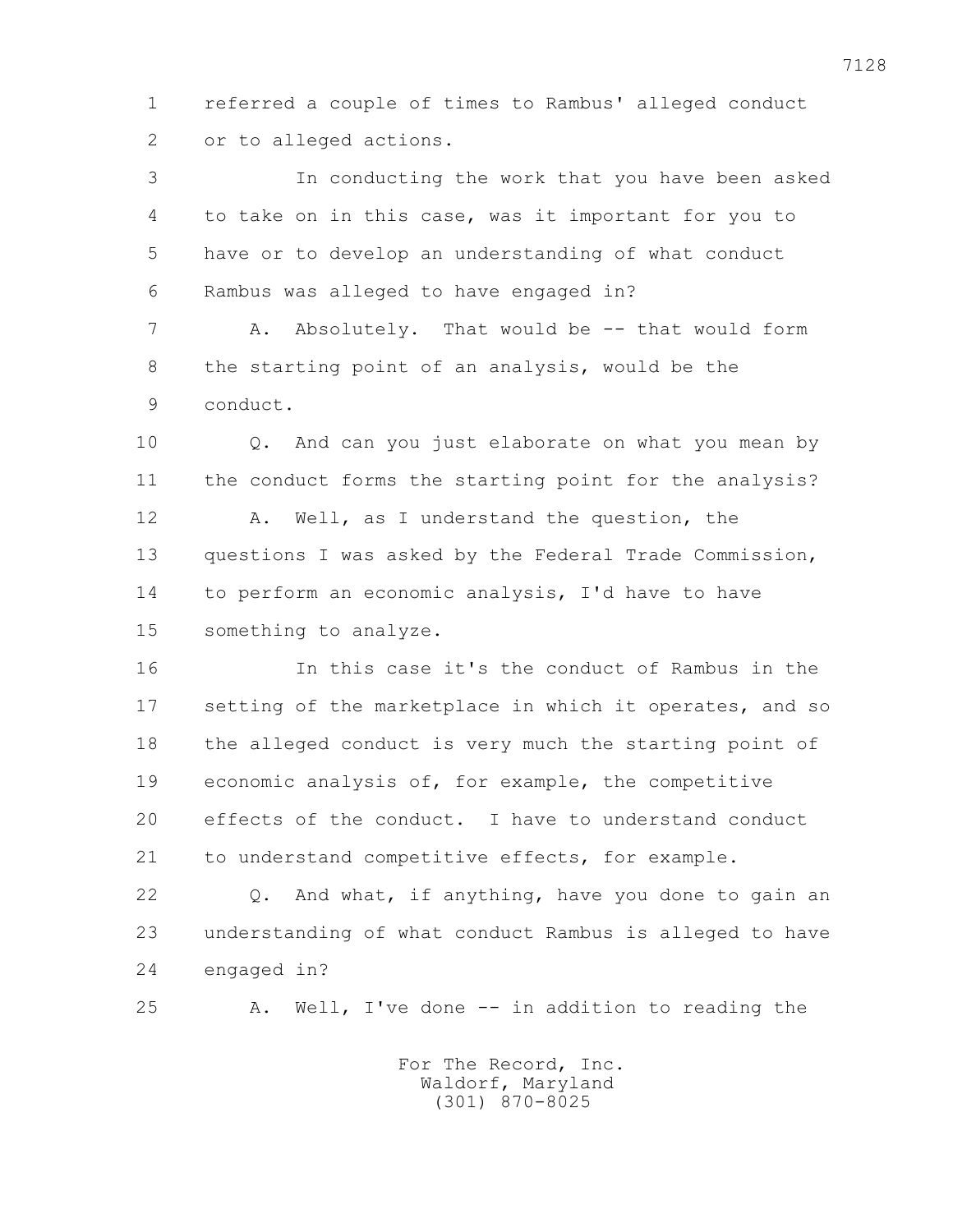1 complaint, I've done a great deal of work to appreciate 2 just how Rambus has behaved in this market and the 3 nature of its actions.

 4 Q. But are you here to testify as a fact witness 5 as to what Rambus may have done or not done?

6 A. No, I'm not.

 7 Q. And when you say that you've conducted an 8 investigation into the facts relating to Rambus' 9 conduct, is that for the purpose of conducting an 10 economic analysis?

 11 A. Yes. Generally an economic analysis -- the 12 conclusions of an economic analysis are only going to 13 be as good as the assumptions on which they're based, 14 and so it's important to base your assumptions on what 15 will prove to be correct or what will be demonstrated 16 to be true, that is, to have correct assumptions.

 17 Now, my role is to reason from the assumptions 18 to the conclusions, but it's important for the 19 conclusions to be valid, that is, valid in the actual 20 circumstance as opposed to just valid given the 21 assumptions, that the assumptions be correct.

 22 Q. Well, and have you in fact made assumptions as 23 to the nature of the conduct that Rambus is alleged to 24 have engaged in, that is, the nature of the conduct 25 that you understand to be the focal point of the FTC's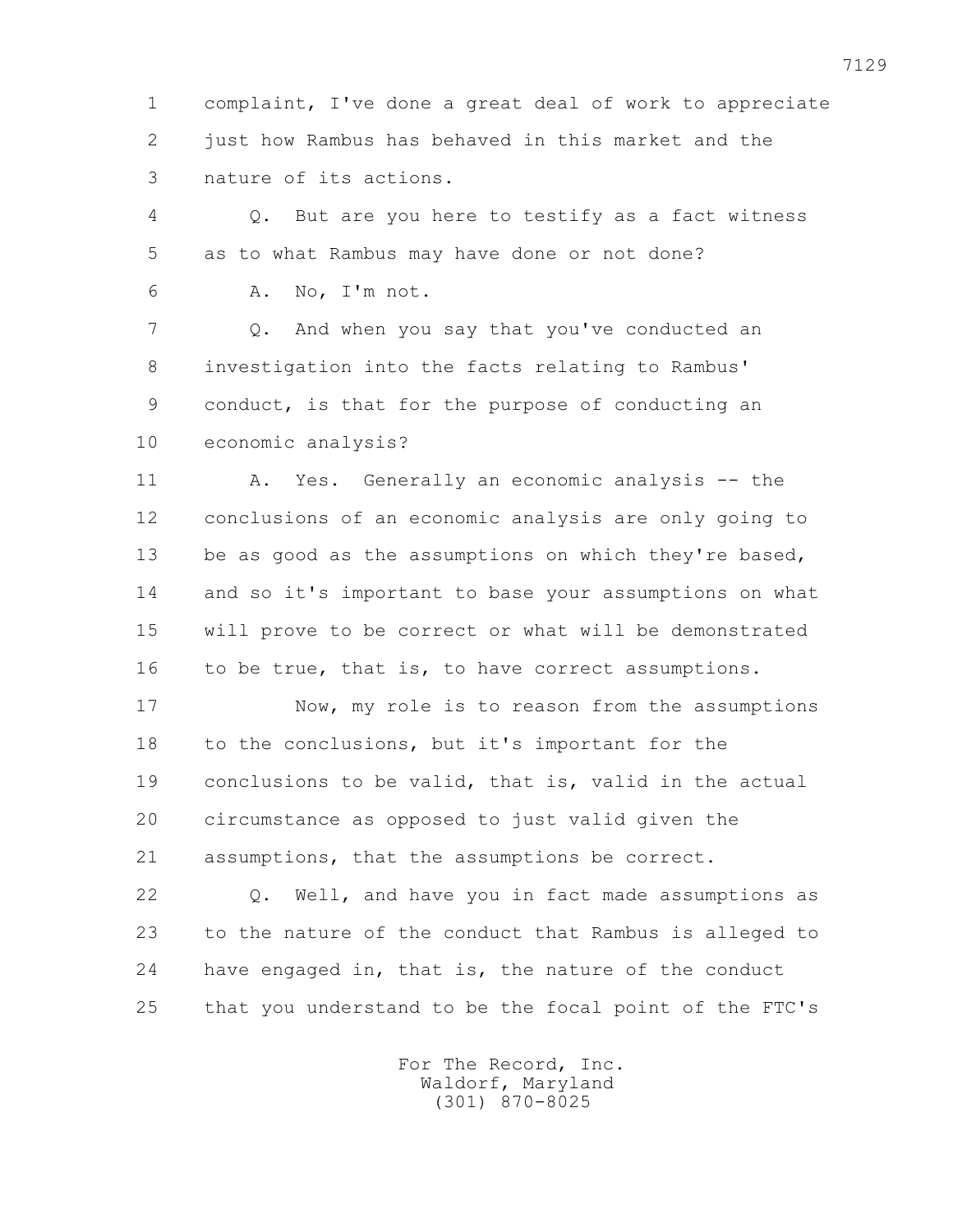1 claims?

2 A. Thave. 3 Q. And what is your understanding in that regard? 4 I believe you may have a slide relating to this 5 as well. 6 A. Yes, we have a slide. 7 Q. And that will be DX-123 I believe? 8 JUDGE McGUIRE: No. 122 I think. 9 MR. ROYALL: I'm sorry. Is it 122? 10 BY MR. ROYALL: 11 Q. Now, can you explain to us, generally speaking, 12 before we get into any details, what this slide is 13 intended to show? 14 A. So the first part of this slide sets -- so 15 broadly speaking, this slide is about the FTC 16 allegations. These are my understanding of the 17 allegations. Actually let me -- that's the answer to 18 your question. 19 Q. In each of the bullet points here, are each of 20 these bullet points assumptions that you are making, or 21 do any of these bullet points reflect conclusions or 22 opinions that you're offering? 23 A. Some of these bullets are assumptions and some 24 are conclusions, and I'm happy to explain. 25 Q. Please do.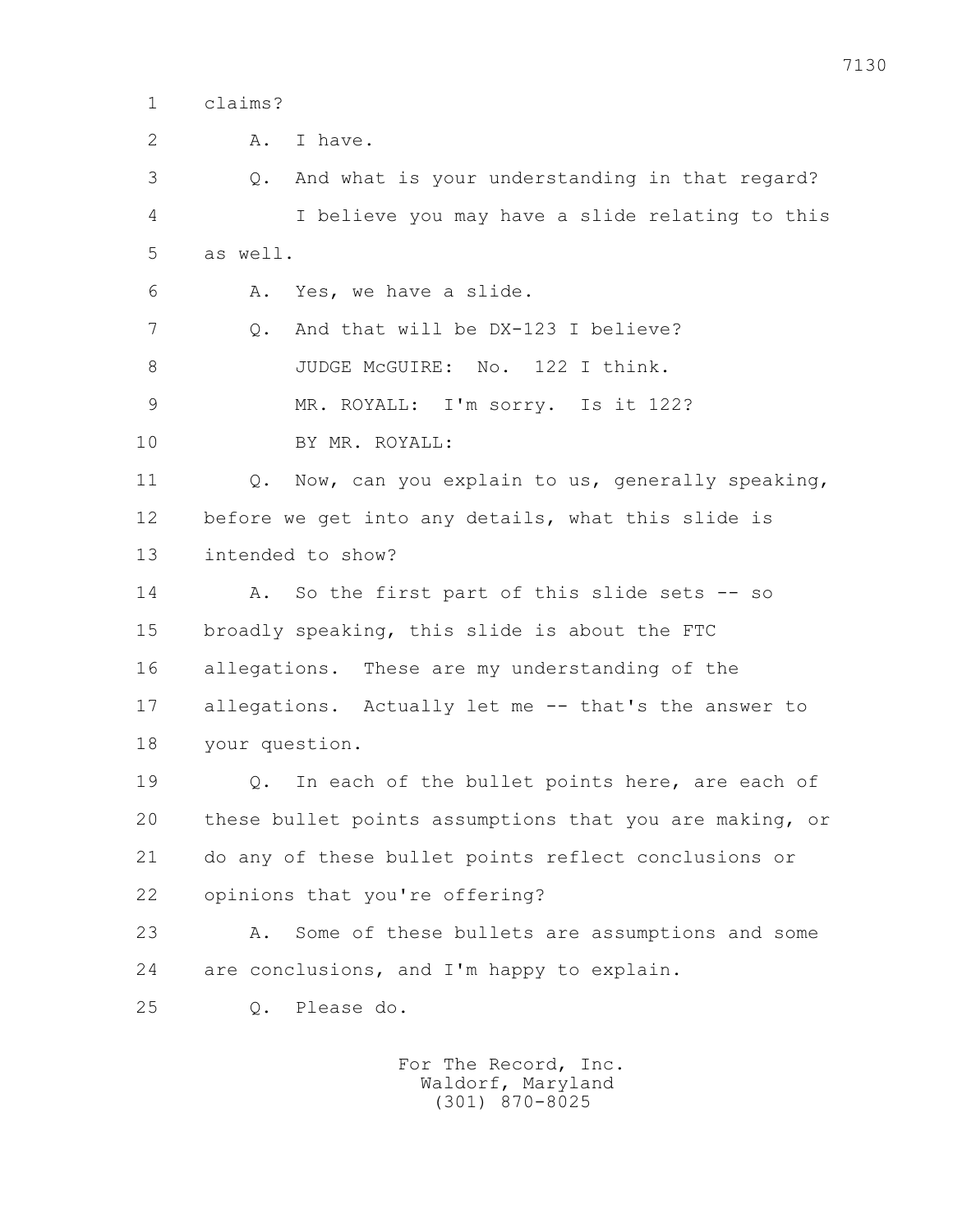1 A. The -- for example, the first one, the 2 subversion of the open standard-setting process, that's 3 an assumption that's a factual matter. 4 Q. Can I stop you there? Why don't we go through 5 them one at a time. 6 You say that that's an assumption about facts. 7 To be very clear about this, are you here to 8 testify as to what JEDEC's rules do or do not require? 9 A. I am not. 10 Q. Are you making assumptions as to what JEDEC's 11 rules do or do not require? 12 A. I am. 13 Q. What assumptions are you making? 14 A. Well, actually the assumption I'm making in 15 this part is not specifically about what JEDEC's rules 16 do or do not require but, rather, that Rambus did 17 not -- that Rambus violated whatever rules or 18 expectations that -- or actually the process, whatever 19 process, that Rambus took actions which subverted the 20 process. 21 0. That is your assumption? 22 A. That is my assumption. 23 Q. And do you assume anything as to the manner in 24 which Rambus took actions to subvert the JEDEC 25 process?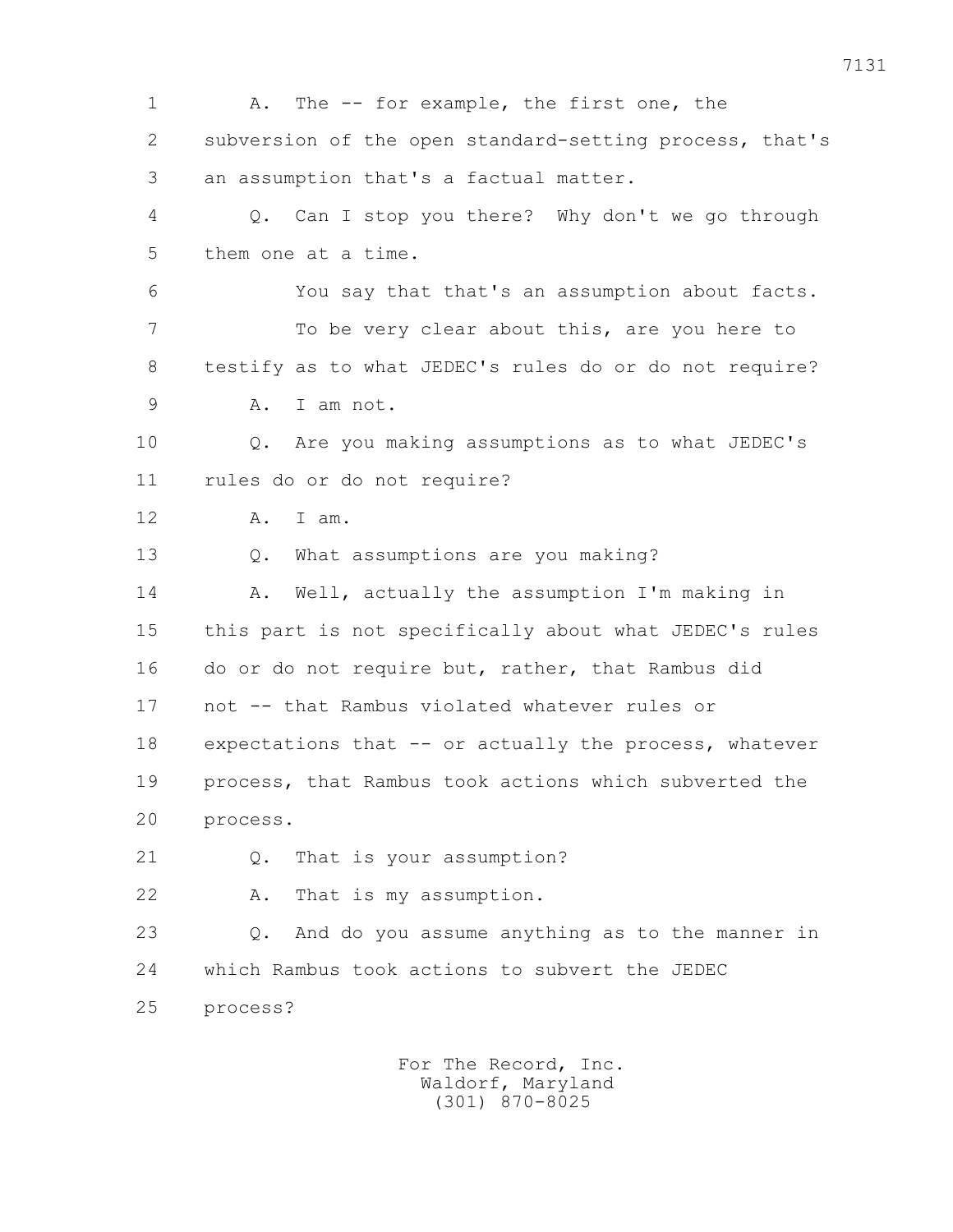1 A. Well, it's through the non -- it must be -- in 2 order for my conclusions to be valid, it must be 3 related to their intellectual property and in 4 particular to the nondisclosure of their intellectual 5 property. This will I think come out very clearly as 6 we -- when we go through the analysis. 7 The assumption is that Rambus withheld its 8 intellectual property and that JEDEC -- that JEDEC in 9 essence reacted to that lack of knowledge. 10 Q. Let's go to the second bullet here. 11 Does this reflect an assumption that you are 12 making for purposes of your economic analysis? 13 A. Yes, it does. I have no -- as an economist, I 14 have no independent ability to look at a DRAM and say 15 that it contains intellectual property, nor can I 16 actually appreciate the patents, so I'm assuming that 17 the JEDEC standards do in fact incorporate Rambus 18 intellectual property. 19 Q. And are you assuming that Rambus has patents 20 over the intellectual property or technologies 21 incorporated in the JEDEC standards? 22 A. Yes, I am. 23 Q. Let's go to the third bullet. 24 Does this relate to an assumption that you are 25 making for purposes of your economic analysis? For The Record, Inc.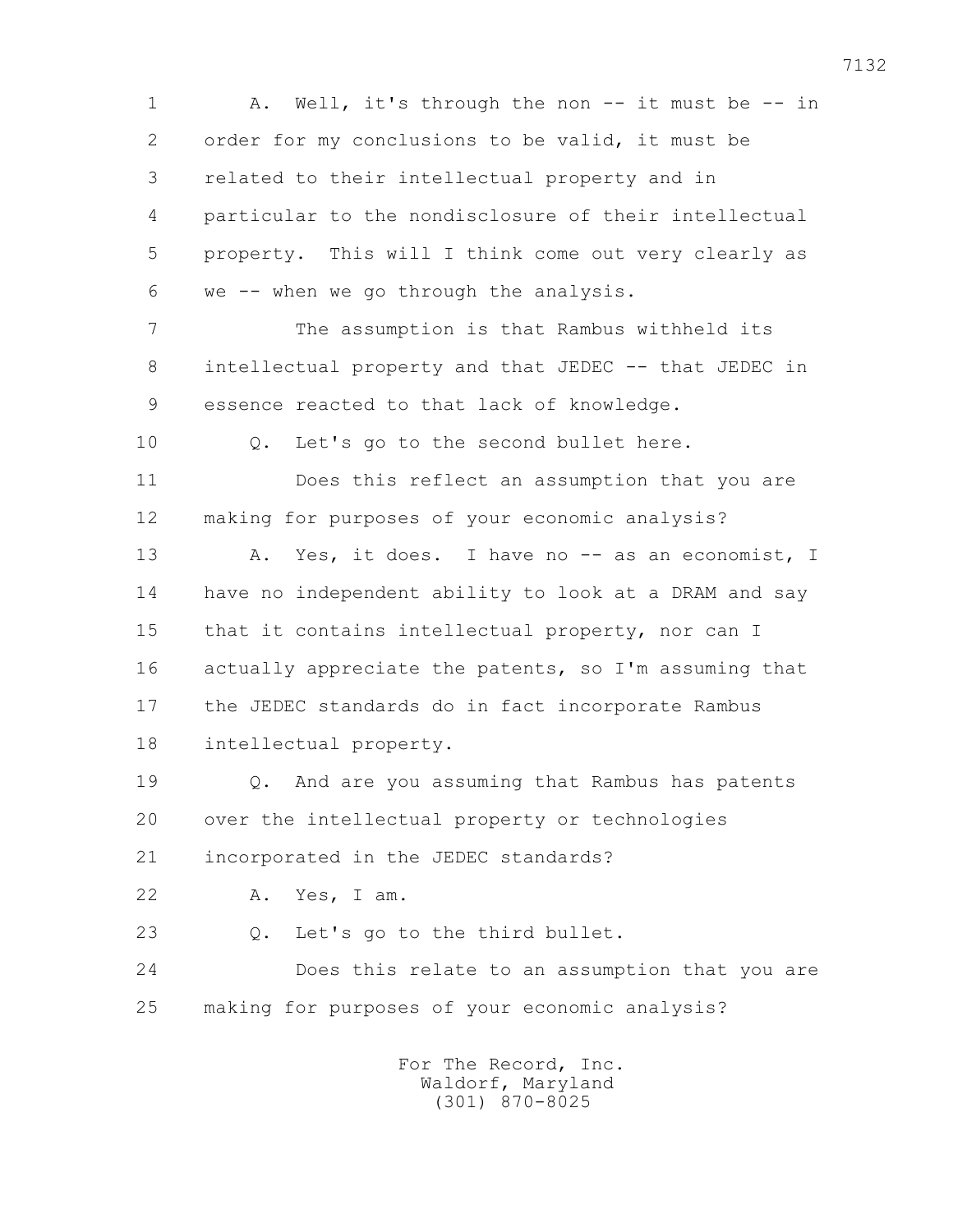1 A. It does. I am assuming that Rambus is 2 attempting to enforce these patents against the 3 manufacturers of JEDEC-compliant DRAM and also 4 against -- it doesn't say this on the slide, but it's 5 also against the manufacturers of controllers and the 6 like. 7 0. You use the term in this bullet 8 "JEDEC-compliant DRAM." 9 Are you making assumptions as to whether 10 products produced by DRAM manufacturers that purport to 11 comply with JEDEC's SDRAM and DDR standards do in fact 12 comply with those standards? 13 A. No. I have no ability to ascertain whether 14 they do or do not and I would have to assume that they 15 were complying with the JEDEC standards. 16 Q. And are you in fact making such an assumption? 17 A. Yes, I am. 18 Q. Turning now to the fourth bullet point, does 19 this bullet point relate to facts that you are assuming 20 or is this reflecting an area in which you are offering 21 an economic expert opinion? 22 A. This is solidly inside the realm of economic 23 analysis; that is, given the assumptions, one of my 24 conclusions will be that Rambus' behavior eliminated 25 alternatives.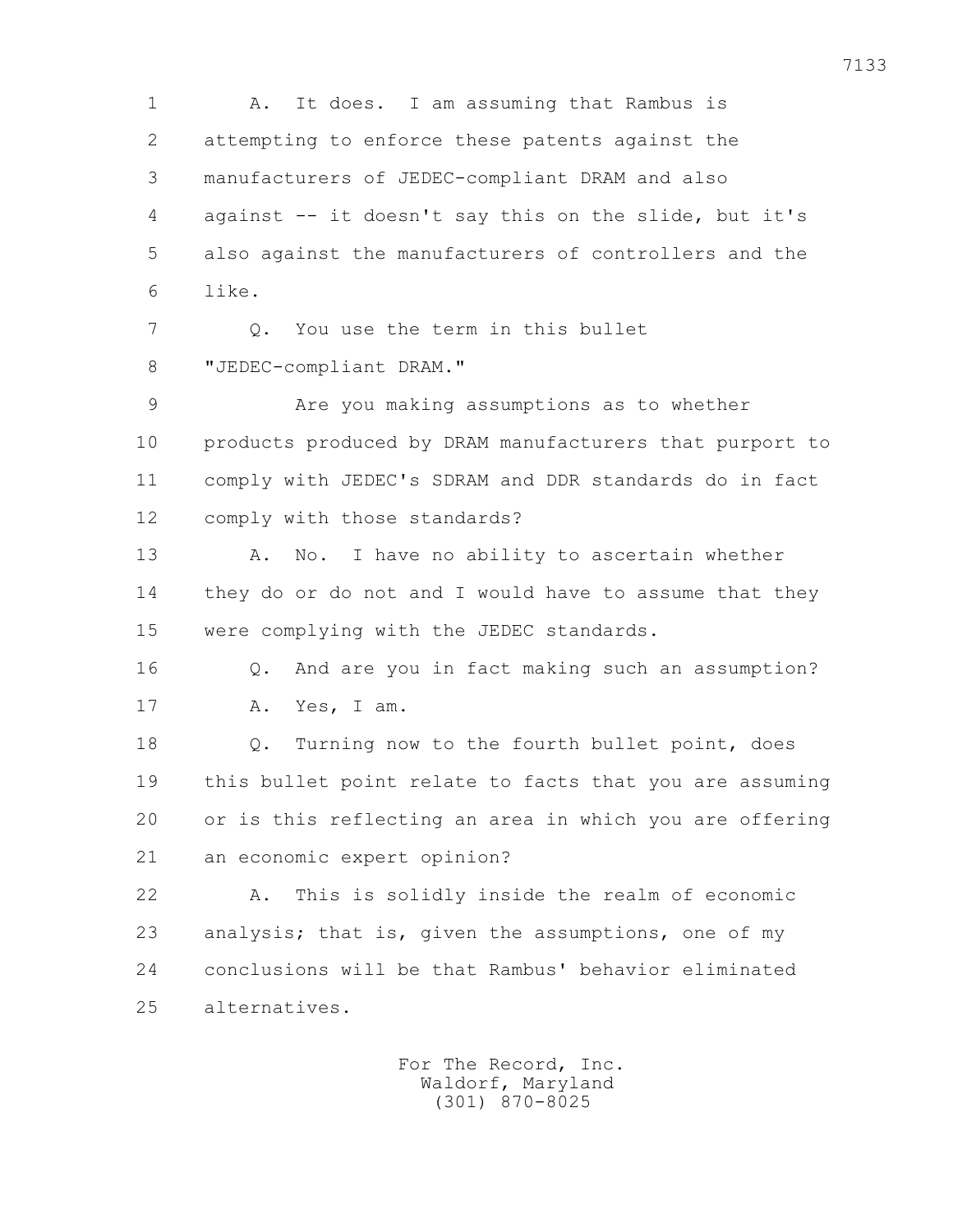1 Q. I don't know if you need a glass of -- 2 MR. STONE: Your Honor, may I rise? If I can, 3 I don't mean to interrupt taking a drink of water, but 4 this last answer does raise the issue directly of your 5 in limine.

 6 If Professor McAfee is going to testify, as he 7 suggested now, that certain alternatives were 8 commercially viable, if that's an opinion he's going 9 to render, as this testimony we just heard suggests, 10 that runs exactly afoul of Your Honor's order, which 11 says that he is not permitted to testify to any aspect 12 of the cost or performance of alternative

13 technologies.

 14 I can understand that he might assume that 15 there are alternative technologies that were 16 commercially viable, but Your Honor has directly ruled 17 and his prior testimony has established he doesn't have 18 the expertise to opine as to whether they were or were 19 not commercially viable, and we just heard him say that 20 that's something he intends to give an opinion on. He 21 says it's solidly inside the realm of economic 22 analysis.

 23 JUDGE McGUIRE: Any response, Mr. Royall? 24 MR. ROYALL: I'm sorry, Your Honor. I'm 25 looking to see if I can identify the portion of your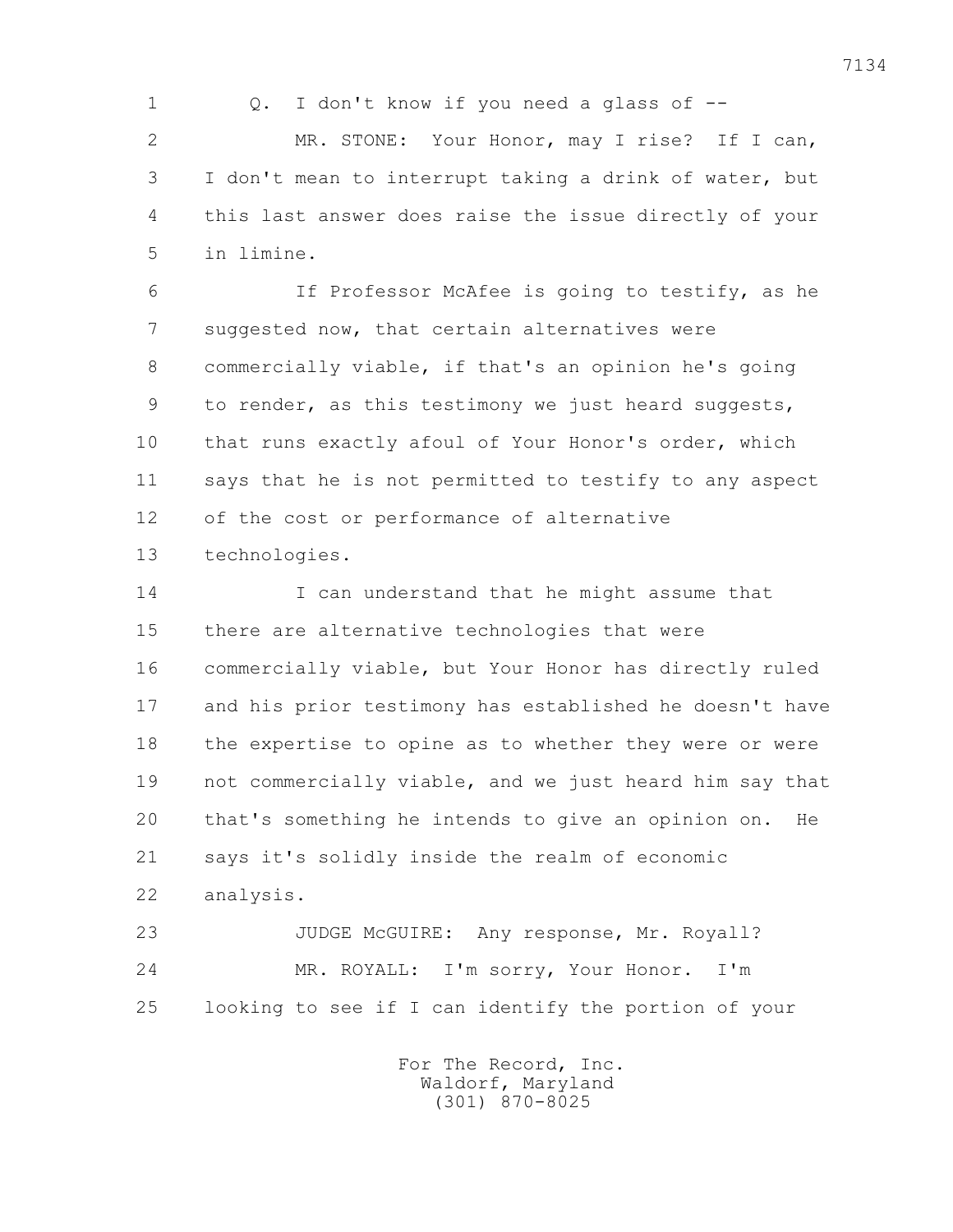1 motion in limine ruling Mr. Stone is referring to. 2 JUDGE McGUIRE: All right. Take a moment. 3 MR. ROYALL: Could I have a moment? 4 JUDGE McGUIRE: Sure. 5 MR. ROYALL: Thank you. 6 (Pause in the proceedings.) 7 Your Honor, I think that Mr. Stone may be 8 misreading your order. Your order, as I read it, 9 denies the aspect of their motion in limine relating to 10 cost and performance of alternative technologies. I 11 believe that's right. 12 MR. STONE: Well, let's just proceed and see 13 where we go, Your Honor. 14 JUDGE McGUIRE: All right. Very well. 15 BY MR. ROYALL: 16 Q. The purpose of this slide, as the title 17 suggests, is to reflect your understanding of the FTC 18 allegations; is that right? 19 A. That's correct. 20 Q. And I think that the point that you were making 21 earlier, just to reorient us, is that some of these 22 bullet points, although they reflect your 23 understandings, some of them squarely fall in the areas 24 where you are making assumptions, you're not expressing 25 any conclusions, and then some of them fall by contrast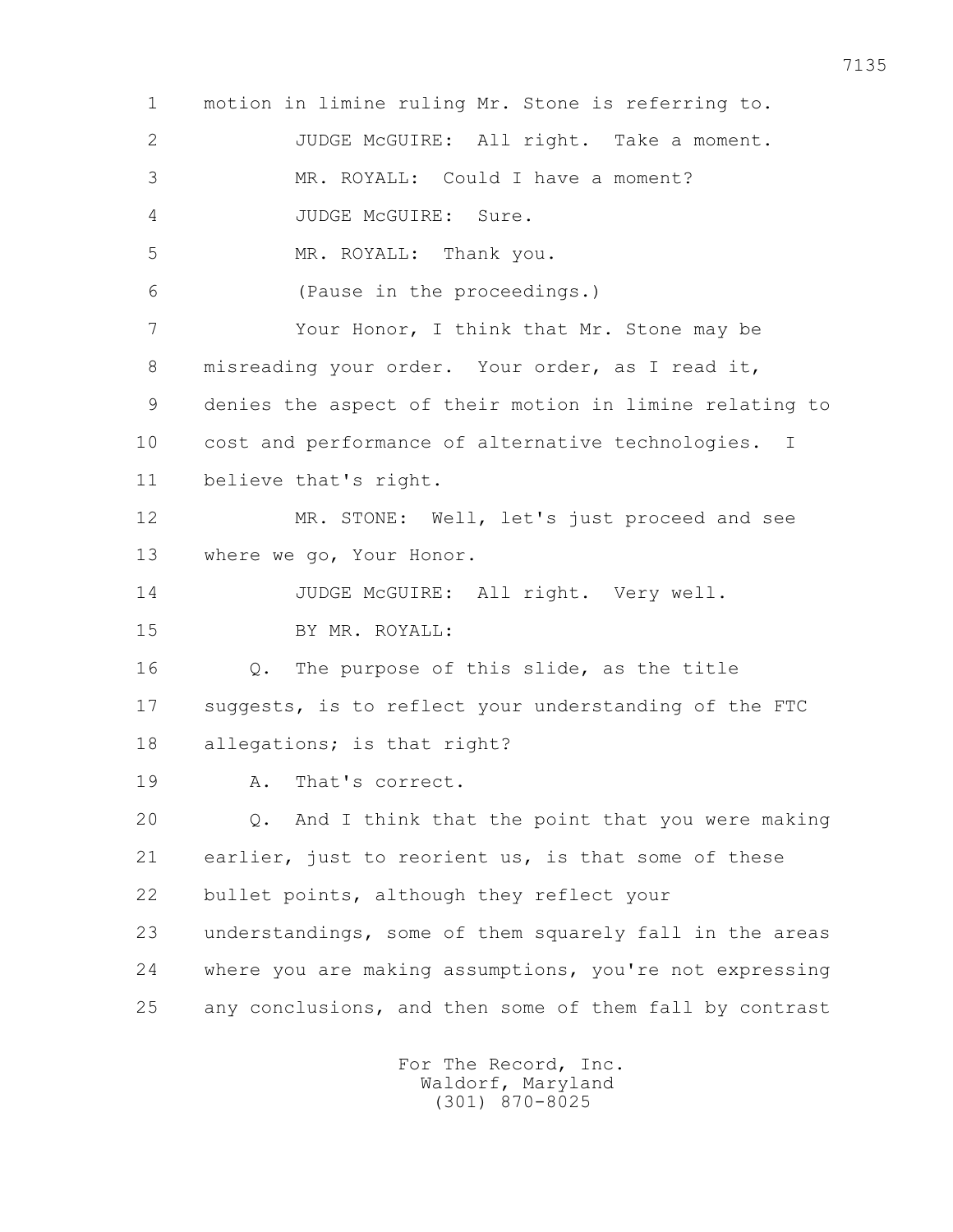1 in the area in which you are expressing conclusions; is 2 that right?

3 A. That's correct.

 4 Q. And so of the five bullet points here, the 5 first bullet point that falls into that area where not 6 only is this your understanding of the FTC's 7 allegations but it relates to conclusions that you 8 reached, the first of those bullets is this fourth 9 bullet that we just discussed; is that correct? 10 A. That is correct. 11 Q. Okay. Now, going on then to the final bullet, 12 does this relate to an assumption that you are making 13 or does this fall into an area where you are reaching 14 economic expert conclusions? 15 A. This is in the area of economic conclusions. 16 Q. And can you elaborate within the context of 17 what's stated in this fifth bullet point? 18 A. Certainly. Assessing the extent of competition 19 and harm to competition and the levels of competition 20 and assessing the monopolization are things that 21 industrial organization economists do as part of their 22 ordinary practice. 23 Q. And in connection with this fifth and last 24 bullet point, are you purporting to offer conclusions 25 as to legal issues?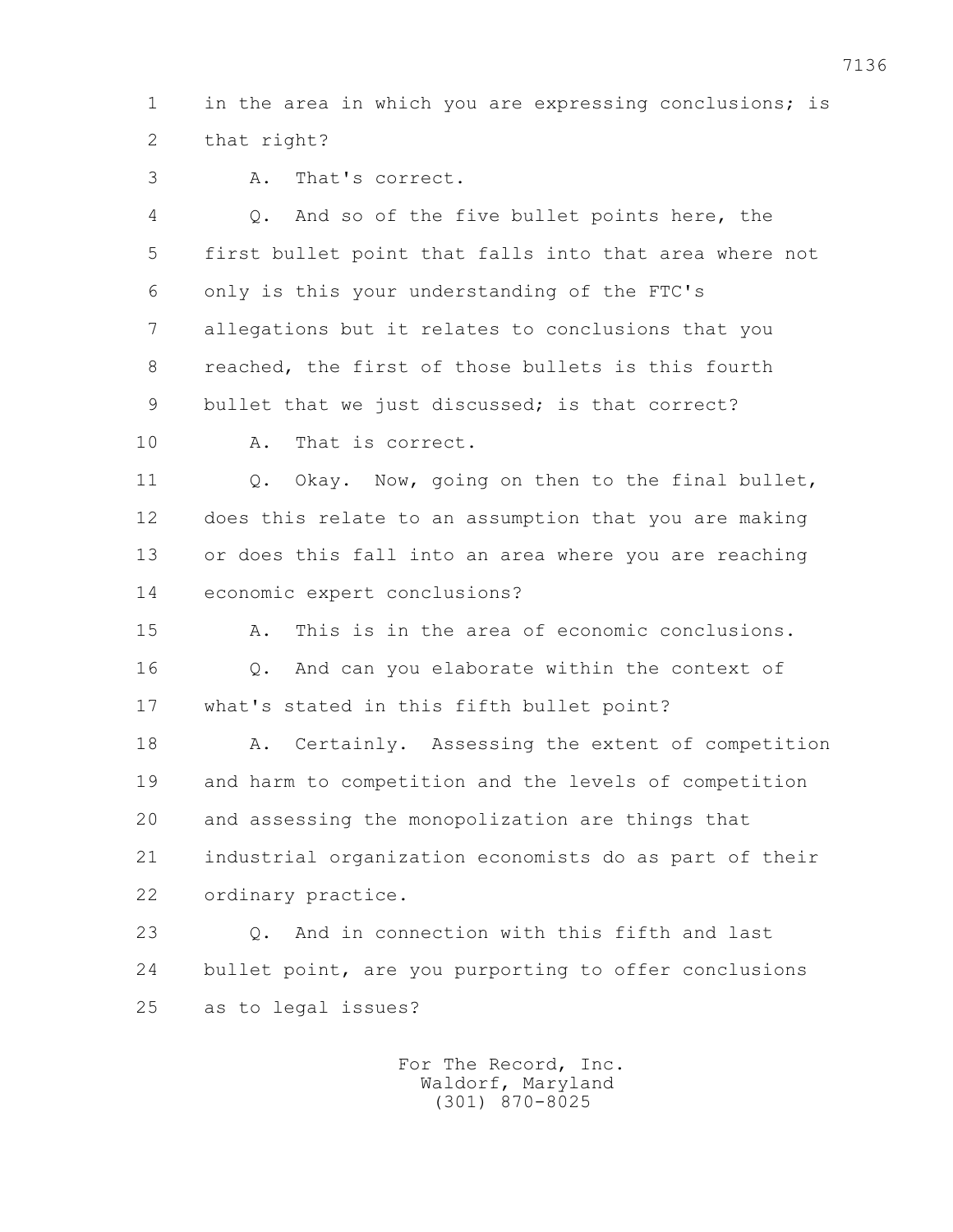1 A. No, I'm not. 2 Q. Is there any aspect of your testimony in which 3 you are purporting to offer legal conclusions of any 4 sort? 5 A. I am not. 6 Q. Are these the only -- the issues that are 7 identified here in this slide, are these the -- is this 8 the full extent of your understanding of the FTC's 9 allegations? 10 A. No. These are what I took to be the five major 11 ones, most important ones. 12 0. Now, you've explained that you're not here to 13 testify as a fact witness but, rather, as an expert in 14 economics. 15 What economic issues have you sought to address 16 through your work on this matter? 17 A. Well, I've actually organized my inquiry around 18 answering a set of questions which -- 19 0. Could we have the next slide. 20 Now I believe we are at DX-123. 21 What, very generally first before we go into 22 the substance, what is this slide meant to show or to 23 display? 24 A. As part of performing an economic analysis and 25 for the Federal Trade Commission, I tried to set the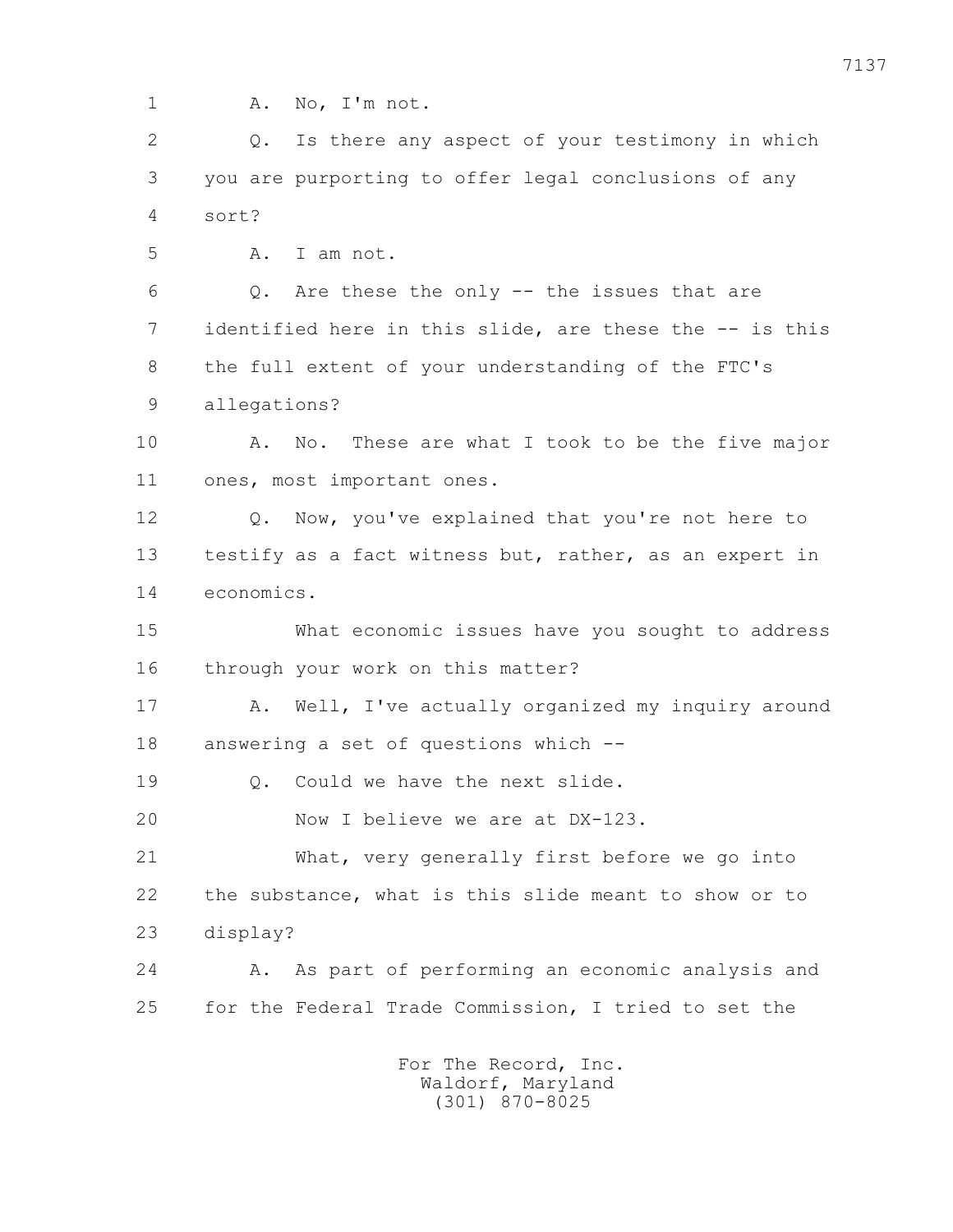1 project of performing an economic analysis into stages. 2 And this sets out a, if you want, research methodology 3 or a program for understanding, for addressing the 4 question of assessing the competitive effects and 5 remedies associated with Rambus' conduct. 6 Q. And who developed these particular questions 7 that are listed in DX-123? 8 A. Well, I did working with my staff. 9 Q. And are these in fact the economic issues that 10 you have sought to address through your work on this 11 matter? 12 A. Yes, they are. 13 Q. Let's start with the first question, which 14 relates to relevant antitrust markets. 15 Could I ask you first of all to explain what 16 you mean by the term "relevant antitrust markets." 17 A. So a relevant antitrust market is -- it defines 18 the context of an economic industrial organization 19 analysis. It identifies the products and the firms 20 that produce those products that are the relevant 21 players for the analysis. 22 And the purpose here is to identify who are 23 the important players and who can be safely ignored and 24 what are the important products, the relevant products, 25 and what products can be safely ignored.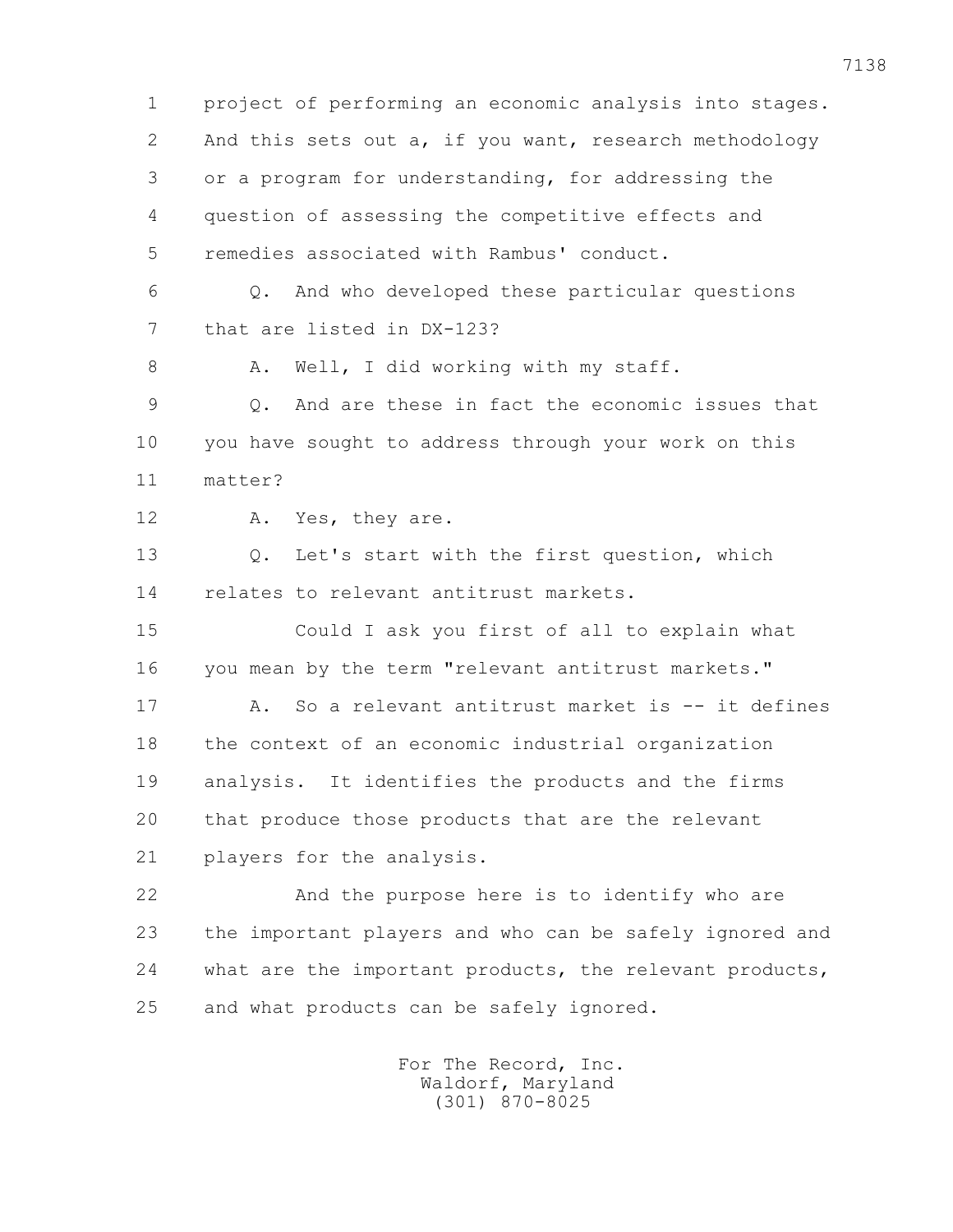1 And so this is generally the starting point 2 because it provides the context, if you want, it draws 3 the boundaries around the inquiry and sets the scope of 4 the analysis.

 5 Q. And are relevant antitrust markets or the 6 definition of relevant antitrust markets, is that 7 something that's important in any economic analysis 8 relating to antitrust?

 9 A. Yes. Virtually every antitrust analysis starts 10 with the definition of relevant markets.

 11 Q. And let me ask you to go on to the second key 12 economic question and explain what the nature of this 13 question is and why you regarded it as an important 14 issue.

15 A. Actually can I add to the relevant markets? 16 Q. Yes, please.

17 A. I think it's actually correct -- well, 18 certainly it's the case that in almost every case that 19 I've worked on, my starting point was the development 20 of the relevant antitrust markets; that is to say, this 21 is what one normally does when one performs an economic 22 antitrust analysis.

 23 Q. And by that you're referring to your prior 24 experience in consulting with the government or with 25 private parties on antitrust issues?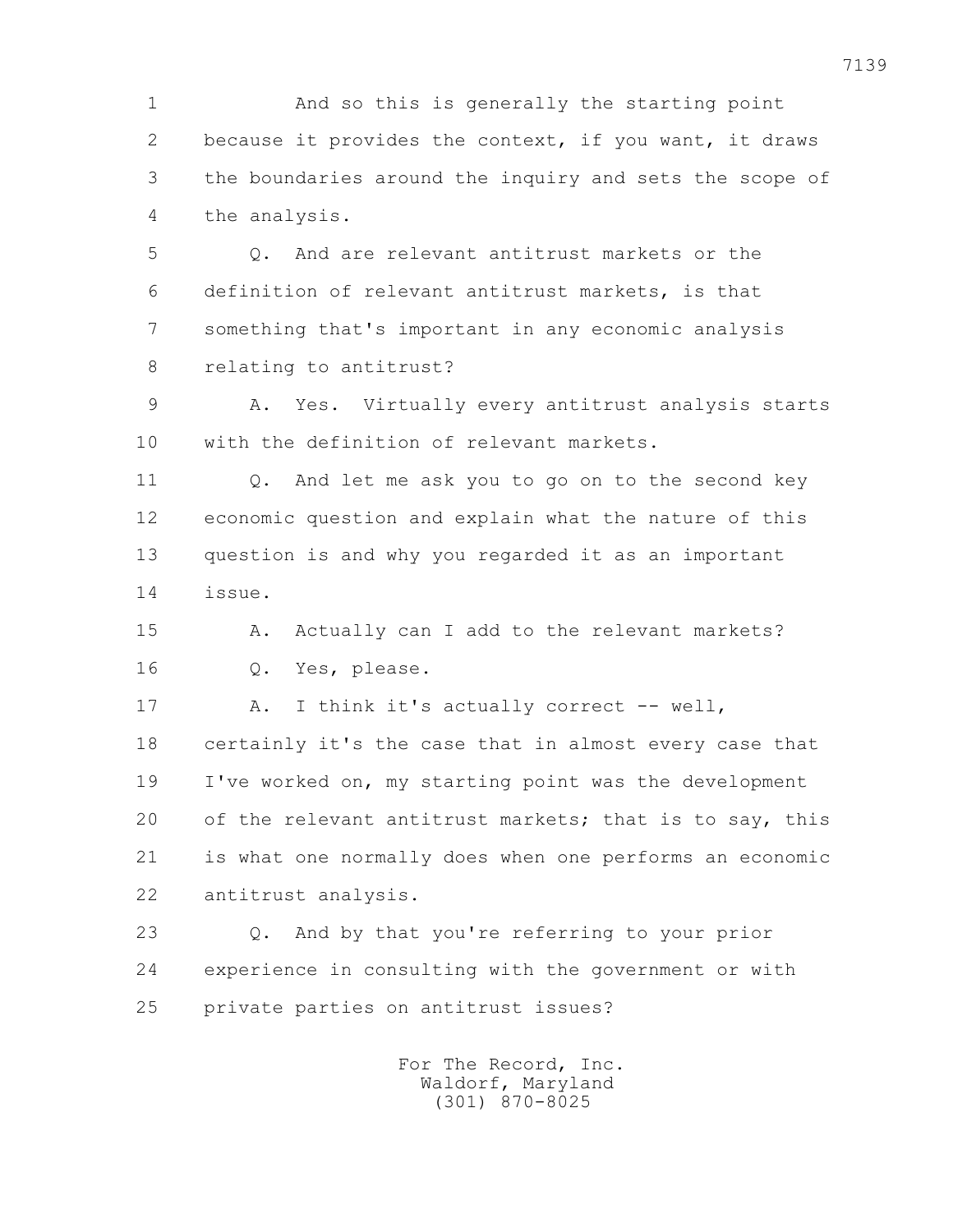1 A. That's correct.

2 0. Now, going to the second key economic question 3 here, let me explain -- let me ask you to explain what 4 the nature of this question is and why it was important 5 to you to focus on this question for purposes of your 6 economic analysis.

 7 A. So what this question is about is assessing 8 whether Rambus has power, market or monopoly power, in 9 the markets defined in question 1. And the reason that 10 that's relevant is a firm without market power, that 11 is, a firm that's normally considered to be a 12 competitive firm, that being the alternative of a firm 13 with market power -- I should say economists use the 14 term "competitive" in a somewhat specialized way 15 because generally that means perfectly competitive when 16 you say "competitive" as opposed to just aggressively 17 competitive.

 18 A firm that lacks market power has no ability 19 to set terms of trade, to influence the evolution of a 20 market. It doesn't have control of any major aspects 21 of that market.

 22 And so consequently, in order to -- in order 23 for there to be any relevant conduct, a firm has to 24 have power in the marketplace, and so it's important to 25 assess whether a firm has market or monopoly power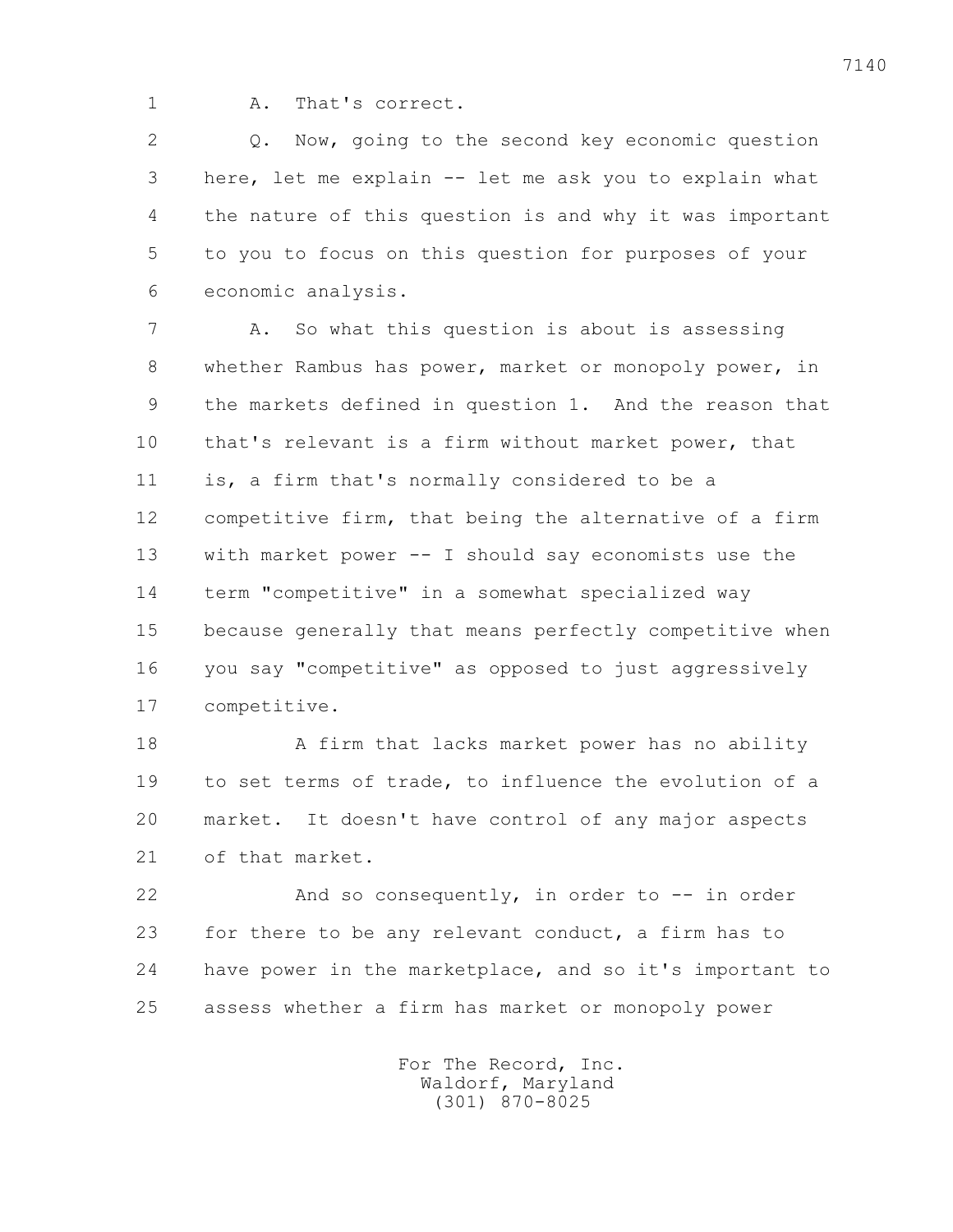1 because, absent that, the firm would have no ability to 2 influence the evolution of that marketplace and to set 3 the terms of trade.

 4 Q. You used two terms here I believe, "market 5 power" and "monopoly power." Is there a difference 6 between those two things?

 7 A. Yes. Monopoly power is a strong form of market 8 power.

 9 There's some ambiguity in the way economists 10 use these terms; that is to say, there's not a complete 11 agreement or consensus on the use of these terms. But 12 I think there's a widespread -- all economists use 13 "monopoly power" to be a stronger term and generally to 14 involve durability; that is to say, the market power 15 will persist.

16 And also it must be -- in order to be monopoly 17 power, it must be significant. That is, one can 18 imagine having a tiny degree of market power, but a 19 tiny degree of monopoly power is an oxymoron.

 20 Q. Let's move to the third key economic question, 21 and let me ask you the same questions as I asked 22 before: What do you mean by this question, what is the 23 nature of this question, and why did you find it 24 important to your economic analysis?

25 A. And let me start by saying what is exclusionary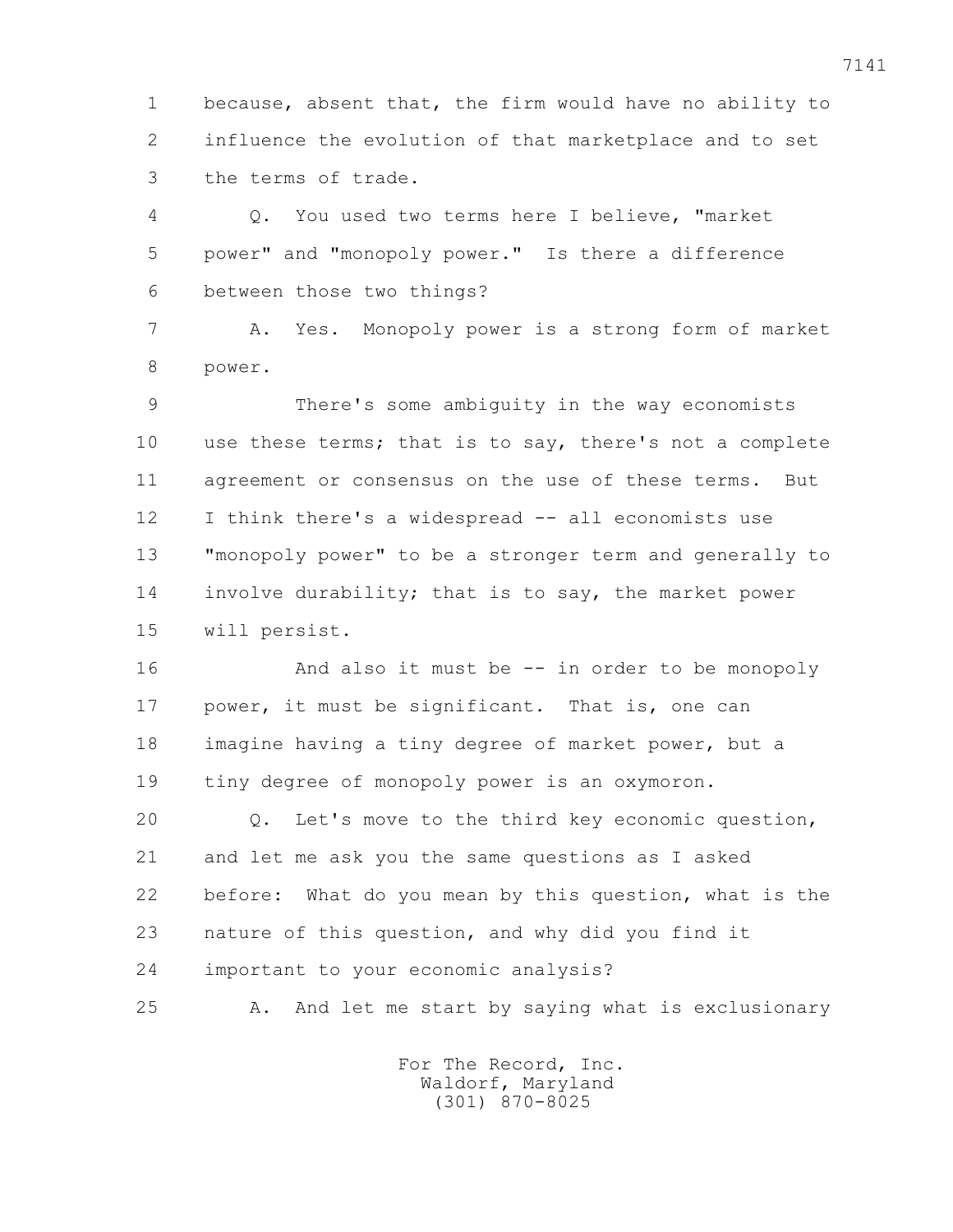1 conduct. Exclusionary conduct is generally understood 2 by economists to mean behavior or conduct that would 3 exclude an equal or superior competitor from the 4 marketplace.

 5 And so exclusionary conduct is -- and the 6 reason economists care about that is generally having 7 more and better competitors is good for a marketplace, 8 but having inferior competitors may or may not be good, 9 but you can't certainly conclude that it's good for a 10 marketplace.

 11 And so economists are worried about the 12 exclusion of equal or superior competitors because 13 those will tend to harm competition.

14 And the reason for question 3, that is to say, 15 was the acquisition of market or monopoly power through 16 a process of exclusionary conduct, the reason that 17 matters is, from an antitrust perspective, economists 18 would not want to deter firms from, say, building a 19 better mousetrap and having a superior product and 20 thereby acquiring market or monopoly power. Not only 21 is there no harm to competition in such circumstances, 22 there's actually a benefit to competition in those 23 circumstances.

 24 Instead, economists are concerned about 25 exclusionary conduct, that is, conduct that -- not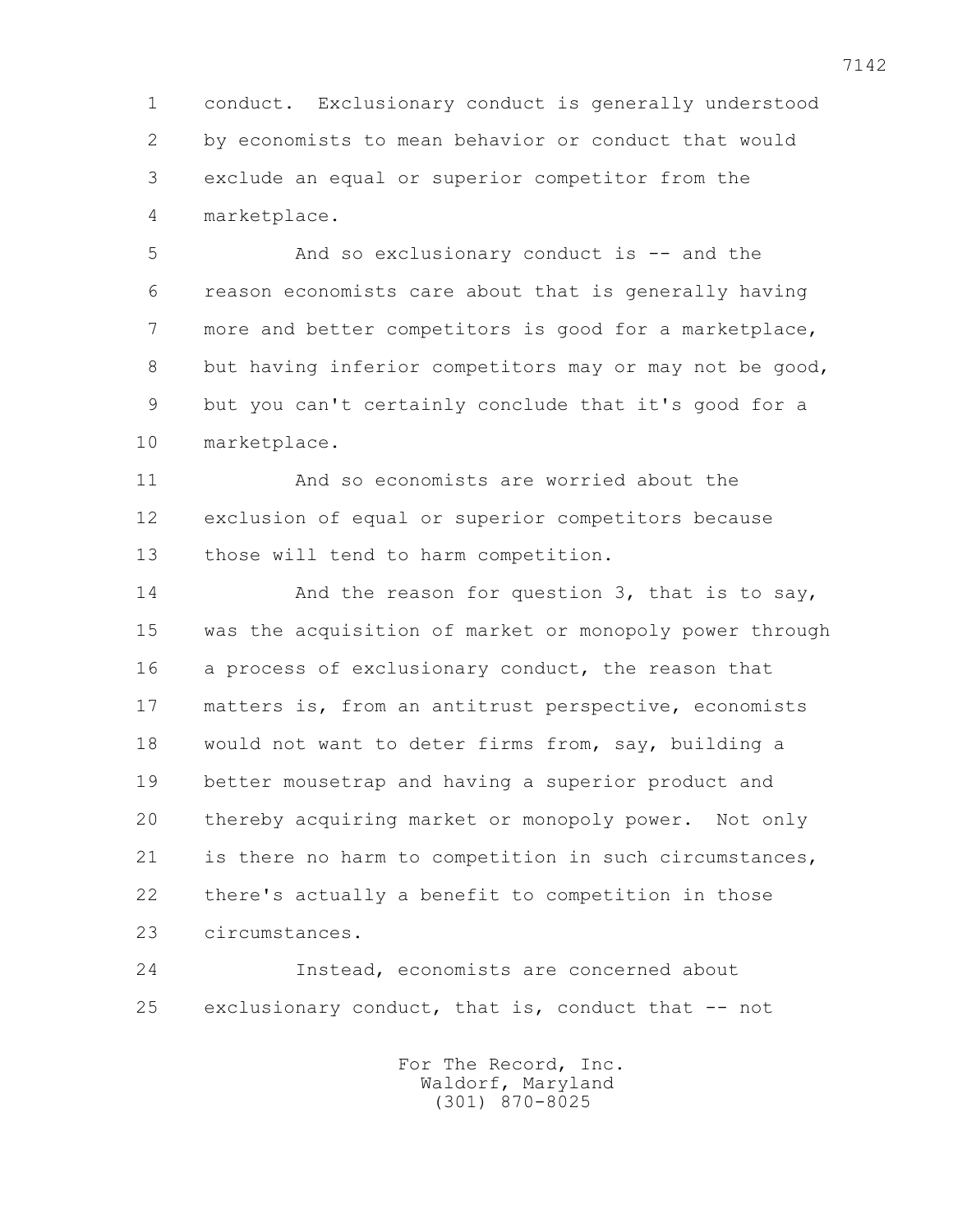1 through building a better mousetrap but conduct that 2 actually excludes a superior or equal competitor from 3 the marketplace.

 4 Q. Now, going to the fourth question, can you 5 explain the nature of that question and why it was 6 important to your economic analysis?

 7 A. Yes. In principle, one can have acquired 8 monopoly power through exclusionary conduct and it 9 still wouldn't matter because -- either because the 10 marketplace was so small that it was an insignificant 11 marketplace or there was no potential for damage to the 12 marketplace through the conduct.

 13 And so this is -- question 4 is about an 14 assessment of what were the effects to the marketplaces 15 of this acquisition of monopoly power.

 16 Q. And what do you mean by the term "threatened" 17 or "threatened harm" or "threatened effects"?

18 A. In some cases the harm may not have been 19 experienced yet; that is, it may appear to lie in the 20 future. Some kinds of damages take a long time to be 21 felt, and so "threatened" refers to the potential for 22 future damages.

 23 Q. And finally, if I could ask you to explain the 24 nature of the fifth key economic question and why you 25 found that question to be important to your economic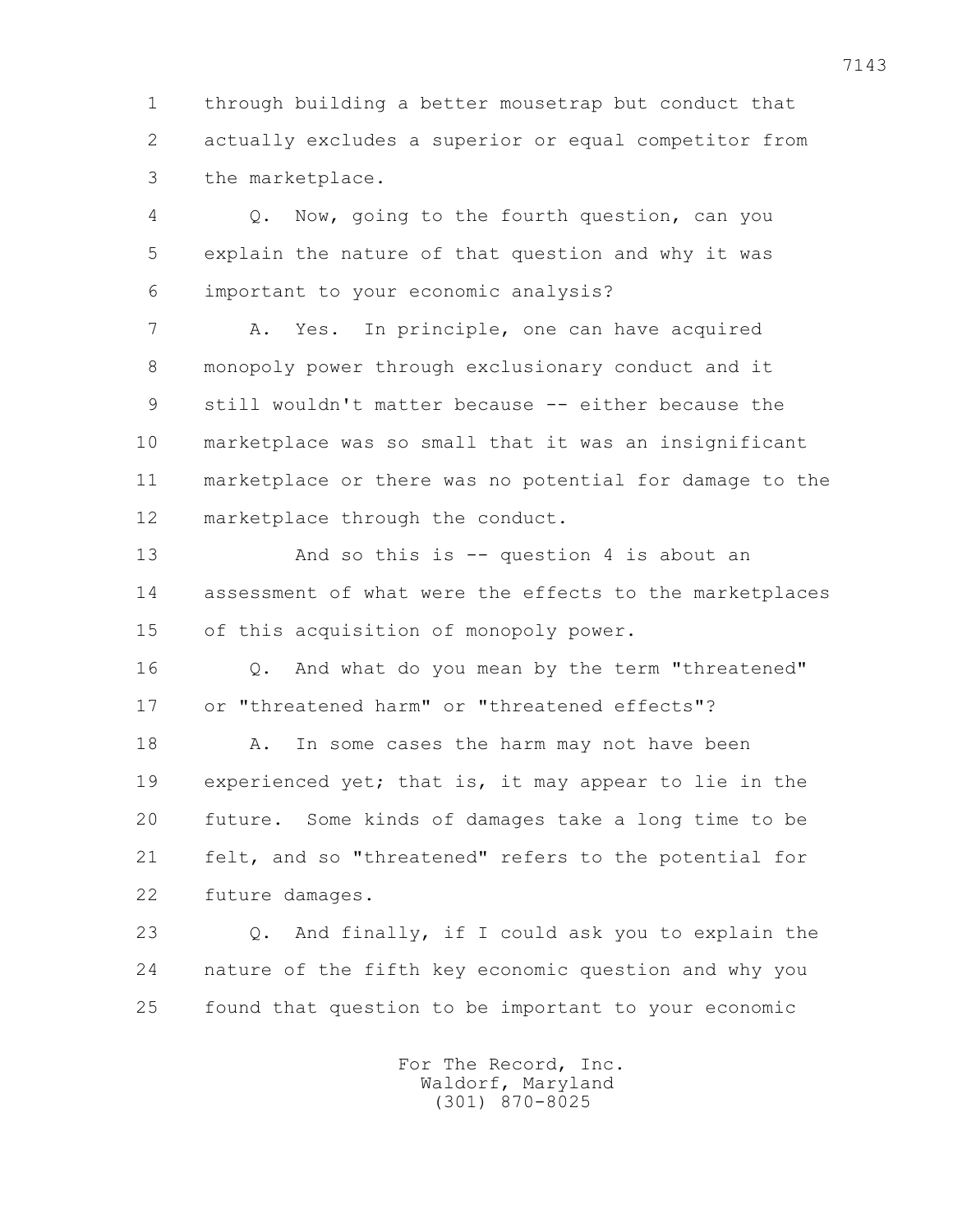1 analysis.

| $\mathbf{2}$ | Well, given a finding of harm, one of the<br>Α.       |
|--------------|-------------------------------------------------------|
| 3            | natural questions for industrial organization         |
| 4            | economists is what can you do about it. In fact, much |
| 5            | of industrial organization is focused on the question |
| 6            | of how to make marketplaces work better.              |
| 7            | And so a natural question given a finding of          |
| 8            | harm is, well, what can be done about it, and that's  |
| 9            | what that question is about.                          |
| 10           | Without going into detail at all but just<br>$Q$ .    |
| 11           | generally speaking, do you personally,                |
| 12           | Professor McAfee, have experience in addressing the   |
| 13           | types of economic questions that you've identified in |
| 14           | this slide?                                           |
| 15           | Yes. All five of these questions have come up<br>Α.   |
| 16           | in multiple cases on which I've worked.               |
| 17           | And does your expertise in industrial<br>Q.           |
| 18           | organization bear on these issues?                    |
| 19           | It does. As I mentioned, this would be a<br>Α.        |
| 20           | normal part of an industrial organization analysis.   |
| 21           | MR. ROYALL: Your Honor, at this time I would          |
| 22           | proffer Professor McAfee as an expert in the field of |
| 23           | industrial organization economics.                    |
| 24           | No objection, as so stated,<br>MR. STONE:             |
| 25           | Your Honor.                                           |
|              |                                                       |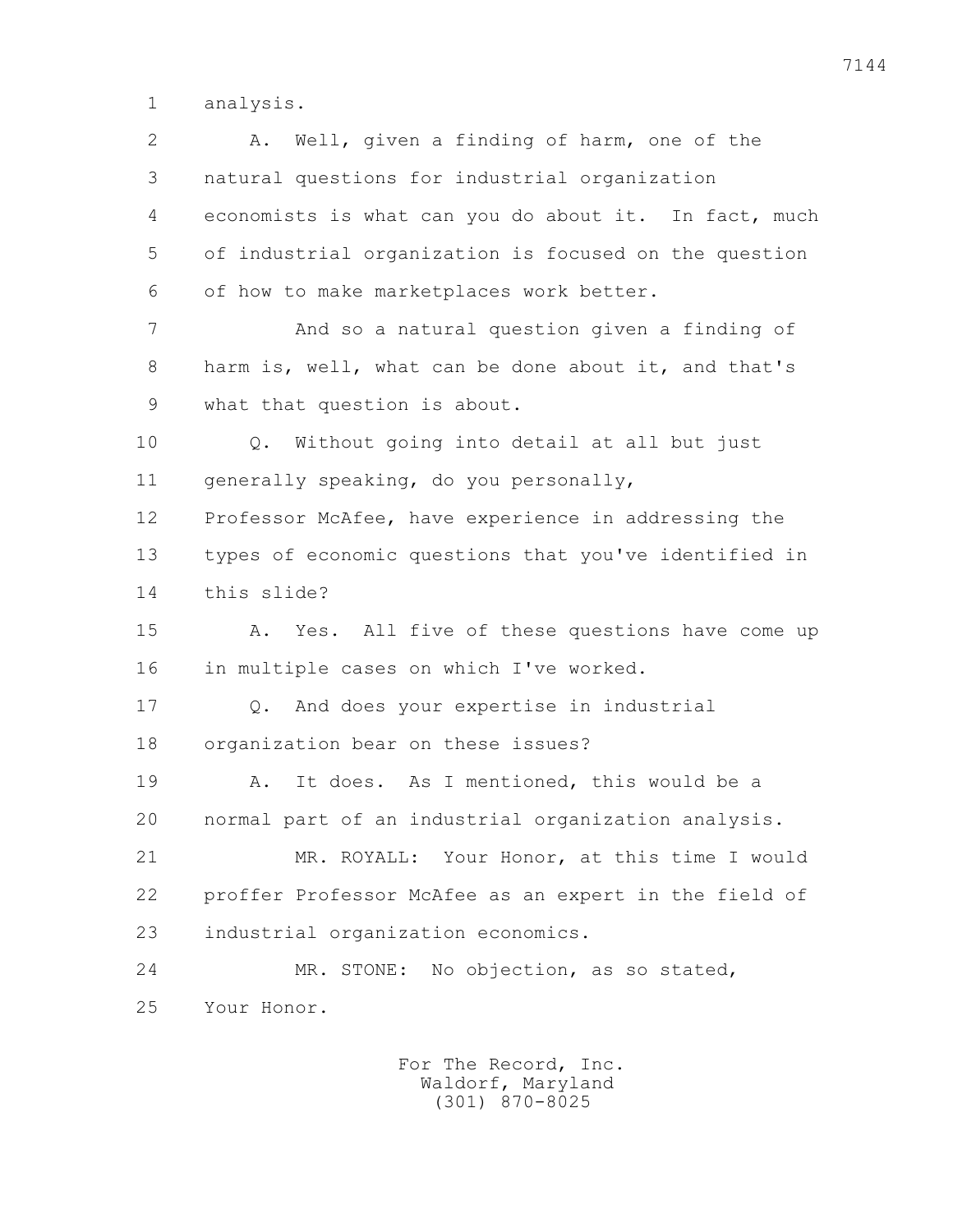1 JUDGE McGUIRE: I'm sorry? 2 MR. STONE: I have no objection to him being 3 qualified as so established. 4 JUDGE McGUIRE: Then he shall be qualified in 5 the area noted. And I'm sorry. Again, Mr. Royall, 6 that was in the area of industrial organization? 7 MR. ROYALL: Yes. Industrial organization 8 economics. 9 JUDGE McGUIRE: And economics? Industrial 10 organization economics. 11 MR. ROYALL: Yes. Yes, Your Honor. 12 JUDGE McGUIRE: Okay. 13 MR. ROYALL: The field of economics that he has 14 testified that he specializes in. 15 MR. STONE: I didn't mean to interrupt. I 16 think I might have misspoke. I meant to say I had no 17 objection to him being qualified as so described. 18 JUDGE McGUIRE: I understand. 19 MR. STONE: I think I misspoke. 20 JUDGE McGUIRE: I understood. 21 BY MR. ROYALL: 22 Q. Now, Professor McAfee, let me ask you if you 23 could, now that we've identified or you've identified 24 for us what you believe are the key economic questions 25 relating to your assignment in this matter, let me ask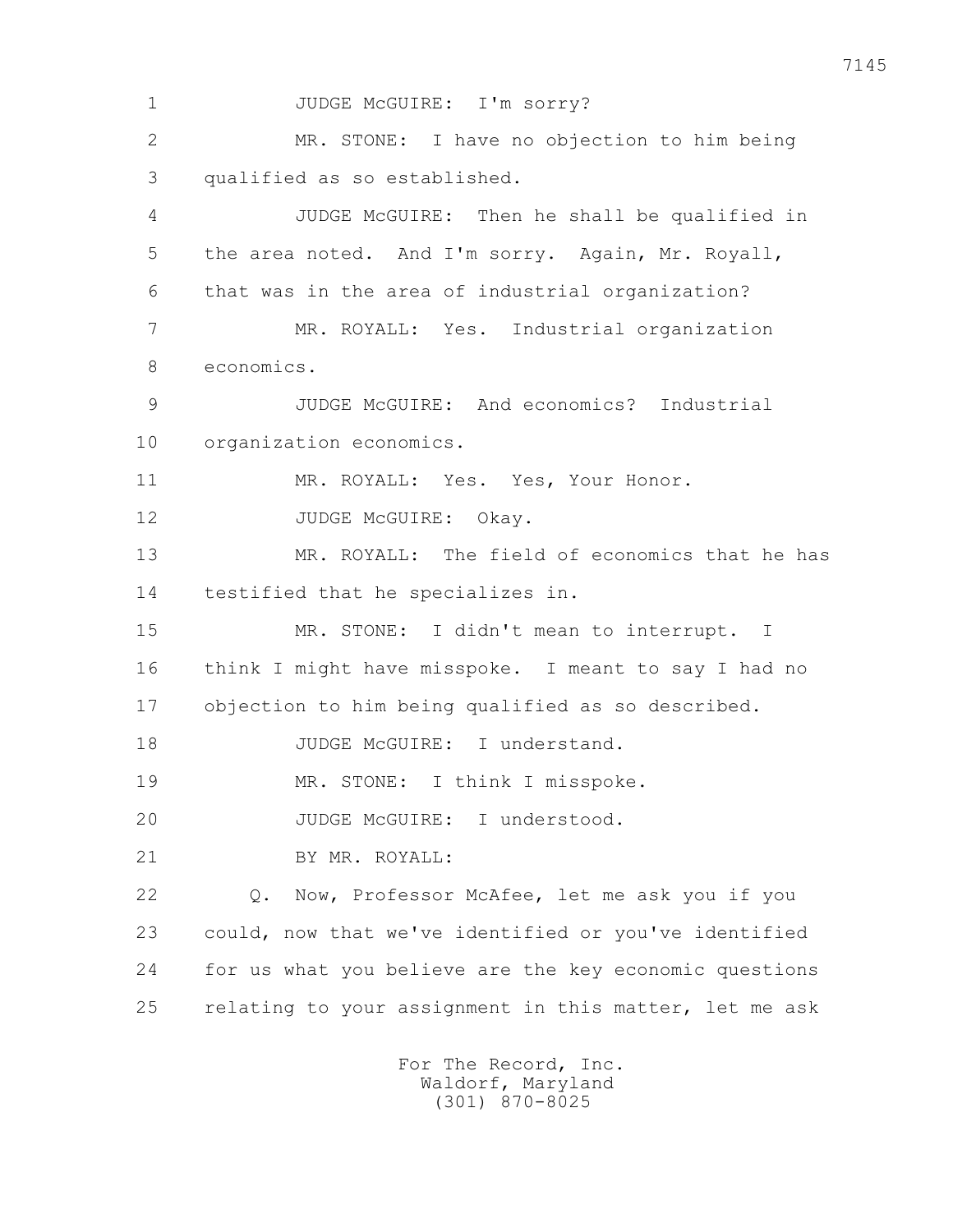1 you if you could describe for us or begin to describe 2 for us the type of work that you have done in 3 addressing these key economic questions.

 4 A. The starting place for an analysis of these 5 questions is an understanding of how the marketplace 6 works, and so my first efforts at working and in fact 7 continuing efforts at understanding this marketplace or 8 answering these questions is to understand how the 9 marketplace operates.

 10 And so in that regard, I've read a very large 11 amount of material, I talked to a lot of people, and 12 I've generally tried to get a sense of what determines 13 outcomes and what determines choices and how choices 14 are made in this marketplace from an economic 15 perspective.

 16 Q. And as part of that work, did you interview 17 anyone?

 18 A. Yes. In fact, let me correct a typo on this. 19 This should say "DRAM plant manager." I believe I 20 interviewed only one plant engineer.

 21 But I spoke with DRAM engineers, with a DRAM 22 plant manager, with JEDEC participants and with DRAM 23 users.

 24 Q. And just to identify the slide that we now have 25 up, I believe it will be marked as DX-124.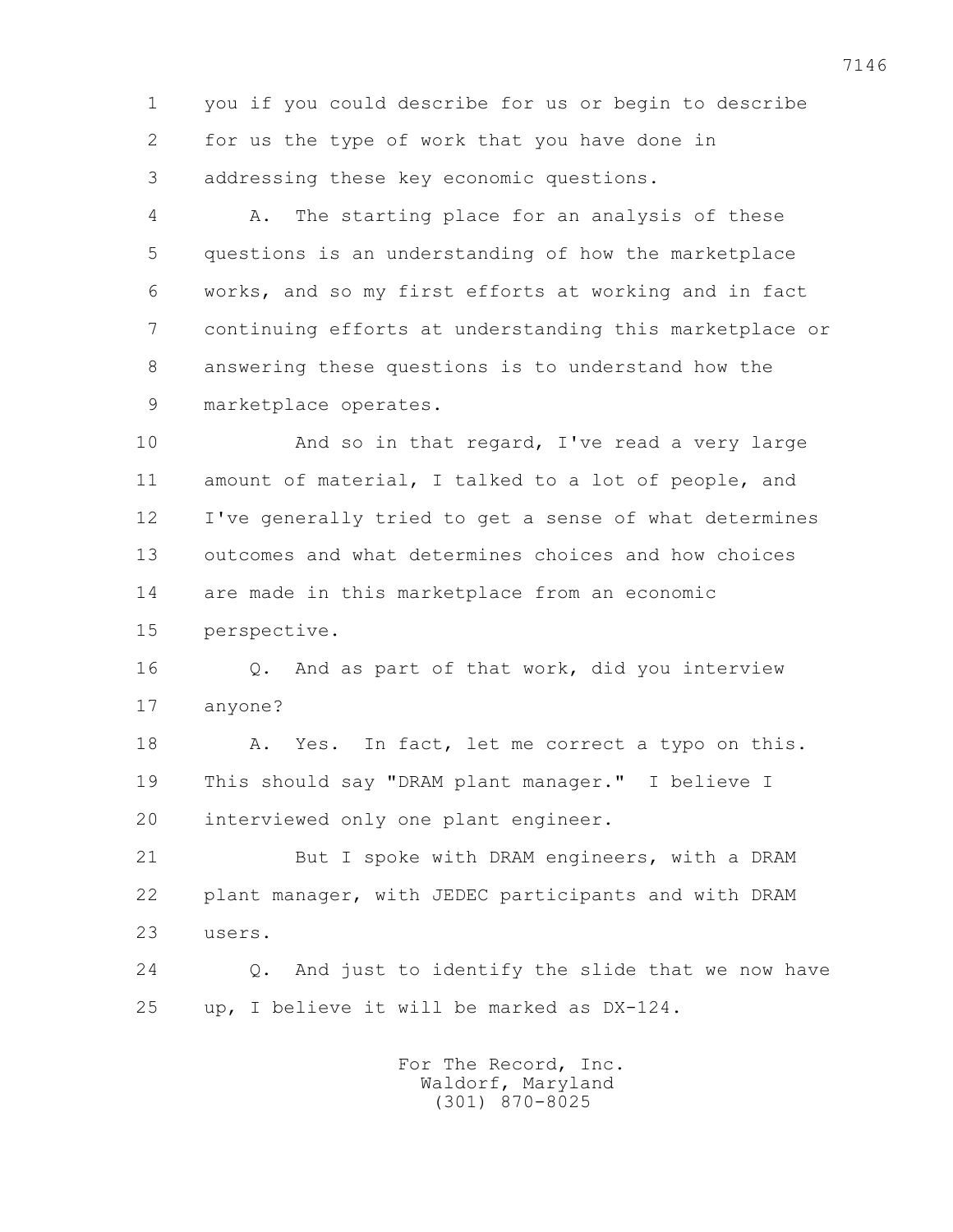1 Before I ask you about these particular 2 interviews that you conducted, let me ask this. 3 Is it common for economists in addressing the

 4 types of issues that you identified to conduct 5 interviews?

 6 A. Well, it's certainly not uncommon. It's pretty 7 common. That would be -- the purpose here is to 8 understand the economic determinants of the 9 marketplace, and talking with market participants would 10 be a natural way to gain an understanding of how the 11 marketplace operates, and so yes, that would be a 12 normal thing to do.

 13 Q. Well, in referring to the types of people that 14 you identify here as having interviewed, let's take the 15 first item, DRAM engineers. What.

 16 Was your purpose in interviewing DRAM 17 engineers?

18 A. Well, we haven't of course gotten to my market 19 definition yet, but the markets at issue here are 20 technology markets, and so participants in technology 21 markets are often engineers, and I need to understand 22 the influences on those engineers.

 23 Q. And what was your purpose in interviewing the 24 DRAM plant manager that you mentioned?

25 A. Well, we'll talk about the economics of DRAM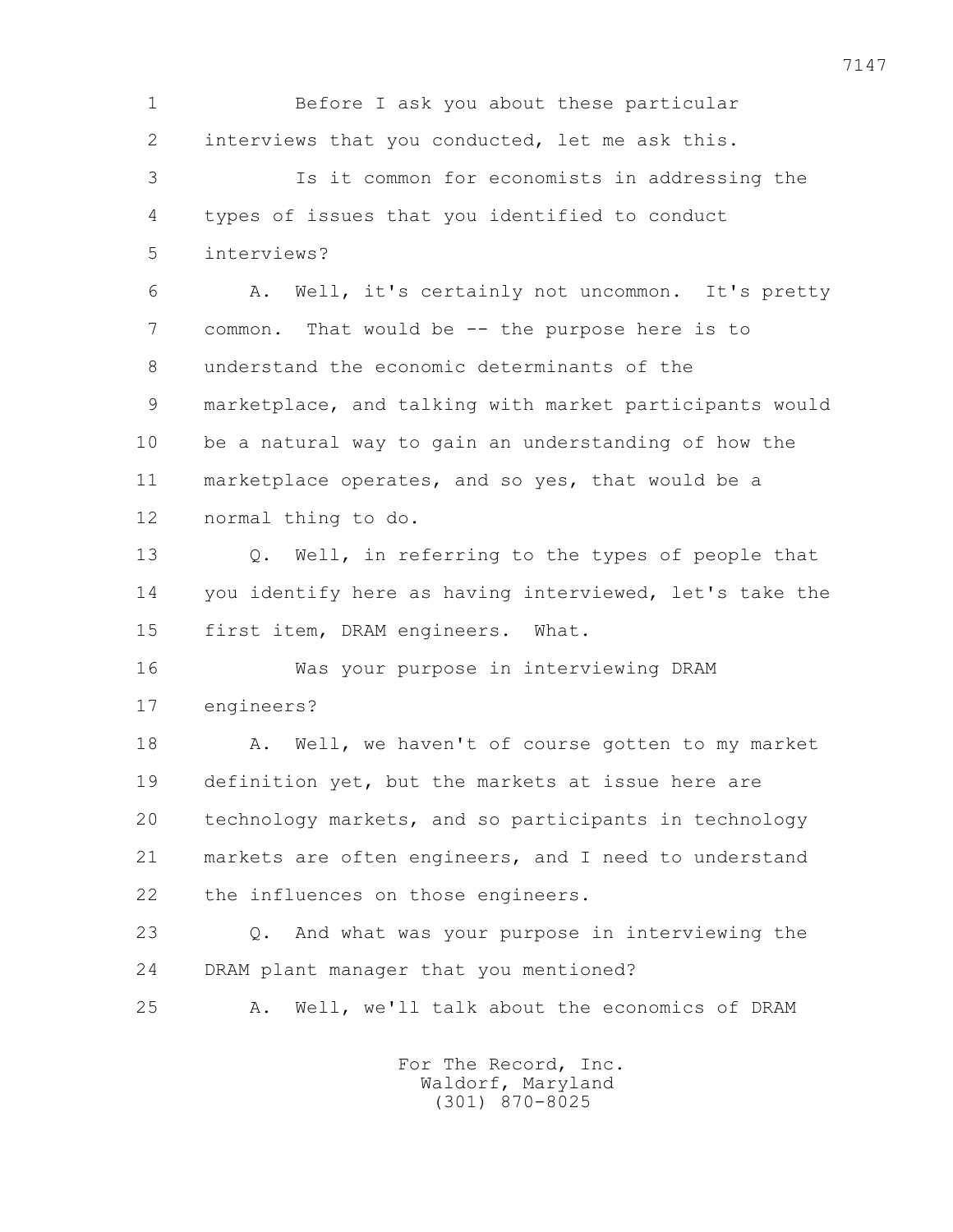1 production at some length, and a plant manager is 2 well-positioned to have an appreciation of the 3 economics of production of DRAM. 4 Q. Have you ever seen DRAM being produced or the 5 production process? Have you ever seen that in 6 person? 7 A. Yes. I've toured the Infineon plant in 8 Virginia. 9 Q. You did that as part of your work on this 10 case? 11 A. I did, yes. 12 Q. And why was it important for you to actually -- 13 or why did you deem it important to personally tour a 14 DRAM production facility? 15 A. Well, I don't want to say it was absolutely 16 essential to tour it. It was certainly useful to see 17 it because it's one of the most extreme production 18 processes in the United States in the sense of the 19 investment on a per-worker basis is about as large as 20 investments in plant and equipment ever get. 21 Q. And that's something that touring the plant 22 helped you to appreciate better? 23 A. Absolutely. 24 Q. The next item, JEDEC participants, what was 25 your purpose in interviewing JEDEC participants? For The Record, Inc.

 Waldorf, Maryland (301) 870-8025

7148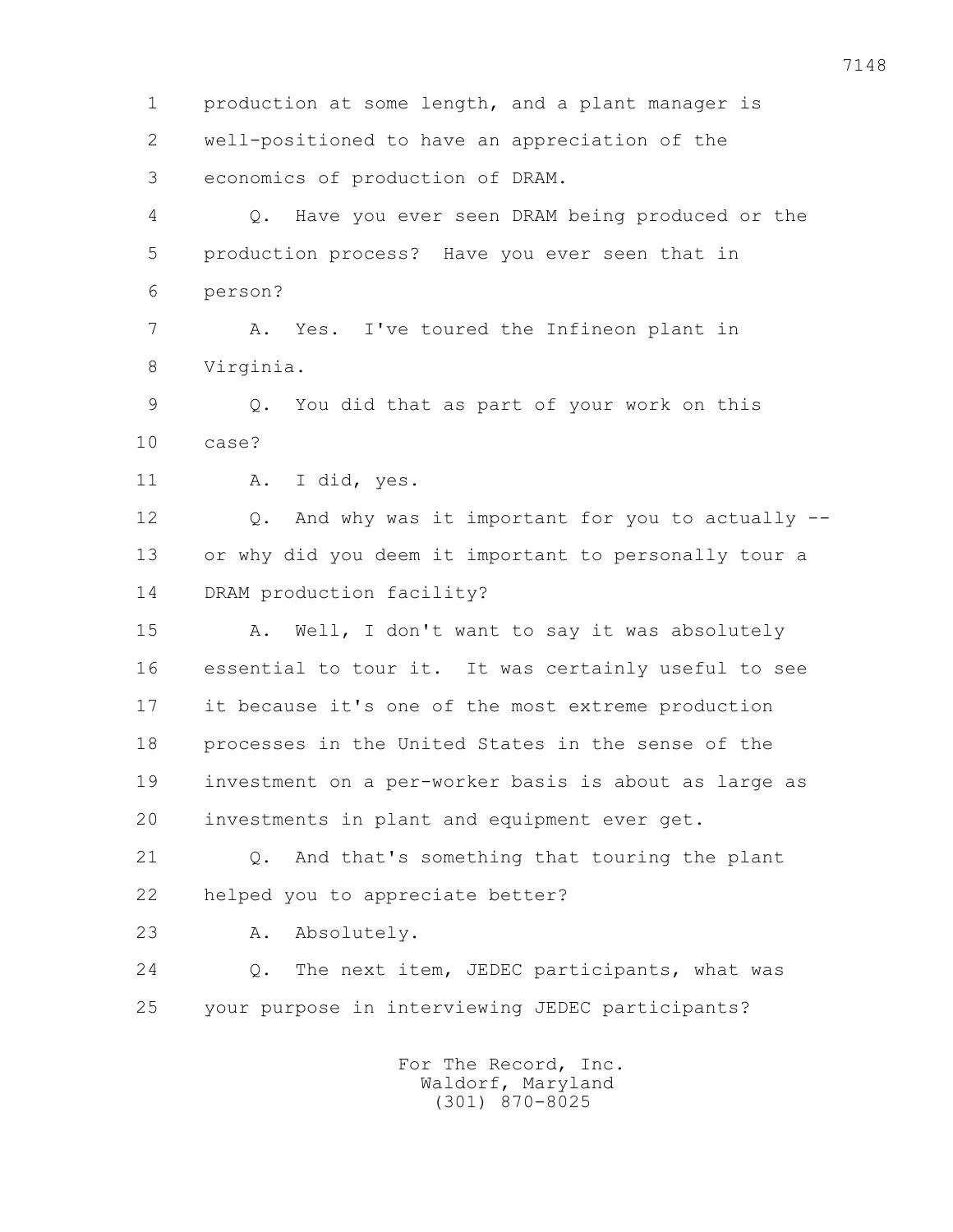1 A. Well, to foreshadow the conclusions, JEDEC 2 wields a large amount of influence in the selection of 3 standards -- and there's been a great deal of trial 4 testimony to that effect -- in the selection of 5 standards which are then adopted by the marketplace, 6 and so understanding the incentives of JEDEC 7 participants is an important part of an economic 8 analysis of this marketplace.

 9 Q. And finally, DRAM users you mentioned on this 10 slide, DX-124.

 11 What was your purpose in interviewing DRAM 12 users and what do you mean by the term "DRAM users"? 13 A. Well, there are two levels of DRAM users. 14 There are the people who put DRAM in the devices, which 15 tend to be companies, and then there are ultimately 16 consumers and businesses that buy computers and fax 17 machines and other devices that have DRAM, and so there

18 are really two levels of DRAM users.

 19 Economists are very much all about supply and 20 demand. The users are actually the demand side of the 21 equation and it's important to appreciate their 22 motivations or -- not motivations -- their incentives 23 in terms of product and I will use my knowledge of DRAM 24 users in several spots.

25 Q. In addition to conducting interviews, did you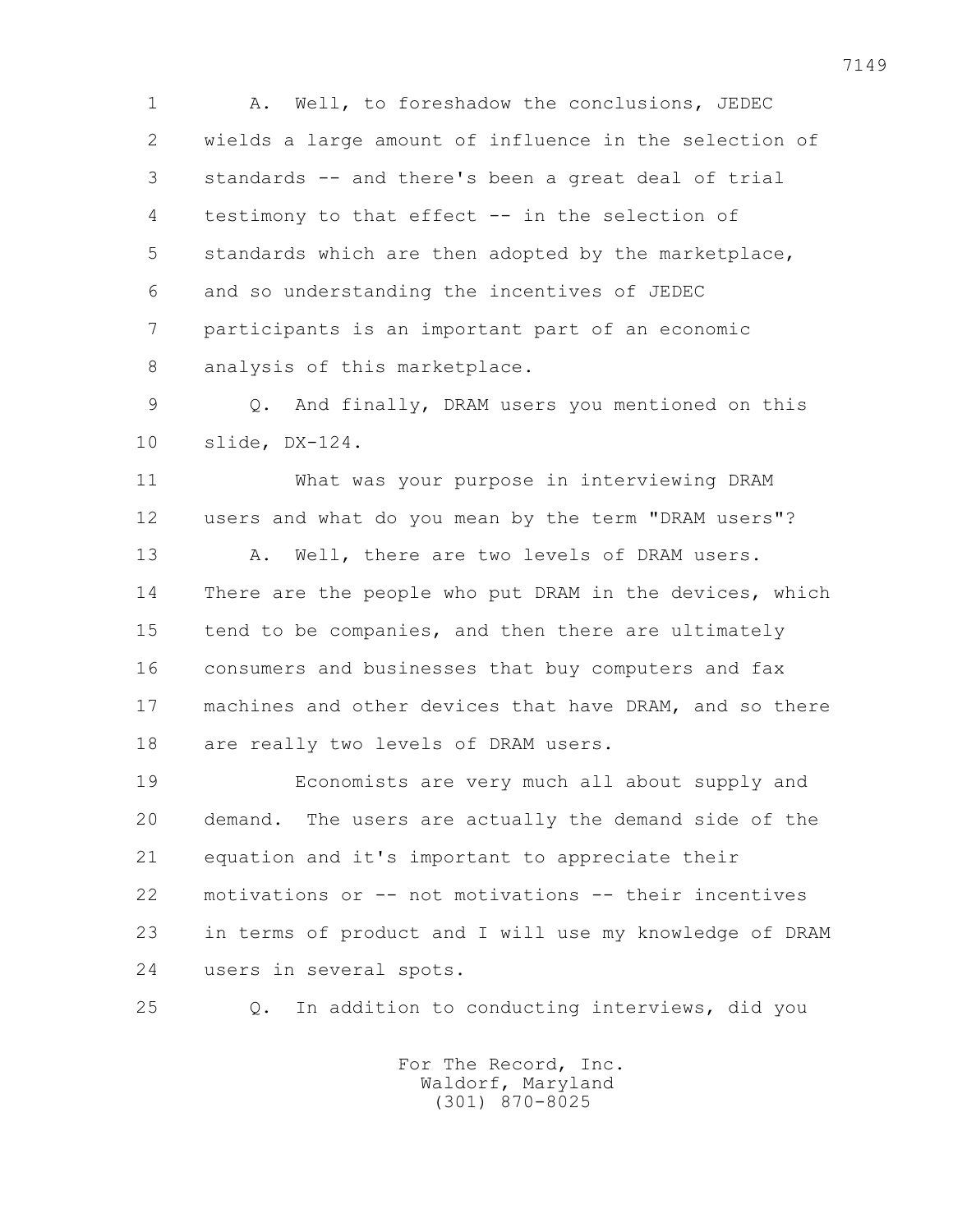1 have occasion as part of your work to review or rely 2 upon any written materials?

 3 A. Yes. I think of all the cases in which I've 4 worked, I've read -- and that includes Exxon-Mobil -- I 5 read more materials for this case than any other, and 6 it's a very large volume of documents and that's 7 summarized on this slide.

 8 Q. Just to identify, the slide that's now on the 9 screen would be DX-125, which has the title Materials 10 Reviewed and Relied Upon.

 11 Before asking you about a couple of these 12 items, let me ask, to follow up on your last answer, 13 why is it that you found it necessary in this case to 14 review such a large volume of written material?

 15 A. Well, partly because it spans a very long 16 period of time, partly because there are multiple 17 levels of markets, so that is to say -- let me give a 18 thumbnail big picture, if you will.

 19 To understand the technology markets you need 20 to understand the demand for technology which is 21 derived actually from the marketplace for the physical 22 product. And so then that proved necessary to 23 understand the or gain an understanding of the DRAM 24 market as opposed to the technology markets that are 25 inputs to the DRAM production process.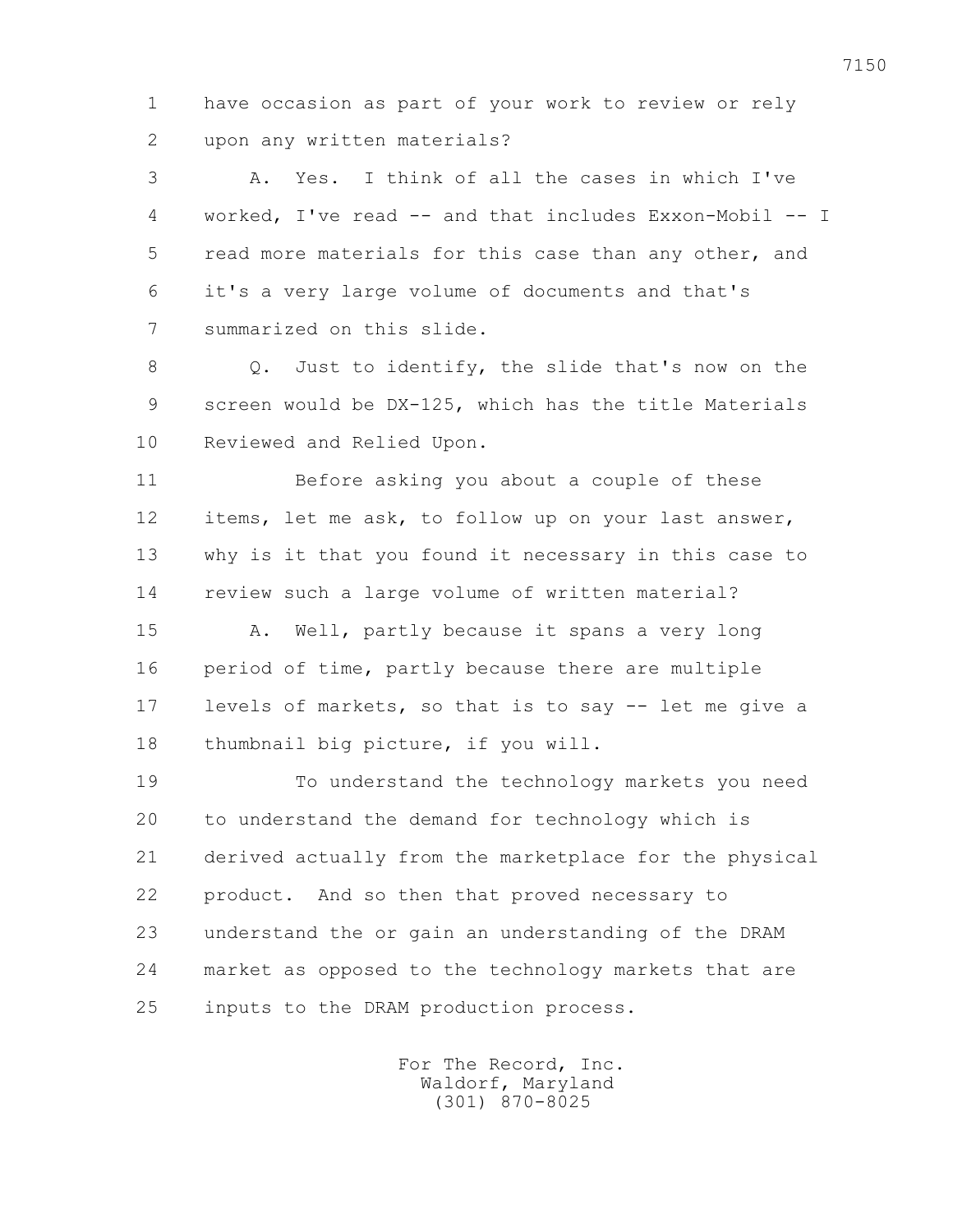1 To understand the DRAM market you have to 2 understand the products in which DRAM is used, and so 3 computers and the like and the determinants of economic 4 performance of those markets, and so it wound up being 5 a large number of markets, which in many cases operate 6 in a fairly complicated way, and so I think that would 7 be the reason -- that would summarize the reason why it 8 took more investigation to reach conclusions in this 9 case. 10 Q. And in terms of the nature of the written 11 materials that you reviewed and relied upon, let me ask 12 you about that. 13 The first item on DX-125 refers to business 14 records from Rambus and third parties.

 15 Is this referring to records produced in the 16 litigation?

17 A. It is.

 18 Q. And taking Rambus first, did you review a large 19 volume, a small volume? How many Rambus internal 20 business records did you review?

 21 A. Well, it's certainly a large volume. I 22 don't -- it's been over the course of more than a year, 23 so I don't actually -- I'm not sure how large a volume 24 it is. The set of documents occupies -- that I 25 personally reviewed -- and I should say my staff also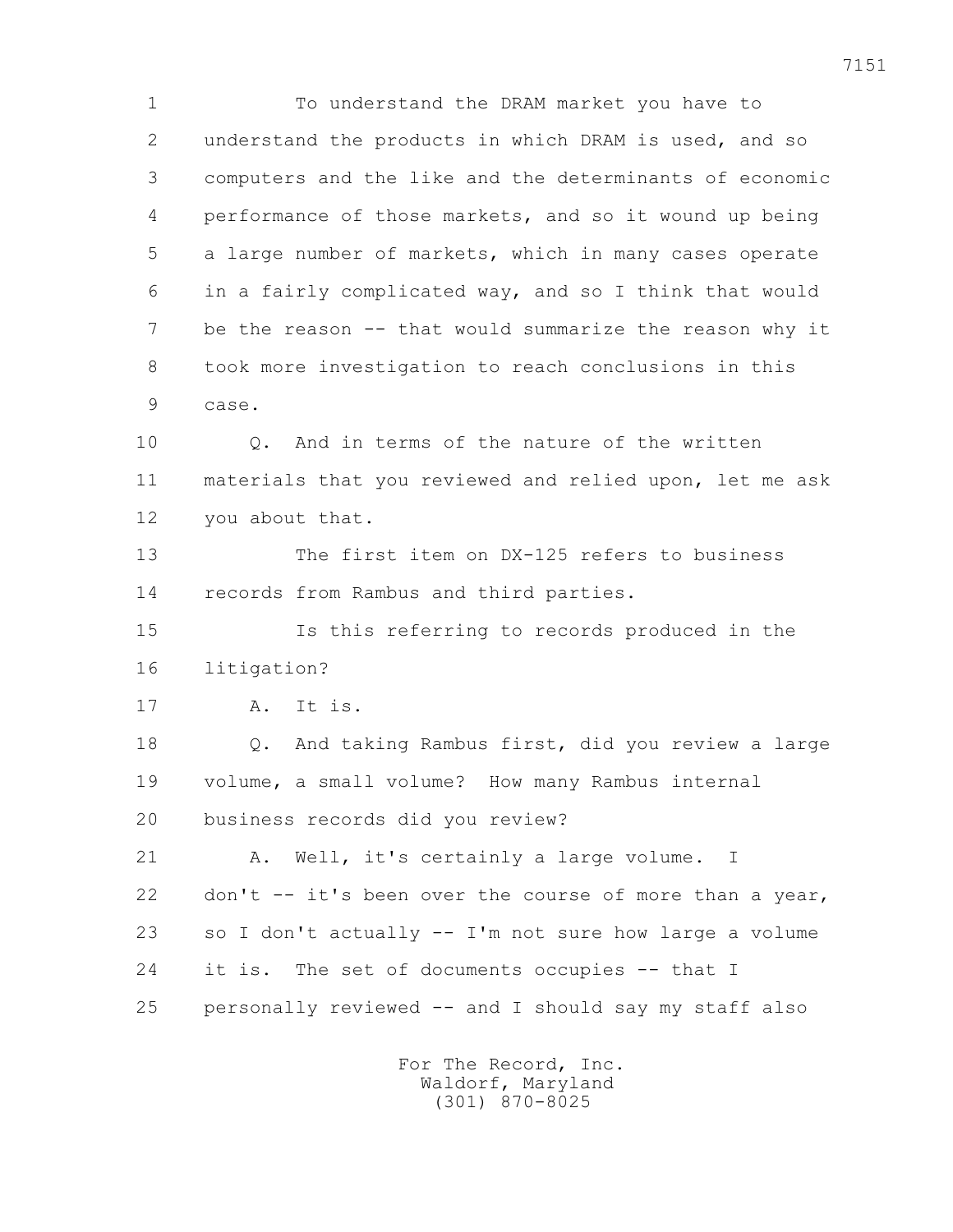1 reviewed documents, but I'm only relying on the 2 documents that I personally reviewed. 3 But the set of documents that I personally 4 reviewed fills at least ten Bankers boxes. 5 Q. What was your purpose in reviewing so many 6 Rambus internal business records? 7 A. Well, part of it is just being careful and 8 having a good appreciation, but Rambus business records 9 are generally very important to making correct 10 assumptions about conduct, for example. And Rambus 11 itself had an understanding of the marketplace which 12 was an input to my understanding of the marketplace. 13 So there are a variety of uses for Rambus 14 business documents. 15 Q. And you reviewed third-party business documents 16 as well? 17 A. That's correct. 18 Q. And just generally speaking, what was your 19 purpose in doing that? 20 A. Again, my goal is to achieve a correct 21 understanding of the economics of these -- of the 22 various relevant markets, and these are participants in 23 those markets and they have useful information. 24 Q. The next bullet point on this slide, DX-125, 25 refers to minutes and presentation materials from JEDEC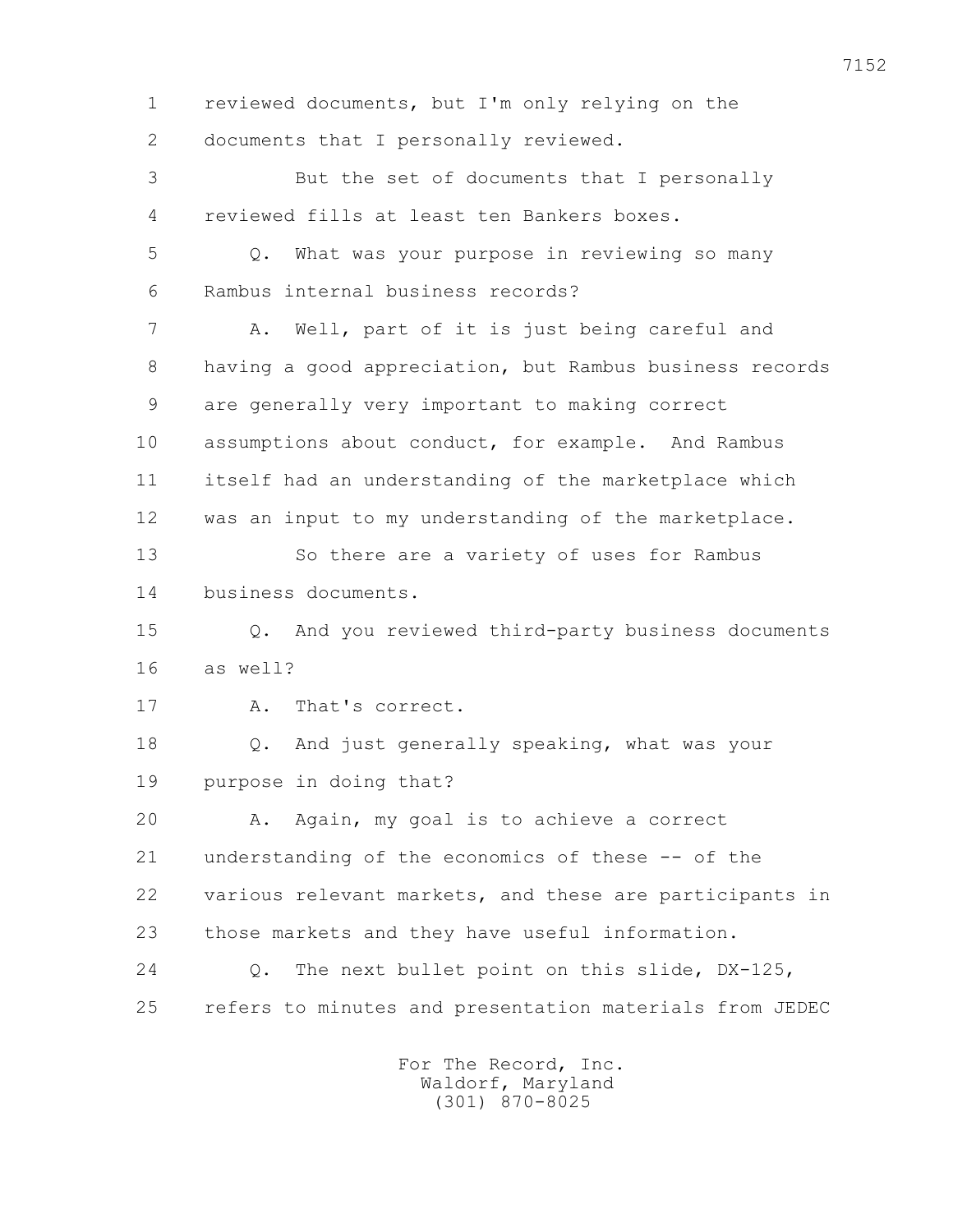1 meetings.

 2 Why was it important to your economic analysis 3 to review written materials of that sort? 4 A. Well, I believe I've already said that JEDEC 5 wields an important influence in selection of 6 technology in the DRAM marketplace, and so the way that 7 JEDEC makes decisions and the issues that arise in the 8 making of those decisions are quite relevant for an 9 economic analysis. 10 0. The next item refers to, first of all, 11 deposition testimony. 12 Are you referring here to depositions that were 13 taken in this case? 14 A. In this case and also in earlier related 15 cases. 16 Q. And do you have any idea how many deposition 17 transcripts you've reviewed for purposes of your work 18 on this matter? 19 A. A very large number. It's a very large volume. 20 But I can't, as I sit here today, tell you how many 21 that is. It's more than twenty. 22 Q. And was your purpose in reviewing depositions 23 similar to your purpose in reviewing the business 24 records of Rambus and third parties? 25 A. Absolutely.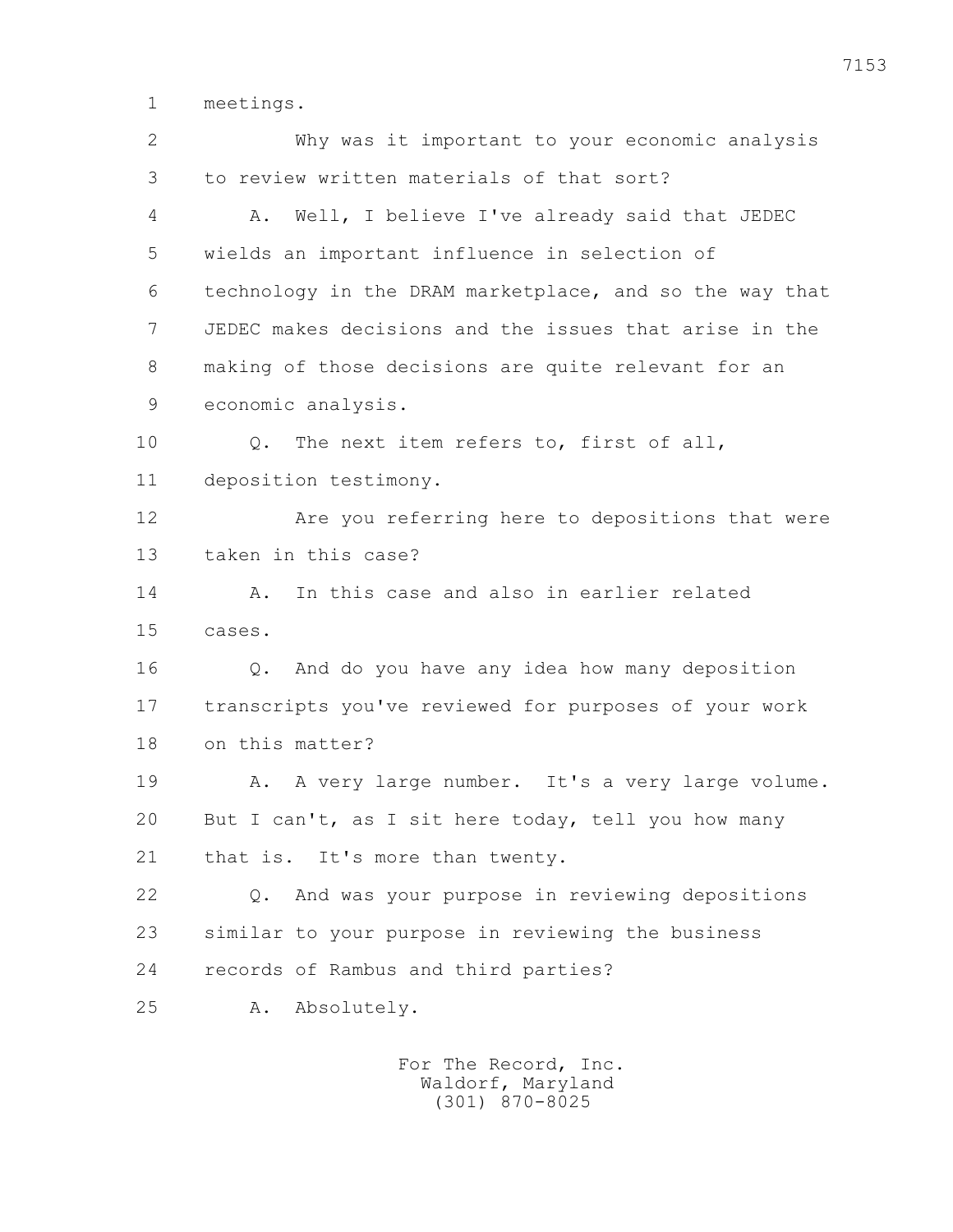1 Q. And trial testimony, are you referring to the 2 trial testimony in this case? 3 A. Yes. I've also read trial testimony from the 4 Infineon trial, but what I was specifically referring 5 to was the trial testimony in this case. 6 Q. How much of the trial testimony in this case 7 have you reviewed, if you can say? 8 A. I've read all of it up to but not including 9 this week. 10 Now, let me add one exception. 11 Mr. Vincent's -- I gather that some of -- that 12 something was read of his into the record? 13 Q. And you haven't seen that? 14 A. Well, I've seen the listing of things that 15 were read but not the actual what was read into the -- 16 but otherwise, it's up through but not including 17 Terry Lee. 18 Q. Skipping down to the last item, which refers to 19 publicly available materials, trade press, analyst 20 reports, et cetera, what was your purpose in reviewing 21 this type of material? 22 A. Well, this includes a large variety of types of 23 information, so this includes everything from analyst 24 reports, which may -- you know, the analysts may be 25 very well-informed or may not be so well-informed,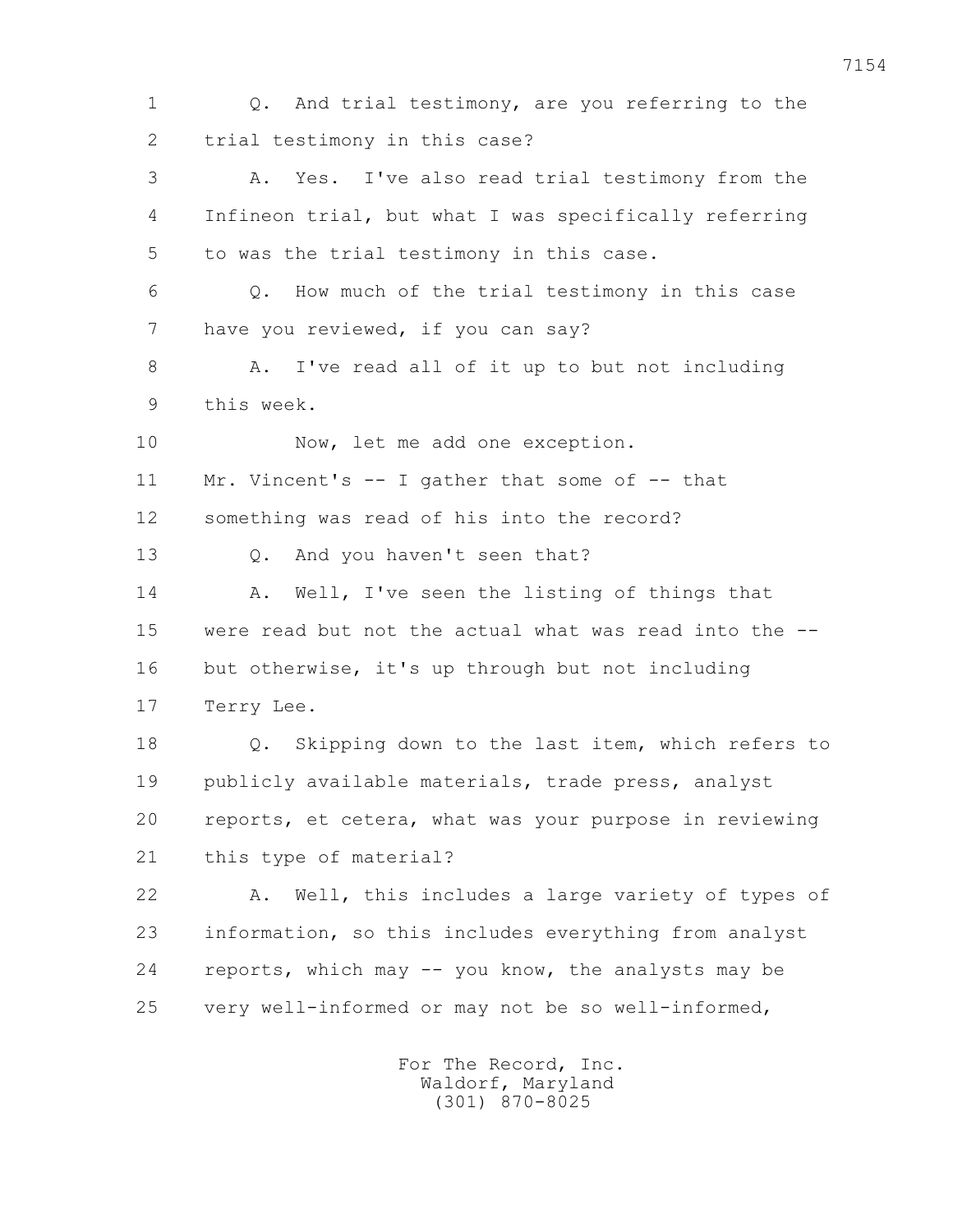1 and -- but other -- it includes company sources, which 2 often have biases in them. It includes the trade 3 press, which is probably unbiased on average, but there 4 are -- it's all over the map in terms of its 5 reliability.

 6 And so the purpose -- but there's often useful 7 information on average in the trade press and in the 8 analyst reports, and so I reviewed a large volume of 9 this to get a picture, although there's a lot of noise 10 in that information as well, and so in order to 11 eliminate the noise you have to read actually a pretty 12 large amount of it.

13 And the purposes again are the same. It's to 14 understand the economic determinants of behavior in the 15 marketplaces.

 16 Q. And besides the interviews that you conducted 17 and you talked about the written materials that you've 18 reviewed and relied upon, were there any other things 19 that constituted a portion of your underlying work on 20 this matter?

21 A. Well, actually are you skipping ahead out of 22 this slide? Because I also read a book on 23 semiconductor manufacturing which gave me a picture, 24 maybe a bit dated, a book called Microchip Fabrication. 25 Q. Are you referring -- is that something that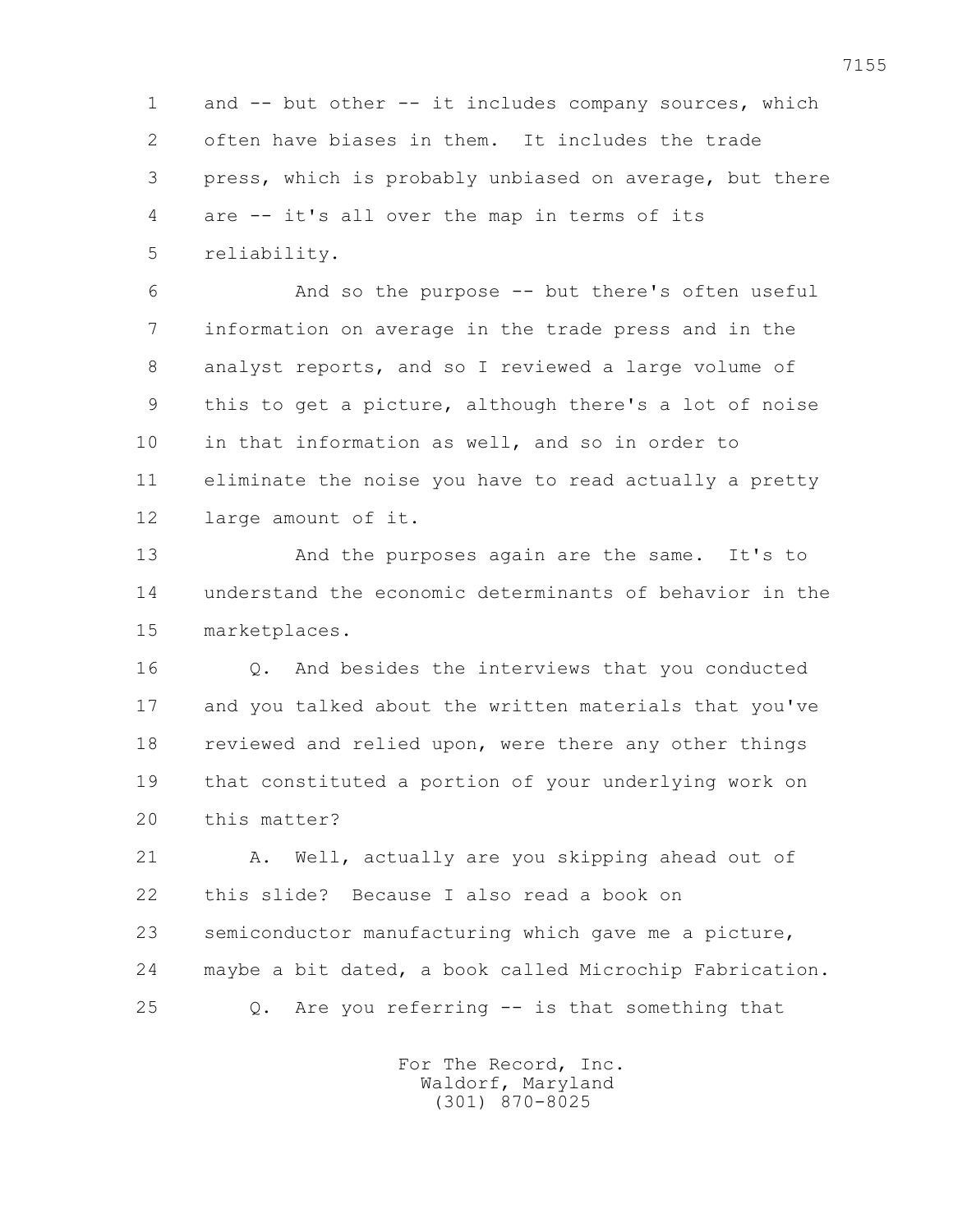1 comes up under the second to last bullet?

2 A. Yes, it does.

 3 Q. And what was your purpose in reading the book 4 on microchip fabrication?

 5 A. It was to understand the -- well, partly it was 6 just to be able to read the deposition testimony and to 7 have an appreciation of what the witnesses are talking 8 about when they talk about the process.

 9 Q. Now, actually before we do leave this slide, 10 let me also come back and ask you, when you refer to 11 reports of FTC and Rambus experts, indicating I assume 12 that you reviewed those, is that limited to the 13 economic experts or does that extend to other types of 14 experts?

 15 A. No. I think I've read the reports of all of 16 the experts, including the technical experts.

 17 Q. And what was your purpose in reviewing the 18 reports of the technical experts, the FTC and Rambus 19 technical experts?

 20 A. Well, again, my purpose is to understand 21 economic influences on this market, but the economic 22 influences are very much determined by the technology 23 and the available technologies, and so in order to have 24 an appreciation of the economic choices that these 25 markets make, I need to understand the technical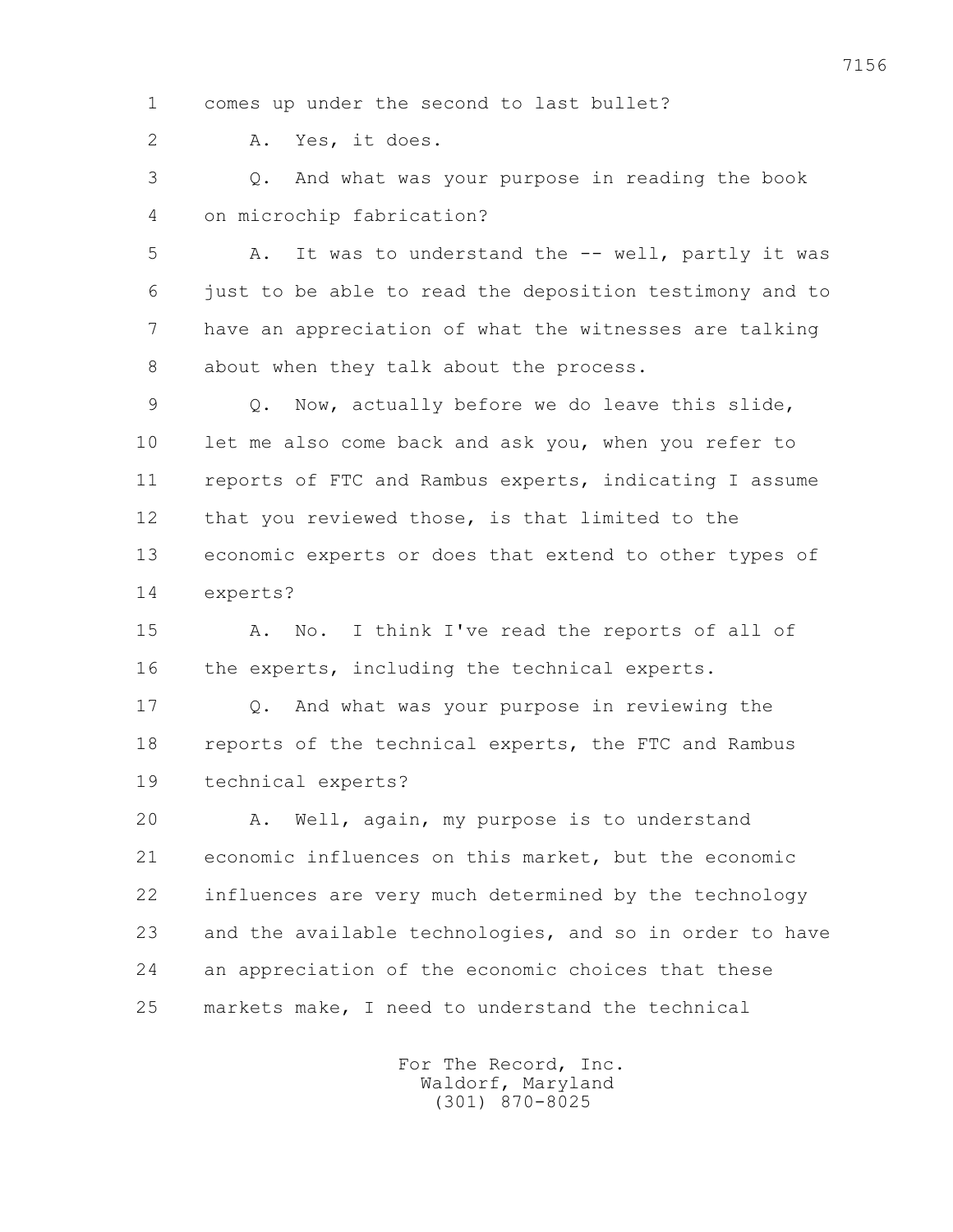1 constraints or at least to have an appreciation of the 2 technical constraints that the market participants 3 face.

 4 Q. And did reviewing the reports of either the 5 FTC's or Rambus' technical experts factor into 6 assumptions that you've made for purposes of your 7 economic analysis?

 8 A. Well, they're certainly part of the information 9 that on which I base my assumptions.

 10 Q. Now, going back to the question I asked 11 earlier, other than materials that you've reviewed and 12 the interviews you've conducted, were there any other 13 things that constituted a portion of your underlying 14 work on this matter, any other types of work?

15 A. Well, one of the things -- so one of the things 16 that I've done in order to -- that I and my staff have 17 done, because I had assistance with this, in order 18 to -- it's more in the form of summary rather than 19 information collection -- is to produce what's known as 20 a case study, which is --

21 0. Can I ask you, what is a case study? 22 A. A case study is a generally chronological 23 analysis of the evolution of a firm or a market, and so 24 a typically chronological presentation of who did what 25 when but with explanations and analysis associated with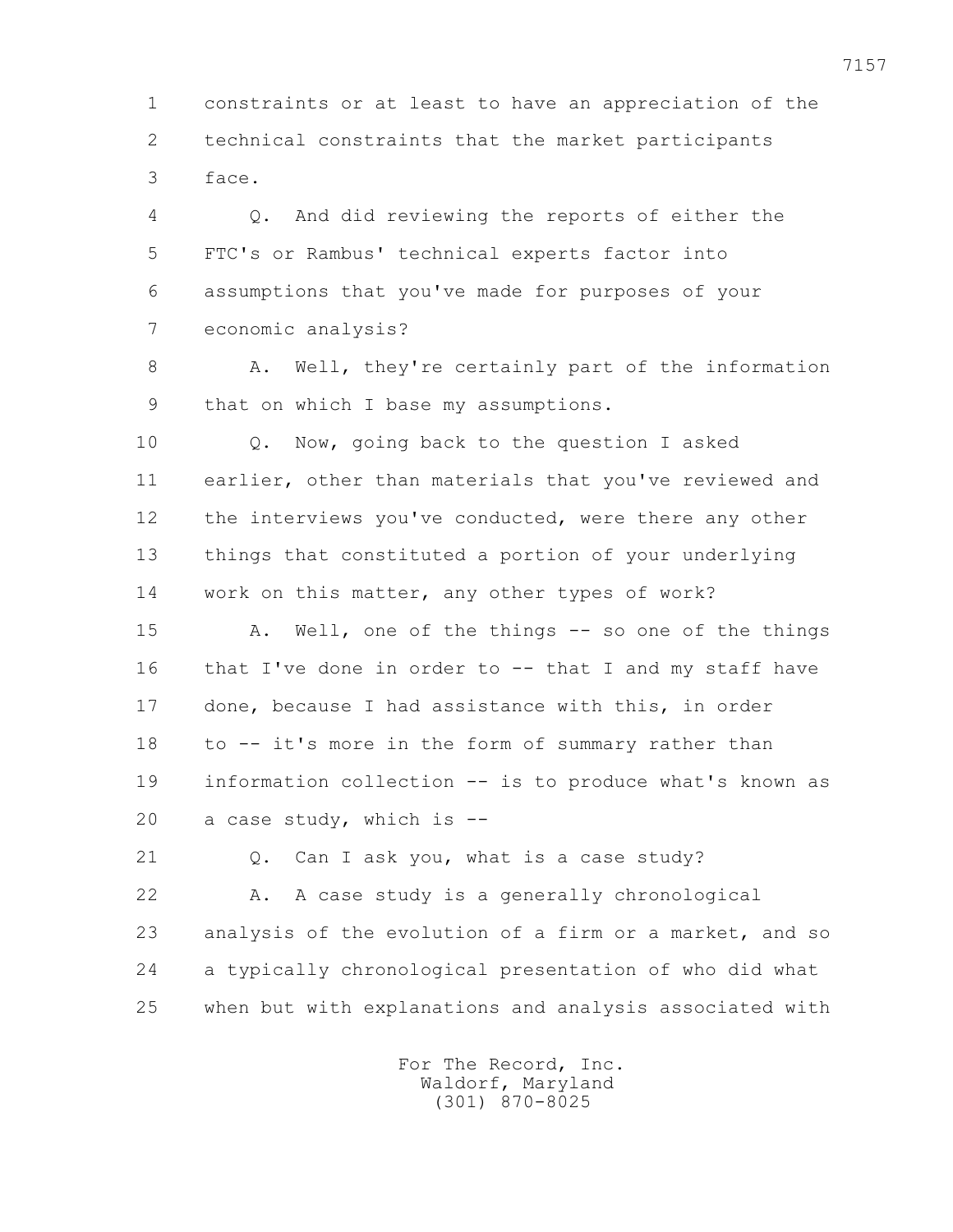1 it.

2 0. And is a case study, is that a methodology that 3 is used by industrial organization economists? 4 A. Yes. And also with business strategists. 5 Actually both groups use a case study as a common tool 6 for analysis of an industry or a firm. 7 Q. And what was the nature of the case study that 8 you conducted as part of your work on this matter? 9 A. This case study looks at the evolution of DRAM 10 technology and standards in the period 1990 to, 11 roughly, 2000. 12 0. And for what purpose did you find the need to 13 conduct a case study focusing on that issue, the 14 evolution of DRAM technology and standards? 15 A. So there are many uses. Partly it's a way of 16 documenting and understanding the determinants of 17 the -- the economic determinants of the marketplace 18 choices. 19 So it's a way of ensuring that -- it's a way of 20 organizing all of the information that's been collected 21 and putting it in a framework that makes it possible to 22 actually draw broad conclusions from it and also a way 23 of ensuring that you do understand how it -- how the 24 marketplace outcomes are determined. 25 And so for example, if there were lots of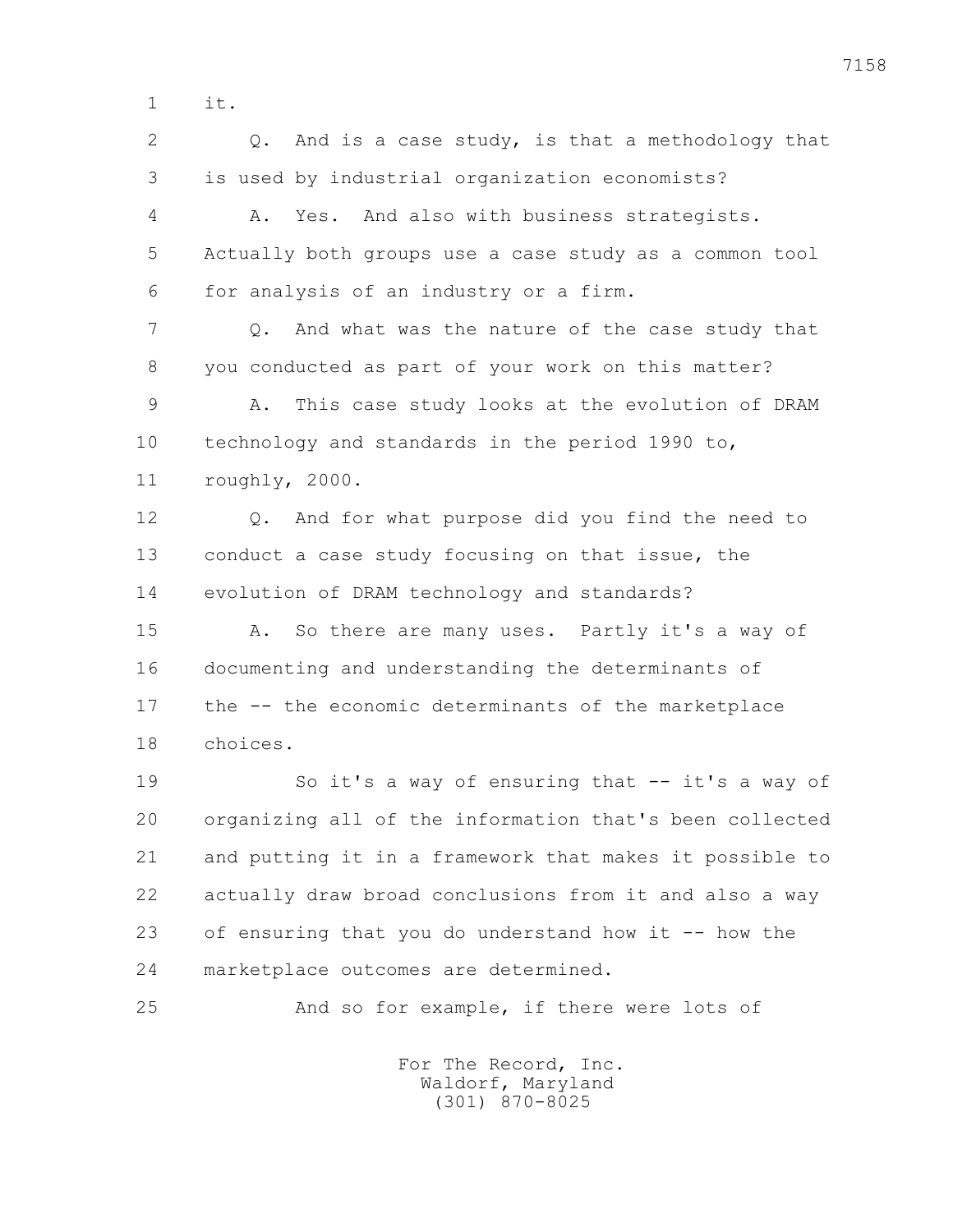1 sources that contradicted the case study, that would 2 show up in the process of trying to organize all that 3 information into a coherent framework. 4 Q. Did you, in connection with your work on this 5 matter, Professor McAfee, did you prepare an expert 6 report? 7 A. I did. 8 MR. ROYALL: Your Honor, may I approach? 9 JUDGE McGUIRE: Yes. 10 MR. ROYALL: Would you like a copy of this? 11 JUDGE McGUIRE: Yes. Thank you. 12 BY MR. ROYALL: 13 Q. Professor McAfee, I've just handed you a 14 document. 15 Do you recognize this? 16 A. Yes. It appears to be a copy of my expert 17 report. 18 Q. And who wrote this report? 19 A. I wrote this report with the help of my staff 20 at KeyPoint Consulting. 21 0. And the case study that we were discussing a 22 moment ago, is that included as part of this expert 23 report? 24 A. Yes, it is. It's Appendix 3 to the report, 25 which is the last roughly or just under 200 pages I For The Record, Inc.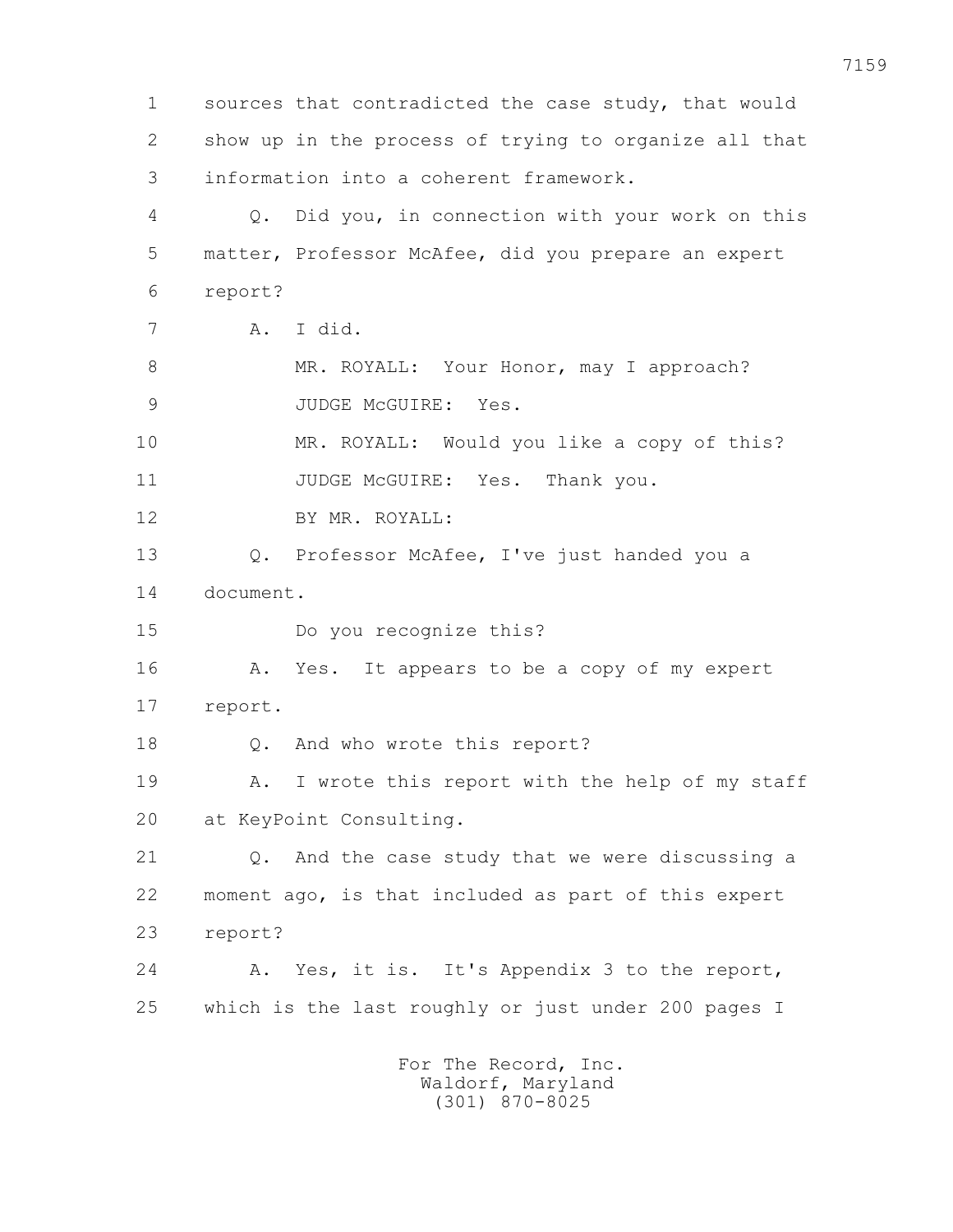1 think of the report.

| $\mathbf{2}$ | I think if you started from the back and you<br>Q.    |
|--------------|-------------------------------------------------------|
| 3            | thumb up to the page, the first page 1, would that be |
| 4            | the beginning of the case study?                      |
| 5            | That's correct.<br>Α.                                 |
| 6            | And so it's roughly -- it looks to be around<br>Q.    |
| 7            | 187 pages?                                            |
| 8            | I think that's correct.<br>Α.                         |
| $\mathsf 9$  | And that 187 pages is the description of the<br>Q.    |
| 10           | chronological analysis of the evolution of DRAM       |
| 11           | standards that you were discussing earlier?           |
| 12           | It is.<br>Α.                                          |
| 13           | And does your report contain a copy of your<br>Q.     |
| 14           | resume?                                               |
| 15           | It does.<br>Α.                                        |
| 16           | Let's see if we can identify that.<br>Q.              |
| 17           | I think that's Appendix 1.<br>Α.                      |
| 18           | Yes, Appendix 1.<br>Q.                                |
| 19           | So it's slightly more than an inch into your          |
| 20           | report, Appendix 1. That's a copy of your resume. Do  |
| 21           | you see that?                                         |
| 22           | That's correct.<br>Α.                                 |
| 23           | Is this a current resume?<br>Q.                       |
| 24           | No. Pardon me. No, it's not. In fact, I<br>Α.         |
| 25           | think my second child was born about two weeks -- I   |
|              | For The Record, Inc.                                  |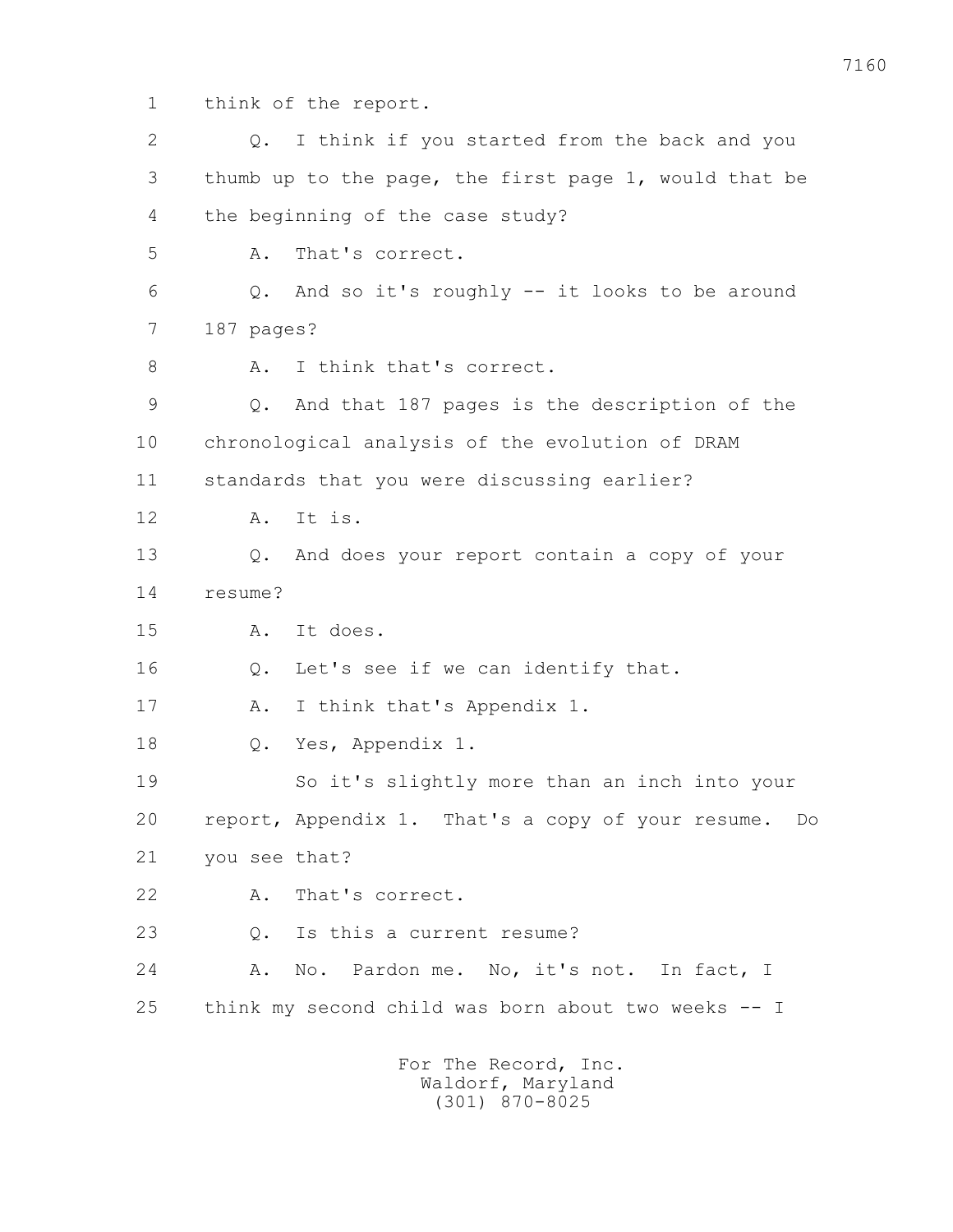1 have my children listed on my resume and my second 2 child was born about two weeks after the report was 3 filed. She is not listed. 4 Q. So it's not updated in this version? 5 A. It is not. 6 Q. And then everything that comes before the 7 resume, before Appendix 1, this roughly inch stack of 8 paper that I have here, is that your expert report 9 itself? 10 A. Yes. That's the main body of the report. 11 Q. By contrast to the case study or Appendix 3 12 that we mentioned? 13 A. That's correct. Although the main body of 14 course references and relies on the case study at many 15 points. 16 Q. And immediately after the curriculum vitae or 17 your resume, there is something entitled Appendix 2? 18 A. That's correct. 19 Q. What is Appendix 2? 20 A. That's a list of all the documents that I 21 relied on and the witnesses that I interviewed and my 22 sources generally. 23 Q. And are these documents that you personally 24 reviewed and relied on or does this also include 25 materials that your staff reviewed but that you For The Record, Inc.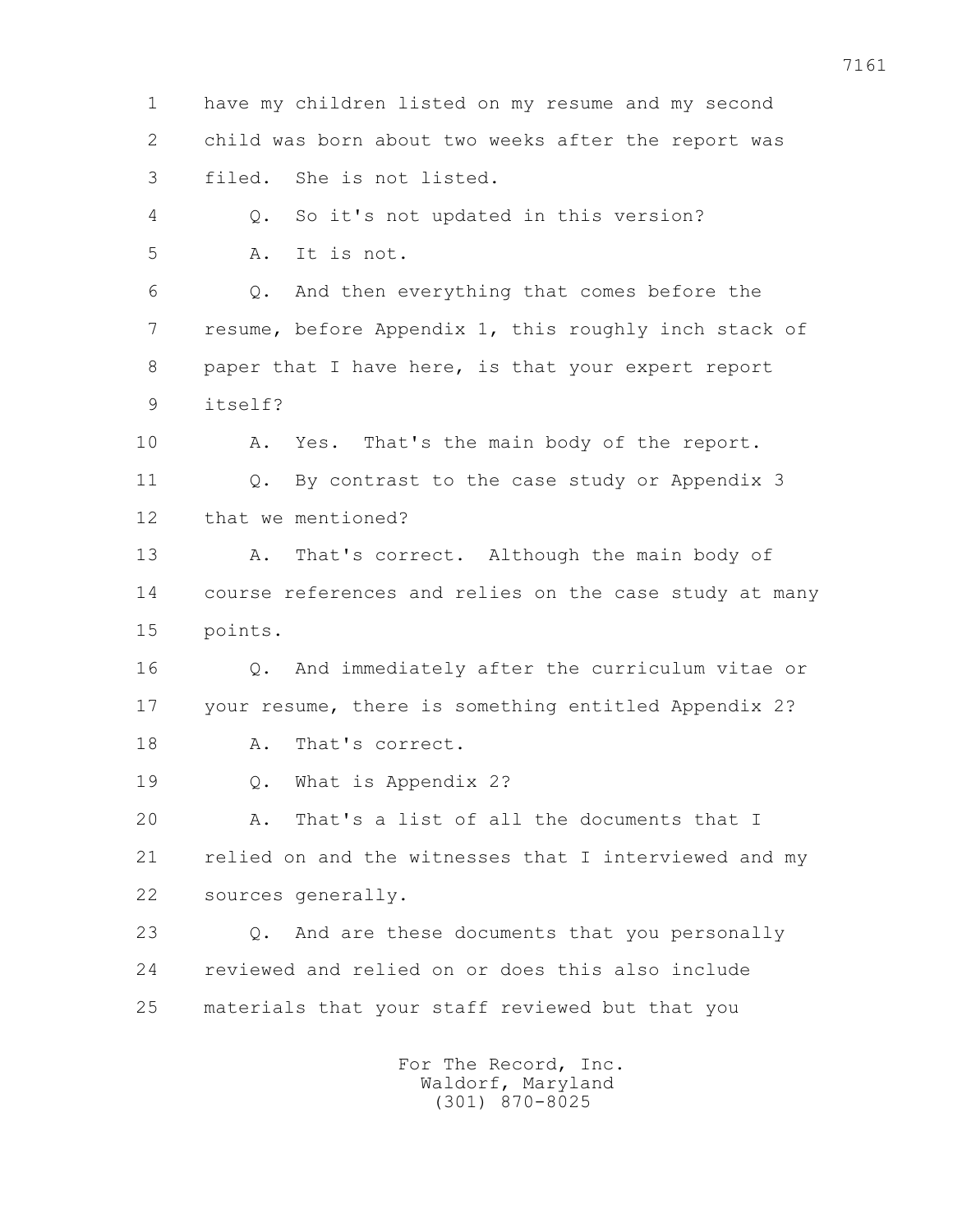1 personally did not review?

| $\overline{2}$ | I've looked at all of the documents relied on<br>Α.         |
|----------------|-------------------------------------------------------------|
| 3              | for producing the report, and so it's -- these are          |
| 4              | my -- the documents that I looked at.                       |
| 5              | And did you at some point produce another<br>$Q_{\bullet}$  |
| 6              | report relating to this matter?                             |
| 7              | I did.<br>Α.                                                |
| 8              | And was that a report in response to the expert<br>Q.       |
| $\overline{9}$ | reports of Rambus' experts?                                 |
| 10             | That's correct. It's labeled a rebuttal report<br>Α.        |
| 11             | I believe.                                                  |
| 12             | Now, you can put the report aside for now.<br>$Q_{\bullet}$ |
| 13             | You identified earlier, Professor McAfee, what              |
| 14             | you have deemed to be the key economic questions in         |
| 15             | this case or at least the key economic questions that       |
| 16             | relate to the assignment that you were given by the FTC     |
| 17             | attorneys when you were first retained in the spring of     |
| 18             | 2002.                                                       |
| 19             | Have you reached conclusions or have you                    |
| 20             | developed expert opinions in response to those key          |
| 21             | economic questions?                                         |
| 22             | Yes, I have.<br>Α.                                          |
| 23             | Now, the first question I believe that you<br>Q.            |
| 24             | identified earlier, the first -- I've just been handed      |
| 25             | a note. Before I leave this slide, the case study,          |
|                | For The Record, Inc.                                        |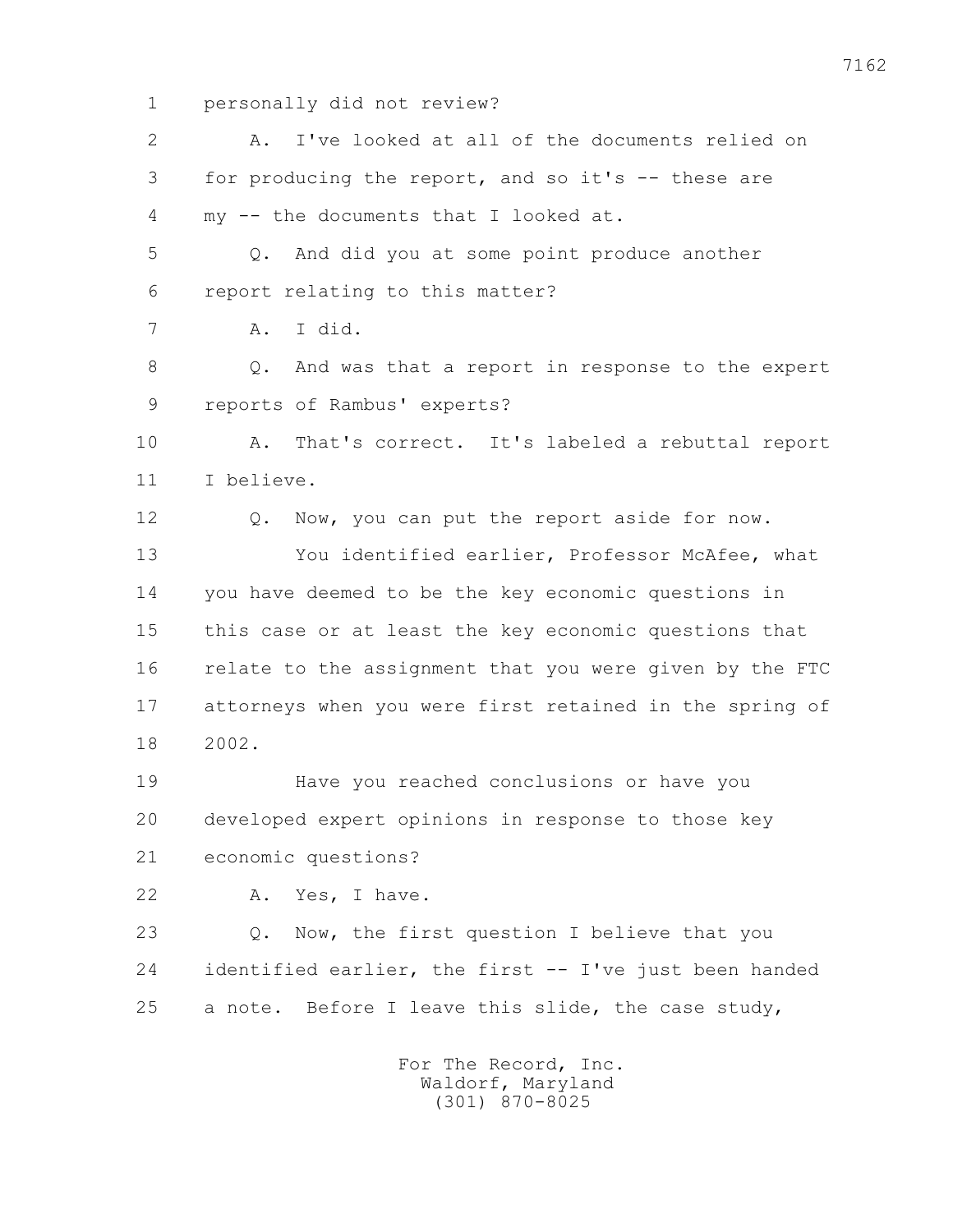1 that's DX-126.

 2 The first of the economic questions that you 3 identified earlier related I believe to relevant 4 markets.

 5 And have you reached conclusions as to what 6 market or markets you believe are relevant to an 7 economic analysis in this case?

8 A. Yes, I have. And I've prepared a slide that 9 sets out the major points of those conclusions.

10 0. So that this slide will be DX-127.

 11 And this slide relates to -- it's a summary of 12 the conclusions that you reached on the first of the 13 five economic questions; is that correct?

14 A. That's correct.

 15 Q. Did you -- you refer in the first point here to 16 four relevant technology markets.

 17 Did you define only four relevant technology 18 markets?

 19 A. I also defined a market that involves all four 20 technologies lumped together, which is more for the 21 purposes of convenience than it is for a strict market 22 definition, but there are -- most of my analysis on 23 market definition is devoted to the four technology 24 markets.

25 Q. And you say in the second point under the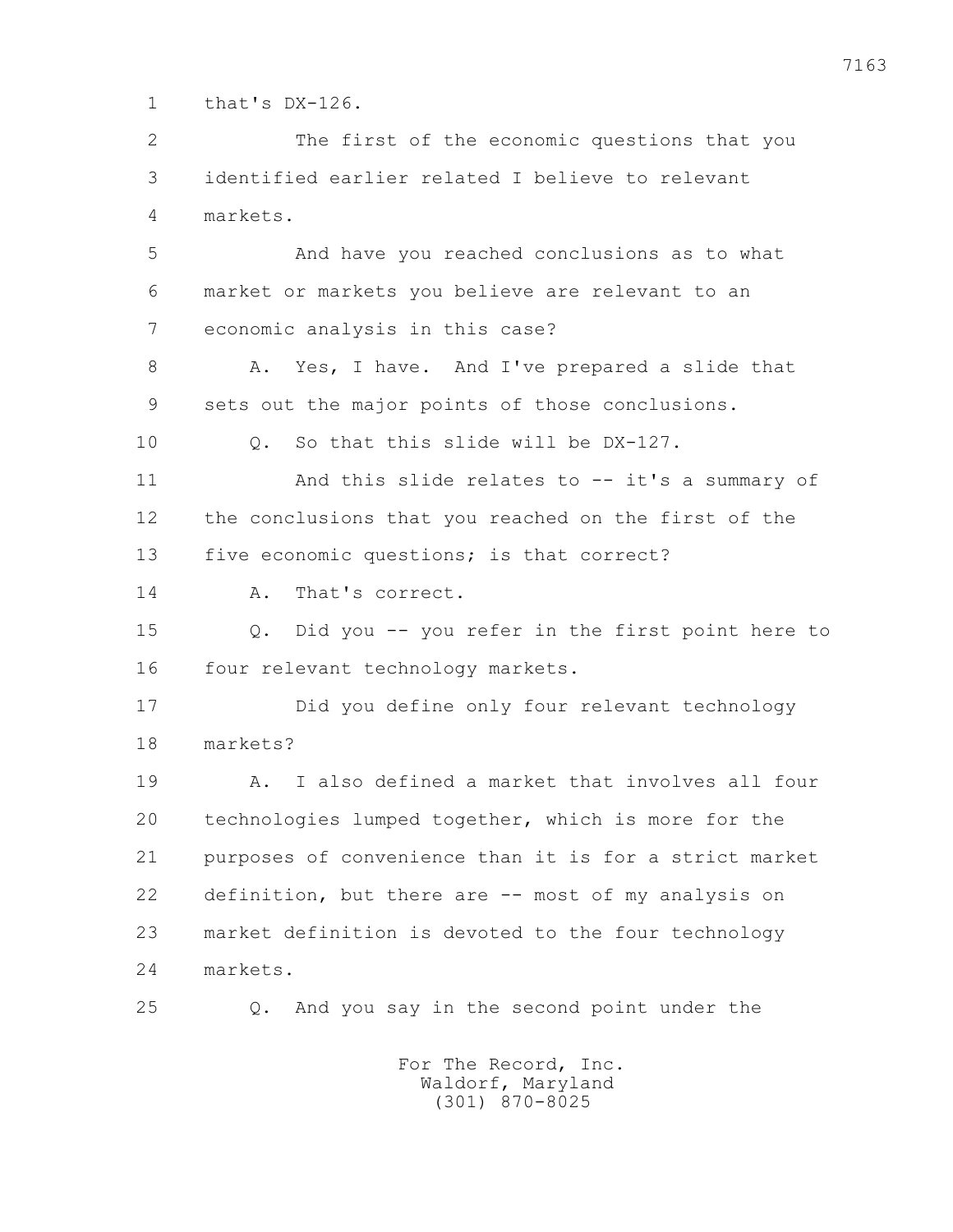1 conclusion heading here that each market consists of 2 commercially viable alternatives for addressing

3 specific DRAM design issues.

4 Do you see that?

5 A. Yes. That's correct.

 6 Q. Can you explain what, in this summary slide, 7 what you mean by that language?

8 A. Yes. Generally, economists in performing 9 market definition are looking for -- start with a 10 product and then look for other products that are 11 price-constraining or influential on the selection of 12 the product in question.

13 So that is to say, you start with one product 14 and you say suppose you had a monopoly on that product, 15 would that be a valuable monopoly, and the answer is no 16 if there are a bunch of alternatives, and the answer is 17 yes if that product is a valuable monopoly in its own 18 right.

19 19 If the answer is no, that is, you haven't 20 reached a market yet, you then add the close 21 substitutes until you come up with a product with its 22 relevant substitutes.

 23 And so the specific language I've used here is 24 that what I'm looking for are the price-constraining or 25 commercially viable alternatives to the -- for the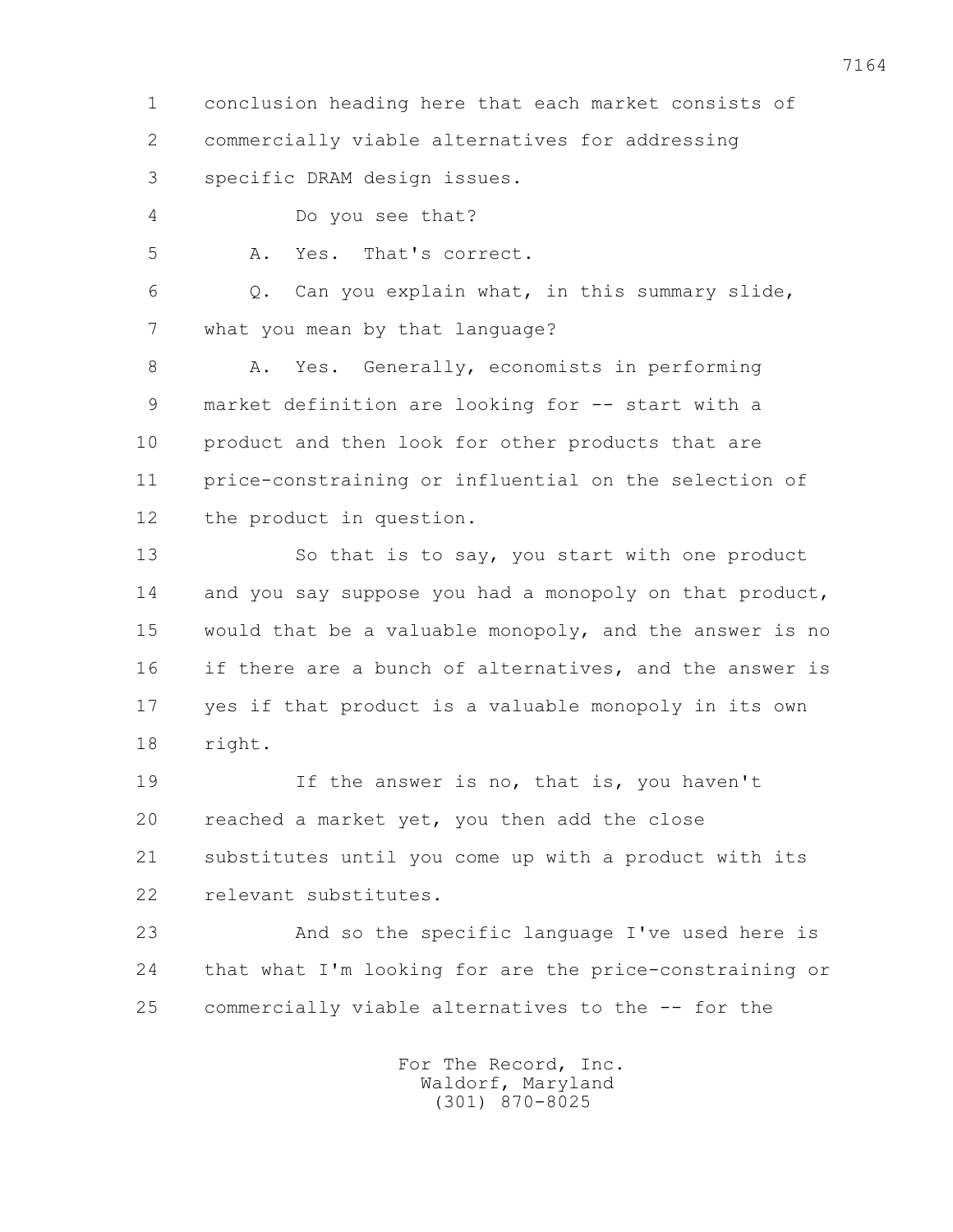1 specific purpose of the product in question.

 2 Q. And each of those commercially viable 3 alternatives that you identify from your analysis you 4 included in the separate relevant technology markets 5 that you defined?

6 A. That's correct.

 7 Q. And do -- did you reach conclusions as to the 8 geographic scope of these relevant technology markets? 9 A. Yes. Technology markets usually are worldwide 10 in scope, and that's simply because users of technology 11 typically don't care about the source of the 12 technology, where it originates. Technologies -- in 13 other words, I'm saying technology is easily

 14 transportable, has low transportation costs. The 15 technology markets tend to be worldwide.

 16 In this case these technologies are no 17 exception.

 18 Q. Let's go to the next slide, which I think 19 relates to the second key economic question. This 20 would be DX-128.

 21 Can you walk us through in summary form the 22 conclusions that you reached in response to this second 23 question relating to the issues of market and monopoly 24 power?

25 A. Yes. I find that Rambus does have monopoly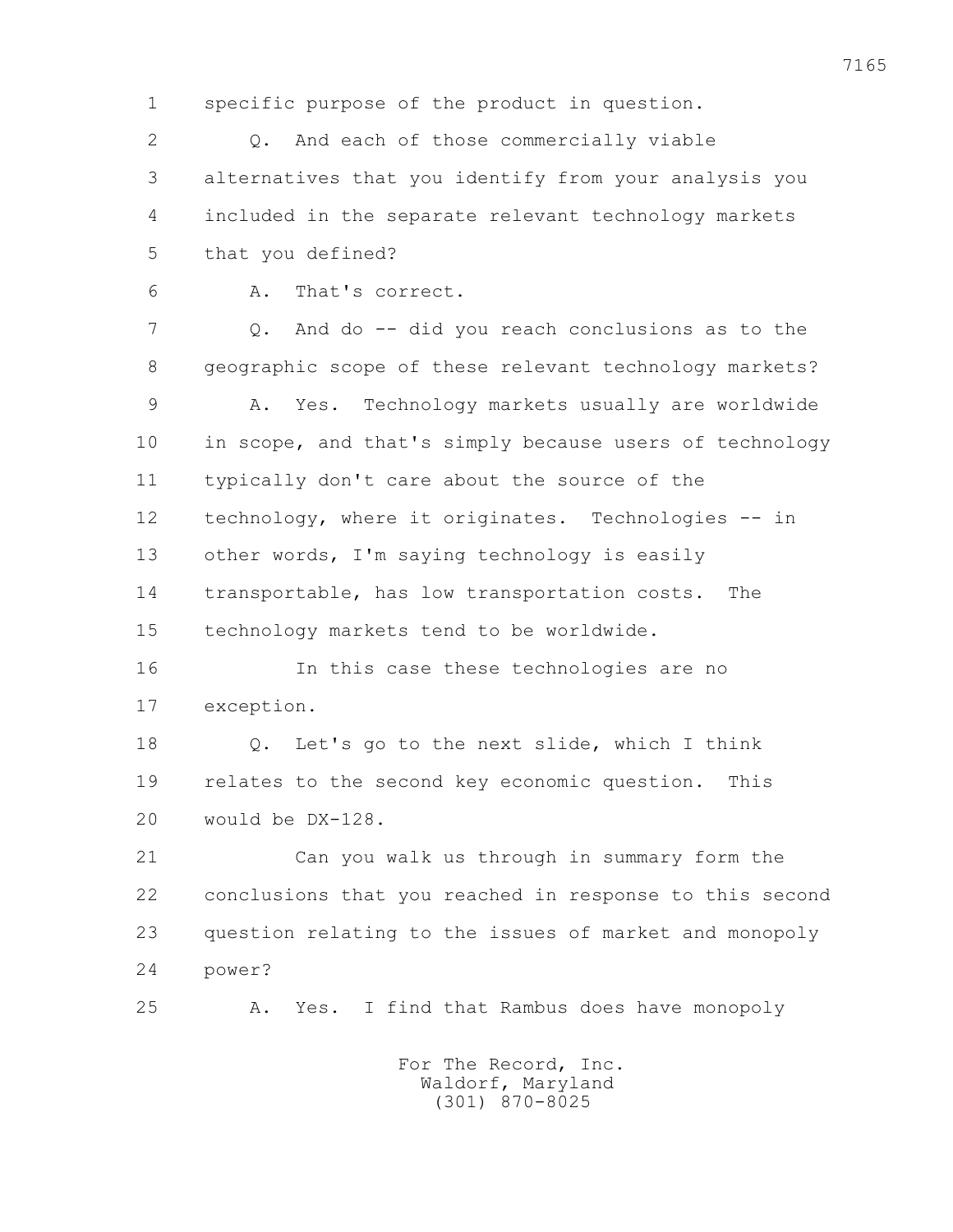1 power in each of these four technology markets, and as 2 the slide says, the source of this monopoly power is 3 that the technologies have been incorporated into the 4 dominant standards, so that is to say into the 5 standards that have come to dominate the DRAM industry. 6 Because those incorporate Rambus technology, that 7 provides or confers monopoly power on the Rambus 8 technologies.

 9 Q. In your answer, I think you said that you find 10 that Rambus possesses monopoly power in each of the 11 four relevant technology markets that you identified.

 13 cluster or collective market that you mentioned 14 earlier?

12 Does that conclusion apply also to the fifth

15 A. Yes. And for the same reasons.

 16 Q. Can you explain briefly the summary 17 conclusion, the second summary conclusion point on this 18 slide?

19 A. Yes. The source or the origin of the monopoly 20 power is the fact that the -- or actually it's an 21 assumption, but appears to be correct, that the Rambus 22 technology was incorporated into standards which have 23 then by the marketplace come to dominate the DRAM 24 technology.

25 So that is, the nature of the monopoly power is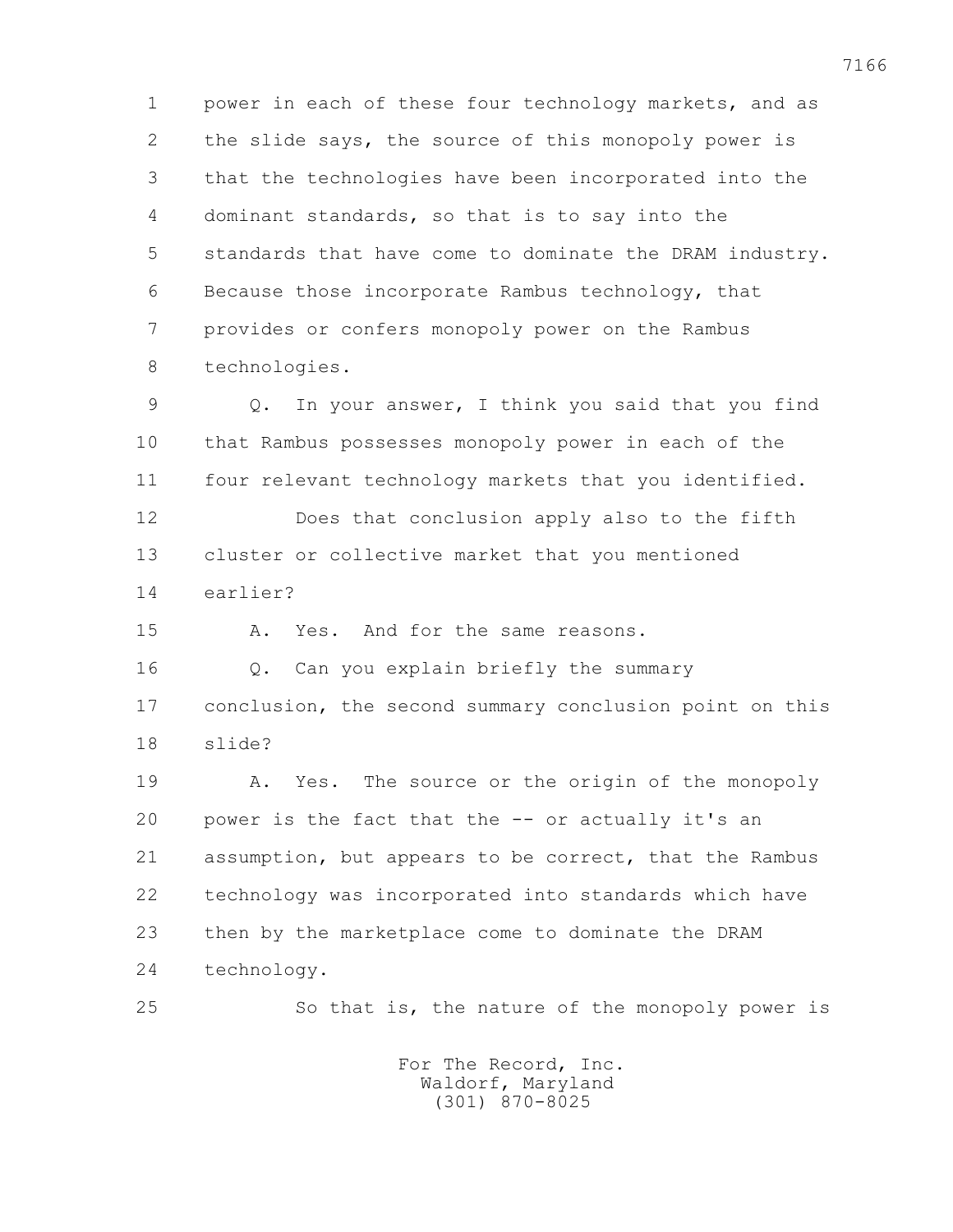1 the incorporation of the technology into what has then 2 become the dominant industry standard.

 3 Q. And the standards that you're referring to as 4 the dominant industry standards, are those the JEDEC 5 standards, DRAM standards?

 6 A. Yes. That's correct. The SDRAM standards for 7 two of the technologies or -- excuse me -- yes, for two 8 of the technologies and the DDR SDRAM standards for all 9 four.

 10 Q. Let's go to the next summary slide. This will 11 be DX-129.

 12 And this summary slide relates to the third 13 economic question that you identified earlier relating 14 to the issue of exclusionary conduct and whether Rambus 15 acquired market or monopoly power through exclusionary 16 conduct.

 17 Have you reached conclusions on that issue? 18 A. Yes, I have. I find that Rambus's alleged 19 conduct is in fact exclusionary.

 20 Q. And can -- again in summary form, can you walk 21 us through the basic conclusions that you've reached in 22 that regard?

 23 A. Yes. Providing false or misleading 24 information -- and I will remind you that I'm making 25 assumptions rather than conclusions about the specific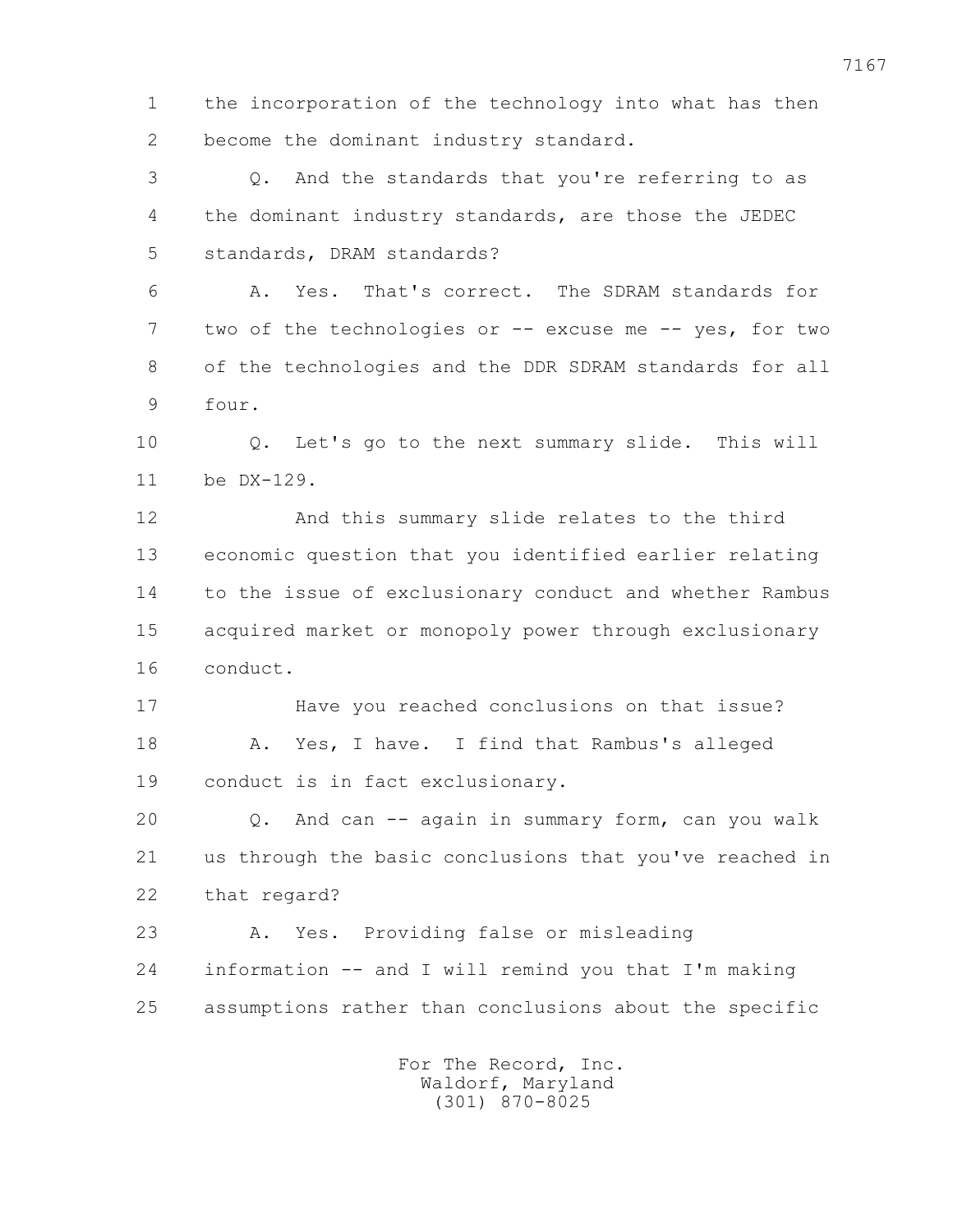1 conduct -- but generally in terms of market 2 performance, so that is the economic analysis of false 3 or misleading information, that often has the effect of 4 being exclusionary.

 5 And the reason is false information causes 6 decision makers to incorrectly evaluate the various 7 alternatives they face, and when decision makers are 8 trying to choose the best product, they may fail, they 9 may choose an inferior rather than a superior product 10 because they have incorrect information about the 11 alternatives.

 12 And so the provision of distorted information 13 is often exclusionary, and this case is no exception. 14 Q. The second bullet point under the exclusionary 15 conduct point relates to exclusion of equally efficient 16 or superior alternative technologies.

 17 How does that relate to your conclusion that 18 Rambus' challenged conduct or what you've assumed to be 19 Rambus' challenged conduct is exclusionary?

 20 A. Again, the definition of "exclusionary" is the 21 exclusion of equal or superior competitors, and so in 22 this case the competitors are alternative technologies 23 and the nature of the exclusion comes about from the 24 provision of misleading or incorrect information. 25 Q. And then the third subbullet refers to a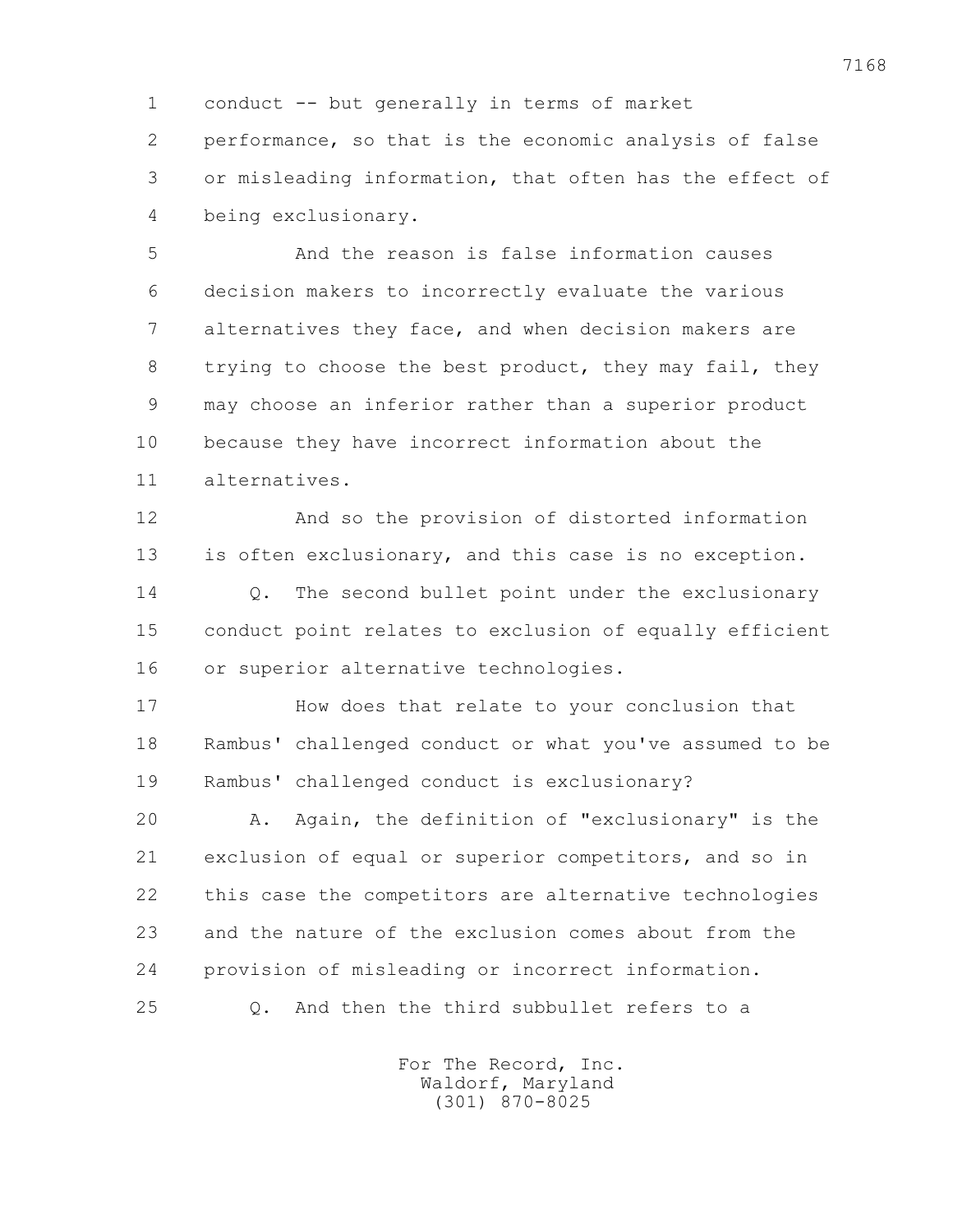1 conscious choice to jeopardize the enforceability of 2 patented intellectual property.

3 Do you see that?

4 A. I do.

 5 Q. How does that point relate to your conclusions 6 that Rambus' challenged conduct is exclusionary in the 7 economic sense?

 8 A. So there is a substantial amount of evidence -- 9 and again, I'm not here to testify about the evidence. 10 I'm relying on the evidence.

11 MR. STONE: Your Honor, may I interrupt the 12 witness to interpose an objection.

 13 You had said in your in limine order that he 14 would not be allowed to testify about any aspect of the 15 issue that included respondent's state of mind. And 16 for him to go in and say there is a substantial amount 17 of evidence, whether it supports an assumption or a 18 conclusion, is testifying about his evaluation of the 19 evidence on an issue that is clearly within the court's 20 province to decide, Rambus' state of mind, and not 21 something that economists or engineers or others have 22 any particular expertise.

23 JUDGE McGUIRE: Mr. Royall?

 24 MR. ROYALL: First, I'd ask that Mr. Stone not 25 interrupt the witness' answers to make his objections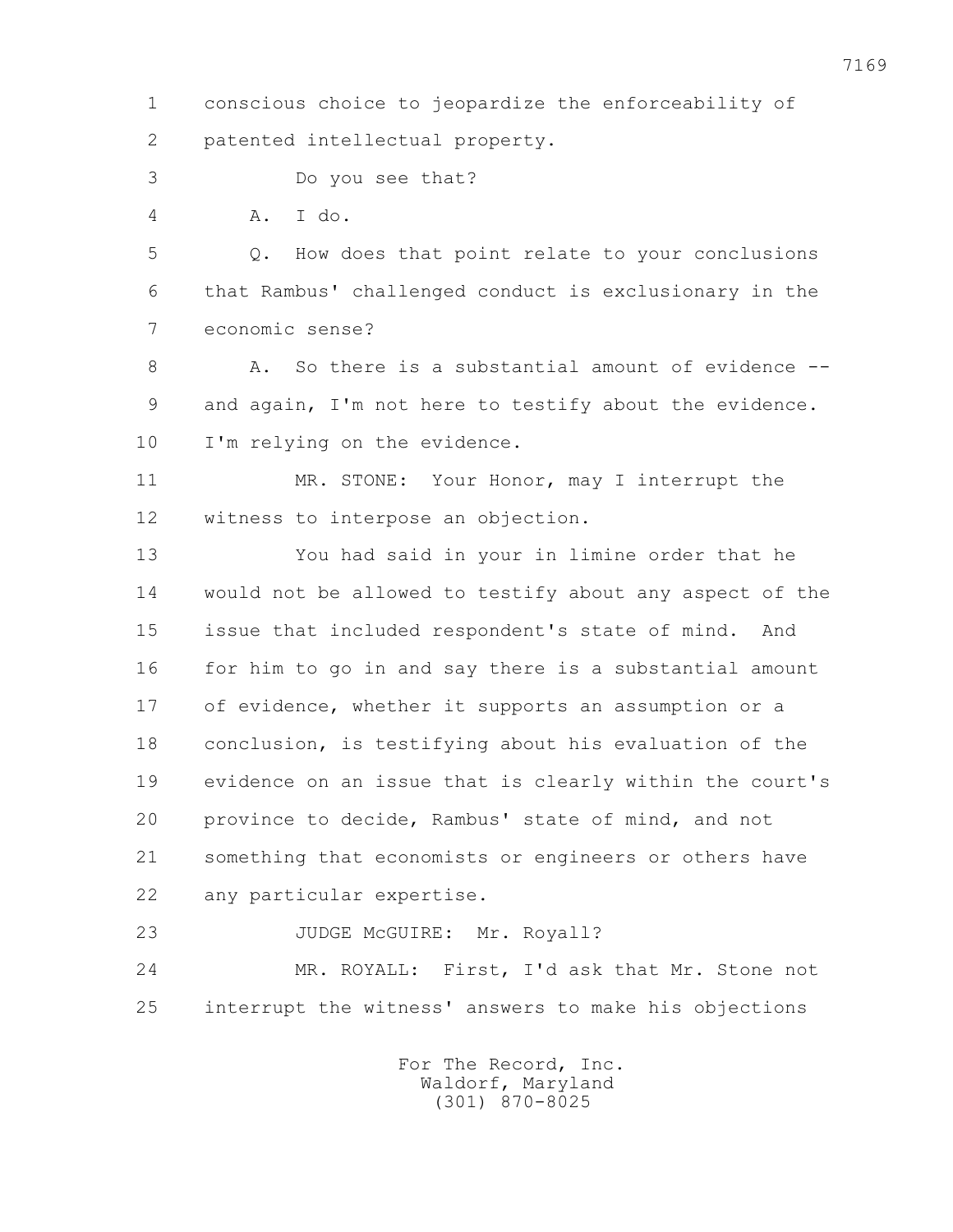1 because I think his answer would have made clear that 2 he is not speaking as to the state of mind of any 3 Rambus representative or anyone else. He's talking 4 about economic theory that relates to conscious 5 choices and evidence that bears on that economic 6 theory. 7 JUDGE McGUIRE: I'll hear the testimony and 8 then I'll rule.

9 BY MR. ROYALL:

 10 Q. Let me go back and re-ask the question, 11 Professor McAfee.

 12 Could you explain how this last bullet point in 13 the list of the three subbullets on DX-129, that is, 14 the point that refers to conscious choice to jeopardize 15 the enforceability of patented intellectual property, 16 how does that point relate to your economic conclusion 17 that Rambus' challenged conduct or what you assume to 18 be its conduct is exclusionary?

19 A. Perhaps I can best put it this way.

 20 The choice -- it's a -- it would be a very 21 large cost, a very large economic cost, to risk 22 patented technology when you are a firm that deals only 23 in patented technology, when that's your product, and 24 so risking the enforceability of your product would be 25 a very large cost.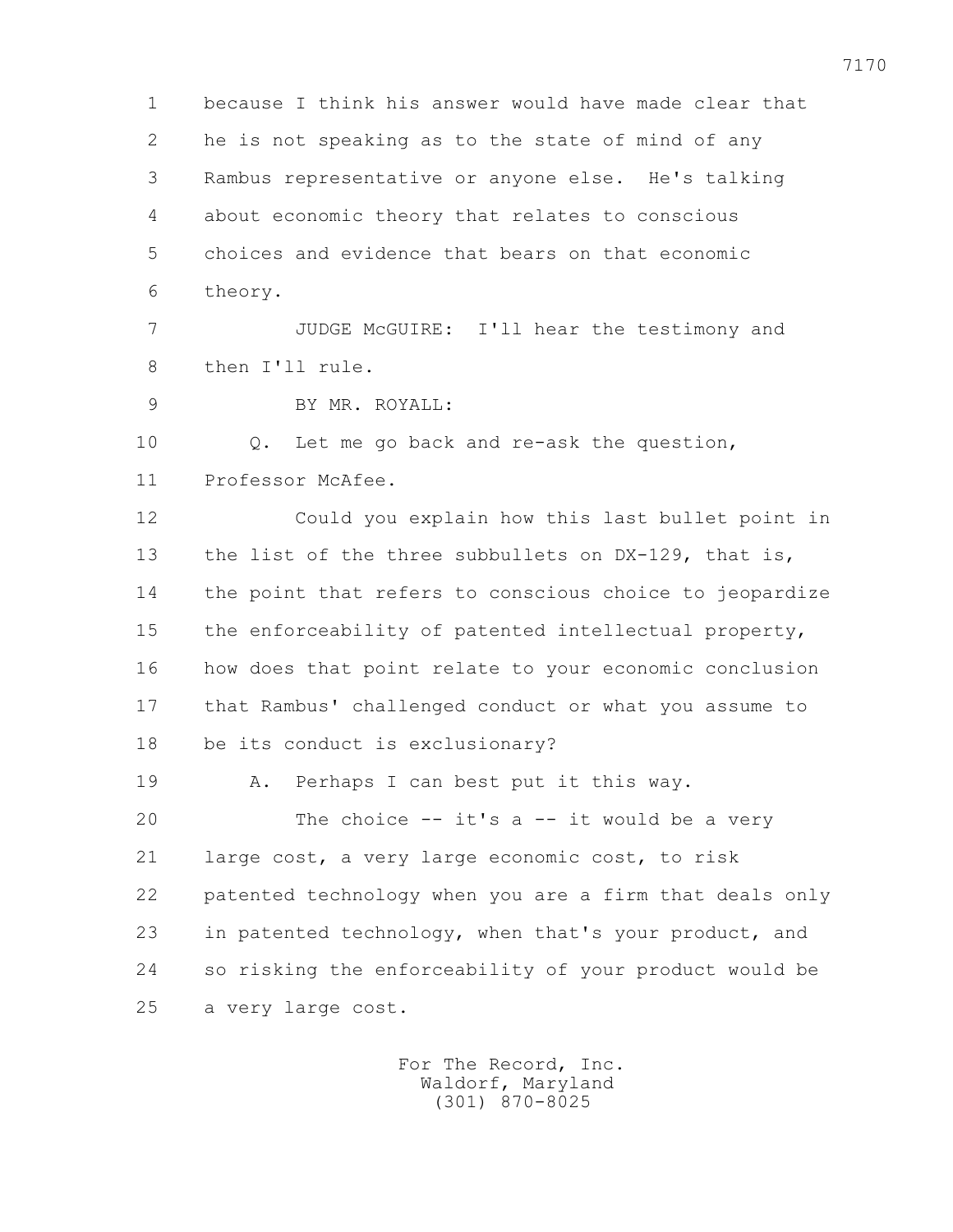1 If it's found that Rambus in fact did take such 2 a risk, then a natural economic question is why, what 3 was the economic purpose of undertaking such a risk. 4 And I find that the chance of enforcing -- the prospect 5 of creating a monopoly on the JEDEC standards is a 6 compensating gain for undertaking what would be such a 7 large risk.

 8 Q. And does this element to your exclusionary 9 conduct analysis that relates to the taking of risks in 10 this context relating to the enforceability of 11 intellectual property, do your views in that regard 12 have a basis in economic theory or in economic 13 literature?

14 A. Oh, yes, they do. And in fact, it's quite 15 parallel to the antitrust reasoning on or the economic 16 reasoning on predatory pricing.

 17 The question with predatory pricing is how do 18 you understand -- so let me back up and say what is 19 predatory pricing.

 20 Predatory pricing is charging below cost as a 21 way of driving out competitors or excluding 22 competitors, and so it comes from the exclusionary 23 conduct area of industrial organization.

 24 And the question is why would a firm, why would 25 it ever be rational for a firm to charge below cost,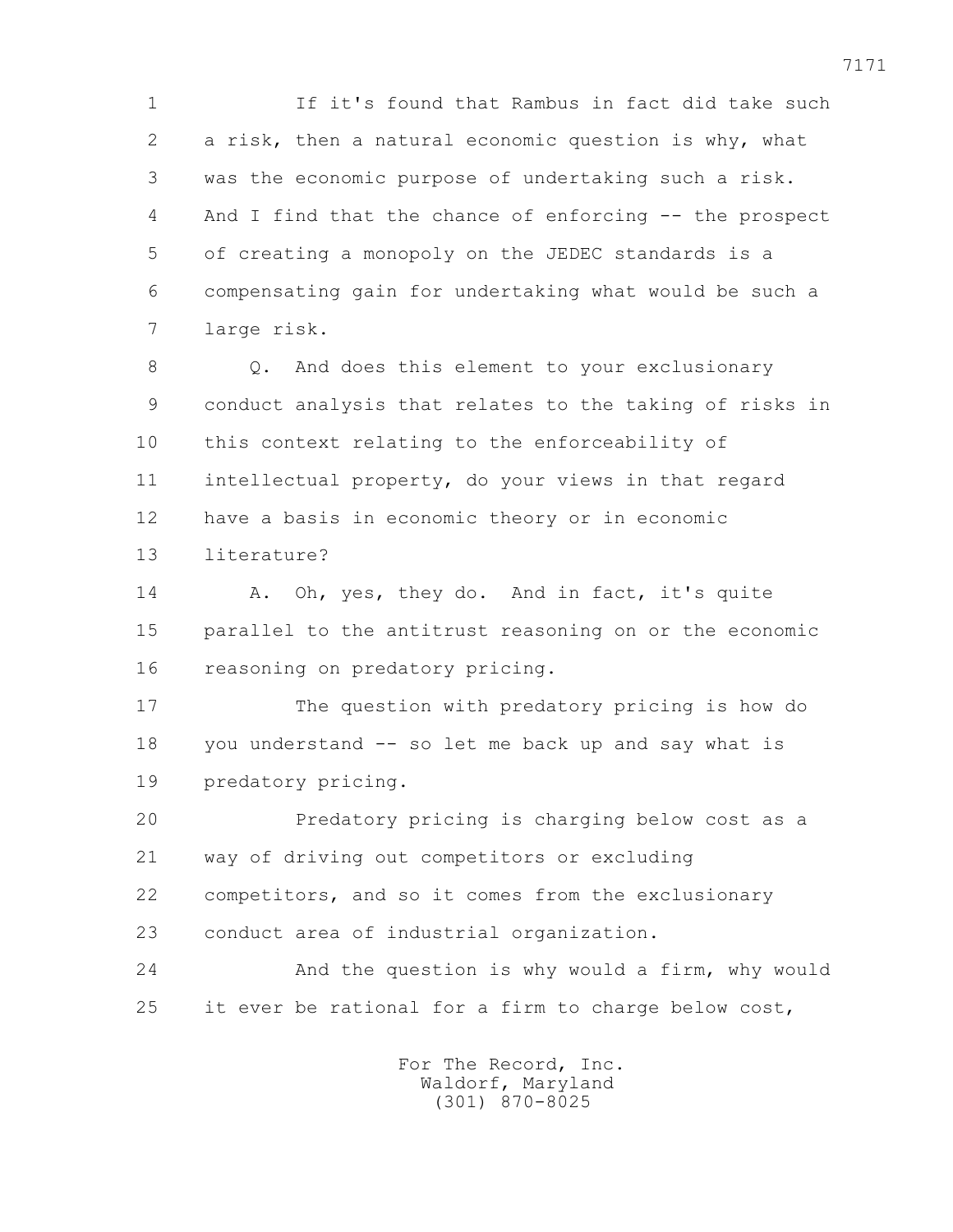1 and the answer is, if you're successful in excluding 2 your rivals, then you can enjoy the fruits of the 3 monopoly; that is, you can recoup the costs you've 4 incurred through the benefits of monopoly. And this is 5 quite a parallel analysis to that.

 6 Q. Now, before we move on to the next slide -- 7 JUDGE McGUIRE: Before we move on, let me rule 8 on the objection. It's overruled in the context of his 9 testimony, and that's an area you can properly take up 10 on cross-examination.

 11 MR. STONE: Based on the answer, Your Honor -- 12 and counsel is right, I shouldn't have interrupted him, 13 and I recognize we don't have a jury here and we can 14 move to strike when it's done -- after I heard the 15 testimony as it was limited, I agree that the objection 16 should have been withdrawn, and if not --

17 JUDGE McGUIRE: Thank you, Mr. Stone. 18 Mr. Royall, you may proceed.

19 MR. ROYALL: Thank you, Your Honor.

20 BY MR. ROYALL:

21 0. Before we go to the next slide,

22 Professor McAfee, let me ask you about the very last

23 item on this slide, DX-129.

 24 Can you explain the point that you're making in 25 that last bullet point?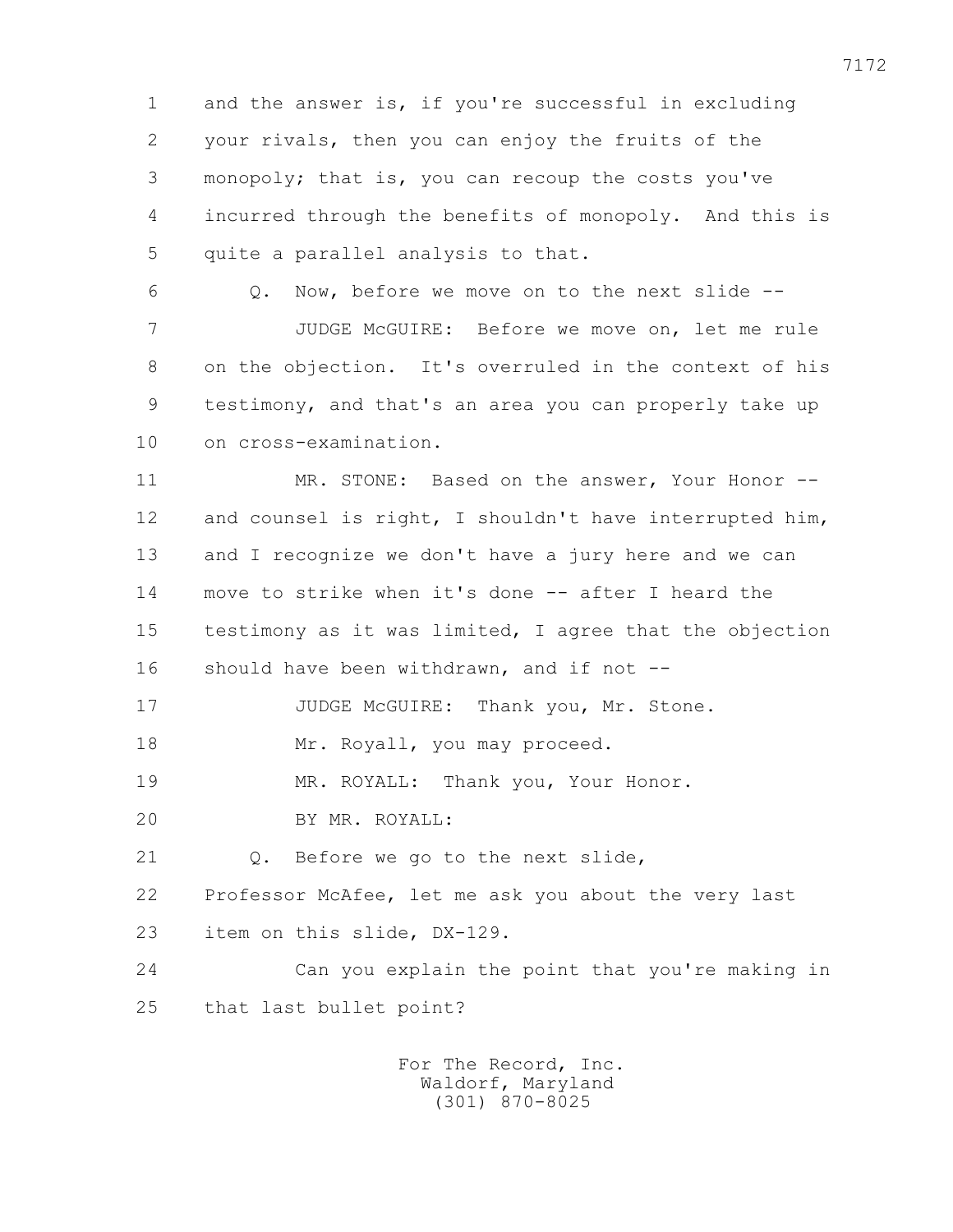1 A. Yes. The nature of the exclusionary conduct 2 is -- operates through JEDEC's standardization 3 process. That is to say, it is the distortion of the 4 information available to JEDEC that is the driver or 5 the basis on which the monopoly power has been 6 obtained.

 7 And so the nature of the exclusionary conduct 8 is the distortion of JEDEC's standardization process. 9 Q. Now, let's go to the next slide, which 10 corresponds with the fourth of the five key economic 11 questions that you've identified earlier, specifically 12 the question of whether Rambus' conduct or what you 13 assume to be Rambus' challenged conduct resulted in 14 anticompetitive harm, actual or threatened.

 15 Can you explain in summary form the nature of 16 the conclusions that you have reached on that issue? 17 A. Yes. There are a variety of anticompetitive 18 harms that are created by the monopolization. And some 19 of those are directly in the technology markets 20 themselves. We've seen the prices increased over what 21 they would have been in the relevant technology 22 markets.

 23 Q. And for the record, I believe this will be 24 DX-130.

25 In addition to the point that you just made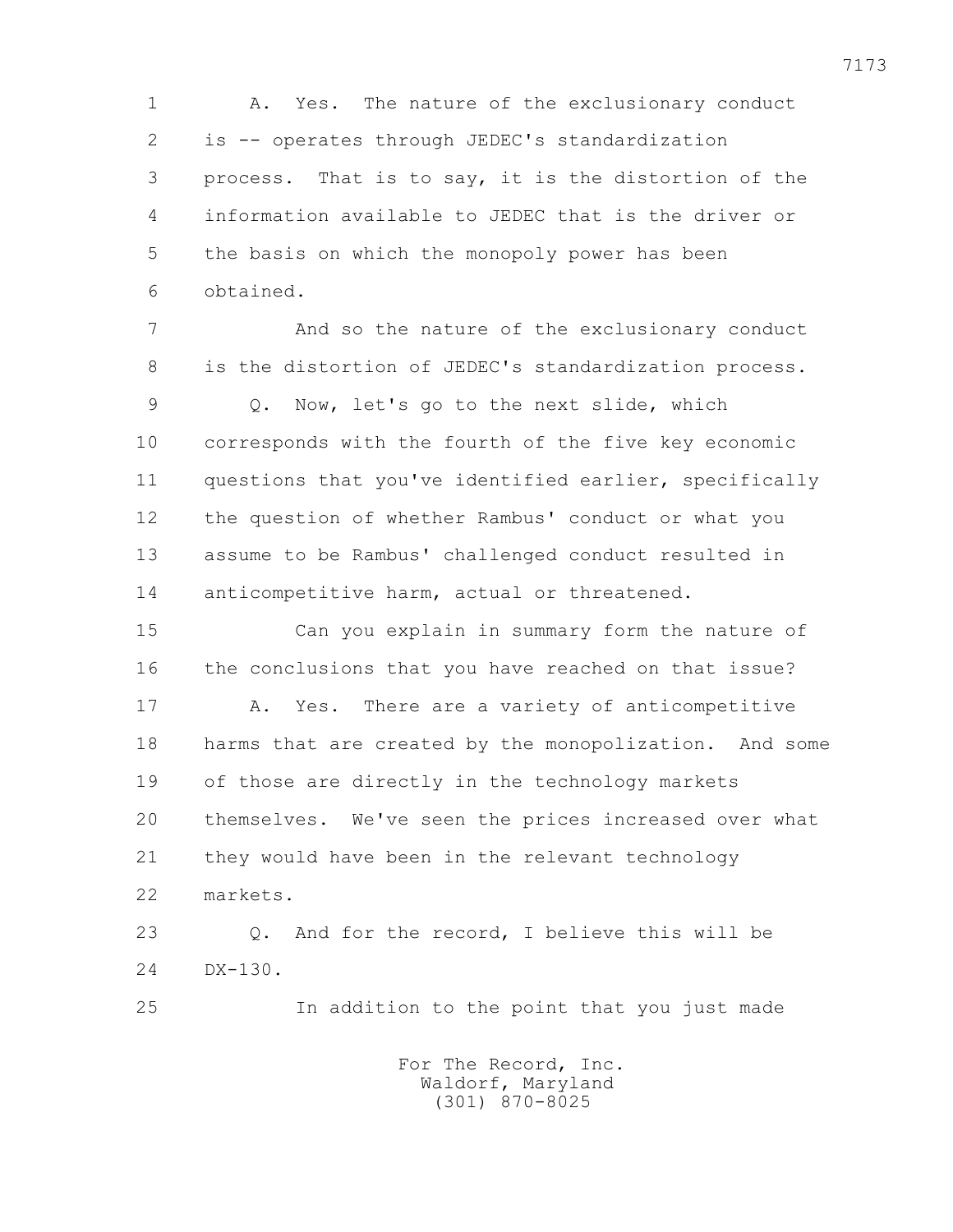1 relating to the increase in prices or that effect of -- 2 economic effect of Rambus' conduct, you mentioned 3 several other points. Let me ask you to take each one 4 at a time.

 5 Let's start with the second subbullet that 6 refers to actual or threatened distortions of 7 competition.

8 Can you explain what conclusions, if any, 9 you've reached relating to that issue?

 10 A. Yes. There are a variety of distortions to 11 behavior that have arisen as a consequence of the -- of 12 a monopolization.

 13 One is that innovation itself has been 14 misdirected. It's been directed in -- it's been 15 directed at an avenue that it would not have been but 16 for the conduct.

 17 Another is that royalties themselves have a -- 18 create a disincentive to further innovation and it's -- 19 a simple way of seeing that is that when a DRAM 20 manufacturer invests in a die shrink or in another way 21 of reducing its costs and hence produces a larger 22 volume, part of the benefits flow to the royalty -- 23 through royalties, so that is, it's a dampening of the 24 incentives to innovation because part of the benefits 25 flow to Rambus.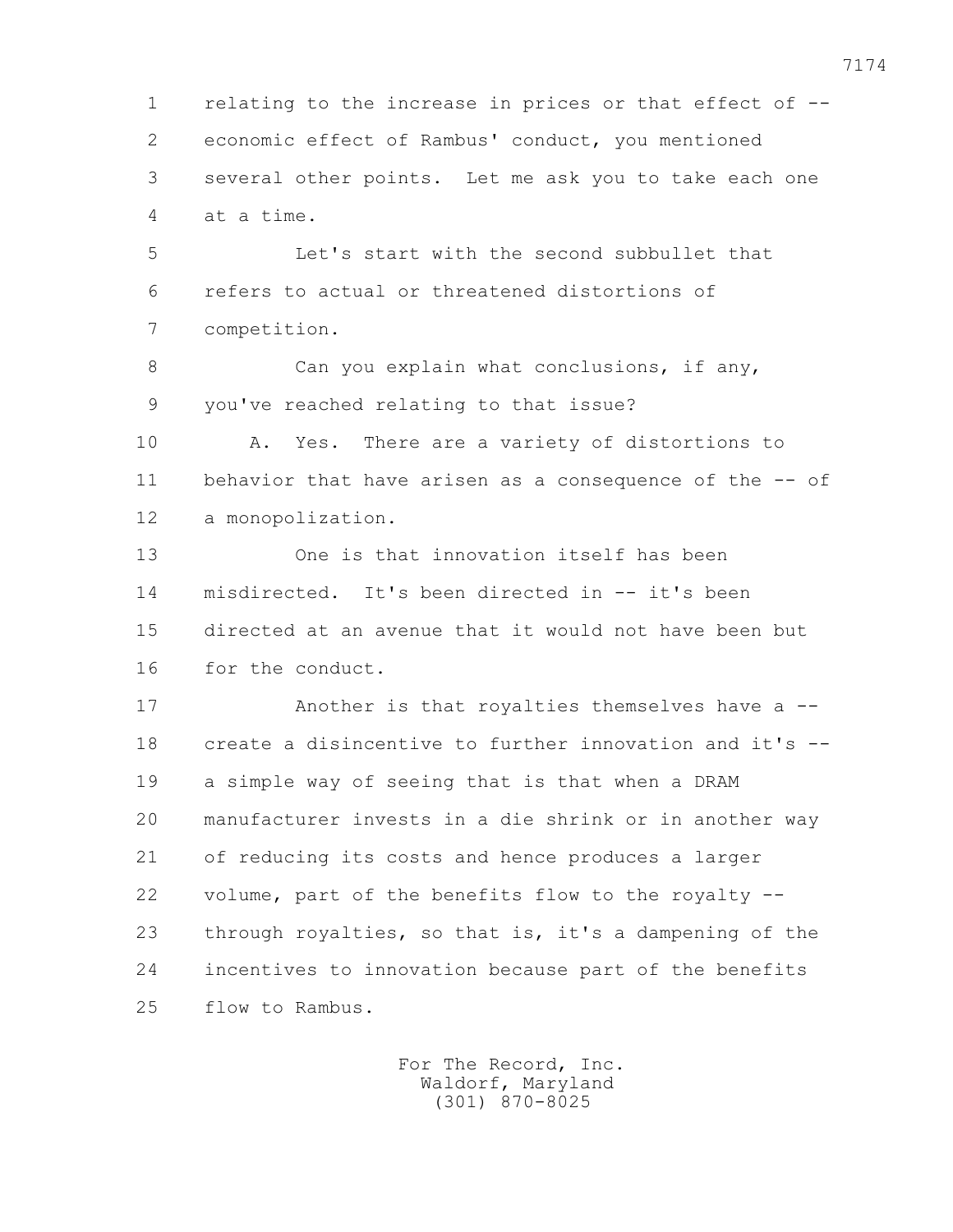1 And so there's a variety of harms to 2 innovation in that way in these technology markets 3 themselves.

 4 Q. In the prior point that we focused on, I 5 believe in response to my question you said that you've 6 concluded that Rambus' challenged conduct or what you 7 assumed to be its challenged conduct has had the effect 8 of substantially increasing prices in the relevant 9 technology markets?

10 A. Yes.

11 Q. Was that the point that you made?

12 A. Yes.

 13 Q. Have you reached any conclusion as to whether 14 Rambus' challenged conduct has had price-related 15 effects in markets for the physical DRAM products 16 themselves as opposed to technology markets?

 17 A. I would put that as it threatens to have that 18 effect. As an economist, I expect it to have a 19 long-run effect.

 20 The nature of DRAM production is such that even 21 a 5 percent royalty would not typically cause them to 22 reduce their current production, and as a result you 23 wouldn't expect to see the current prices of DRAM rise 24 even in the face of a 5 percent royalty.

25 On the other hand, that such a royalty does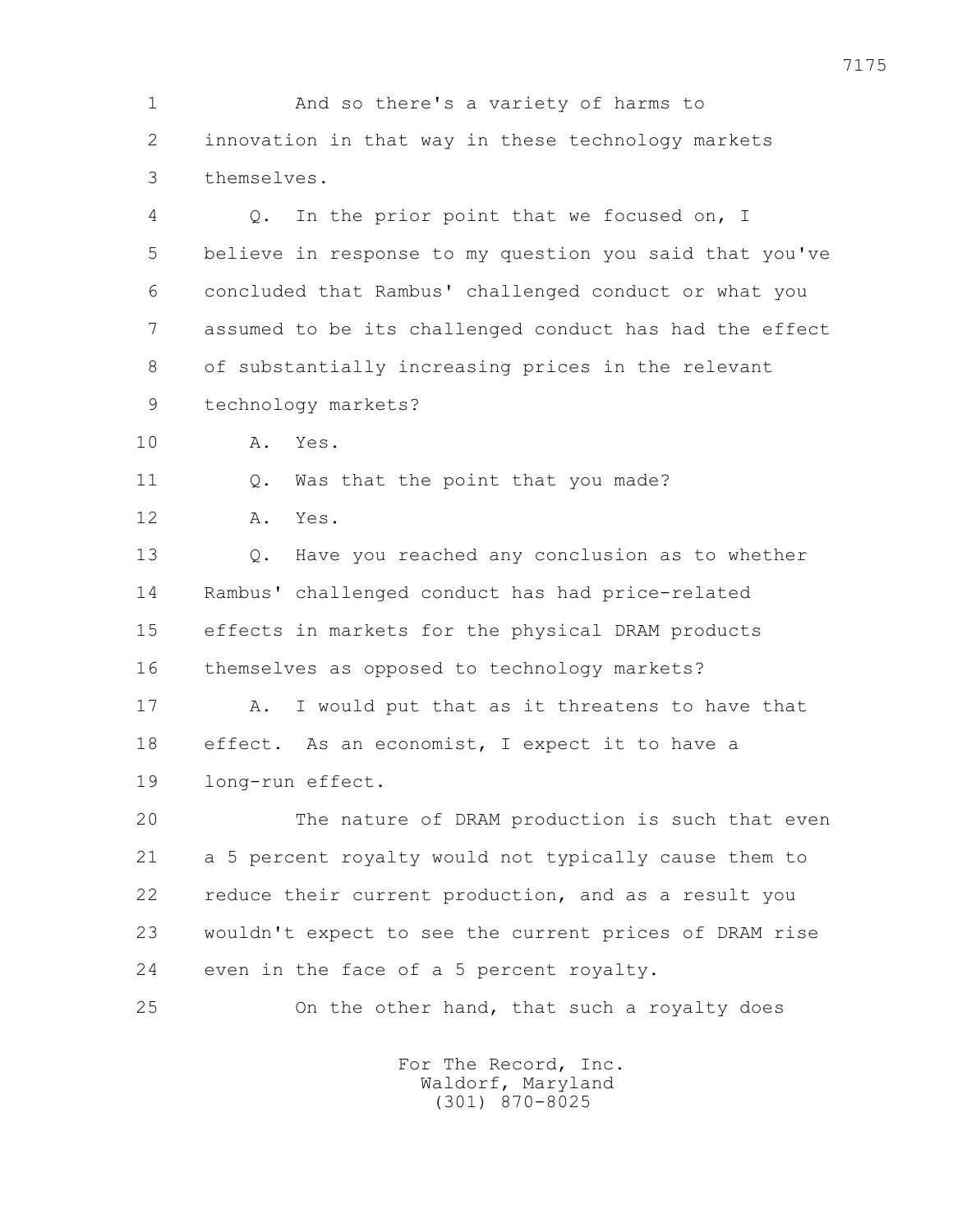1 produce a disincentive to further plant building, to 2 going to a larger wafer size and other means of 3 producing more output in the future, and as a result 4 you would expect in the long run that those royalty 5 costs would be passed on to consumers and hence have 6 the effect of lowering output in the downstream DRAM 7 market.

 8 Q. And would the lowering of output in downstream 9 DRAM markets have any effect on price in those 10 markets?

 11 A. Yes. It would have the effect of increasing 12 the price.

 13 Q. And the final point you make in this slide 14 relates to undermining confidence in open standards and 15 standards processes.

 16 Can you explain what you mean by that? 17 A. Yes. The open standards and standard-setting 18 processes are very important not just in this market 19 but in other markets as well. And the ability for 20 those standards to be monopolized is a threat to the 21 standard-setting process, to standard-setting processes 22 more generally, not just to DRAM standards.

 23 Q. And do you conclude that Rambus' challenged 24 conduct has had such an effect in the markets that 25 you've focused on?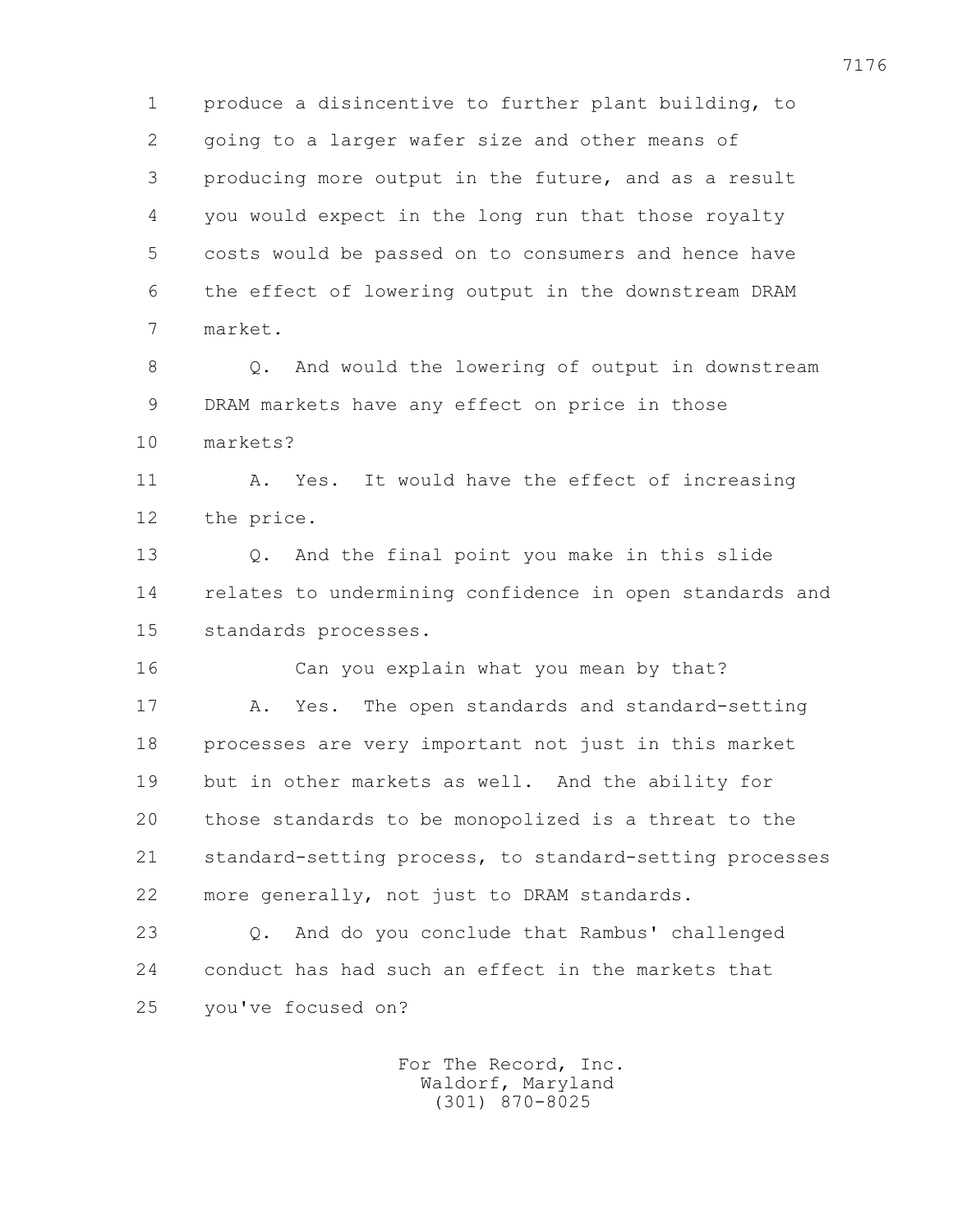1 A. Well, let me say that it certainly threatens 2  $t_{\Omega}$ . 3 Q. And let's then go to the final key economic 4 question and the summary of your conclusions on that 5 question. This will be I believe DX-131. 6 And the question is: What remedy, if any, is 7 needed to restore competition or to alleviate the 8 anticompetitive effects of Rambus' conduct? 9 Have you reached conclusions relating to that 10 key economic question? 11 A. Yes, I have. 12 0. And can you explain the nature, in summary 13 form, the nature of your conclusions? 14 A. Well, economists normally start to remedy 15 questions by trying to undo the damage that has been 16 done. That would be the normal benchmark. 17 17 In this case, because so much time has gone by, 18 literally, undoing the damage doesn't seem to be 19 feasible, and as a consequence economists go to a 20 second best approach of trying to undo the effects of 21 the monopolization or the effects of the challenged 22 conduct. And here undoing those effects requires 23 undoing the monopolization itself. 24 Q. I'm sorry. Do you have views from the 25 standpoint of economics as to a manner in which through

> For The Record, Inc. Waldorf, Maryland (301) 870-8025

7177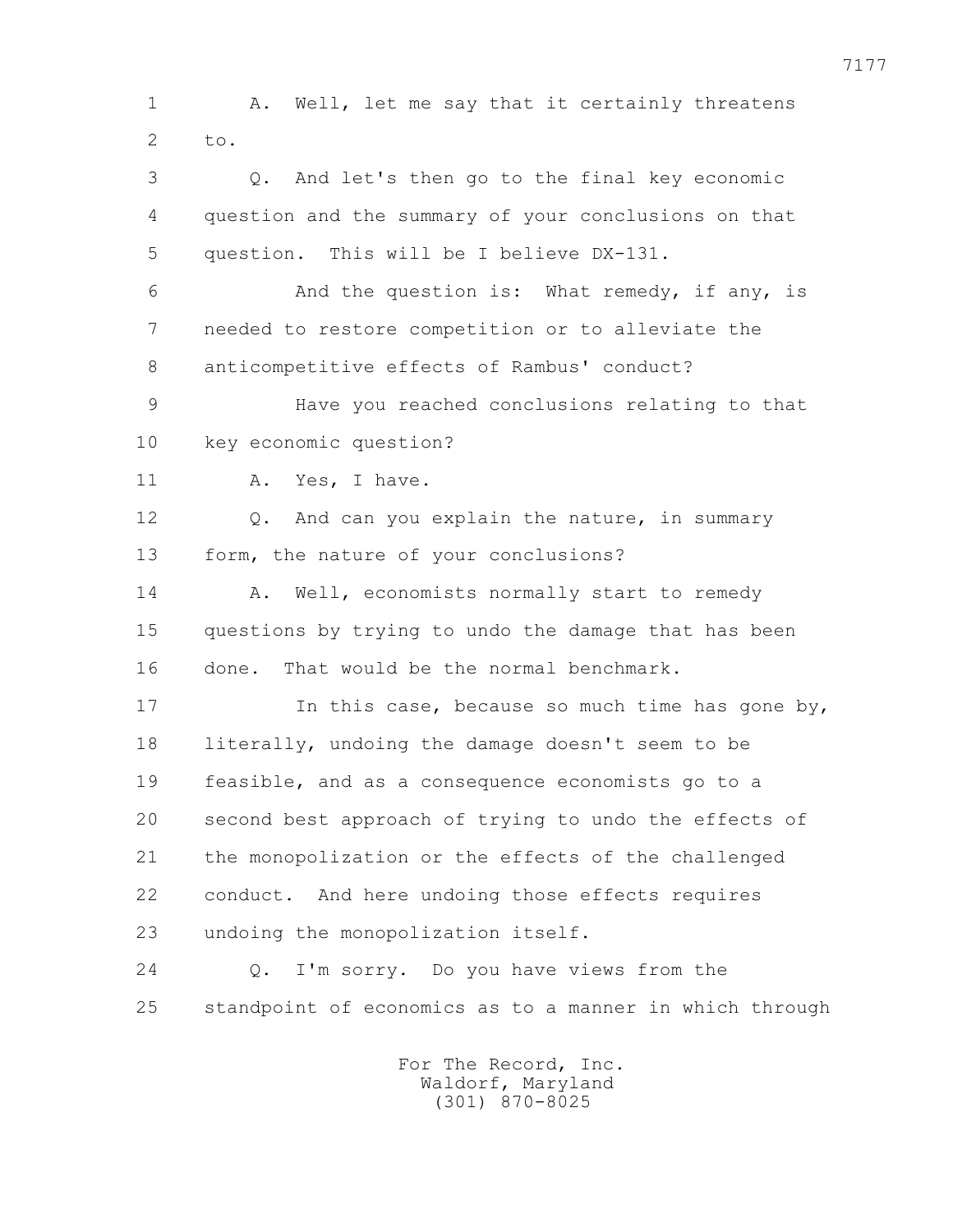1 a remedy the effects of Rambus' anticompetitive conduct 2 could be undone or mitigated?

 3 A. Yes. If the intellectual property that should 4 have been disclosed -- and I should say I'm not the 5 person to testify as to what should have been 6 disclosed -- but if the intellectual property that 7 should have been disclosed cannot -- the patents on 8 that cannot be enforced against DRAM, that would go --9 that would undo the monopolization of those markets.

10 10 In addition, that -- those markets are 11 worldwide, and so the enforcement would have to be 12 both -- the undoing would have to be both for the U.S. 13 and for foreign countries.

 14 Q. You mention in this slide, DX-131, you mention 15 a date, June 18, 1996.

 16 What's the significance of that date? 17 A. Oh, that's my understanding of the date that 18 Rambus withdrew from JEDEC, but I should say that's -- 19 that's a fact as opposed to an economic conclusion. 20 Q. And how does that fact, understanding that 21 you're making an assumption that that is a correct 22 date, but how does that fact factor into your 23 conclusions as to the appropriate nature or scope of 24 economic remedies to address the anticompetitive 25 conduct?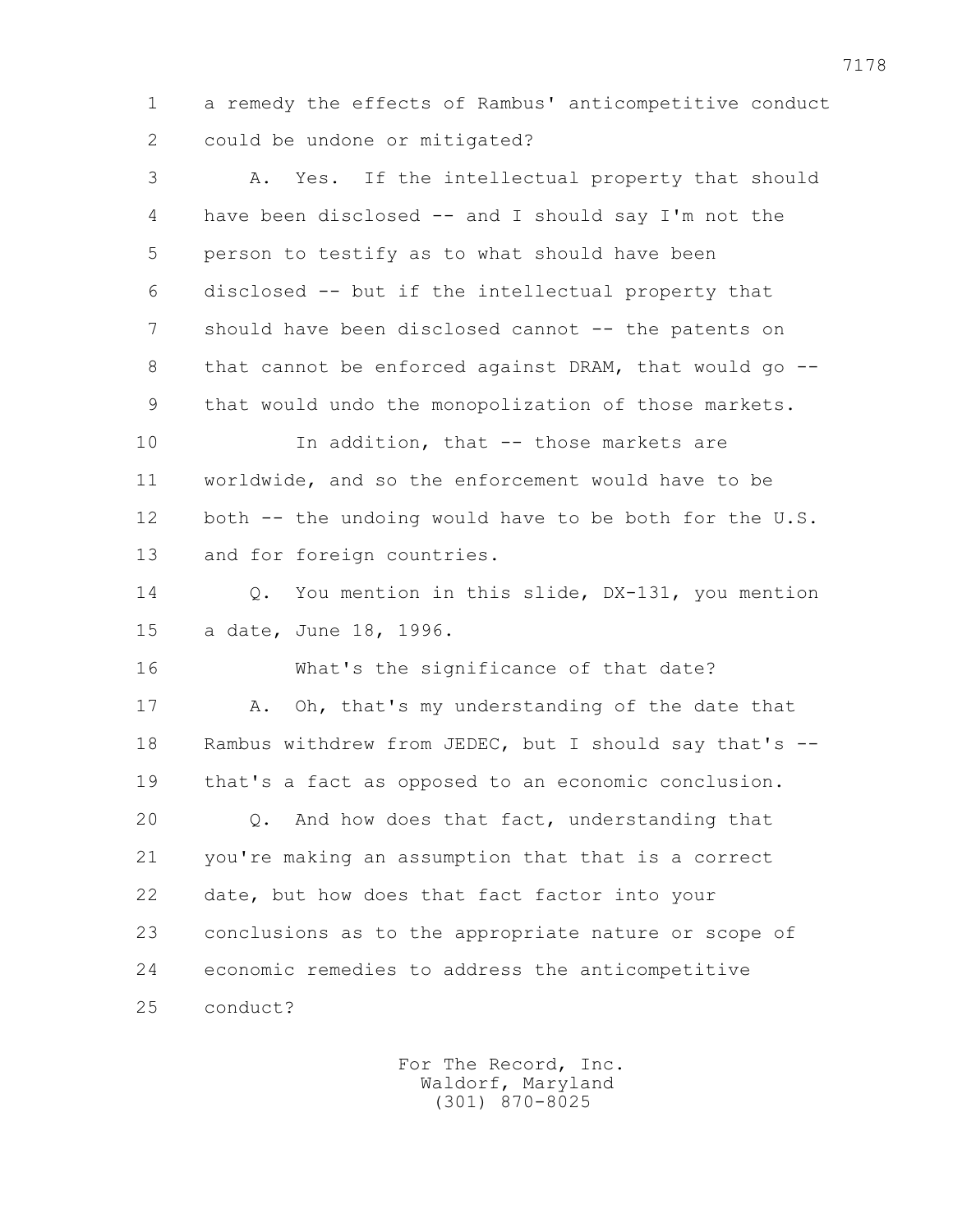1 A. Well, again, it's the -- so this is actually in 2 the nature of an assumption -- is that the -- that what 3 should have been disclosed, the intellectual property 4 that should have been disclosed, was that that was 5 available prior to June 18, 1996. But that's not for 6 me to find. 7 Q. And finally, the last point that you make on 8 this slide, DX-131, can you explain the point that 9 you're making here? 10 A. Yes. These remedies will restore competitive 11 pricing because they eliminate the monopolization and 12 they will mitigate in an ongoing sense the 13 anticompetitive effects. 14 Now, they don't fully undo all the effects 15 because you do have misdirection of efforts as an 16 issue, but they would go very far towards mitigating 17 the effects. 18 MR. ROYALL: Your Honor, for me this would be a 19 convenient stopping point. 20 JUDGE McGUIRE: Then let's take a break for ten 21 minutes. 22 The court is in recess. 23 MR. ROYALL: Thank you. 24 (Recess) 25 JUDGE McGUIRE: You may proceed, Mr. Royall. For The Record, Inc.

 Waldorf, Maryland (301) 870-8025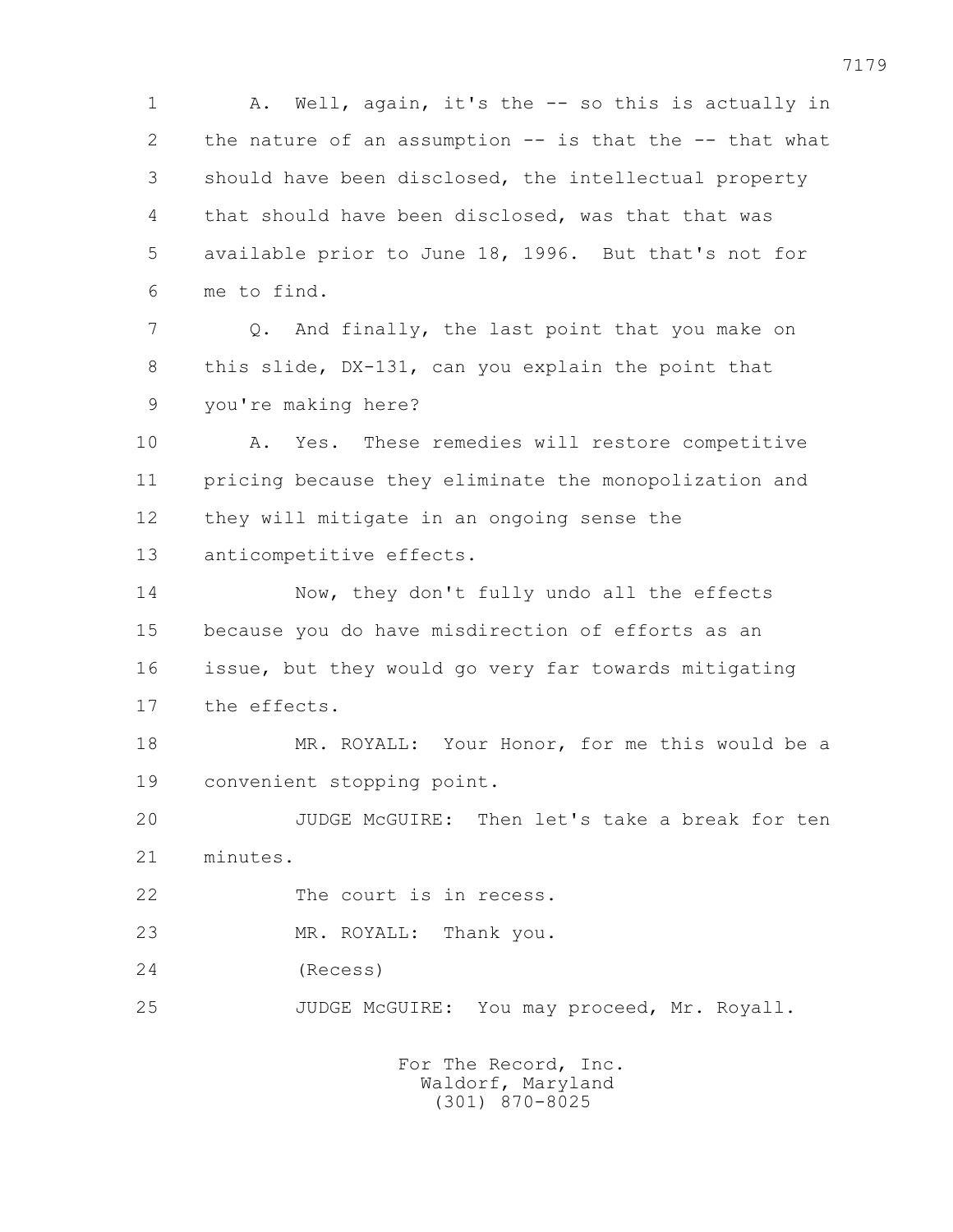|  | MR. ROYALL: Thank you, Your Honor. |  |  |
|--|------------------------------------|--|--|
|  | BY MR. ROYALL:                     |  |  |

 3 Q. Professor McAfee, we've now covered the nature 4 of your assignment, your general understanding, your 5 assumptions about Rambus' conduct, the key economic 6 questions that you've identified, and in a summary way 7 we've covered some of the conclusions that you've 8 reached.

 9 Now I'd like to ask you about the process that 10 you went through in reaching your expert conclusions on 11 these economic issues.

 12 Can you tell me, with all of the information 13 that you've collected and that you've reviewed that 14 you described earlier, what, in terms of your 15 methodology or your analytical approach, what was the 16 first thing that you did or needed to do in order to 17 reach conclusions on the issues that you've 18 identified?

 19 A. The basic starting point is an economic model 20 of the DRAM industry, and that includes the technology 21 industries, DRAM itself and the related devices, and so 22 this is a model -- it's to produce a model and an 23 understanding of how this industry functions, how it 24 operates.

25 Q. Before we go into the substance of what you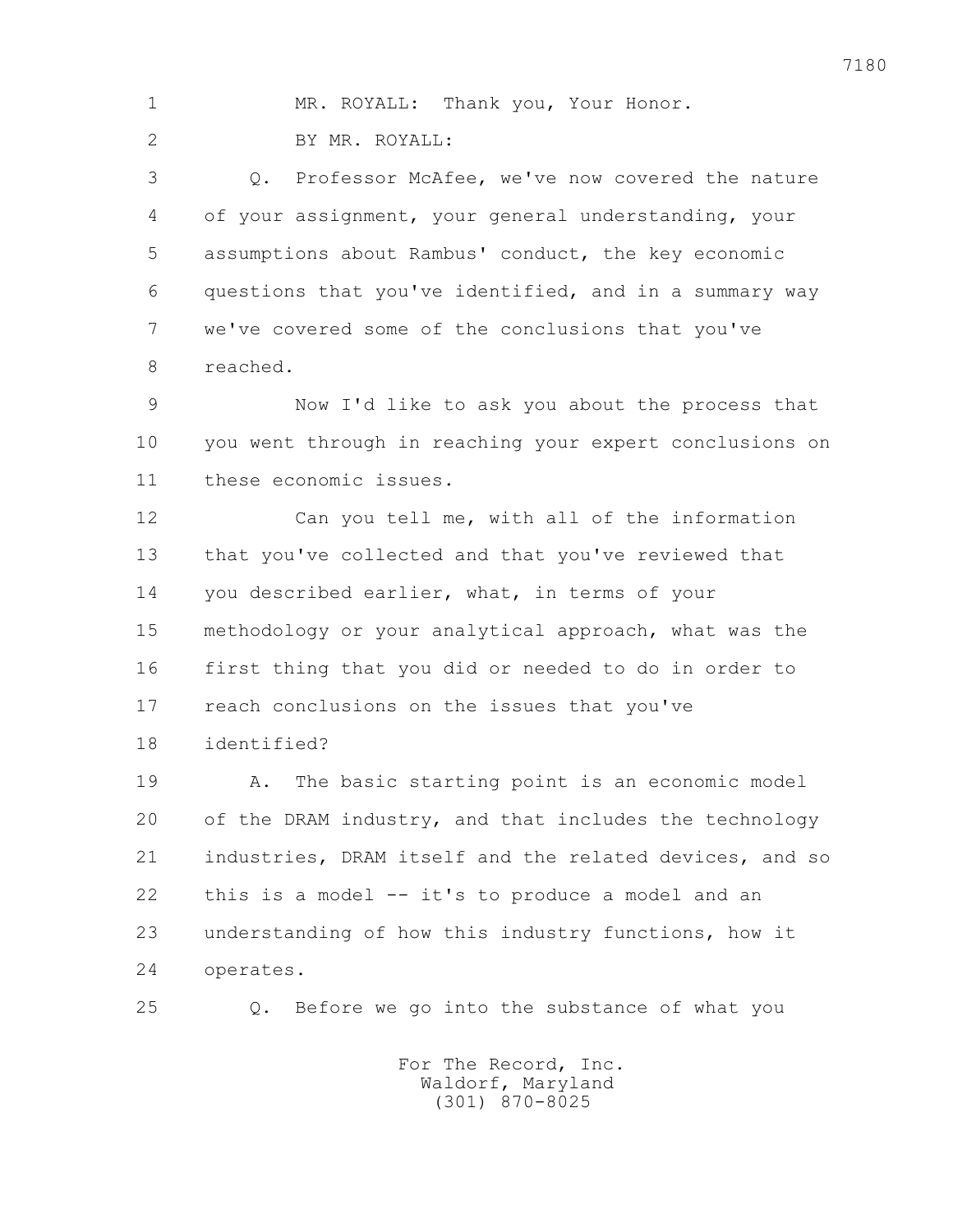1 have to say on that, let me ask you this.

 2 Why was it important for you, in reaching 3 conclusions on economic issues relating to this case in 4 the context of the allegations in this case, why was it 5 important for you to develop an understanding or an 6 economic model for competition in the overall DRAM 7 industry?

8 A. Well, this is the basic tool of economic 9 analysis, is the economic model of the competition and 10 the behavior in these marketplaces, and so this is very 11 much the heart of an analysis, is an understanding or a 12 model of the economic influences and determinants of 13 outcomes in the marketplace.

14 0. And when you refer to economic influences, are 15 you -- and determinants, are you referring solely to 16 economic influences and determinants in the DRAM 17 technology markets that you've identified earlier as 18 the relevant markets?

19 A. No, I'm not. In fact, in order to understand 20 the DRAM technology markets, I need to understand the 21 markets in which those technologies are applied, and 22 that would be DRAM manufacturing and the manufacturers 23 of related products like chipsets. But it doesn't stop 24 there.

25 In order to understand DRAM manufacturers, I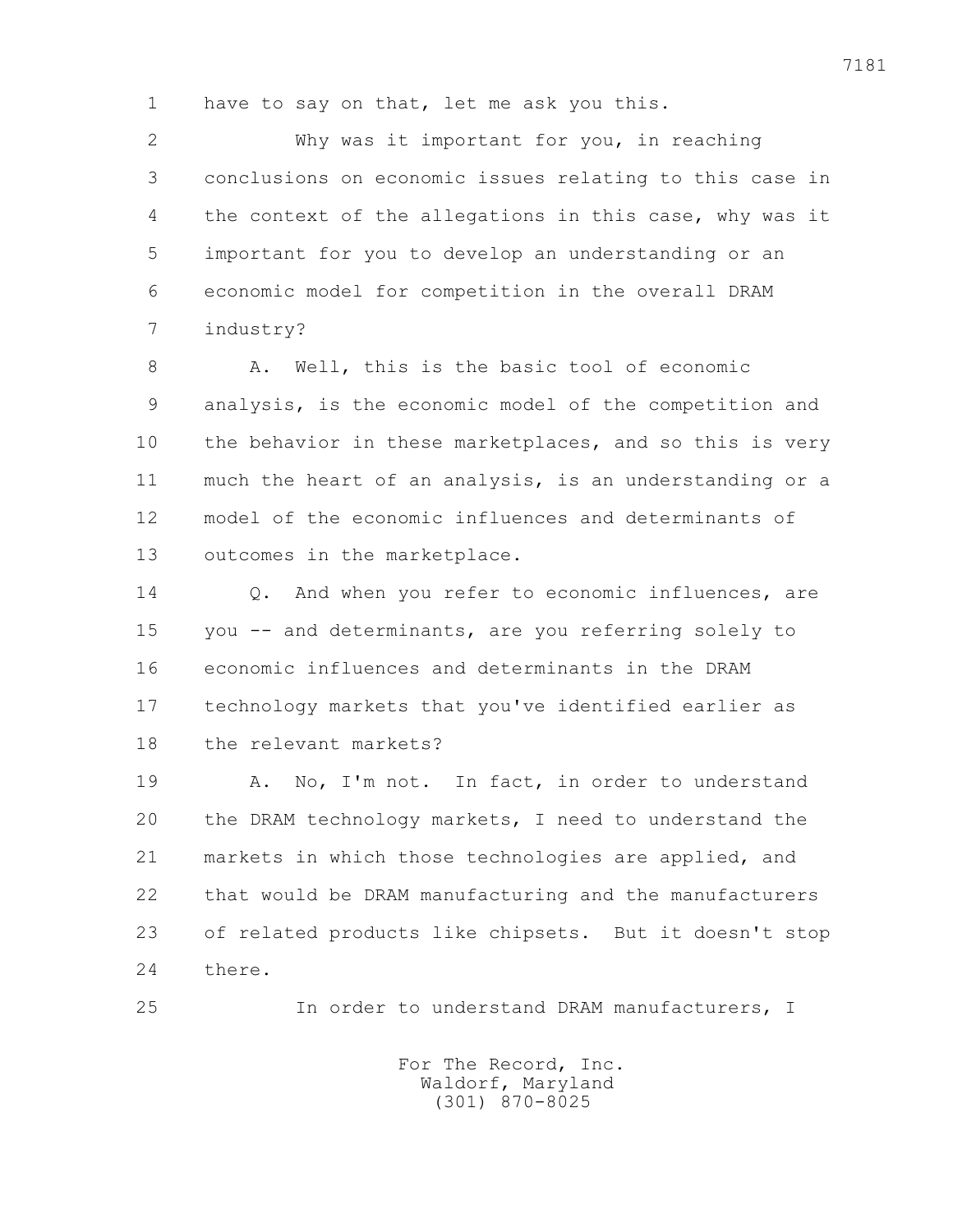1 need to -- and the influences on DRAM manufacturers, I 2 need to understand their customers, and those are -- 3 this is set out in this slide -- are the PC original 4 equipment manufacturers, servers, fax machines, and 5 other uses for DRAM technology.

 6 And in order to understand those market 7 participants, I need to understand their consumers, the 8 people that they sell to, and the -- so the final 9 consumers for the product.

 10 And so ultimately to understand the influences 11 on the technology market, those are all derived -- it's 12 what economists call derived demand -- derived 13 ultimately from the final consumer.

 14 Q. And just to be clear, when as you've said you 15 need to gain an economic understanding of competition 16 at these various levels, is that for the purpose of 17 defining relevant markets or does it relate to other 18 key economic issues that you have identified?

 19 A. It relates to all of the -- I think all five of 20 the issues are related to this. And it's not just for 21 defining markets, because in order to understand the 22 economic incentives in the technology markets, one 23 needs to understand how those incentives were derived 24 or what were they derived from.

25 Q. We have on the screen now a slide entitled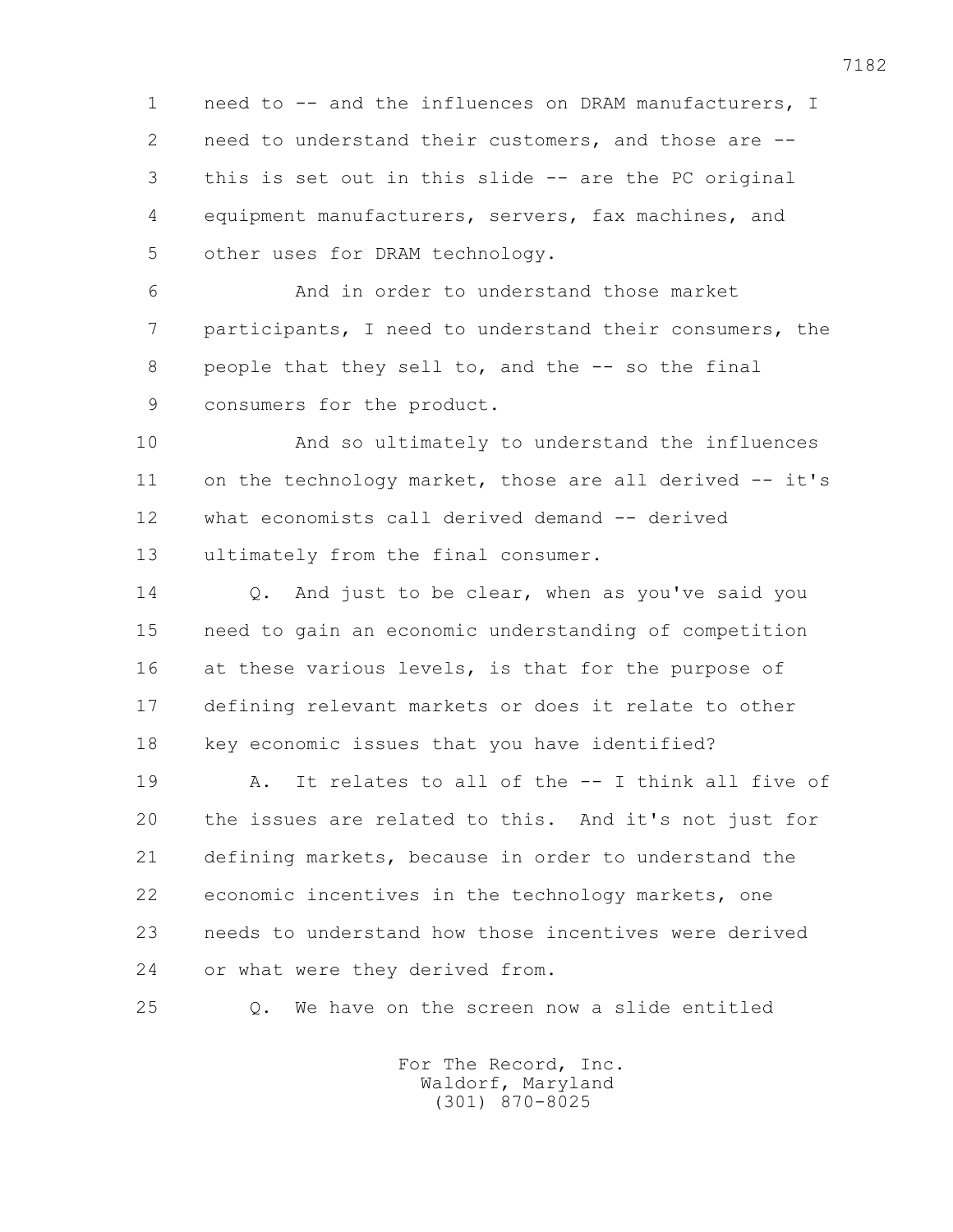1 DRAM Industry Overview. I believe this will be 2 DX-132. 3 Is that correct, Your Honor? 4 JUDGE McGUIRE: Yes. 5 BY MR. ROYALL: 6 Q. Is this a slide that you've prepared, 7 Professor McAfee? 8 A. It was prepared under my direction, yes. 9 Q. And can you walk us through -- there's a 10 diagram here. Can you walk us through generally what 11 this diagram shows and why it's significant to your 12 testimony? 13 A. Yes. This diagram shows at the top the markets 14 that will be the relevant technology markets and it 15 shows the technology providers. That technology goes 16 directly into two kinds of manufacturing, into the DRAM 17 manufacturers and also into -- the technology also goes 18 into the manufacturing of products that are related to 19 that, so it includes everything from processors to 20 chipsets. 21 So the same technologies are flowing into both 22 of those markets. 23 Both of those products are then used in the PC 24 market, in the servers and other products that involve 25 DRAMs, and so that's shown in the third-level box.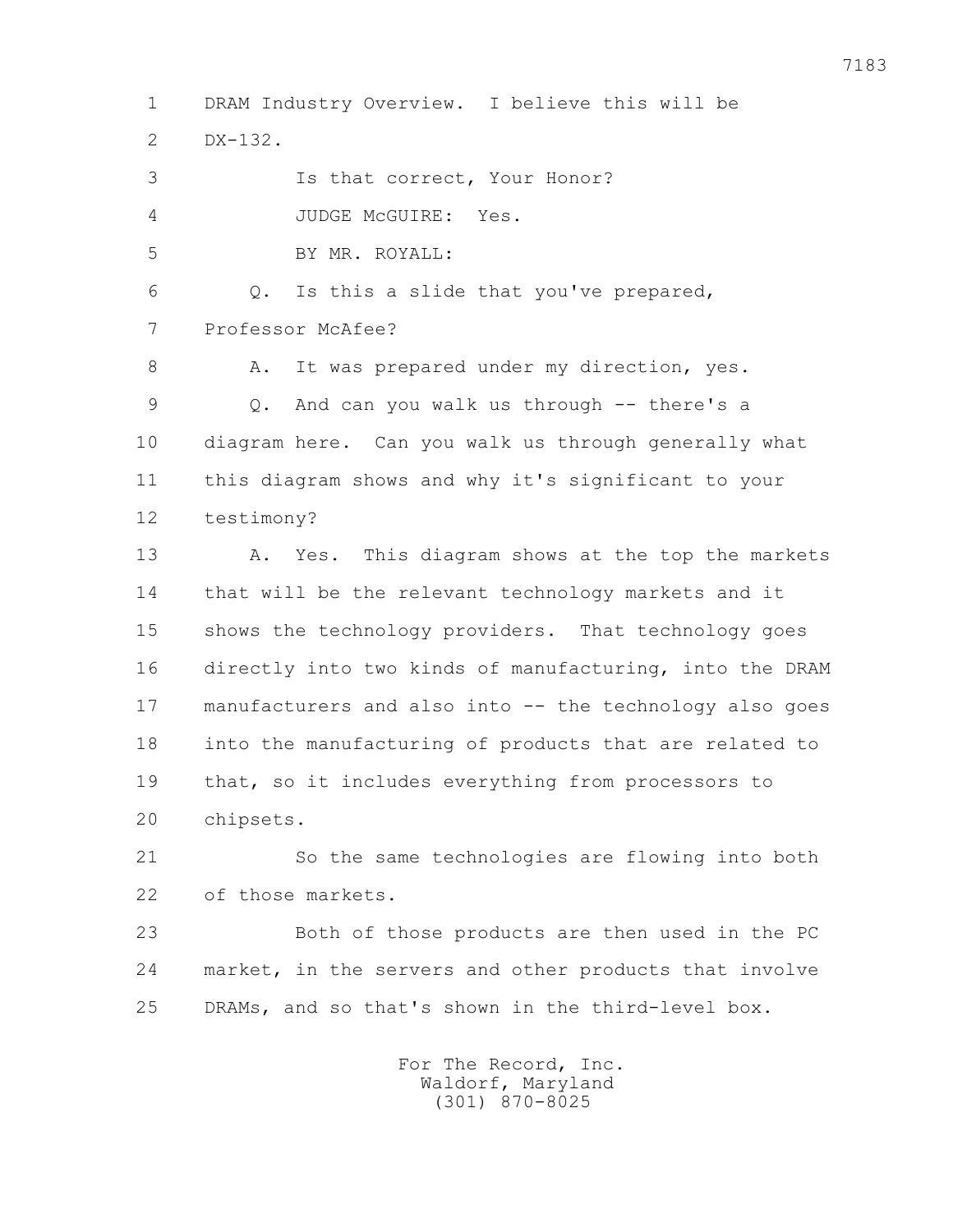1 0. And then what does the fourth-level box show? 2 And by that I'm referring to the final bottom level 3 where there's a reference to consumers. 4 A. It shows that the influences on those companies 5 besides, of course, the technology influences that flow 6 down in this diagram are also derived from the final 7 consumers to which they sell. 8 So for example, the influences on a Dell, 9 Dell Corporation, are the willingness to pay by the 10 final consumer. 11 Q. And by "final consumer" here are you referring 12 to commercial consumers or to household consumers? 13 A. To both. The final consumer includes 14 businesses -- there are PCs all over the room -- and it 15 includes individuals and households. 16 Q. And in the third level of boxes or figures here 17 you refer to PCs and servers. 18 Are those products that you understand to use 19 or incorporate DRAM? 20 A. Yes. I think all PCs have DRAM and servers are 21 actually large users of DRAM as well. 22 Q. Are there other products that you understand 23 use or incorporate DRAM devices? 24 A. Yes, there are. And I've prepared a slide. 25 Q. I'm sorry. This next slide entitled DRAM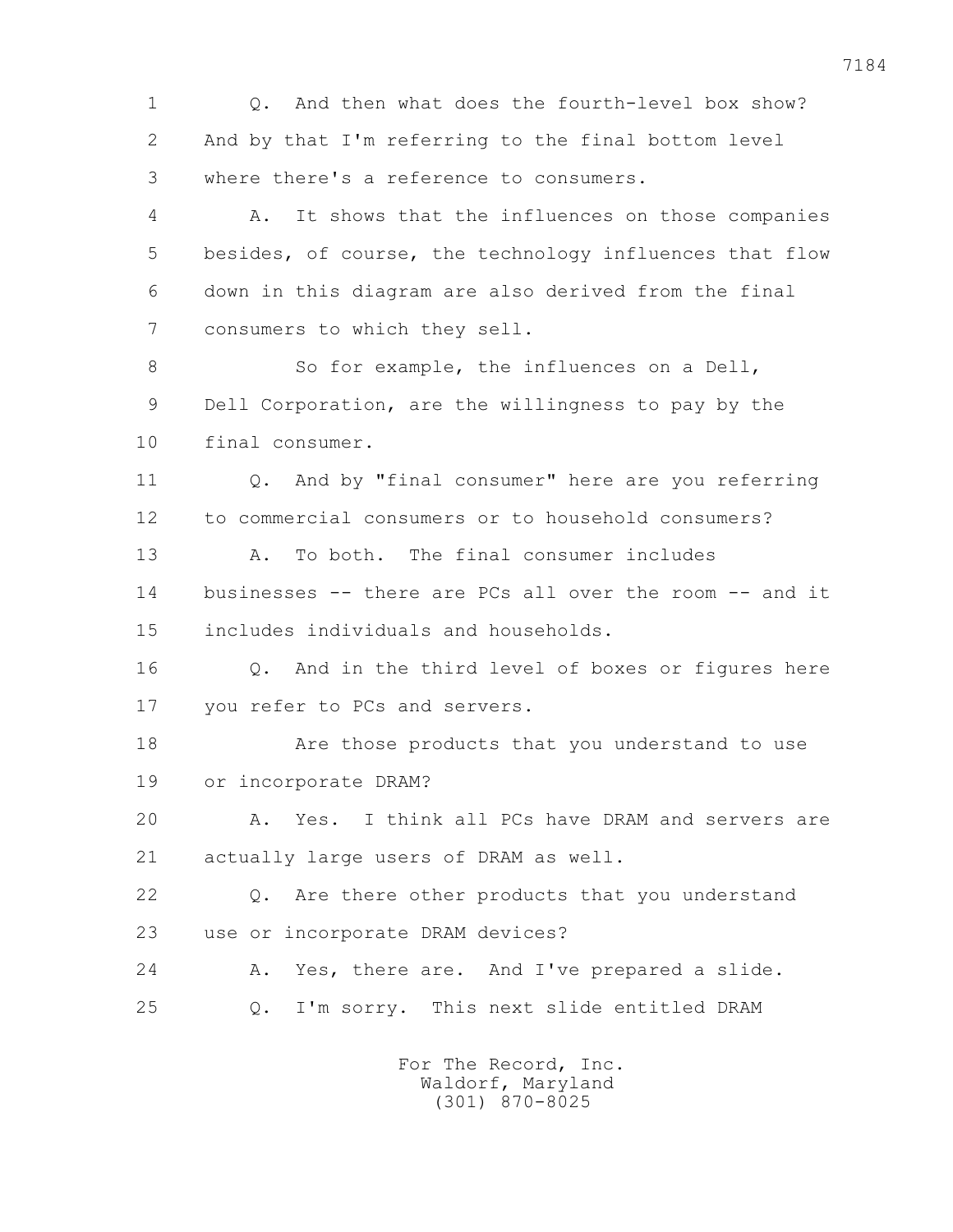1 Buyers will be DX-133.

 2 I'm sorry. Can you explain what you mean to 3 depict through this slide?

 4 A. Yes. This sets out major uses for DRAM 5 technology in various -- in various different devices, 6 and so you can see that the lion's share goes to 7 personal computers.

8 Let me say that memory modules -- a memory 9 module is not a final use. It's a device which is then 10 plugged into another device, so if you go to buy DRAM 11 to upgrade your own PC, you buy a memory module which 12 you then plug into your -- onto the motherboard of your 13 PC.

 14 And so that use is going to be distributed 15 among the other uses, but I don't have a specific 16 breakdown of those, of that 19 percent.

 17 Q. And so in addition to personal computers and 18 memory modules, what other types of products are DRAMs 19 used in?

 20 A. Well, there's printers, routers and fax 21 machines, for example, is one category. The 22 workstation is actually a personal computer; it's just 23 a specially brawny personal computer, specially 24 powerful personal computer.

25 Servers are devices that route Internet traffic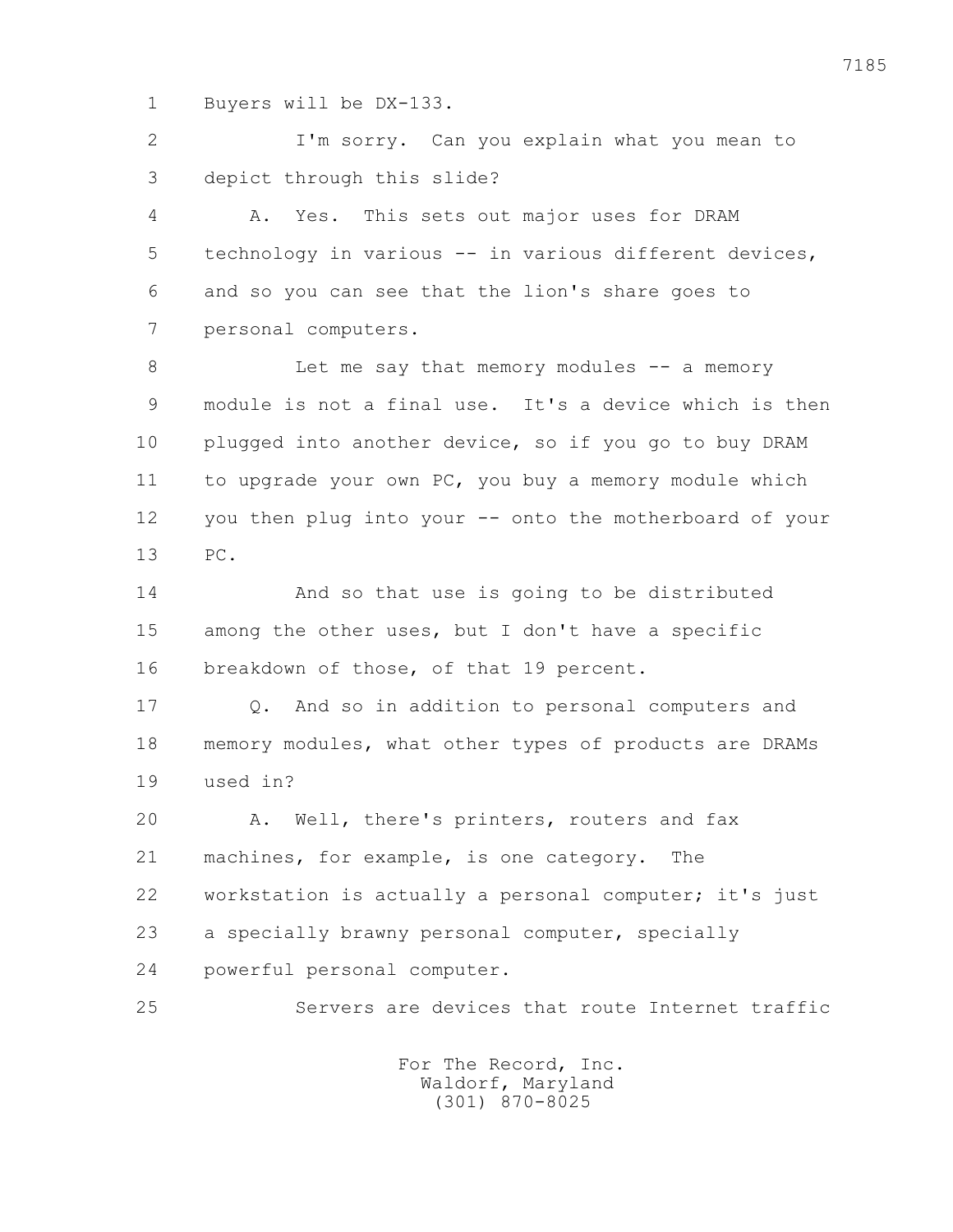1 and for that matter they're a specialized kind of 2 personal computer that is used for distributing 3 documents and Internet traffic.

 4 There are other -- you know, mainframe 5 computers are the big machines like IBM makes, Cray. 6 And then there are other uses of DRAM that are 7 relatively specialized.

 8 Q. And to your knowledge, are the same types of 9 DRAM devices used in each of these various 10 applications, or do the types of DRAM devices differ 11 with the application?

12 A. Well, broadly speaking, the same types of DRAM 13 are used in most of these.

 14 Now, let me say that there are old technology 15 that are used in very low-end devices and there are -- 16 is generally new technology coming into the market or 17 specialized RAM that's used in very high-end devices. 18 There's a tiny amount of RAM that's hardened to 19 withstand a nuclear explosion and in such a small 20 amount that it wouldn't show up here, but its use is 21 classified. There are some specialty DRAMs. But 22 broadly speaking, it's the same DRAM being used in 23 these devices.

 24 Q. And do you have an understanding as to why 25 firms in these various different application markets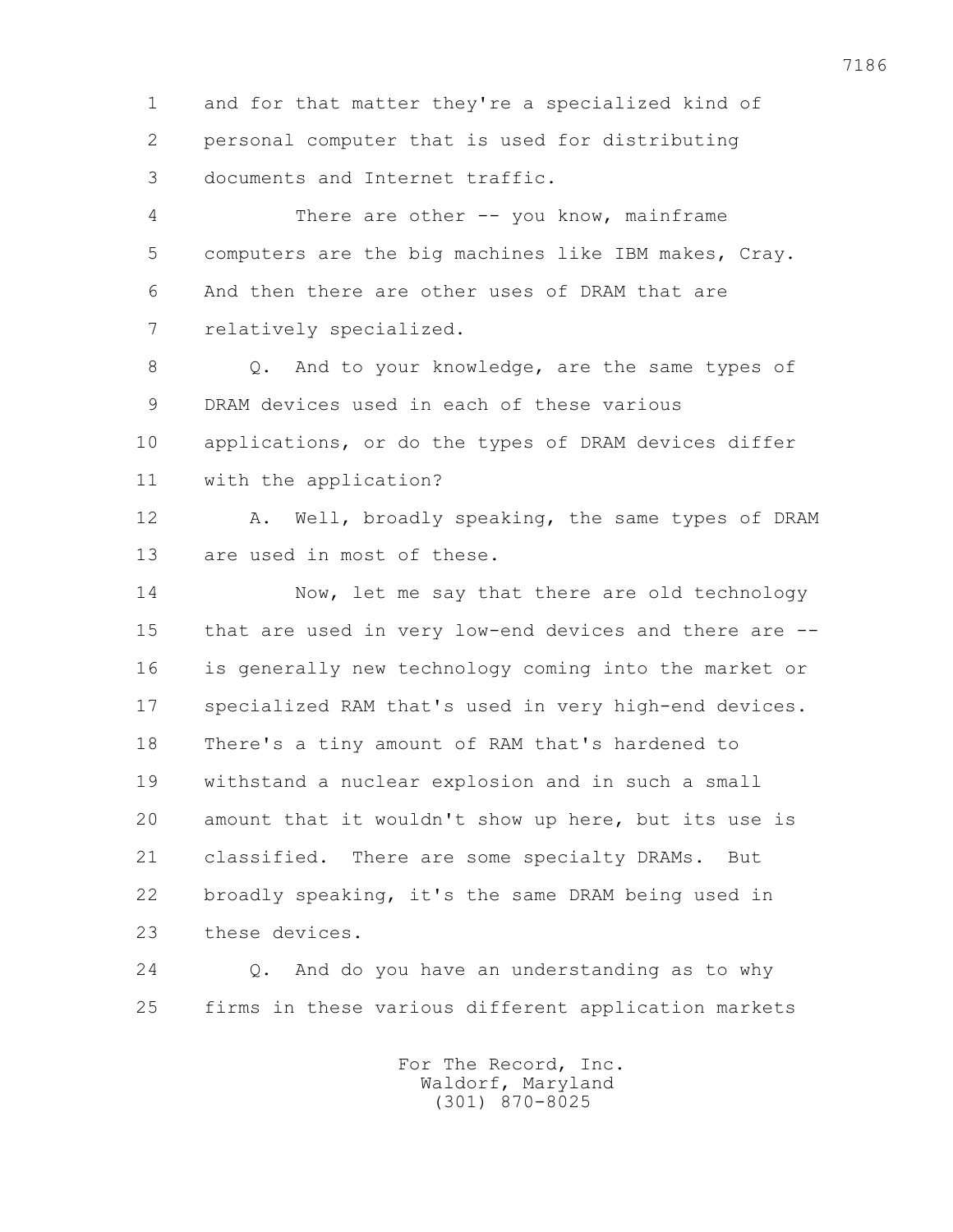1 that you've identified in DX-133, do you have an 2 understanding as to why firms in such diverse markets, 3 generally or broadly speaking, all use the same type of 4 DRAM? 5 A. Yes. It flows from the basic economics of 6 determinants of DRAM use. And the basic economics of 7 the DRAM industry. 8 Q. And do you have a slide related to that issue? 9 A. I do, yes. 10 Q. Let's go to the next slide. This will be 11 DX-134. This slide entitled is entitled Basic 12 Economics of the DRAM Industry. 13 And are the points that you list here, do these 14 relate to your understanding of the economics of the 15 DRAM industry, broadly speaking? 16 A. Yeah, they do. 17 Q. Let me ask you if you can walk through each of 18 them starting with the first point, large capital 19 requirements. What are you referring to there? 20 A. This is the -- what economists refer to as the 21 minimum efficient scale of DRAM production is enormous 22 and growing. 23 So a minimum efficient scale is what's the 24 smallest plant that you can build that's cost 25 competitive and that's the capital requirement for a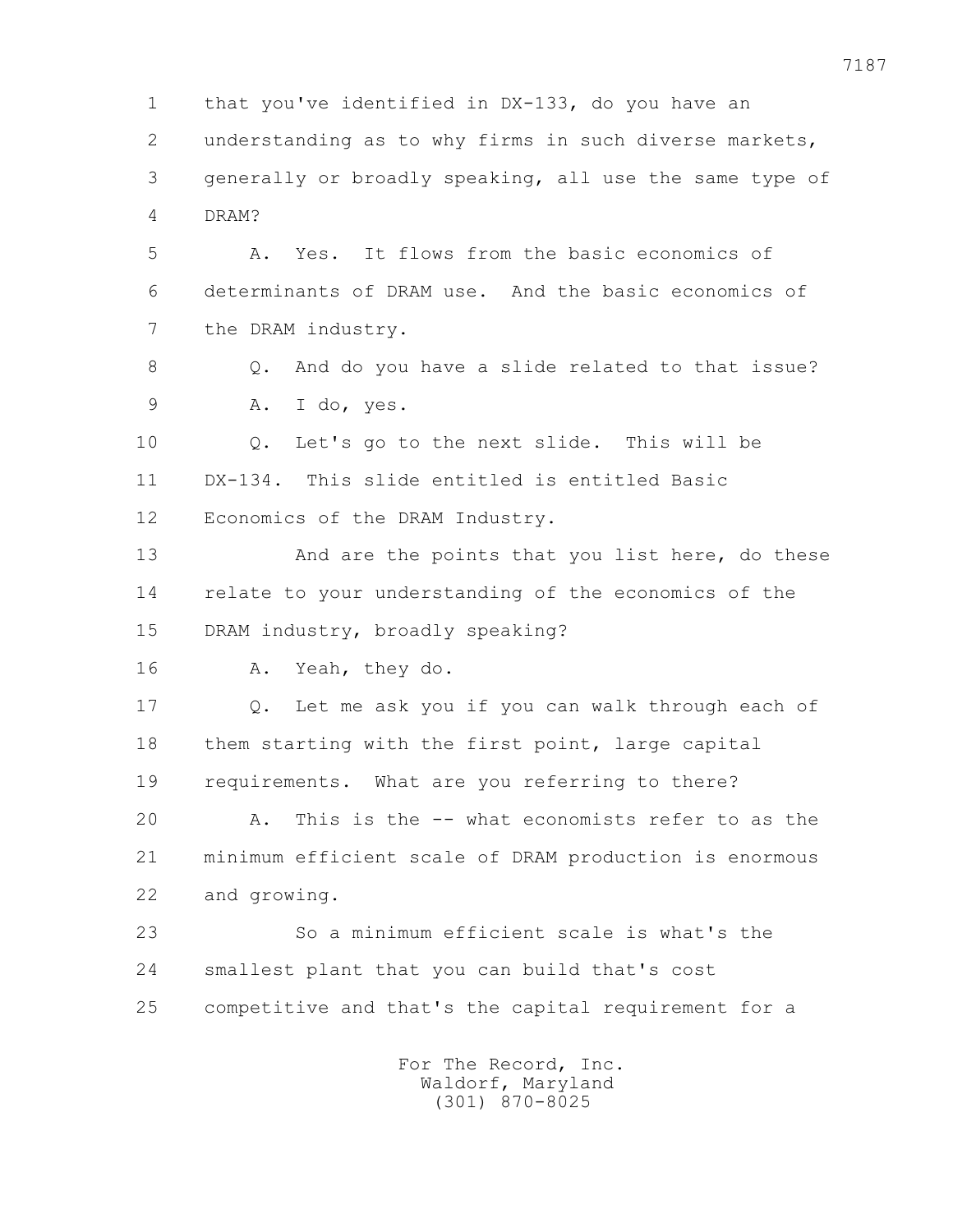1 plant in that industry. And the minimum efficient -- I 2 have a slide that sets out the costs of DRAM 3 fabrication plants. 4 Q. Let's go to that slide quickly and we can come 5 back. This will be DX-135. 6 Is this the slide you're referring to? 7 A. Yes, it is. 8 And this slide shows that the minimum 9 efficient scale or the efficient scale plant 10 associated with DRAM manufacture has grown from 11 roughly \$200 million to over one and a half billion 12 dollars over this time span. 13 Q. And the one and a half billion dollars, is 14 that the most recent figure that you're aware of or is 15 that a figure that's -- 16 A. It's the most recent figure that this 17 particular diagram shows, but this is actually an 18 eight-inch, so that refers to the wafer size that's 19 being used, an eight-inch wafer and a .25 micron, so a 20 quarter micron feature size, and they are already at a 21 tighter feature size than that and I don't know if 22 anyone has actually deployed a twelve-inch wafer yet, 23 but I know that the next size wafer is supposed to be 24 twelve-inch wafers and those will be substantially more 25 expensive plants to build.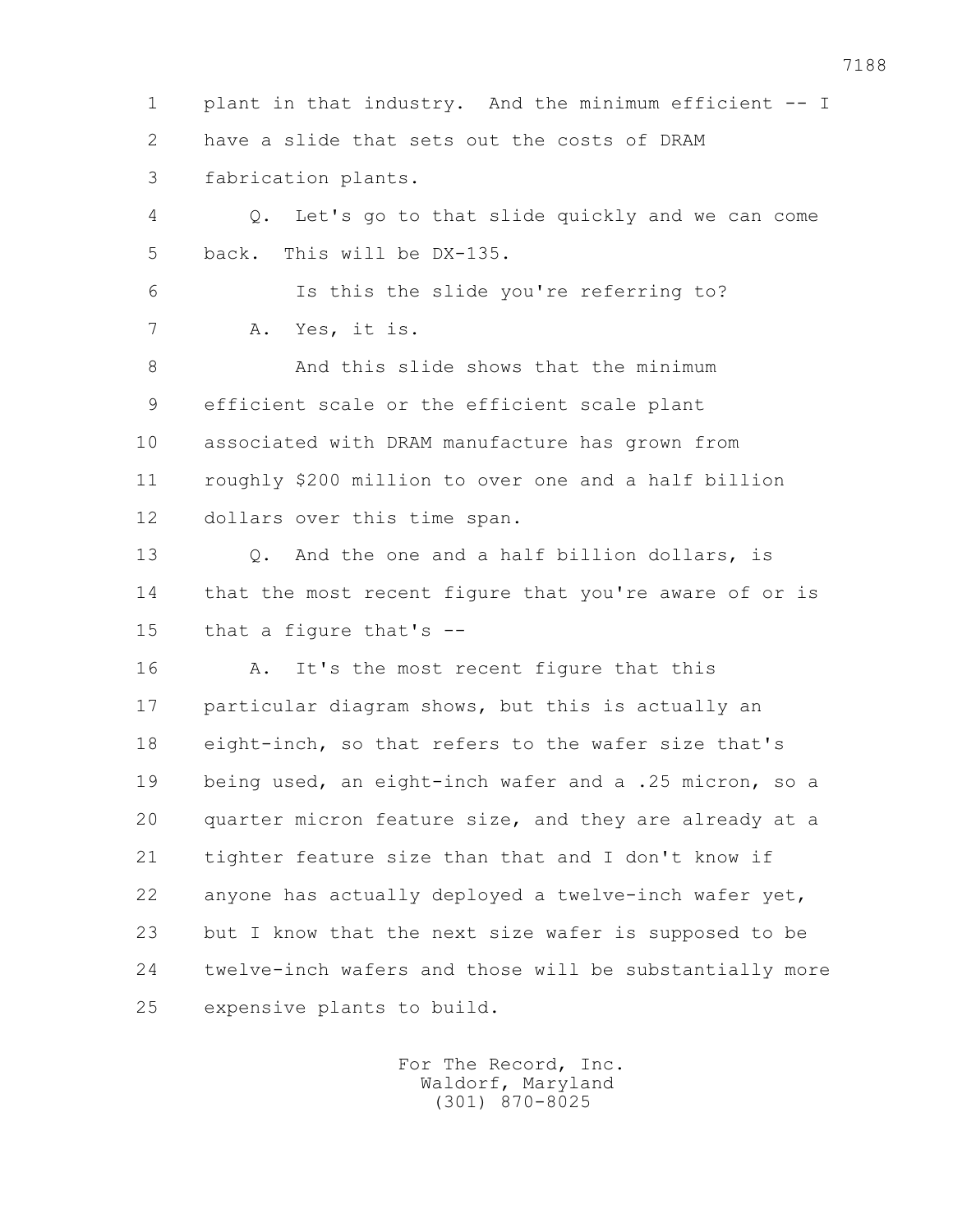1 Q. And the cost that you're referring to in this 2 slide, DX-135, which for 1999 appear to be north of 3 \$1.6 billion, is that the cost of producing or the cost 4 of building a single DRAM plant or is that a cost for 5 multiple plants?

 6 A. That's -- my understanding that's the cost of a 7 single plant.

8 Q. Let's go back to the prior slide, DX-134.

 9 And you were explaining when we went to that 10 slide the issue of large capital requirements. I think 11 you may have touched on economies of scale, but can I 12 ask you to come back to that point and ask you to 13 explain what you mean by that?

14 A. So economies of scale refer to if you make more 15 of an item or of any product, it costs less per unit. 16 And many products have this feature, that if you make 17 more of it, it will cost less per unit. The DRAM 18 industry is no exception.

 19 Generally when you get very large capital 20 requirements, you get long economies of scale for a 21 fairly large interval of production possibilities, and 22 so DRAM is an example of an industry with major 23 economies or significant economies of scale, part of 24 which flow out of the large capital requirements. 25 Q. Let's go to the next point, interoperability.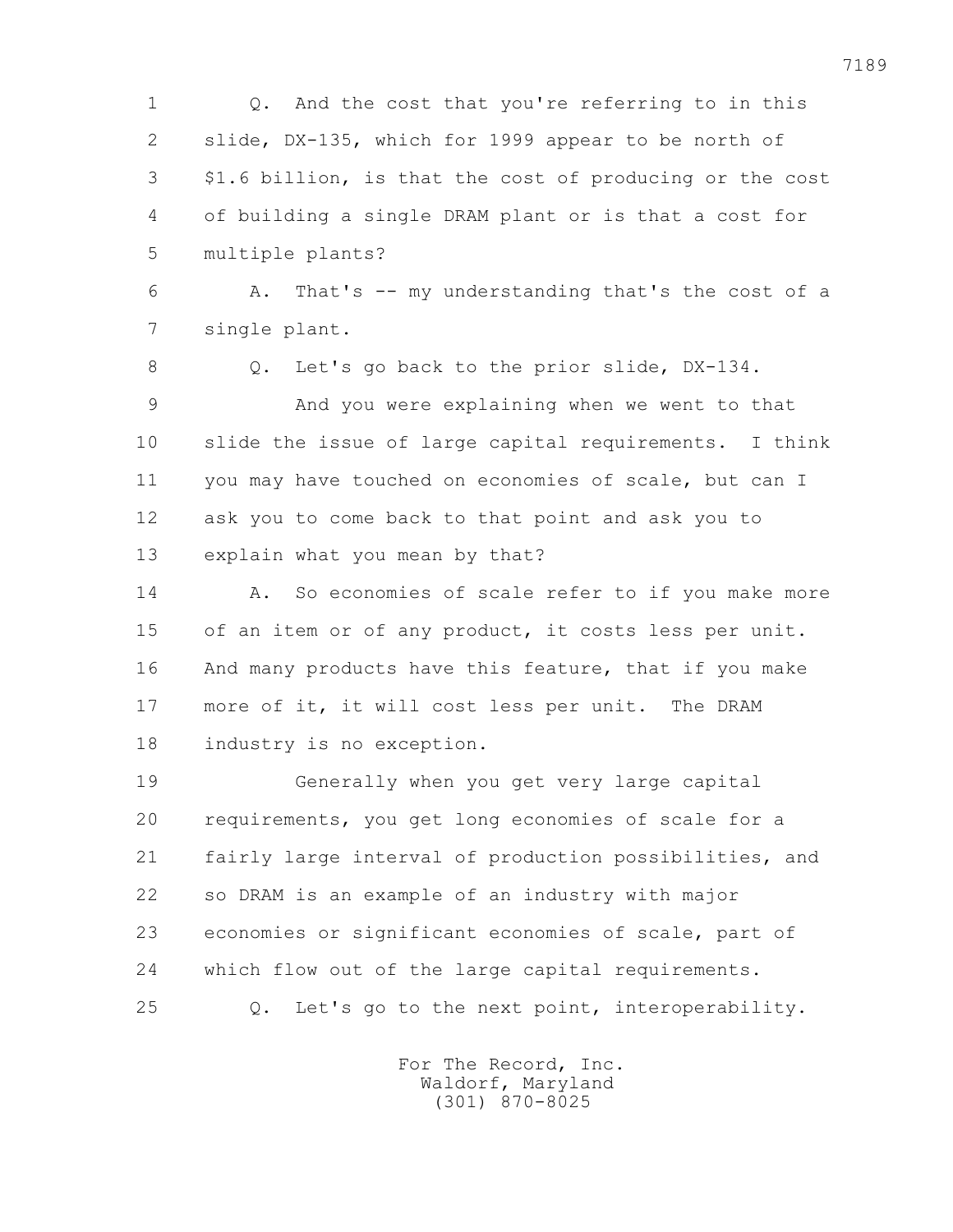1 What are you referring to there?

 2 A. So interoperability refers to the need of DRAM 3 to work with other components in the system. That is 4 to say, DRAM by itself is generally not used for very 5 much. It's only used in the context of -- in fact, 6 it's pretty close to useless by itself. It's only used 7 in the context of other electronic components like 8 controllers and processors, and so forth.

 9 So interoperability refers to the need for DRAM 10 to work with other components in the system. And this 11 is something about which there's been a substantial 12 amount of trial testimony.

 13 Q. Let me ask you if you could explain your 14 economic views on the issue of interoperability by 15 reference to a demonstrative that was identified 16 earlier in the trial.

17 A. Yes. I have --

18 MR. ROYALL: This is a picture, Your Honor, a 19 digital picture of what was previously marked in the 20 case as DX-30 during the testimony of Mr. Heye, the AMD 21 witness.

22 BY MR. ROYALL:

23 Q. Do you see this on your screen,

24 Professor McAfee?

25 A. I do.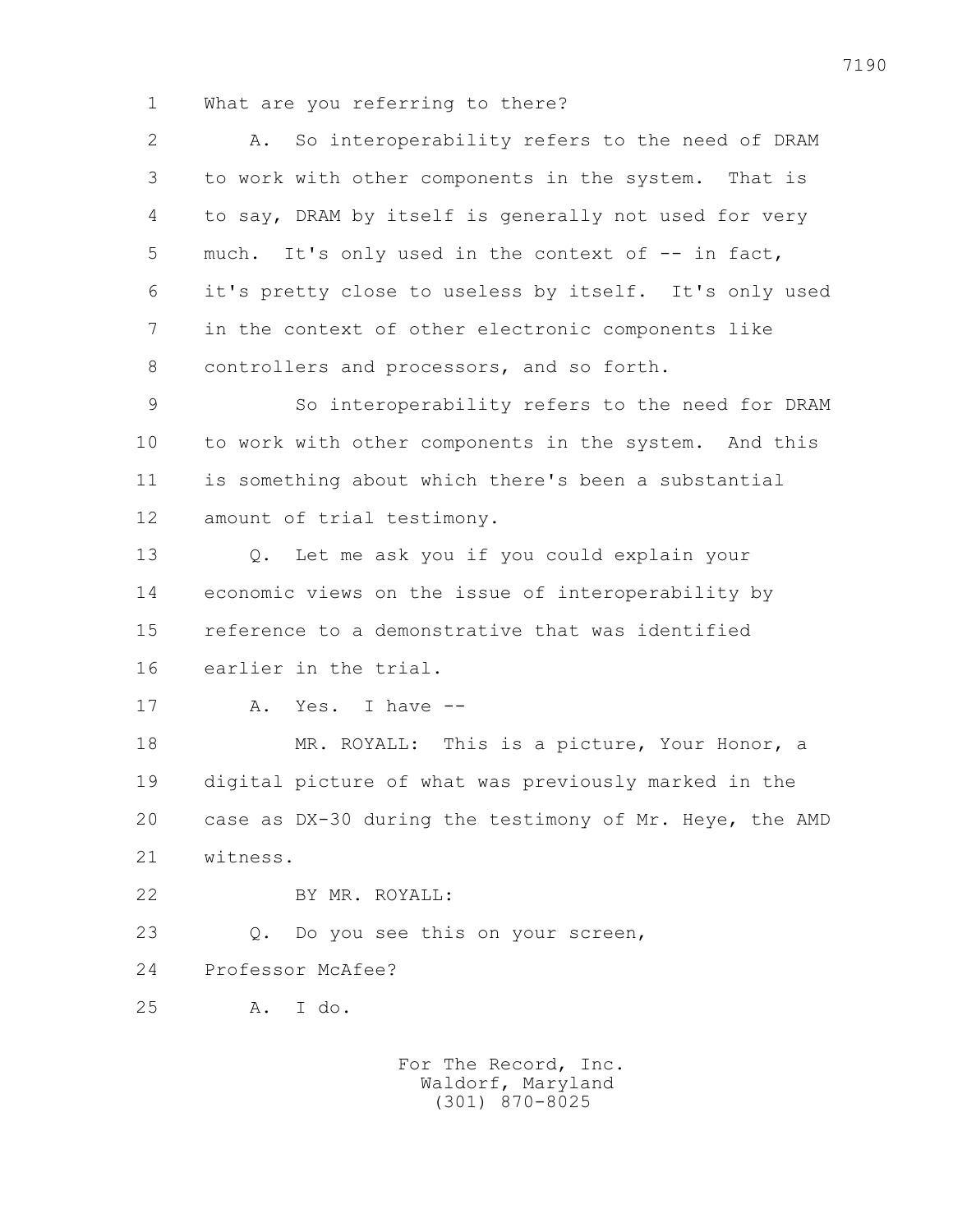1 Q. Now, Mr. Heye explained what this diagram meant 2 to him as somebody who's in the microprocessor 3 business.

 4 What, if anything, do you have to say about 5 this diagram from the standpoint of your economic 6 testimony on the issue of interoperability? 7 A. Well, this diagram also illustrates the 8 economic concept that is sometimes known as network 9 externality, that the design of the memory -- memory 10 has to work with other products. It has to work with 11 the chipset, which is represented here in the form of 12 the Northbridge. It has to work with the processor 13 because the memory -- the processor is what will 14 actually use the output of the memory. 15 Mr. Heye also testified it works with the 16 BIOS. It has to be designed to be compatible with the 17 BIOS. 18 And all of this shows the set of components 19 with which the memory has to interoperate, that is, 20 the memory has to function in a coordinated manner 21 with. 22 Q. And that's when DRAM memory is used within a 23 PC system or network? 24 A. That's correct. 25 Q. And would there be different interoperability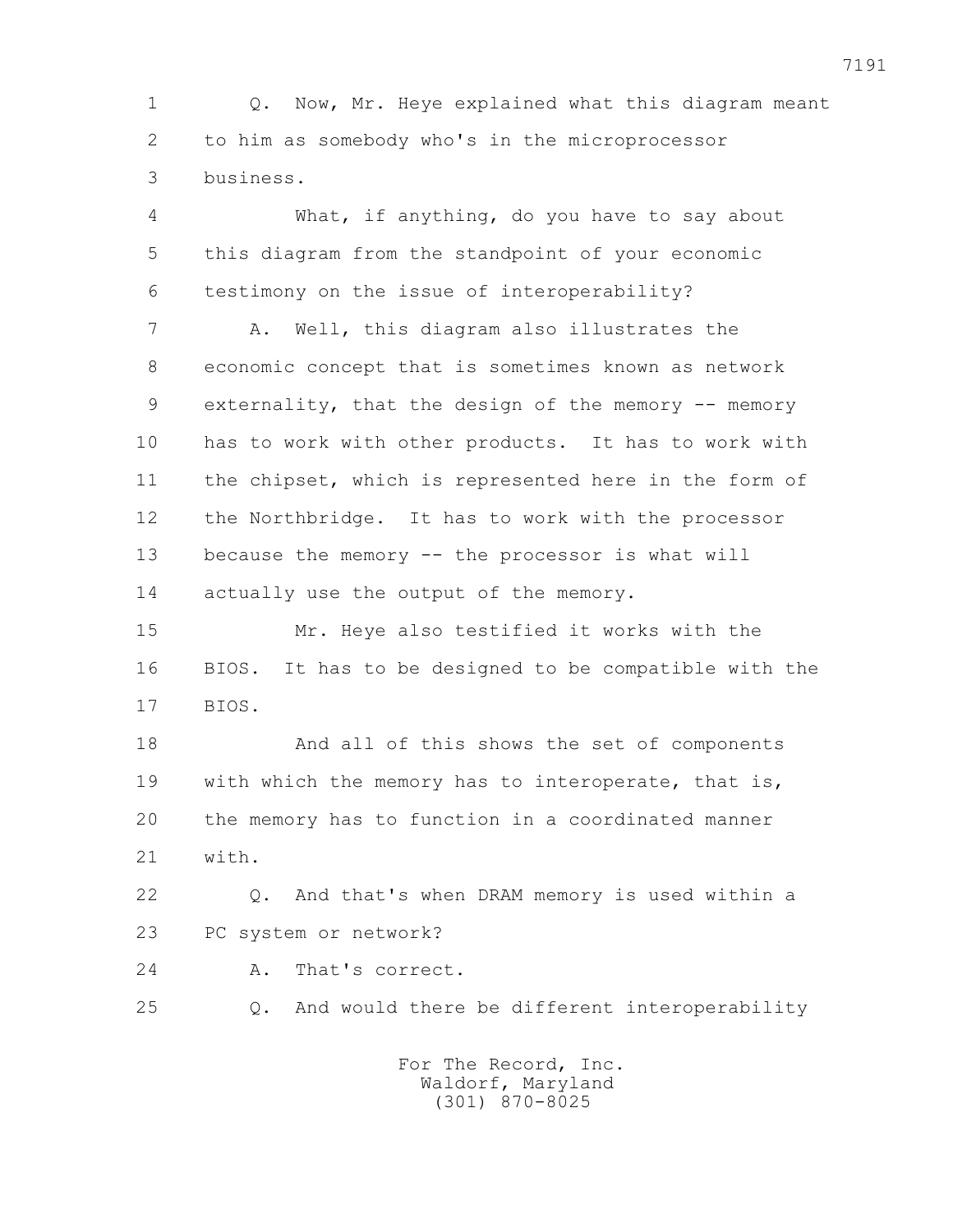1 issues when DRAMs are used in other contexts other than 2 the PC system?

 3 A. Yes. For example, with a fax machine or a 4 printer, you typically have a chip that's a controller 5 which often will have the both processing and memory 6 controlling capability, and the DRAM has to work with 7 that chip, and so it then has a specialized part 8 number.

 9 The PC is a larger device. There tend to be 10 more interoperability issues on a PC than on a fax 11 machine or a printer, but the same kind of 12 interoperability requirements arise.

 13 Q. Let's go back to DX-134. You were explaining 14 these points on the basic economics of the DRAM 15 industry. We just covered interoperability.

 16 Let's go to the next point, price sensitivity. 17 What do you mean by that?

18 A. So -- and there's been testimony on this point 19 as well, but it's an economic concept of price 20 sensitivity, what economists call actually elasticity 21 of demand. Consumers are very sensitive to price.

 22 And price sensitivity refers to the 23 unwillingness to pay for -- to pay increased prices or 24 the general loss in quantity demand when prices rise. 25 And here those are driven by the PC user ultimately.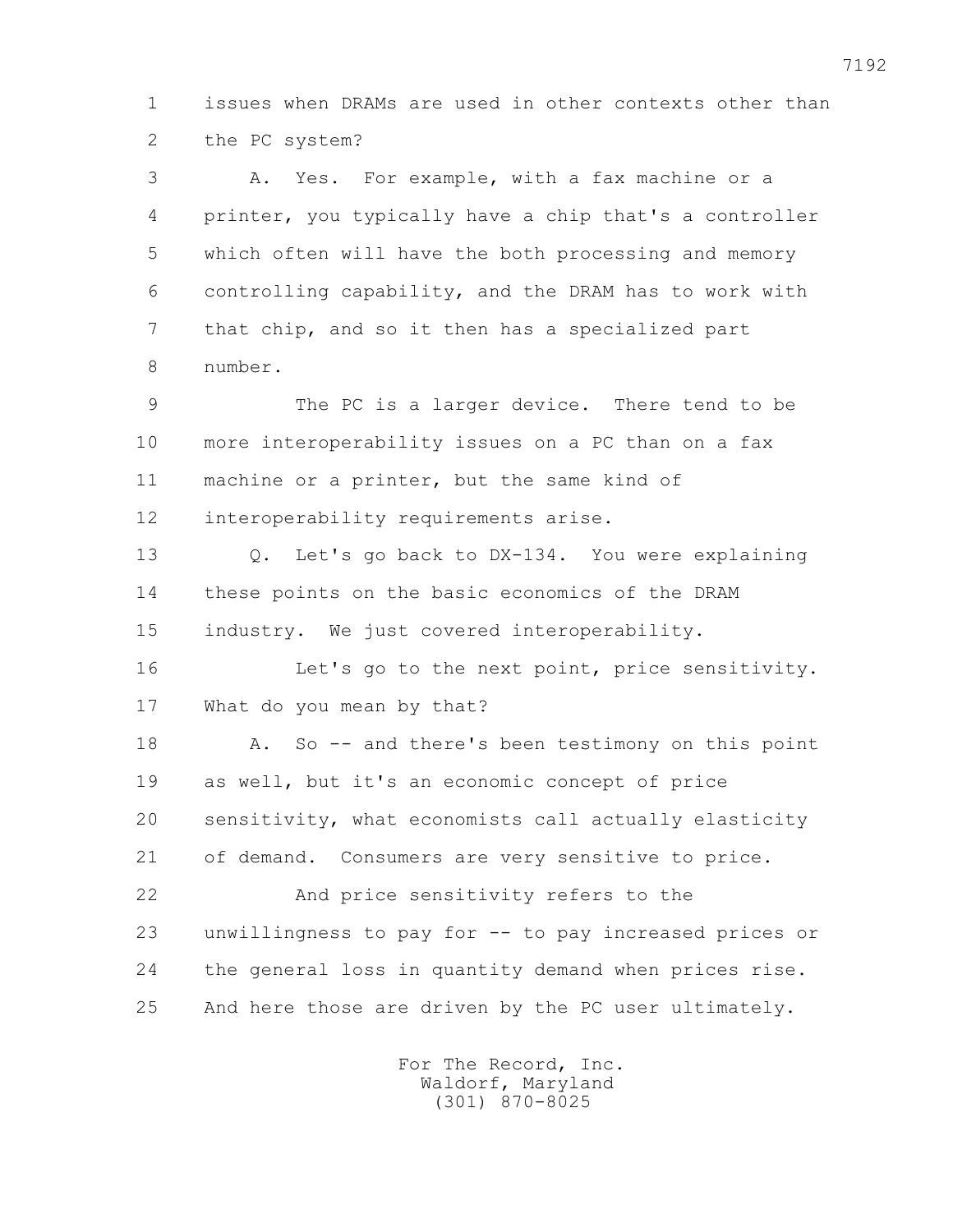1 So when memory prices fall, you see a large 2 amount of upgrading of PCs, you see a large increase 3 in the sales, and generally we've seen lots of 4 testimony about the resistance by consumers to paying 5 price -- paying increased prices for increased 6 performance. 7 And if I could, I would like to explain the 8 reason for consumers to feel that way. 9 Q. Now, let me ask you to do that, and just to be 10 clear, this -- you're offering a view from the 11 standpoint of economics as to the economic explanation 12 for the price sensitivity that you've heard discussed 13 by witnesses -- 14 A. Yes. 15 0. -- and seen referenced in documents? 16 A. Yes. 17 Q. Okay. What is the economic explanation or what 18 do you have to say from the standpoint of economics on 19 that issue? 20 A. A major portion of the economic -- of the use 21 of DRAM is in the PC industry. And if a consumer 22 looks at having a small amount of very fast DRAM, so 23 if you have 128 megabytes on a modern machine, a very 24 fast DRAM, on occasion your system will not have 25 enough memory to store what the processor needs, and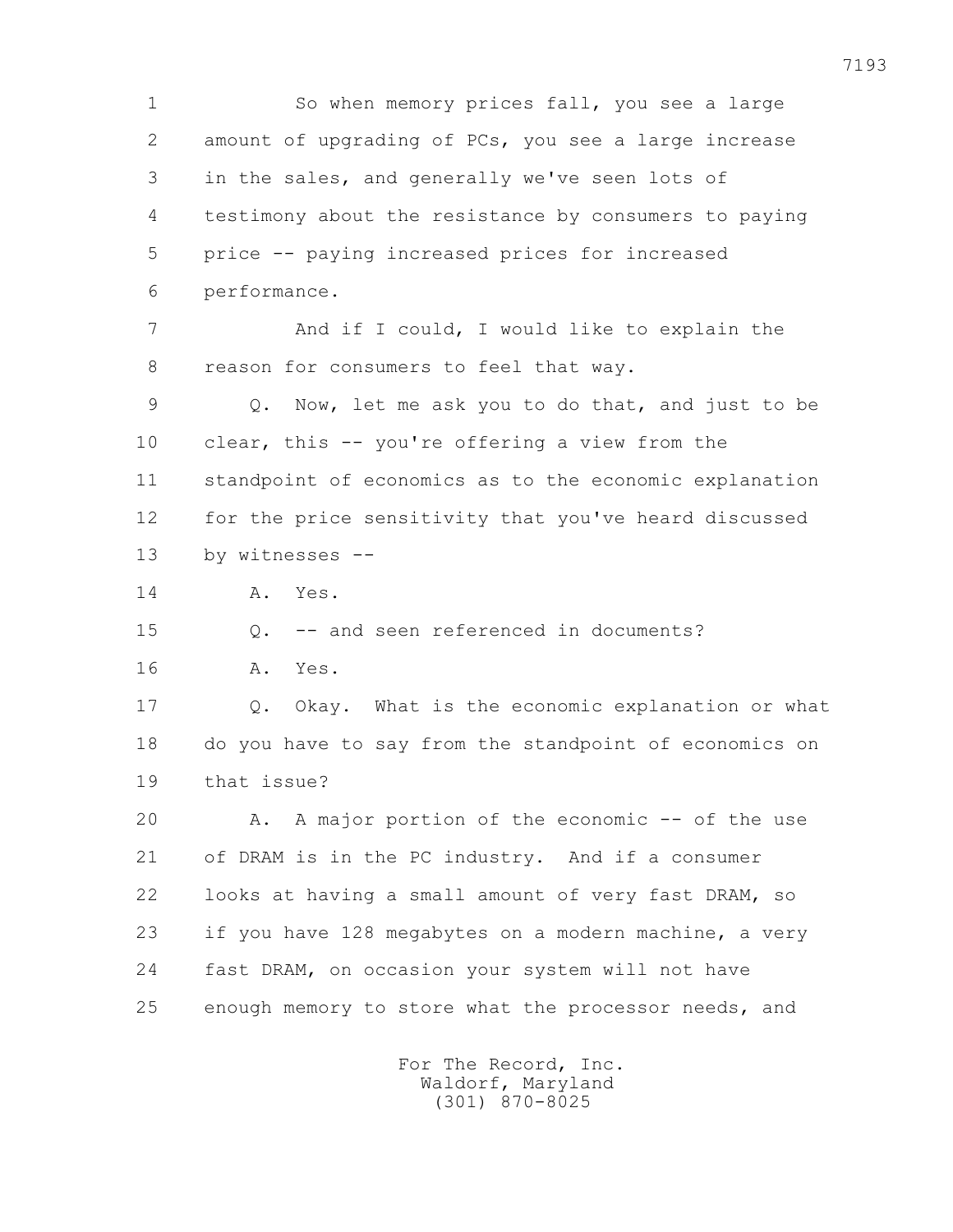1 what it will do in that instance is actually write to 2 the hard drive. It will store information on the hard 3 drive. And compared to even the slowest DRAM, hard 4 drives are very slow.

 5 And so the effect -- it's what's known as 6 virtual RAM. The effect of this is that a system that 7 has a small amount of very fast RAM will not perform as 8 well as a system that has a large amount of slower RAM. 9 And this means that consumers generally are just trying 10 to get more RAM rather than get fast RAM.

 11 Now, that's not to say that they don't value 12 fast RAM. They do value fast RAM. But the trade-off 13 is often located for consumers on the what I really 14 need is more RAM as opposed to fast RAM. And that puts 15 both price sensitivity towards new technologies or 16 faster technologies and this emphasis on very large 17 volumes of commodity kind or basic DRAM.

 18 MR. STONE: Your Honor, I'd like to move to 19 strike the testimony about consumer behavior and what 20 consumers do unless it's simply an assumption this 21 witness has made.

 22 He was not qualified as an expert on consumer 23 behavior nor has any foundation been laid for any sort 24 of consumer survey.

25 So as to what consumers do in buying PCs, it's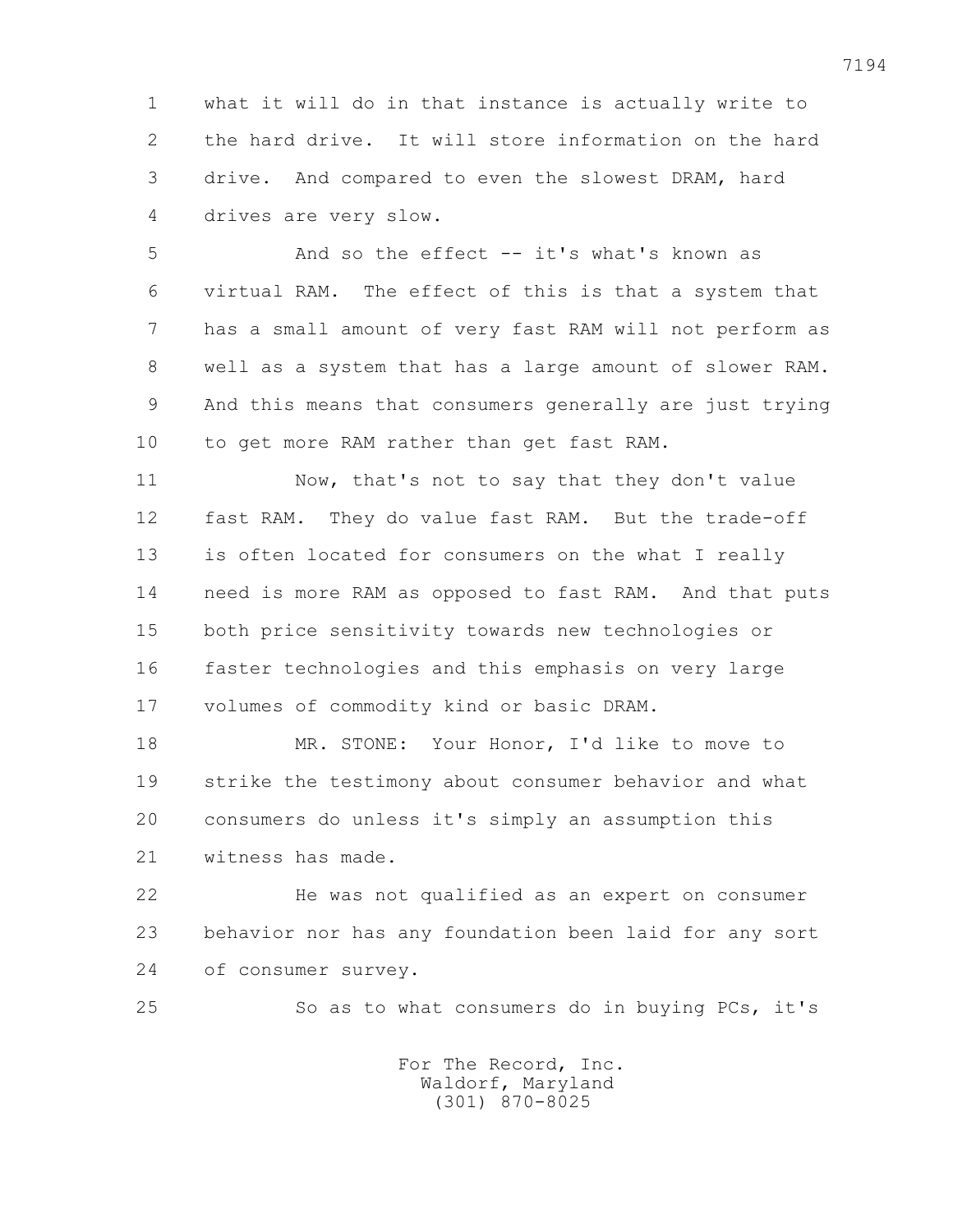1 outside the area of an industrial organization 2 economist, outside the area of any of the foundation 3 he's testified to, unless he's simply saying "I'm 4 making that assumption" and then that assumption will 5 rise or fall in the evidence in the record. 6 JUDGE McGUIRE: Mr. Royall? 7 MR. ROYALL: Your Honor, I think that this is 8 squarely within the scope of industrial organization

 9 economics as he explained earlier, so I think there is 10 a foundation.

 11 He's talked about that an industrial 12 organization economist studies markets and how markets 13 operate from a supply and demand standpoint, and in 14 referring to consumers, he's simply referring to the 15 demand or the demand side of the marketplace and what 16 economic conclusions he's drawn.

 17 He certainly can be cross-examined on that 18 issue, but I see no reason to limit his testimony. 19 Indeed, it would be a serious problem if an economist 20 were not permitted to give economic testimony about the 21 demand side of the markets that he's focused on.

 22 MR. STONE: Your Honor, this is not an issue on 23 which he gave us a report. If he's being proposed as 24 someone who can give expert testimony on what consumers 25 do in the marketplace, it's not within scope of his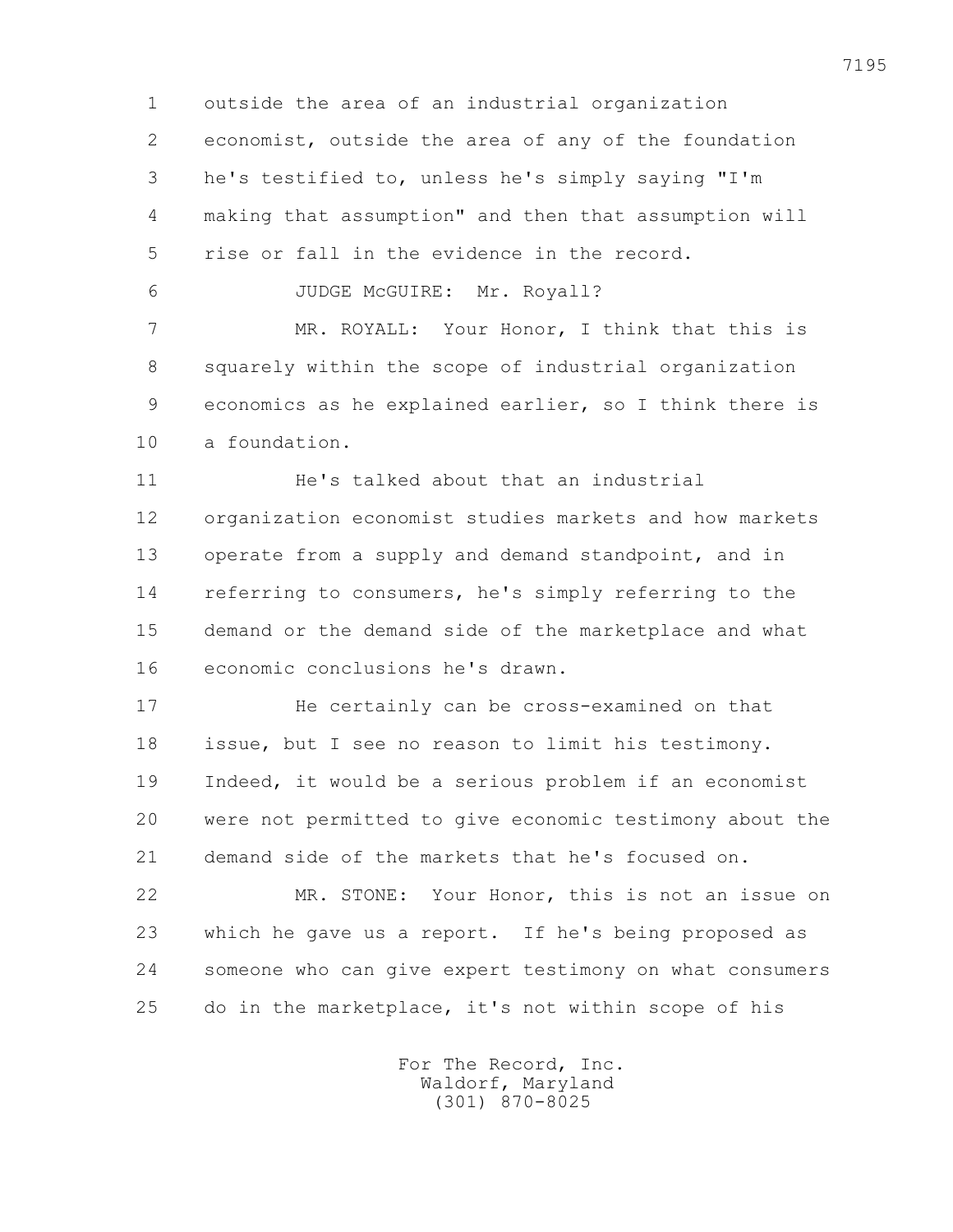1 report.

 2 More importantly, no foundation has been laid 3 that he has any basis for testifying to it. It may be 4 the subject on which economists do from time to time 5 testify, but it's not a subject on which they've laid 6 any foundation that he has expertise to testify or that 7 he's done any work.

 8 If he's simply saying the evidence in this case 9 will establish whether consumers act that way or not, 10 then we can go back and look at the record and see if 11 there's evidence to support that.

 12 JUDGE McGUIRE: All right. Is he basing his 13 testimony on his assumptions of the evidence in this 14 case or is he -- the other question I wanted to ask, 15 are these conclusions included in his expert report?

 16 MR. ROYALL: Your Honor, I would submit to you 17 that his expert report, the principal portion of which 18 is nearly 200 pages long --

 19 JUDGE McGUIRE: My question isn't how long. My 20 question is: Is this proposed testimony included in 21 there in some way, shape or form?

 22 MR. ROYALL: Yes, it is, Your Honor. There is 23 an entire section in Professor McAfee's expert report 24 that relates to factors that influence demand of DRAMs 25 and the factors that influence consumer decisions in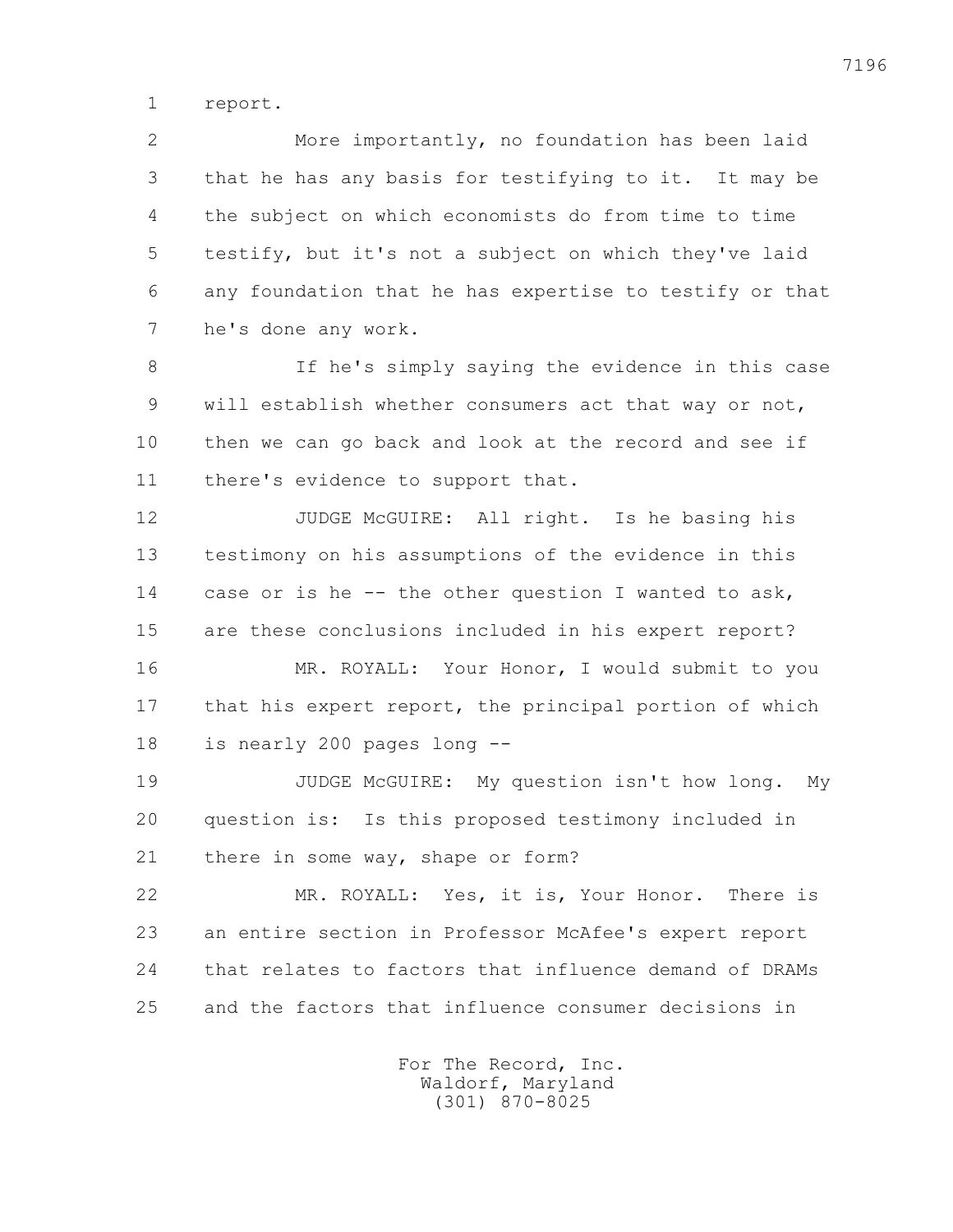1 DRAM markets.

 2 There are other sections of his report that 3 discuss factors that influence the demand in DRAM 4 technology markets.

 5 For Mr. Stone to say that they have not been 6 given a report on that issue is quite incorrect, and we 7 could take the time to demonstrate that. But again, I 8 don't see the point in this.

 9 This is squarely within the scope of his 10 testimony, it's within the scope of his expert report, 11 and it would be a serious artificial limitation on the 12 testimony of this witness if he weren't able to get 13 into these issues and explain his views.

14 JUDGE McGUIRE: Mr. Stone, one last comment. 15 MR. STONE: Yes, Your Honor.

 16 Setting aside whether we can go through the 17 report to find a reference to that, the support for 18 that is under the decision of Daubert in Merrell Dow, 19 which holds that this witness has to have been 20 qualified as someone who has particular expertise in 21 consumer behavior.

 22 That expertise has not been shown, and for him 23 to testify I have an opinion as to why consumers do or 24 do not make certain purchasing decisions is outside his 25 area of expertise.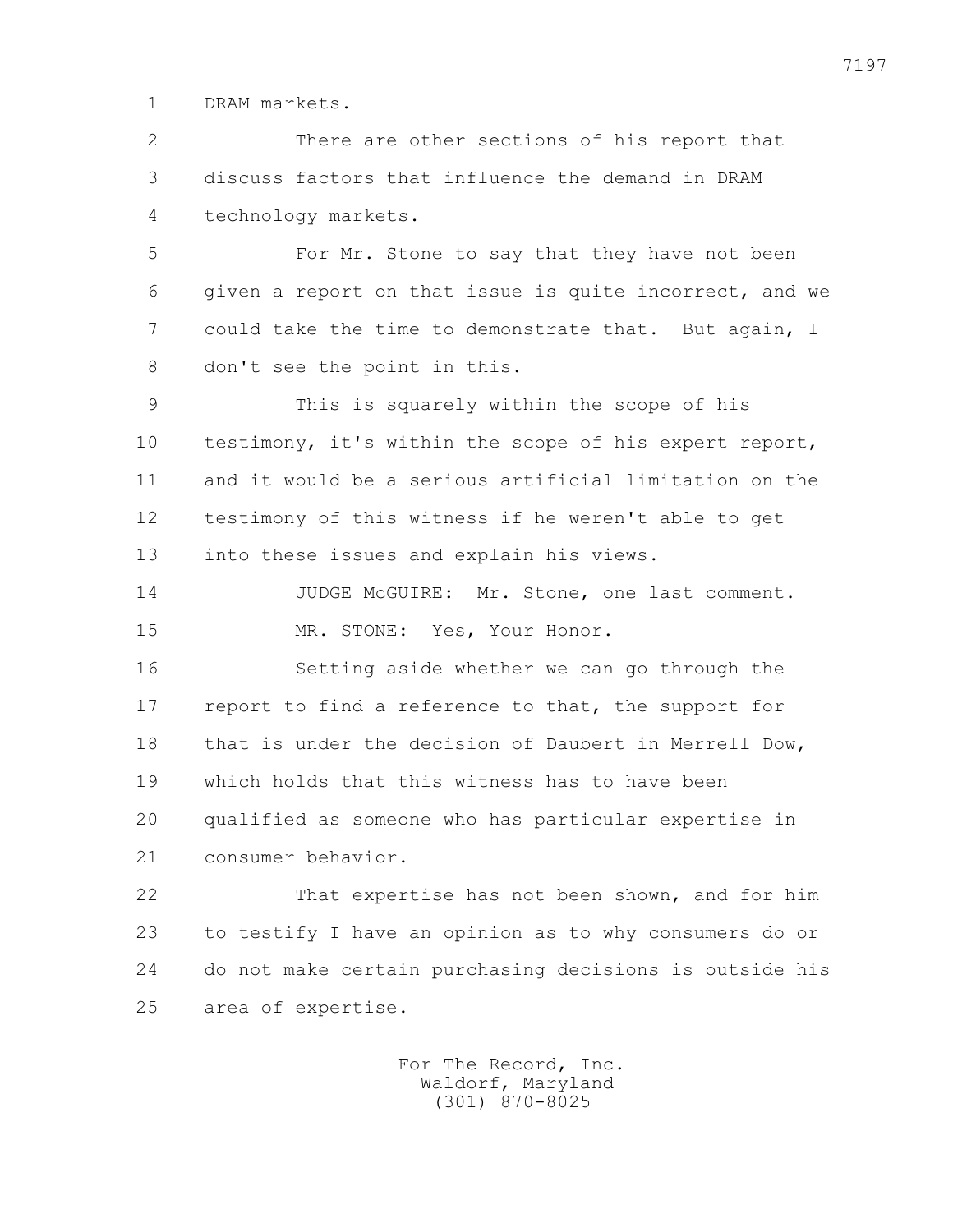1 JUDGE McGUIRE: I'm going to hold this in 2 abeyance until I've had a chance to hear all the 3 testimony, and that is certainly an area I expect you 4 to go into on cross-examination, and I will then 5 determine post-hearing the proper weight, if any, to 6 give this line of inquiry. 7 MR. STONE: Thank you, Your Honor. 8 MR. ROYALL: Thank you, Your Honor. 9 BY MR. ROYALL: 10 Q. Now, let me go back to where we were, but first 11 of all, just to cover the foundational issue, let me 12 ask, Professor McAfee, in connection with the type of 13 economic analysis that you've done in answering the 14 five key economic questions that you identified 15 earlier, was it important for you in any way to 16 consider factors that influence the demand of either 17 DRAM or DRAM technology? 18 A. Yes. Of course economists always needs to know 19 both supply and demand and to have an understanding of 20 supply and demand and that would be a normal part of 21 the inquiry. 22 And because demand for DRAM technology is 23 derived from the demand for DRAMs themselves and the 24 demand for DRAMs themselves is derived from the demand 25 for the final products in which DRAM is used,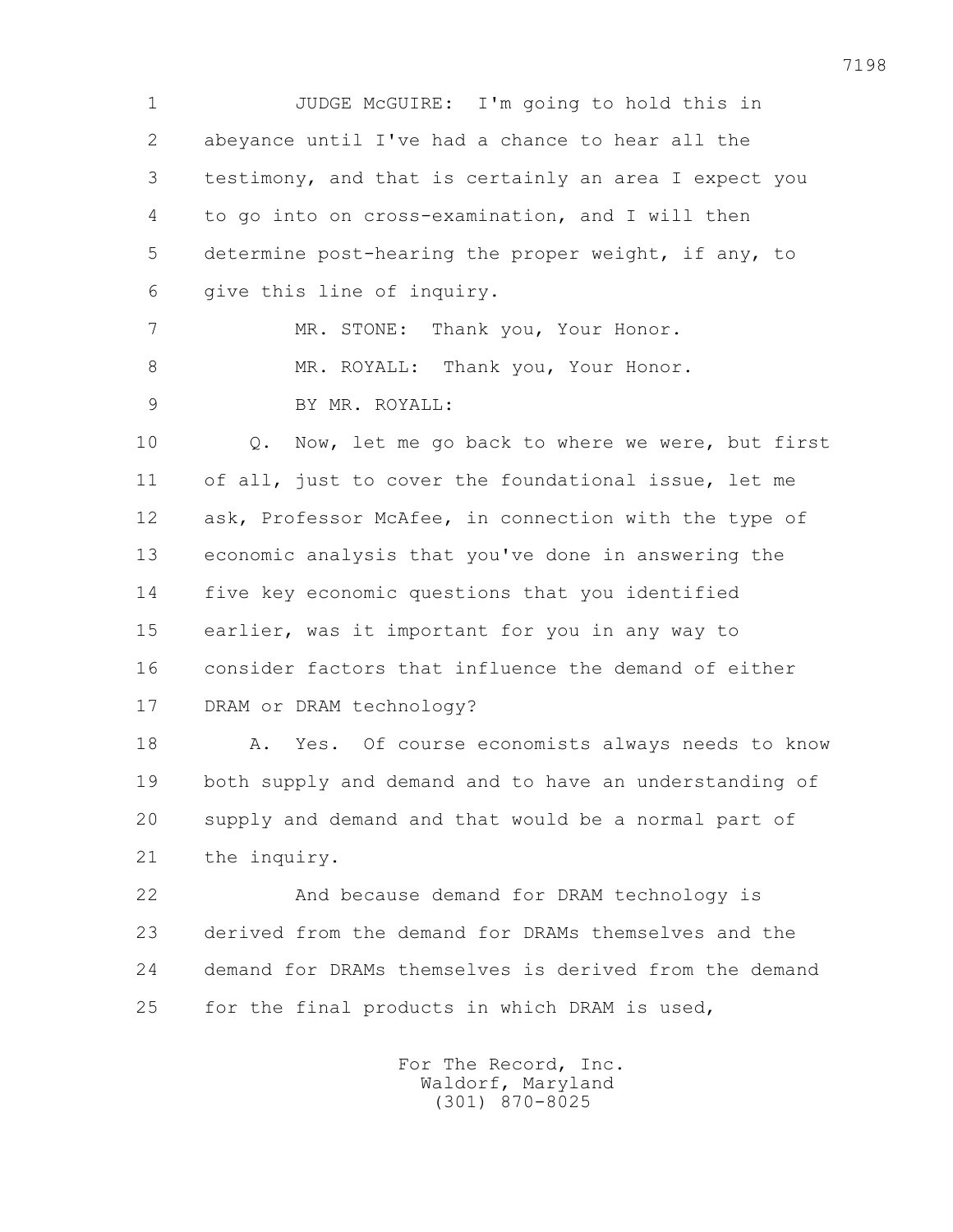1 ultimately the demand for the technology traces back to 2 the demand for the final good.

 3 And so it's important to have an understanding 4 of the demand for the final good to understand what is 5 the derived demand for the DRAM technologies.

 6 Q. And you mentioned earlier that your area of 7 expertise in economics relates to something called 8 industrial organization economics.

9 A. That's correct.

 10 Q. Does industrial organization economics in any 11 way relate to the study or analysis of consumer 12 behavior?

13 A. Well, consumers are the final demand for most 14 of the products that industrial organization 15 economists study, and so an understanding of consumer 16 demand is integral generally to the study of those 17 marketplaces.

 18 Q. And in performing your economic analysis in 19 this case, have you undertaken any sort of study 20 relating to consumer demand or consumer behavior or 21 choice?

 22 A. Yes. I have reported on consumer demand in my 23 report and I have labored to understand the 24 determinants of consumer demand as a way of 25 understanding the derived demand ultimately for the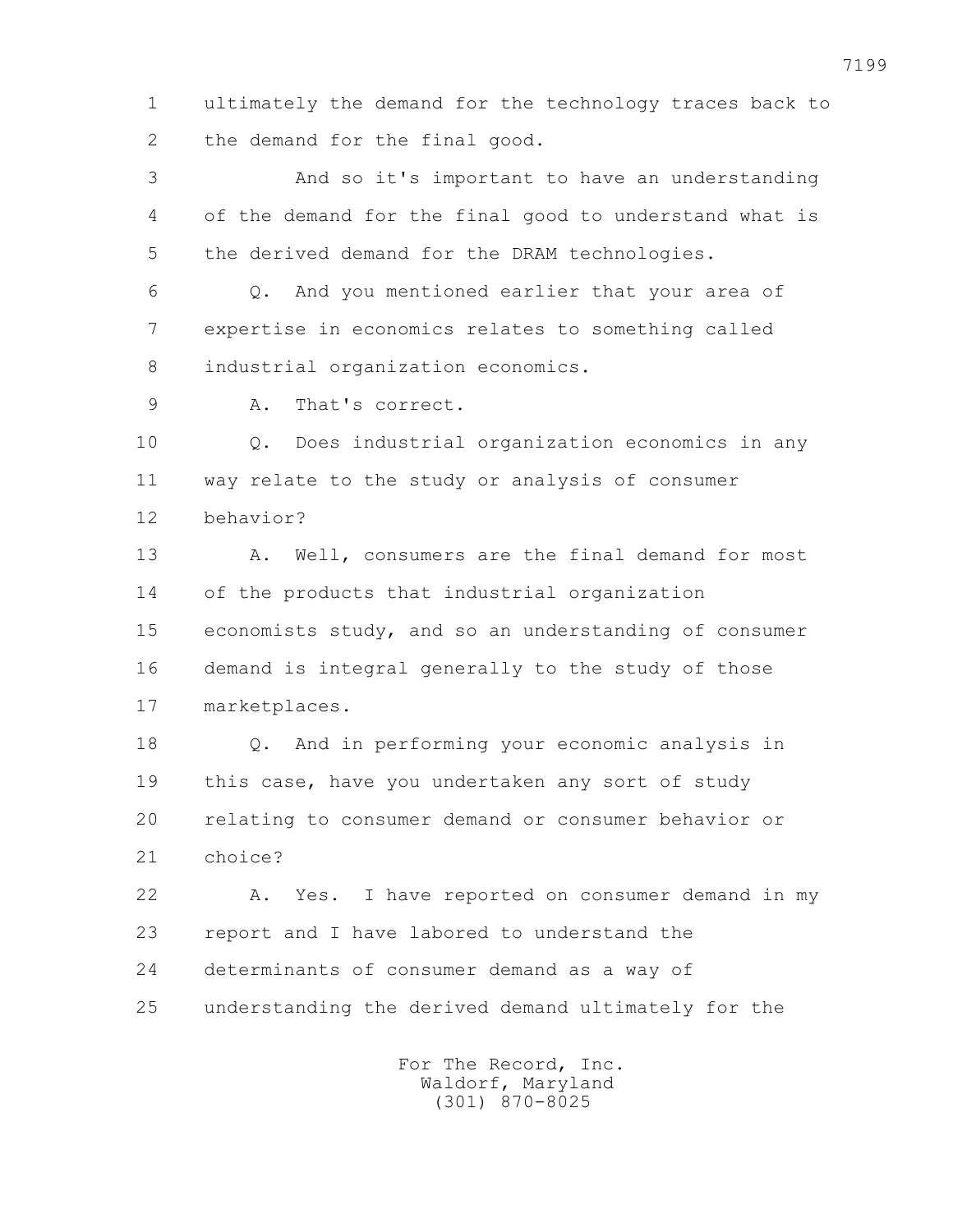1 technologies at issue in this case.

| $\overline{2}$ | And does your analysis of issues relating to<br>$Q_{\bullet}$ |
|----------------|---------------------------------------------------------------|
| 3              | consumer behavior and consumer demand, does that have         |
| 4              | an important bearing on your ultimate conclusions on          |
| 5              | the key economic issues that you identified earlier?          |
| 6              | Yes, it does. In fact, I have -- this issue of<br>Α.          |
| 7              | price sensitivity about which we spoke is one that            |
| 8              | shows up at several points in the analysis.                   |
| $\mathcal{G}$  | Now, let's go back to slide DX-134.<br>$Q$ .                  |
| 10             | I was asking you earlier I believe about price                |
| 11             | sensitivity, and in your answer I think you may have          |
| 12             | referenced the word "commodity," which is the next            |
| 13             | point.                                                        |
| 14             | Let me ask you now to turn to that last point                 |
| 15             | on DX-134, commodity nature of DRAM. What are you             |
| 16             | referring to by that language?                                |
| 17             | So that actually refers to -- economists call<br>Α.           |
| 18             | wheat a commodity, a product in which you don't care          |
| 19             | who makes it, so it's the classic commodity. You don't        |
| 20             | care the name of the farmer. It's not branded.                |
| 21             | A commodity refers to a product where the                     |
| 22             | identity of the manufacturer is for all intents and           |
| 23             | purposes irrelevant. The products that are commodities        |
| 24             | are perfect substitutes for each other, that is, within       |
| 25             | a given commodity segment.                                    |
|                |                                                               |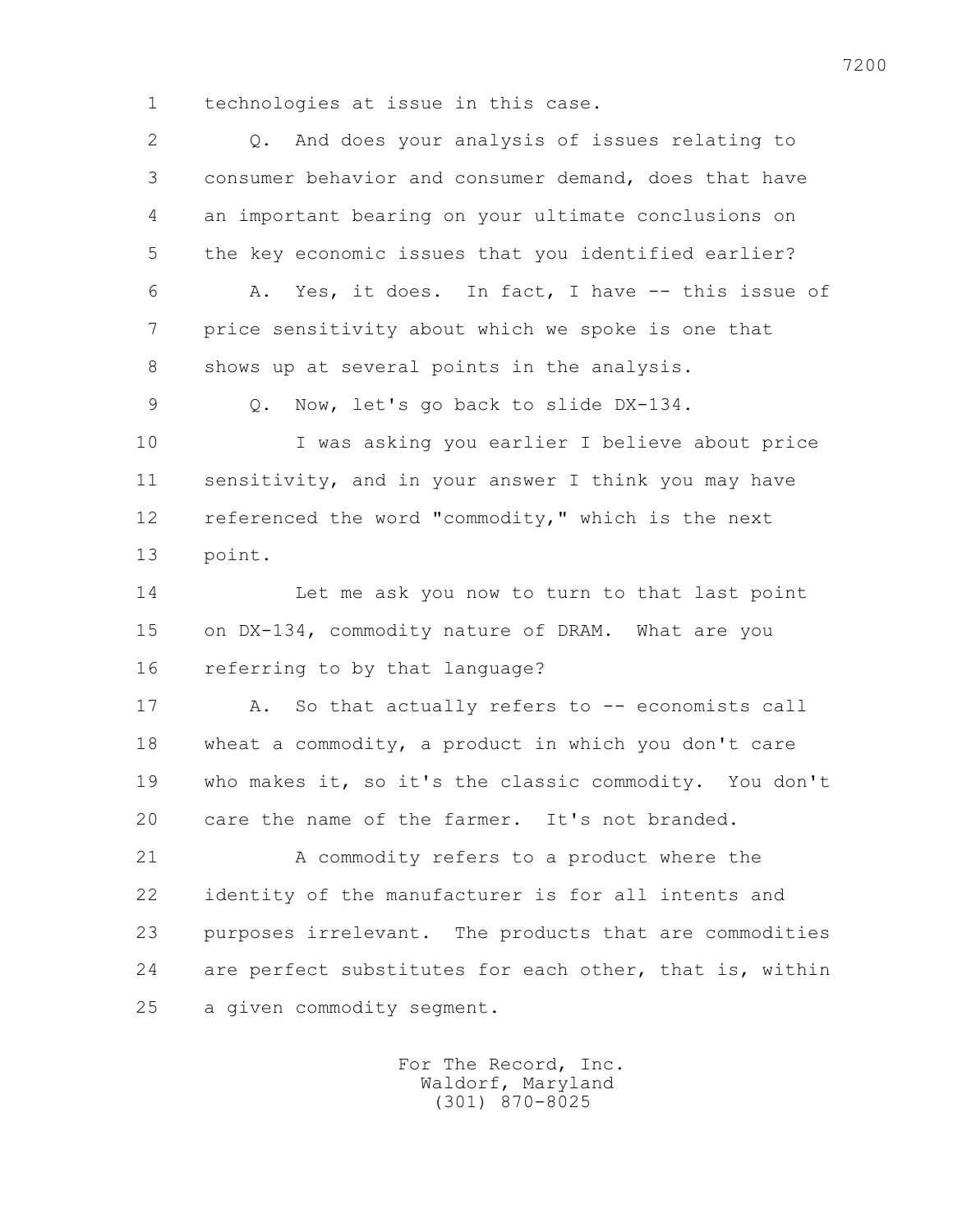1 So wheat from one farmer is a substitute for 2 wheat from another farmer and is traded as such.

 3 And DRAM, it's not a perfect commodity, 4 although few things are perfect commodities, DRAM is 5 very close to a perfect commodity in the sense that the 6 standardized DRAM from any manufacturer will work in 7 any particular type; that is to say, a PC133 SDRAM will 8 work in any computer that takes a PC133 SDRAM, and it 9 doesn't matter whether it's Samsung or Micron or 10 Infineon who made it.

 11 Q. And what are the economic implications of this 12 commodity nature of DRAM?

13 A. Well, there are a variety of them. One is the 14 consumers -- the consumers value this partly to have 15 multiple sources of supply -- here by "the consumers" 16 I'm referring to the original equipment

 17 manufacturers -- they value the commodity-type DRAM 18 because that gives them multiple sources of supply 19 which reduces their risk and other -- and ensures price 20 competition.

 21 In addition, consumers, final consumers, have 22 some value for it. What makes it more likely that the 23 product will be available when they go to upgrade.

 24 All of these factors influence in turn the way 25 in which the technologies are selected. And the reason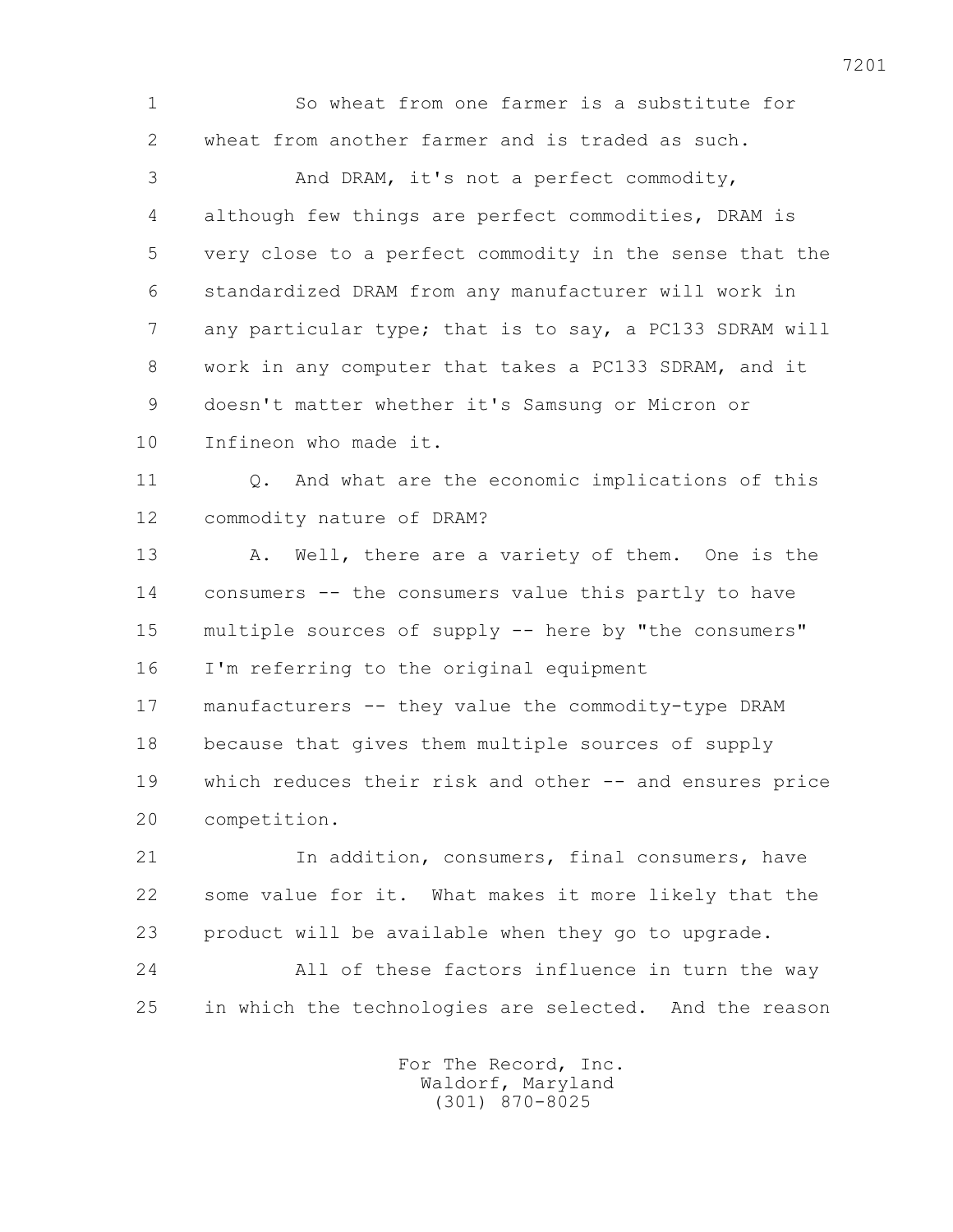1 is given the value that's placed on the commodity 2 nature of DRAM, the process by which technologies are 3 selected put an emphasis on standards that applies to 4 all companies that are in the marketplace.

 5 Q. In connection with your work and your economic 6 analysis in this matter, Professor McAfee, have you 7 gained or sought to gain an understanding as to who 8 produces, that is, what companies produce commodity 9 DRAM devices today?

 10 A. Yes. And I have a slide to show the -- 11 Q. Let's go to the next slide, which is DX-136. 12 What does this slide show?

13 A. Well, this slide shows the home countries of 14 the various DRAM manufacturers in the marketplace 15 today. The major manufacturers.

 16 So it shows Micron from Boise, Idaho; Infineon 17 from Germany; and Samsung from Korea, and so on.

 18 Q. If I didn't ask already, let me ask now. What 19 was the time frame for your economic analysis, what 20 period of time did it span?

21 A. 1990 to roughly 2000-2001.

 22 Q. Are these companies depicted on DX-136, are 23 these the companies that have been producing DRAM to 24 your understanding throughout the time frame that's 25 relevant to your analysis?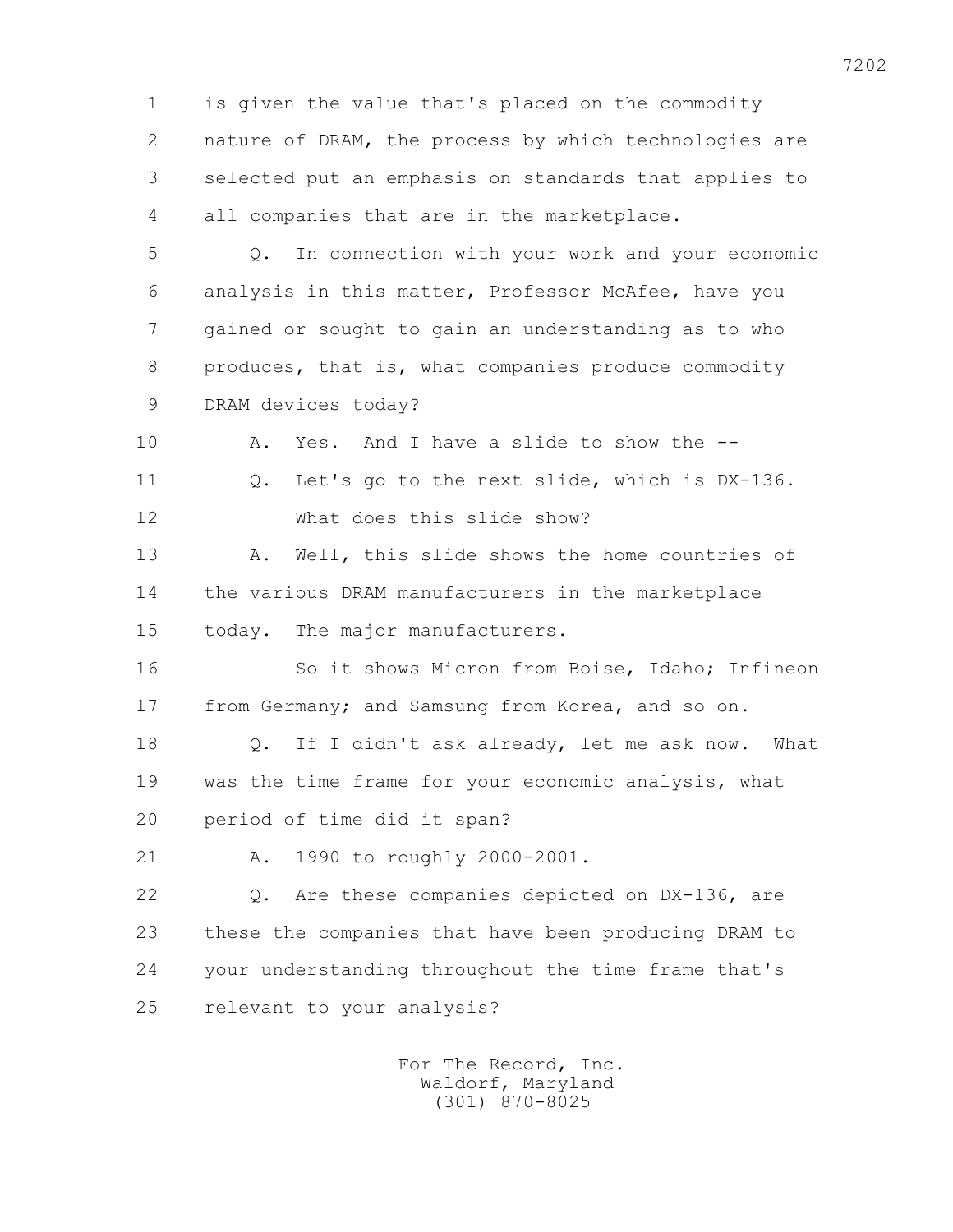1 A. No. And I've prepared a slide to illustrate, 2 illustrate that.

 3 Q. Let's go to the next slide, DX-137, I believe. 4 JUDGE McGUIRE: Yes.

5 BY MR. ROYALL:

6 Q. What does this slide show?

7 A. This shows on -- I've forgotten what year, but 8 this shows DRAM manufacturers in the past and shows 9 that there used to be in fact a lot more distinct 10 companies manufacturing DRAM.

11 Now, some of the plants of these companies are 12 still in operation; that is, they've been incorporated 13 into the existing companies today. But this shows that 14 there were a lot more players.

 15 For example, some of the Japanese companies 16 have merged -- their operations have merged and have a 17 new name. In fact, it's fairly hard to keep track of 18 all the companies, the current names of the companies 19 producing DRAM.

 20 Q. Are there any U.S. companies that in the past 21 during the time period you focused on were producers of 22 DRAM but today are no longer producers of DRAM?

 23 A. Yes. This slide shows three, IBM, Intel and 24 Texas Instruments.

25 Q. Now, I believe that you mentioned in your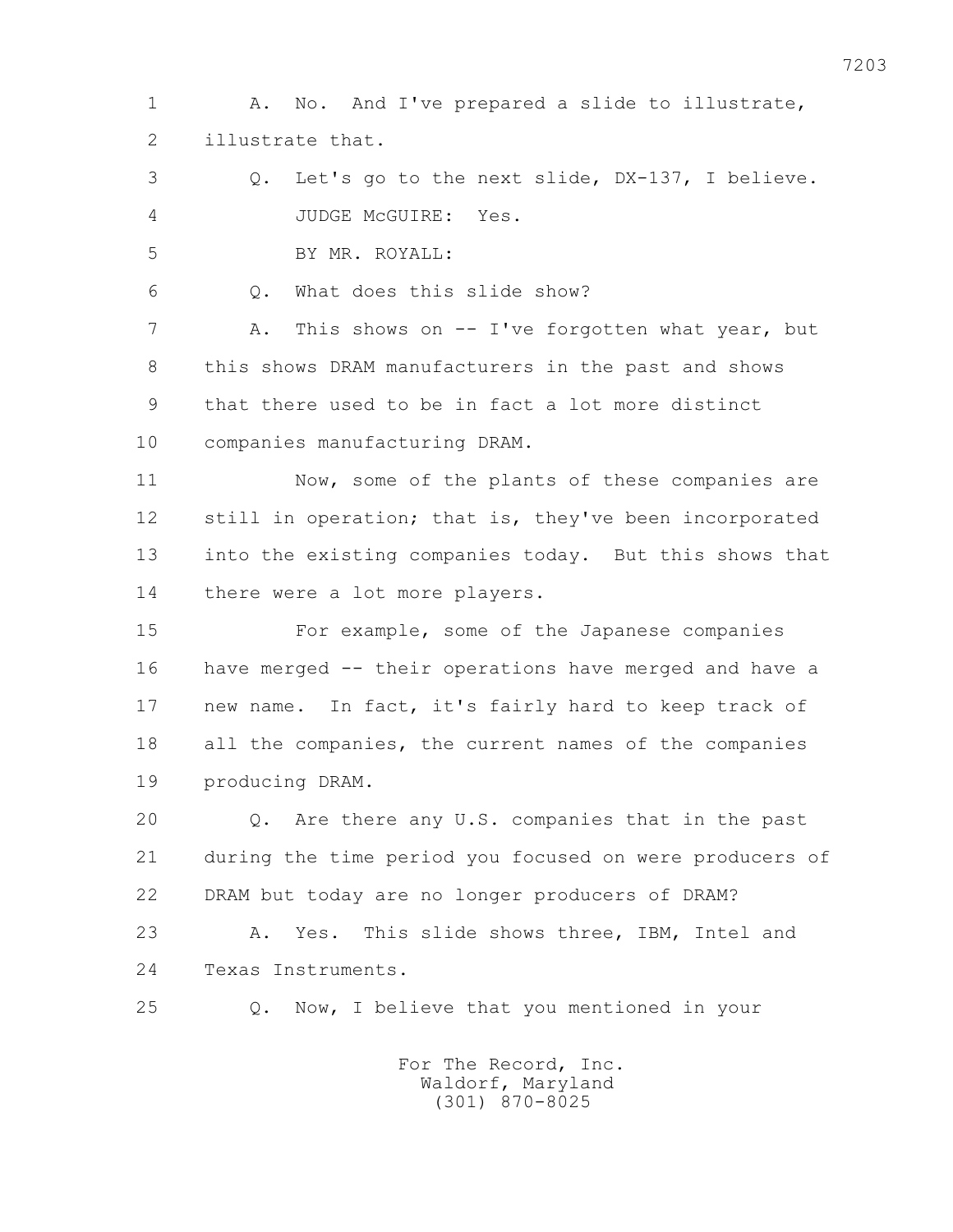1 earlier answer that there has been consolidation in the 2 DRAM manufacturing business. Is that your 3 understanding? 4 A. That is my understanding. 5 Q. And have you had occasion as part of your 6 economic analysis, have you had reason to probe why 7 there has been a consolidation over time in the DRAM 8 manufacturing business? 9 A. Yes, I have. 10 Q. And what views or conclusions have you reached 11 in that regard? 12 A. Well, they also flow from the economics of DRAM 13 production. And I've prepared a slide to -- 14 Q. Let's go to the next slide, which is DX-138. 15 Is this the slide you're referring to? 16 A. Yes, it is. 17 Q. And this slide -- we had a slide earlier that I 18 believe you titled Basic Economics of the DRAM 19 Industry. 20 How does this slide differ from that earlier 21 slide? 22 A. This slide is about DRAM production, so this 23 is -- the earlier slide was about an overview of the 24 industry itself. This is only about the supply side of 25 the industry, which is determined by the production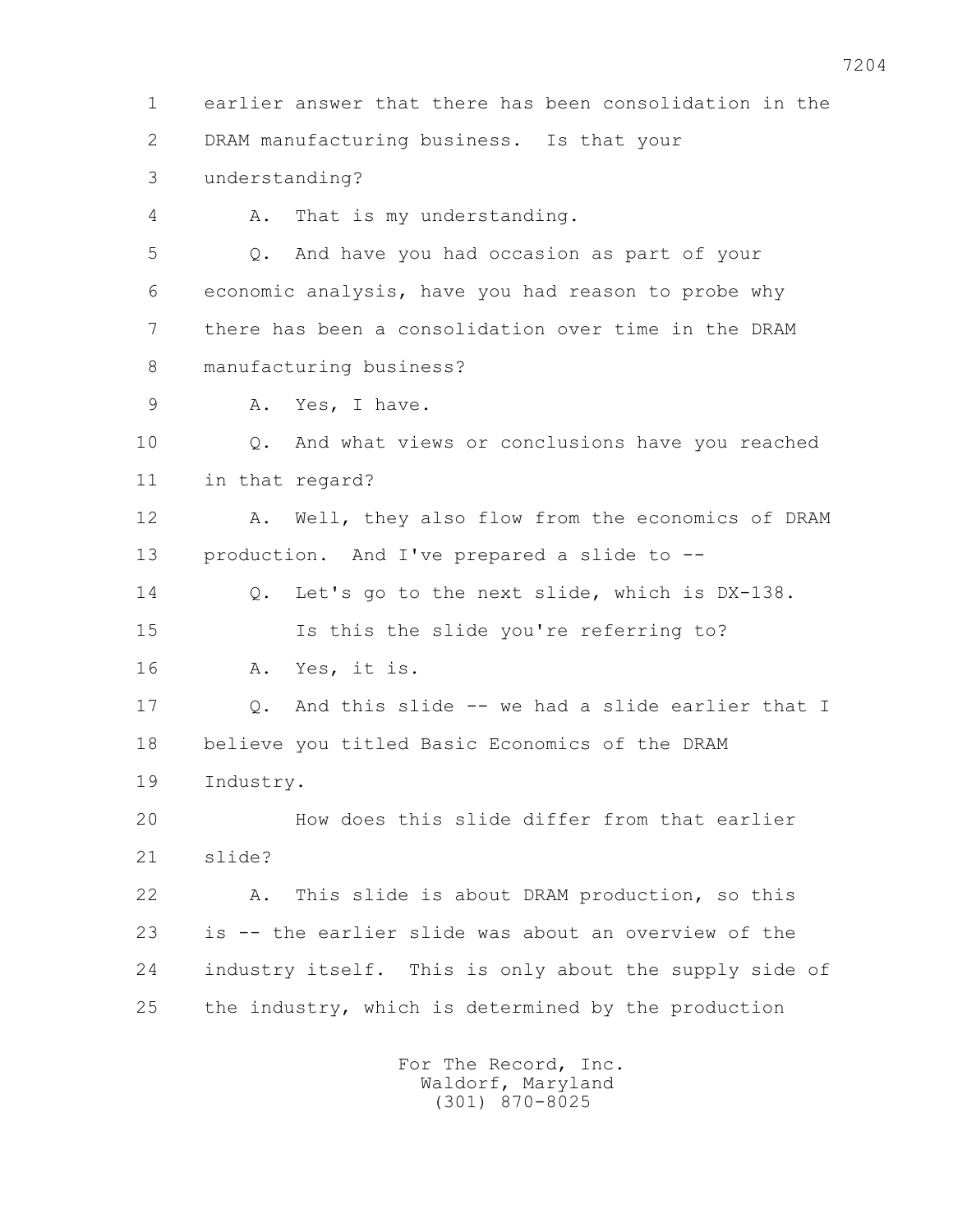1 technologies and costs.

 2 Q. So this slide -- we talked earlier about the 3 distinction in your analysis between supply side 4 considerations and demand side considerations. 5 This slide is only referring to the supply 6 production side of your analysis? 7 A. Yes. That's correct. 8 Q. And let me ask you to explain what you mean by 9 the points that you list here relating to DRAM 10 production and starting with the first point, high 11 fixed costs. 12 A. So we already saw a slide about the increasing 13 cost of plants, and that's what this refers to, that 14 the scale of operation in the plant, the minimum 15 efficient plant size, has grown over time. And this 16 fact probably by itself explains the consolidation in 17 the DRAM production, DRAM industry, that the 18 increasing capital requirements and fixed costs and 19 technological costs, costs of testing and the like, 20 have forced a shake-out and consolidation in the 21 industry. 22 Q. What about the next bullet point, volatility, 23 cyclicality? What are you referring to there?

 24 A. From an economist's perspective, one of the 25 most interesting features of the DRAM industry is its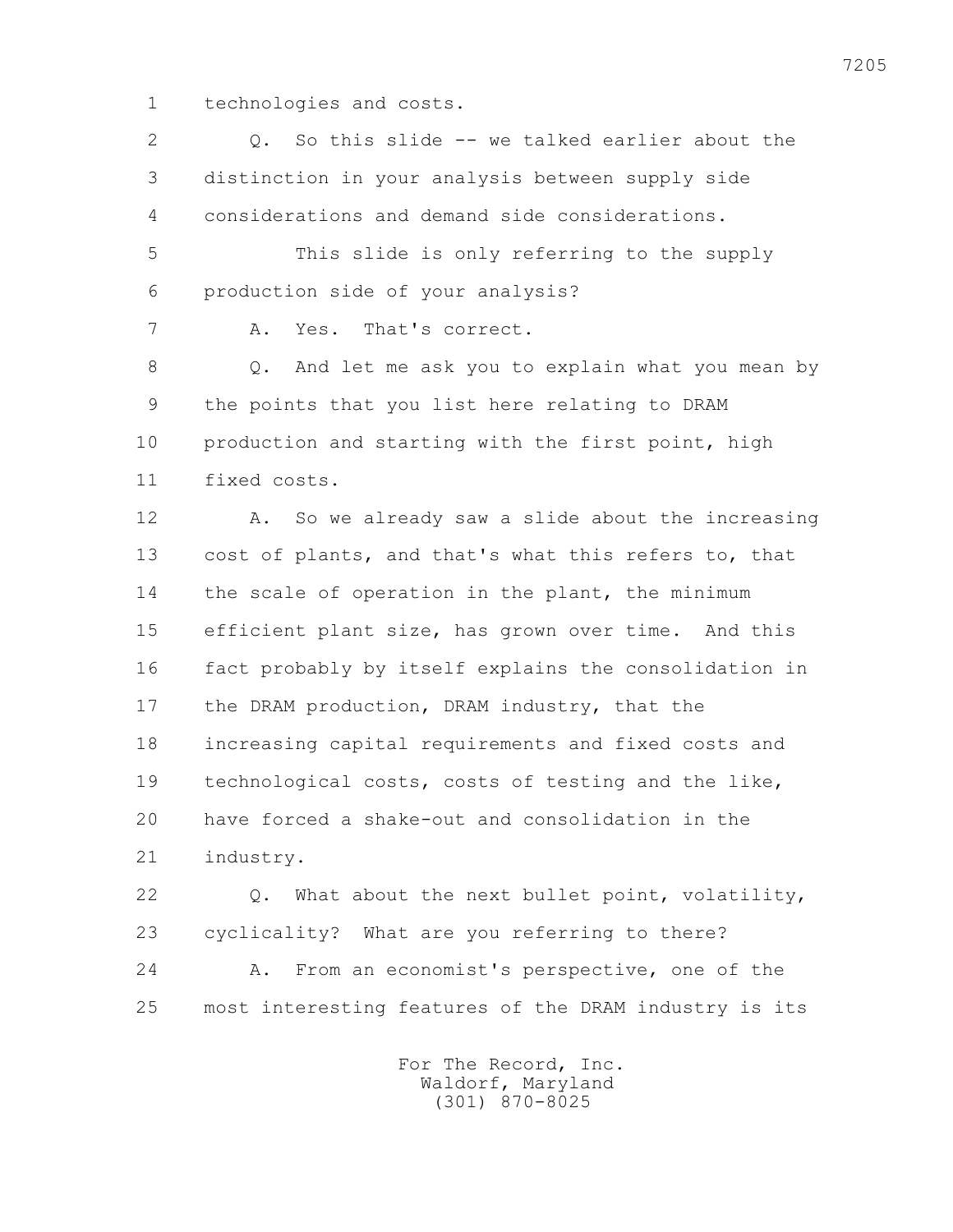1 extremely volatile and cyclical nature. And one way of 2 understanding the volatility and cyclicality of this 3 is -- arises out of the production process and the sort 4 of basic economics of the production process.

 5 When there's a die shrink or other changes to 6 the production, often it takes a while to perfect that 7 process; that is, there is a substantial amount of 8 learning by doing. And the effect of this is that you 9 may go from, according to the industry reports, you 10 might go from only having half of your chips on a given 11 wafer actually function to having over 90 percent of 12 them, and that's nearly a doubling of supply and that 13 may happen in a twelve-month period.

 14 That along with the coordination of the 15 industry in its production process means that you get 16 pretty large increases of supply in a very short period 17 of time, and that can cause prices to plummet. And so 18 you get a -- you get a cycle, a price cycle 19 essentially, driven by the technology.

 20 Q. And referring to the third bullet point in the 21 slide, intense price competition, what are you 22 referring to there?

 23 A. When manufacturers sell different products, 24 they all have what you could think of -- what 25 economists call market power, but you can think of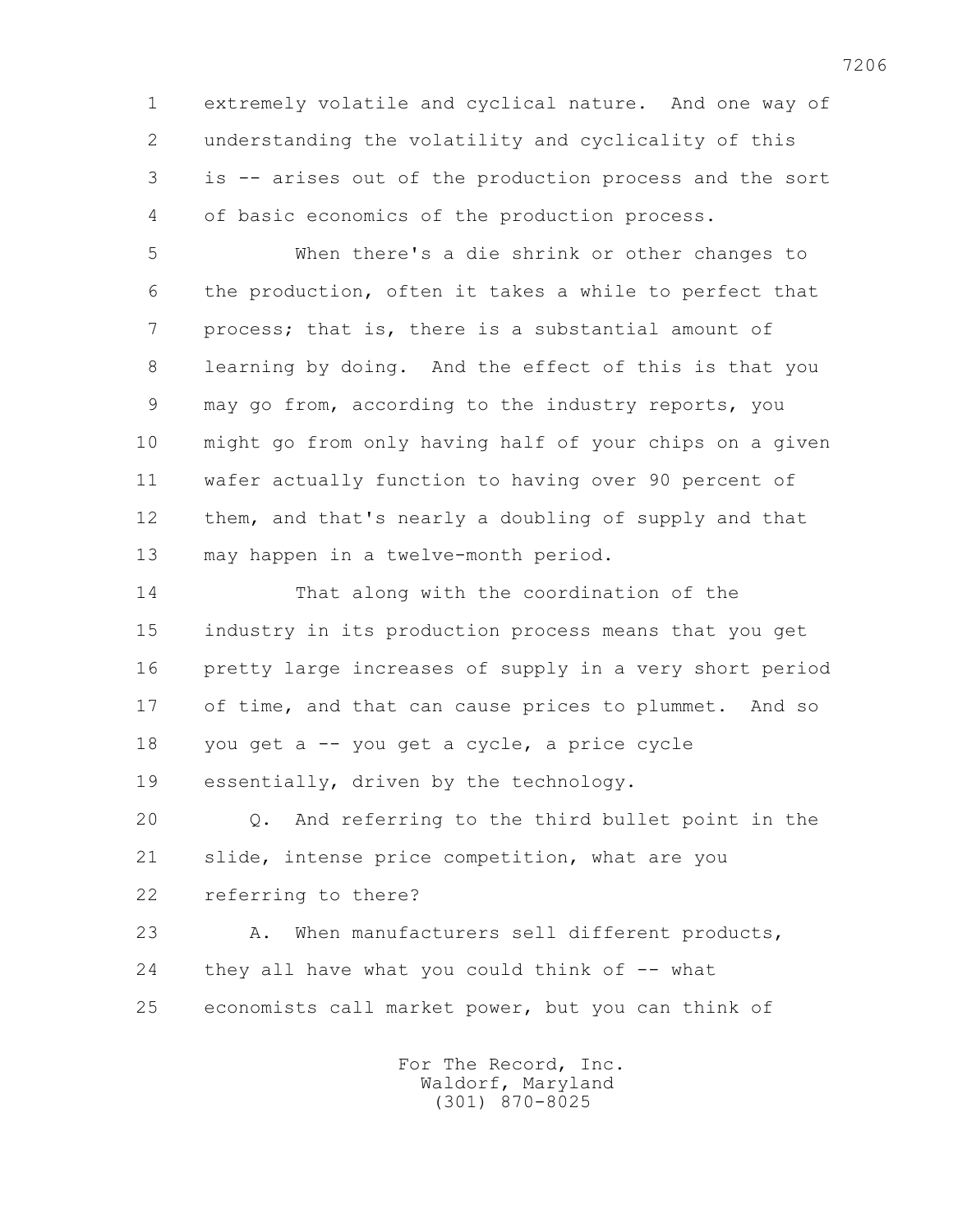1 little local monopolies. They have something that's 2 unique about their product.

 3 When manufacturers sell identical products, 4 they have nothing unique about their product, and the 5 effect of this is the customers make the determination 6 of what to buy essentially only on price. And you 7 know, there may be some minor, minor considerations 8 like whether the -- other than price, that is, the 9 company may be a little bit better at packaging or 10 something, but primarily price is the major 11 determinant. And that makes for -- the fact that the 12 products are identical -- and we talked about the 13 commodity nature of DRAM -- makes for intense price 14 competition.

 15 Q. Moving to the next point, maximize capacity 16 utilization/yield, what are you referring to there and 17 how does that relate to the economics of DRAM 18 production?

19 A. Well, I actually have a slide to -- that talks 20 about the methods of this, but let me say first, before 21 we go to the slide, that the high fixed costs, these 22 very large fixed costs of the plants, dictate that -- 23 and the intense -- the combination of the high fixed 24 costs and the intense price competition dictate an 25 extreme pressure on cost.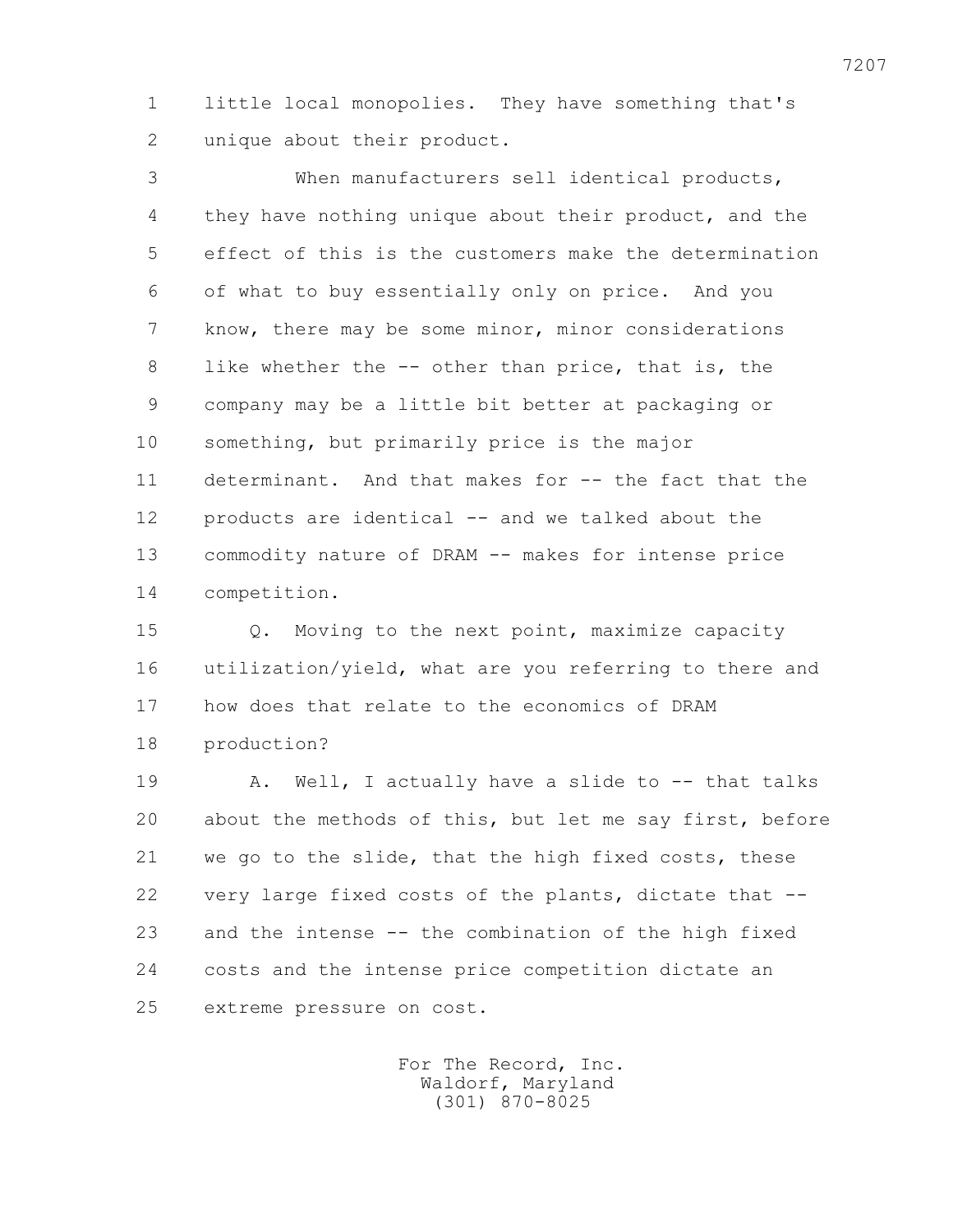1 That is to say, the focus of the DRAM 2 manufacturers needs to be on cutting costs, because if 3 their costs are a little bit higher than the going 4 price, they'll slowly go out of business. They'll 5 bleed to death. And so -- and whoever has the low cost 6 enjoys the proceeds of that low cost, and so the effect 7 of this is to create enormous pressure on cost 8 reduction. And I have a slide that -- 9 Q. Before we go to that slide, is cost reduction 10 or cost-cutting related in any way to the point you 11 make in the fourth bullet here about maximizing 12 capacity utilization and yield? 13 A. Yes. In fact that maximizing capacity 14 utilization is a consequence of intense cost pressure 15 and the combination -- and the fixed costs. The fact 16 that you have very large fixed costs means that you 17 want to run your plants full out. 18 Q. Well, let's go to the next slide, which will be 19 DX-139. 20 Now, is this -- in this slide are you giving 21 more detail to the points you mentioned earlier about 22 cost reductions and increasing capacity or yields? 23 A. Yes. 24 Q. Is that the purpose of this slide? 25 A. Yes. This illustrates some of the means by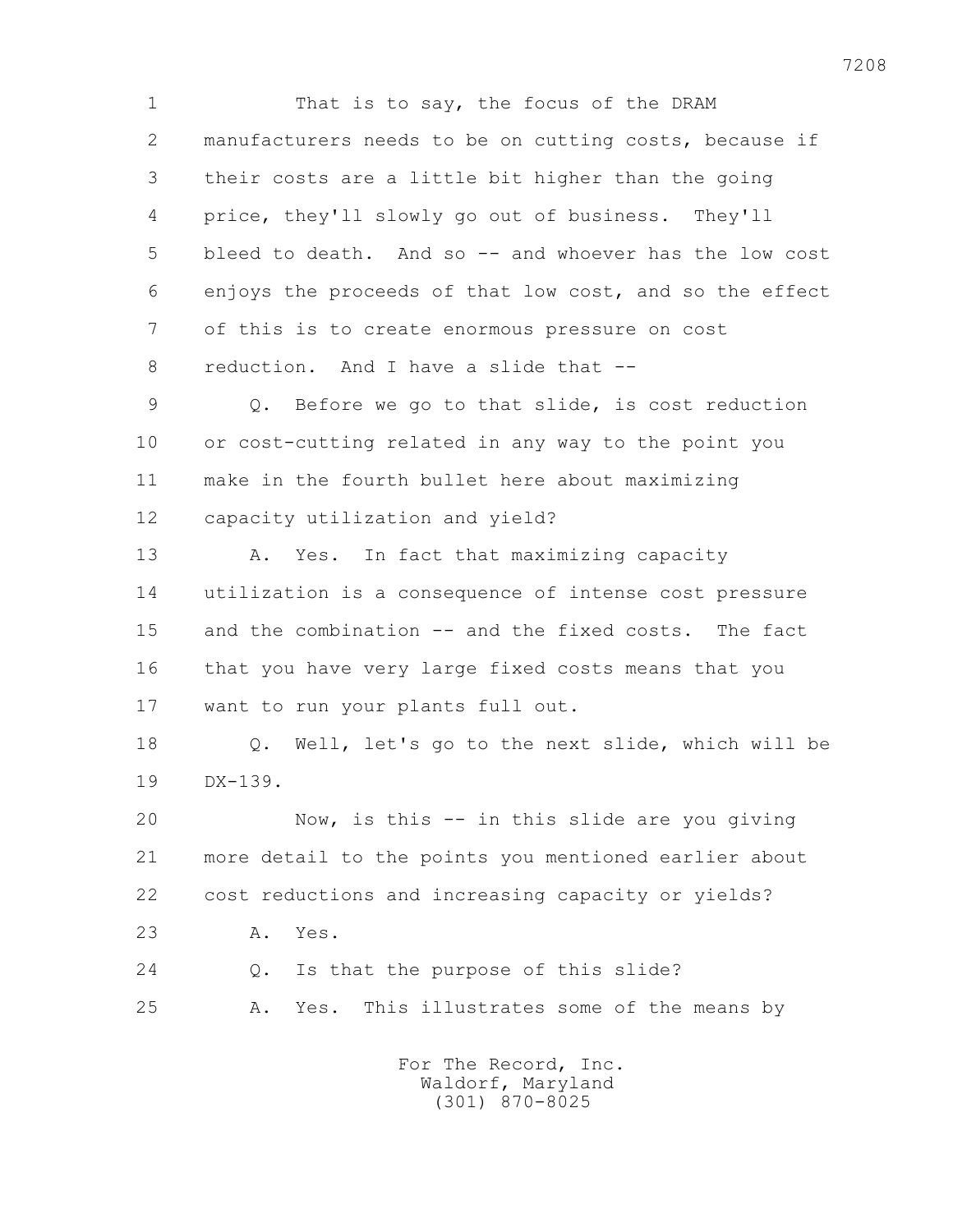1 which manufacturers attempt to minimize their per-unit 2 or average cost.

 3 Q. And what -- the first bullet refers to 4 24/7 operation. What are you referring to by that 5 term?

 6 A. That's operation every hour of the day every 7 day of the year or every day of the week.

8 The Infineon plant attempts to never shut down, 9 that is, to operate continuously. They did actually 10 shut down for a snowstorm once. They attempt never to 11 shut down because it's an extremely expensive plant and 12 you want to amortize the cost of that plant over as 13 many wafers and chips as possible.

 14 Q. And so running the plant twenty-four hours a 15 day seven days a week is -- you understand that that is 16 motivated by the cost -- the pressures to reduce cost 17 that you'd mentioned earlier?

18 A. Yes. This is a way of lowering the average 19 cost because it amortizes the fixed cost over a larger 20 volume.

21 0. What about the next point, clean rooms? What 22 does that refer to and how does that relate to reducing 23 costs or increasing yields?

 24 A. So at a .2 micron feature size, at a very small 25 feature size, a speck of dust that falls on the chip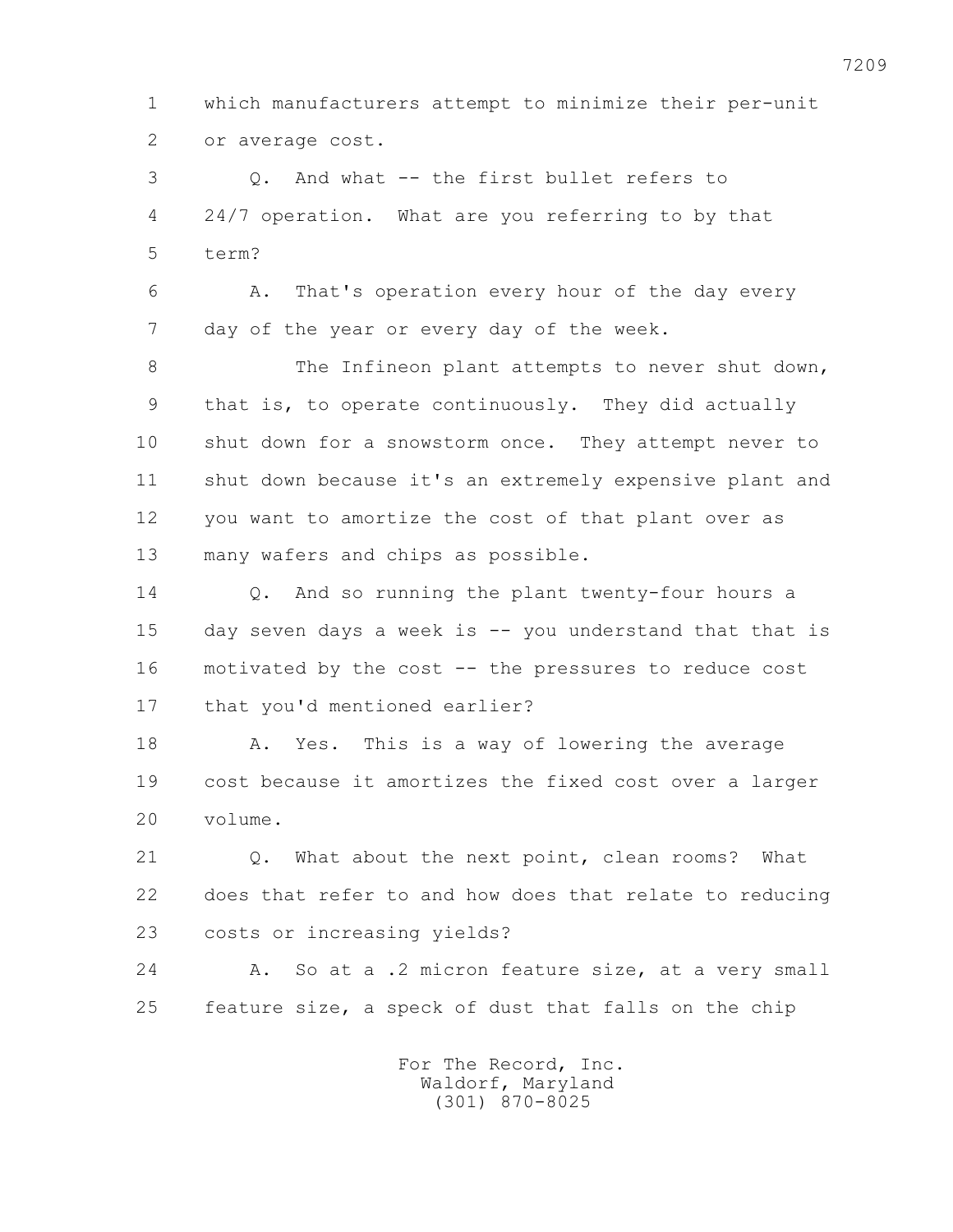1 will actually tend to short-circuit that chip, that is, 2 disable the chip.

 3 And so they go to extraordinary lengths to -- I 4 think there's been testimony to this effect -- to have 5 the cleanest facilities possible and to have one part 6 per cubic foot of dust, and just to give a comparison, 7 a cubic foot of dust is something like two million 8 particles every hour.

 9 Q. And have you seen these clean rooms directly 10 when you toured the DRAM facility, did you see this in 11 operation?

12 A. Yes. And when you take the tour, they 13 require -- you like have to put your shoes in a -- in 14 containers to keep them -- keep dust off your shoes, 15 you know, a head net. You can't take notes except on 16 special paper that is dust-free and they have a special 17 pen so the ink doesn't float around.

 18 And this is not going actually into the clean 19 room; this is they want the room next to the clean room 20 to be also clean, because every time someone goes into 21 the clean room, there's a chance for dust in the next 22 room to filter into the clean room.

 23 And so they go to extraordinary lengths and 24 produce much cleaner facilities than any other 25 operation.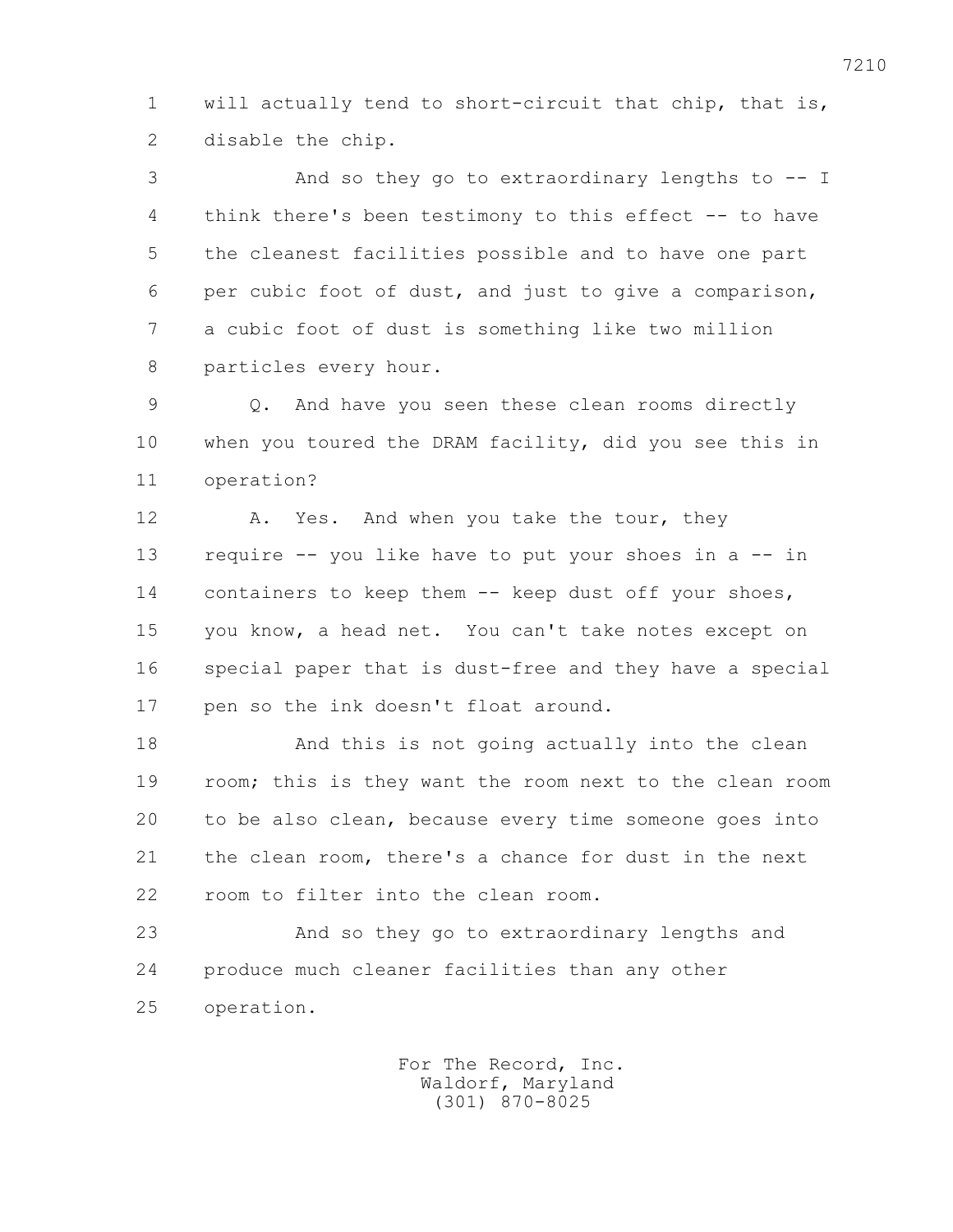1 Q. And you understand that those efforts are 2 related to costs and yields?

 3 A. Yes. Again, every speck of dust potentially 4 destroys one of their chips and so they try to -- they 5 expend very large amounts of money to try to reduce the 6 loss in yield.

 7 Q. And the next bullet point refers to extended 8 equipment life. How does that relate to costs and to 9 yields?

 10 A. The equipment that is used to manufacture DRAMs 11 is quite expensive and getting more expensive every 12 time they shrink the feature size because a major 13 component, for example, of the equipment are the masks 14 which you use to photoetch the silicon wafers, and as 15 they -- as the feature size gets smaller, the 16 technology used in those masks -- again, all of this 17 stuff is not visible. The feature sizes are not 18 visible to the naked eye. It's minuscule -- are 19 shrunk. Given the cost of those, you would like to 20 amortize their use over as many wafers as possible.

 21 And so the expense of the equipment creates an 22 economic incentive to use the equipment for longer 23 periods of time if possible.

 24 Q. Let's go to the next point, optimize 25 production process. How does that relate to costs and

> For The Record, Inc. Waldorf, Maryland (301) 870-8025

7211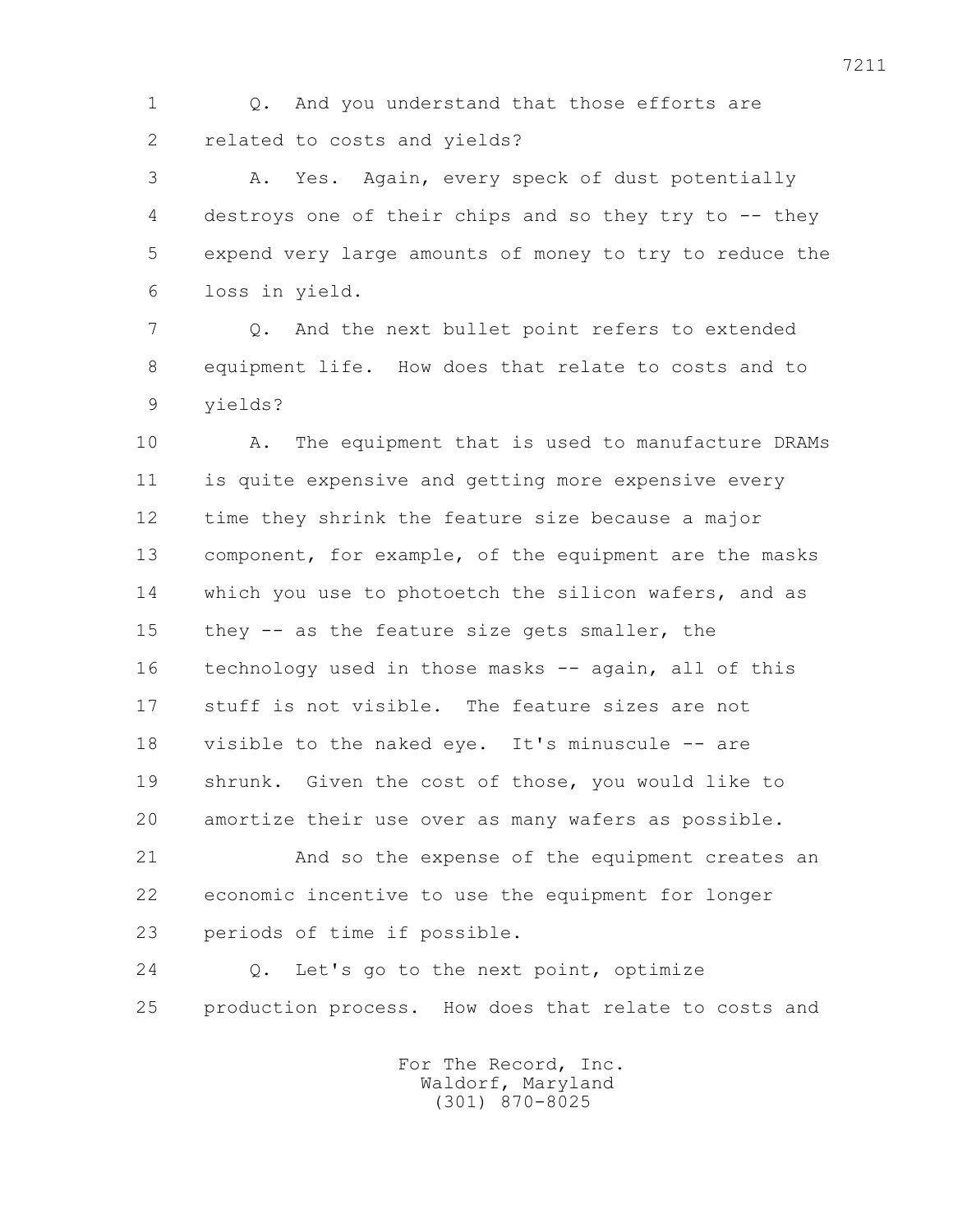1 to yields?

 2 MR. STONE: Your Honor, before we start this 3 answer, if I might object.

 4 We've heard this testimony from Mr. Becker and 5 we heard this testimony from Mr. Williams. This is a 6 matter of fact in the record of how many dust 7 particles humans give off and how clean the rooms are, 8 and I don't think -- all this witness is doing now is 9 simply repeating evidence that's in the record. I 10 think it's unduly cumulative of what we've already 11 heard.

 12 JUDGE McGUIRE: All right. Let me be clear on 13 this, Mr. Royall. He can refer to prior testimony, but 14 I'm not going to allow him or any other expert to sum 15 it up.

 16 So maybe you're walking a fine line here, but 17 there are points where you're going to cross it and I'm 18 not going to allow it, so you know, you decide how you 19 want to proceed on that, but I'm not going to add time 20 to this proceeding with testimony that we've already 21 heard.

 22 Now, if he wants to make a reference to it, 23 that's one thing, but again, I'm not going to allow him 24 to sum it up.

25 MR. ROYALL: I understand, Your Honor. And I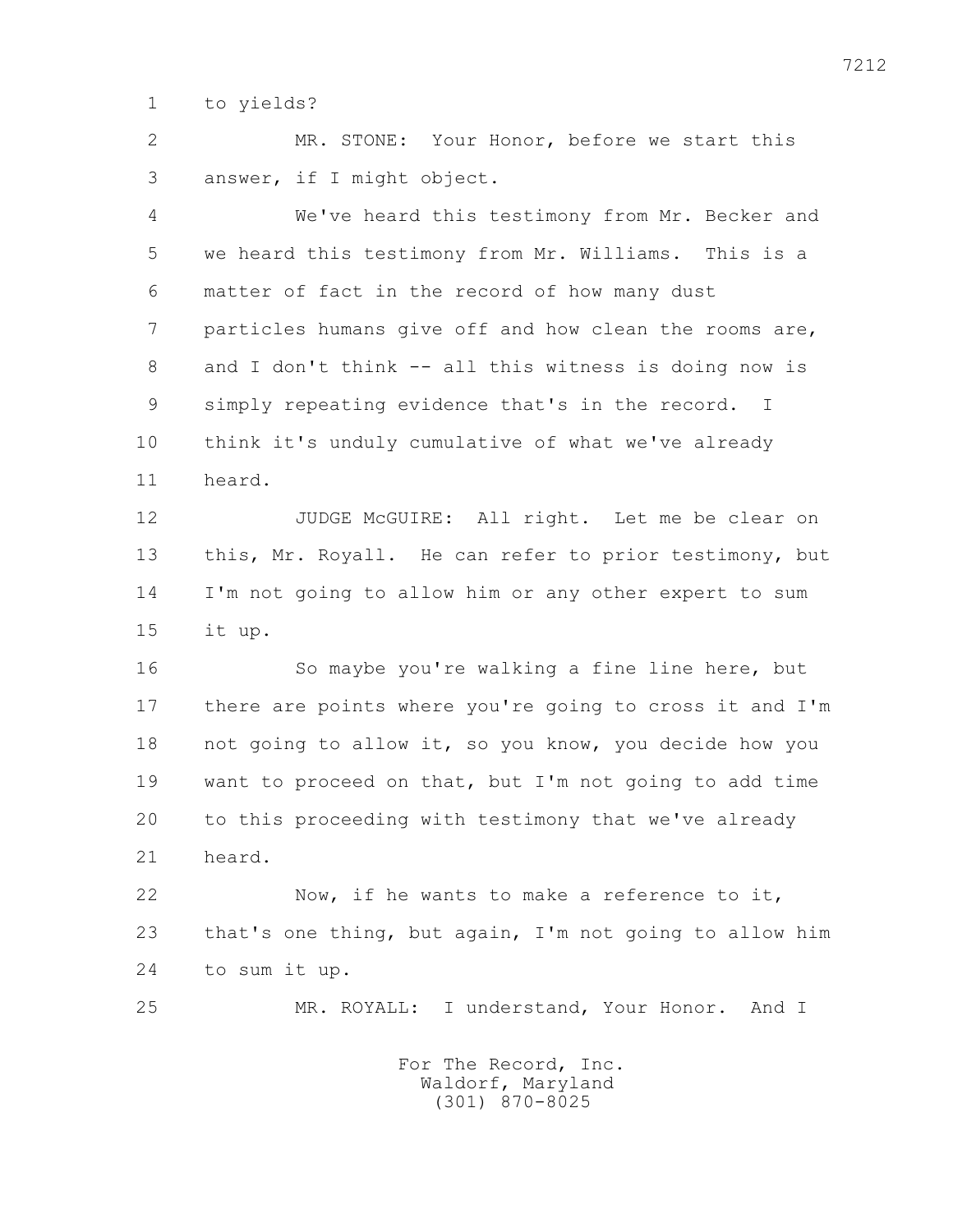1 did not intend to ask Professor McAfee to provide a 2 summary of what others have said, but I do think it's 3 important and fully appropriate for him to give an 4 economic explanation of the factors that he's 5 identified that influence the economic functioning of 6 the markets that he studied. 7 JUDGE McGUIRE: Well, that's fine and he can do 8 that. 9 And this is also for you, Mr. McAfee, and keep 10 what I've said in mind when you respond to some of 11 these questions. Okay? 12 THE WITNESS: Yes, Your Honor. 13 MR. ROYALL: Thank you. 14 BY MR. ROYALL: 15 Q. Now, going to the next point -- and again, I'm 16 asking for your explanation of the economic 17 conclusions that you've reached relating to these 18 various points -- what, if any, conclusions have you 19 reached in your economic analysis relating to the 20 optimization of production processes and how that 21 affects costs or yields in the DRAM production 22 business? 23 A. An important conclusion from the testimony 24 concerning the efforts taken to optimize the production 25 process is the lead time, that is, production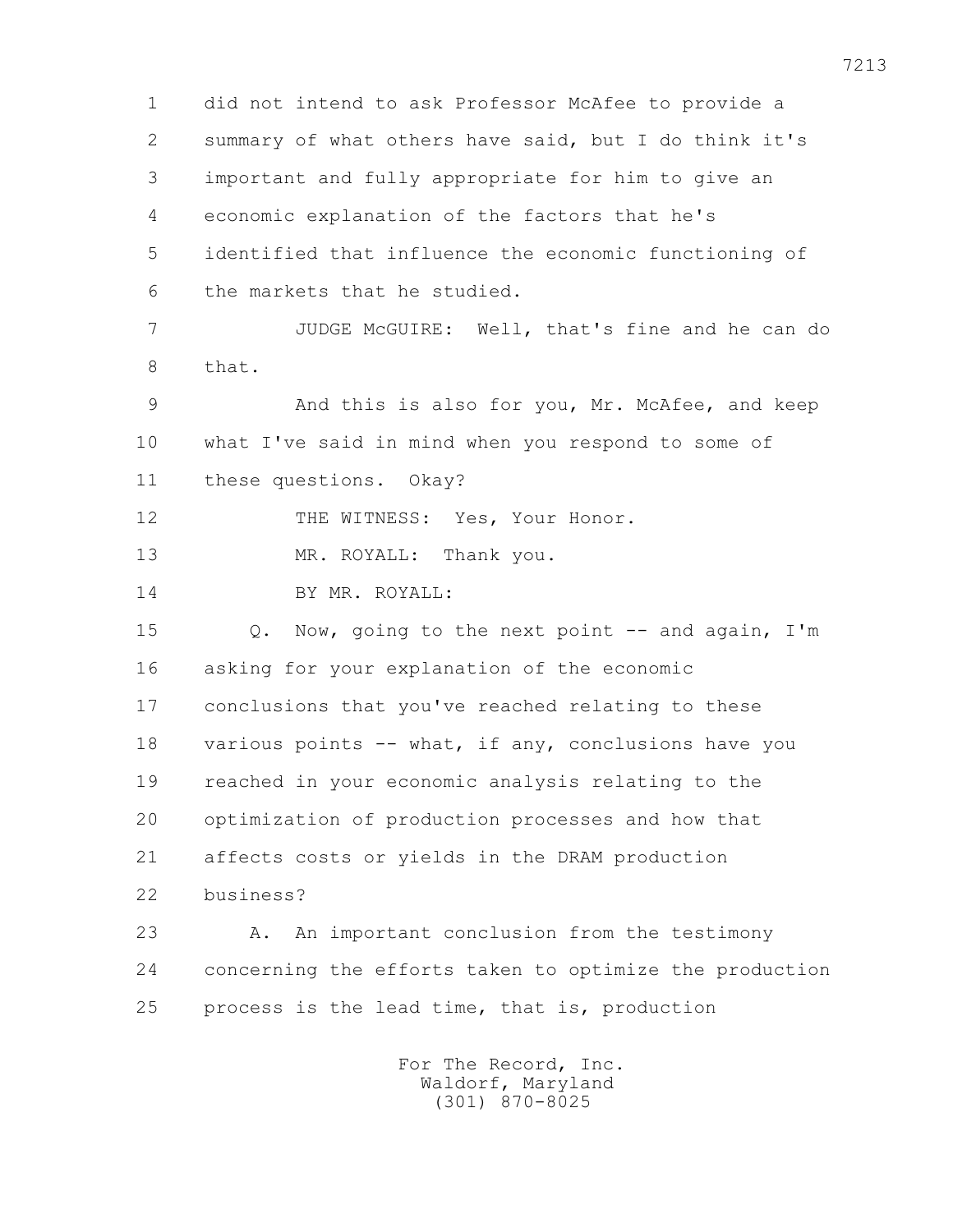1 process -- the optimized production process doesn't 2 happen overnight. There's actually a substantial 3 amount of time that's taken.

 4 And so in -- what's important for the economic 5 analysis is that the efficient or the expedient way to 6 introduce a new generation of product, for example, is 7 you run small batches -- and this has been testified 8 to -- you run small batches for a period of time 9 until -- and maybe revising those designs, learning by 10 doing, while you're producing in large volumes some 11 other product.

12 And that the lead times in that case are 13 actually substantial. That there may be six months, 14 twelve months, even eighteen months of lead time, 15 depending on the nature of the production process.

 16 Q. Going to the next point, and again not -- I'm 17 not asking for you to summarize what -- you testified 18 earlier that you've read essentially the trial record. 19 I'm not asking you to summarize what you've seen in the 20 trial record relating to this but just to explain what 21 economic conclusions, if any, you have drawn relating 22 to now the next point, die shrinks, and the economic 23 significance of that issue in connection with costs and 24 yields in DRAM production.

25 A. So one economic -- one component of the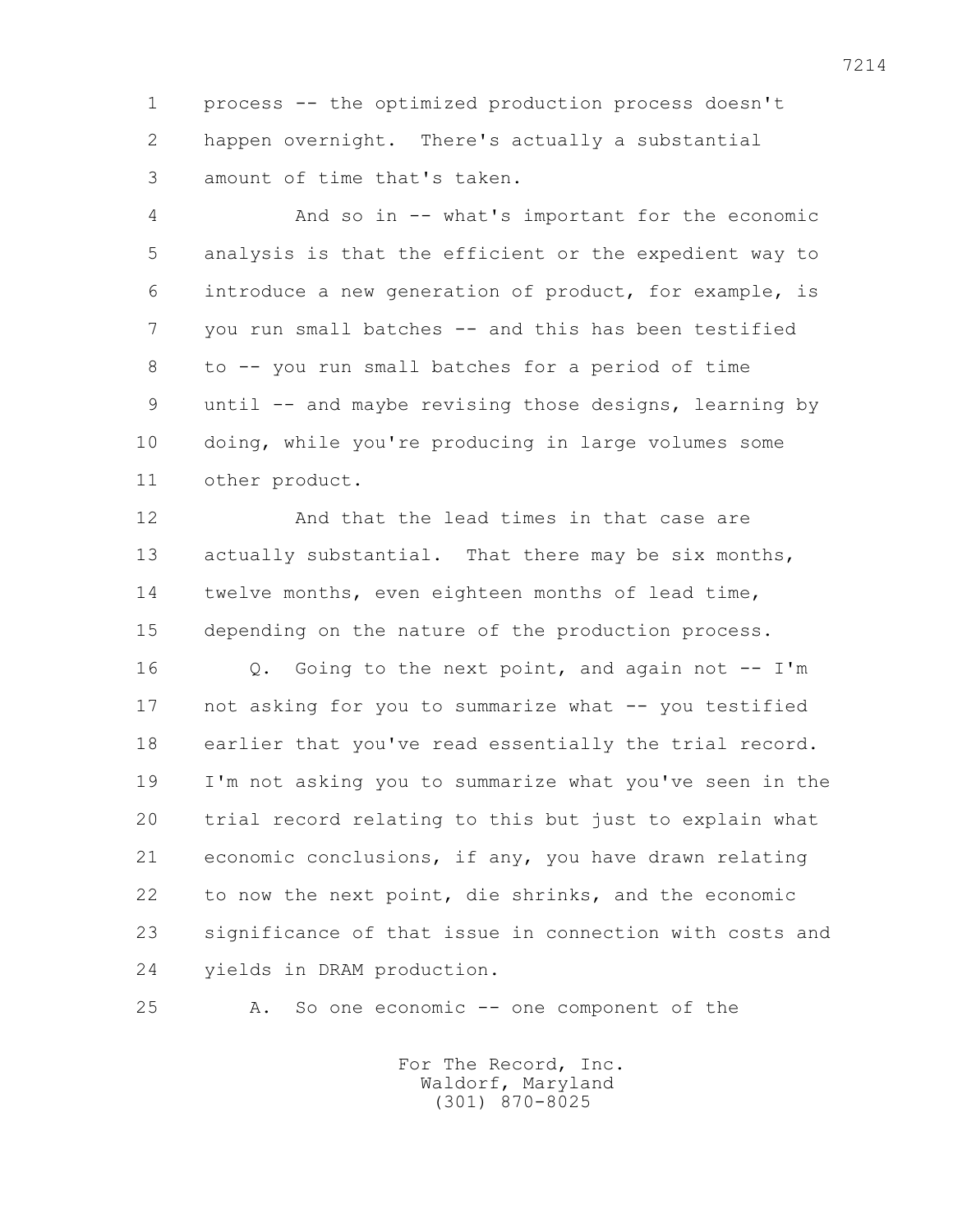1 economic significance of die shrinks is that sometime 2 after they occur you tend to get actually jumps in the 3 supply, that is to say, when you make a 20 percent 4 increase in the supply associated with a single die 5 shrink. And so that makes for sort of lumpy quantity 6 outcomes.

 7 Q. Are there any other economic conclusions that 8 you've reached in relation to the issue of die shrinks 9 that have any bearing or impact on your testimony? 10 A. Not as I sit here today.

11 Q. Okay. Let's go to the final point.

 12 What, if any, economic conclusions have you 13 reached relating to larger wafer size and the bearing 14 of that issue on costs and yields?

15 A. So this is another form of scale economy -- oh, 16 I'm sorry. I do actually remember what I'm going to 17 rely on later with respect to die shrinks. May I go 18 back to my previous answer?

 19 Q. That's fine. Let's do that. We'll come back 20 to the other question.

 21 Just so the record is clear, the question I had 22 asked you earlier is: Are there any other economic 23 conclusions that you've reached in relation to the 24 issue of die shrinks that have any bearing or impact on 25 your testimony?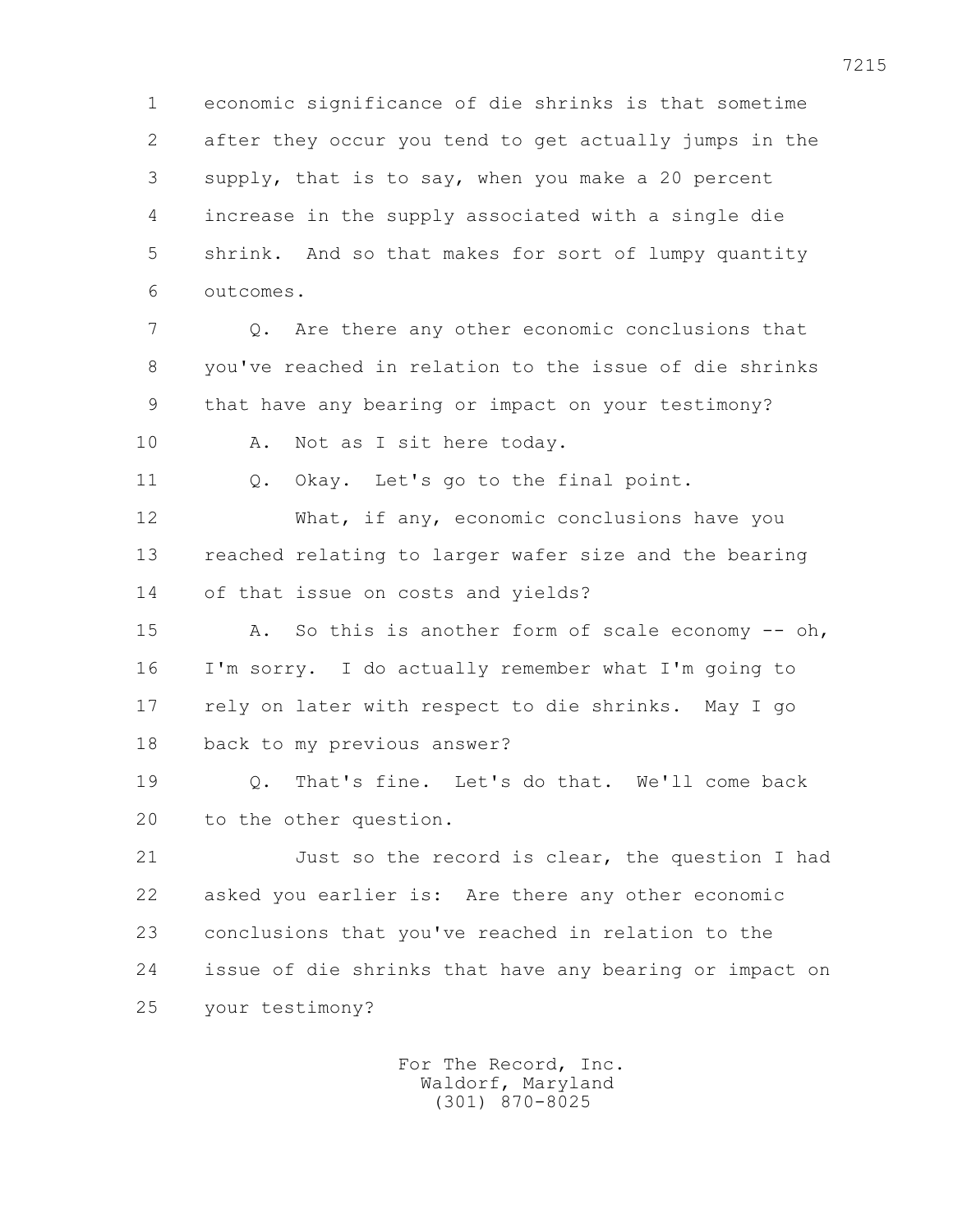1 A. This is so embarrassing. I've now managed to 2 forget. I'm sorry. 3 Q. The question -- just to give reference to the 4 question, we've been discussing ways the DRAM 5 manufacturers reduce costs and increase yield, and I 6 think that your earlier answer relating to die shrinks 7 had something to do with lumpy supply. 8 1s there a cost -- is there a cost implication 9 of die shrinks? 10 JUDGE McGUIRE: All right. Mr. Stone? 11 MR. STONE: If Mr. Royall wants to prompt the 12 witness to something that I think he expects him to 13 say and has probably just forgotten at the moment, I 14 have no objection to this so we can just expedite 15 this. 16 JUDGE McGUIRE: Noted. 17 MR. STONE: That would be fine. 18 JUDGE McGUIRE: You can prompt him. 19 BY MR. ROYALL: 20 Q. Thank you, Your Honor. 21 And I'm not sure whether there is anything to 22 draw out here, but it's -- it's just Professor McAfee 23 thought he recalled something and I'm just asking 24 whether -- you mentioned something related to supply 25 implications I think with respect to die shrinks. Is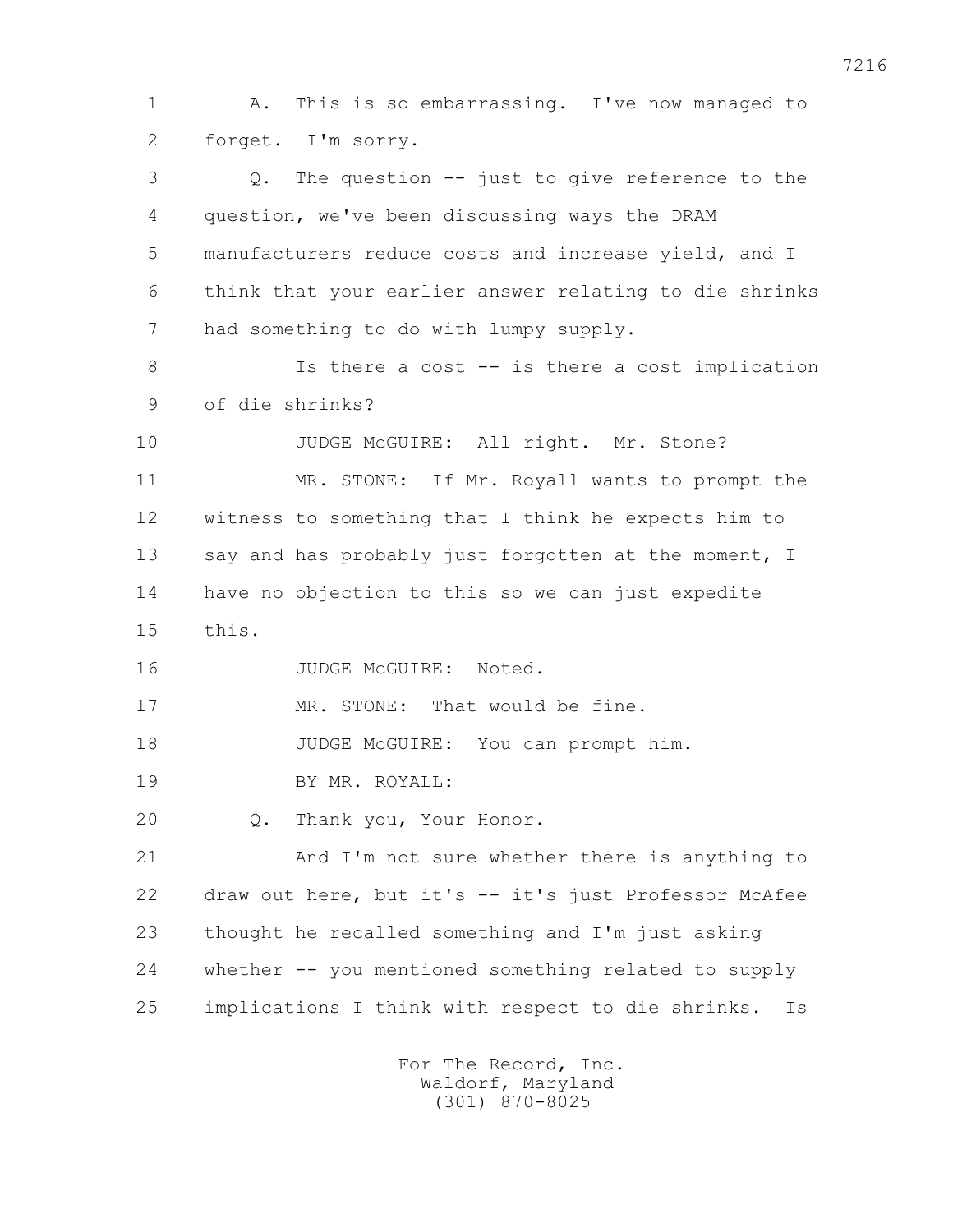1 there a cost implication to that?

 2 A. Yes. What I had forgotten was, in some cases 3 these manufacturers are making multiple products, and 4 when they are making multiple products, a die shrink 5 essentially represents a fixed cost for them.

 6 That is, there's an amount of effort that's 7 taken to produce a die shrink. You need masks. You 8 need to actually redesign your production process. You 9 may need different chemicals and photoetching. 10 Essentially it's all fixed -- it's not related to the 11 quantity of wafers that you run through the production 12 process -- the cost of producing the die shrink.

 13 And so the effect of this is, from an economic 14 perspective, if you've got two products that you might 15 apply a die shrink to, you're going to apply it to the 16 product that you're producing the most of. That is to 17 say, the product with the -- that you're producing the 18 most of will be the product you shrink first and it 19 will be the product you shrink most.

 20 And that has the -- and since a die shrink 21 lowers cost by producing more chips per wafer, there's 22 a cost reduction associated with a die shrink, the 23 effect of that is the product that you're producing the 24 most of is the product whose cost falls the fastest, 25 and that's actually very important from an economic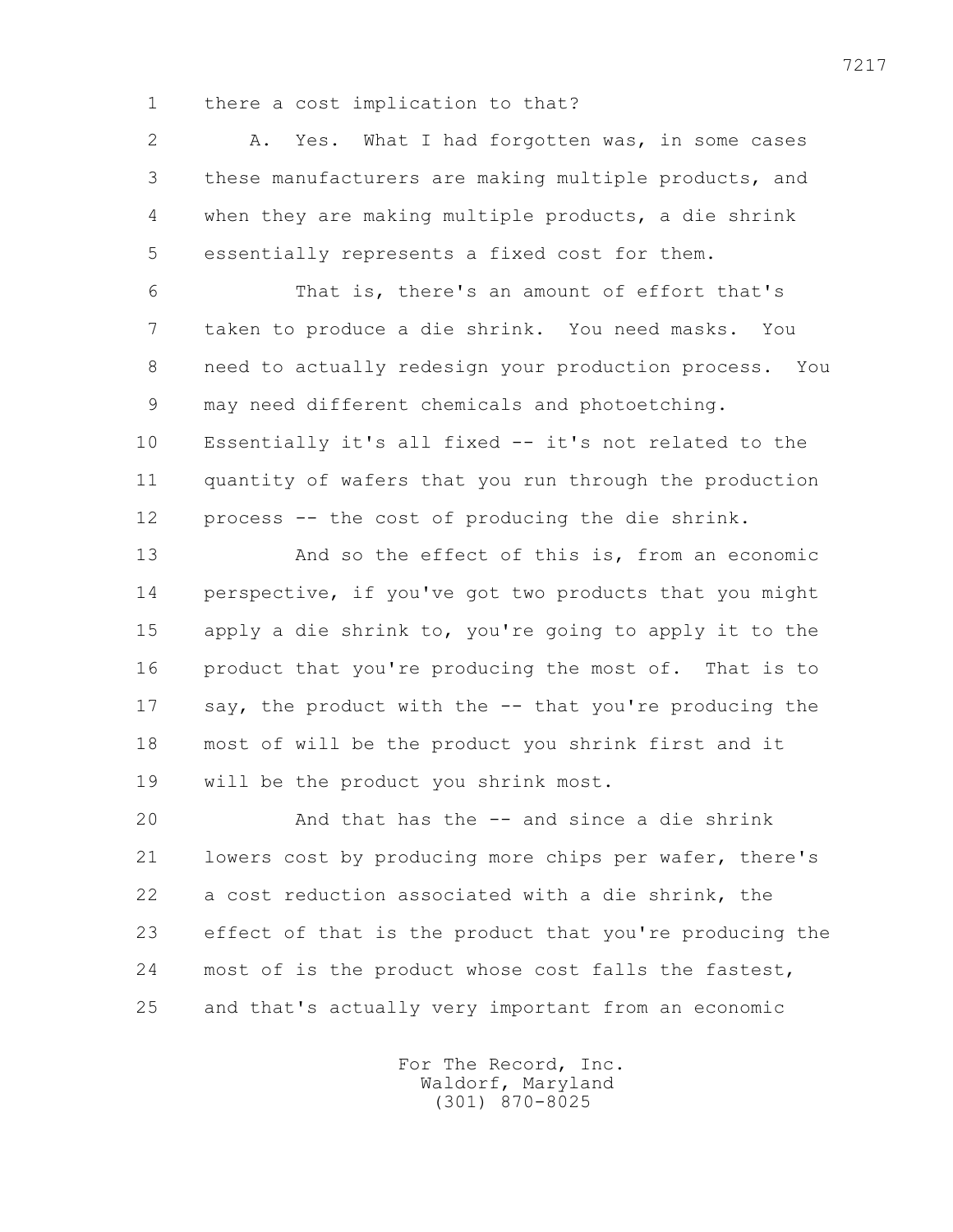1 analysis perspective.

 2 Q. Now, very quickly, the last point you 3 mentioned on this slide, DX-139, relates to larger 4 wafer size.

 5 What, if any, economic conclusions have you 6 reached relating to larger wafer size and the bearing 7 of that issue on costs and yields in DRAM production?

8 A. Well, they would actually be parallel to the 9 die shrink conclusions. That is to say, again, if you 10 were moving to a larger wafer size, you would do it on 11 a product that you expected to sell a lot of or were 12 selling a lot of, and in particular with wafer size, 13 you'd do it to a product where you expected to sell a 14 lot in the future because, again, it's a big fixed cost 15 to move to the next wafer size.

 16 Q. Now, we've been discussing with this slide and 17 some prior slides --

 18 A. I'm sorry. I didn't actually quite finish that 19 answer.

20 Q. I'm sorry. Go ahead.

21 A. And it's the feedback effect that's important 22 from an economist's perspective. That is to say, we 23 apply our cost reduction to our majority product and 24 that has a feedback effect of lowering the cost of that 25 product which then through the marketplace leads that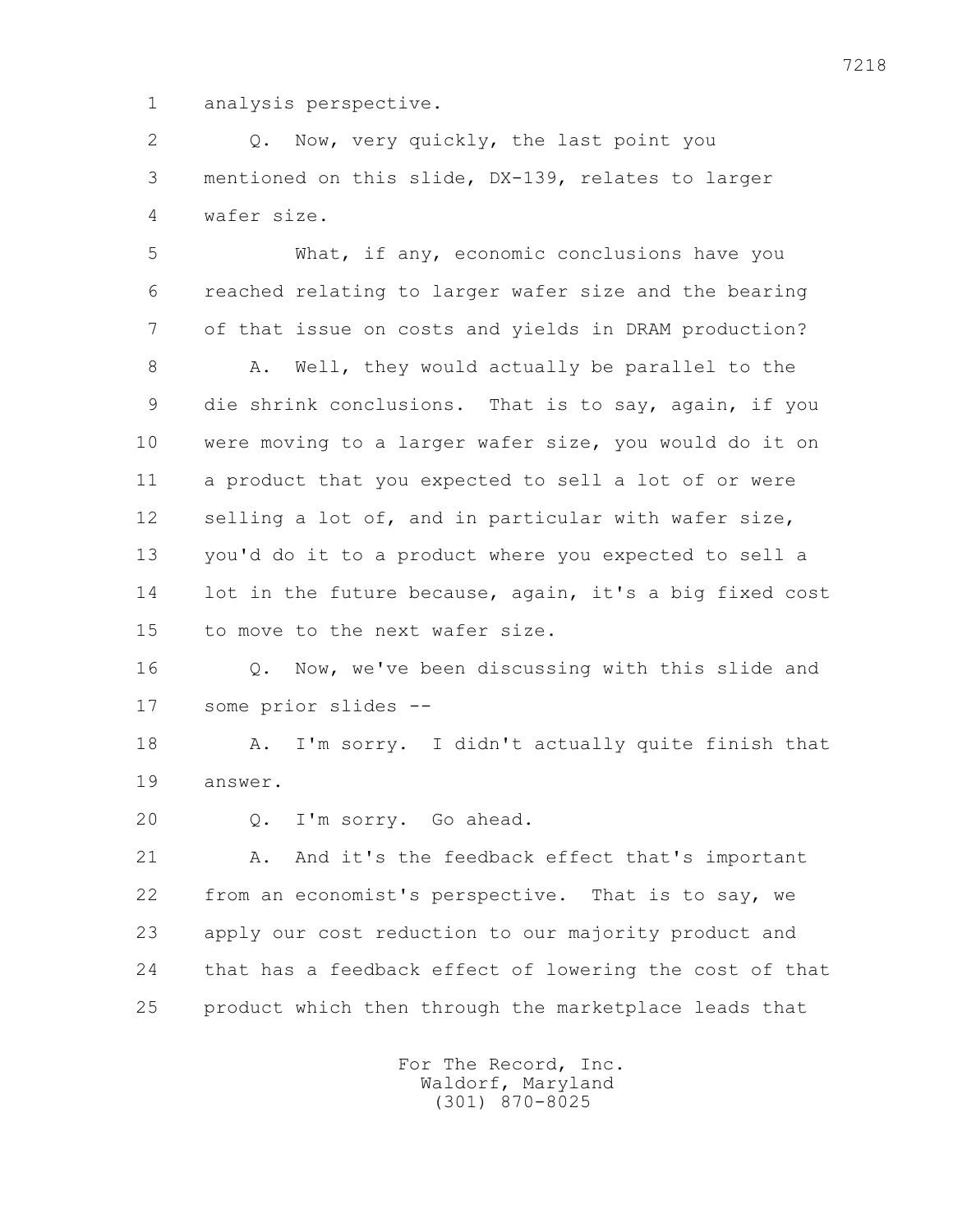1 product to even grow even larger as a proportion of the 2 total demand.

 3 And it's the feedback effect that's important 4 from the economist's perspective.

 5 Q. This slide, DX-139, and at least one of the 6 prior slides, if not more, relates to DRAM production, 7 and you mentioned earlier that as part of your economic 8 analysis, an important part of your economic analysis, 9 you focus also on demand side or consumer issues 10 relating to these markets.

 11 Have you reached any conclusions as to the 12 economics of DRAM demand?

 13 A. Yes, I have. And I've prepared a slide to 14 illustrate some of those conclusions.

15 Q. This slide will be DX-140 I believe.

16 A. Yes.

 17 Q. Again, you have a number of bullet points here 18 related to the economics of DRAM demand.

 19 Let me ask you to start with the first bullet 20 point and explain what, if any, economic conclusions 21 you have reached and what significance or bearing they 22 have on your overall opinions and conclusions in this 23 case.

24 A. This DRAM demand -- we actually have multiple 25 levels at issue in this case in the vertical chain of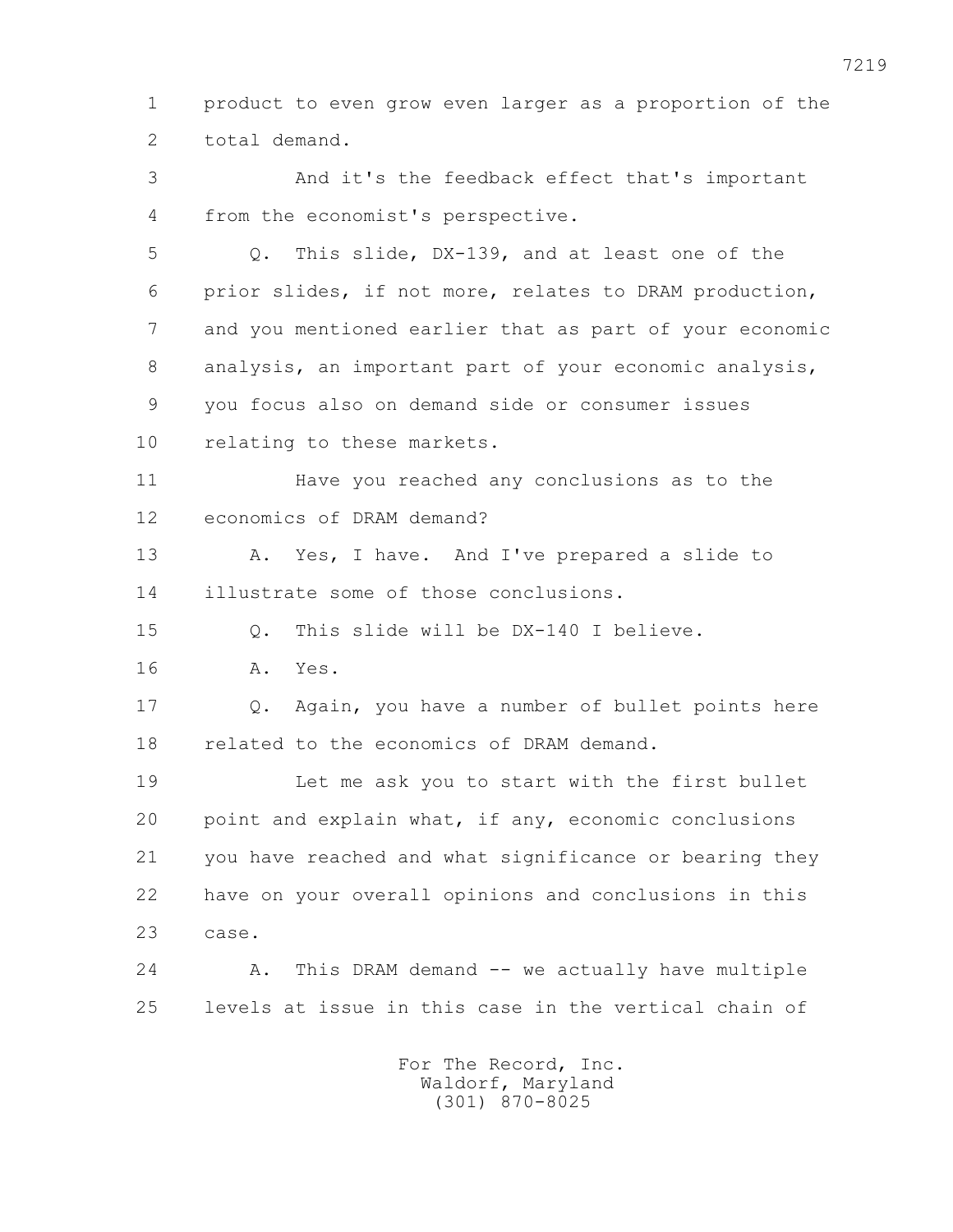1 production, what economists call the vertical chain of 2 production.

 3 Just to place this, this is the level of the 4 original equipment manufacturer, so this is the demand 5 for the DRAM product, not by the final consumer, 6 although of course that is shaped by the final 7 consumer, but for the OEM.

8 And one of the major factors for the OEMs 9 that's an important attribute of DRAM demand is the 10 requirement or the desire for multiple sourcing. As a 11 factual matter, I think there's been a great deal of 12 testimony on that. But from the economic perspective, 13 the value -- there's a couple of values in multiple 14 sourcing. One is that it reduces risk. It also 15 ensures price competition.

 16 And this is not just a feature of this 17 industry, actually it's a feature of many industries, 18 the desire to have multiple sources for inputs.

 19 Q. Let's go the next point, long lead times. 20 What economic conclusions have you reached, if 21 any, relating to that issue in the context of the 22 economics of DRAM demand?

 23 A. Long lead times refers to the -- as you change 24 the -- so when a new generation of DRAM comes out, 25 there is a series of things that have to happen, and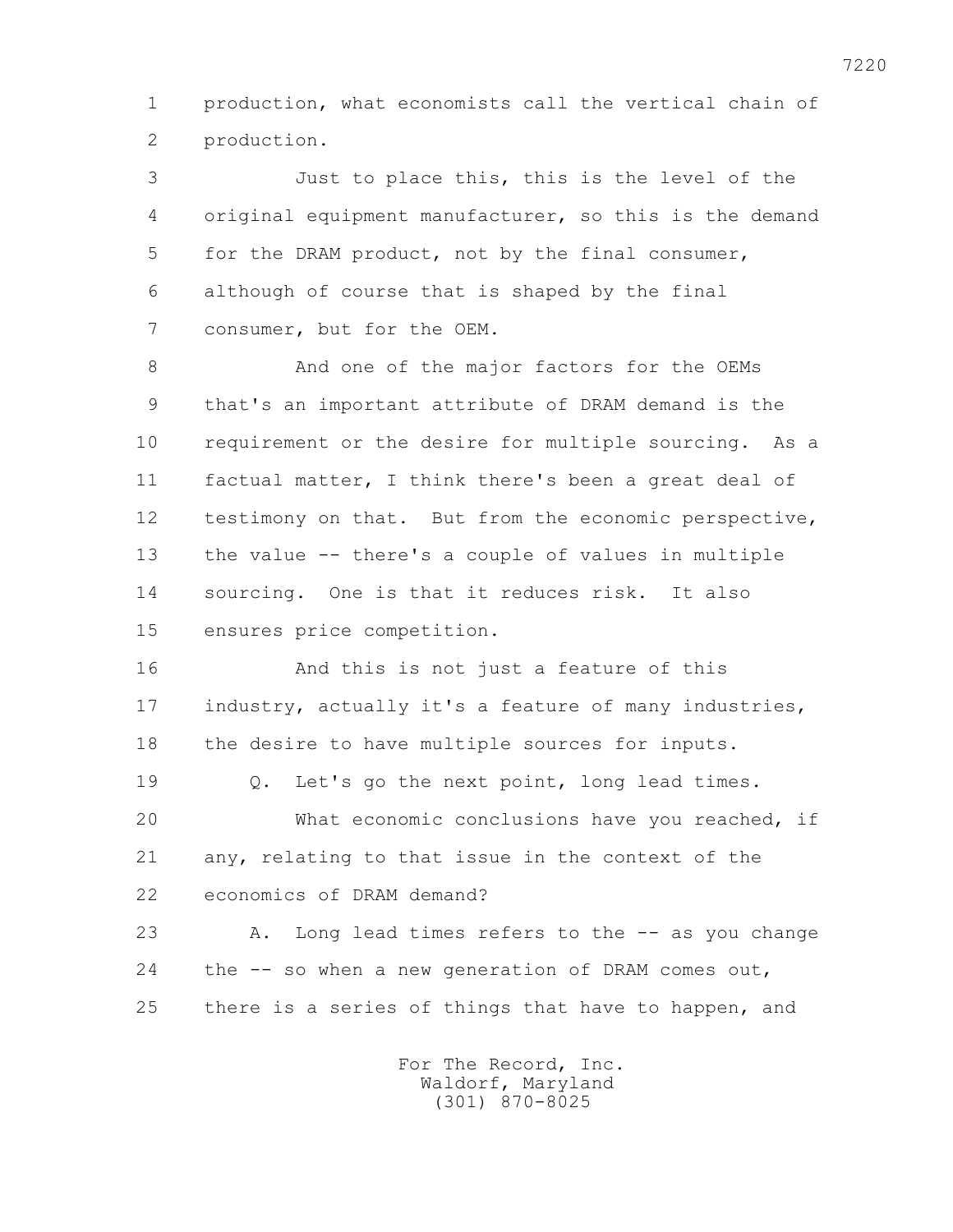1 we'll go into that somewhat more. But other products 2 have to be, as I mentioned earlier, other products have 3 to be designed that work with that.

 4 And one of the characteristics, which again is 5 actually more of a factual matter, is that some of 6 these take a very long time, and so that's going to 7 have -- that long lead time on the demand side, which 8 that -- to get the product actually used is going to be 9 relevant to the analysis, but that actually is more of 10 a factual matter, that there are long lead times 11 needed, rather than a conclusion which I'm drawing. 12 0. And backwards compatibility, do you draw any 13 economic conclusions relating to the subject of 14 backwards compatibility? 15 A. Yes, I do. Backward compatibility refers to -- 16 backward compatibility refers to some features or maybe 17 all of the features -- different people seem to use 18 this term differently -- being consistent as you go 19 from one generation of product to the next. 20 Now, from an economic perspective, the value

 21 of that is in the reuse of existing knowledge, and so 22 one of the characteristics of demand as a cost 23 minimization matter that manufacturers are likely to 24 reuse their existing knowledge, not reinvent the 25 wheel, and that leads to a demand for backward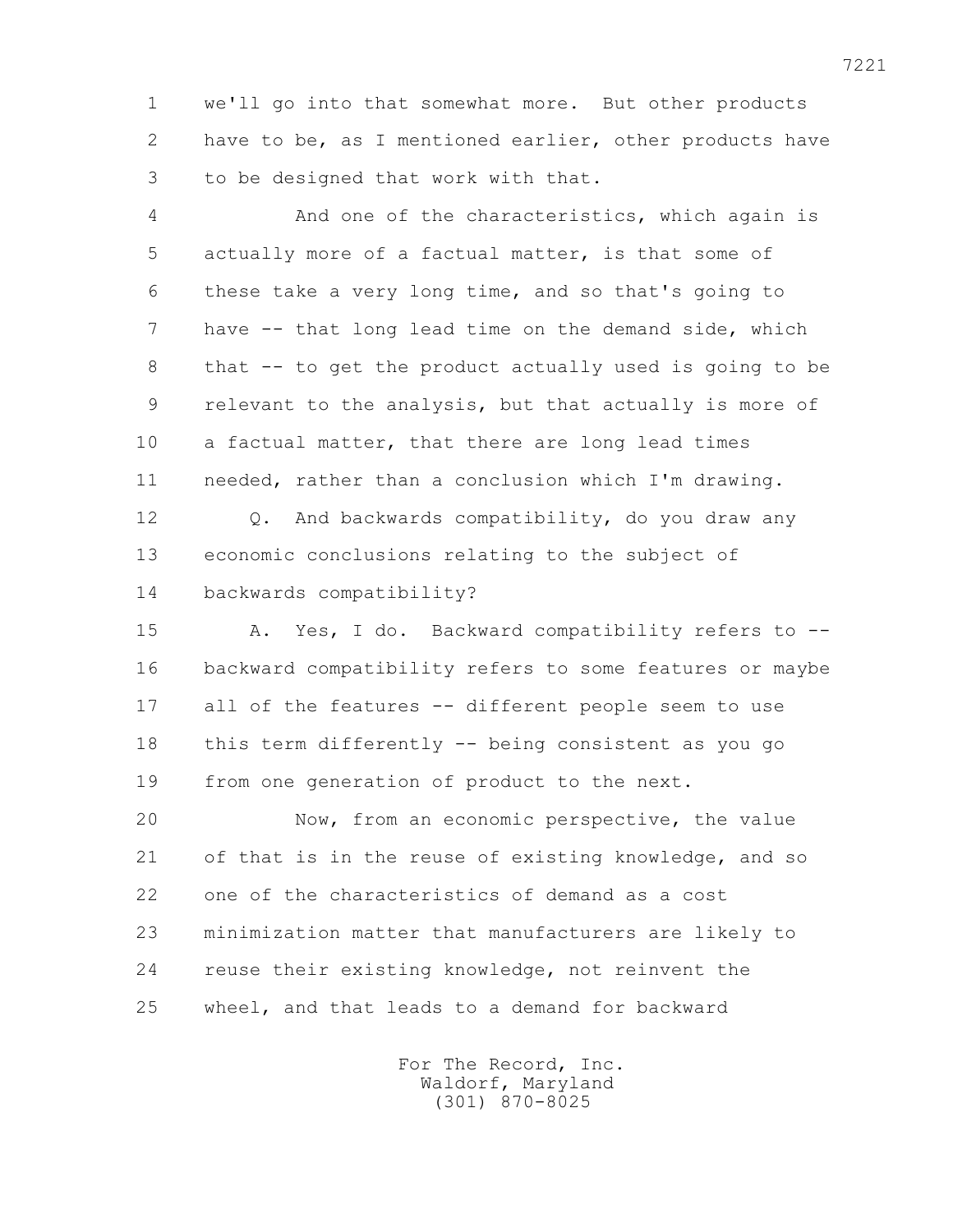1 compatibility.

 2 So there, backward compatibility is actually a 3 consequence of features of the demand by OEMs. 4 Q. Minimizing costs per bit, what are you 5 referring to by that term? 6 A. Actually you see a fair amount -- a fair amount 7 of testimony that cost per bit is a very critical 8 aspect. 9 We already talked about the price sensitivity. 10 An implication of the price sensitivity of final 11 consumers is a desire on the part of the OEMs to 12 minimize their cost per megabyte or per bit for demand 13 for their product, for DRAM. 14 Q. Are there any economic implications of that 15 that you've identified? 16 A. Oh, absolutely. That puts pressure on the 17 supply side to do -- to produce the absolute lowest 18 cost, so that is a contributor to the pressure on the 19 manufacturers to have the absolute lowest cost per 20 megabyte basis. 21 Q. And finally, minimizing design, testing and 22 qualification costs, is that a subject that bears on 23 your economic analysis? 24 A. Absolutely. This -- the costs of design, 25 testing and qualification in this industry appear to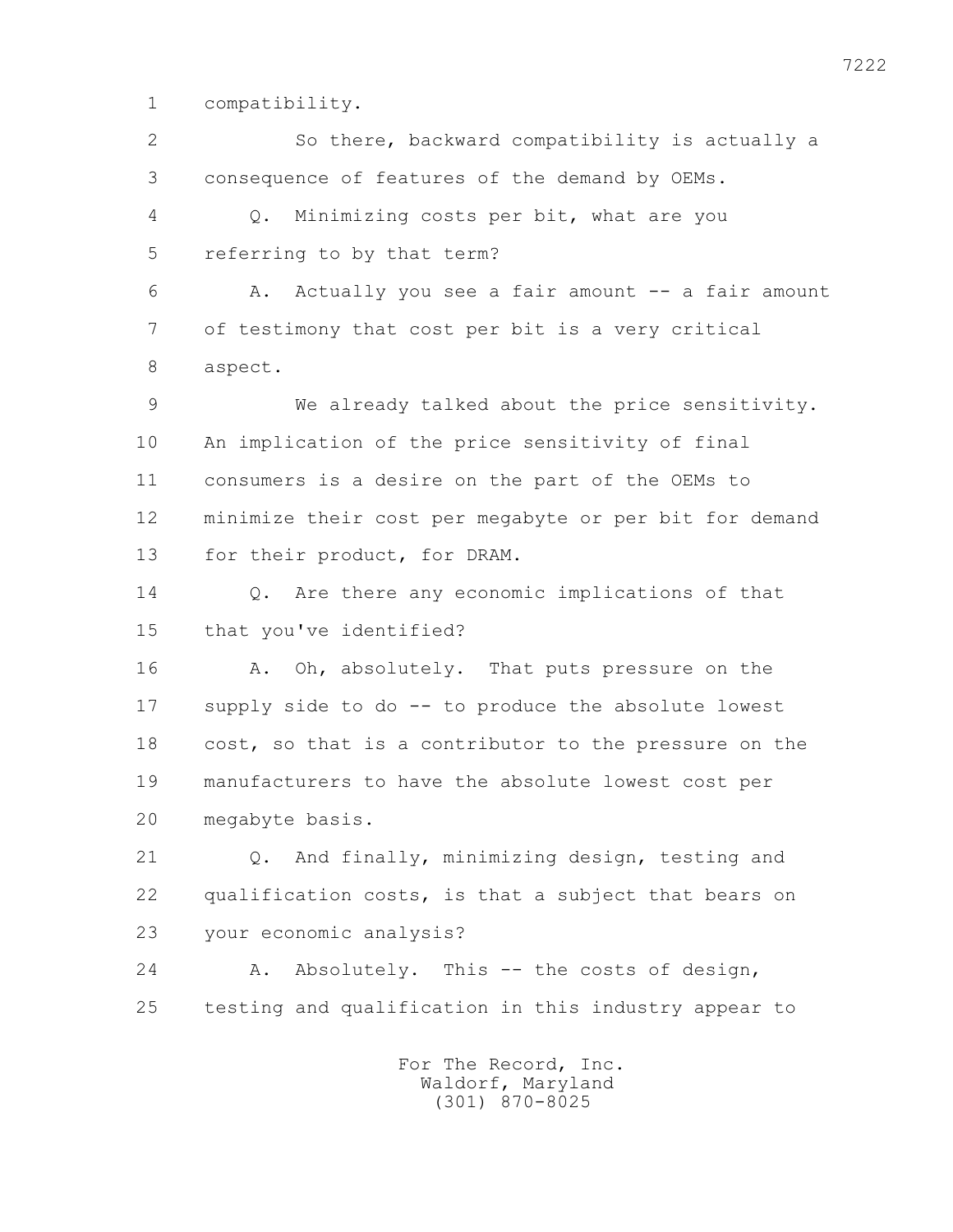1 be quite substantial, and that's a factual matter, but 2 they do appear to be quite substantial. And as a 3 consequence of those, those create an economy of 4 scale.

 5 That is to say, when design, testing and 6 qualification costs are large, you want to try to use a 7 single or not too many different flavors or varieties 8 of DRAM so that I don't have to go through the whole 9 design, testing and qualification process over and over 10 and over again.

 11 And so this creates more pressure for having a 12 single, dominant flavor of DRAM.

13 Q. And when you say it creates this pressure, are 14 you talking about economic factors that influence the 15 supply of DRAM?

 16 A. That's correct. Well, in the marketplace 17 choice, not just supply, but also the marketplace 18 choice of DRAM.

19 0. So the demand side as well?

20 A. That's correct.

 21 MR. ROYALL: Your Honor, this is a convenient 22 stopping point for me.

23 JUDGE McGUIRE: Okay. Very good.

 24 It's about twenty-five after. Let's take a 25 break for lunch and we'll reconvene here at 1:45.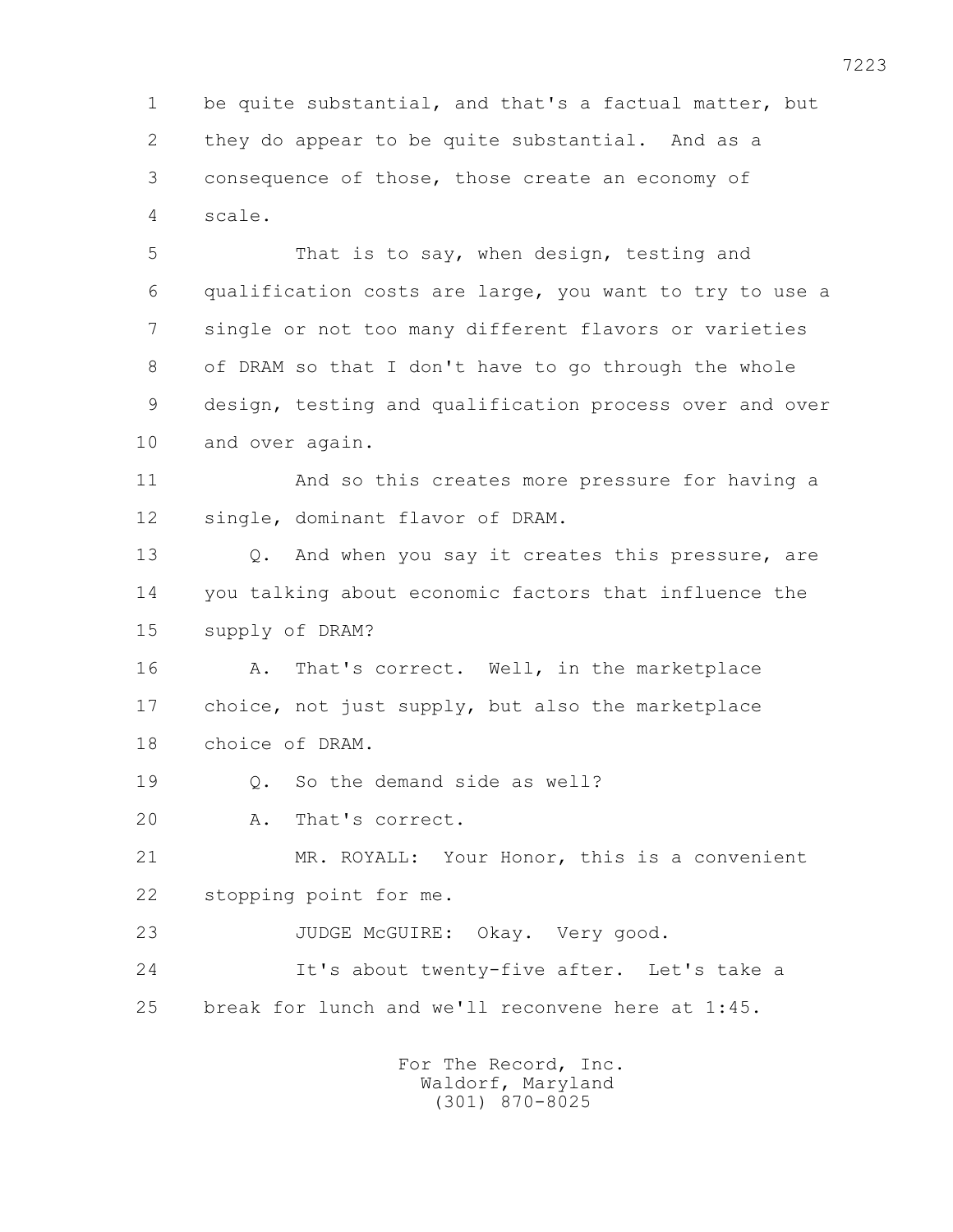| $\,1$            |         | MR. ROYALL: Thank you.            |  |  |                                               |  |
|------------------|---------|-----------------------------------|--|--|-----------------------------------------------|--|
| $\overline{c}$   |         | JUDGE McGUIRE: Hearing in recess. |  |  |                                               |  |
| $\mathcal{S}$    |         |                                   |  |  | (Whereupon, at 12:22 p.m., a lunch recess was |  |
| $\overline{4}$   | taken.) |                                   |  |  |                                               |  |
| $\mathsf S$      |         |                                   |  |  |                                               |  |
| $\sqrt{6}$       |         |                                   |  |  |                                               |  |
| $\boldsymbol{7}$ |         |                                   |  |  |                                               |  |
| $\,8\,$          |         |                                   |  |  |                                               |  |
| 9                |         |                                   |  |  |                                               |  |
| $1\,0$           |         |                                   |  |  |                                               |  |
| $11$             |         |                                   |  |  |                                               |  |
| $12\,$           |         |                                   |  |  |                                               |  |
| $13\,$           |         |                                   |  |  |                                               |  |
| 14               |         |                                   |  |  |                                               |  |
| $1\,5$           |         |                                   |  |  |                                               |  |
| $1\,6$           |         |                                   |  |  |                                               |  |
| $17\,$           |         |                                   |  |  |                                               |  |
| $1\,8$           |         |                                   |  |  |                                               |  |
| 19               |         |                                   |  |  |                                               |  |
| $20$             |         |                                   |  |  |                                               |  |
| 21               |         |                                   |  |  |                                               |  |
| 22               |         |                                   |  |  |                                               |  |
| 23               |         |                                   |  |  |                                               |  |
| 24               |         |                                   |  |  |                                               |  |
| 25               |         |                                   |  |  |                                               |  |
|                  |         |                                   |  |  |                                               |  |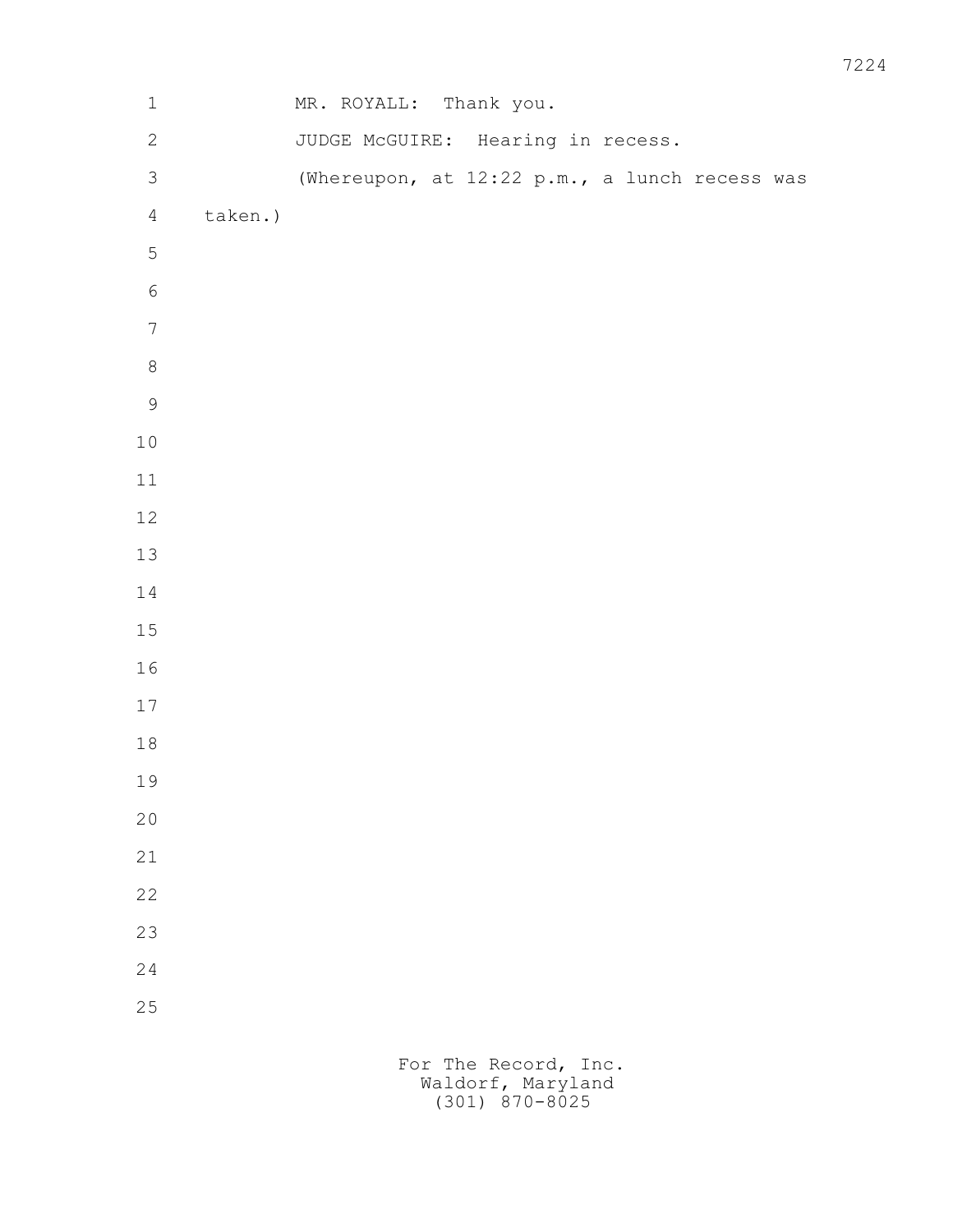1 A F T E R N O O N S E S S I O N 2 (1:46 p.m.) 3 JUDGE McGUIRE: At this time you may proceed, 4 Mr. Royall, with your examination. 5 MR. ROYALL: Thank you, Your Honor. 6 BY MR. ROYALL: 7 Q. Just to reorient us after the lunch break, we 8 talked about the economics of the DRAM industry and you 9 explained certain views and conclusions relating to 10 both the economics of DRAM production and the economics 11 of DRAM demand. 12 Let me ask you now, Professor McAfee, do any of 13 the economic factors that we've discussed in your 14 testimony to this point have bearing on whether 15 standards are important in the DRAM industry? 16 A. Yes, they do. 17 0. And how is that? 18 A. For example, this issue with die shrinks that 19 the same -- the product that's in the majority of 20 demand tends to get the die shrinks fast and hence its 21 costs fall faster. That encourages a single product to 22 be the dominant product and that's going to make the 23 standard by which that product is manufactured 24 important. 25 As does the requirement of having multiple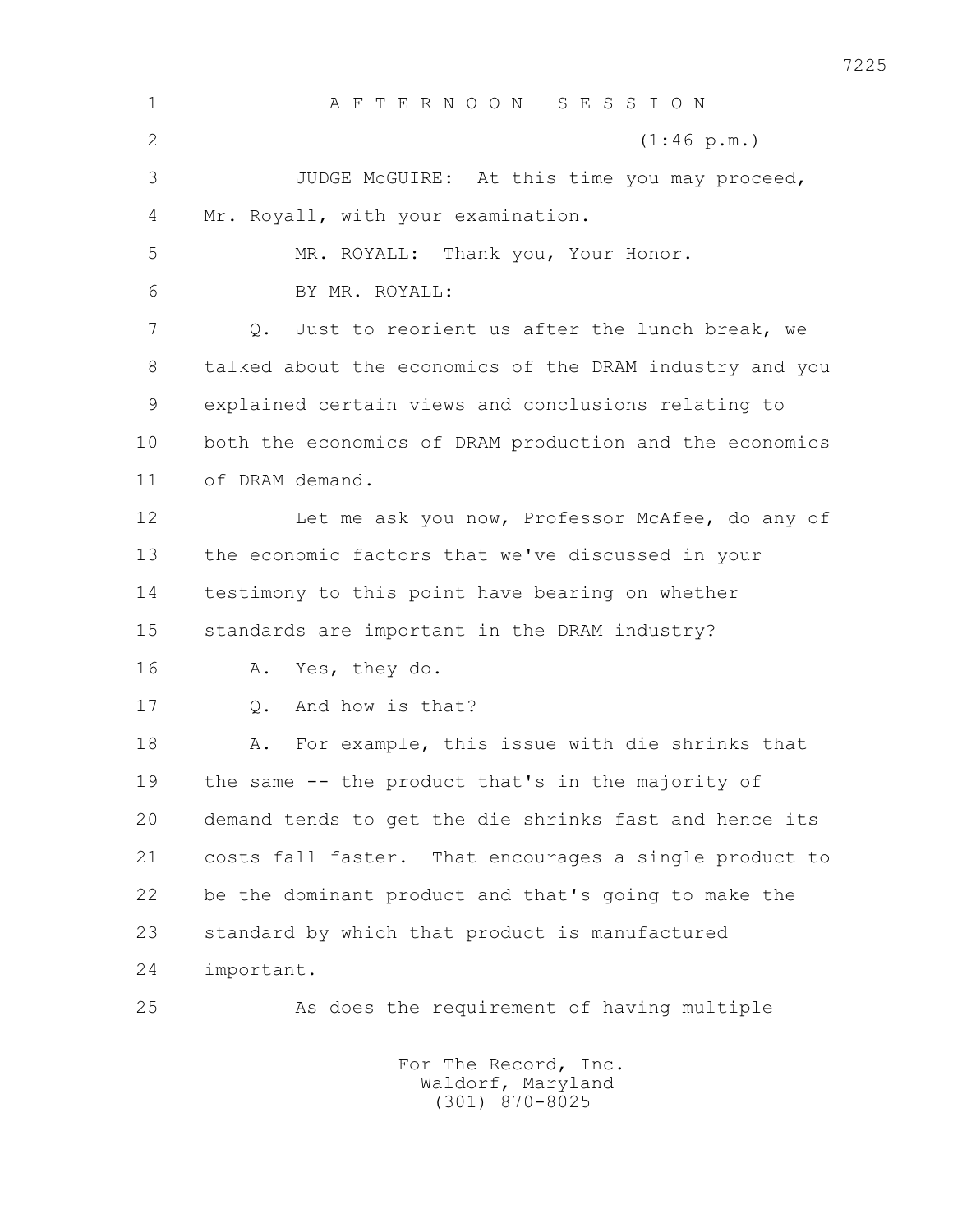1 suppliers or the value that buyers put on having 2 multiple suppliers. Again, that would tend to 3 encourage a single product or not very many products as 4 being a dominant standard.

 5 Q. And have you as part of your economic analysis 6 sought to investigate or study the extent to which in 7 the DRAM industry there has at any given time been a 8 dominant industry standard?

9 A. Yes. And I've prepared a slide.

 10 Q. Let's go to that and I think we're now up to 11 DX-141.

 12 This slide is entitled Evolution of DRAM 13 Standards. It's very colorful, but let me ask you if 14 you can explain what you're seeking to depict through 15 this slide.

 16 A. This slide shows at any given time and across 17 time which product is -- well, the market shares of the 18 various products available for sale in the market.

 19 And just to give an example, defining market 20 share of fast page mode, which is the product -- it's 21 an asynchronous design colored in a greenish color.

 22 In 1995 -- in 1995, one looks at the green 23 color, which starts around 8 percent and ends around 24 93 percent, and the percentage of the market that would 25 be devoted to fast page mode is the difference between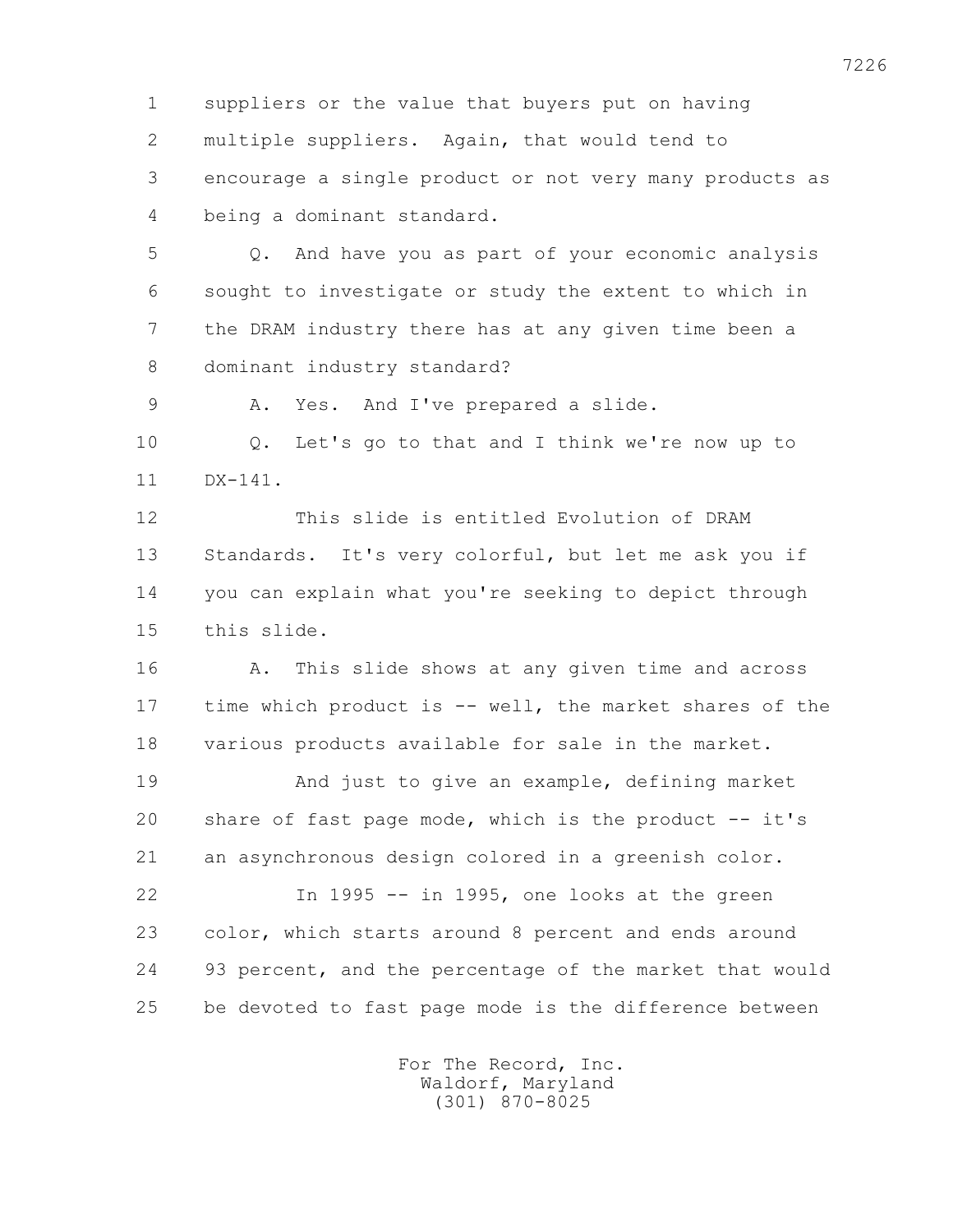1 those two, that is, 93 minus 8.

| $\mathbf{2}$ | The proportion of the market that's EDO,                |
|--------------|---------------------------------------------------------|
| 3            | extended data out, which is another memory type that    |
| 4            | was available in 1995, that's associated with the       |
| 5            | orange color and that would be the difference between   |
| 6            | 100 and roughly 93, or 7 percent of the market.         |
| 7            | I'm just approximating the numbers.                     |
| 8            | And so this shows the proportion of the market          |
| 9            | at each year devoted to the various products for sale,  |
| 10           | at least in the large quantities.                       |
| 11           | Let me say that the years from 2002 on are              |
| 12           | projected and we already have -- the 2003 numbers are   |
| 13           | now available and they are -- DDR actually has a        |
| 14           | larger market share than is illustrated on this         |
| 15           | picture.                                                |
| 16           | Q. And you testified earlier that you have focused      |
| 17           | as part of your analysis on the JEDEC SDRAM and         |
| 18           | DDR SDRAM standards.                                    |
| 19           | What portion of this chart or graph, DX-141,            |
| 20           | corresponds with those standards?                       |
| 21           | Well, the "other" is actually not identified,<br>Α.     |
| 22           | so I don't know about the "other." And the RDRAM, the   |
| 23           | Rambus product, which is colored in red, is not a JEDEC |
| 24           | standard. And the other four technologies are           |
| 25           | standardized.                                           |
|              |                                                         |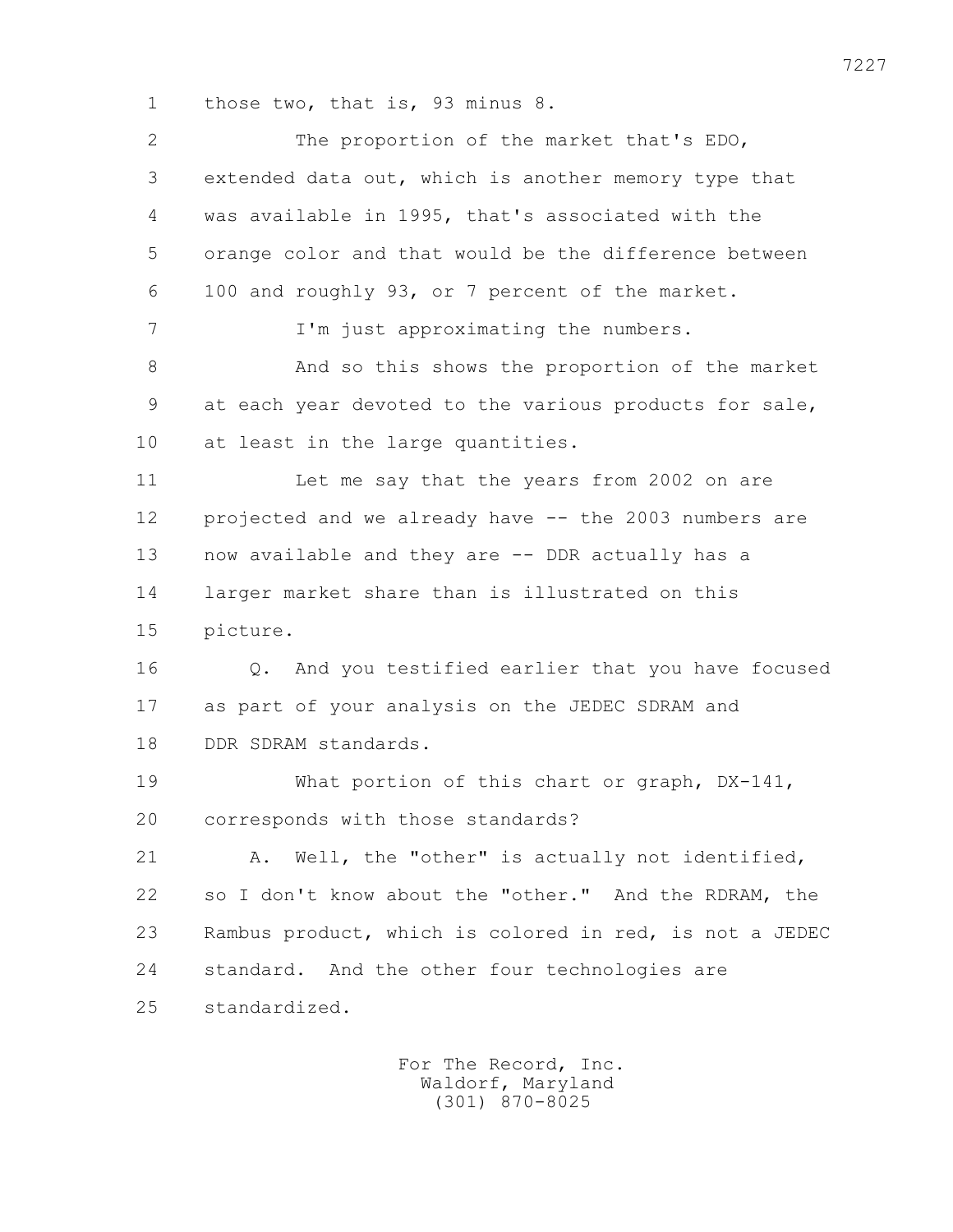1 Q. But which portion corresponds with -- which 2 portion or portions correspond with SDRAM DDR? 3 A. I'm sorry. I misunderstood your question. 4 The blue is the SDRAM and the yellow is the 5 DDR SDRAM, so the blue color represents SDRAM. 6 Q. And does this graphic have any bearing on what, 7 if any, conclusions you reach as to whether in the DRAM 8 marketplace you have seen the existence of dominant 9 industry standards? 10 A. Yes. This diagram shows that generally the 11 standards get off to what I think was a slow start. 12 It's sometimes called the S curve because the shape is 13 kind of -- is mirroring an S, at least a stretched-out 14 S a little bit. 15 They get off to a somewhat slow start, and then 16 market penetration speeds up, and then at some point it 17 tails off again and with its being replaced by a 18 subsequent standard. 19 Q. And the lines and the changes of colors, those 20 represent transitions from one industry standard to 21 another; is that correct? 22 A. Well, the -- so the transition across time is 23 represented by the subsequent product's share growing, 24 and you see that by the fall-off in the previous 25 standard.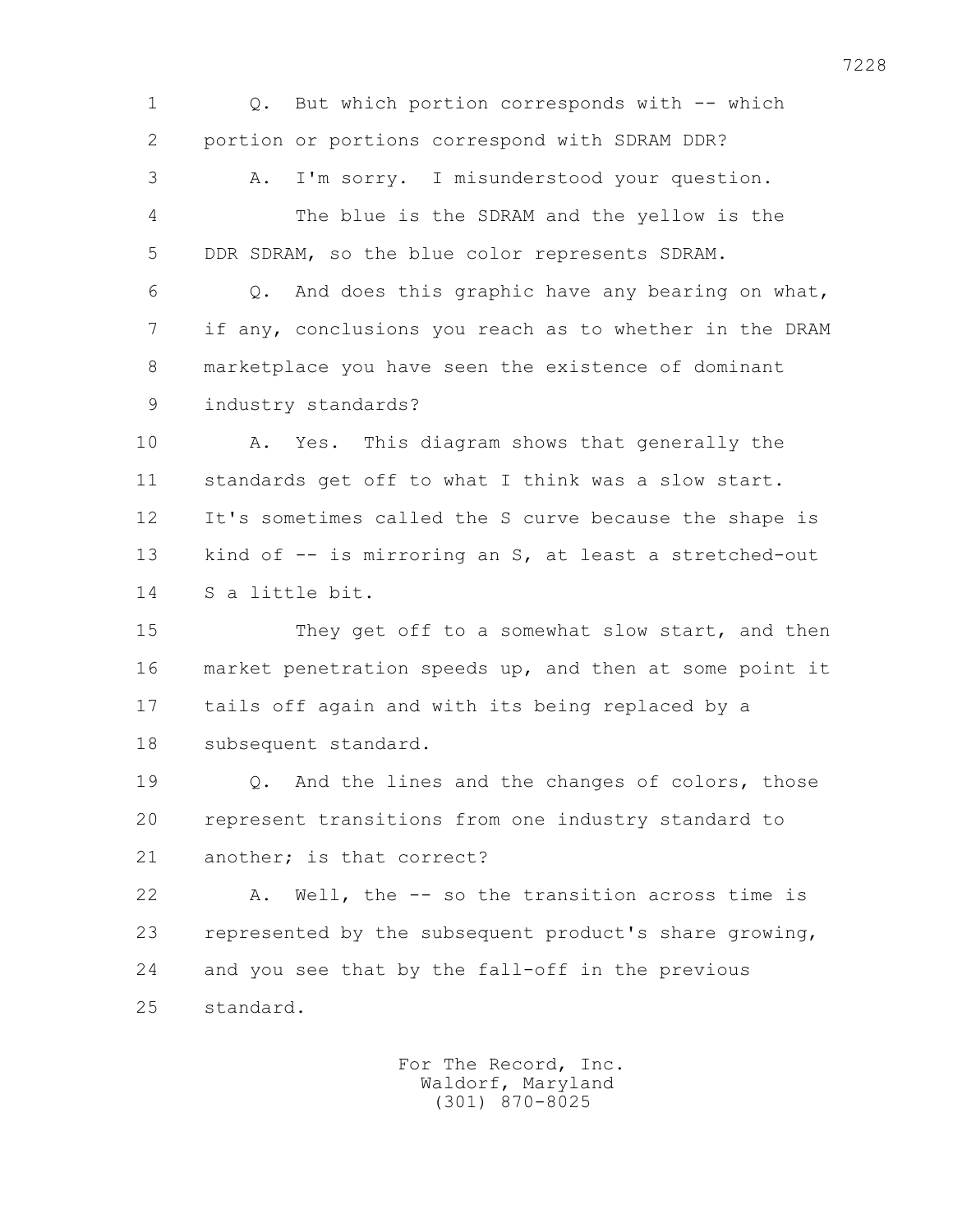1 So as the -- for example, as EDO gives way to 2 SDRAM, the right-hand side of the orange area starts to 3 decline steeply.

 4 Q. Have you, Professor McAfee, in connection with 5 your work on this matter, developed an understanding of 6 what economic factors, if any, cause the DRAM 7 marketplace to transition from one industry standard to 8 another?

9 A. Yes, I have.

 10 Q. What factors have you concluded impact that 11 transition from one standard to another?

 12 A. I'm sorry. Can I get you to repeat the 13 question?

 14 Q. What -- you said that you have developed an 15 understanding of economic factors that cause the DRAM 16 marketplace to transition from one industry standard to 17 another, and I'm simply asking you what economic 18 factors bear on that transition.

 19 A. Well, the cost of the subsequent product would 20 be a leading candidate for -- a leading economic 21 factor. That is to say, as the cost of a next 22 technology falls, you see initially niche applications 23 for a new standard.

 24 That is, the things like video RAM or the most 25 high-value use for fast memory will be the initial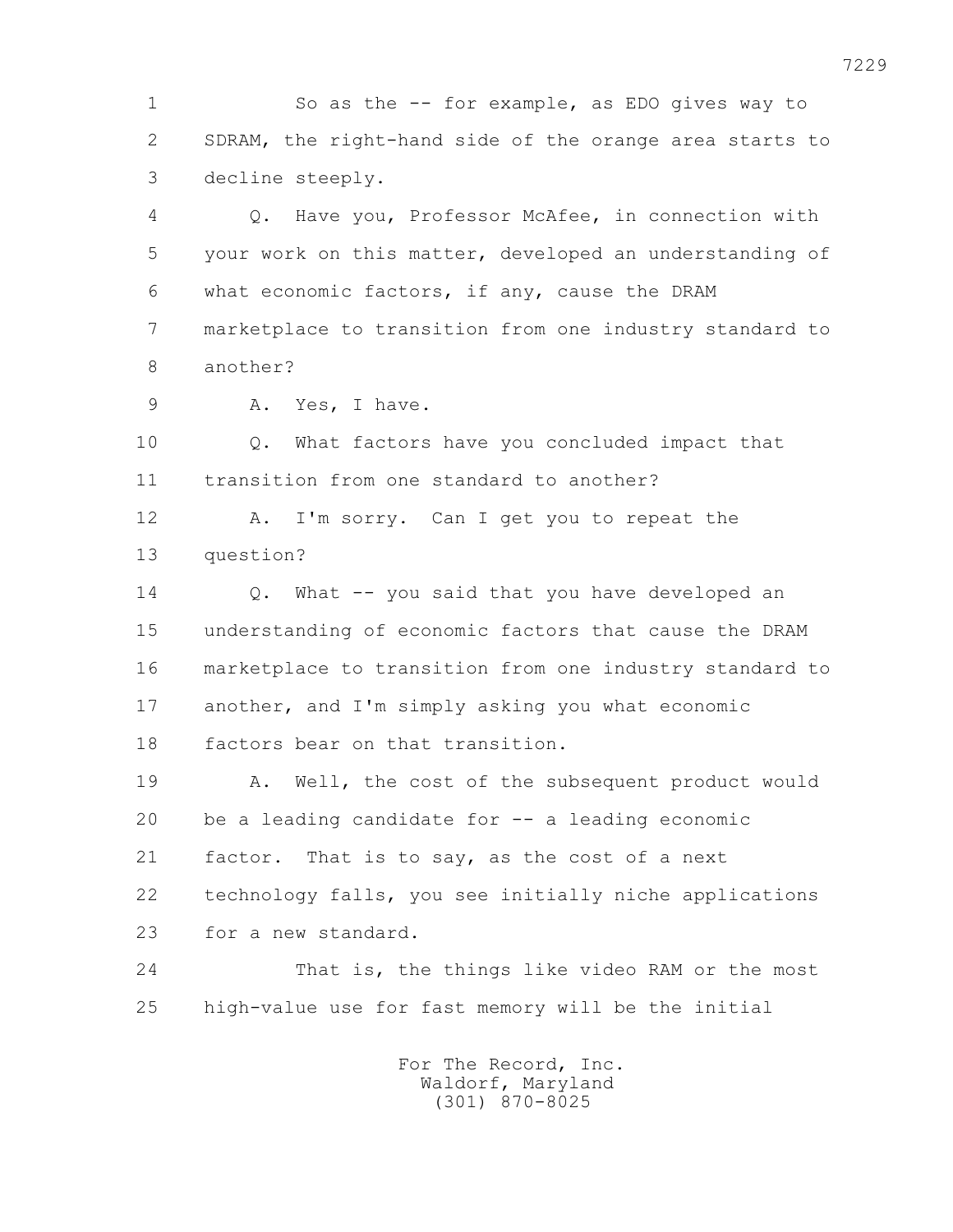1 users and they're paying a relatively high market 2 premium. As the number of buyers grows for this 3 memory, at some point you get a market tipping, or 4 what's called a market tipping, and that's driven by a 5 factor we've already talked about, which is you apply 6 your cost-saving activity most to the product that 7 you're making the most of, and so that tends to drive 8 down -- as the product gets a larger market share, it 9 tends to drive down the price, thus reinforcing the 10 inclination of the market to buy that product.

11 And ultimately that leads to, the market will 12 tip to the new product.

 13 Q. Have you reached any conclusion as to whether 14 from an economic standpoint standards are an important 15 element of the competitive landscape in the DRAM 16 industry?

17 A. Yes, they are.

 18 Q. And do you have an understanding or have you 19 developed views as to why standards are important in 20 this industry?

 21 A. Yes. And I will -- provided a slide which in 22 fact echoes many of the market factors that we've 23 already talked -- already discussed.

24 Q. And this is DX-142 I believe.

25 I don't want you to recover territory that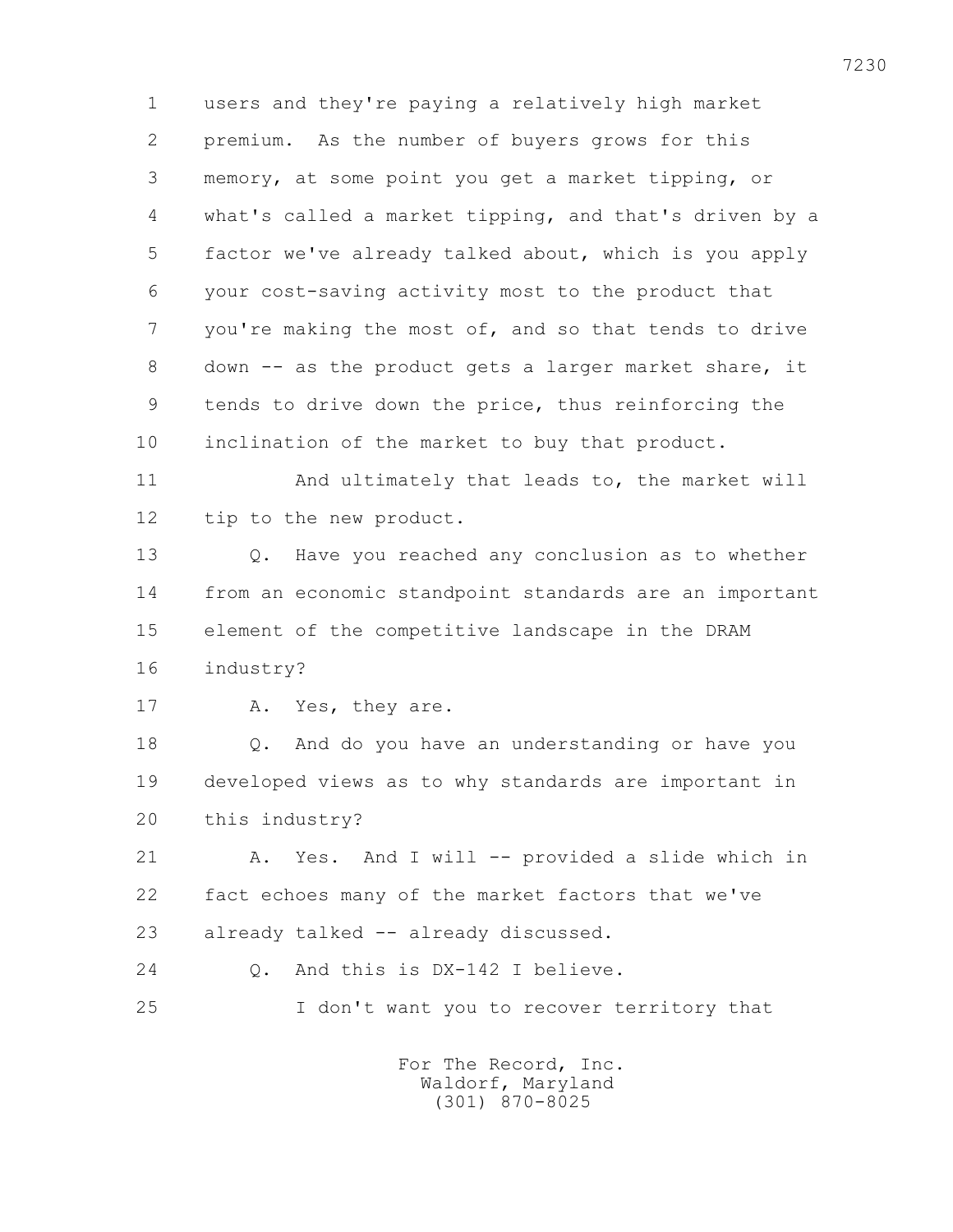1 we've already covered, for instance, on

 2 interoperability, but could I ask if you could just 3 generally explain your views from the standpoint of 4 economics as to why standards are important in this 5 industry.

 6 A. Well, we have talked about interoperability and 7 we've also talked about the cost reductions and the 8 requirement that the DRAM actually work in multiple 9 applications in order to drive down the price. Well, 10 that is to say the effect of cost falling more rapidly 11 for the majority product.

12 And the effect of this is that the standards, 13 because they allow multiple suppliers, because they 14 allow interoperability, because they allow leveraging 15 the costs of the design, standards are very important 16 for making the product -- for in essence minimizing the 17 cost of delivery or the cost -- the total cost of 18 system products.

 19 Q. And the last bullet point on this slide, 20 DX-142, refers to facilitating price competition. Can 21 you explain what you mean by that?

 22 A. Yes. By setting a common design and adhering 23 to a common standard, the -- an advantage to the 24 marketplace as a whole is that it benefits from price 25 competition associated with the -- from the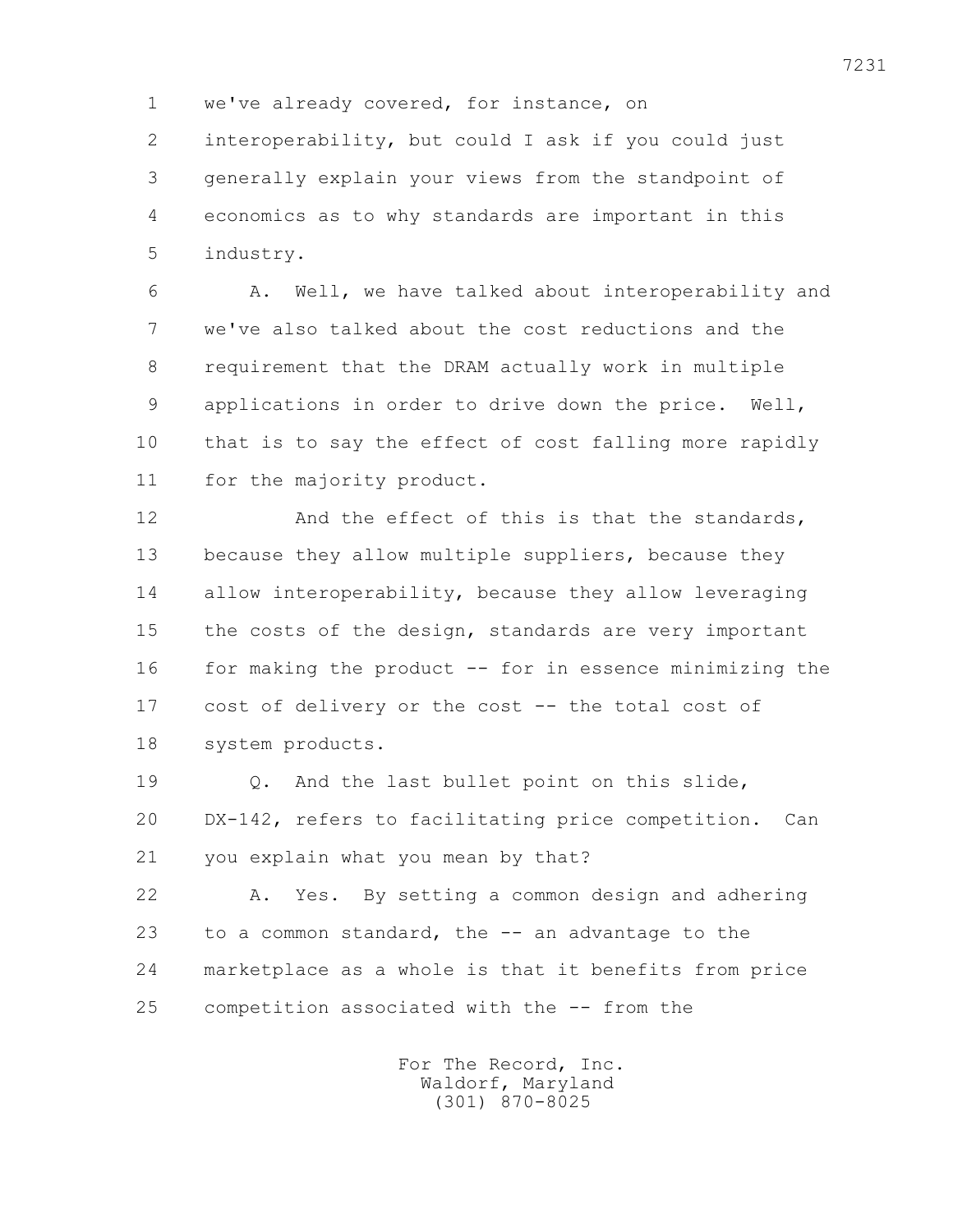1 manufacturers, and I think I already spoke about price 2 competition.

 3 And identical products or products I should say 4 that for all intents -- for most intents and purposes 5 identical from the different manufacturers will be 6 subject to more intense price competition.

 7 Q. Have you, Professor McAfee, in connection with 8 your work on this matter and your economic analysis, 9 have you found it important to gain any understanding 10 of the nature of DRAM standards, that is, what DRAM 11 standards -- what information or function -- 12 information they provide or function they serve?

13 A. Yes, I have.

 14 Q. And why is that something that's relevant to 15 your economic analysis or important to your economic 16 analysis?

17 A. Well, it's a central allegation of the case 18 that there was a manipulation or misdirection of a 19 standards-setting organization, so understanding what 20 kind of standards and the economics of the standards 21 being used would be important for my understanding of 22 the allegations of the function of the marketplace.

 23 Q. And do you have a slide that summarizes your 24 understanding as to the nature of DRAM standards? 25 A. I do.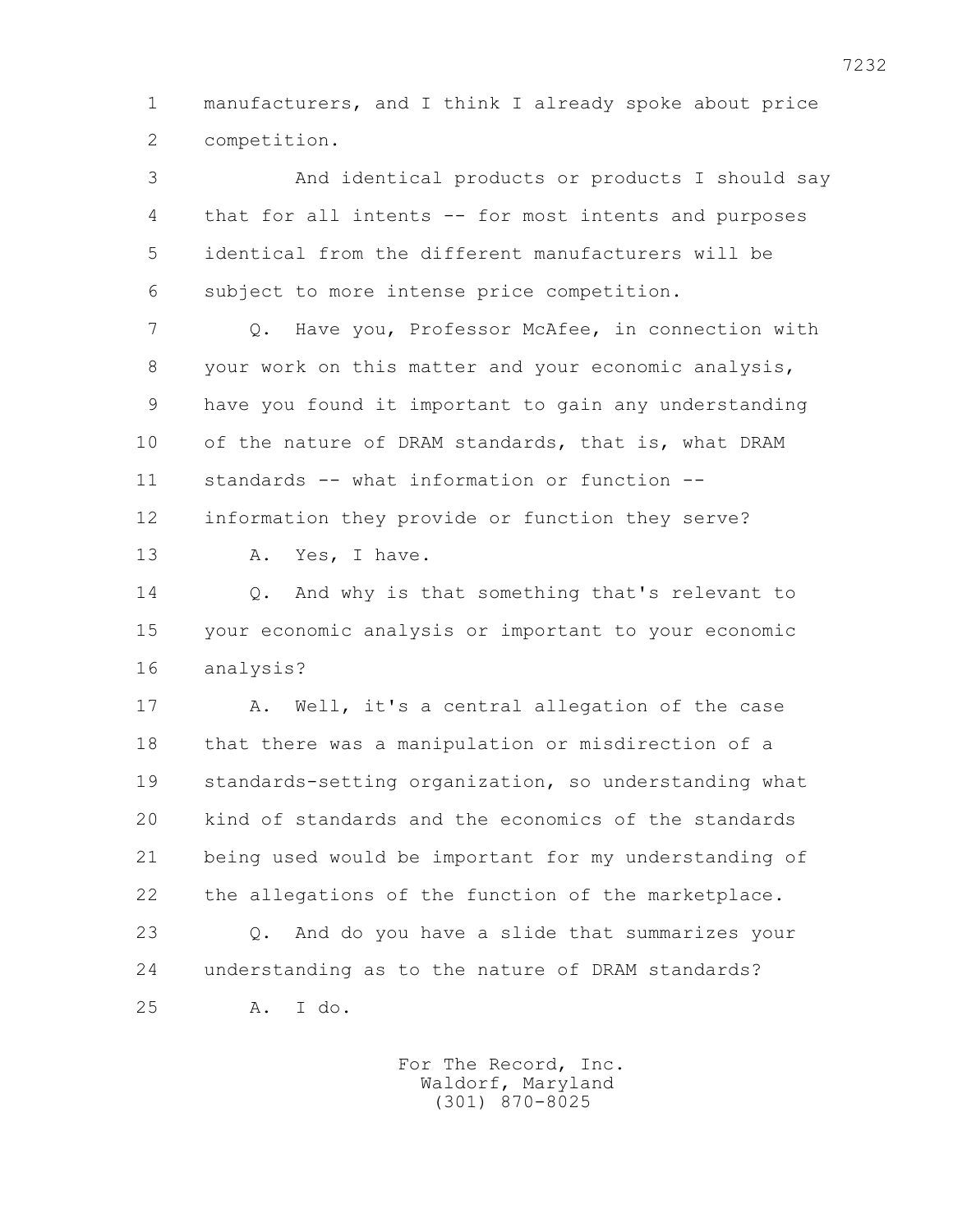1 Q. Let's go to that, which this slide will be 2 DX-143.

 3 You have several points here relating to the 4 nature of DRAM standards. Let me briefly ask you about 5 each of them.

 6 Starting with the first, which refers to basic 7 design specifications/protocols, what are you referring 8 to there?

 9 A. So my understanding of the standardization 10 process -- and I should say this is in the realm of 11 assumptions rather than -- or facts rather than my 12 economic conclusions -- my understanding of the -- is 13 that the standardizing process does not try to specify 14 every single feature of the manufacturing process.

 15 In fact, it's about a base of design and about 16 the protocols with which the DRAM communicates with the 17 outside world rather than the specifics of this is 18 going to be how the product is designed. It's more 19 about the protocols and the language with which the 20 DRAM will communicate with the outside world.

 21 And that's actually come about as an evolution 22 from what was initially just specifications of pins and 23 voltages and a very crude specification relative to 24 modern times.

25 Q. And the evolution that you're referring to in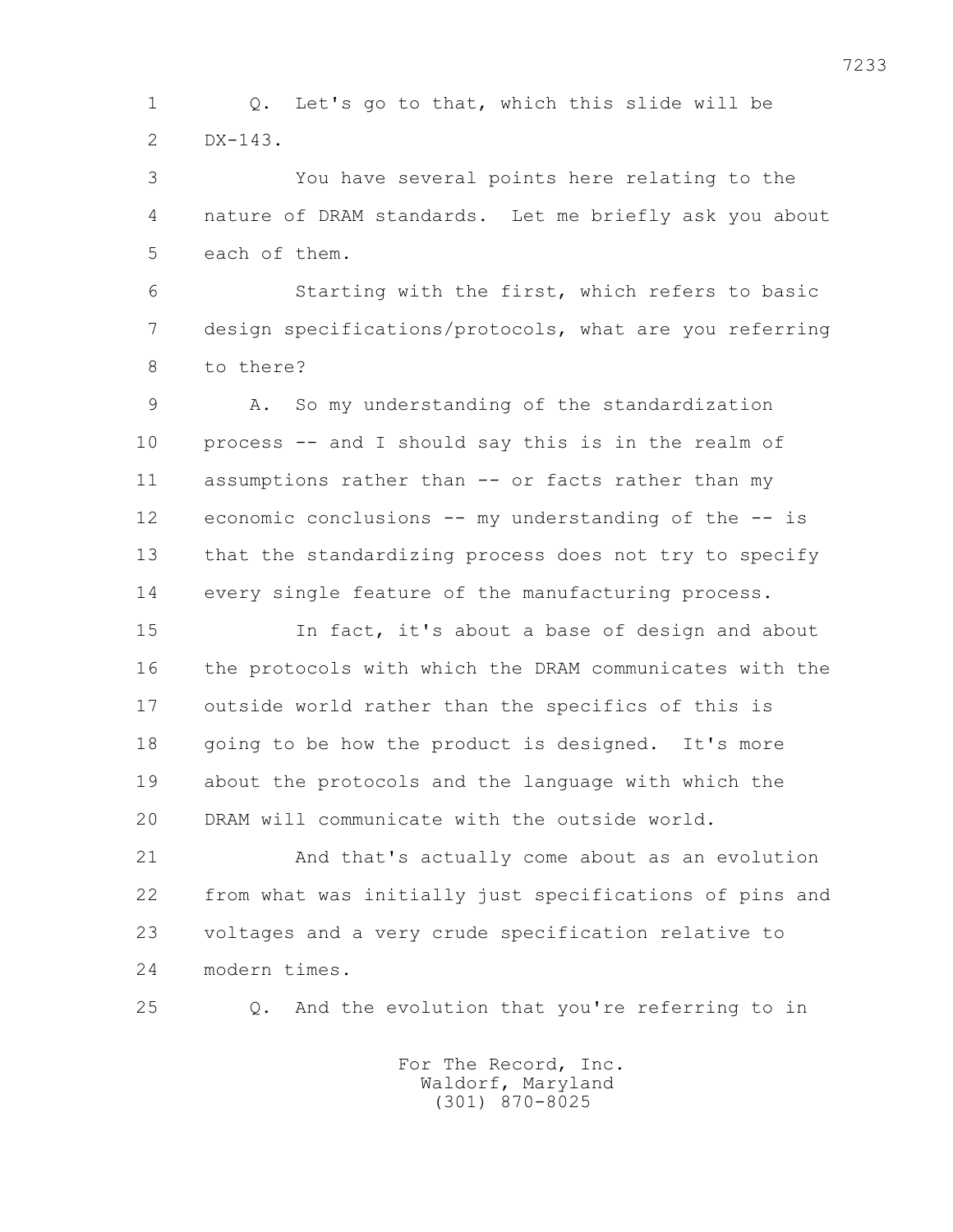1 the nature of DRAM standards, is that an evolution that 2 has occurred during the time period that you focused on 3 for your economic analysis?

 4 A. Yes. Although I'm actually referring to 5 somewhat before that time period as well, that is, 6 starting in 1980, even in the late '70s, but in 1980. 7 Q. Let's go to the next bullet where you state 8 "focus on interface." 9 What are you referring to there?

 10 A. Well, this is -- I already foreshadowed that 11 point with -- the focus is on how the DRAM communicates 12 with the outside world as opposed to how it's 13 manufactured in its manufacturing process.

 14 So that is to say, from the perspective of 15 what purposes -- and that's important economically 16 from the perspective of what purpose the standards are 17 serving.

 18 The standards are serving to define the 19 characteristics of the DRAM in such a way that the 20 chipset makers, the processor users know enough about 21 it to know how to design their products. They don't 22 need to know how the DRAM is manufactured. They need 23 to know how the DRAM communicates with the outside 24 world and how the DRAM behaves.

25 And so the focus of the standards as I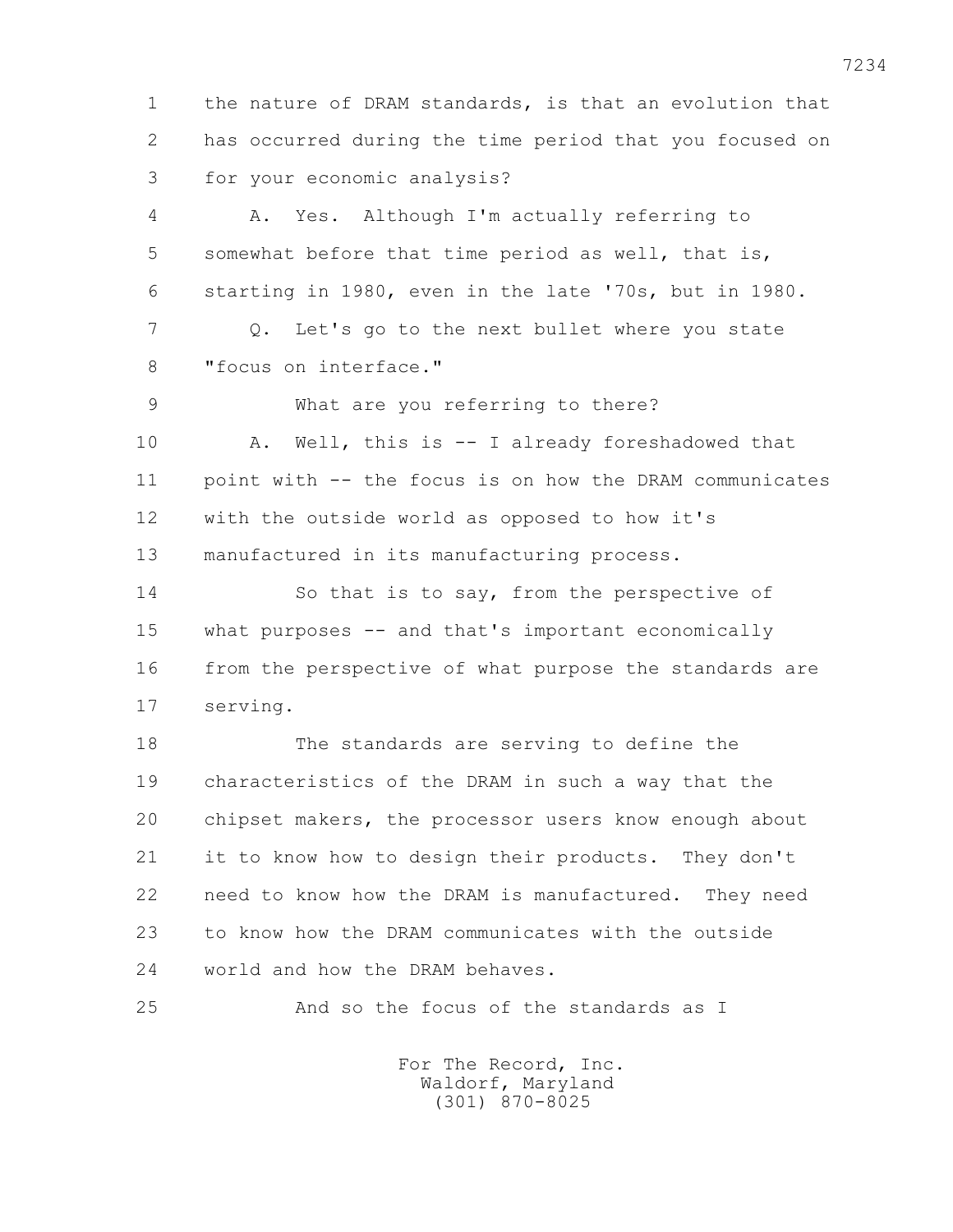1 understand it is primarily on the interface, the 2 input/output behavior, the reaction of the DRAM to the 3 rest of the world, to the rest of the system, rather 4 than on, for example, manufacturing standards.

 5 Q. The next point refers to parametrics. What do 6 you understand that term to mean and how is that 7 relevant to the points you're making in this slide?

 8 A. So parametrics refer to specifications within a 9 standard; that is, my understanding is that you can 10 have a standard which can then be more tightly defined 11 by what are known as parametrics.

 12 And for an economist, this phrase refers to 13 additional specification or a tighter specification. 14 And it's something that comes up in the 15 standard-setting on occasion, that is, the need for 16 further refinement of the standards, if you will.

17 0. And do you understand that to be part of the, 18 referring to the first and second point, part of the 19 basic design specification or interface specification, 20 or is this something separate or in addition to that?

 21 A. I would say in addition rather than separate. 22 That is, it's a more tightly defined or an additional 23 requirement on the specification.

 24 Q. And then the final bullet on this slide refers 25 to module standards. What are you referring to there?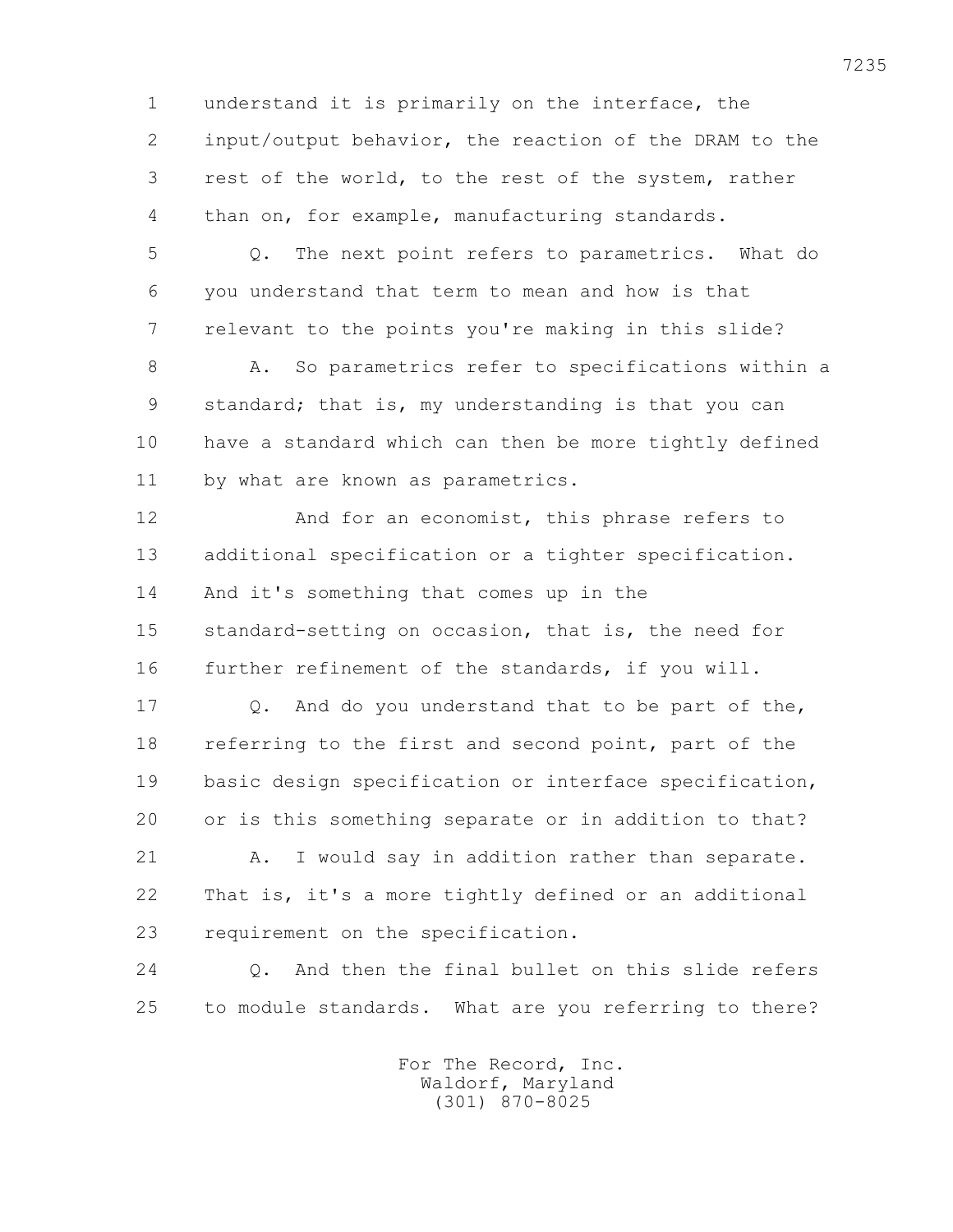1 A. Well, some users use -- some users of DRAM 2 actually use DRAM directly. The PCs tend to use 3 modules; that is to say, the DRAM is put on what is 4 itself a circuit board and that circuit board is 5 plugged into the PC. 6 And so an additional set of standards that are 7 potentially relevant are module standards, that is, the 8 standards on how a module communicates with a PC, which 9 might be silent to how the DRAM works inside the 10 module. 11 Q. This slide that we've been discussing refers to 12 your understanding or assumptions about the nature of 13 DRAM standards. 14 Have you, as part of your economic analysis, 15 investigated the manner in which standards are set in 16 the DRAM industry? 17 A. Yes, I have. 18 Q. Do you have a slide relating to that? 19 A. I've prepared a slide. 20 Q. And this is the slide you're referring to? 21 A. This is it. 22 Q. This would be DX-144. 23 Now, what are you referring to in this slide? 24 A. Well, these are three competing mechanisms for 25 setting standards associated with DRAM. I should say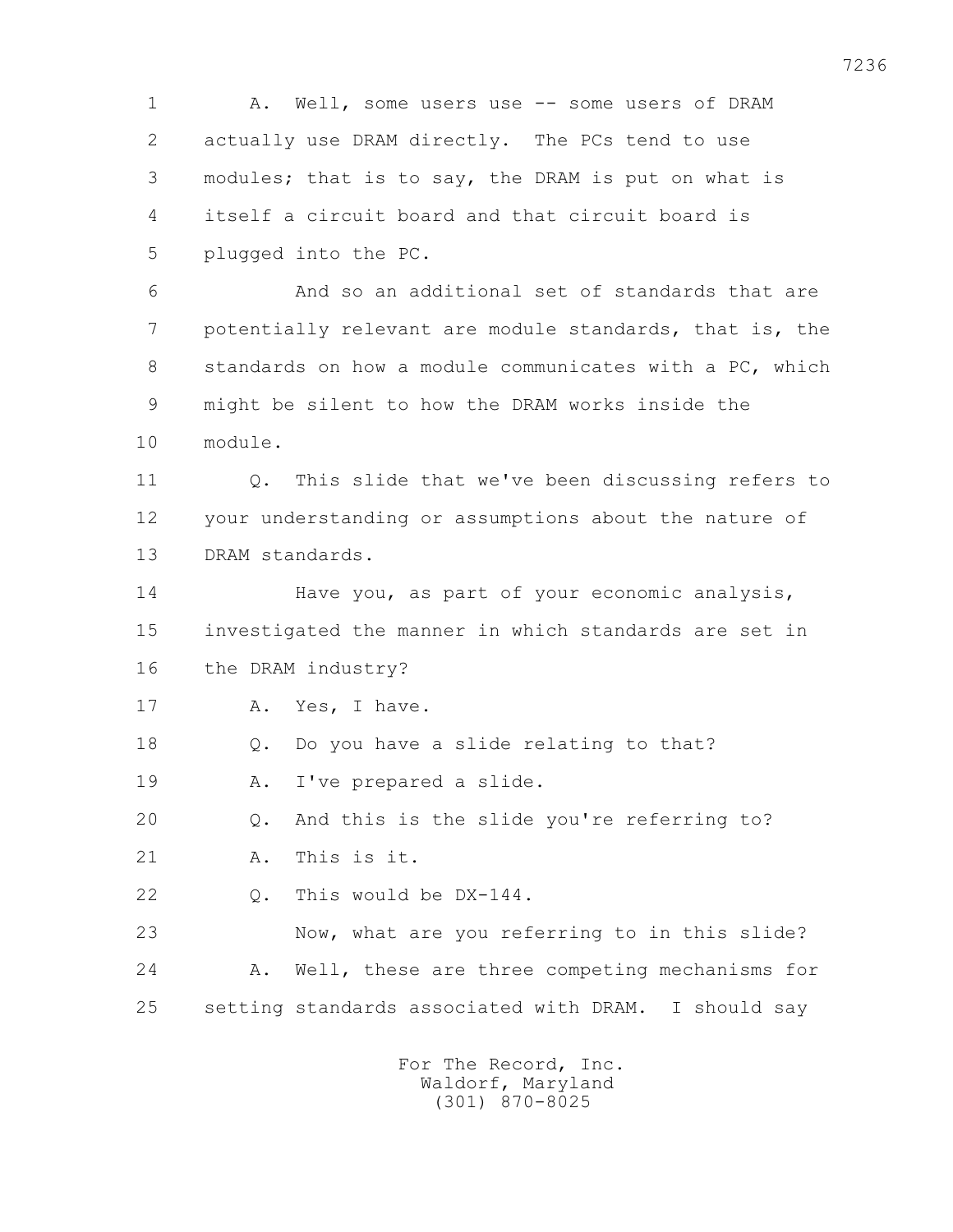1 that these are also three of the four competing 2 mechanisms for setting standards more generally, the 3 fourth being the government.

4 The three methods are:

 5 You can have a standard-setting organization, 6 and there are several -- at least going back 7 historically, there were several candidates for 8 standard-setting organizations.

 9 You can have private consortia, and we see 10 private consortia such as ADT that attempt to set 11 standards. SyncLink was also a private consortium.

12 And then you can have proprietary. That's a 13 consortium of one, a single firm, of standards, 14 proprietary standards.

 15 Q. You said, if I understood you correctly, that 16 these types of or manners of creating standards could 17 exist in any industry.

 18 Do you have an understanding as to whether all 19 three of these approaches to standards-setting have 20 been utilized at some point in time in the DRAM 21 industry?

 22 A. Yes. As I mentioned, JEDEC is a 23 standard-setting organization, ADT was private and 24 SyncLink was both private consortia, and Rambus is a 25 proprietary standard.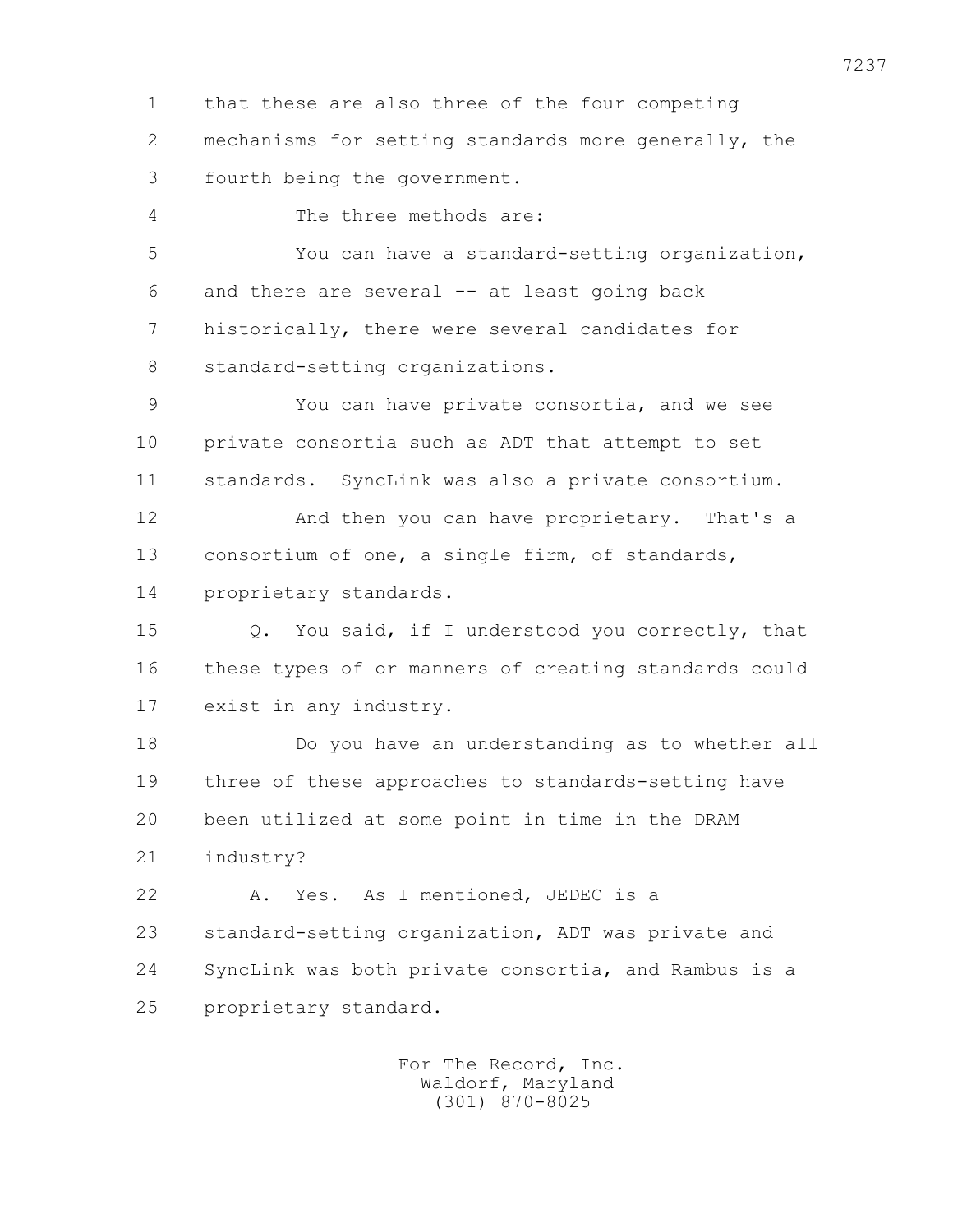1 Q. Do you have an understanding as to whether any 2 one of these approaches has been more successful than 3 others in the DRAM industry in terms of setting 4 standards that are accepted in the marketplace?

 5 MR. STONE: Objection, Your Honor. This 6 calls -- this improperly calls for opinion testimony 7 outside this witness' area of expertise and lacks the 8 foundation.

 9 If it's simply an assumption on his part and 10 underlies any of his opinions, I don't object. But if 11 he's testifying to this as an opinion of his own or a 12 conclusion, it lacks foundation.

13 JUDGE McGUIRE: Mr. Royall?

 14 MR. ROYALL: Your Honor, as the question 15 clearly stated, I was asking for his understanding, 16 which is a term I've used to refer to the factual 17 predicate or assumptions he's making.

18 JUDGE McGUIRE: To his assumptions. Okay. 19 MR. STONE: To his assumptions. Okay.

20 JUDGE McGUIRE: All right. Noted.

21 BY MR. ROYALL:

22 Q. Do you have the question in mind?

23 A. Yes. And I am assuming --

 24 JUDGE McGUIRE: Can we assume that's going to 25 be the case until we hear otherwise?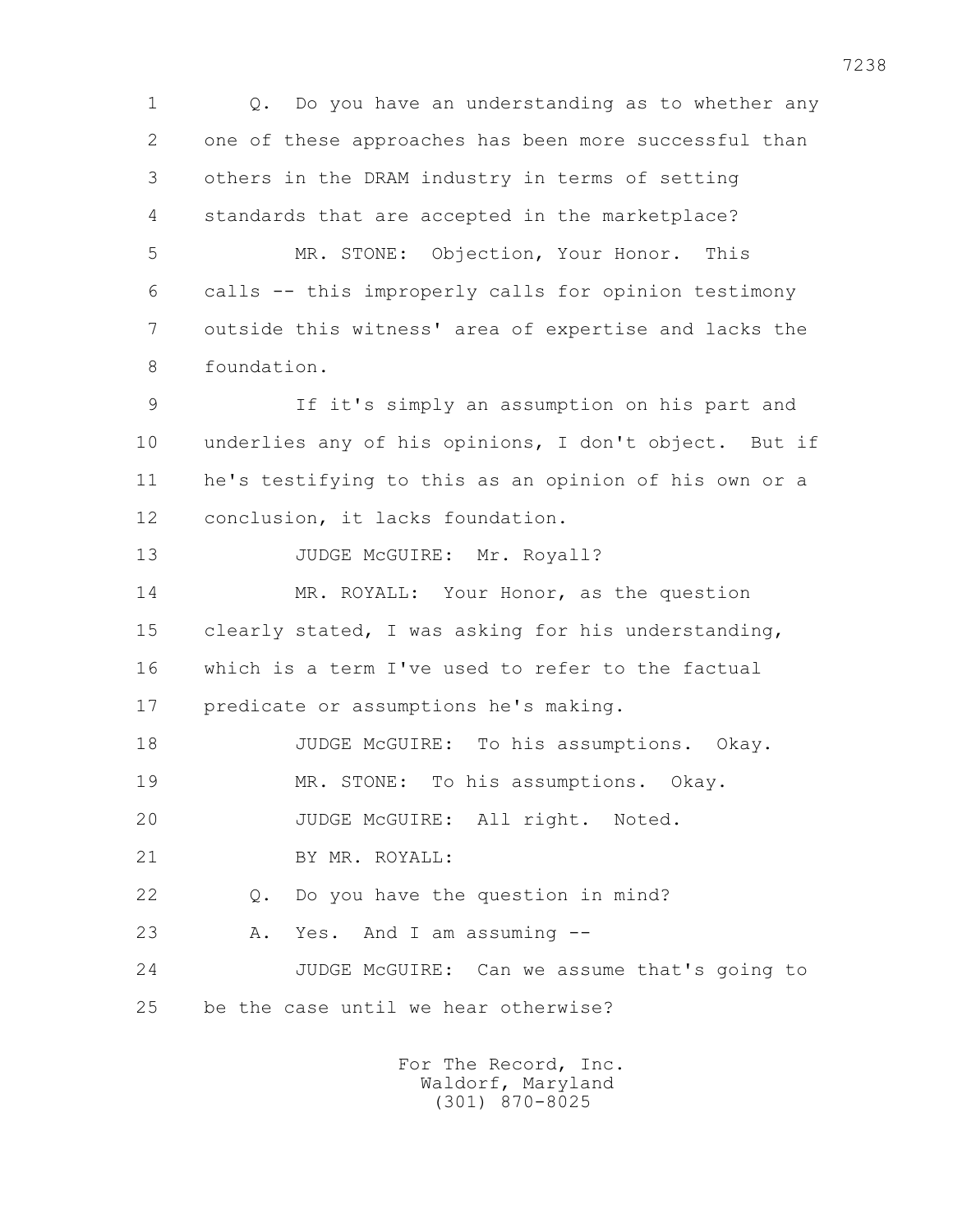1 MR. ROYALL: I'm sorry? 2 JUDGE McGUIRE: Could we assume that the 3 predicate of all your questions to this witness are 4 based on those assumptions? I know you'd indicated 5 that earlier. It's just so we can avoid having to go 6 through this again. 7 MR. ROYALL: I'll try to -- there are certainly 8 going to be instances -- 9 JUDGE McGUIRE: Just try to keep us up-to-date 10 on the foundation under which you're asking him these 11 questions. 12 MR. ROYALL: And I will say that when I use the 13 word "understanding," unless I follow up to seek a 14 conclusion or an opinion, by "understanding" I'm 15 referring to understanding the facts and assumptions in 16 that regard. 17 JUDGE McGUIRE: All right. Very good. 18 BY MR. ROYALL: 19 Q. Do you still have the question in mind? 20 A. Yes. 21 0. Okay. 22 A. I am assuming that JEDEC has been very 23 successful at establishing the standards for DRAM. 24 Q. And you said "very successful." 25 Are you assuming anything with respect to For The Record, Inc.

 Waldorf, Maryland (301) 870-8025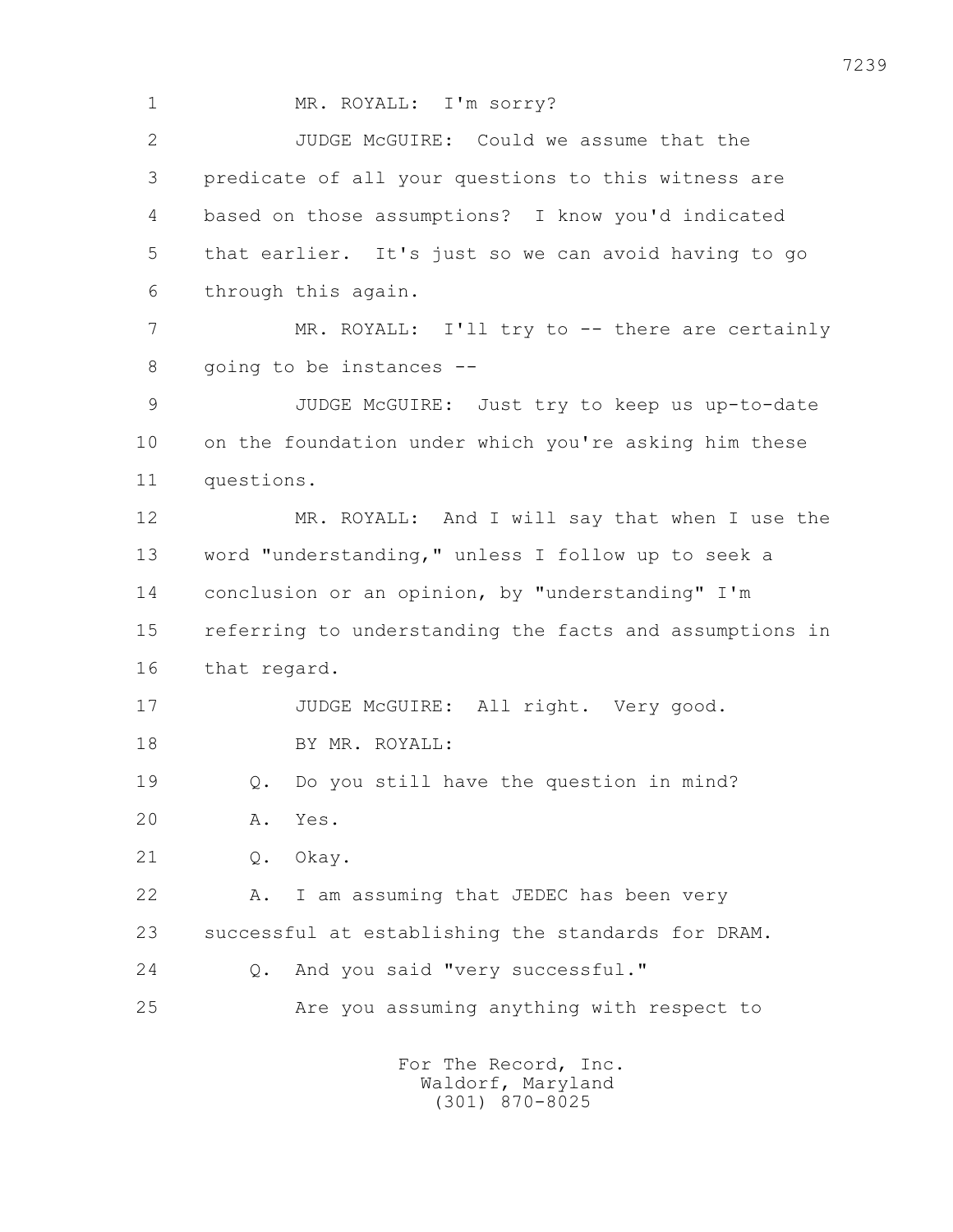1 whether JEDEC has been more successful in establishing 2 DRAM standards that have received market acceptance 3 compared to the other two types of standards-setting 4 that you refer to in this slide?

 5 A. Yes. The JEDEC standards have dominated the 6 industry, and I'm assuming as a factual matter that 7 that's because of their success in standard-setting.

 8 Q. Now, putting aside your assumptions, let me ask 9 whether you've developed any economic conclusions 10 relating to the factors that bear on whether a given 11 approach to standard-setting or a given standard is 12 successful in the DRAM marketplace.

13 A. Yes, I have.

 14 Q. And again, do you have a slide relating to 15 that?

 16 A. I have a slide listing factors that are 17 relevant to the success of standards in DRAM.

18 Q. This will be DX-145.

19 Now, again, can you explain to us what -- 20 before we go through the various factors, can you 21 explain to us what you were seeking to convey through 22 this slide or what it relates to?

 23 A. These are factors which I find to be important 24 in the success of a standard. Whether it came from a 25 standard-setting organization or a private consortium,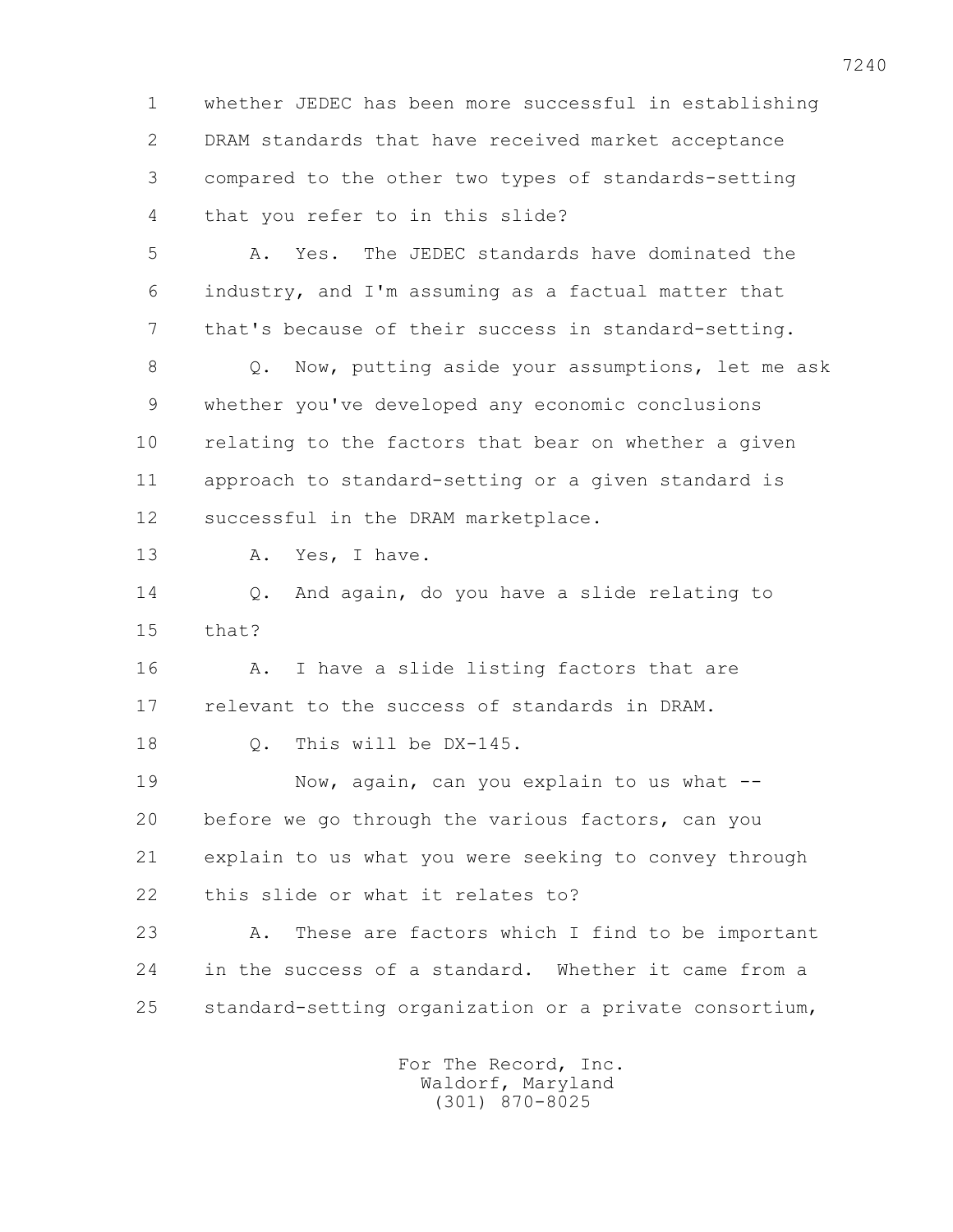1 these are factors that matter to the marketplace, that 2 have consequences for the marketplace and hence matter 3 to the success of the standard -- of a proposed 4 standard.

 5 Q. And when you say that these are factors that 6 matter to the marketplace, by that are you saying that 7 they are factors that you have concluded have economic 8 significance in this marketplace?

9 A. That's correct.

 10 Q. Let me ask you about, starting with the first 11 bullet point, open, consensus-based process.

 12 Can you explain first of all what you mean by 13 that term?

14 A. Yes. What I mean by that is a process by which 15 many viewpoints are aggregated or averaged into the 16 standard, so that is a process by which -- that 17 represents the market participants as a whole and not a 18 select sample of market participants.

 19 Q. And could you explain why you have concluded 20 that this is a factor that has economic significance in 21 terms of the success of DRAM standards.

22 A. Yes. If you'll imagine -- so I should say, in 23 making investments -- to back up a little bit, we 24 talked earlier about the long lead time.

25 In making investments in a technology one very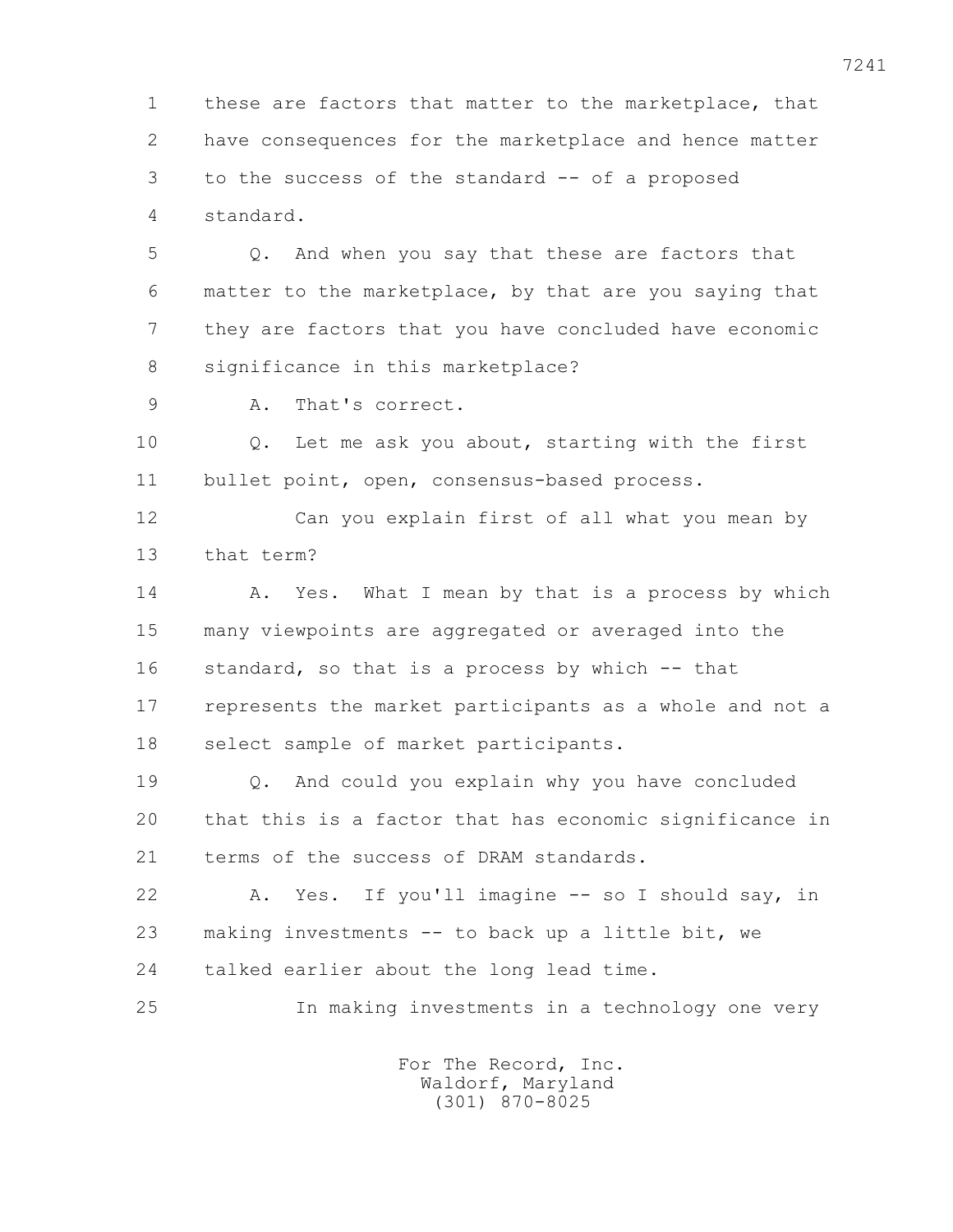1 much wants to forecast which technology will be 2 successful; that is to say, you don't want to make 3 investments in, say, supporting a product that won't 4 ultimately be used by the market.

 5 And this creates a coordination issue. That 6 is, all of the market participants are in the position 7 of trying to forecast which product is going to be 8 successful in the marketplace, and that's what 9 economists call generally a coordination problem.

 10 And as a result, the -- and so factors that 11 influence those forecasts, ultimate forecasts of 12 success, will ultimately influence the success of the 13 standard itself; so that is to say, if a factor makes 14 it more likely that the participants forecast the 15 ultimate success of the standard, the standard is more 16 likely to be successful.

 17 An open, consensus-based process has the 18 advantage of, by involving more market participants, 19 helping to make the forecast by more of the 20 participants that the standard will ultimately be 21 successful.

 22 Q. Let's move to the second point that you 23 mentioned here, open availability of standard.

 24 First, can you explain what you mean by that, 25 that phrase?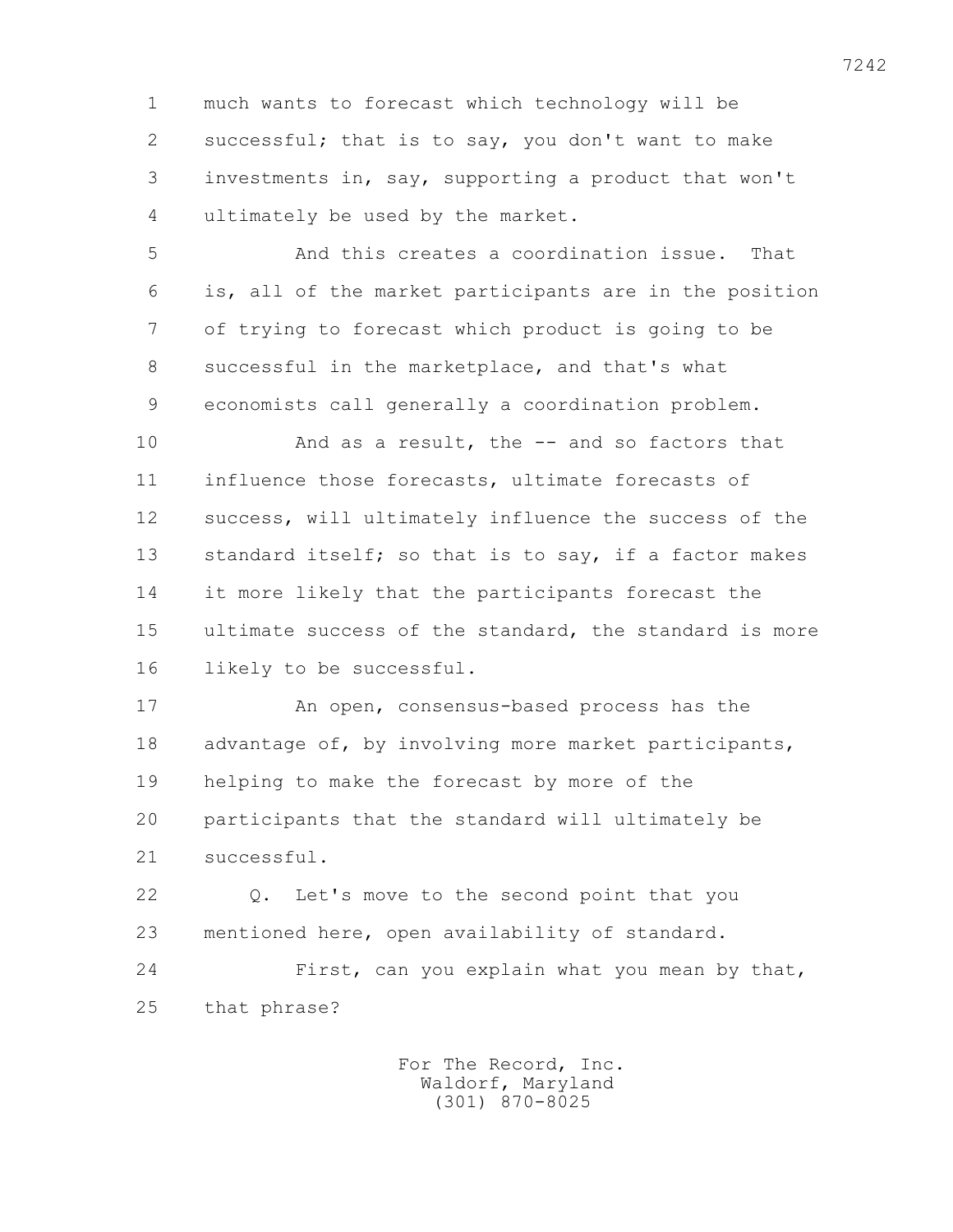1 A. So this is a term that refers to whether anyone 2 who wishes to can manufacture to that standard, so that 3 is to say is the standard available to all or is the 4 standard a, for example, trade secret, which it's not 5 published or not published openly.

 6 And so open availability helps by making the 7 standard more widely available, it makes it more likely 8 to be successful.

 9 Q. And the third bullet relates to royalties. 10 What do you mean by that and why is that a factor that 11 you've concluded has economic significance with respect 12 to the success of DRAM standards?

13 A. Well, economists would refer to what's known as 14 the first law of demand, that demand slopes down. When 15 you increase the price of something, you sell less of 16 it.

 17 Royalties have an influence on the success of 18 standards because they are charges for the use of the 19 standard, and so insofar as the standard requires 20 royalties, it's less likely to be successful. And the 21 higher the royalties, the less likely. And that's 22 other things equal. If a standard with royalties was 23 actually better performing, it might still be 24 successful.

25 Q. Implementation costs is the next point. Can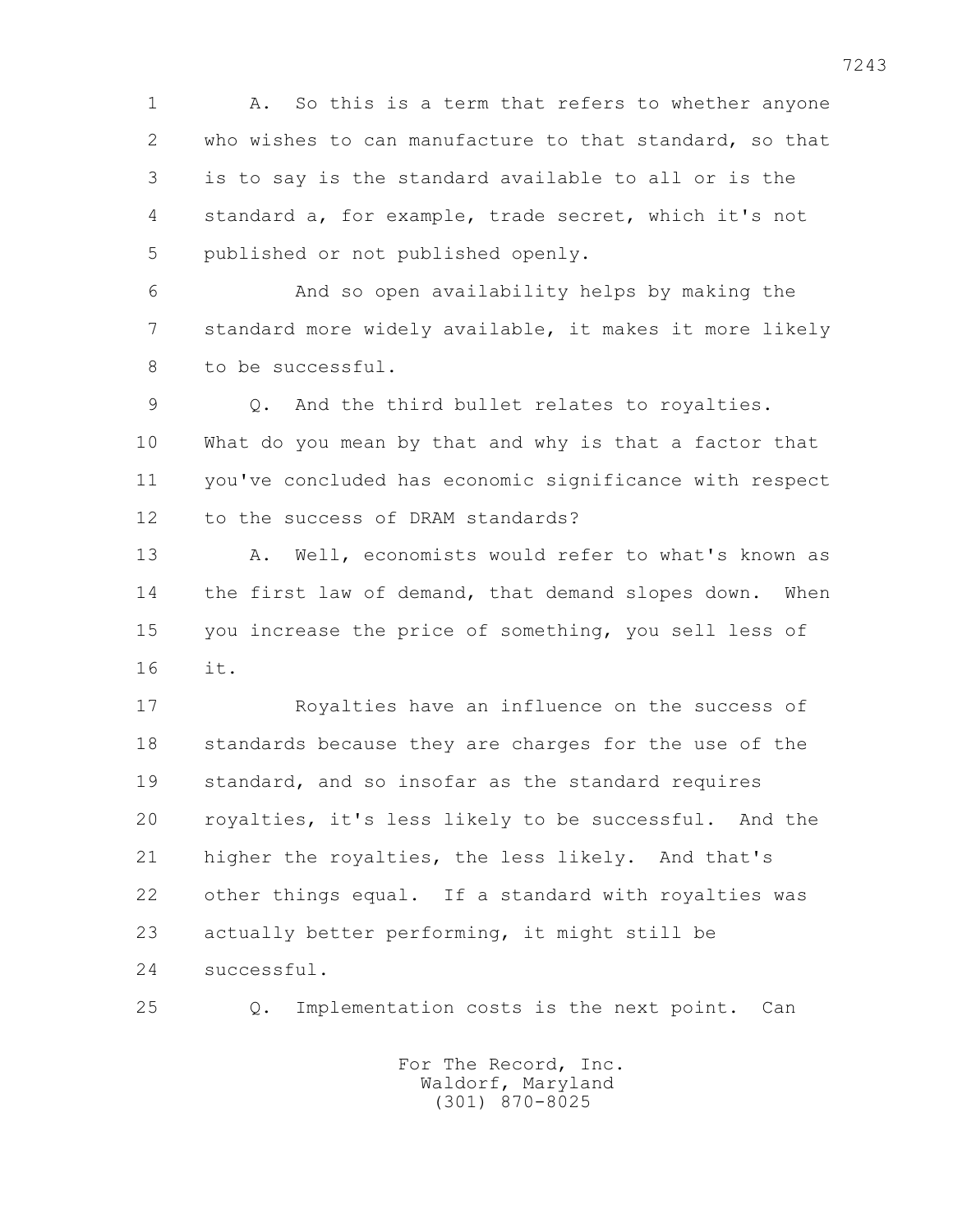1 you explain what you mean by that and why that is a 2 factor that you've concluded has economic significance 3 with respect to the success of DRAM standards?

 4 A. Yes. I'd actually like to take manufacturing 5 and implementation costs together if you don't mind. 6 Q. Fine.

 7 A. The manufacturing cost has a direct effect on 8 the manufacturer. The higher the cost of making the 9 product, the less likely the product is going to be 10 successful, but really it's the system cost that 11 matters.

 12 And you can think about this as being derived 13 from the final demand for the product. The customer 14 cares in some sense about the delivered cost of the 15 computer, so he doesn't care whether the cost is in 16 the DRAM or in the chipset. Those two costs get added 17 together in terms of the final demand for the 18 consumer, and hence the final demand for the -- or the 19 demand for the intermediary, the OEM, and then that 20 works back to the standard. What matters is the total 21 cost, not the specific DRAM cost or the specific 22 chipset cost.

 23 Q. And finally, you refer in the last bullet to 24 evolutionary/revolutionary. Can you explain what you 25 mean by that and why you find this to be a factor with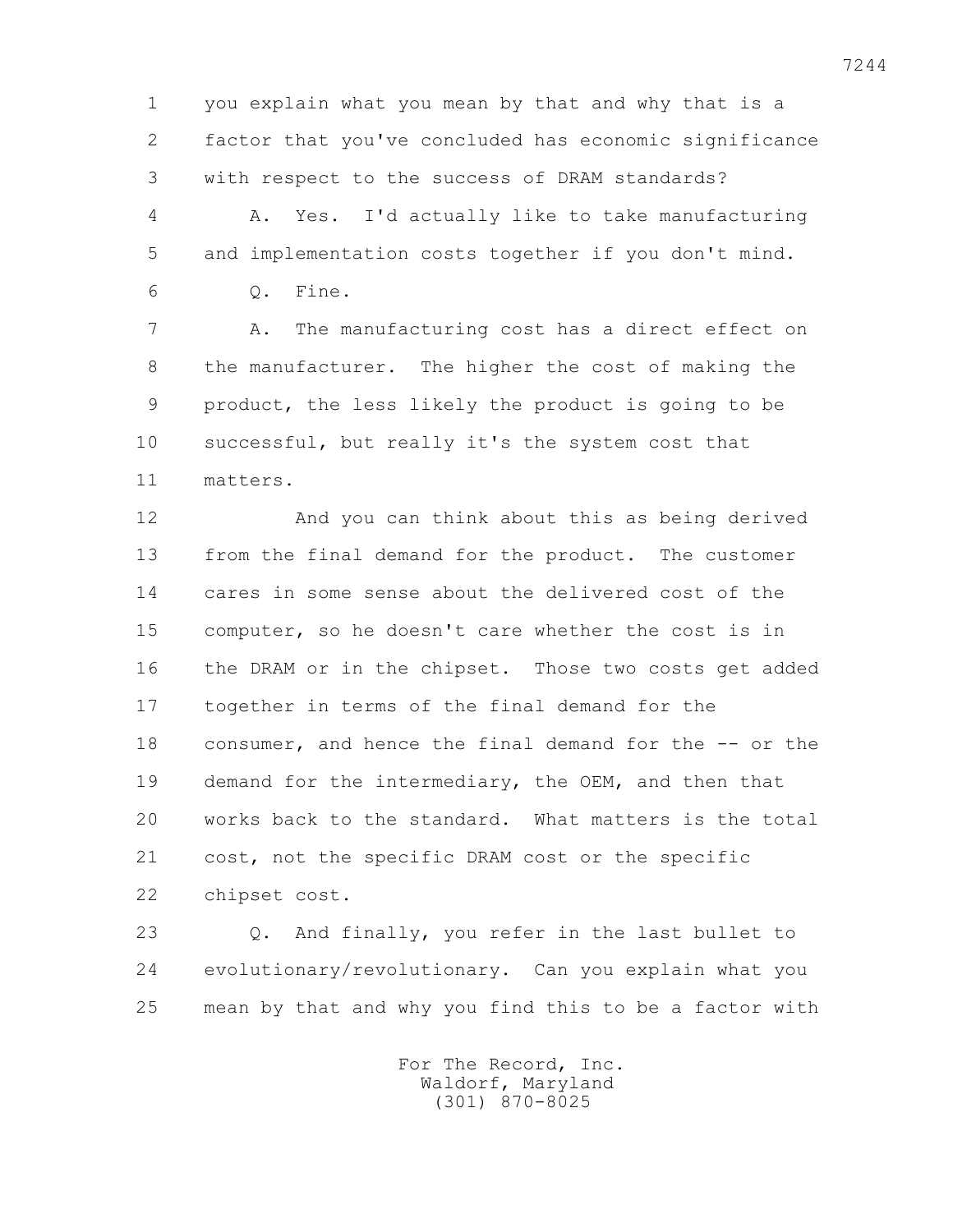1 economic significance to the success of DRAM 2 standards?

 3 A. Yes. Other things equal, an evolutionary 4 approach will tend to be more successful than a 5 revolutionary approach. And by "other things equal" I 6 mean wholly performance-cost benefit.

7 And the reason for that is an evolutionary 8 approach has an advantage of reusing knowledge, so that 9 is to say there's less to work out. The implementation 10 costs will tend to be lower. The risks will tend to be 11 lower with an evolutionary approach.

 12 And so an evolutionary approach has the -- has 13 an advantage over -- typically has an advantage over a 14 revolutionary approach, again, other things equal.

15 Q. One moment, please.

 16 I want to be clear for the record what you 17 mean by these terms "evolutionary" and 18 **"**revolutionary."

 19 Let me first ask you to define what you mean by 20 the term "evolutionary" in this context.

 21 A. So by "evolutionary" I mean built on the 22 existing product or existing knowledge base as opposed 23 to a dramatic change from the existing product or 24 knowledge base.

25 Q. And what do you mean, to make the record clear,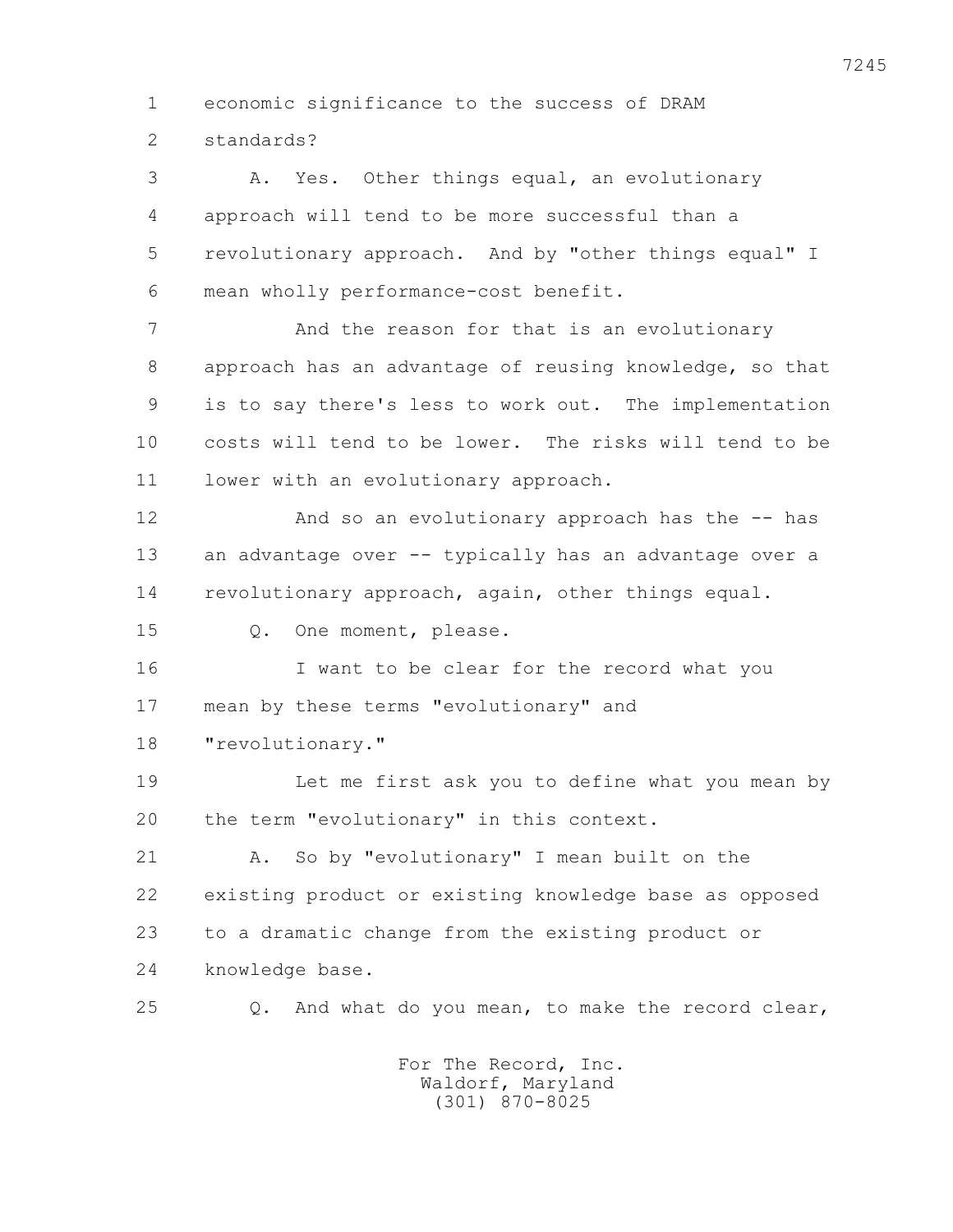1 by the term "revolutionary" in this context? 2 A. So to a lesser extent built on the existing 3 base or it is a radical departure, a major departure 4 from the existing technologies and products. It's more 5 new, if you wish. 6 Q. And am I understanding you to say that between 7 evolutionary and revolutionary, that the more 8 revolutionary a DRAM standard is, all things equal, the 9 more likely it is to succeed? 10 A. No. If I heard your question correctly, it's 11 the more evolutionary the DRAM standard is, the more 12 likely it is to succeed. 13 Q. I did misspeak. Forgive me. 14 Let me ask you this. Are there -- in your 15 view, is there an economic underpinning to that 16 concept, that is, the relationship between the 17 evolutionary nature of DRAM standard and its likelihood 18 of succeeding in the marketplace? 19 A. Yes, there is. 20 Q. And do you have a slide -- 21 A. I have prepared a slide. 22 Q. This will be DX-146 I believe. 23 Let me ask you to take us through the points 24 that you make on this slide, starting with the first 25 point where you refer to the reuse of existing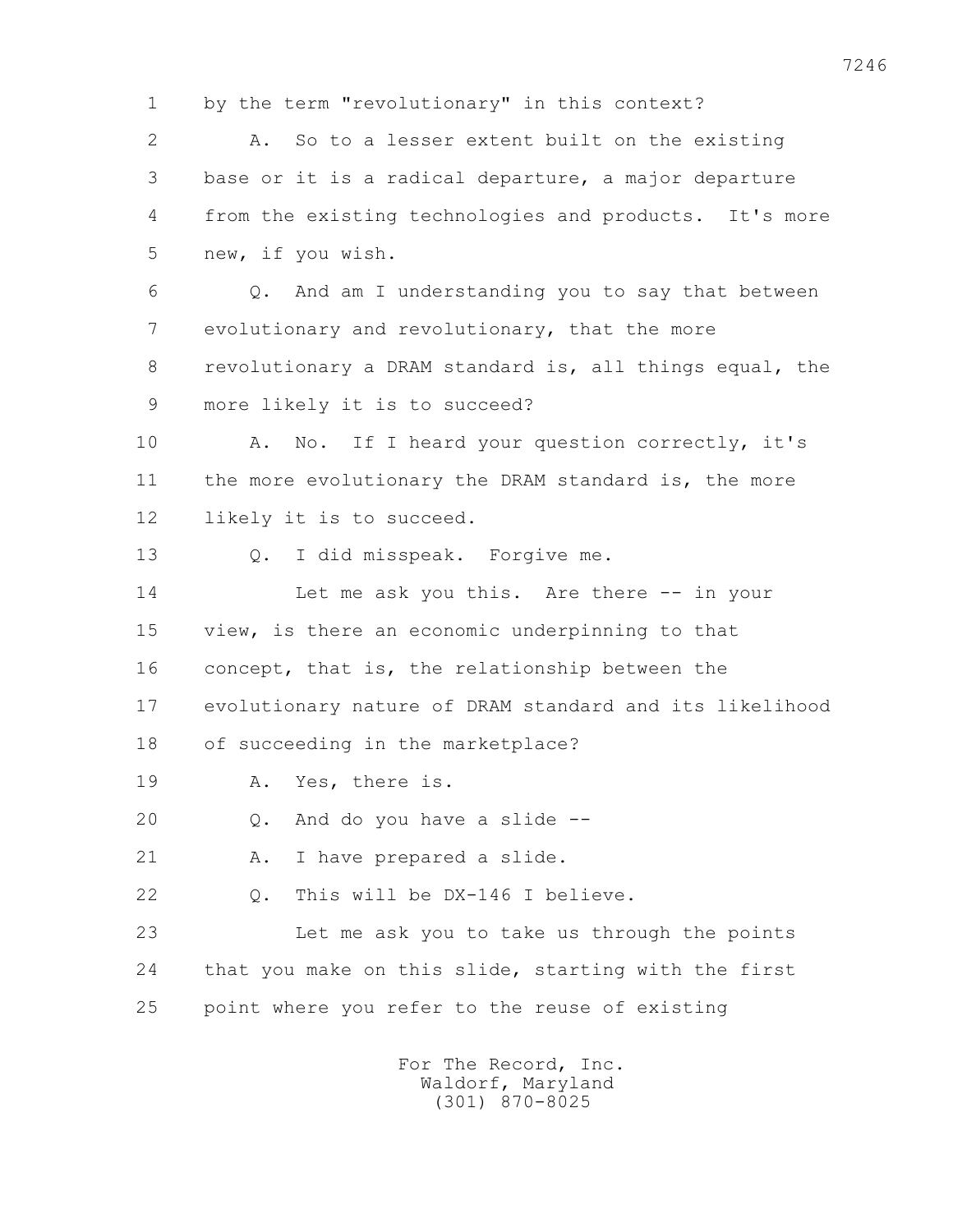1 knowledge/infrastructure. How does that relate to the 2 economic underpinnings of the point you were making 3 about evolutionary technology?

 4 A. So just in general, an evolutionary approach 5 means that some of the components or subassemblies or 6 some of the pieces you already know how to do. And 7 what makes it evolutionary is that you're building on a 8 knowledge base and a design or a product or a 9 technology that you've already gotten experience in.

 10 So the reuse of knowledge is you don't have to 11 reinvent a whole bunch of wheels in the process of 12 implementing the technology. And that's not to say 13 that there aren't problems to solve even with an 14 evolutionary approach; it's just to say that the nature 15 of evolutionary approaches means that there are more 16 available solutions from history than with a 17 revolutionary approach.

 18 Q. You refer in the next bullet to increasing 19 marginal cost of changes. What do you mean by that? 20 A. So that's a feature of DRAM -- I should say 21 that I'm assuming increasing marginal cost of changes 22 rather than deducing it.

 23 But what that refers to is, if I make four 24 changes, the cost of debugging, the cost of making four 25 changes work if I make four simultaneous changes is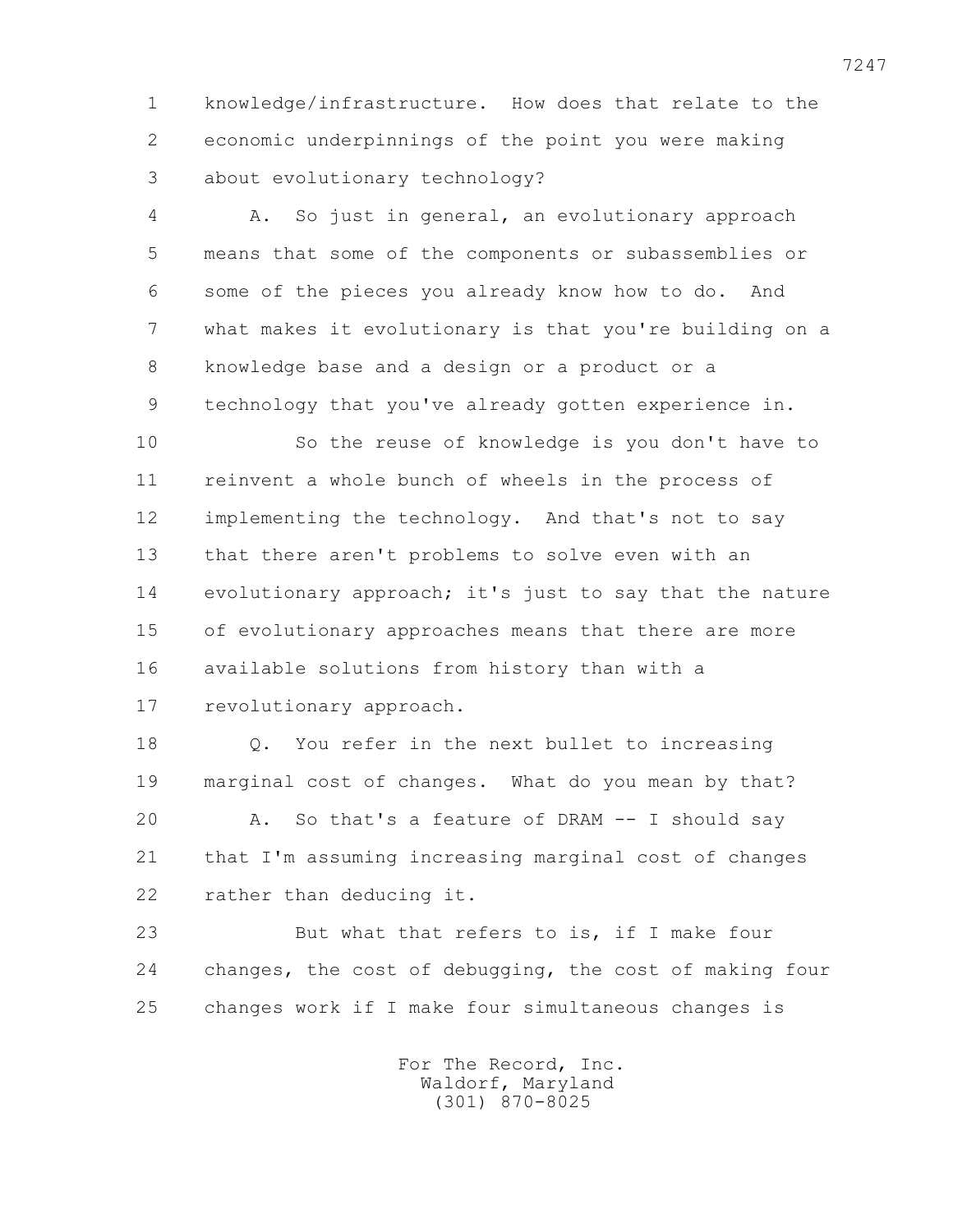1 going to be larger than if I sequentially make those 2 same four changes; and so that is to say, if I try to 3 do a whole lot at the same time -- and this is a common 4 economic notion of increasing cost -- if I try to do a 5 whole lot at the same time it's going to cost me more 6 than if I do it sequentially.

7 **And where that has a role in evolutionary**  8 changes versus revolutionary changes, one way to think 9 of it is if I change my entire design of a DRAM and 10 something goes wrong, I don't have any way of saying, 11 well, this is what went wrong, or it's going to be much 12 more challenging to identify what went wrong.

 13 On the other hand, if I have a functioning 14 product and I change a single feature and it doesn't 15 work, the new product doesn't work, I know it was the 16 single feature that I changed that caused the problem, 17 and so that sort of a consideration leads to a 18 preference for evolutionary changes. And the 19 preference is not -- it's just lower cost of making 20 evolutionary changes relative to revolutionary 21 changes.

 22 Q. And just to be clear, when you use the term 23 "preference," are you referring to economic incentives 24 or are you referring to the literal state of mind of 25 participants in this marketplace?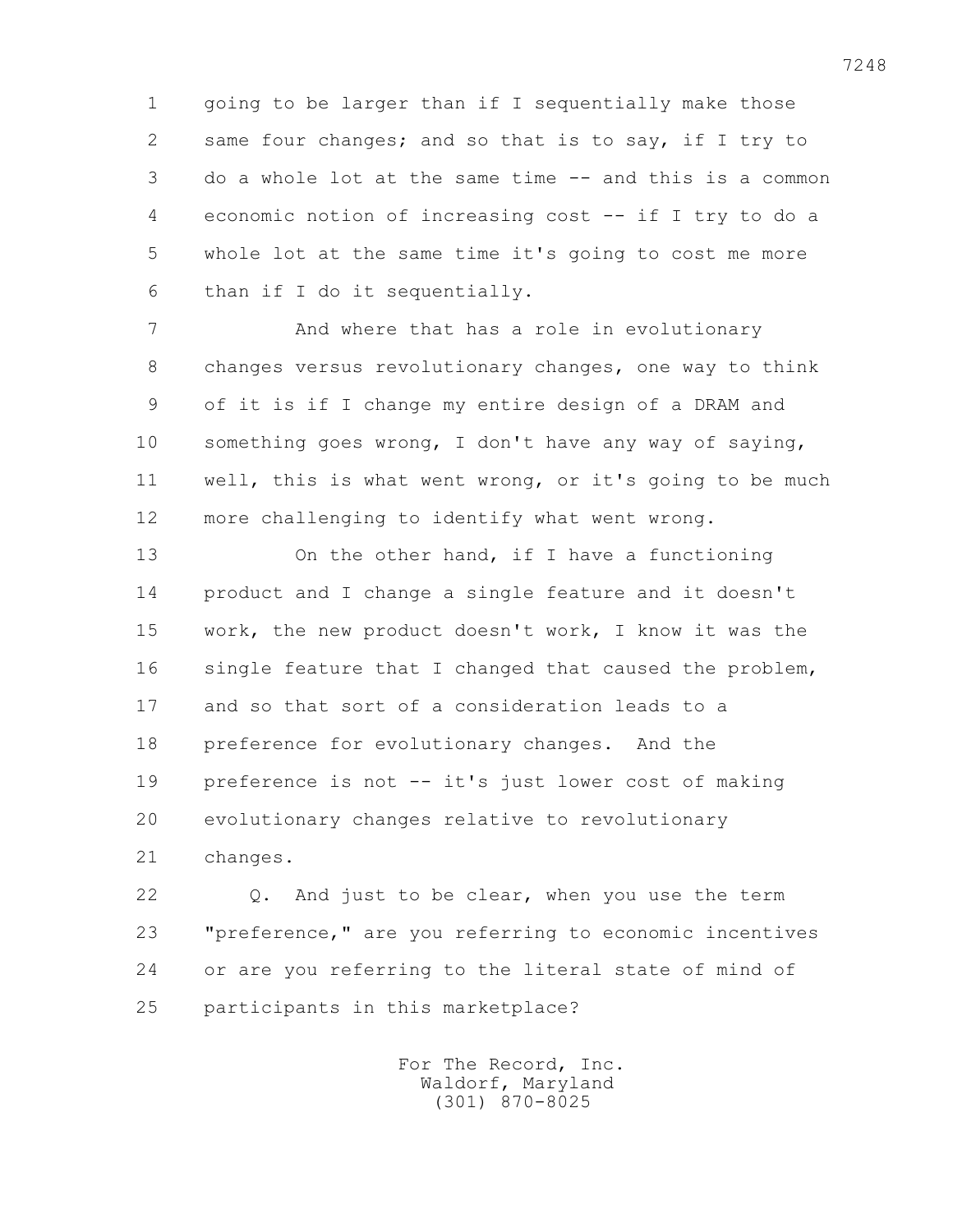1 A. The economic incentives of the firms in the 2 marketplace as driven by their customers.

 3 Q. And I think in that last answer you may have 4 covered the next bullet, debugging and testing, or is 5 there more that you have to say on that aspect of the 6 slide?

7 A. No. I think that was covered.

 8 Q. Skipping then to the fourth bullet, 9 system-level design, what do you mean by that and how 10 does that bear on this issue of evolutionary versus 11 revolutionary technology?

 12 A. It has bearing because, as I've mentioned 13 earlier, it's the total delivered cost of the product 14 that matters rather than the individual costs of each 15 component, at least to the final consumer, and when 16 you make a radical departure in the DRAM design, 17 that's going to require bigger and more changes of 18 chipsets and other -- and logic -- system logic and 19 other components and so that's going to also add to 20 those costs. And it's going to be another source of 21 cost.

 22 Q. And finally, the last bullet on DX-146 refers 23 to risk. What do you mean by use of that term in this 24 context?

25 A. The more new something is, the more it's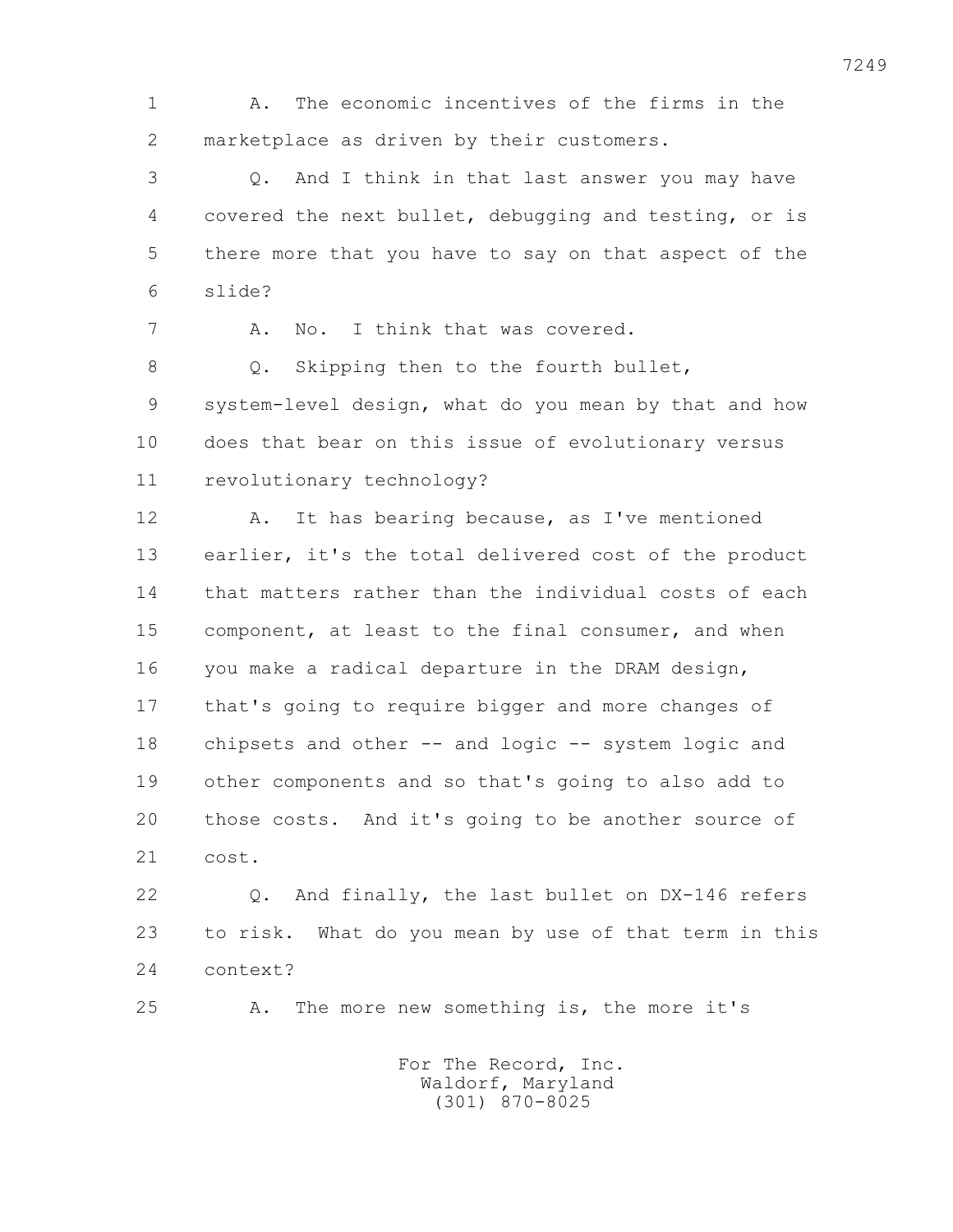1 going -- you're not going to be able to predict how 2 much time is going to be necessary to make it work and 3 how much effort and how much cost is going to be 4 necessary to make it work. And so as a result, there's 5 a large systemic risk associated with a radical 6 departure from technology than with a small departure 7 from technology, just as a general matter. 8 Q. Now, earlier you said that you have assumed, 9 you have an understanding and you made an assumption 10 about the relative success of the JEDEC 11 standard-setting process as compared to other ways of 12 setting standards in the DRAM industry. Do you recall 13 that? 14 A. I do. 15 Q. As part of your economic analysis in this case, 16 have you studied the JEDEC process? 17 A. I have. 18 Q. And is that -- is studying the JEDEC process 19 relevant in some way to your economic analysis? 20 A. It is. Very much so. In fact, as I believe 21 I've already testified, the JEDEC standards, because of 22 their importance in the marketplace, the JEDEC 23 standards matter to how this market behaves and how it 24 performs. As a result, it's important for me to 25 understand how JEDEC behaves and performs.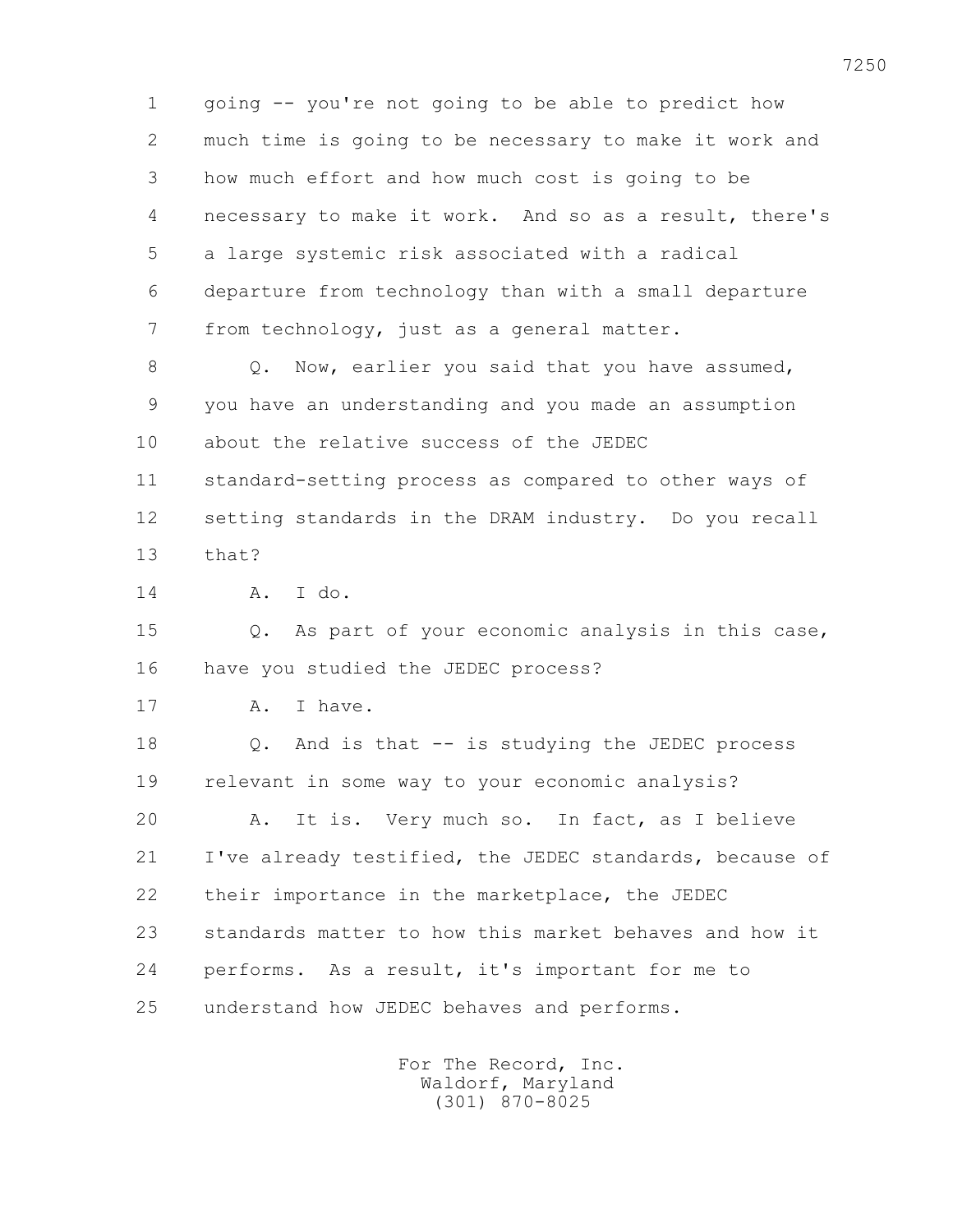1 Q. And in terms of understanding how the JEDEC 2 process functions, is that something that you have made 3 assumptions about for purposes of laying a predicate or 4 a foundation for your economic analysis? 5 A. I have. And I have prepared a slide. 6 Q. Let's go to the next slide, which would be 7 DX-147. 8 Is this the slide you're referring to? 9 A. It is. 10 Q. And does this slide identify factors about the 11 JEDEC process that have formed important assumptions 12 related to your economic analysis? 13 A. It does. It does provide such -- yeah. 14 Q. Let's take a moment then to walk through what 15 you mean by these various terms. 16 Let's start with the first bullet, diverse 17 views/preferences. What were you referring to there 18 and why is that relevant or important to your economic 19 analysis? 20 A. As I testified earlier, many different kinds 21 of users ultimately use the same form of dynamic 22 random access memory, and so that's going to give rise 23 to a situation where there are diverse opinions about 24 what the design of, say, the next generation should 25 be.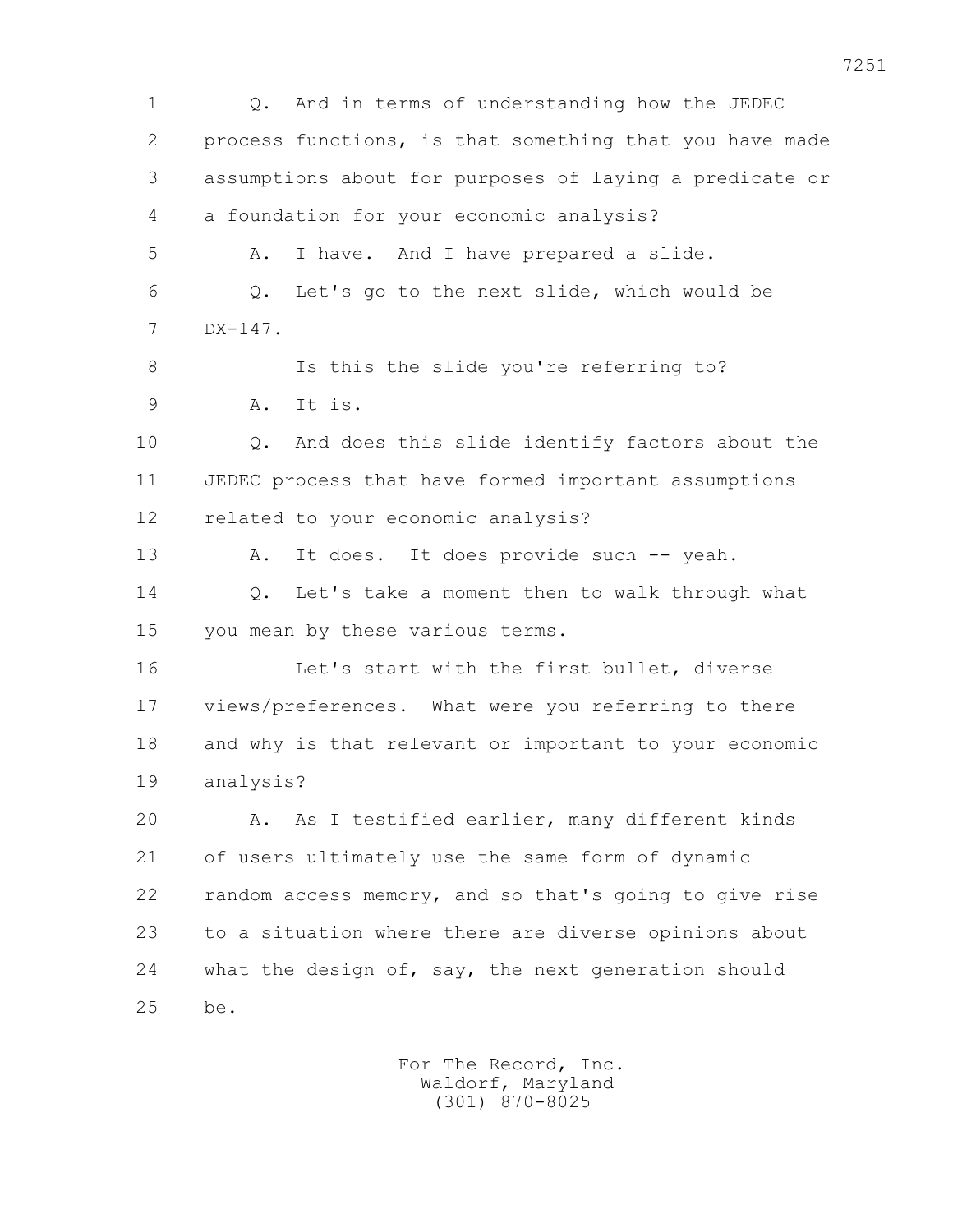1 And just as a simple practical matter, the 2 video -- for much of this period, the video graphics 3 card producers needed faster RAM than the PC makers. 4 That is, the value to the video graphics card producers 5 for faster RAM was higher.

 6 And so one of the factors of JEDEC is that it 7 does represent a variety of industry viewpoints and 8 it's not, for example, only representing manufacturers, 9 only representing PC producers or only representing 10 graphics card producers.

 11 Q. And how is the diversity of views or diversity 12 of representation within JEDEC relevant to your 13 economic analysis?

14 A. It's that -- and this shows up on the slide. 15 It's that the outcome of the JEDEC process is 16 going to be in some sense a consensus product, that is, 17 a product that strikes a balance between the needs of 18 various industry participants.

 19 Q. The second bullet refers to choice among 20 alternatives. What are you referring to there and how 21 is that important to your economic analysis?

 22 A. Well, as I said, there are -- in the first 23 point, there are diverse views, and those diverse views 24 are going to give rise to diverse preferences and 25 diverse preferences when presented with alternatives,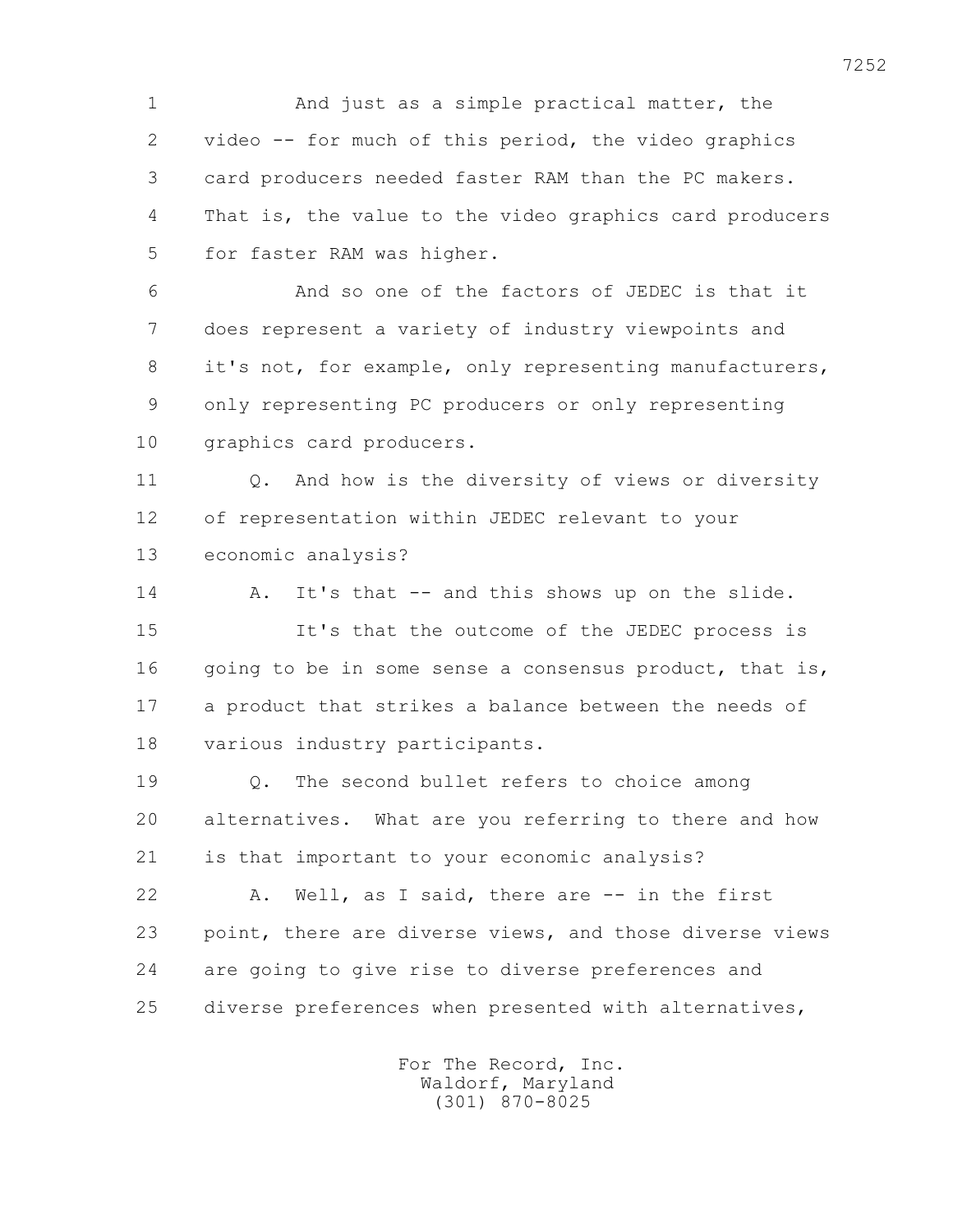1 and one of JEDEC's role in the industry is to choose 2 among the set of alternatives available for various 3 DRAM design technologies.

 4 Q. And the choices you're referring to, are these 5 choices made during the process of seeking to finalize 6 a particular DRAM standard?

 7 A. Well, I would have said the choices that are 8 made during the entire process.

9 Q. Yes.

10 Then the fourth bullet, I think you may have 11 covered the need for consensus, but the fourth bullet 12 refers to time to market. What are you referring to 13 there?

14 A. The PC industry generally runs pretty rapidly. 15 There's been a great deal of technical change, 16 technological change, and as a consequence, time to 17 market is more important here than in, say, the 18 automobile industry.

 19 So that is, the importance of having a 20 standard rapidly is more important -- it's more 21 important in this industry than in, say, in many 22 industries.

 23 Q. And how is that relevant to your economic 24 analysis?

25 A. It tends to put pressure on a fast decision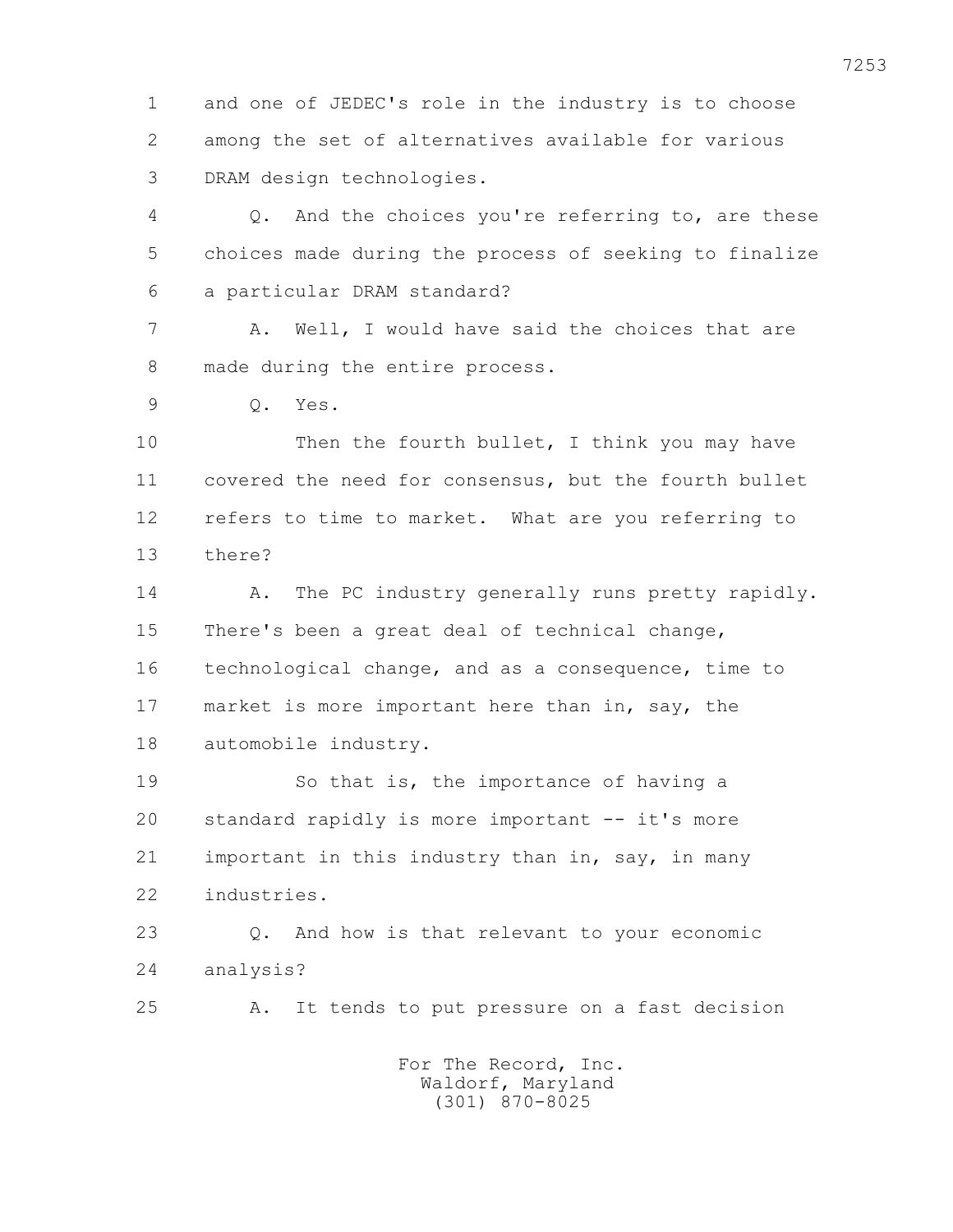1 over, say, the perfect decision.

 2 Q. The next bullet refers to cost/performance 3 considerations. What do you mean by that term? 4 A. In terms of settling on technologies and 5 representing diverse views, an important aspect of the 6 decision-making process is what does it cost versus -- 7 this is what economists call cost-benefit analysis. 8 But it's what does it cost versus how well will it 9 perform. 10 Q. And again, how is that relevant or important to 11 your economic analysis? 12 A. Well, it guides my understanding of the 13 decision-making process; that is to say, the nature of 14 the technological choice will be one that has good 15 cost-performance characteristics and again for a -- in 16 a consensus sense, not necessarily for any one 17 participant. 18 Q. Moving to the second to the last bullet, which 19 refers to IP considerations, first of all, let me ask 20 you, what do you mean by that term? 21 A. So this is proprietary or intellectual 22 property, and we already talked about how royalties 23 matter to the success of standards, so IP will matter 24 in the -- will matter in this industry as well. 25 And I should say the speed at which this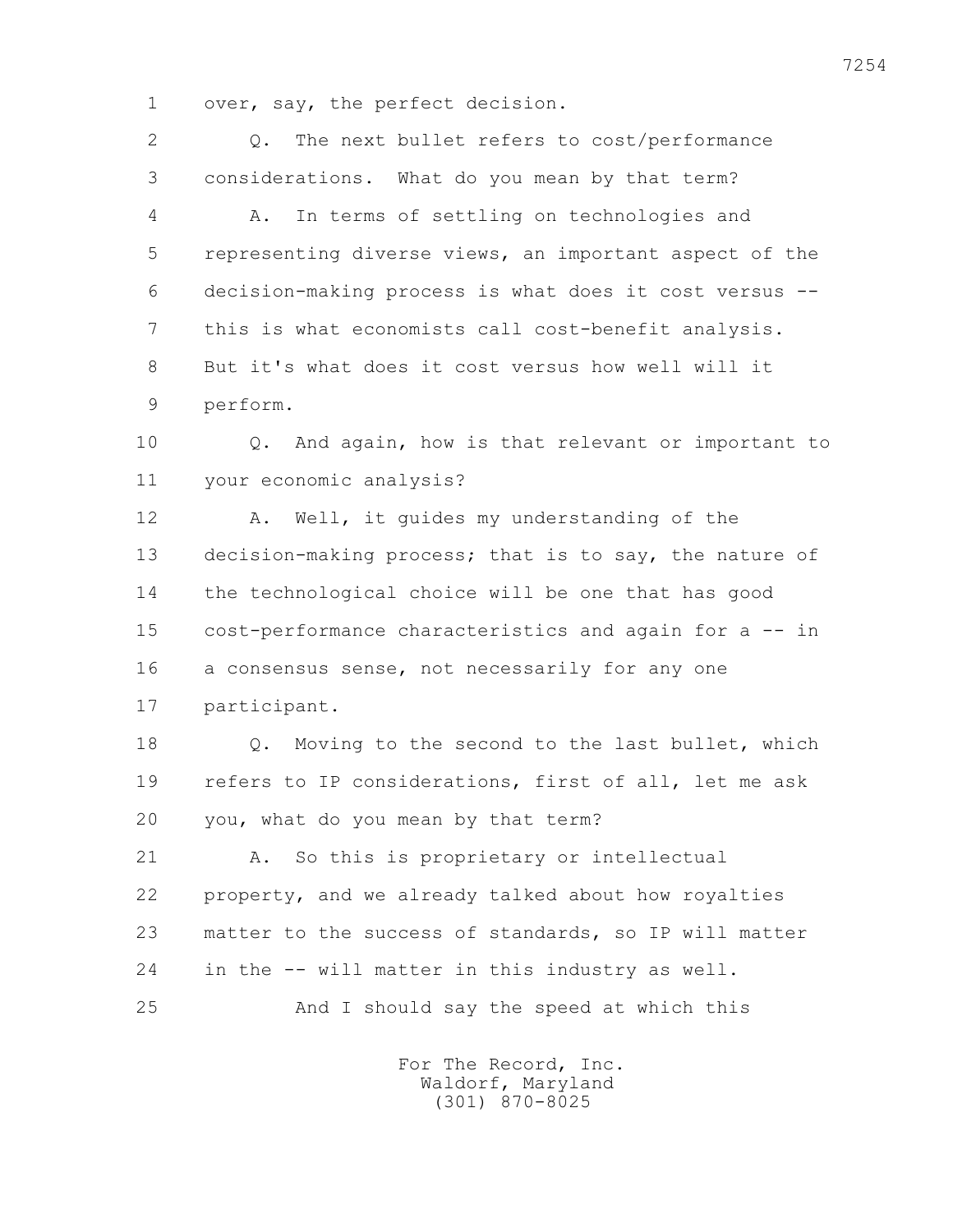1 industry moves perhaps makes IP more important, again, 2 than in some other industries. Just there's more 3 technological change, more technological advance, in 4 this industry than in many industries.

 5 Q. Going to the last point, satisficing, what does 6 that term refer to?

 7 A. So "satisficing" is an economic term for once 8 you get something that's pretty good, you stop with it. 9 That's a term I believe introduced by Herbert Simon who 10 later won the Nobel Prize.

 11 And "satisficing" refers to we're not going to 12 actually get the absolute best product that's possible; 13 we're going to get something that's pretty good, pretty 14 much represents what the consensus view or the 15 consensus preference is of the organization, and we're 16 going to stop there and move on.

 17 And it's a way of summarizing -- it's an 18 economic term. It summarizes a kind of decision-making 19 that seems applicable in this case.

 20 Q. And when you say that, are you applying that 21 term in this case based on your assumptions of how the 22 JEDEC process works?

23 A. Yes.

 24 Q. And how is that concept or how is this term 25 relevant to your economic analysis?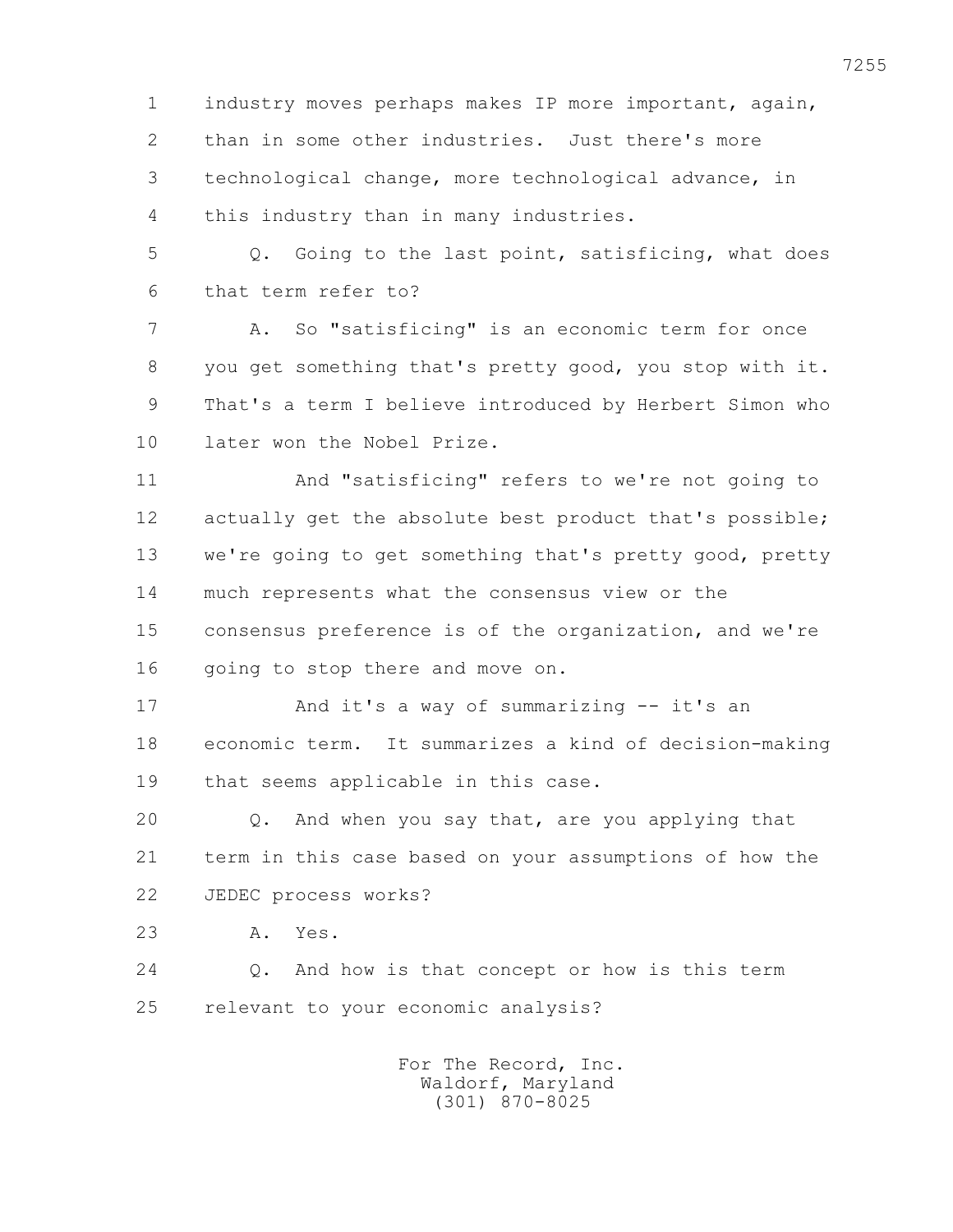1 A. Well, it's actually relevant in a number of 2 respects, but probably the largest one is the choice of 3 a technology doesn't necessarily mean it was even the 4 best available technology. The choice was this was the 5 first one looked at that was workable. And that is, it 6 satisfied most of what was desired.

7 And part of this is driven by time to market, 8 but that is to say, once we have a product that will do 9 the job, we move on.

 10 And so its importance in terms of the economic 11 analysis is that this says generally you can't conclude 12 from the very choice of the technology that it was 13 necessarily even the best of the available 14 alternatives. It just means it was in the top set or 15 the top group. It had good qualities.

 16 Q. Now, just to be clear, you said that the term 17 "satisficing" is important in a number of ways to your 18 economic analysis.

 19 Is there something else, some other way that 20 it's important, or did you summarize what you had to 21 say in response to the earlier question?

 22 A. It's important in that it's a -- it represents 23 my understanding of the JEDEC decision process and the 24 JEDEC decision process is itself important for 25 understanding the behavior in this marketplace.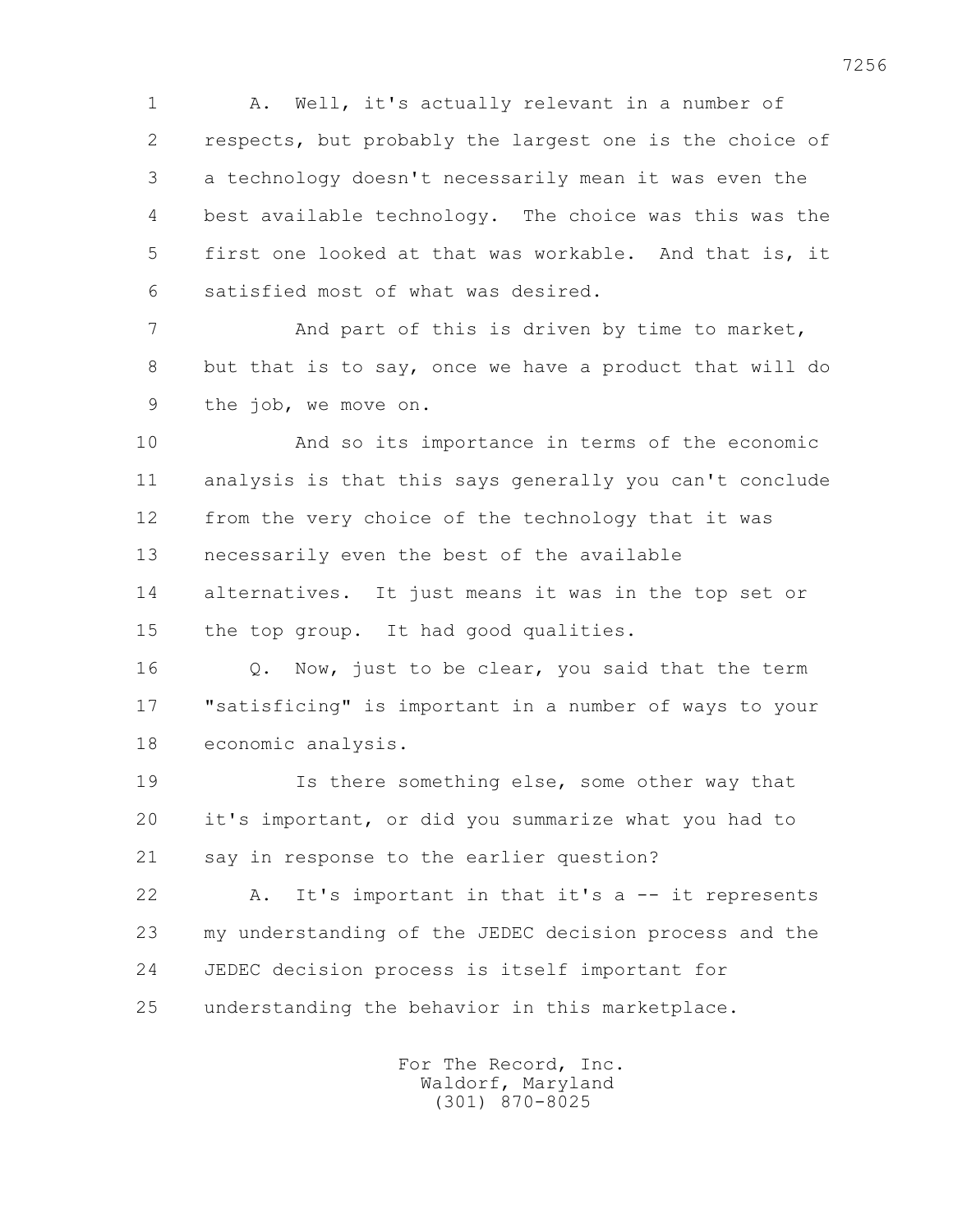1 Q. Going back to the previous bullet, I asked you 2 I believe what you meant by the term "IP 3 considerations." I'm not sure that I followed up and 4 asked you how that factor is important to your economic 5 analysis. Could you explain. 6 A. Yes. IP matters because the big picture is 7 standardization will create value, that is to say, 8 the -- as I mentioned, the product that's in largest 9 supply, which tends to be the standardized product, 10 will get the die shrinks, will be -- have large 11 investments made in it. 12 And intellectual property provides a route at 13 which or provides a method by which some of the value 14 of those investments could be expropriated, and so IP 15 has a role because it could influence the ultimate 16 success of a standard. 17 Q. Now, when you say that -- you used the term 18 "expropriated." You said that the value of those 19 investments could be expropriated in relation to your 20 discussion of IP considerations. 21 What specifically are you referring to? Is 22 this an economic concept? 23 A. Yes, this is an economic concept called 24 hold-up. 25 Q. And do you have a slide relating to that? For The Record, Inc. Waldorf, Maryland

(301) 870-8025

7257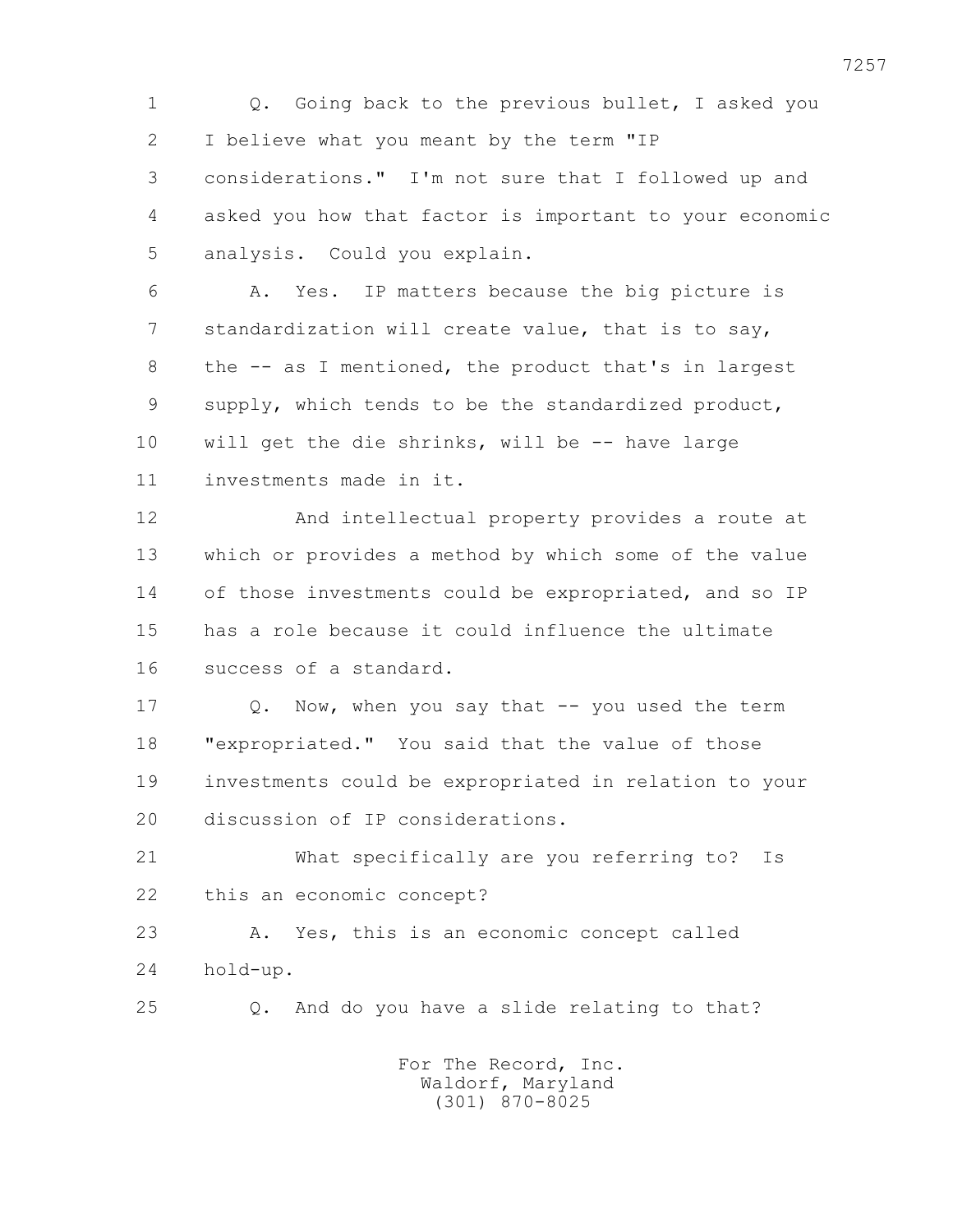1 A. I do actually have a slide from my own book. 2 Q. Okay. I think we have that now. This will be 3 DX-148.

 4 There's a quote, a quote here. Did you say 5 this is a quote from your book?

6 A. It is.

 7 Q. The book the cover of which we saw in an 8 earlier slide?

9 A. That's correct.

 10 Q. And let me ask you if you could read the quote 11 here and then I can follow up.

 12 A. "The hold-up problem arises because 13 investments that are specific to another party are 14 vulnerable in renegotiation -- the other party can 15 extract some or all of the value of the investments. 16 The value of specific assets -- those specific to a 17 relationship with another party -- are vulnerable to 18 expropriation by that other party because the assets 19 have low or no value without the other party's 20 participation."

 21 Q. And is this essentially a definition of the 22 economic concept that you referred to as hold-up?

23 A. It is.

 24 Q. You refer in this language that you just read, 25 you refer to specific investments with specific assets,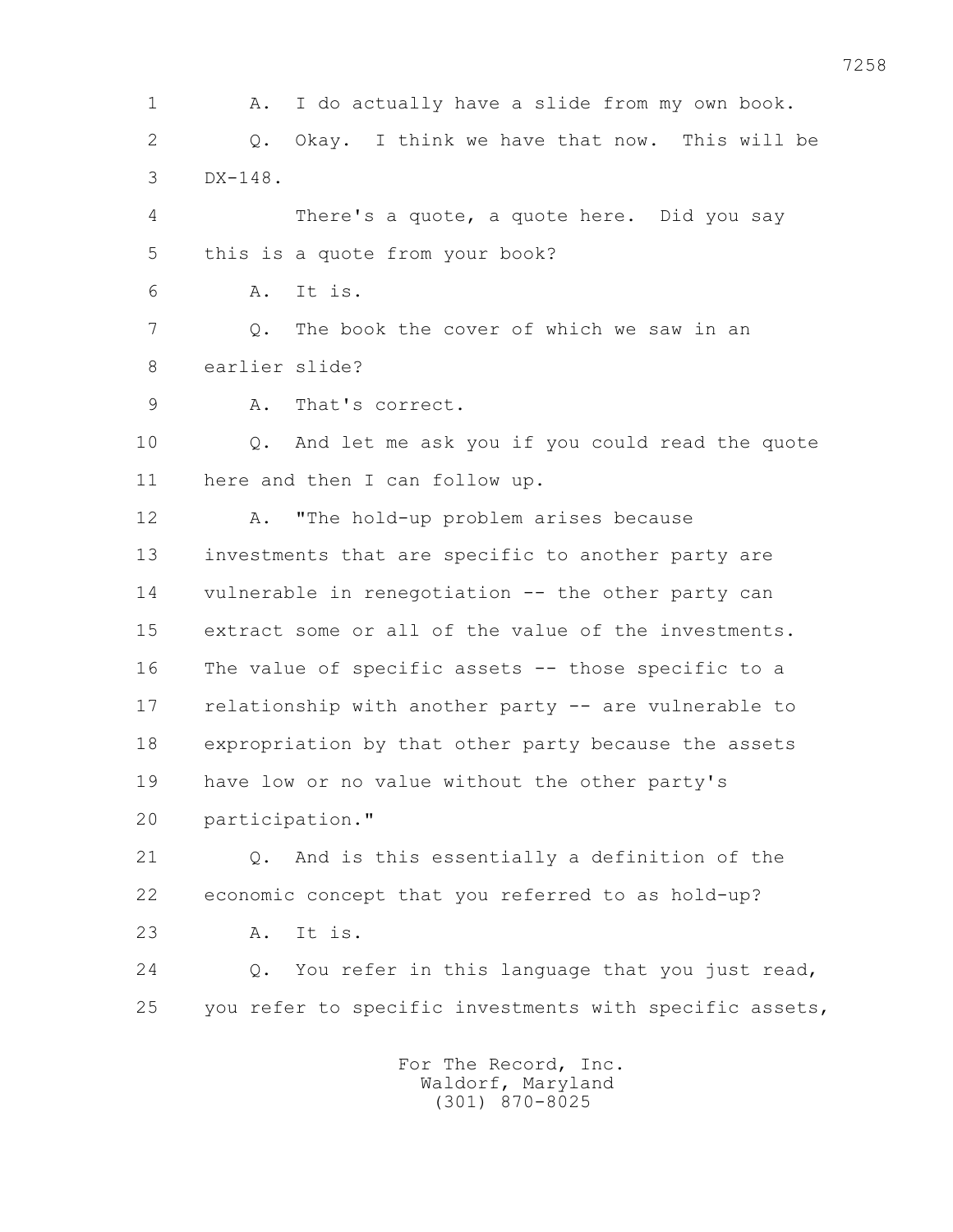1 or I guess in the first line it's investments that are 2 specific.

 3 What do you mean by the concept of specific 4 investments?

 5 A. So generally what specific -- a specific asset 6 or a specific investment is -- it's actually defined at 7 the end of this. But it's an asset that has low or no 8 value unless another party participates or does 9 something; that is, it requires another party to do -- 10 to behave in a certain way.

 11 And I've actually prepared an example, which is 12 a classic economic example of specific investments.

 13 Q. Before we go to that, that example, let me ask, 14 before we leave this slide, how is it that where there 15 are specific investments of the sort that you've 16 described that parties may become vulnerable to 17 expropriation?

18 A. Having made a specific investment, if the terms 19 of trade change, that is to say, if my agreements are 20 renegotiated or I just have no agreements, then I've 21 got a large sunk -- not necessarily large, but I do 22 have a large -- I have a sunk asset which is now lost, 23 and as a result I may -- the terms of trade could 24 change in such an adverse way that the value of my 25 investment could be lost.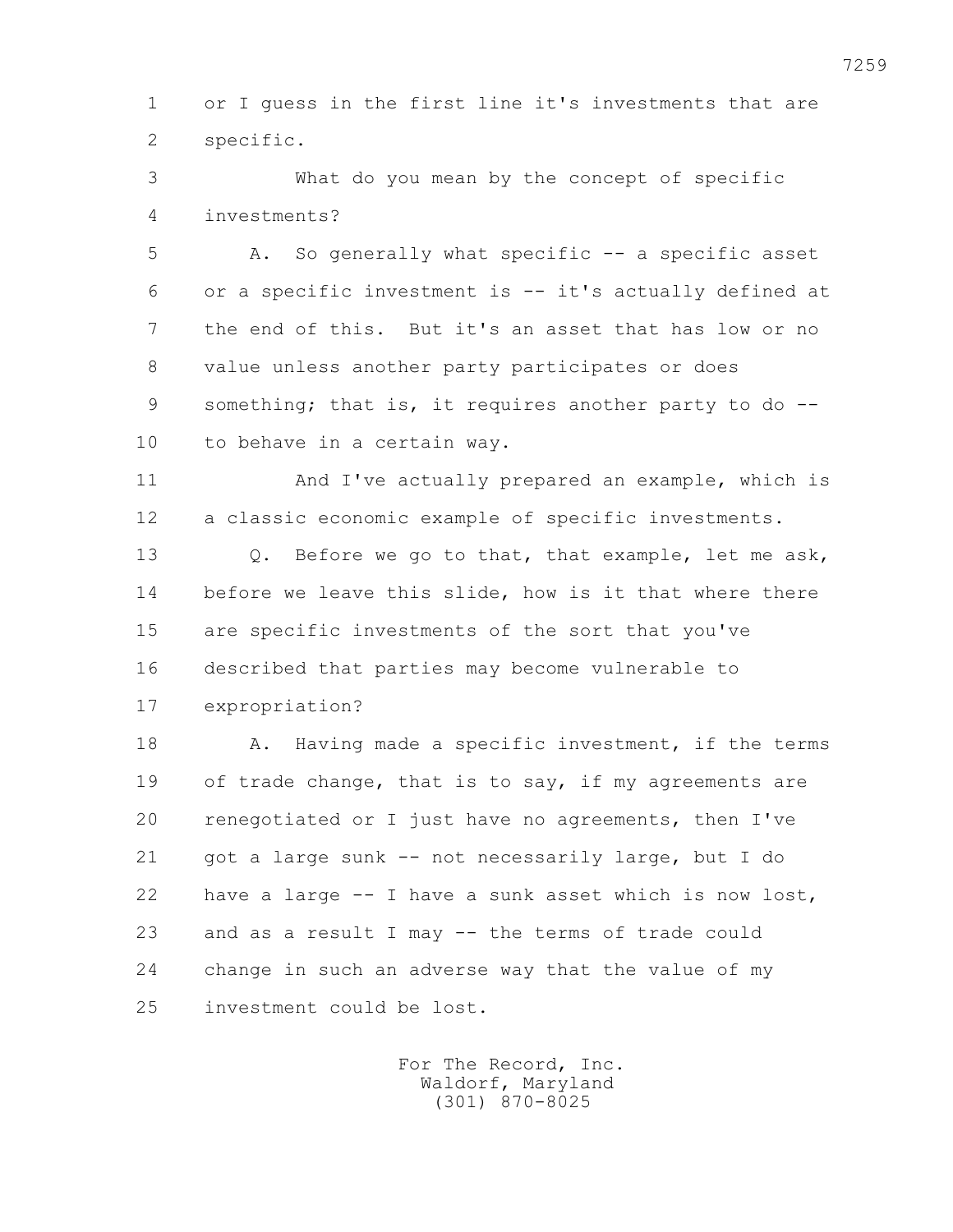1 And so I'm vulnerable to the loss of that -- 2 the loss of the value of that asset. 3 Q. Let's go now to -- you said you had an example 4 relating to this. 5 Is this the slide you were referring to? 6 A. It is. This is an example of what's -- well, 7 it's the beginning of an example of a hold-up problem. 8 This is actually referring to lock-in, which is to say, 9 once you've made your investment, you're now tied to

10 something related to the nature of your investment.

11 Q. First let me identify this as DX-149.

 12 There is a picture on this slide of a power 13 plant and then in the -- just to the right of that a 14 number of different potential fuel sources are listed.

 15 Can you explain how that information relates to 16 the concept of specific investments?

 17 A. Yes. Prior to building a power plant, I have 18 a lot of choices for the nature of the energy source 19 for my power plant, and so prior to actually making 20 the investment in the power plant, that is, prior to 21 starting construction, I have a lot of available 22 choices. And in this case it lists five potential 23 fuel sources for my power plant that I might have 24 available.

25 And then what the next slide shows is that once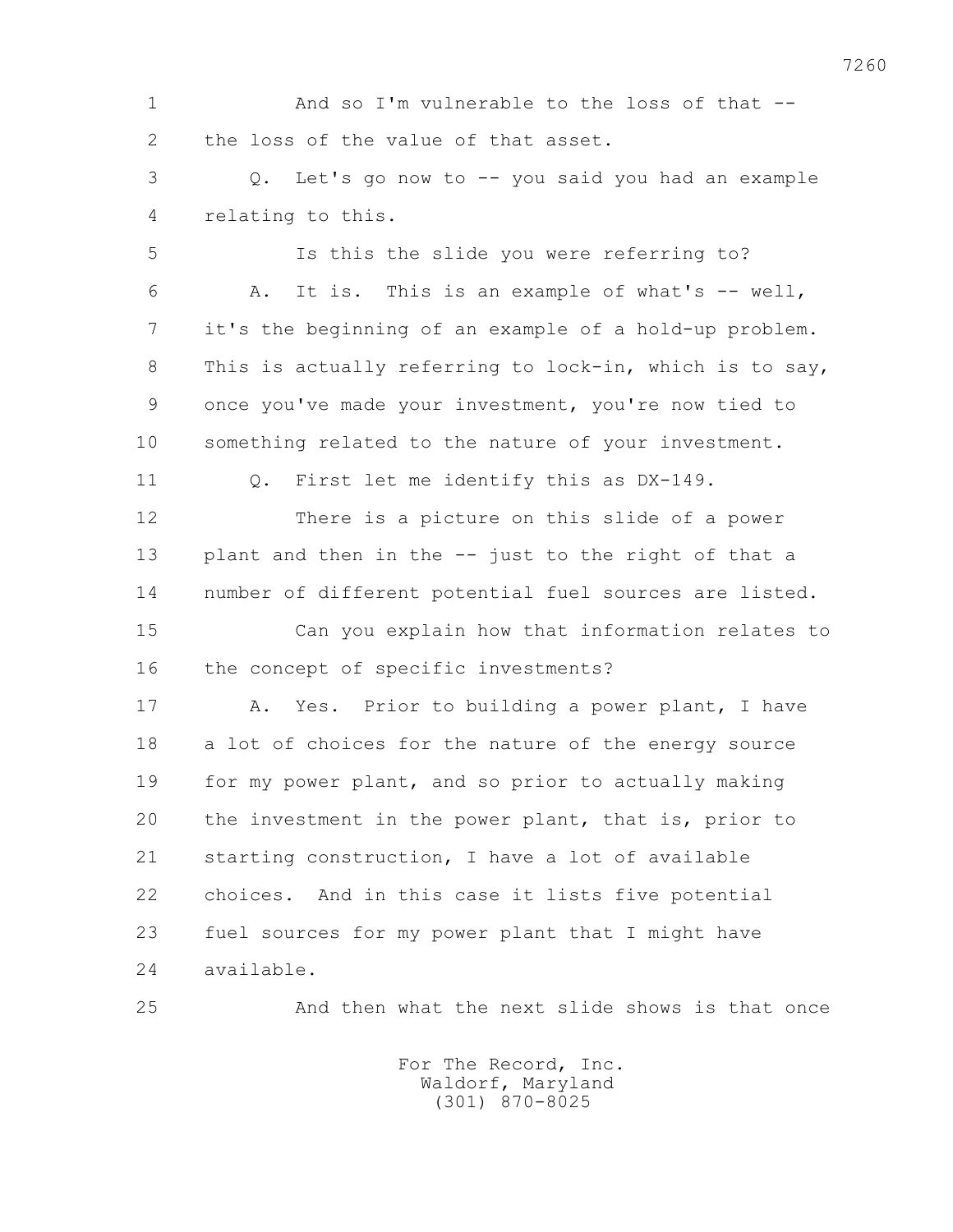1 I've built a power plant, I'm locked into one form of 2 energy or one source, so I'm now -- I now have an 3 investment which is at least specific to the energy 4 source. A coal-fired plant is going to not be able to 5 use solar power.

 6 Q. So let's pause here for a moment and identify 7 this next slide as DX-150.

8 And following up on what you just said, am I 9 correct that in DX-150 what you're depicting is that 10 the power plant, hypothetical power plant in this 11 example, has made a choice of what type of fuel that it 12 will design the plant to use?

13 A. That's correct.

 14 Q. And that choice of one of among various 15 alternative fuel sources, is that a form of specific 16 investment?

 17 A. Yes. The investment would be specific to the 18 coal-powered fuel source, and so they are now, having 19 built the power plant, they're now locked in. If the 20 price of coal goes up, they will be unable to shift to 21 solar power, because even at a substantial hike in the 22 price of coal, it won't pay to try to use solar power. 23 It won't even be feasible much less profitable.

 24 Q. And by that you mean that once the plant has 25 been designed to use coal, it's difficult, potentially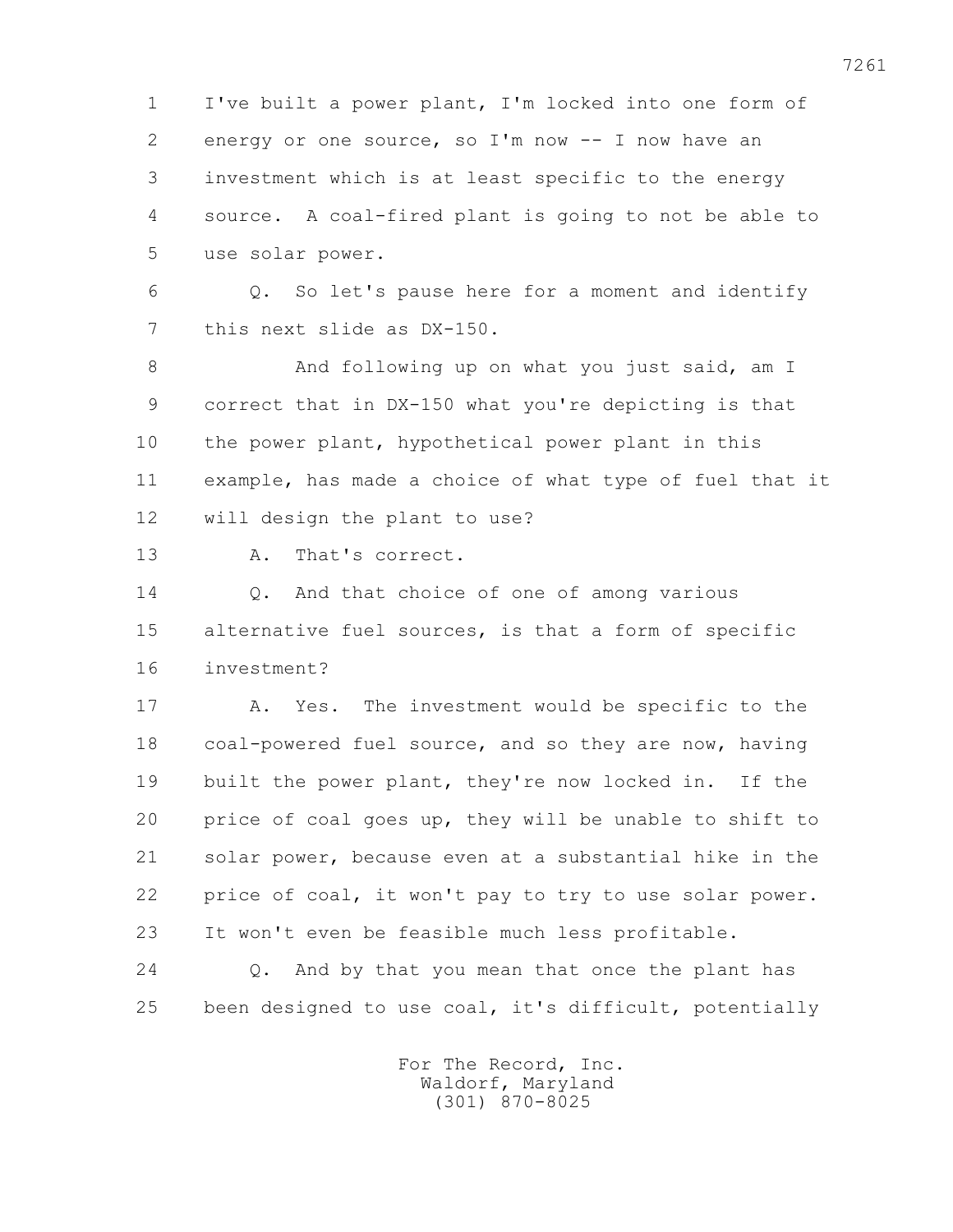1 costly to try to redesign the plant to use some 2 alternative fuel source?

3 A. Yes. That's correct.

 4 I might add as a practical matter, they have 5 built plants to burn, say, oil and natural gas. 6 Typically a coal-fired plant would not shift to any 7 other fuel, but there are plants that can substitute 8 between oil and natural gas, and that's actually an 9 advantage to those plants, is that flexibility.

 10 Q. Do you have an understanding, to refer to that, 11 do you have an understanding as to what economic 12 factors influence decisions of that sort to use two 13 alternative sources in the fuel plant or power plant?

 14 A. Yes. That provides them flexibility in the 15 face of changing prices. When the price of natural 16 gas goes up, as it did a couple of years ago, goes up 17 dramatically, the plants that were able to shift to 18 oil actually had much lower energy costs than the 19 plants that were locked in and could only burn natural 20 gas.

 21 Q. Is there more to this example, of the power 22 plant example, in your slides?

- 
- 23 A. There is.

 24 Now having locked the power plant into coal, 25 we're going to ask where in the country it should be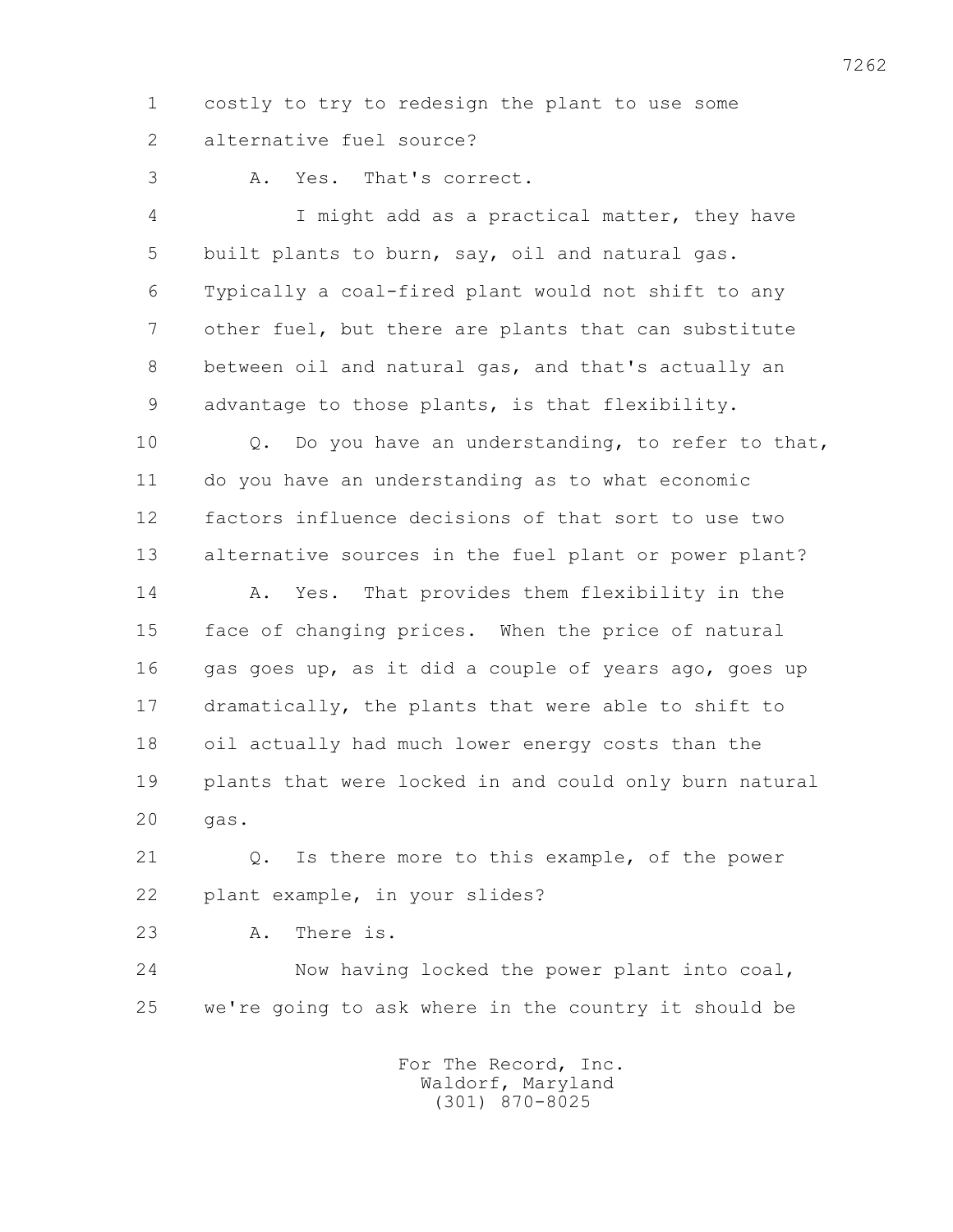1 built.

 2 Q. And let's go to the next slide. This will be 3 DX-151.

 4 And can you explain, Professor McAfee, what 5 you're depicting through this slide?

 6 A. I should say this is the classic economic 7 example of specific investments. Normally a coal plant 8 wouldn't consider where to locate in the entire 9 United States. It might try to decide where to locate 10 in Illinois or in a smaller geographic region.

 11 But what this slide is intended to illustrate 12 is that there may be multiple mines and you can decide 13 where to locate your plant and you might want to locate 14 your plant near an inexpensive source of coal. And 15 since transportation costs are important in the price 16 of coal, locating near an inexpensive source of coal is 17 a way of saving on transportation costs and lowering 18 the total price of the coal.

 19 Q. Is there, in this example, is there an economic 20 basis upon which the power plant builder would likely 21 choose among alternative locations?

 22 A. Yes. That's illustrated in the next slide. It 23 would look at how much does coal cost and it would 24 typically want to locate near an inexpensive source of 25 coal, in this case mine number 1 whose price is \$10 a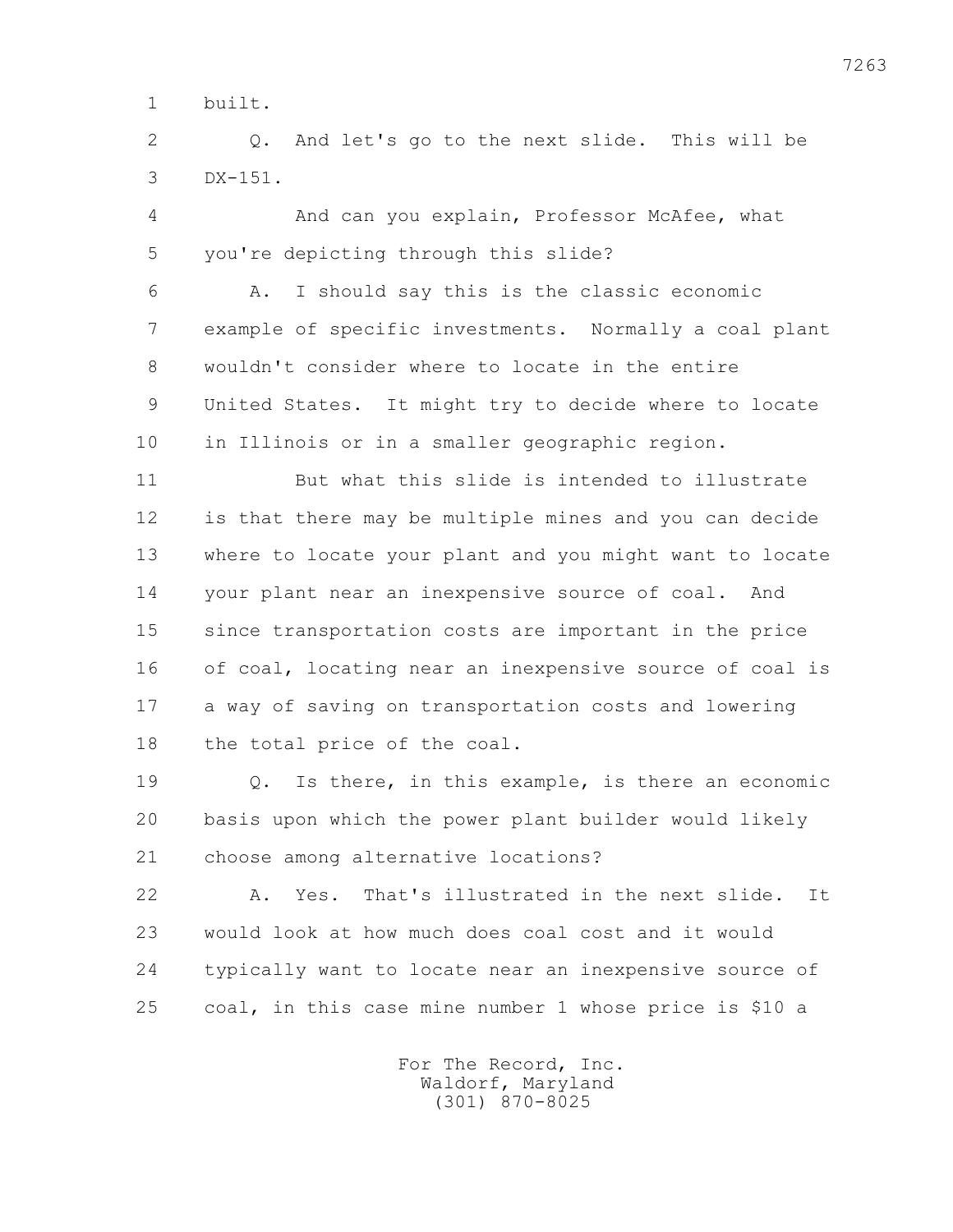1 ton.

| $\overline{2}$ | Q. So other things equal, other considerations          |
|----------------|---------------------------------------------------------|
| 3              | aside, economics, basic economics, would tell you that  |
| 4              | the preference, in referring to this slide which is     |
| 5              | now -- will be DX-152, that the power plant will choose |
| 6              | to locate near the least-cost source of coal?           |
| 7              | Yes. Again, other things being equal, that's<br>Α.      |
| 8              | And that's illustrated in a subsequent slide.<br>true.  |
| $\mathcal{G}$  | Let's go to the next slide. I think I'm<br>$Q$ .        |
| 10             | keeping track here. This one is DX-153.                 |
| 11             | This slide has a different title. It's now              |
| 12             | referring to an example of lock-in as opposed to an     |
| 13             | example of specific investment.                         |
| 14             | Let me ask you first to explain what you mean           |
| 15             | by the use of the term "lock-in" on this slide,         |
| 16             | $DX-153.$                                               |
| 17             | It's essentially the same thing as a specific<br>Α.     |
| 18             | investment. That is to say, having located next to the  |
| 19             | coal mine number 1, mine number 1, the power plant is   |
| 20             | now locked into the use of that coal in the sense that  |
| 21             | alternative coals -- alternative sources of coal are    |
| 22             | actually substantially more expensive. That's an        |
| 23             | identical, from an economic perspective, an identical   |
| 24             | statement to it's made a specific investment in coal    |
| 25             | mine number 1 and it's locked in in the sense that it   |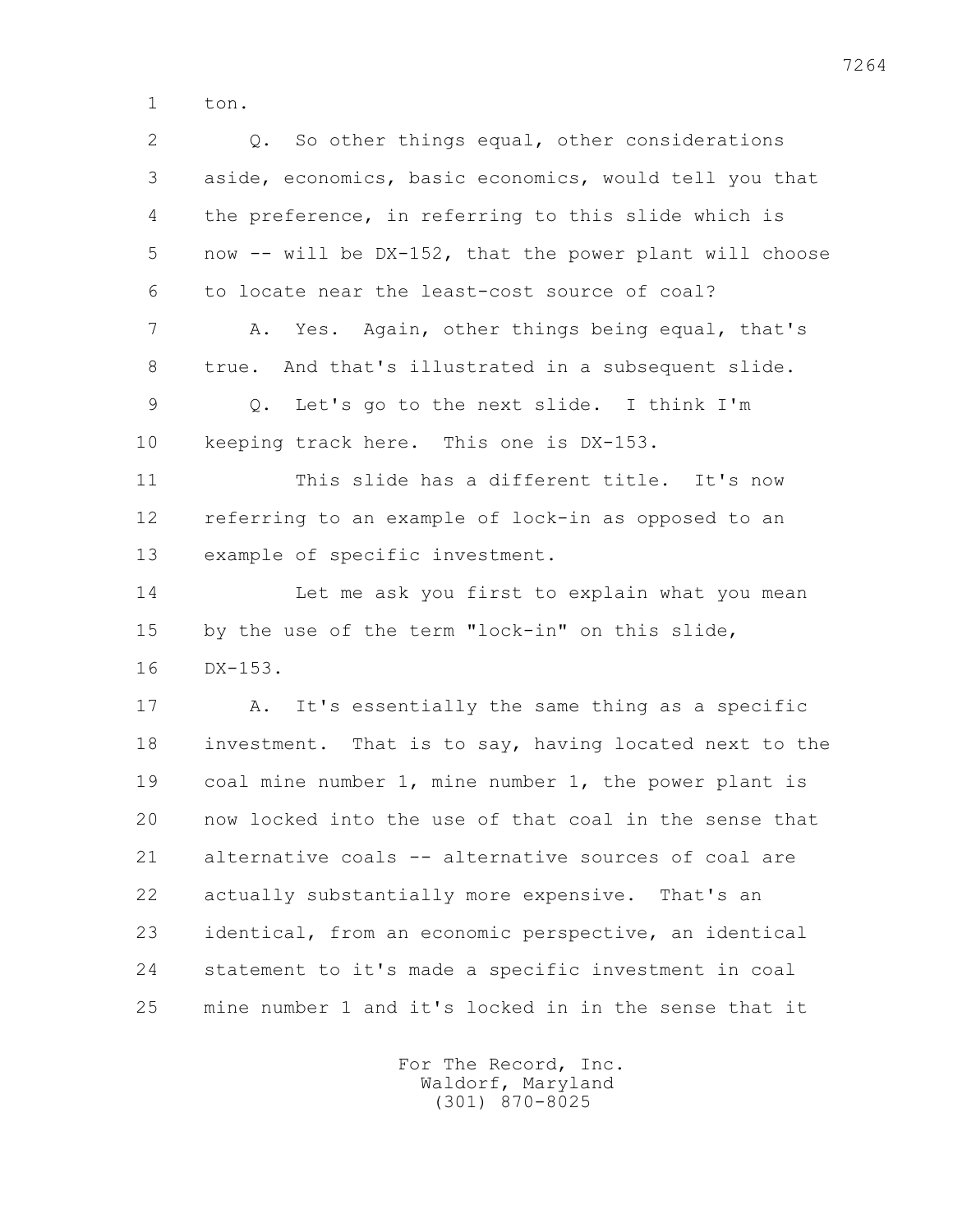1 could lose its specific investment to that mine.

 2 Q. Well, in the context of your example, isn't it 3 true that by locating near mine number 1, which is in 4 your example the lowest-cost source of the chosen fuel, 5 coal, by doing that, hasn't the power plant achieved 6 the optimal outcome in terms of minimizing its cost of 7 fuel?

 8 A. Provided that it has a firm contract with that 9 mine. This is illustrated in the next slide.

10 Q. This will be DX-154.

 11 And again, you're referring to the example of 12 hold-up, but what is it that you're seeking to depict 13 through this slide?

 14 A. So in this case, once a power plant is built 15 next door, the coal mine has a great incentive to 16 increase the price that it charges for coal. And 17 that's because the mine -- the power plant is now 18 locked in or has made a specific investment, and even 19 if the price of coal goes up substantially, the power 20 plant won't shut down. It will continue to operate and 21 pay the higher price because that's a better 22 alternative for the power plant than to actually shut 23 down.

 24 Q. If we can go back to the prior slide for a 25 moment, in the prior slide, 153, were you making any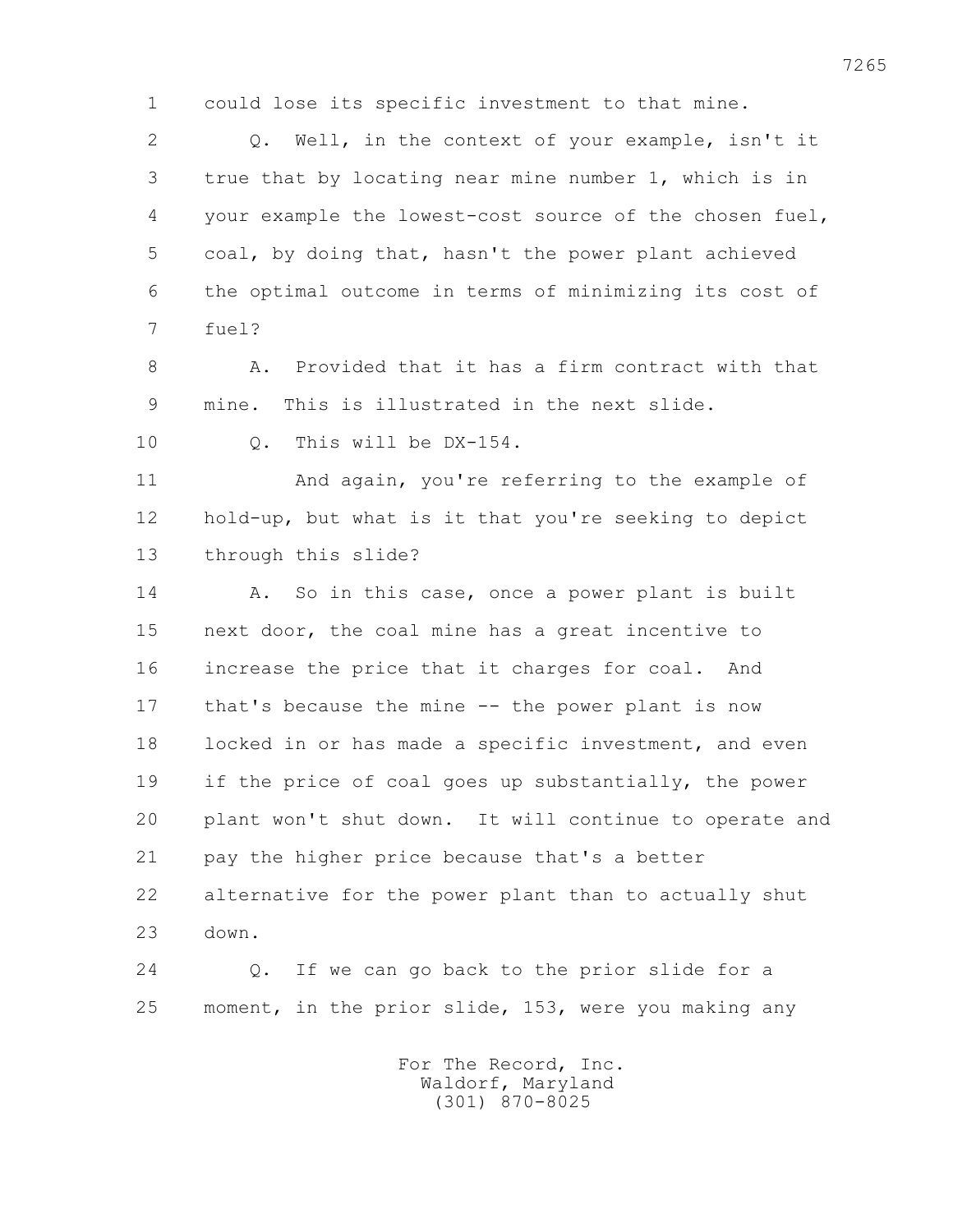1 assumptions about whether contracts existed or when 2 contracts were signed between the power plant and the 3 coal mine?

 4 A. Well, in this slide it doesn't say one way or 5 the other whether there's a contract. It just says the 6 power plant located next to the mine.

 7 Q. Well, then let's go to DX-154, the next slide, 8 and here you say in the heading of the slide that the 9 power plant signs the contract after building. What is 10 the significance of that?

 11 A. Once the power plant has sunk hundreds of 12 millions or even half a billion dollars into building 13 the power plant, its willingness to absorb a price 14 increase is enhanced. Essentially you can think of 15 it's going to sell electricity for whatever it can sell 16 electricity for.

 17 Once it's spent hundreds of millions of 18 dollars on the plant, an increase in the price of coal 19 by \$10 a ton isn't enough economically to put it out 20 of business. It may render the original decision to 21 build the power plant unprofitable, but it won't 22 actually cause the plant to shut down; that is, the 23 plant will still cover its variable costs, it just 24 won't be able to pay the debt associated with its 25 investment.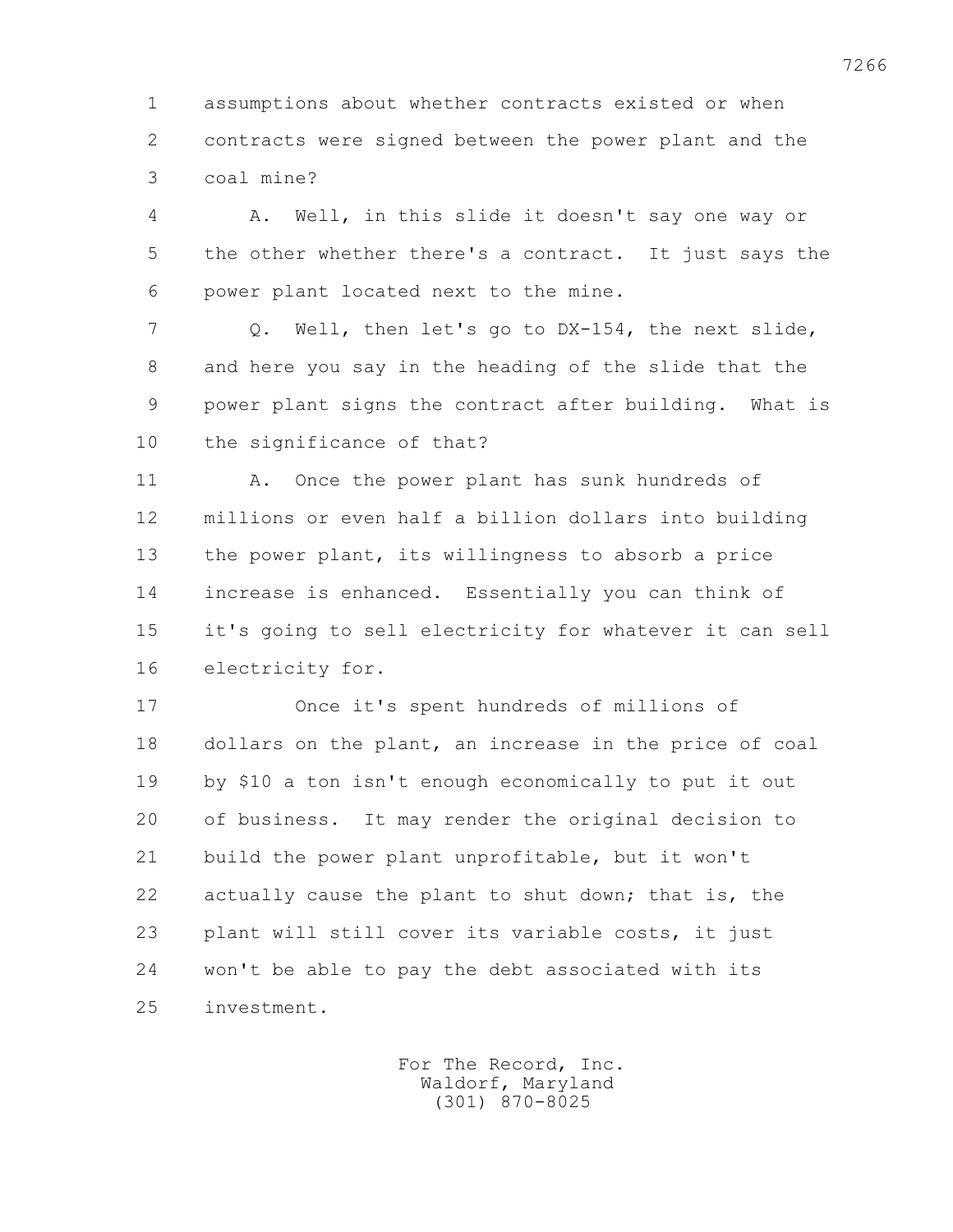1 And in this case it's -- this is what's known 2 as hold-up. Once the power plant has made its 3 investment, the rational move of the coal mine is to 4 actually increase the price.

 5 Q. And is this what you meant in the quote from 6 your book that we looked at earlier about the potential 7 for specific investments to make parties vulnerable to 8 expropriation?

 9 A. Yes. This would be the expropriation of the 10 power plant's specific investment.

 11 Q. And it's the fact that the power plant made the 12 investment before entering into a contract with the 13 coal producer that made it vulnerable to the

14 investment?

15 A. That's correct.

 16 Q. And does economic theory suggest anything in 17 terms of how parties in this type of situation can 18 avoid or might be able to avoid this type of 19 expropriation?

 20 A. Yes. One method of avoiding expropriation, 21 which is shown on the next slide, is to contract in 22 advance or do what's called ex ante contracting, 23 contract before building the plant.

 24 At that time the power plant still has viable 25 alternatives in the form of other locations, and it can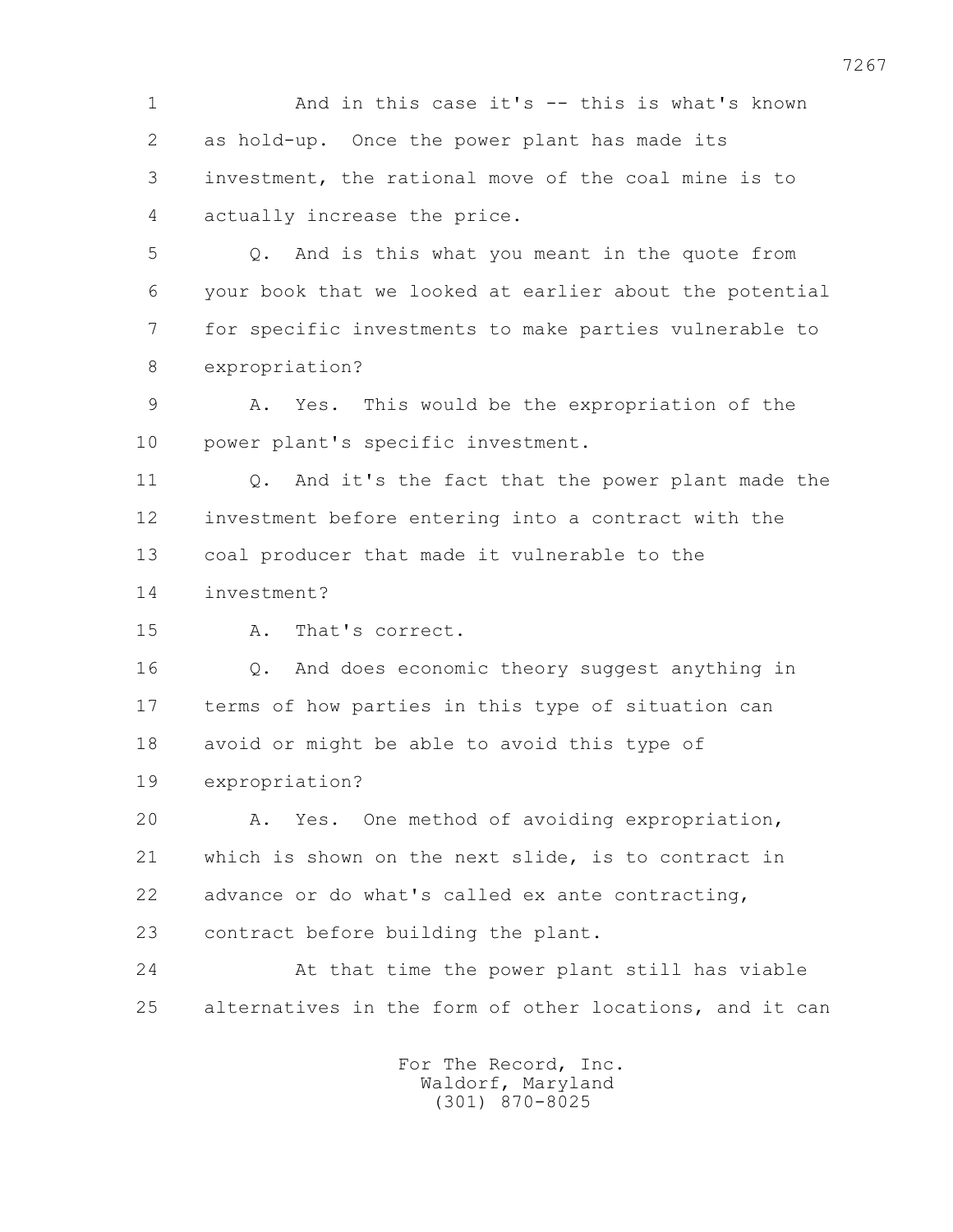1 threaten the coal mine with -- the mine number 1 with 2 the alternative of building elsewhere. Once it's 3 built, it's now locked in to its geographical location 4 and that threat is now empty.

 5 And so by contracting prior to the building of 6 the mine, the power plant contracts when it still has a 7 great deal of bargaining power.

 8 Q. Are these concepts that we've been discussing, 9 specific investment, lock-in, hold-up, the manners of 10 avoiding hold-up, are these concepts that are addressed 11 in the economic literature?

 12 A. Yes. These are very important and central 13 concepts to industrial organization. And I've prepared 14 a slide with a few references, a few of the more 15 important references in that literature.

16 Q. Let's go to that. This would be DX-155.

 17 I don't want to ask you to summarize the 18 detailed contents of these various articles or books 19 that you are referring to here, but generally speaking, 20 do you have something to say about these or other 21 portions of the economic literature relating to 22 hold-up?

 23 A. Yes. The first paper represents one of the 24 most popular economic theories of vertical integration, 25 and I think it's fair to say that in both the Grossman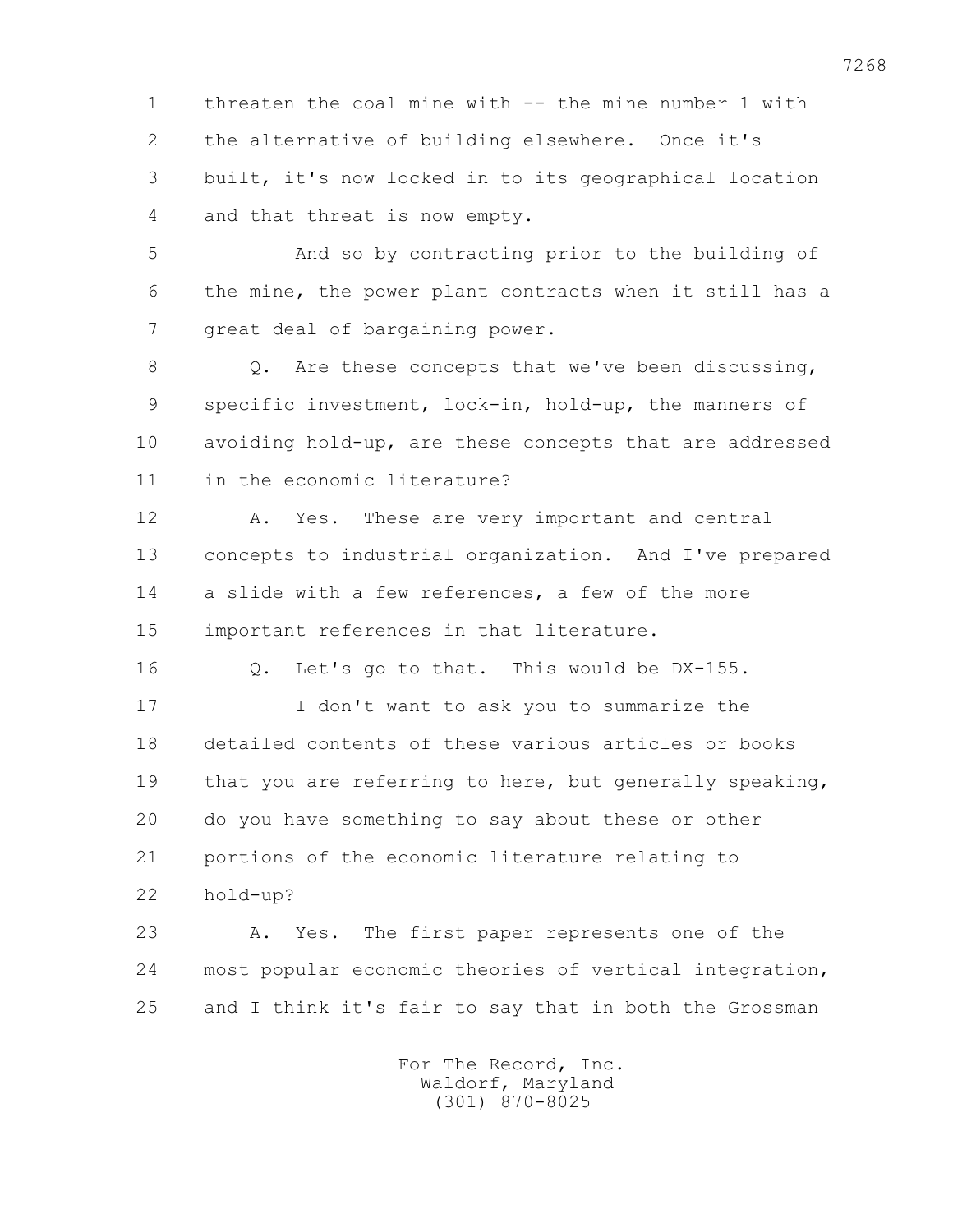1 and Hart and the Williamson book and actually other 2 works of Oliver Williamson, they have subsumed the 3 entire economic theory of organizations and of 4 corporations to the question of hold-up. That is to 5 say, hold-up is central to the understanding of how 6 firms are organized. 7 MR. ROYALL: Now, before we go any further, I 8 just want to make sure that we have identified the 9 right demonstrative exhibit numbers. 10 I believe that this exhibit that we now have on 11 the screen, the economic literature on hold-up, would 12 be DX-156. 13 MR. STONE: You skipped the earlier one 14 entitled Avoiding Hold-Up before which was DX-155.

15 MR. ROYALL: The avoiding --

 16 MR. STONE: The Avoiding Hold-Up should be 17 DX-155.

 18 MR. ROYALL: Thank you. So the prior slide 19 Avoiding Hold-Up will be DX-155.

20 BY MR. ROYALL:

 21 Q. Professor McAfee, have you, as part of your 22 work on this matter, part of your economic analysis, 23 considered whether the hold-up problem that you have 24 described has application in the context of 25 standard-setting?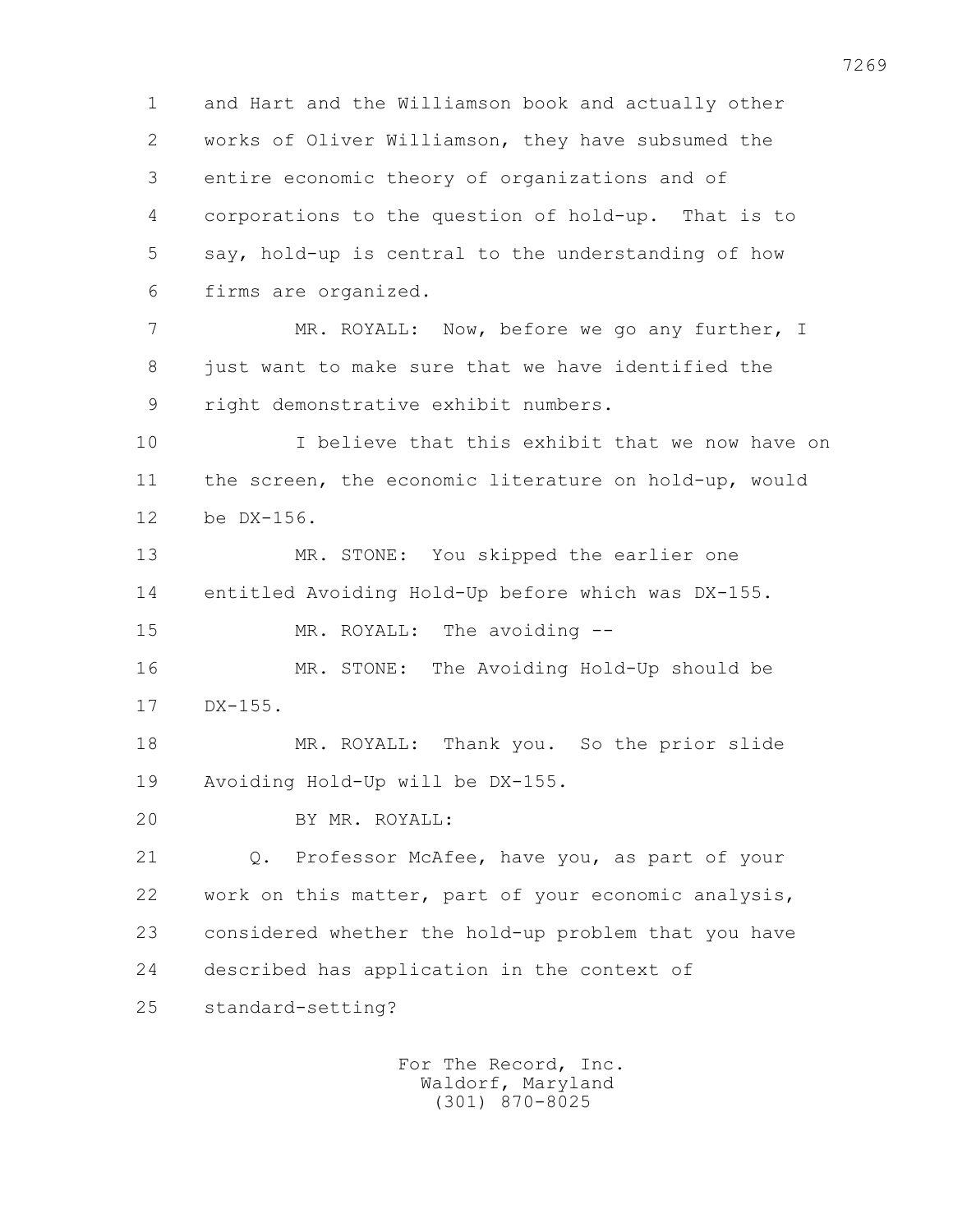1 A. I have. 2 Q. And what, if anything, have you concluded in 3 that regard? 4 A. I've prepared a slide which sets out the broad 5 conclusions. 6 Q. Let's go to that. 7 Is this the slide you're referring to? 8 A. It is. 9 0. This would be DX-157. 10 And can you explain what you're seeking to 11 convey through this slide? 12 A. This slide lists the most important factors for 13 the risk -- associated with the risk of hold-up for a 14 standard-setting organization. And in particular -- so 15 these are actually common from the hold-up literature 16 itself. 17 The size of the specific investments matters; 18 so that is to say, how big are the investments in the 19 standard will matter. 20 How costly it is to change the standard, that 21 corresponds to how hard is it -- in going back to the 22 previous example, it would correspond to how hard is it 23 to move the power plant once it's been built. 24 The importance of intellectual property would 25 be the risk of hold-up associated with intellectual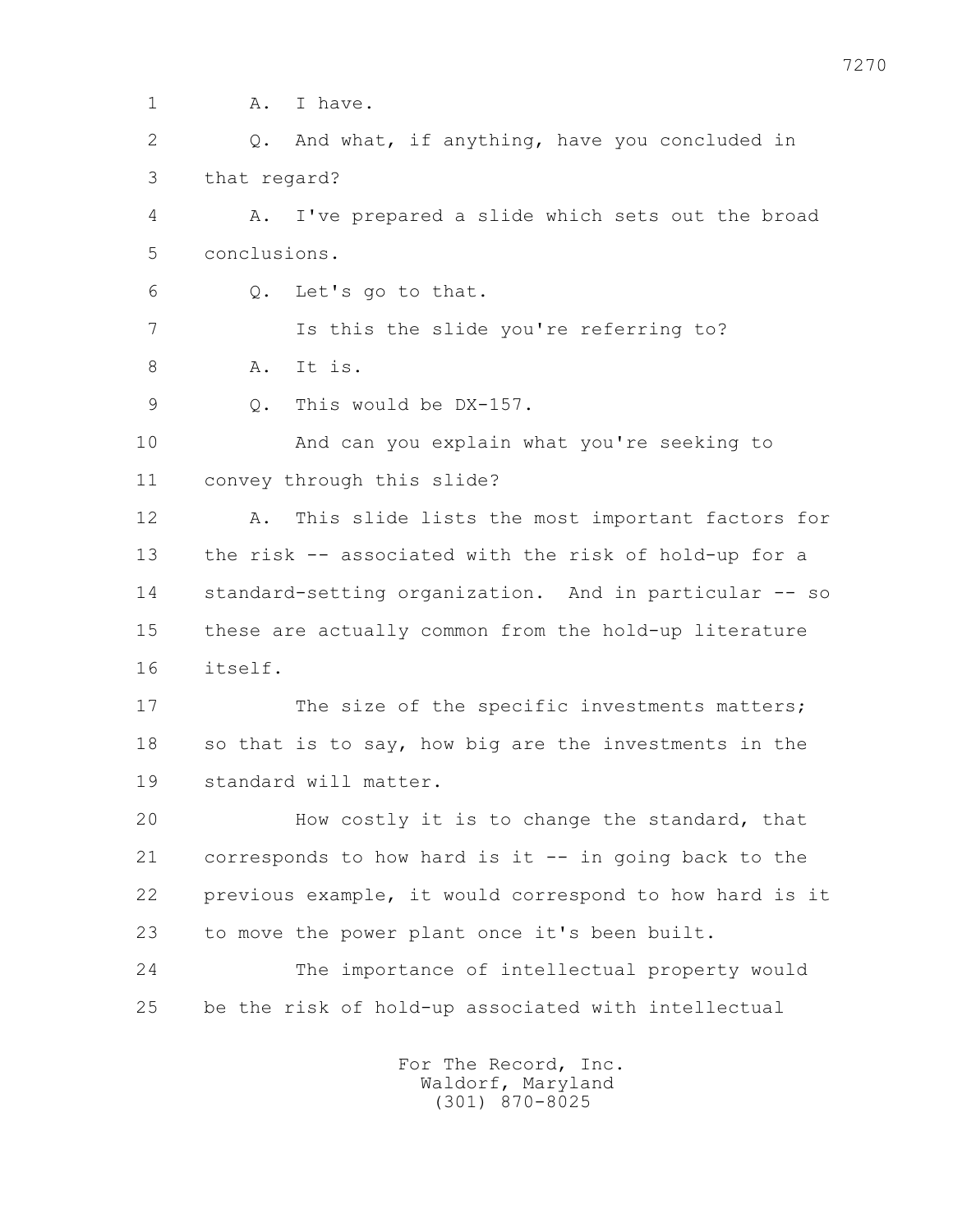1 property, and the more important is intellectual 2 property, the more at risk the standard would be at 3 being held up by intellectual property.

 4 And finally, the ease of reaching agreement 5 would have a bearing again on the cost of changing the 6 standard. That would be another factor on how hard it 7 would be to get out from under intellectual property 8 that whose purpose was to hold up the standard.

9 0. And are these factors that the economic 10 literature suggest have bearing on whether a hold-up is 11 likely to be a problem in any given industry?

12 A. Yes. These would be -- well, other than the 13 importance of IP, since normally hold-up is coming 14 through other means besides intellectual property, 15 these would be the standard analysis of risk of hold-up 16 in any industry.

 17 Q. And have you as part of your economic analysis 18 reached conclusions as to whether these factors are 19 present in the DRAM industry?

20 A. Yes, I have.

 21 Q. And have you reached a conclusion as to whether 22 the existence or presence of these factors in the DRAM 23 industry creates a risk of hold-up?

- 24 A. I find that it does.
- 

25 Q. And you in your example earlier, the coal mine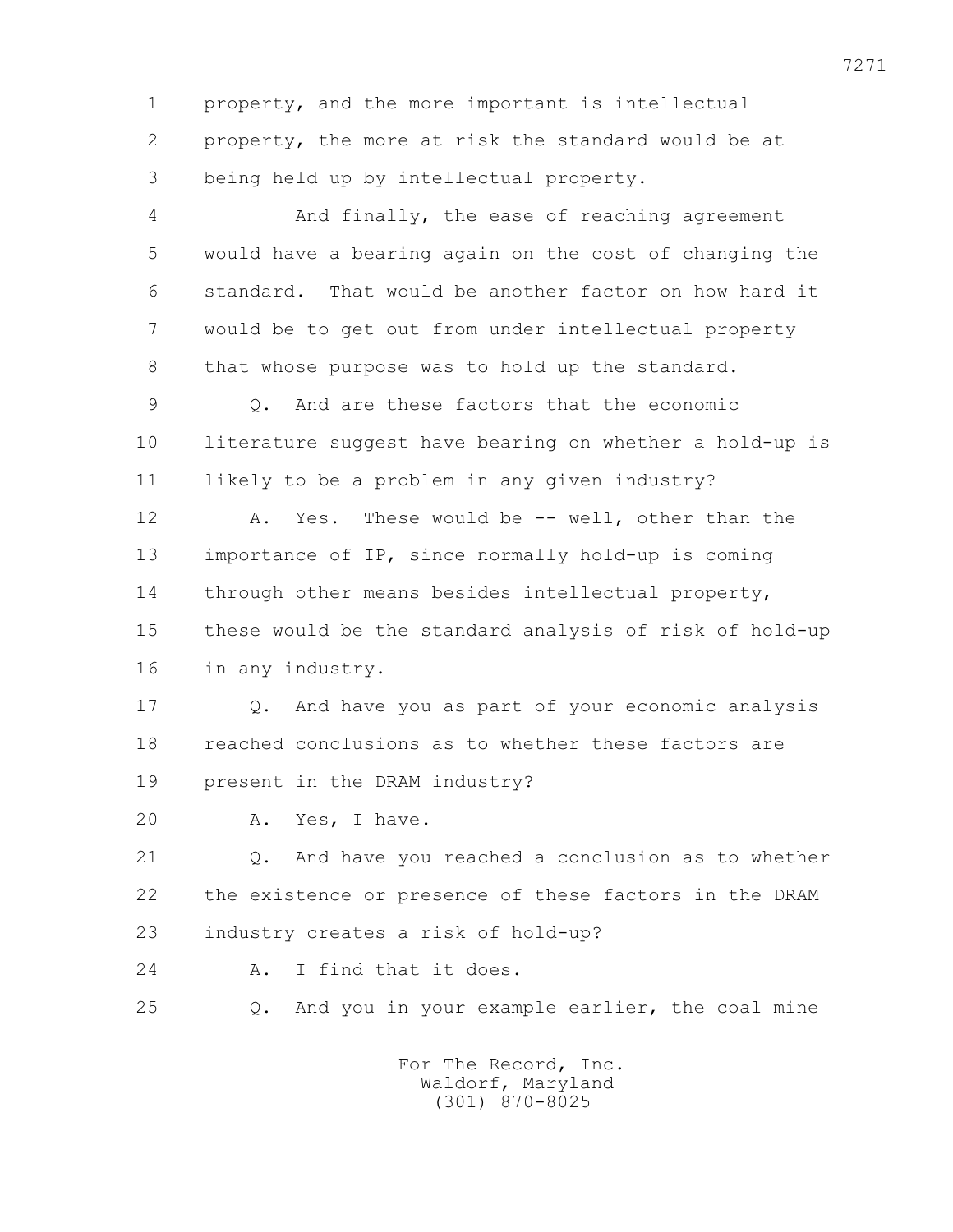1 example, you ended by explaining that economic theory 2 suggests that there are ways to avoid the hold-up 3 problem when it exists.

 4 Have you considered whether in the 5 standard-setting context economic theory suggests any 6 way or ways to avoid the type of hold-up problem which 7 you describe?

8 A. Yes. In the power plant example, the method of 9 avoiding hold-up that was illustrated was to sign 10 contracts prior to building the power plant, that is, 11 ex ante contracts.

 12 In this case -- and I prepared a slide -- it 13 would be to try to prevent the hold-up of the standard 14 ex ante in much the same way.

 15 Q. Let's go to the next slide, and this I believe 16 will be DX-158.

 17 This is the slide that you have entitled 18 Application of Hold-Up to Standard-Setting, and then 19 below that you refer to mechanisms for mitigating risk 20 of hold-up ex ante.

 21 Are what you list below that -- let me just ask 22 you to explain what are you seeking to convey through 23 the list of items that you have on this slide.

 24 A. So the parallel to contracting in advance would 25 be to try to contract on IP in advance. And these are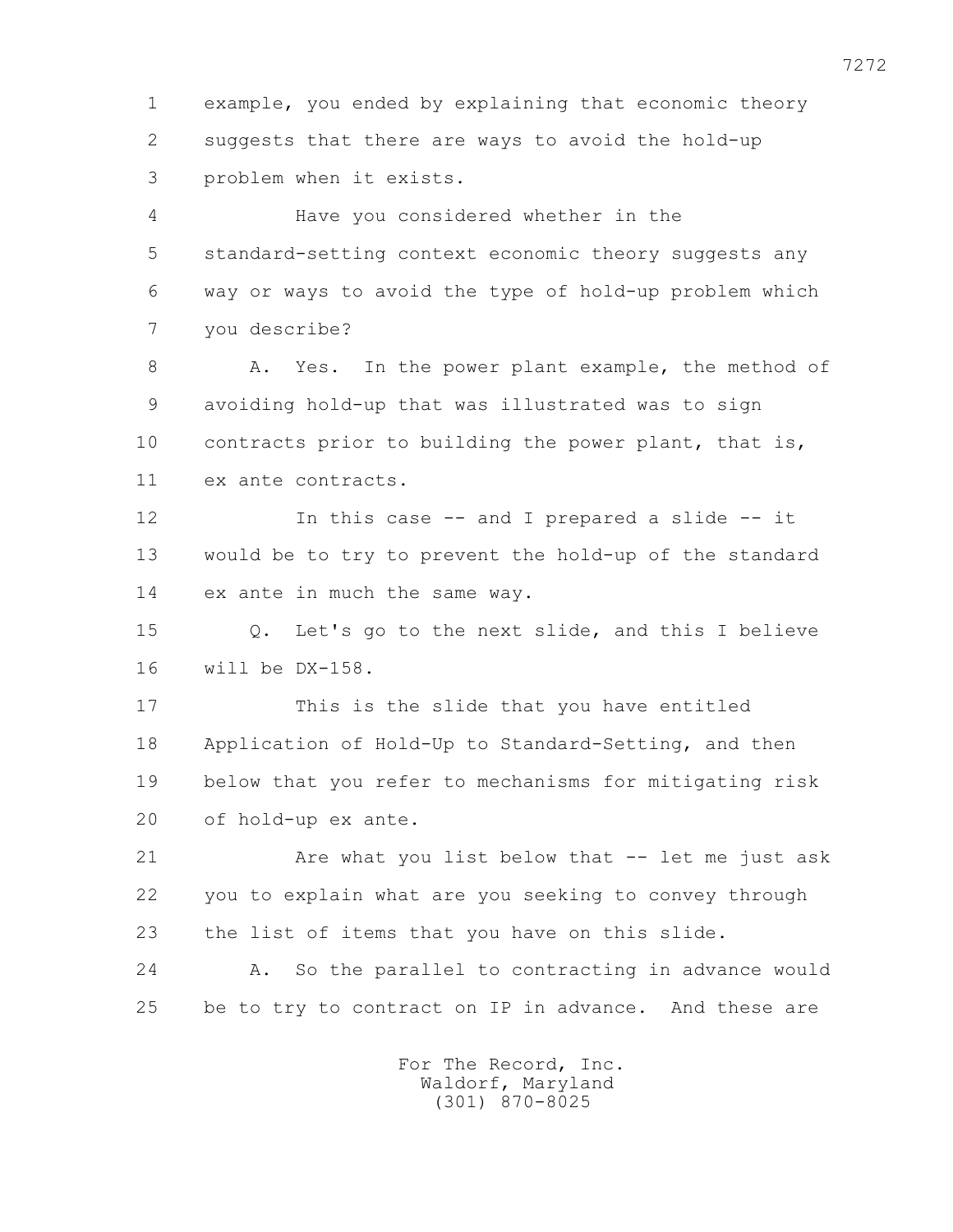1 three different levels of advanced contracting that one 2 might imagine not necessarily JEDEC but any 3 standard-setting organization adopting. 4 You could imagine them just requiring 5 disclosure, requiring licensing, and requiring searches 6 to establish the disclosure was actually full. 7 Q. Let me ask you briefly about each. 8 How would, in the context of a 9 standard-setting organization, how would requiring IP 10 disclosure or disclosure commitments mitigate the risk 11 of hold-up? 12 A. It would help ensure that if intellectual 13 property was included in the standard, it was done so 14 in a conscious and deliberate manner. 15 Q. What about the next point, IP licensing 16 commitments? 17 Well, before I ask you about that, let me ask 18 you to define a term. In the second of the three 19 subbullets you use the term "RAND," R-A-N-D. What are 20 you referring to by that? 21 A. That's reasonable and nondiscriminatory 22 contracting. And it's a restriction on the kind of 23 licenses that can be offered. 24 Q. Now, how can IP licensing commitments or the 25 source of RAND or reasonable and nondiscriminatory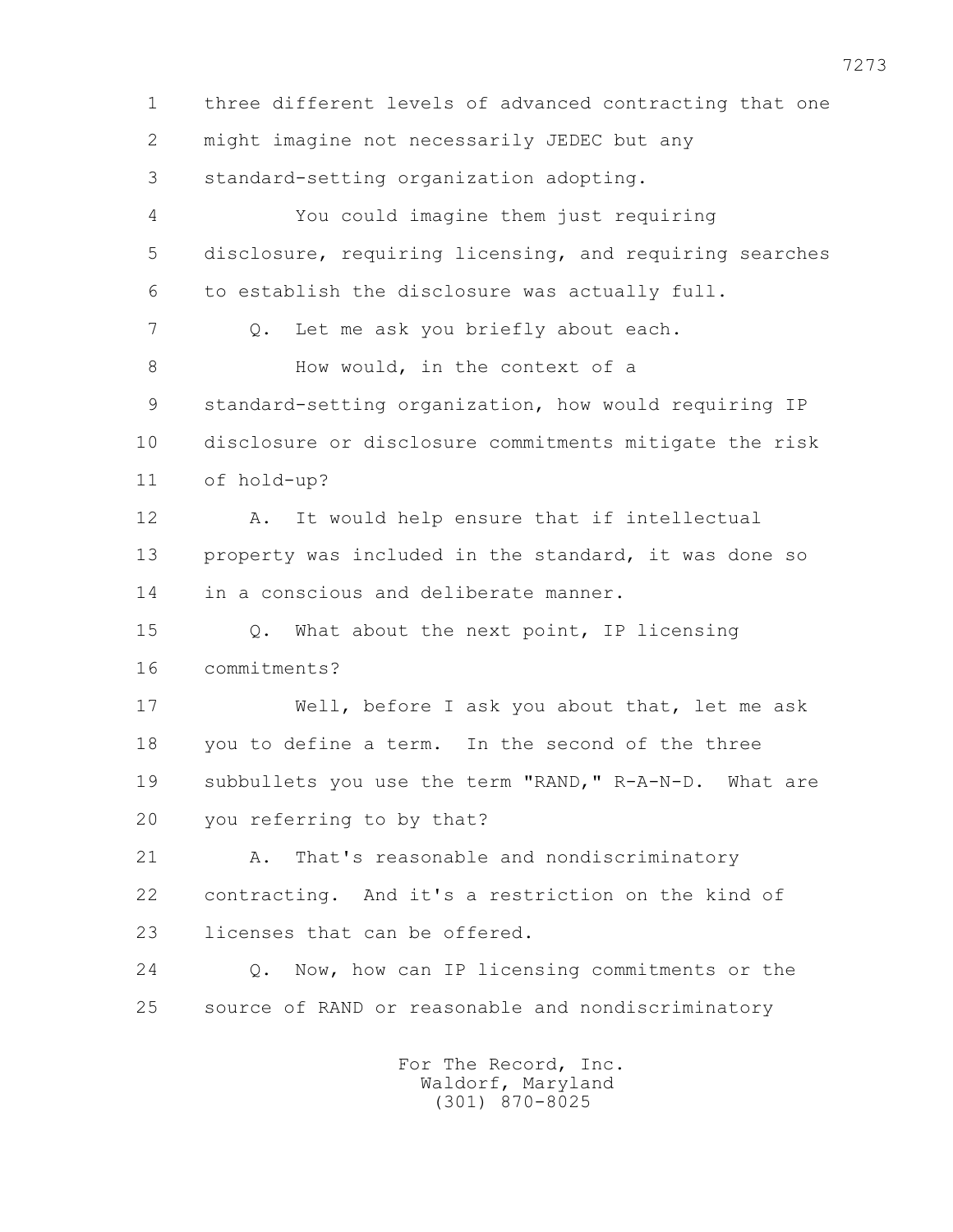1 licensing commitments that you've described, how can 2 that mitigate the risk of hold-up in the context of a 3 standard-setting organization?

4 A. Well, let me give a more extreme example.

 5 If the licensing commitment was for free 6 licensing, that would completely eliminate the risk 7 because it would say any participant agreed to give 8 their IP away and not charge for it, so there's no 9 mechanism by which hold-up would occur.

 10 RAND is a less severe, substantially less 11 severe requirement for licensing, and so it's not going 12 to eliminate the risk of hold-up, but it might mitigate 13 or reduce the risk of hold-up.

 14 Q. And finally, the last subbullet refers to IP 15 searches. How is that concept something that relates 16 to the potential for mitigating the risk of hold-up in 17 the standard-setting context?

18 A. So in addition to disclosure requirements, you 19 could have a standard-setting body actually search for 20 intellectual property or have a requirement for the 21 members to search for intellectual property, and that 22 would be a way of providing more -- identifying more 23 potential intellectual property and hence reducing the 24 likelihood that the standard is held up.

25 I should say that numbers 1 and 3 on this --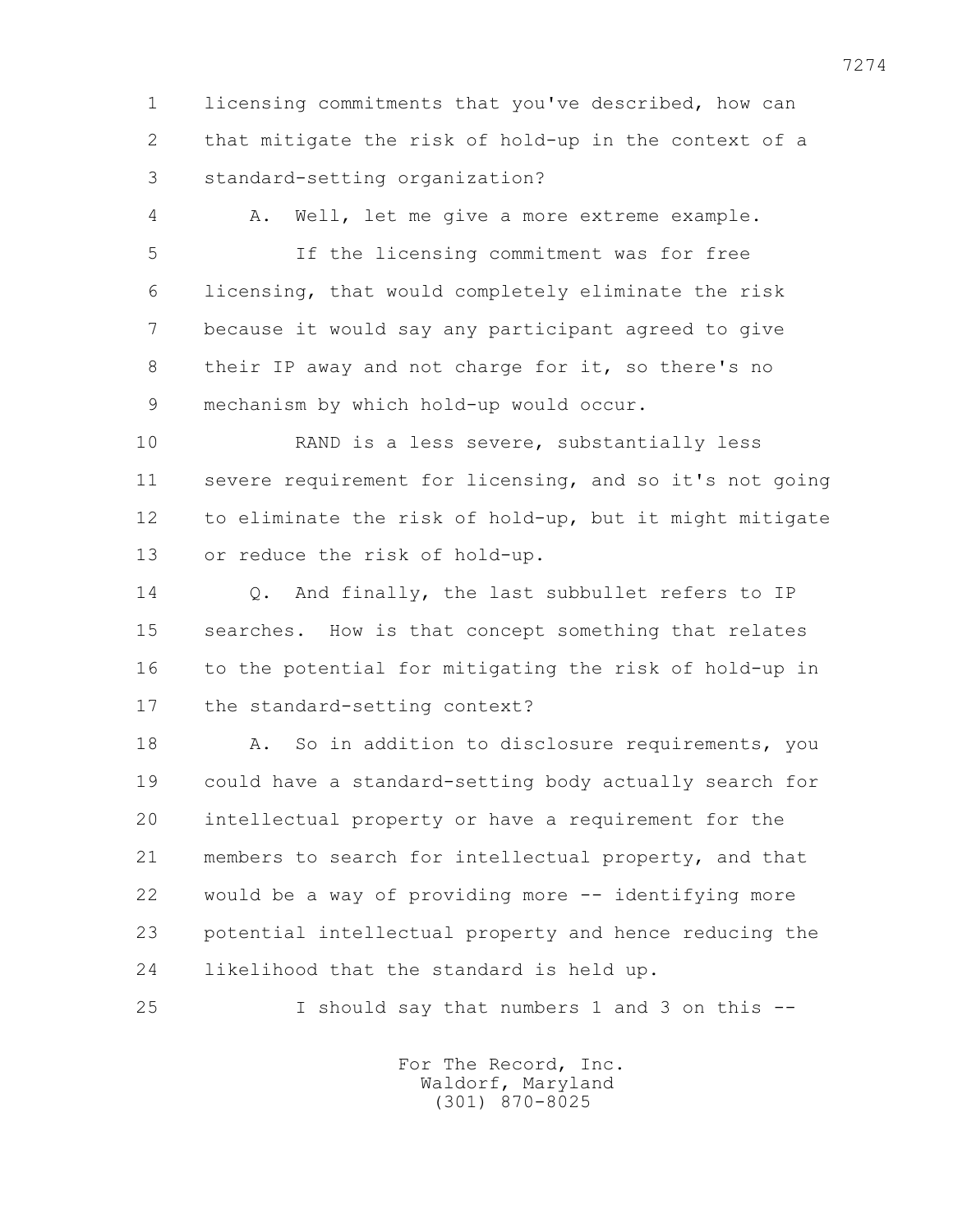1 they're not numbered, but the items 1 and 3 on this 2 list, both of those refer to ensuring that the 3 standard-setting organization has better information 4 and makes deliberate choices and is then not held up 5 after the fact by making inadvertent choices that 6 embody intellectual property.

 7 Q. And is the existence of information or 8 wholesome information in any way important to mitigate 9 the risk of hold-up?

 10 A. Yes. The better the information, the better 11 the choices that will be made, as a general economic 12 matter.

 13 Q. Now, you explained earlier that it has been 14 important to you in conducting your economic analysis 15 to gain an understanding about and to make assumptions 16 about how JEDEC's process works.

 17 Have you gained an understanding or made any 18 assumptions about how JEDEC's process works with 19 respect to any of these issues that are listed in 20 DX-158, including IP disclosure, licensing commitments 21 or intellectual property searches?

 22 A. I have. My understanding -- and again, this is 23 an assumption more than a conclusion -- is that there 24 are both disclosure requirements and disclosure 25 commitments and RAND licensing commitments expected of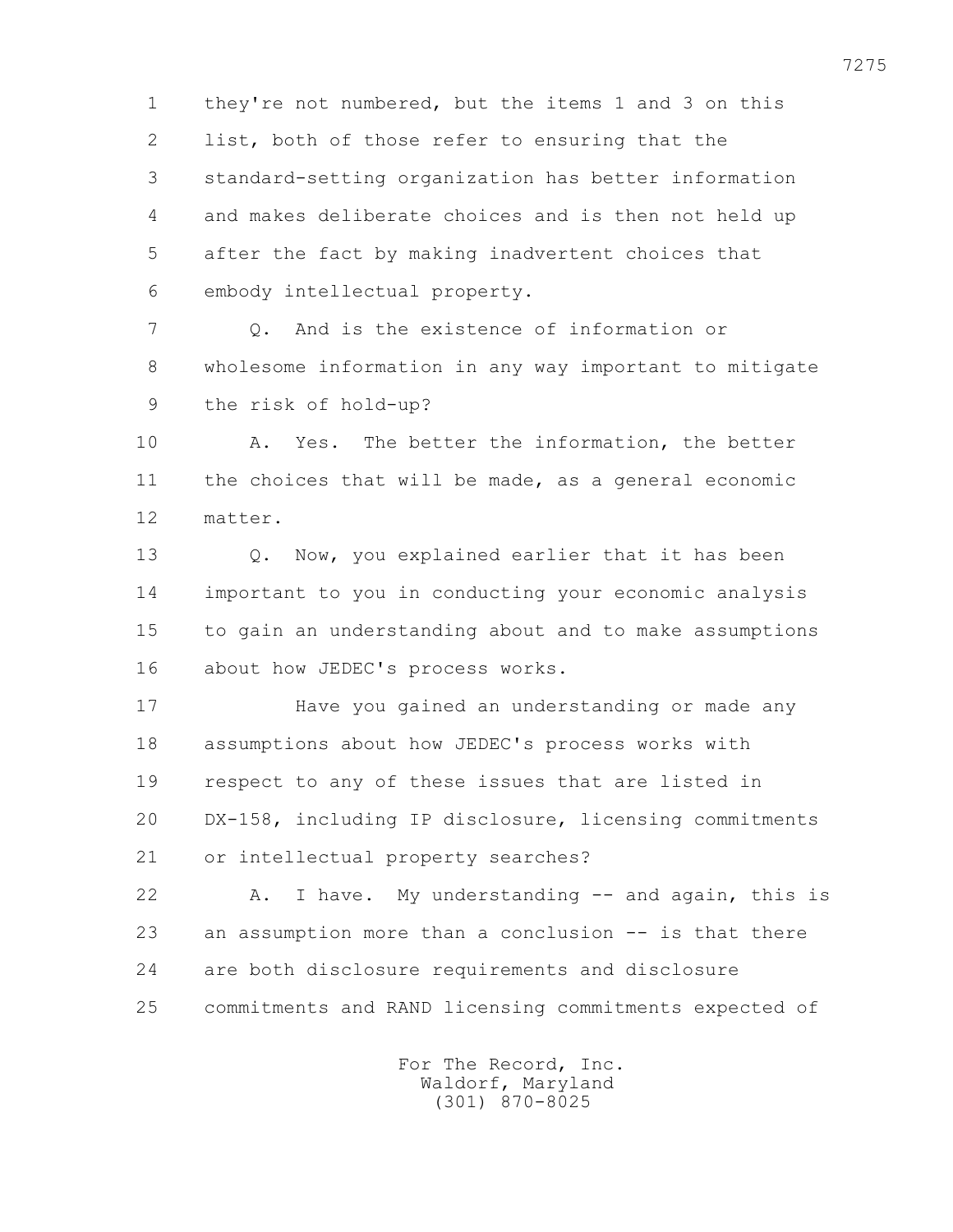1 JEDEC members.

 2 Q. Let's go to the next slide, which will be 3 DX-159.

 4 Does this slide, DX-159, set forth your 5 understanding and assumptions or certain assumptions 6 relating to the manner in which IP disclosure is dealt 7 with in the context of JEDEC?

8 A. Yes, it does. These are assumptions that I've 9 made on IP disclosure for JEDEC.

 10 Q. And before we go through the assumptions, can 11 you explain how these assumptions or -- how these 12 assumptions are important to your economic analysis, or 13 just to state that differently, why it was important 14 for your economic analysis to make assumptions relating 15 to this general issue?

16 A. Well, one of the important issues, one of my 17 list of important issues, involved whether or not it 18 made a difference, Rambus' conduct made a difference, 19 and if there were no requirements for disclosure, I 20 don't see how the conduct could have made a 21 difference.

 22 And so that -- so in particular, it plays a 23 role in that, in that finding. But as I said, these 24 are assumptions, not my conclusions.

25 Q. Well, let's go through and just make sure we're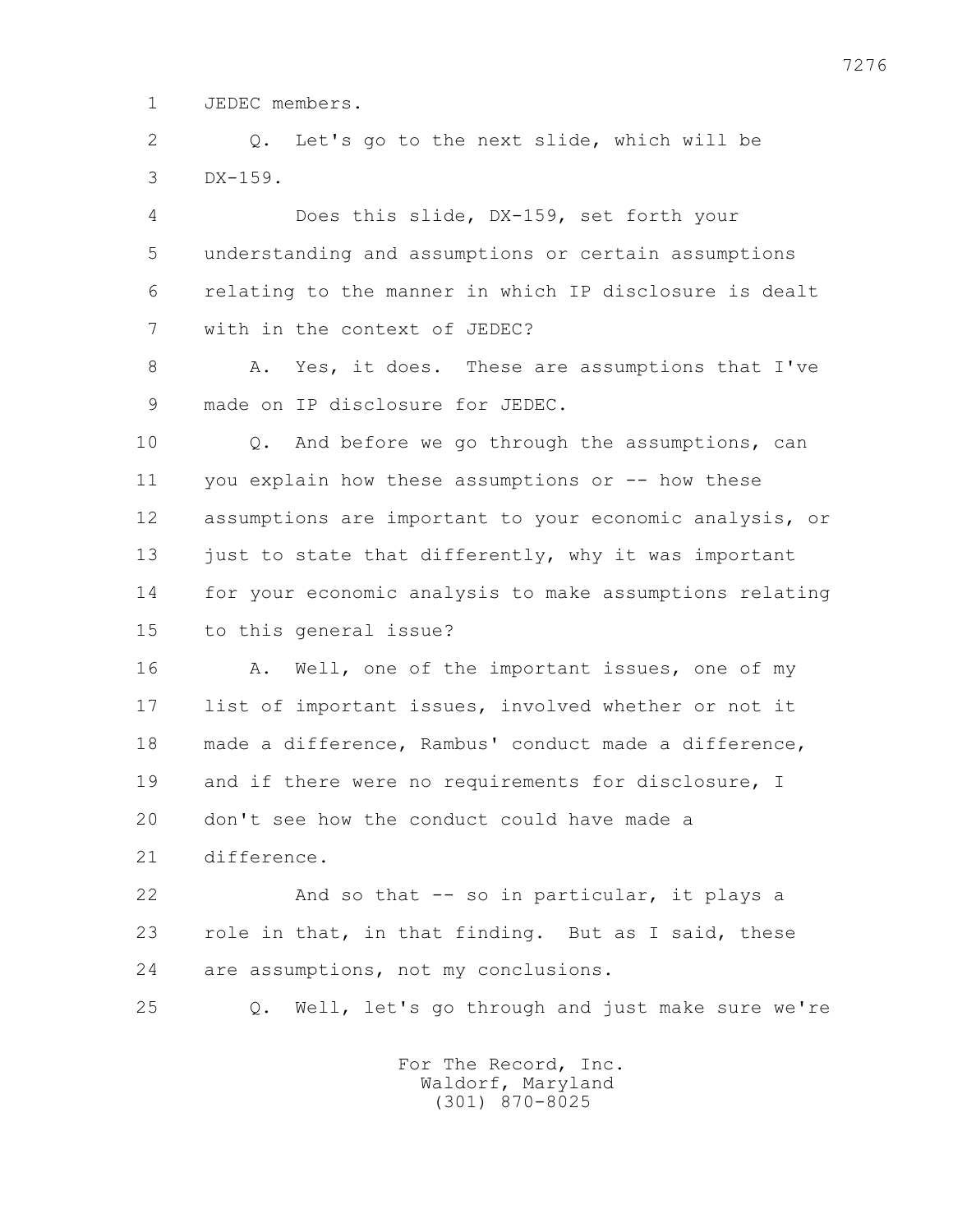1 clear on what assumptions you are making.

 2 Referring to the first bullet point, which 3 states "preference to avoid patents," what assumption 4 are you making relating to that and how is that 5 important to your economic analysis?

 6 A. So I'm assuming that JEDEC has a preference for 7 avoiding patents, which I understand to be an 8 expression of the hold-up problem; that is to say, a 9 patent creates a risk of hold-up and a preference to 10 avoid patents would be a natural consequence of the 11 threat of hold-up.

 12 Q. Referring to the second bullet, early 13 disclosure/good faith, what do you mean by that and how 14 is that important to your economic analysis?

 15 A. Well, early disclosure is important also in 16 avoiding hold-up because it gives the committee, the 17 JEDEC committee, a better chance to avoid hold-up. The 18 earlier they know, the better their decisions will tend 19 to be.

 20 So that's actually an economic statement. The 21 disclosure requirement that goes along with that 22 economic statement is one for early disclosure and one 23 for full disclosure.

 24 Q. What about good faith? What do you mean by 25 that and how is that relevant to your economic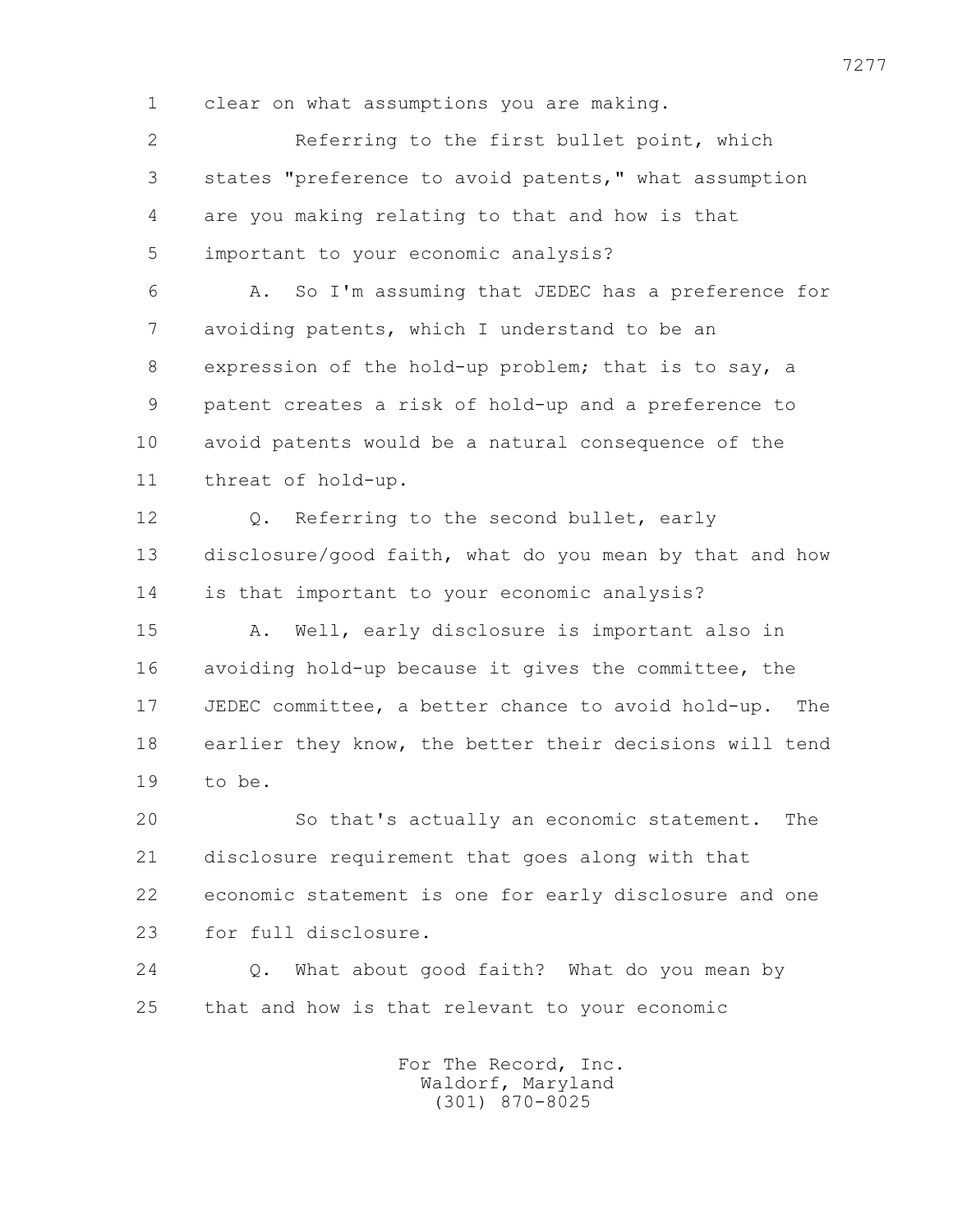1 analysis?

| $\overline{2}$ | That's in essence $a$ -- actually let me back up<br>Α.  |
|----------------|---------------------------------------------------------|
| 3              | and say I don't actually see any evidence -- I see      |
| 4              | contrary evidence that JEDEC requires searches; that is |
| 5              | to say, there have been witnesses who have said JEDEC   |
| 6              | does not require searches.                              |
| 7              | So in the absence --                                    |
| 8              | JUDGE McGUIRE: Mr. Stone?                               |
| $\mathcal{G}$  | MR. STONE: Oh, I didn't mean to interrupt.<br>$\perp$   |
| 10             | will wait.                                              |
| 11             | BY MR. ROYALL:                                          |
| 12             | If you could complete your answer.<br>Q.                |
| 13             | In the absence of a requirement for searches,<br>Α.     |
| 14             | it would help in avoiding hold-up to have a requirement |
| 15             | of providing as much information as you actually have   |
| 16             | access to.                                              |
| 17             | And so that's the -- that's my understanding as         |
| 18             | to good-faith requirement, that is, to not try to       |
| 19             | change the outcome of the process by manipulating it.   |
| 20             | And let's go then to the next, to the third<br>Q.       |
| 21             | bullet point, where you say, "Disclosure applies to     |
| 22             | patents/patent applications relevant to JEDEC           |
| 23             | standards/work."                                        |
| 24             | What do you mean by that language and how is            |
| 25             | that important to your economic analysis?               |
|                | For The Record, Inc.                                    |

Waldorf, Maryland (301) 870-8025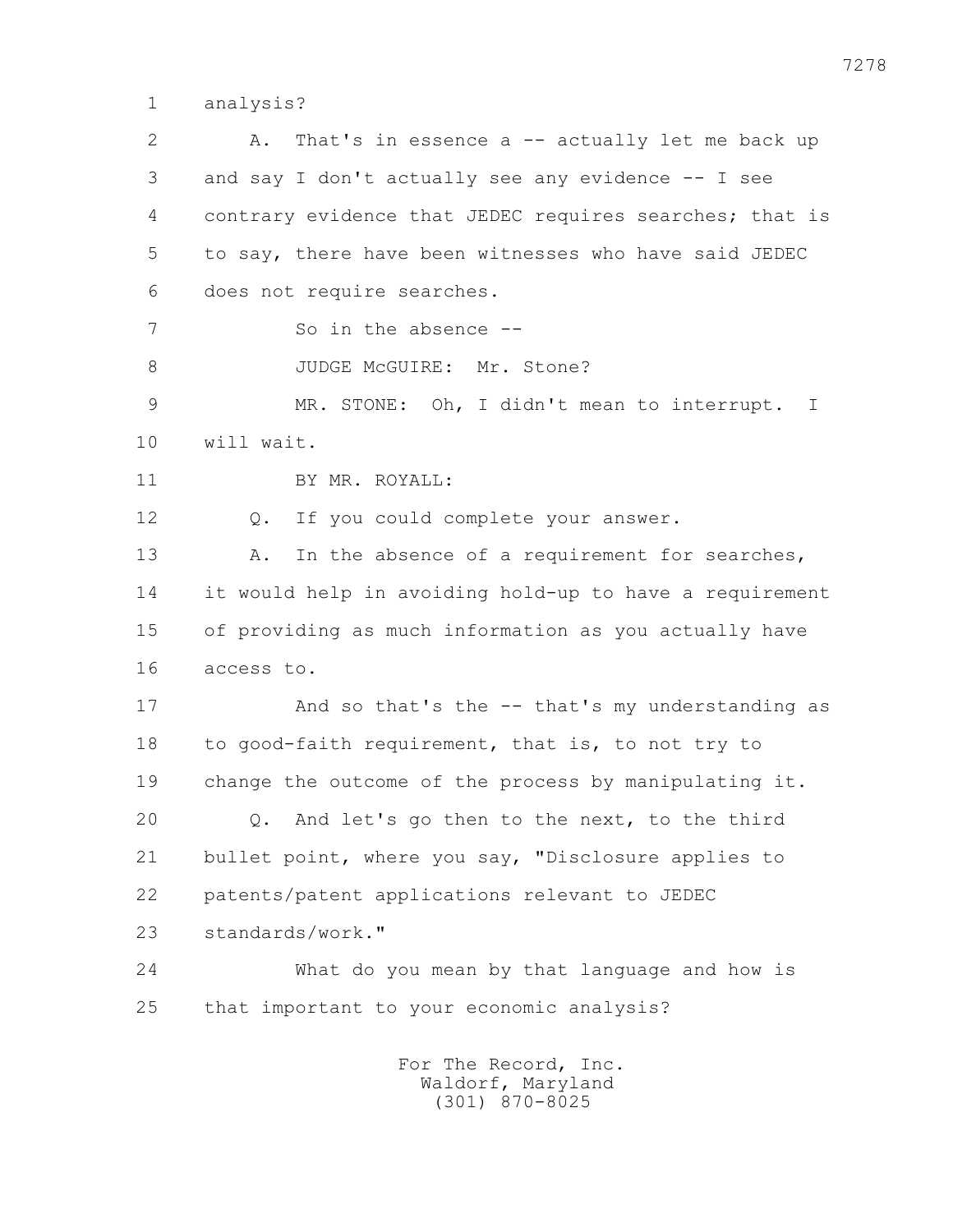1 A. So this is stating what must be -- what I 2 understand to be required, and the form of disclosure 3 is intellectual property that might ultimately permit 4 hold-up.

 5 That is to say, what's -- so the only thing 6 that can be held up are the actual standards, and so it 7 would be intellectual property relevant to the 8 standards and it would include both patents and patent 9 applications as either one ultimately permits hold-up.

 10 Hold-up is obviously something that happens in 11 the future, not immediately, and so patent 12 applications, because they tend to lead to issued 13 patents, give scope for hold-up.

 14 Q. Going to the next point, you've already defined 15 what you mean by the term "RAND." You make two points 16 in the fourth bullet point. Let me take them 17 separately.

18 The first one is you say "mandatory for JEDEC." 19 What do you mean by that?

20 A. That is to say, if JEDEC is aware of

 21 intellectual property, it's not supposed to incorporate 22 that intellectual property into a standard absent a 23 guarantee from the intellectual property owner of a 24 reasonable and nondiscriminatory licensing.

25 Q. And that's an assumption that you're making as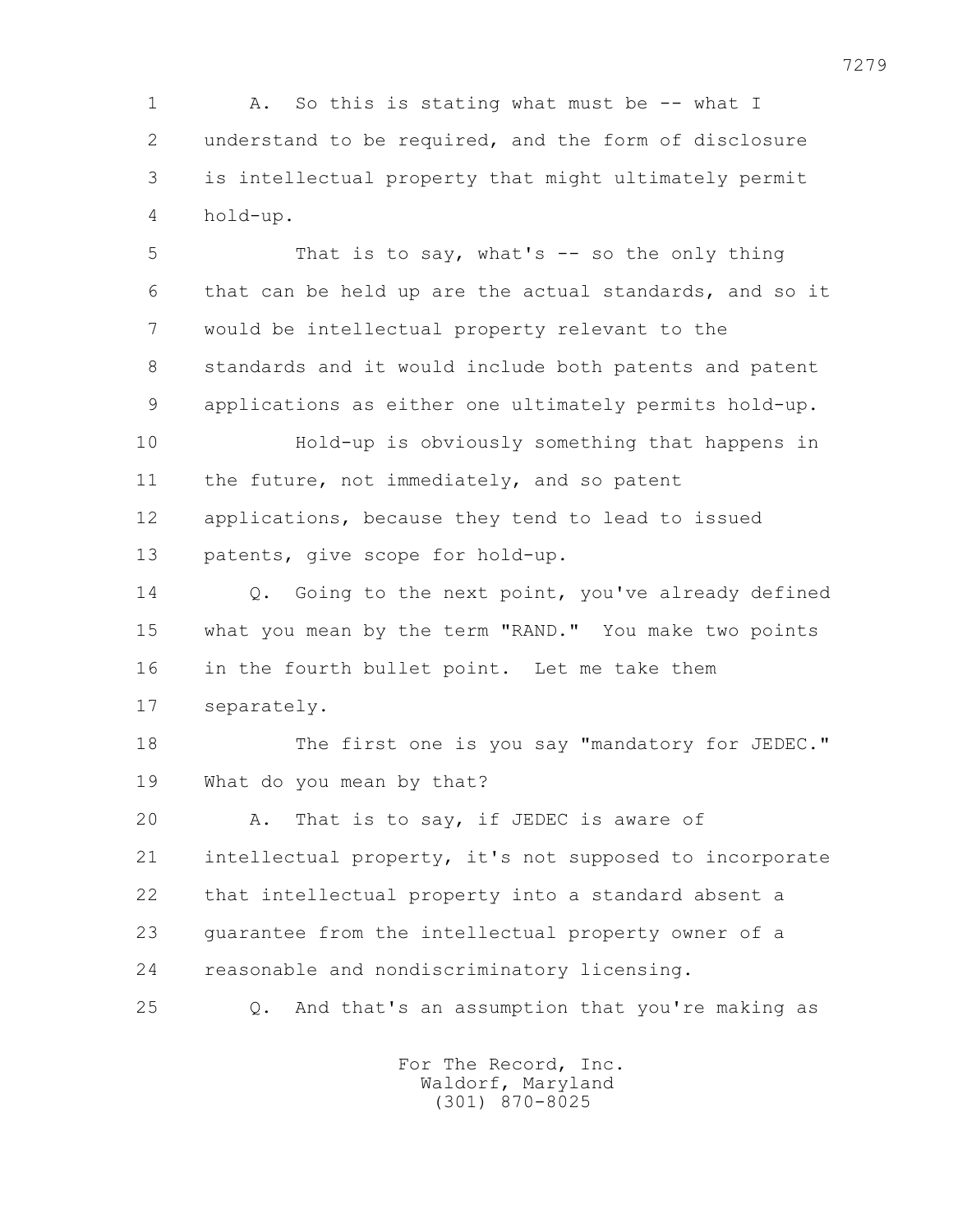1 to how JEDEC's process works?

2 A. That's correct.

 3 Q. And what do you mean by the latter part of that 4 same bullet point where you refer to the "voluntary for 5 members"?

 6 A. A member is not obliged to offer a RAND 7 agreement. That is to say, it is my understanding and 8 my assumption that a member may/can choose to either 9 offer a RAND license or not as they see fit.

 10 However, when combined with the first 11 assumption, what that means is if the member fails to 12 offer a RAND license, JEDEC is forbidden by its own 13 rules to incorporate that intellectual property into a 14 standard.

 15 Q. And how are those understandings or assumptions 16 relevant to your economic analysis?

 17 A. I will find it necessary to ask a question of 18 whether Rambus would have offered a RAND license had it 19 disclosed, and as a consequence, it's important for me 20 to know both was it required to and, second, what 21 consequences does the failure to offer a RAND letter 22 have for JEDEC's decision-making process.

 23 Q. And finally, the last bullet point refers to 24 valid technical justification. What do you mean by 25 that and how is that relevant to your economic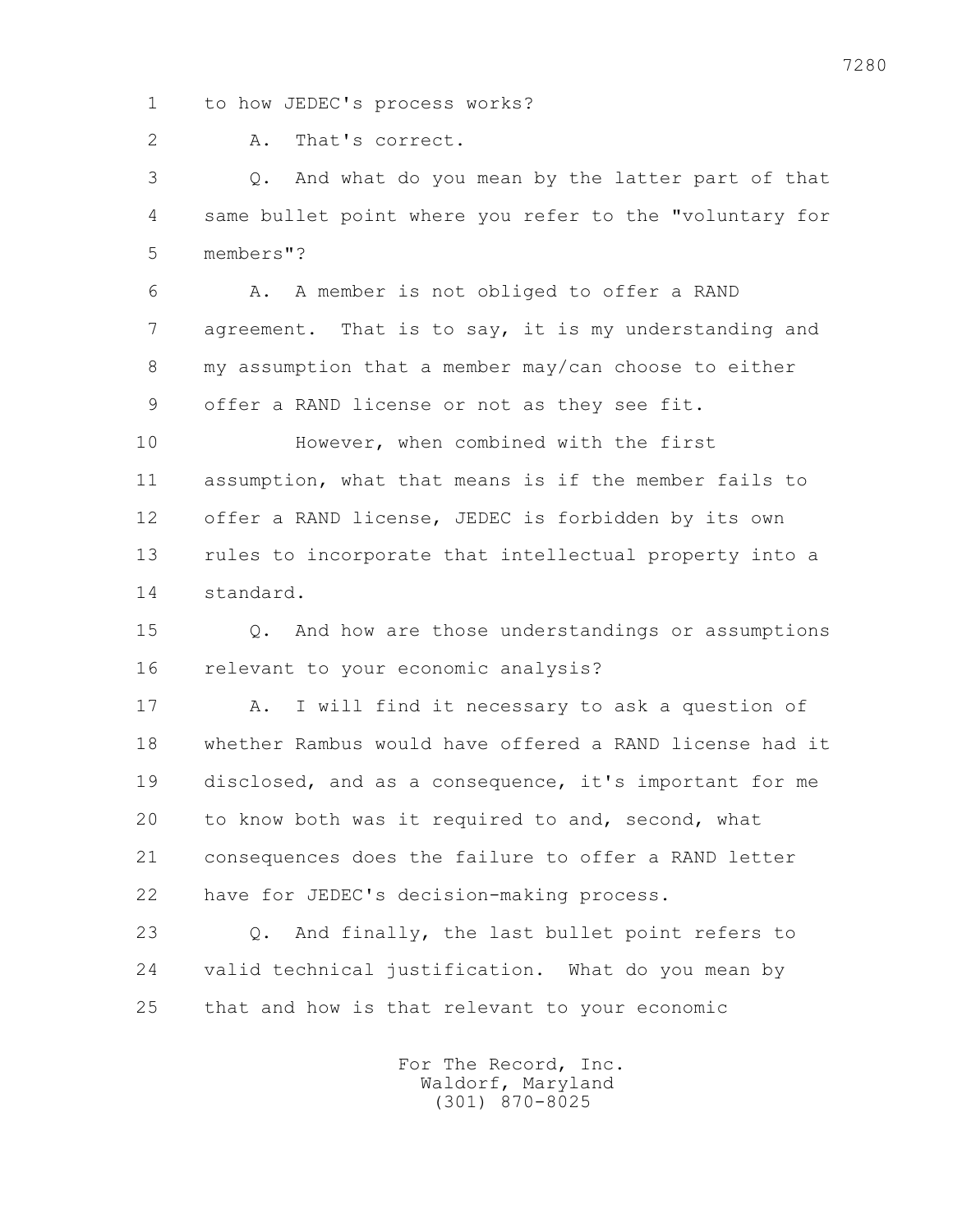1 analysis?

 2 A. My understanding of the JEDEC rules is that 3 they prohibit -- and again, this is an assumption -- 4 they prohibit the incorporation of intellectual 5 property, proprietary intellectual property, absent 6 what is called a valid technical justification, which 7 my understanding of that is that there has to be sort 8 of a showing that it's needed or a conclusion within 9 JEDEC that the technology is needed or that it's 10 well-justified.

 11 Q. Earlier in discussion of an earlier slide and 12 just -- I don't think we need to go there, but for the 13 record, I'm referring to DX-157 -- you listed four 14 points that are relevant in determining whether in a 15 given industry there may be a risk of hold-up. I 16 didn't ask you to go through each and to state whether 17 or how you found them applicable to the DRAM industry, 18 but I think you may have a slide that does that or that 19 relates to that.

 20 Let's go to the next slide. This is DX-160. 21 And you list here the same points that were on 22 DX-157, but I think you may be conveying some 23 additional information here, so let's walk through that 24 quickly.

25 Referring to the first bullet, size of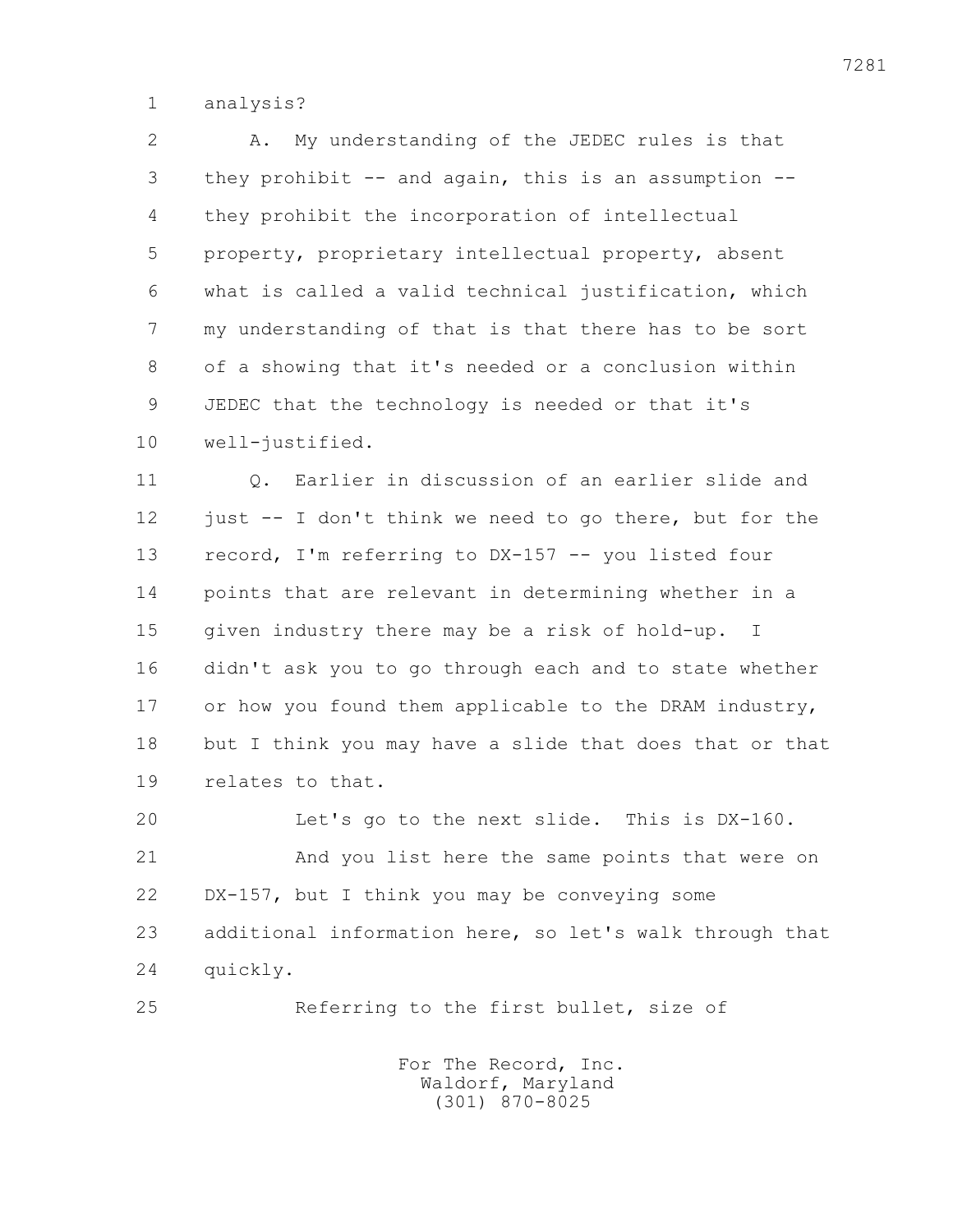1 specific investments, and below that you have a check 2 mark and the word "substantial." What do you mean by 3 that?

 4 A. Just that specific investments, that is, 5 investments that are specific to particular standards, 6 are quite large. You have a large number of companies 7 who are making substantial investments in the specific 8 technology and hence the size of specific investments 9 is in the hundreds of millions of dollars, is a very 10 large number.

 11 Q. And all of these points you're making here are 12 with reference to the DRAM industry specifically; is 13 that correct?

 14 A. That's correct. This is a threat to the DRAM 15 investment from hold-up of the standard-setting 16 process.

 17 Q. The next bullet is "cost of changing standards" 18 and below that you refer to switching costs. What do 19 you mean by that?

 20 A. This is just the cost of changing the standards 21 is quite substantial in the sense that a large number 22 of components all have to be changed, redesigned. 23 There are testing costs, qualification costs, a large 24 variety of costs, some of which we talked about this 25 morning, to changing the standards. So those costs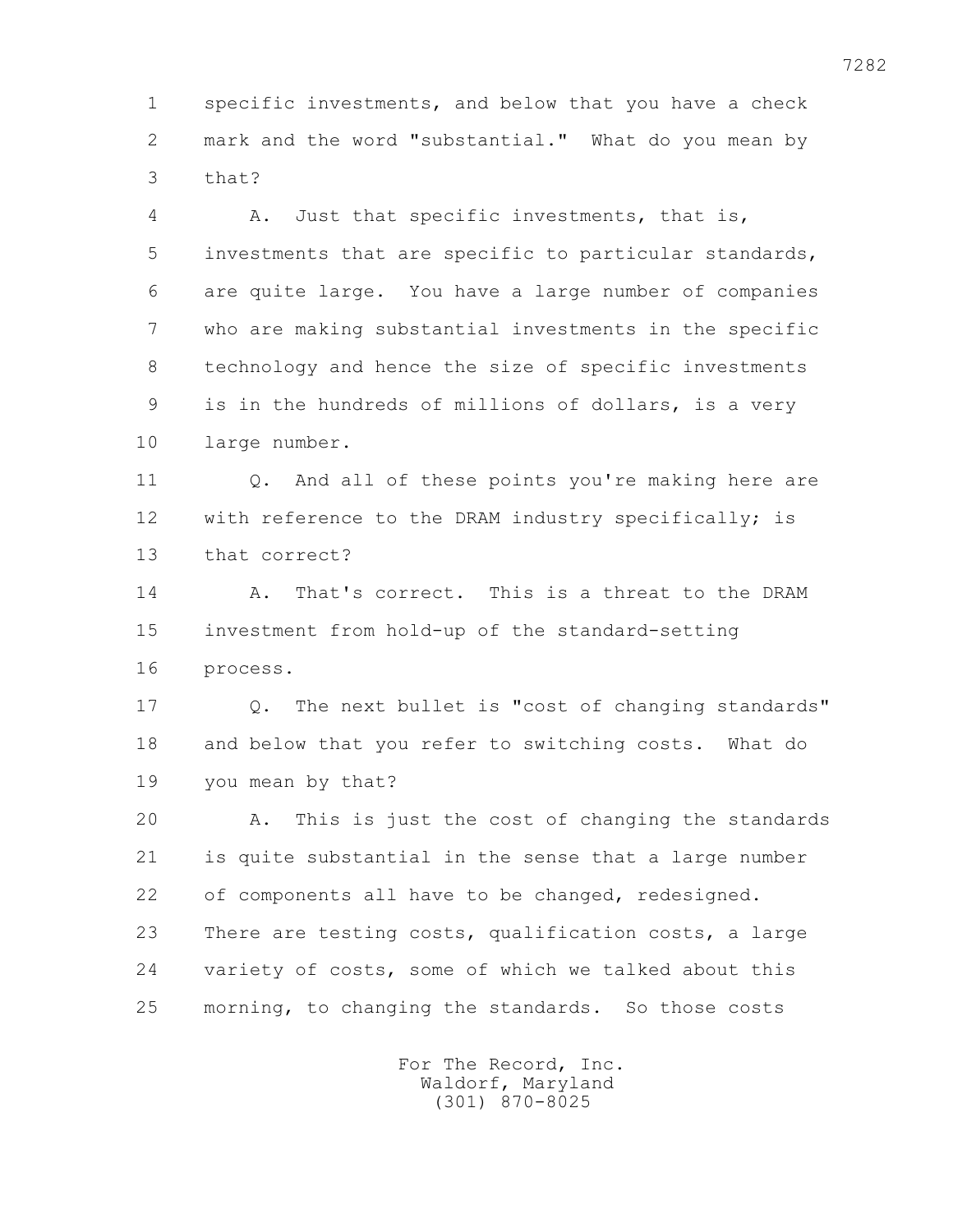1 tend to be substantial.

 2 MR. STONE: Your Honor, could we just be clear 3 we're still on the assumptions or understanding of this 4 witness, not -- he's not testifying now to factual 5 conclusions that he's drawn? 6 MR. ROYALL: I would like to clarify that. 7 I am asking Professor McAfee in the context of 8 this slide about conclusions that he has drawn on 9 economic issues predicated on assumptions about facts. 10 I'm not asking about assumptions here. 11 MR. STONE: Your Honor, then I think this is an 12 issue on which, if these are his conclusions, then he 13 hasn't established that he has a foundation to draw 14 these conclusions and these conclusions are outside his 15 area of expertise. 16 MR. ROYALL: Well -- 17 MR. STONE: I think these can be assumptions. 18 I think these could be assumptions for his conclusions 19 as an economist, but I think saying that this is the 20 cost of changing a standard, so in other words 21 purporting to actually have knowledge of the cost of 22 changing from one standard to another, is something I 23 don't think he has a foundation to testify to. 24 I had understood this -- and I apologize for 25 not trying to clarify it sooner -- that this was simply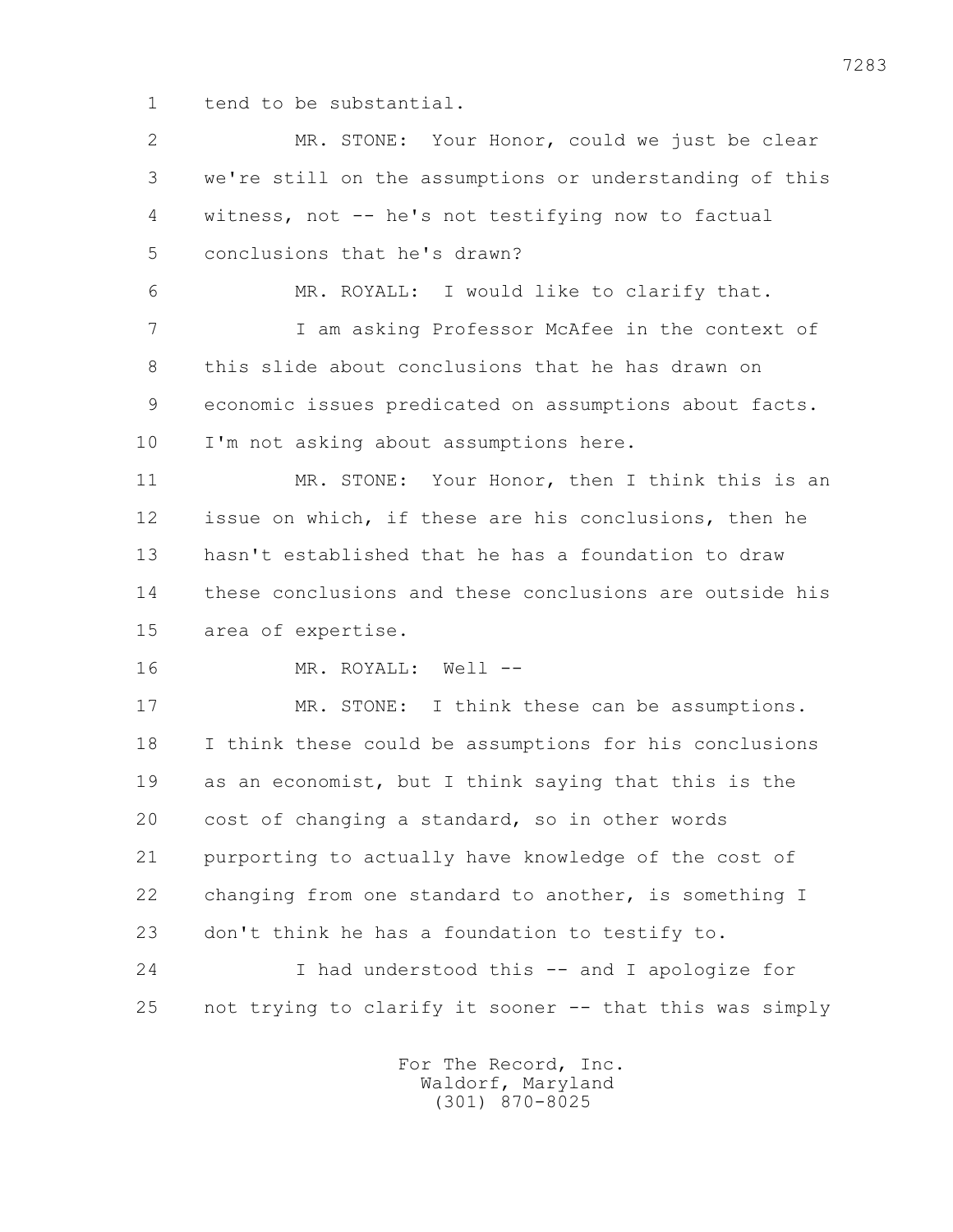1 a summary of the assumptions that he had testified to 2 earlier. If in fact he's drawing a conclusion, then I 3 don't think there's been a foundation laid that he has 4 a basis on which to draw this, other than the 5 assumptions. And if this is simply a summary of the 6 assumptions, the factual assumptions he made earlier, 7 then I don't have an objection. 8 JUDGE McGUIRE: All right. Mr. Royall? 9 MR. ROYALL: I think we're not really in 10 disagreement here, that -- I think if by re-asking the 11 question I can -- 12 JUDGE McGUIRE: All right. Good. 13 MR. STONE: Thank you. 14 BY MR. ROYALL: 15 Q. Relating to this slide, which I think we've 16 previously identified as DX-160, what are you seeking 17 to convey through this slide? 18 A. So I'm certainly not seeking to convey that I'm 19 the factual witness on the cost of changing the 20 technology. Rather, in trying to understand whether 21 the DRAM industry is subject to hold-up, I identified 22 the economic factors that were important, and in this 23 slide I have actually summarized facts that have 24 bearing on those -- on that economic analysis. 25 So when I say "substantial," it's a fact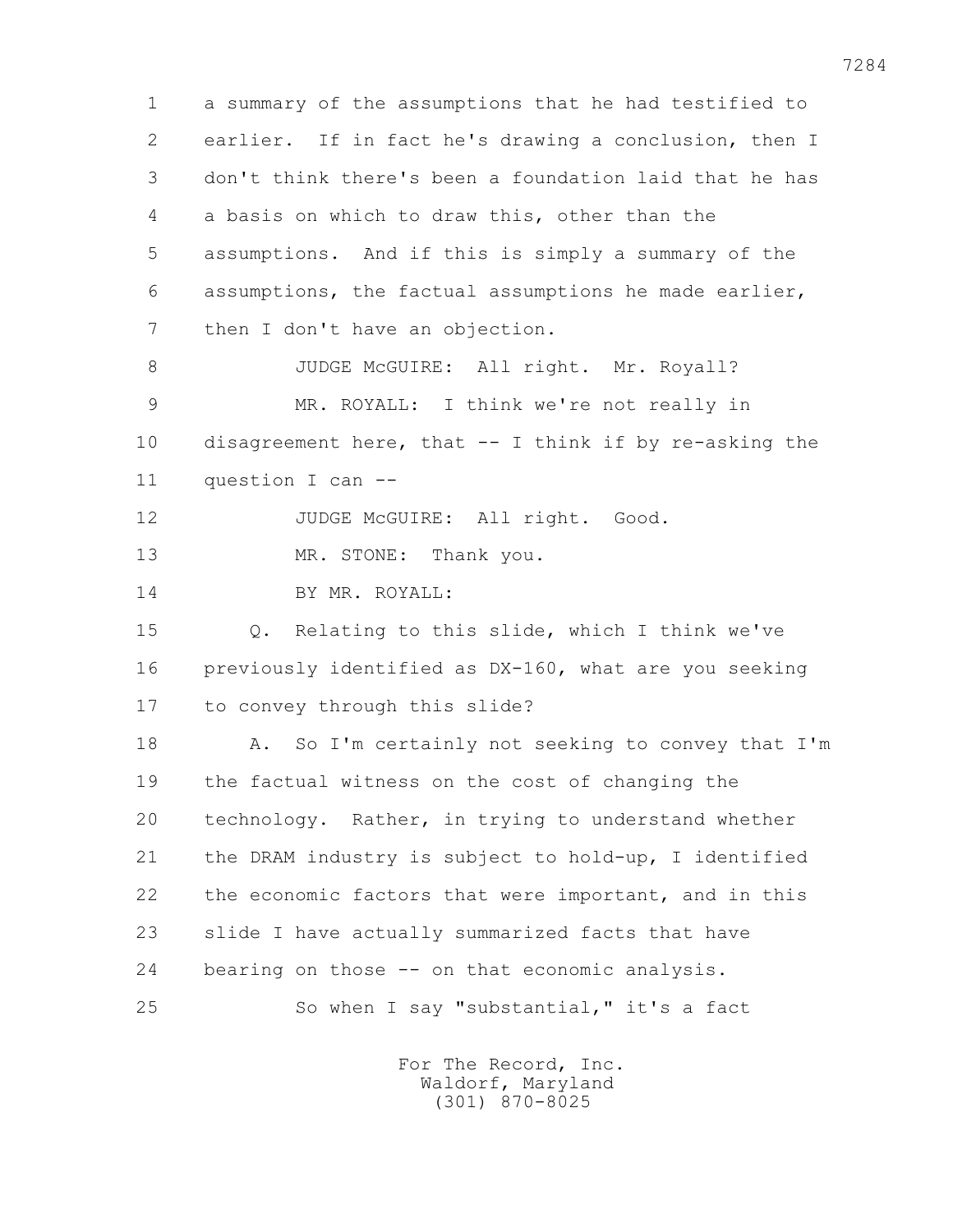1 question about whether it's substantial and it's an 2 economic question about whether that matters to the 3 threat of hold-up, in particular, the size of specific 4 investments.

 5 So my role as an economist I would say is to 6 list the factors with the blue squares and the 7 conclusion is drawn when added -- when the facts are 8 added.

 9 Q. Well, and the conclusion that you're seeking to 10 convey here, if I'm not mistaken, is the conclusion 11 that, based on these factors and what you're assuming 12 about the facts as they relate to these factors, you 13 have drawn the economic conclusion that the hold-up 14 problem that you described is a problem that exists or 15 that is relevant in the DRAM industry?

 16 A. Yes. That the risk of hold-up is high within 17 this industry and for these standard-setting issues.

18 JUDGE McGUIRE: Okay. Mr. Stone, does that 19 satisfy your objection?

 20 MR. STONE: Let me just -- Your Honor, let me 21 just see if I can clarify my understanding maybe what I 22 mean by this, to try to speed it up.

 23 If the witness is saying there are four 24 economic factors indicated by the blue squares, size of 25 the specific investments and so on, and the that if the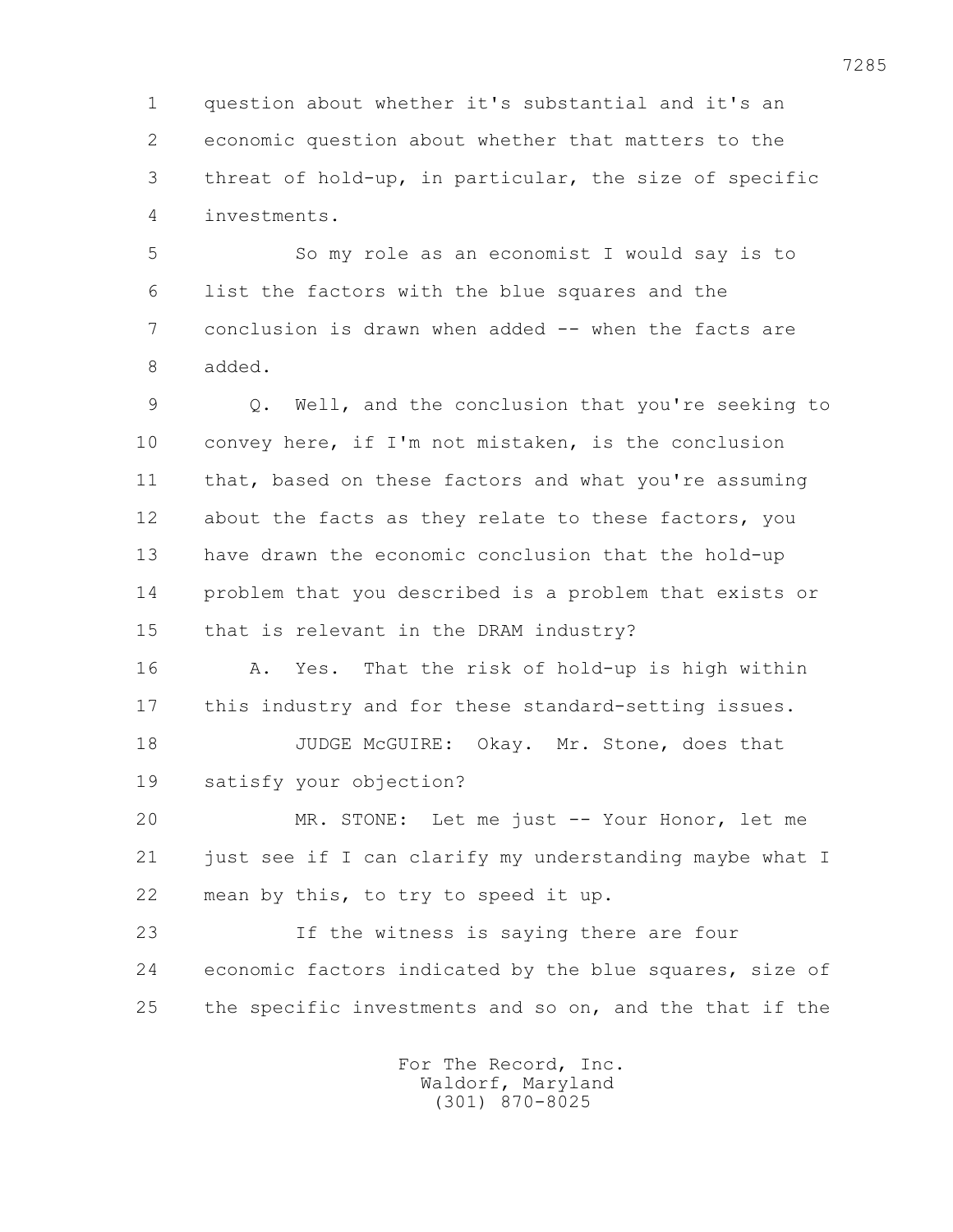1 court were to find that those -- the size was 2 substantial, the switching costs were high, the IP 3 importance was high and the ease of reaching agreement 4 was difficult and time-consuming, as he will explain 5 what he means by those terms, then as long as the 6 fact-finding is something that's left to the court and 7 he's only saying "Given these factors, if the facts are 8 found that way, and I'm assuming they are, then you 9 should draw this conclusion," then I really have no 10 quibble with what he said, and I thought that's what I 11 just heard him say and  $I$  --12 JUDGE McGUIRE: Even if that's not quite what 13 he said, ultimately that's going to be my determination 14 in any event. Is it not? 15 MR. STONE: Right. I just don't want to have 16 to cross-examine on him on costs that he's assumed. 17 JUDGE McGUIRE: Are we all clear on that? Is 18 that the import of his testimony, Mr. Royall? 19 MR. ROYALL: I think we are, Your Honor. He 20 will certainly -- as we get further into the testimony 21 I expect he will have things to say from the standpoint 22 of economics about whether the costs that he assumes 23 exists or sees -- made assumptions about, whether they

 24 constitute switching costs and how that relates to 25 hold-up.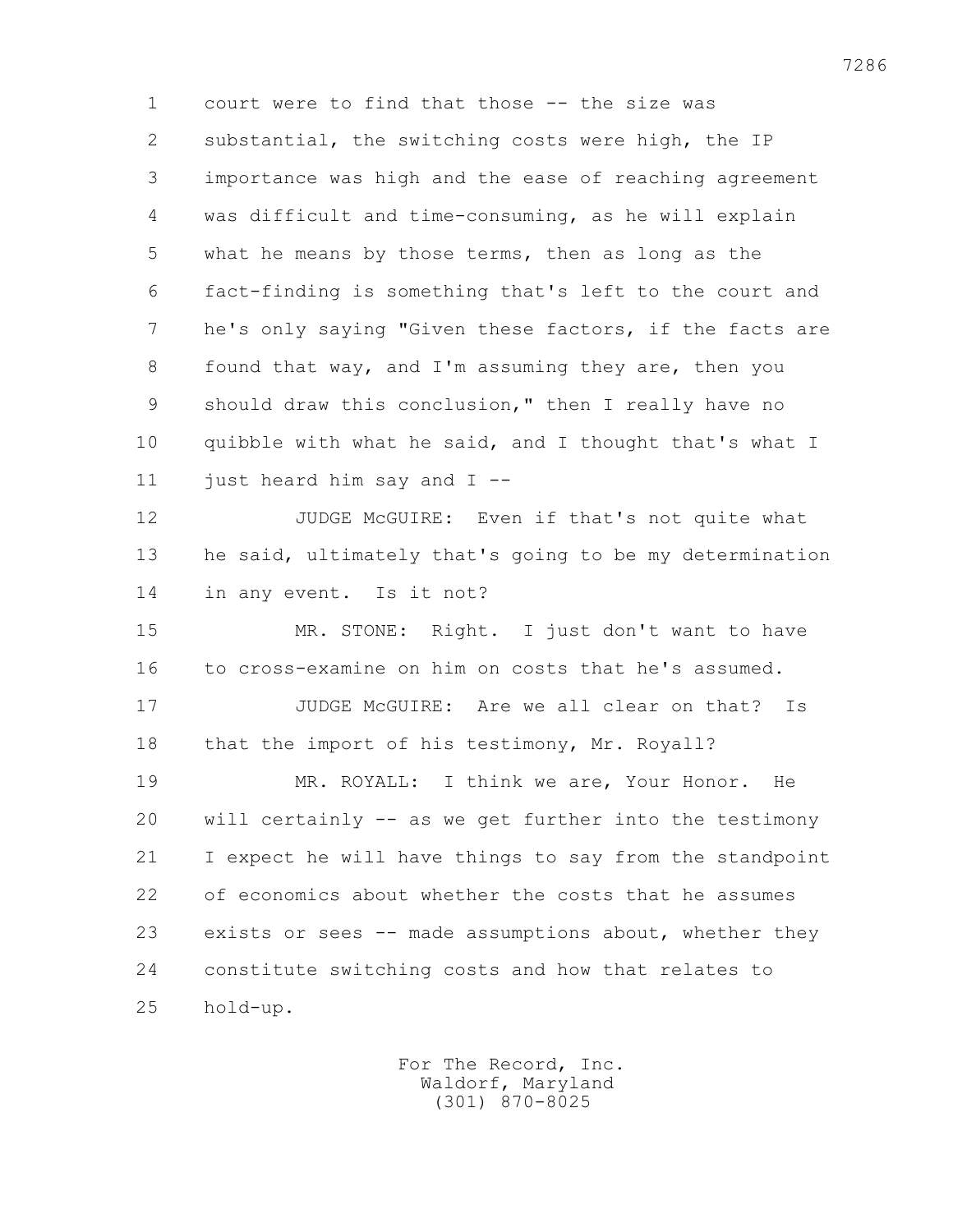1 JUDGE McGUIRE: I just want to make sure the 2 two of you are on the same page, and if that will save 3 some time on cross, let's clear it up.

 4 MR. STONE: And I think Mr. Royall later may go 5 into this, and I'm not saying anything now that 6 prevents him from doing it later.

7 When I did say a moment ago -- I know we're all 8 being so careful with our words -- when I said I have 9 no quibble with that, what I meant was I have no 10 quibble with this witness' expertise to express 11 opinions as to the four economic factors, not that I 12 agree with his opinions, just so I don't get misquoted 13 later.

 14 MR. ROYALL: And I think, Your Honor, I think 15 certainly for purposes of this slide, I think we have 16 an understanding that I'm eliciting what factual 17 assumptions he has made relating to these points that 18 bear on his economic conclusion that hold-up is a 19 problem in this industry, and there will be later 20 issues that we'll get into where I think we may need to 21 parse these assumption and conclusion issues --

 22 JUDGE McGUIRE: And the court understands that 23 distinction at this point.

24 BY MR. ROYALL:

25 Q. So then, Professor McAfee, I don't want to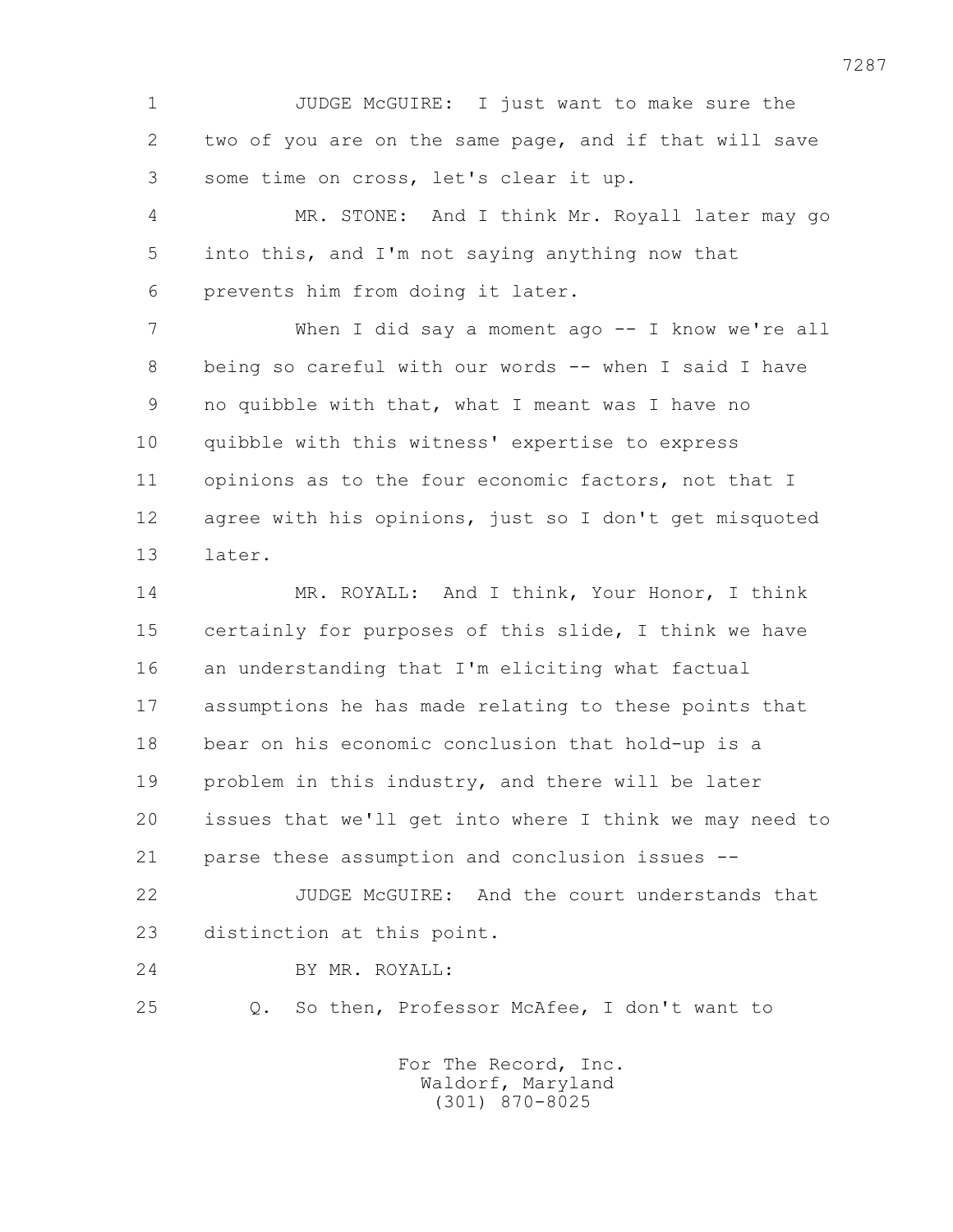1 belabor this or spend too much more time on this 2 particular slide, but I think you've explained what 3 you're seeking to convey through this slide.

 4 Can I -- would it be fair to say that the 5 bottom line in terms of what you're seeking to convey 6 through this slide is that based on the understanding 7 that you have about these factors in the DRAM industry 8 that you have concluded that the hold-up problem is, 9 from an economic standpoint, is a problem that arises 10 in the context of the DRAM industry? 11 A. Yes, I have. 12 O. Let's move on to something else then. 13 Let me ask you, from the standpoint of 14 economics or economic theory, does it matter within the 15 standard-setting context whether IP disclosure occurs 16 early or late in the process? 17 A. Generally it matters a lot. 18 Q. And if I could ask you to explain why from the 19 standpoint of economic theory it does matter a lot 20 whether IP disclosure occurs early or late in the 21 process. 22 A. I have actually prepared a series of slides 23 that will address that point. 24 Q. Let's go to the first one of those, which we 25 will mark as DX-161.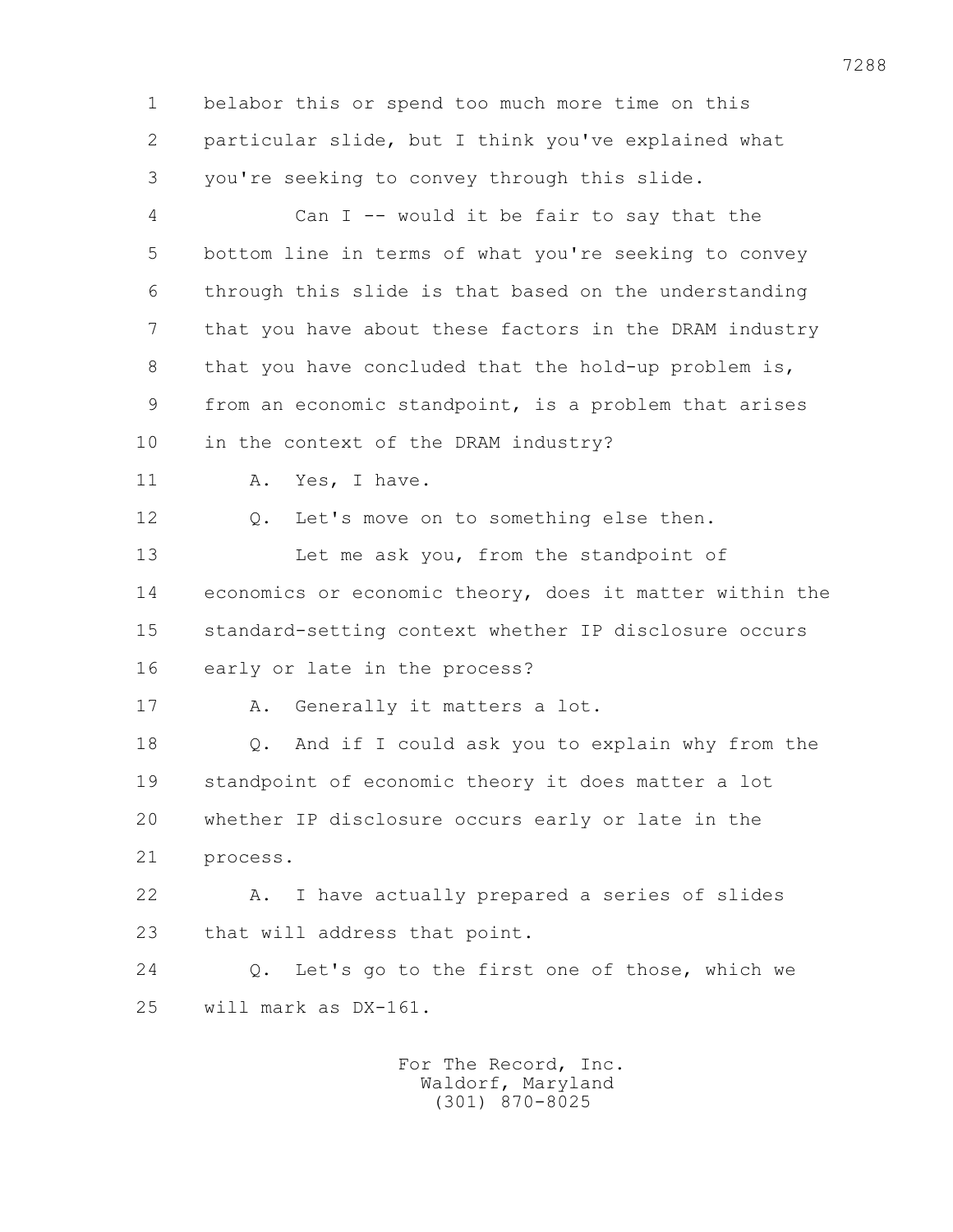1 Can you explain what you're seeking to convey 2 through this slide? 3 A. Yes. This slide shows three possible 4 technologies all as candidates for standardization or 5 for incorporation into standardization and illustrates 6 the standard-setting process with a funnel, which will 7 be the motif that will be followed through the 8 remainder of the slides. 9 And this is actually an action slide, is it 10 not? 11 So this is actually just introducing the 12 funnel. 13 Q. Well, let's pause for a moment and just 14 identify -- you said that there's some motifs that are 15 represented here that are reflected in later slides. 16 Let's make sure we identify what you're seeking to 17 convey. 18 Let's start with the funnel. What is it 19 precisely that you're seeking to convey through 20 depicting the standard-setting process as a funnel? 21 A. The standard-setting process tends to narrow 22 the choices as choices are made, and so this is using a 23 funnel to depict that process in the sense that only 24 one of the candidate technologies will be selected. 25 Q. And what are you seeking to depict through the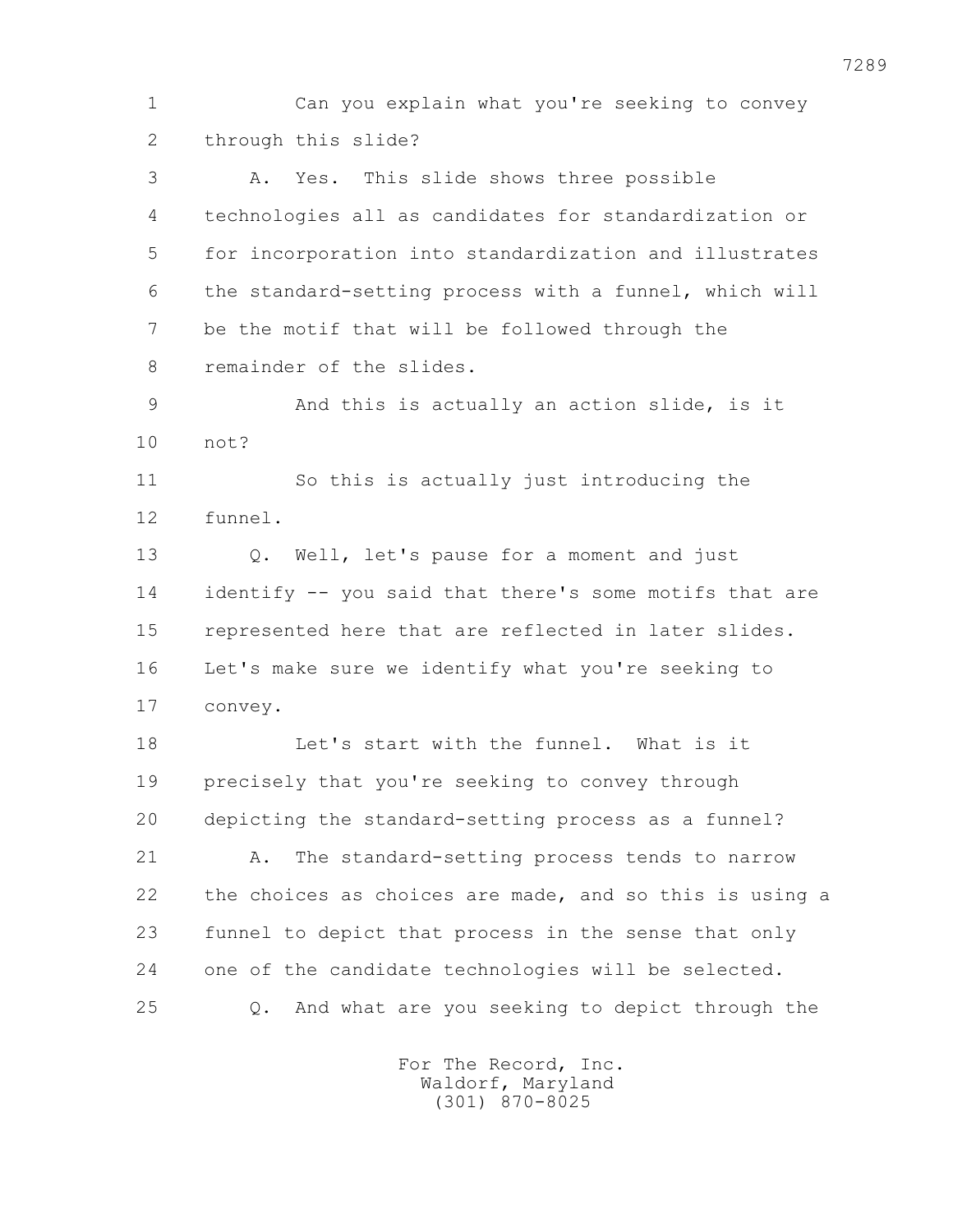1 three blue arrows pointing into the funnel?

 2 A. Those are candidate technologies which might be 3 used for standardization.

 4 And if I could give a specific example, think 5 about battery size. This could be the size of the 6 battery, it could be the voltage of the battery, it 7 could be any of the specifics of a battery.

8 Q. So we're clear on that, by that are you 9 suggesting that if the standard-setting process that we 10 were focusing on was, let's assume, a process through 11 which the battery industry were setting standards about 12 the voltage of batteries, then what you would be 13 depicting through the three arrows would be alternative 14 proposals as to what voltage should be identified as 15 the industry standard?

16 A. That's correct.

 17 Q. Now, I understand you do have a series of 18 slides here. Let's go to the next, which we will mark 19 as DX-162.

 20 Can you explain what you are seeking to depict 21 through this slide?

 22 A. So this slide shows the standard-setting 23 process actually involves selection of multiple 24 features. Here we have feature 1, feature 2 and 25 feature 3, each of which in this example have three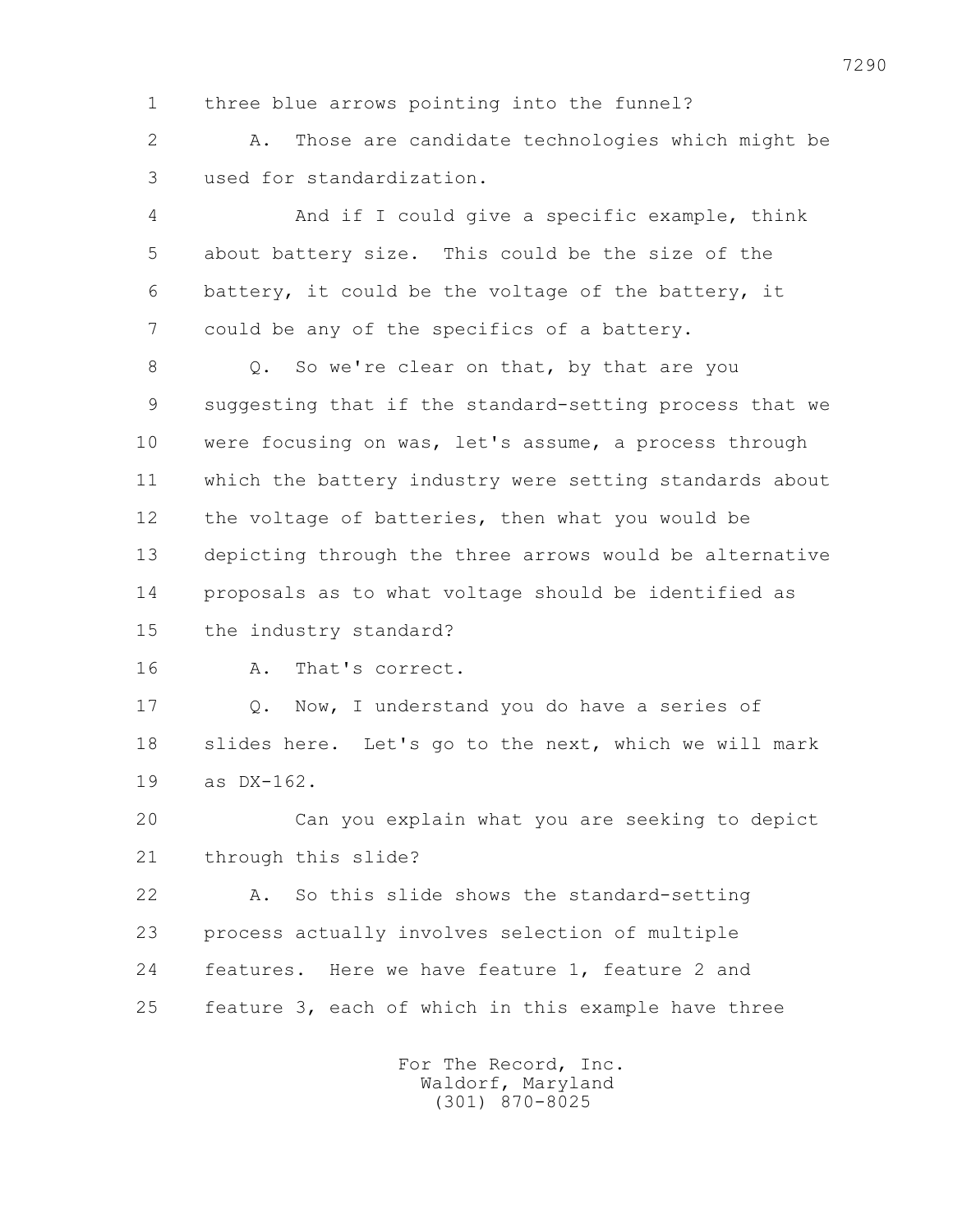1 candidate technologies.

 2 For example, feature 1 has candidates A, B and 3 C.

 4 And the standard-setting process requires 5 selecting each of a technology or a choice for each of 6 the features.

7 And so in the battery example, the choices are 8 being narrowed to two each. In the battery example, 9 the choices might be both voltage, length, diameter of 10 the battery, would represent three different selection 11 choices.

12 0. And as you were speaking, the -- this is an 13 animated slide -- three of the arrows dropped down and 14 changed colors in the process to white.

 15 What are you seeking to depict through that 16 animation?

 17 A. There, the choices have been narrowed, so for 18 example, with feature 1, there's been a consensus that 19 A or B is a better choice than feature 3 and so that -- 20 excuse me  $-$ - than feature  $C$ , and so for feature  $1$ , 21 choice C has dropped out of the running and we're now 22 down to the choices of A or B; that is, there are two 23 choices left. And similarly for features 2 and 3. 24 Q. So keeping with the example here that you're 25 illustrating, certain alternative proposals for these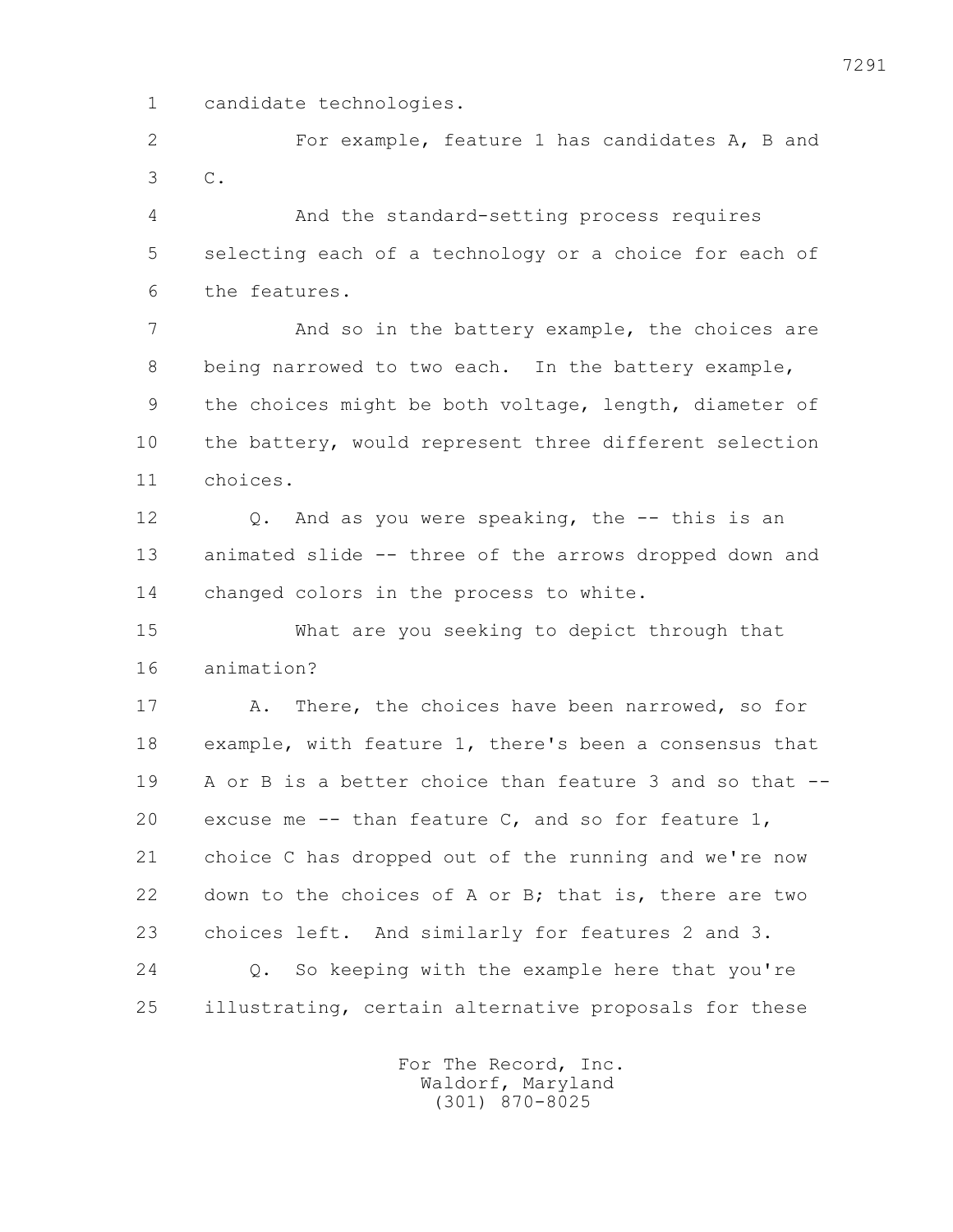1 certain -- for these features have been dropped out or 2 rejected in the process, and the standardization body 3 is still considering for each of the features 4 identified -- at least in this case they're considering 5 two alternatives still for each of those features; is  $6$  that  $-$  7 A. That's correct. 8 Q. -- right? 9 Now, is there further animation on this slide? 10 Let's do that. 11 Can you explain in the animation that just 12 occurred in the movement of three of the arrows what 13 you're seeking to depict? 14 A. The selection process now has selected 15 feature B for -- excuse me -- technology B for 16 feature 1, technology F for feature 2, and technology G 17 for feature 3. That is, the standard-setting funnel 18 has actually picked one of the three technologies for 19 each feature. 20 Q. And are these, these technologies, B, F and G, 21 which went through the first series of funnels, have 22 those, in this example, have those features become a 23 standard yet or is there still something more that has 24 to happen? 25 A. Not yet. They've been selected as the leading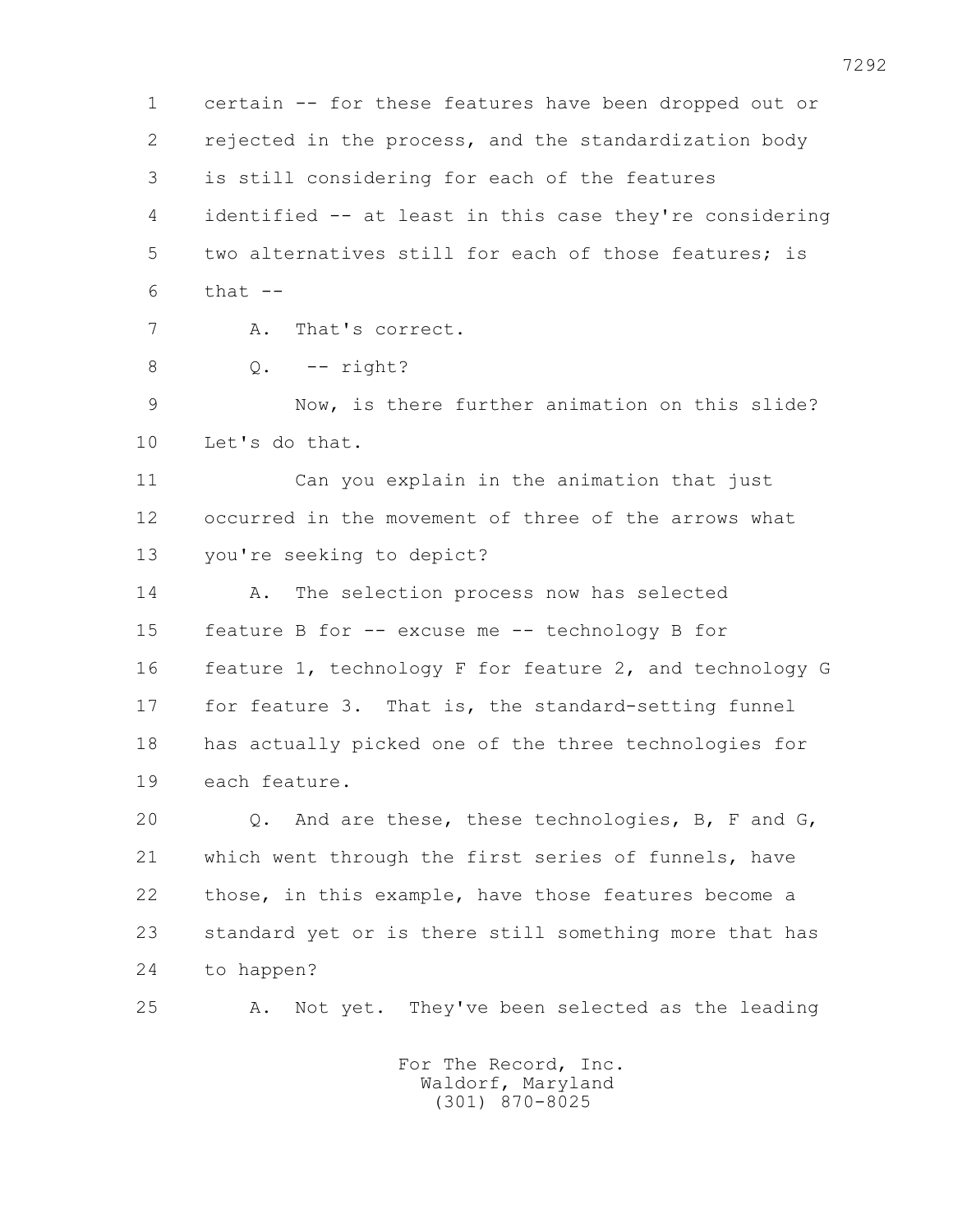1 feature, but at this point the standard-setting process 2 has not produced the final standard.

 3 Q. And in this -- in this view of DX-162, what 4 are you seeking to depict as to alternatives A, E and 5 I?

 6 A. Well, they have not dropped out yet, so the 7 process of dropping out is for them to fall to the 8 bottom and they are not selected, they're not the 9 leading candidate, but they're still there.

10 Q. Let's then go to the next level.

 11 We just witnessed a further animation of 12 DX-162. What were you seeking to depict through that? 13 A. Well, at this point features B, F and G have 14 been incorporated into the final standard and that 15 standard is now set, and so at that point the remaining 16 candidates have now fallen aside.

 17 Q. And by showing the remaining arrows falling to 18 the bottom and changing color, are you again seeking to 19 depict those alternatives were rejected in this

20 particular standard-setting process?

21 A. That's correct.

 22 Q. Do you have another slide that relates to 23 that --

- 24 A. Yes, I do.
- 25 Q. -- example?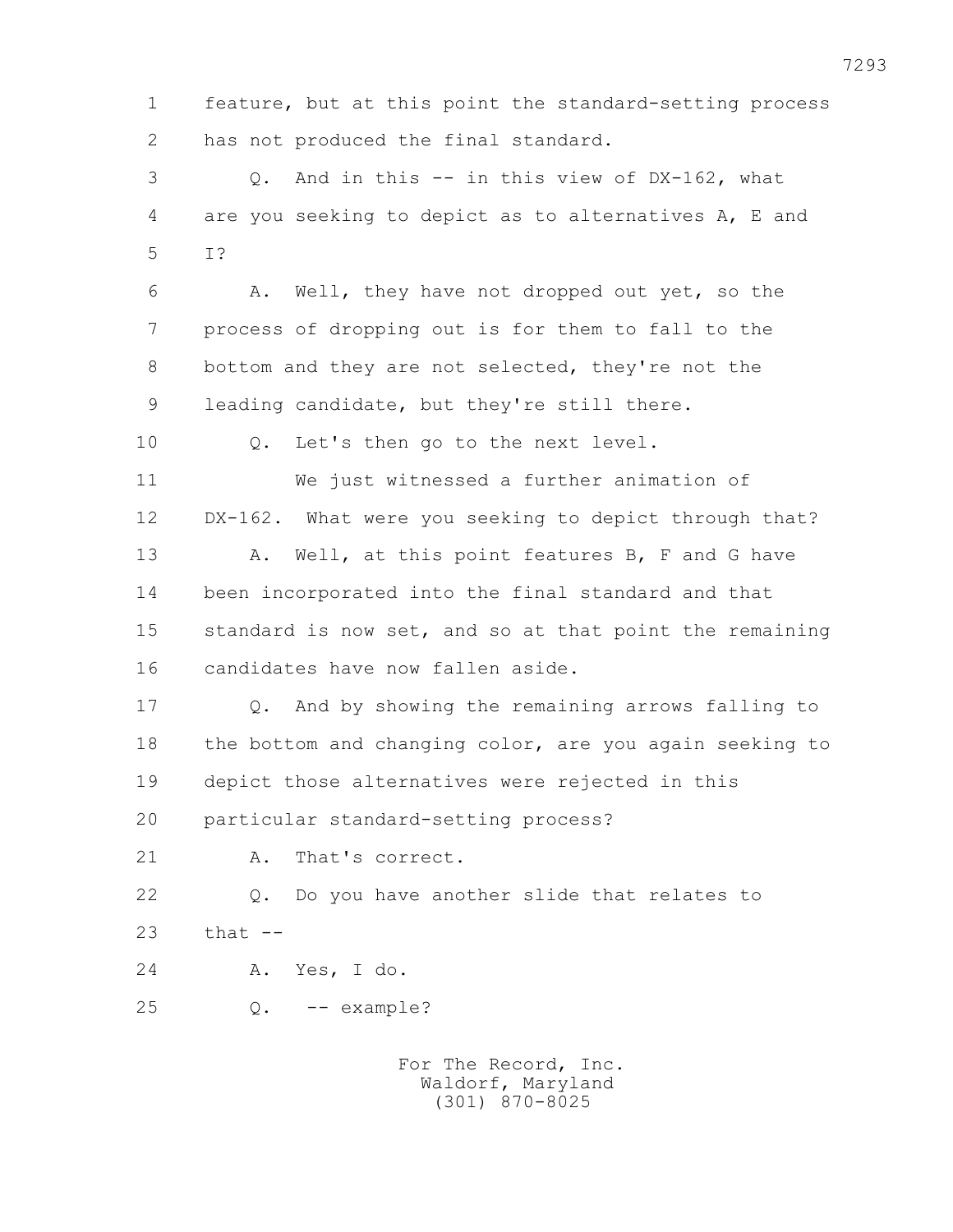1 Let's go to that. 2 This -- is this the beginning slide? 3 A. So that wasn't quite what I expected to 4 happen. 5 Q. I'm not sure that -- 6 A. So but -- 7 Q. Let's first identify this. This is DX-163. 8 And is this -- do we have the initial view of 9 this slide up? 10 A. There they are. 11 Q. Now I believe we have the initial view in this 12 slide and this again is animated. 13 What are you seeking to convey through the 14 initial view of DX-163? 15 A. Well, this is a reprise of the earlier slide 16 with three candidate technologies, although it's also 17 added the process has moved on some in that there are 18 some rejected technologies lying at the bottom, which 19 are actually labeled D, E and F, but I can't actually 20 read that on the screen. 21 0. Is there another view of this slide? 22 Okay. And in that animation that just occurred 23 which leaves only the C arrow at the top, what were you 24 seeking to depict? 25 A. So technologies A and B in this case have not For The Record, Inc. Waldorf, Maryland

(301) 870-8025

7294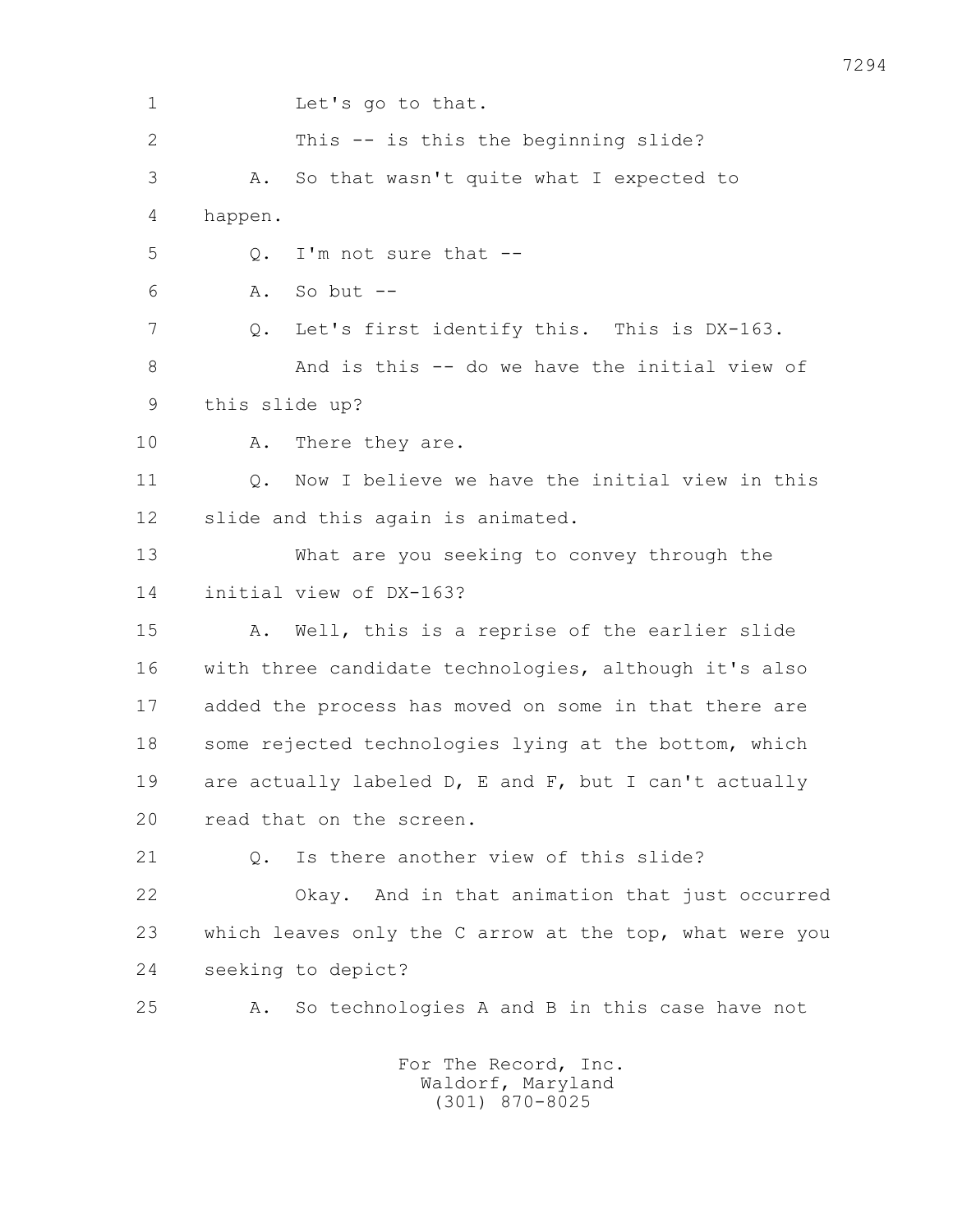1 been selected, C has been selected and it will move 2 through the standard-setting process.

3 Q. Let's see that view.

4 A. And become part of the standard.

 5 At that point the value of C tends to rise, 6 which is illustrated by this green -- the appearance of 7 this green dollar sign down below, because C now is 8 incorporated in the standard. And the value is going 9 to rise only insofar as that standard becomes 10 successful, but it's going to -- that's going to tend 11 to rise because of its incorporation in the standard. 12 Q. And that concept, the concept that an 13 alternative selected through a standard-setting process 14 and embodied in the standard, that that alternative 15 increases in value as a result of standardization, is 16 that something for which there is some economic 17 underpinning or rationale?

18 A. Absolutely. In fact, I suspect that every 19 economics article on standardization has the statement 20 that standardization confers value or may confer value. 21 Certainly that's in most of them if not all. That's a 22 common economic conclusion.

 23 And the source of it is actually quite simple 24 to explain. It's just that the standardization, 25 because it becomes a popular product through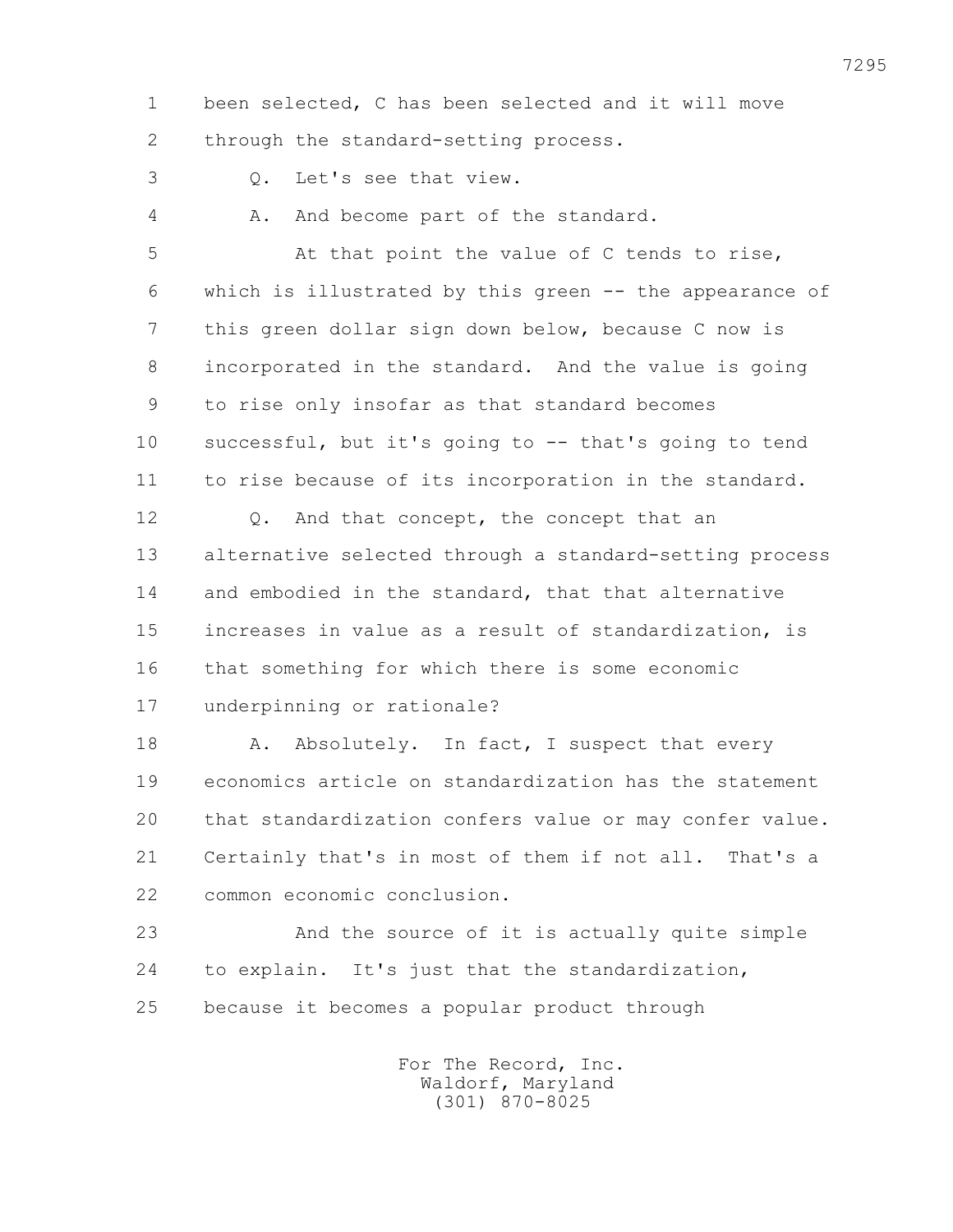1 standardization or insofar as it becomes a popular 2 product through standardization, that increases the 3 value of the components of the standard.

 4 Q. And is that the basic point you're seeking to 5 convey through this slide, DX-163, the economic concept 6 that standardization confers value?

7 A. It is.

 8 Q. Let's go to the next slide. This will be 9 DX-164.

 10 Can you explain what you're seeking to convey 11 through this slide?

12 A. Well, this slide has added another component. 13 The standard-setting process is still represented by a 14 funnel as in the previous slides, but what this 15 standard -- what this slide adds to that is over time, 16 as the standard is rolled out, that is, as the 17 standard is adopted and the industry uses it, so 18 over -- time is on the bottom axis -- over time as the 19 standard is rolled out, the value of the standard tends 20 to rise.

 21 So you'll see the dollar signs indicating the 22 value associated with the standard or with control of 23 the standard, and as plants are designed, as compatible 24 feature or compatible products are introduced, because 25 as -- as manufacturing arises, all of that is going to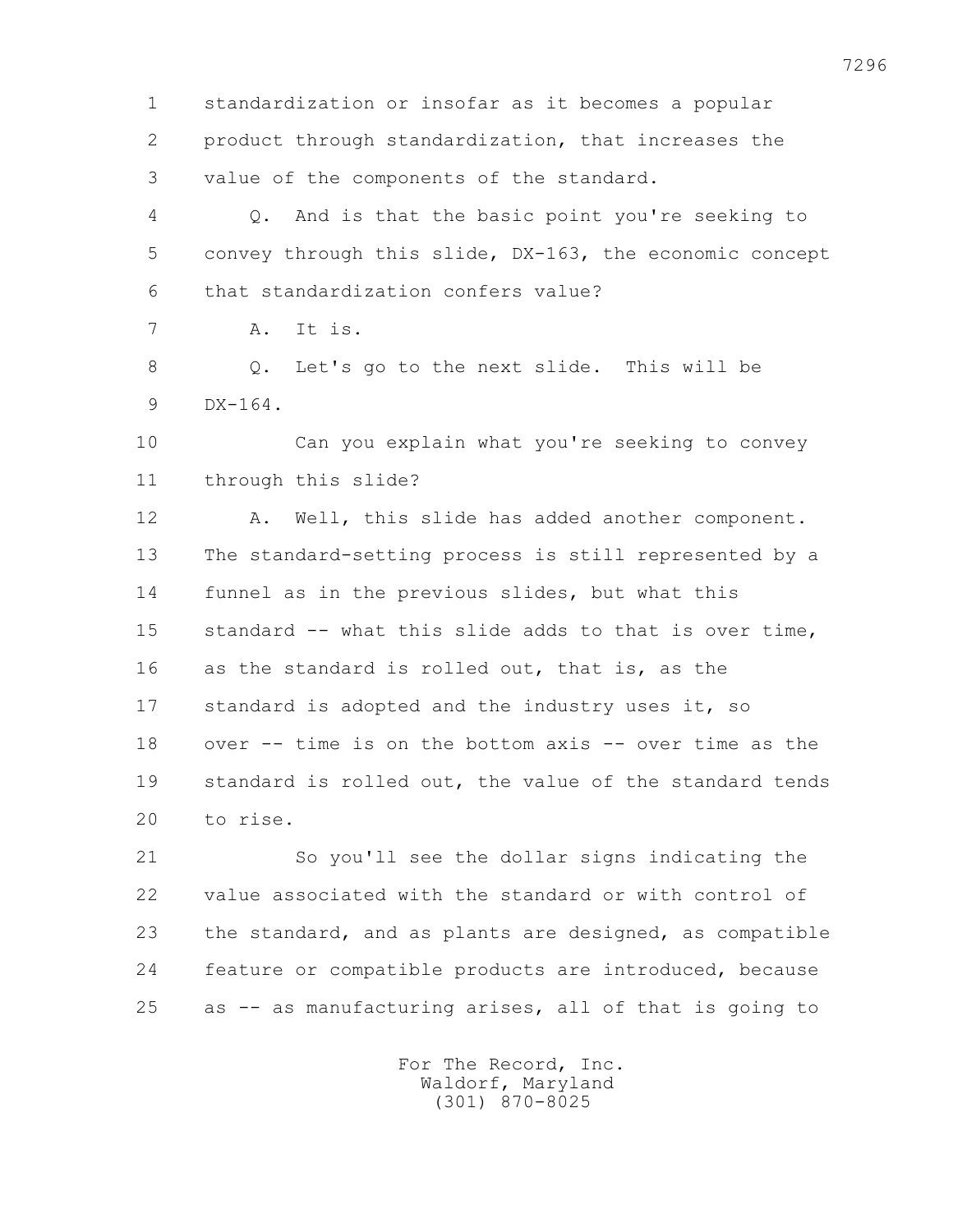1 tend to increase the popularity and the importance of 2 the standard and create an enhanced value for each of 3 the features in the standard.

 4 Q. There are four smaller green arrows in the 5 left-hand side of this exhibit, DX-164. What are you 6 seeking to convey through those arrows?

7 A. Those are the -- they convey the things that 8 develop over time or the items that develop over time 9 that tend to be industry commitments to that standard.

 10 So this is compatible parts, plants being 11 designed, investments in interoperability and finally 12 manufacturing of the products. All of these things are 13 specific investments to the standard.

 14 Q. Does this slide have anything to do with the 15 term "lock-in" that you've used earlier?

 16 A. It does. The specific -- as I said earlier, 17 specific investments create lock-in, and these are the 18 specific investments, which then lead to the industry 19 being locked into the standard and it's locked into the 20 extent to which it's made investments specific to the 21 standard.

 22 Q. And you used the terms in this slide, DX-164, 23 you used the terms "ex ante" and "ex post." Can you 24 explain what you mean by use of those terms? 25 A. Yes. As you can see in this slide, time is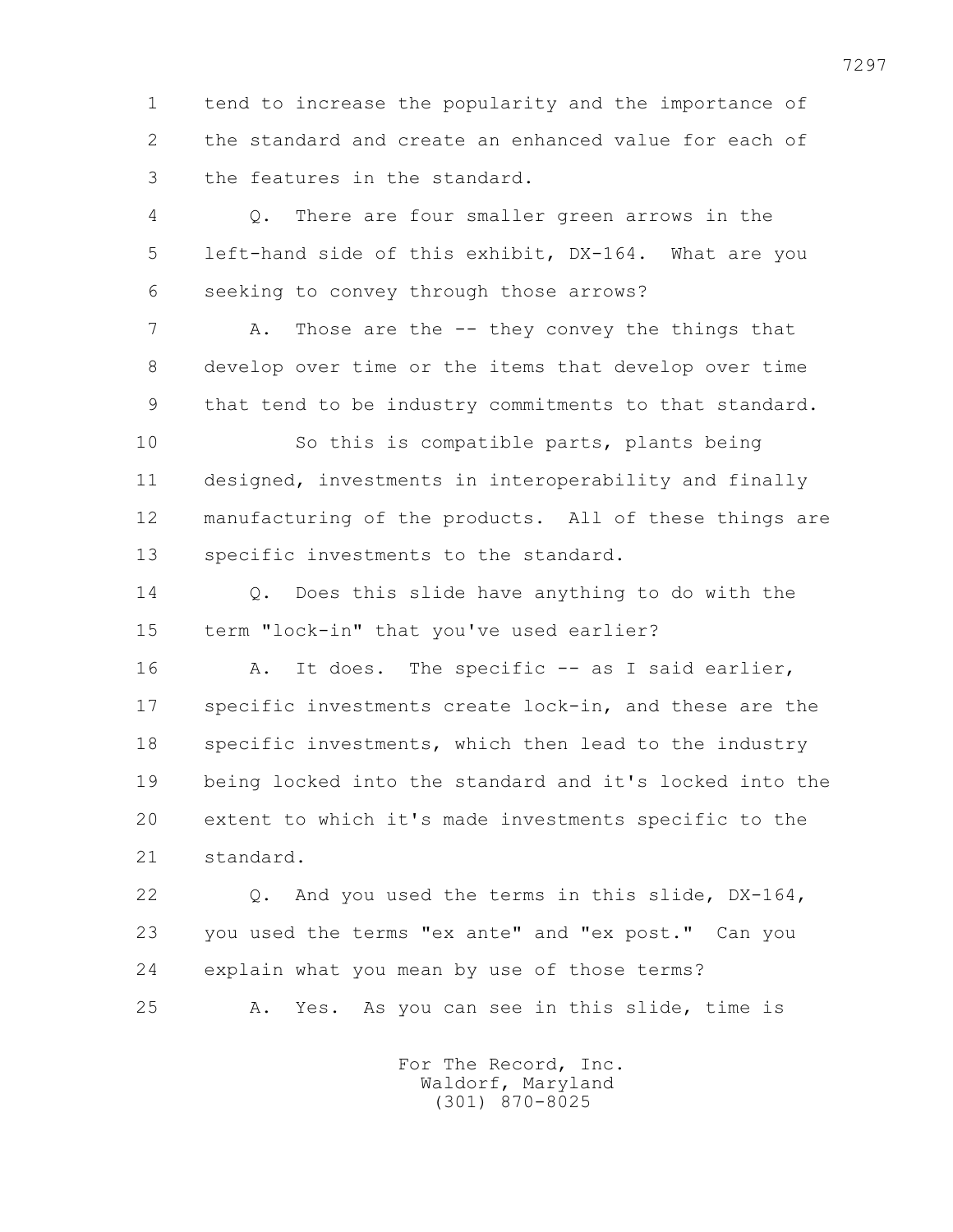1 actually a continuum, and in fact that's the best 2 economic model of the phenomenon. But generally, early 3 in the process, what's known as the ex ante period, 4 there has been little or no investment or a small 5 amount of investment in the standard. The industry is 6 not very locked into the standard and it's made few 7 specific investments.

 8 Over time and at some point that I'm referring 9 to as ex post, the size of those investments has grown, 10 and the more time that goes by, it tends to be the 11 larger the specific investments to that standard 12 itself.

 13 Q. You'll recall that we started discussing these 14 slides when I asked you about the economic implications 15 of early versus late disclosure of intellectual 16 property in the context of a standard-setting 17 organization. 18 Does this slide bear on that issue?

 19 A. It does. 20 Q. And how does it bear on that issue? 21 A. Early -- in the left -- and this is actually 22 illustrated beginning with the following slide.

 23 Q. Let's go to the next slide. This will be 24 DX-165.

25 A. Early in the process, prior to the specific --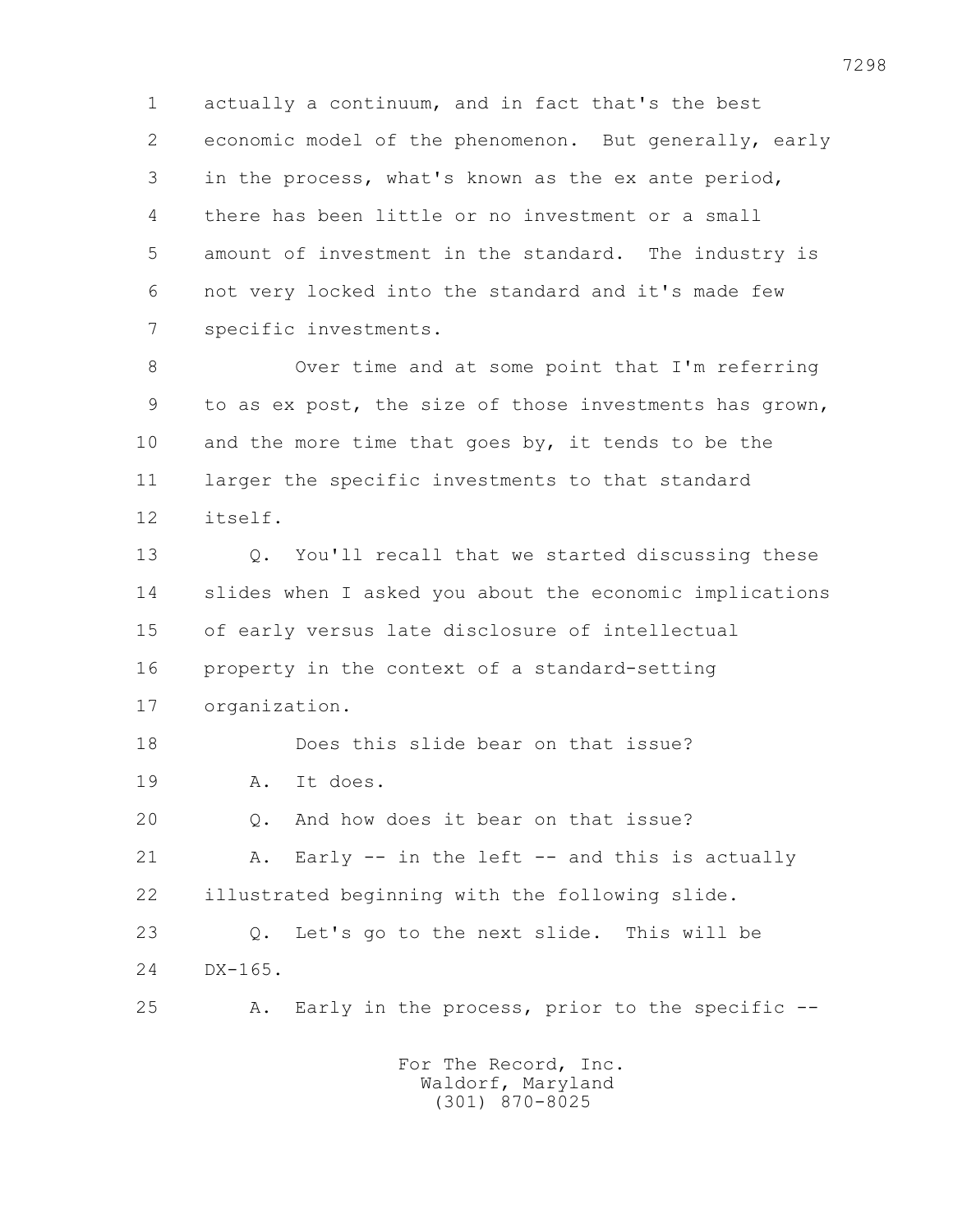1 Q. Okay. We have this up. Is this the slide 2 you're referring to?

3 A. It is.

 4 Q. And this relates to what you have to say about 5 early disclosure of IP in the standard-setting 6 process?

 7 A. Yes. Early in the process, so indicated with 8 the red flag early on, early in the process or in the 9 ex ante period, there have been few investments, so 10 that's to the left, few specific investments, and the 11 industry is not -- has very little exposure in the 12 form of specific investments or locked in to this 13 particular standard. And so early in the process, 14 disclosure permits the industry to revise the standard 15 if needed.

16 0. And can early disclosure of IP, depending on 17 the factual circumstances, alter the outcome of a 18 standard-setting process?

 19 A. Yes. That's correct. And I've illustrated 20 that with another slide that involves scales.

21 0. Let's go to that. This is DX-166.

 22 Can you explain to us what you're seeking to 23 convey through this slide?

 24 A. Yes. In this slide there are two technologies 25 A and C that are being considered for incorporation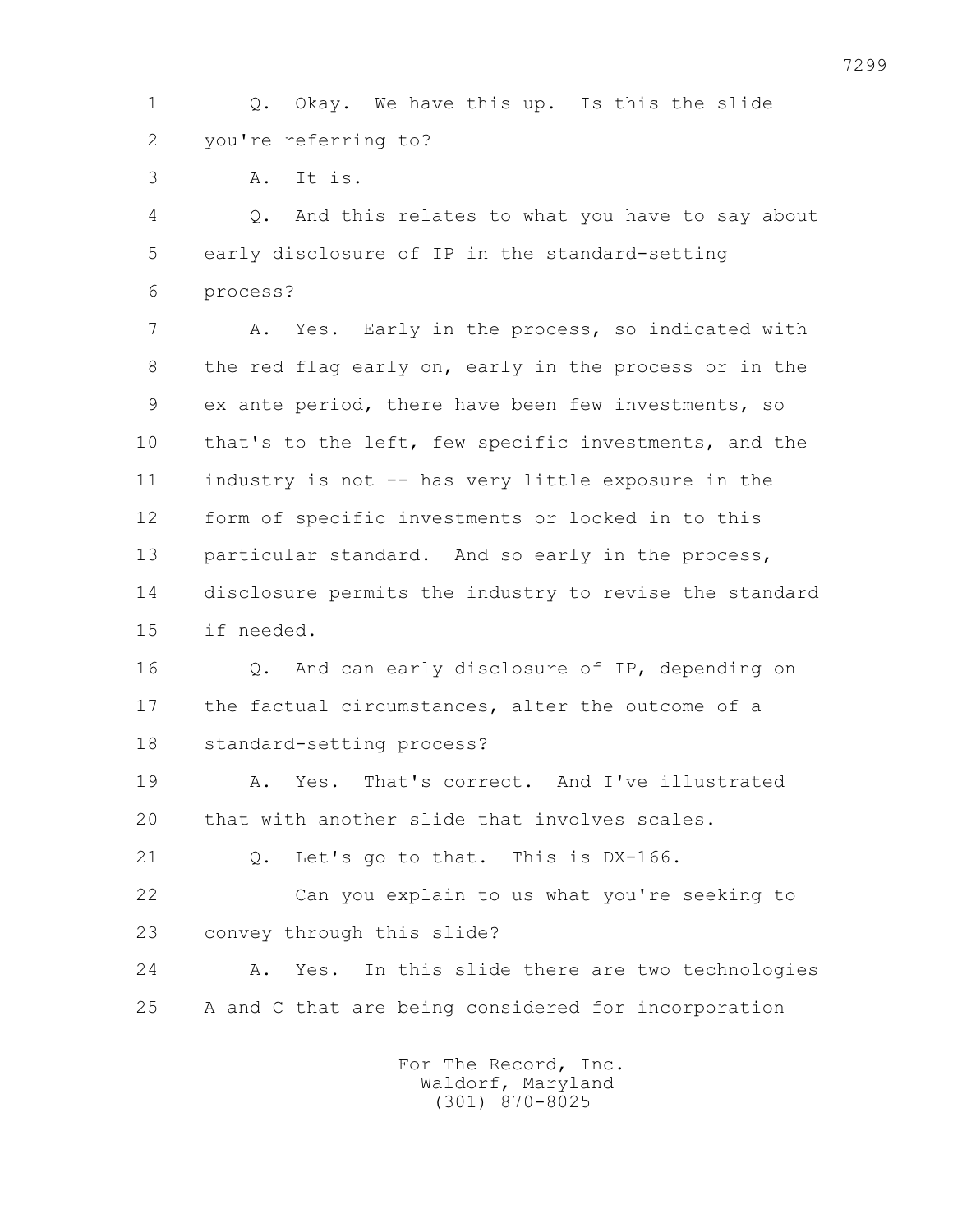1 into a standard. The assumption is that the red 2 technology C has intellectual property attached to it 3 and it is the winner absent patent disclosure; that is 4 to say, it is the selected technology.

 5 Once the disclosure occurs, that is, once it's 6 found out that C has intellectual property attached to 7 it and A does not, as a method of avoiding hold-up and 8 risks, the industry chooses or the standard-setting 9 organization chooses technology A, and so that is A is 10 the selected technology with disclosure.

 11 Q. Now, through this slide are you meaning to 12 suggest that anytime that intellectual property is 13 disclosed within a standard-setting organization that 14 it will in fact alter the balance of considerations 15 causing one alternative to be chosen over another?

16 A. No, I'm not. And in fact, if the technology C 17 was sufficiently superior to the technology A and at 18 least in the JEDEC case if it came with a RAND 19 assurance, then in fact it might be selected in spite 20 of having intellectual property, and of course there 21 are standards that embody intellectual property.

22 Q. So the point that you make --

 23 MR. STONE: Your Honor, I rise only to make 24 clear that his statement about JEDEC is simply a 25 statement of his assumptions again, not that he's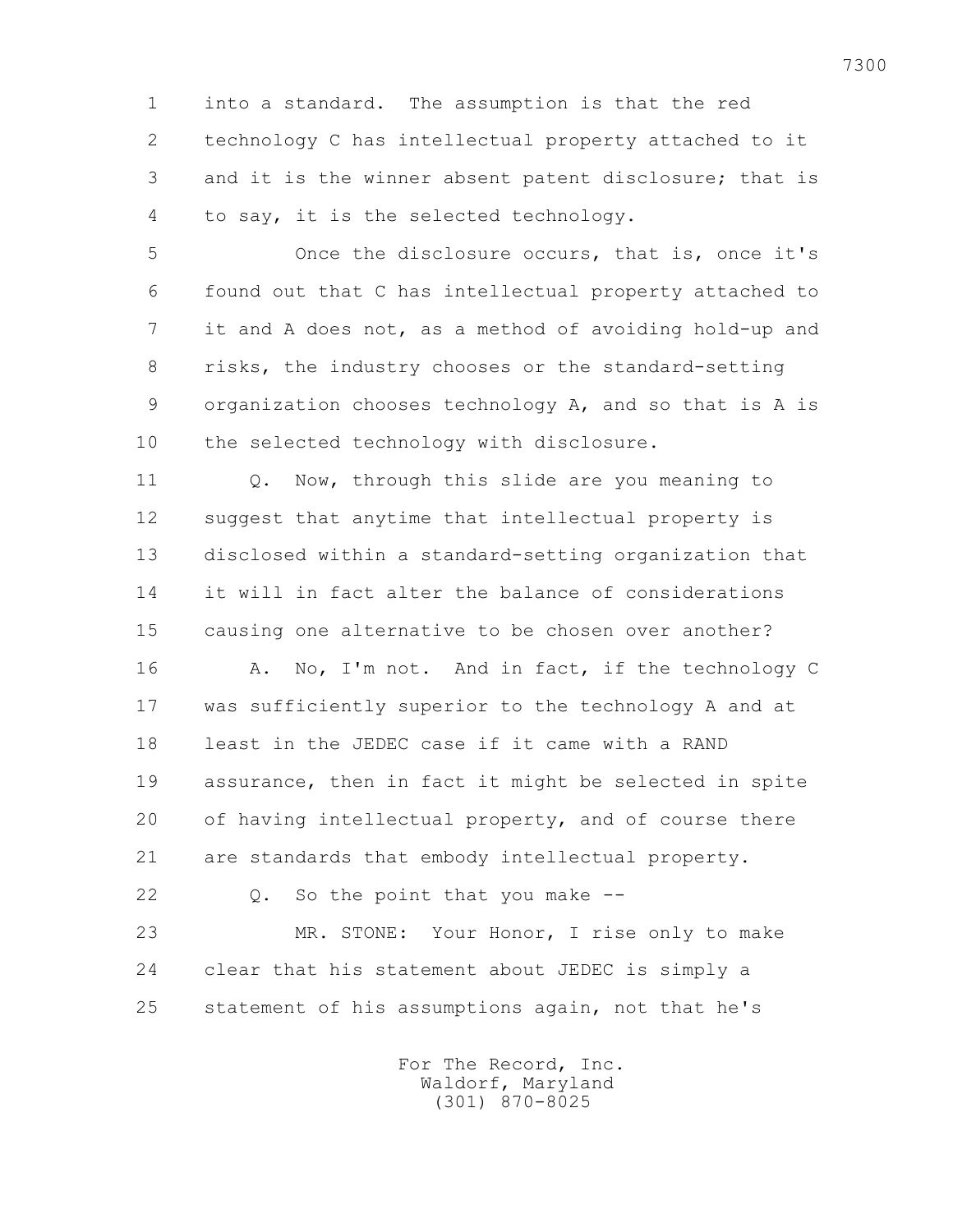1 testifying to the state of mind of JEDEC members or 2 other areas covered by the in limine. 3 MR. ROYALL: I'm happy to make that clear, that 4 we do not intend to elicit nor do I believe that 5 Professor McAfee intends to testify as to any issues 6 relating to the state of mind of JEDEC members. 7 JUDGE McGUIRE: Noted. 8 MR. STONE: Thank you, Your Honor. 9 BY MR. ROYALL: 10 Q. Before we leave this slide, just to make it 11 clear, all you're seeking to depict through this slide 12 is that early disclosure of intellectual property in 13 the context of a standard-setting process can alter the 14 outcome of the process; is that a fair statement? 15 A. That is a fair statement. 16 0. From the standpoint of economic theory, is 17 there any preferred time for IP disclosures or 18 intellectual property disclosures to be made in a 19 standard-setting process? 20 A. Yes. As I believe I testified earlier, the 21 earlier actually any economic agent, not just a 22 standard-setting organization, has access to 23 information the better. Decisions with early 24 information is good, but the earlier the information, 25 the better.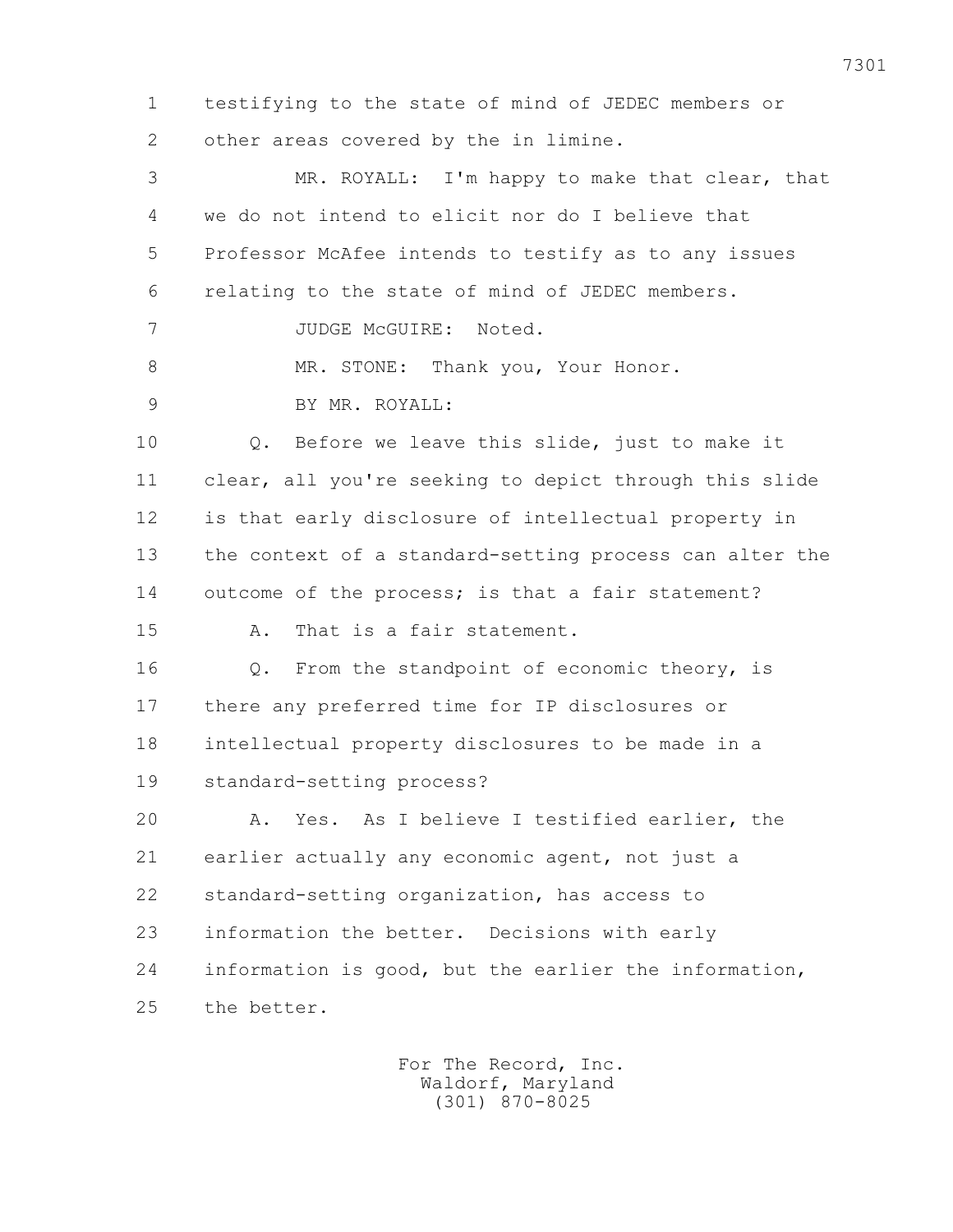1 Q. And do you have a slide relating to that? 2 A. I do.

 3 Q. Let's go to the next slide. This will be 4 DX-167.

 5 Can you explain, Professor McAfee, what you are 6 seeking to depict through this slide?

 7 A. Well, in the context of several of -- of a 8 series of slides, this slide is going to illustrate 9 very early revelation of relevant information, so that 10 is to say before the decision is made, and it's 11 illustrated in this way by having a red flag before 12 the funnel, that is, early in the process. And on 13 the -- towards the left of the process. And that's 14 going to cause the standard that has intellectual 15 property attached to it, in this case C, not to be 16 selected.

 17 And here what's happened now is that A has been 18 selected.

 19 Q. When disclosure of intellectual property occurs 20 early in the standard-setting process, does that give 21 rise to opportunities within the process that would not 22 exist or might not exist if the disclosure occurs 23 later?

 24 A. That's correct. That allows for a deliberation 25 that involves better information.

> For The Record, Inc. Waldorf, Maryland (301) 870-8025

7302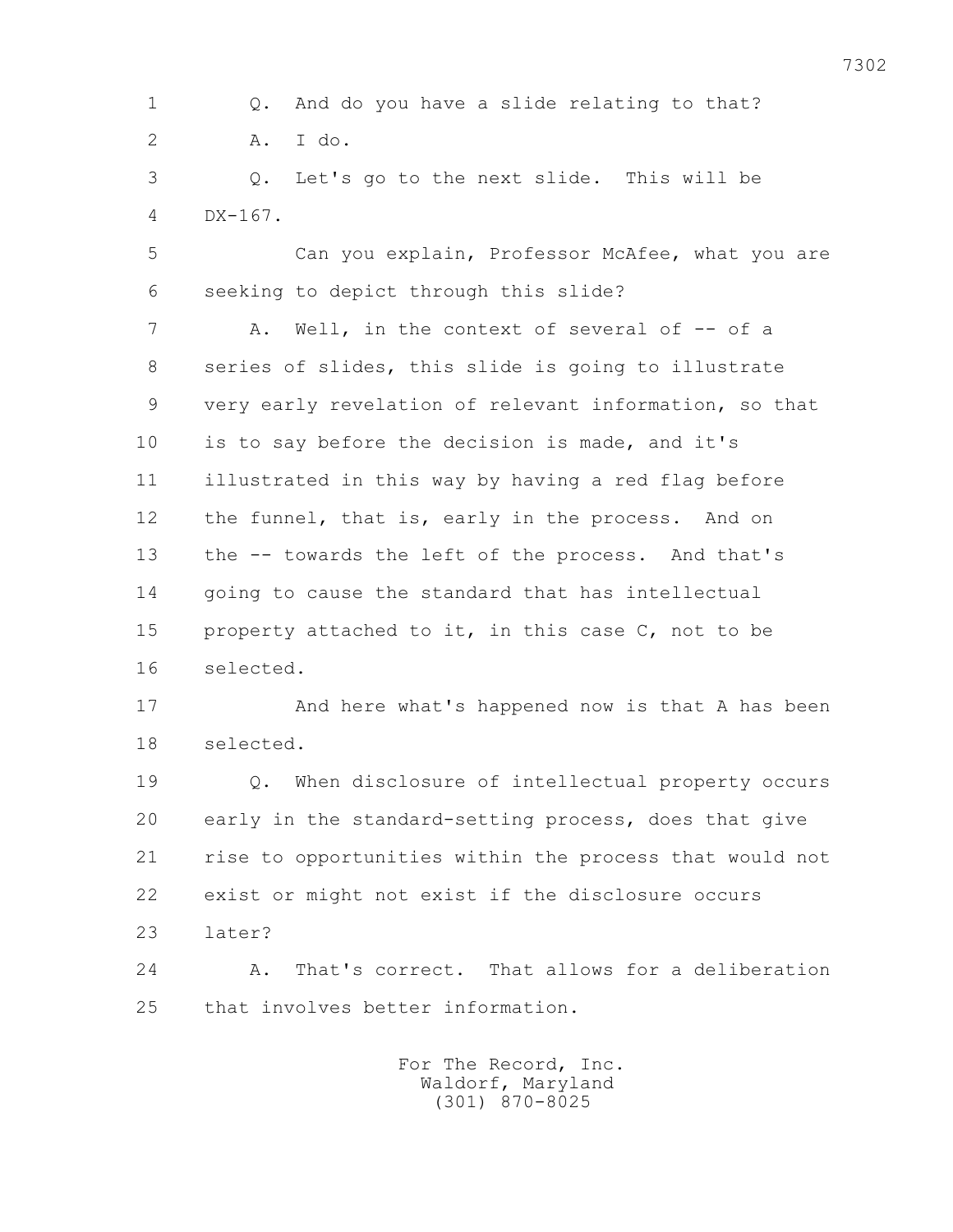1 Q. And do you have a slide that seeks to depict 2 that concept?

3 A. Yes.

 4 Q. Let's go to the next slide. This is DX-168. 5 And could I ask you, Professor McAfee, to 6 explain what you're seeking to depict through this 7 slide.

 8 A. This slide depicts a disclosure that occurs 9 middle way through the process, that is, after the -- 10 after some amount of deliberation has already occurred. 11 And what happens in this slide is that first the 12 technology C is the leader, then the disclosure occurs, 13 but because it's not -- it's still in the midst of the 14 process, technology A will then go on to win the -- to 15 be selected.

 16 Q. And you refer in the title to this slide to the 17 term "work-around." What are you referring to by that 18 term?

19 A. Yeah. So let me say that I've actually assumed 20 with JEDEC that the process takes time and effort on 21 the part of the participants, that is to say -- this is 22 a factual assumption on my part -- that when proposals 23 are made, they actually go back to their labs and 24 examine how that proposal affects them.

25 And having made that assumption, the later in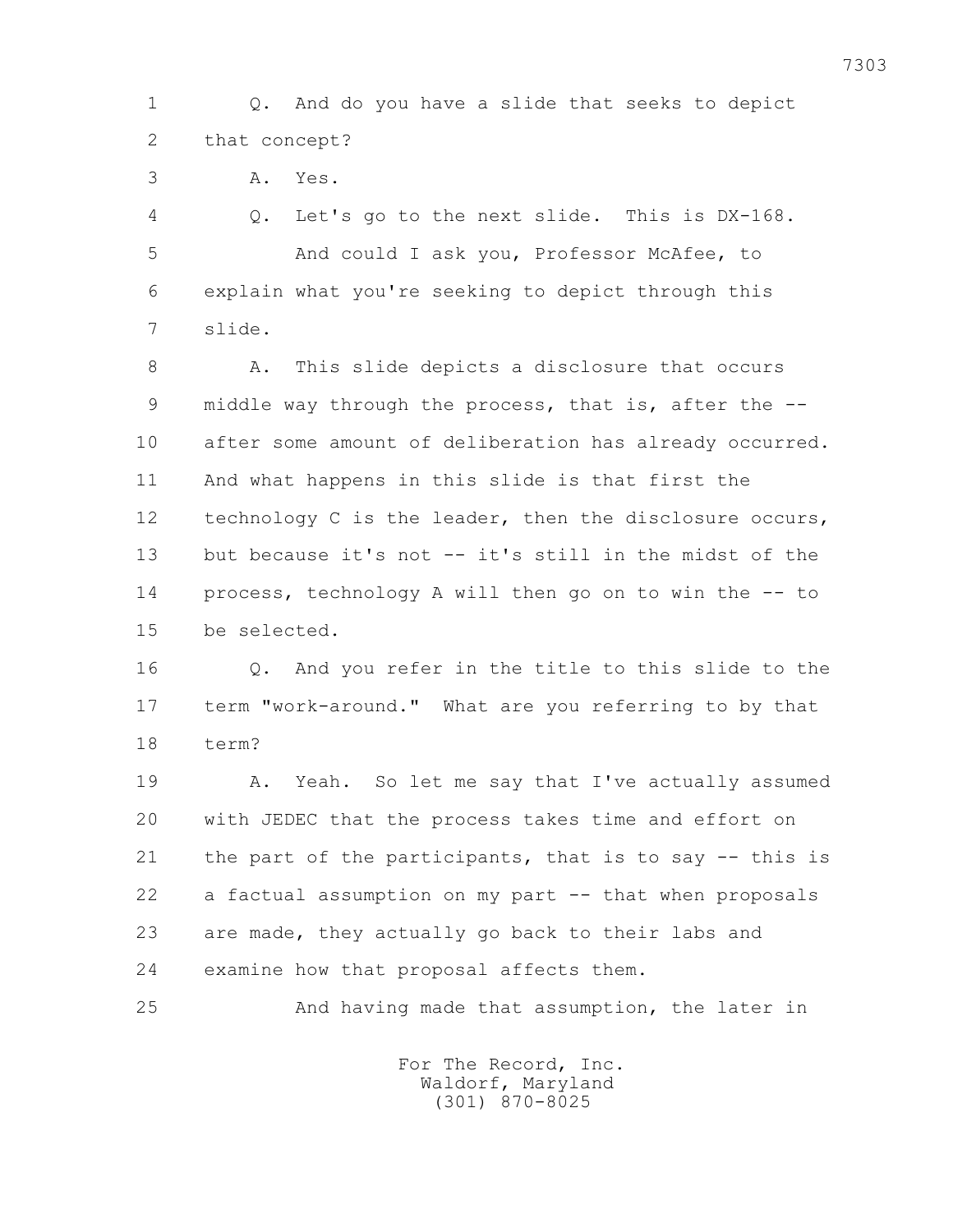1 the process, the more effort that's been devoted to 2 candidate technologies without full information, but if 3 it's not too late in the process, there's still time to 4 actually investigate alternatives, and that's what this 5 refers to as a work-around option.

 6 Q. And when we saw the animation earlier of this 7 slide, DX-168, as alternative A went through the 8 funnel, I believe the balance at the bottom of the 9 slide shifted with A dropping down and C moving up.

 10 What are you seeking to convey through that? 11 A. Well, this is a reflection of the earlier slide 12 in which the revelation of intellectual property 13 shifted the balance from technology C to technology A, 14 and as I said, that's -- can happen. It need not be 15 the outcome of the -- in that case.

 16 Q. So we've talked now about, in terms of economic 17 theory and this hypothetical context, the benefits of 18 early disclosure.

 19 What, if anything, does economic theory suggest 20 about the consequences of late disclosure of

21 intellectual property in a standard-setting process?

22 A. Well, I've prepared a slide on this.

 23 Late disclosure which I'll refer to as ex post 24 disclosure after the investments are made exposes an 25 industry to hold-up.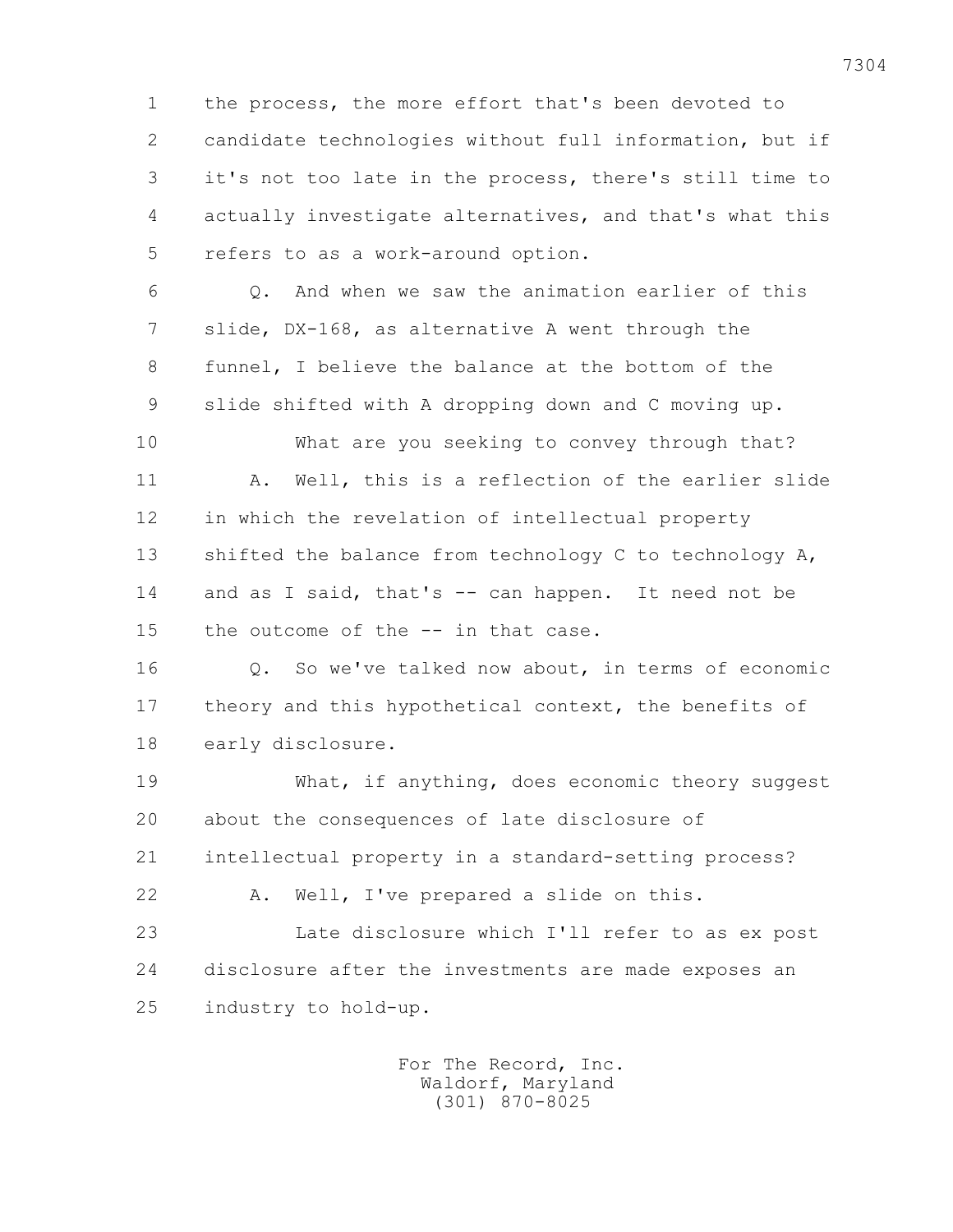1 And so in this case, late disclosure after 2 complementary products have been developed and 3 investments made in plant and equipment exposes the 4 industry to classic hold-up as we've discussed.

 5 And you see that depicted in this diagram by 6 the increasing size of the dollar signs. Those are the 7 values of the technology.

8 And I should say the value of the technology 9 that's depicted there is meant to represent the value 10 that's been conferred by the standardization itself. 11 The technology of course may have additional value in 12 some other application.

 13 Q. I think you have a second slide relating to the 14 concept of late disclosure. Let's go to that. This 15 one, by the way, I believe is DX-169. If we go to the 16 next slide, this would be DX-170.

 17 A. So in this case no ex ante disclosure or no 18 early disclosure is made. As a consequence, following 19 the earlier examples, technology C will be selected, 20 and then at the time the disclosure is made, the 21 industry has made specific investments and is now 22 locked into that technology.

 23 Q. And by "lock-in" in the context of this slide, 24 DX-170, are you referring to the fact that when the 25 industry learns that the alternative that it chose or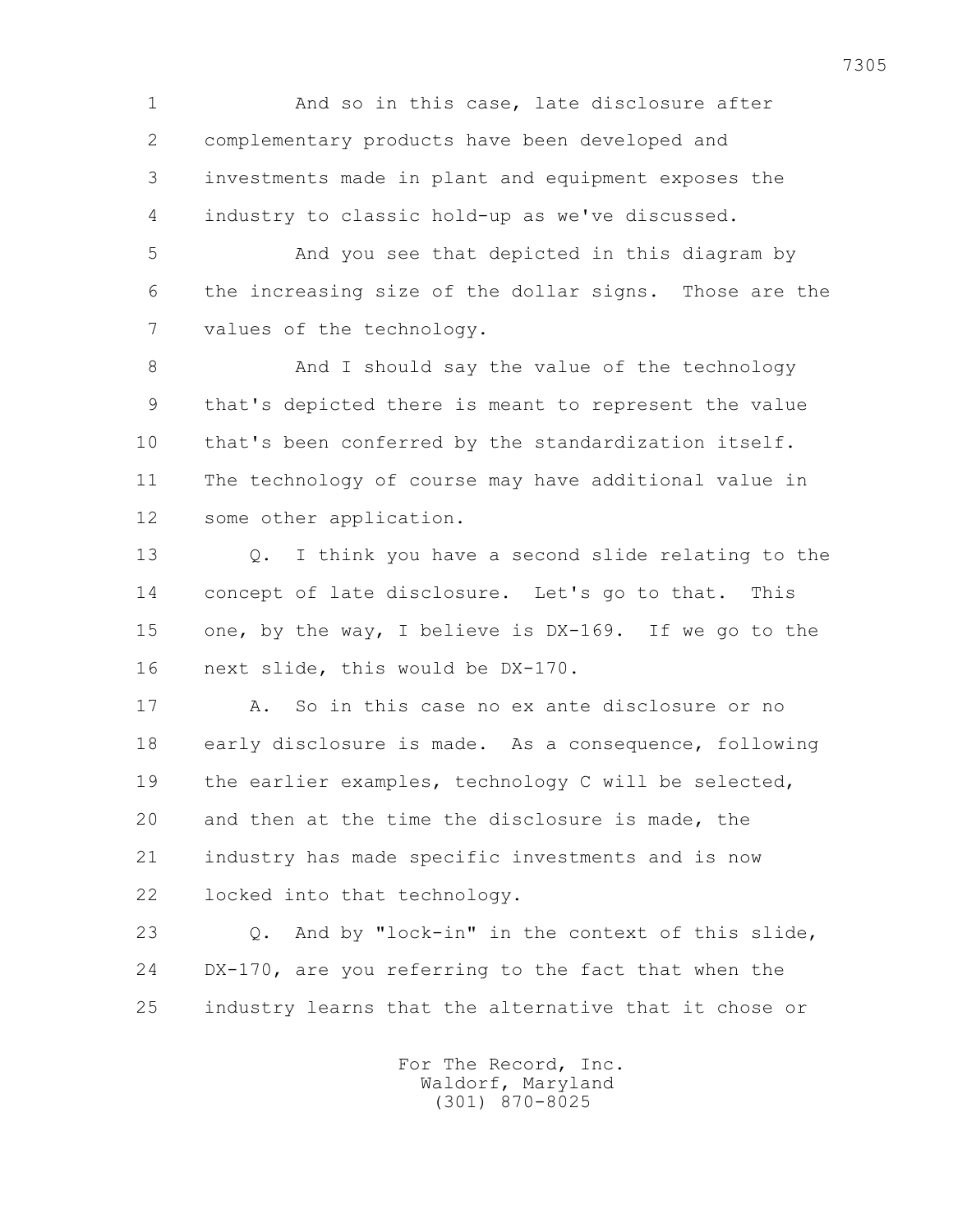1 that the standard-setting process chose as its 2 standard, when it learns that that technology or that 3 alternative is subject to a patent that it, the 4 industry, has already invested substantial specific 5 investments relating to that standard?

 6 A. Yes. That is the -- that is what I mean by 7 "lock-in. Specific investments in the plant and 8 equipment, complementary goods and other investments 9 that are specific to that technology.

 10 Q. And in that situation, understanding that 11 you're discussing these issues in a hypothetical 12 context, but in that situation, when it occurs, what, 13 if anything, does economic theory tell you about 14 whether the industry can go back and resurrect 15 alternatives A and B which were rejected in the initial 16 standard-setting process?

 17 A. Well, generally the industry has suffered or 18 experienced lock-in to that standard and the size of 19 the lock-in is measured by the size of those specific 20 investments. So the industry might be able to go back 21 to technologies A and B, but not without losing the 22 specific investments.

 23 Q. And you've talked earlier about hold-up and 24 about the potential to be vulnerable to expropriation. 25 Does that condition in the context of this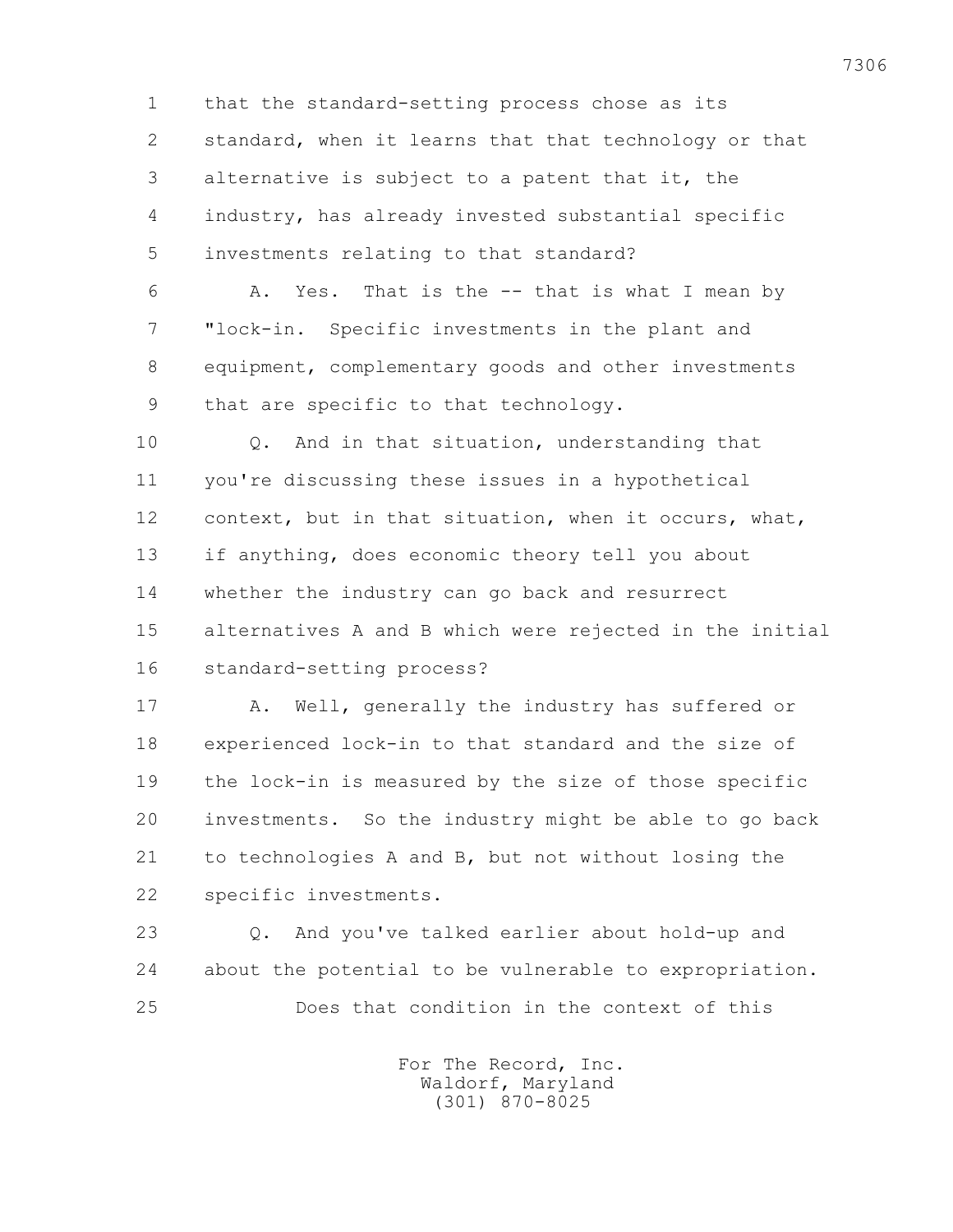1 hypothetical, does that condition exist in what you're 2 depicting here?

 3 A. Yes, it does. It's a consequence of hold-up. 4 The problem of hold-up is the vulnerability to 5 expropriation and the size of the vulnerability is the 6 size of the specific investments that have been made. 7 Q. And in the example that you depict in DX-170, 8 specifically whom is vulnerable to expropriation? 9 A. Well, the users of the technology, which would 10 be all those who have made specific investments in the 11 technology, would be the ones vulnerable to the 12 expropriation of the size of the specific investments. 13 Q. And what is the nature of the expropriation 14 that they're vulnerable to? 15 A. It's charging royalties that are beyond the 16 ex ante value of the technology but are conditioned on 17 the specific investments that have been made. 18 Q. And when you say that they're vulnerable to 19 expropriation by being forced to pay royalties that 20 exceed the ex ante value of the technology, precisely 21 what do you mean by "the ex ante value of the 22 technology"? 23 A. The ex ante value is the amount that the 24 industry participants would have been willing to pay to 25 use C over its best alternative, which ex ante were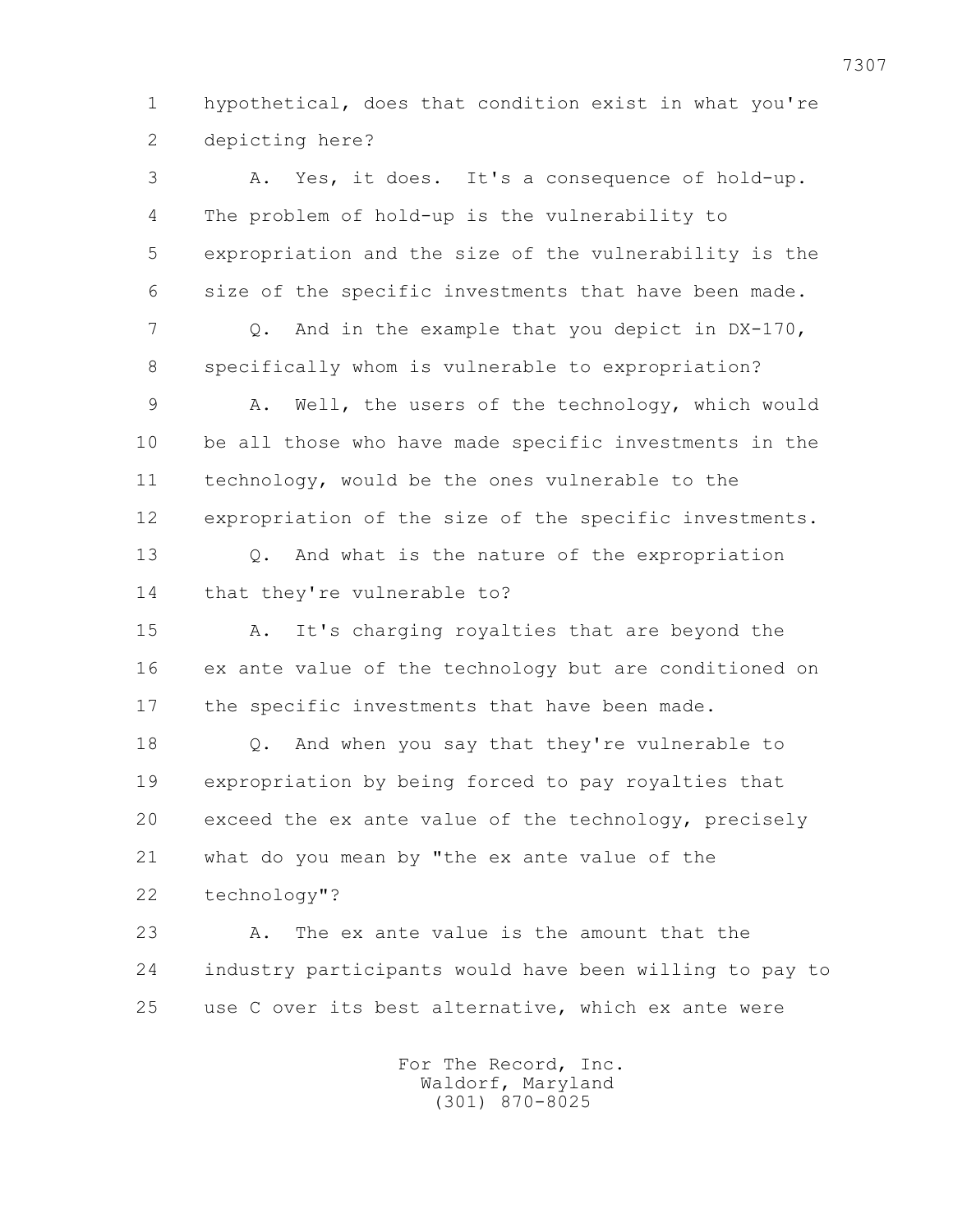1 technologies A and B in this example. And ex post, the 2 value is that same value over the technologies A and C 3 plus the entire specific investment that's been made in 4 the technology -- into the standard.

 5 Q. And just to follow up on that last answer, when 6 you said that the ex ante value is the value that the 7 participants would have been willing to pay for C over 8 its best alternatives, by that do you mean the value 9 that the participants would have been willing to pay 10 for C if the participants had known at the time of the 11 standard-setting process that that technology was 12 subject to patents?

13 A. That's correct.

 14 MR. ROYALL: Your Honor, this would be a 15 convenient point for me to take a afternoon break. I 16 don't know if others are ready for a break.

 17 JUDGE McGUIRE: I think we're all ready for a 18 break. Let's take a ten-minute break.

19 MR. ROYALL: Thank you.

20 (Recess)

21 JUDGE McGUIRE: You may proceed, Mr. Royall.

22 MR. ROYALL: Thank you, Your Honor.

23 BY MR. ROYALL:

 24 Q. Professor McAfee, you'll recall that earlier 25 today you identified for us five what you've termed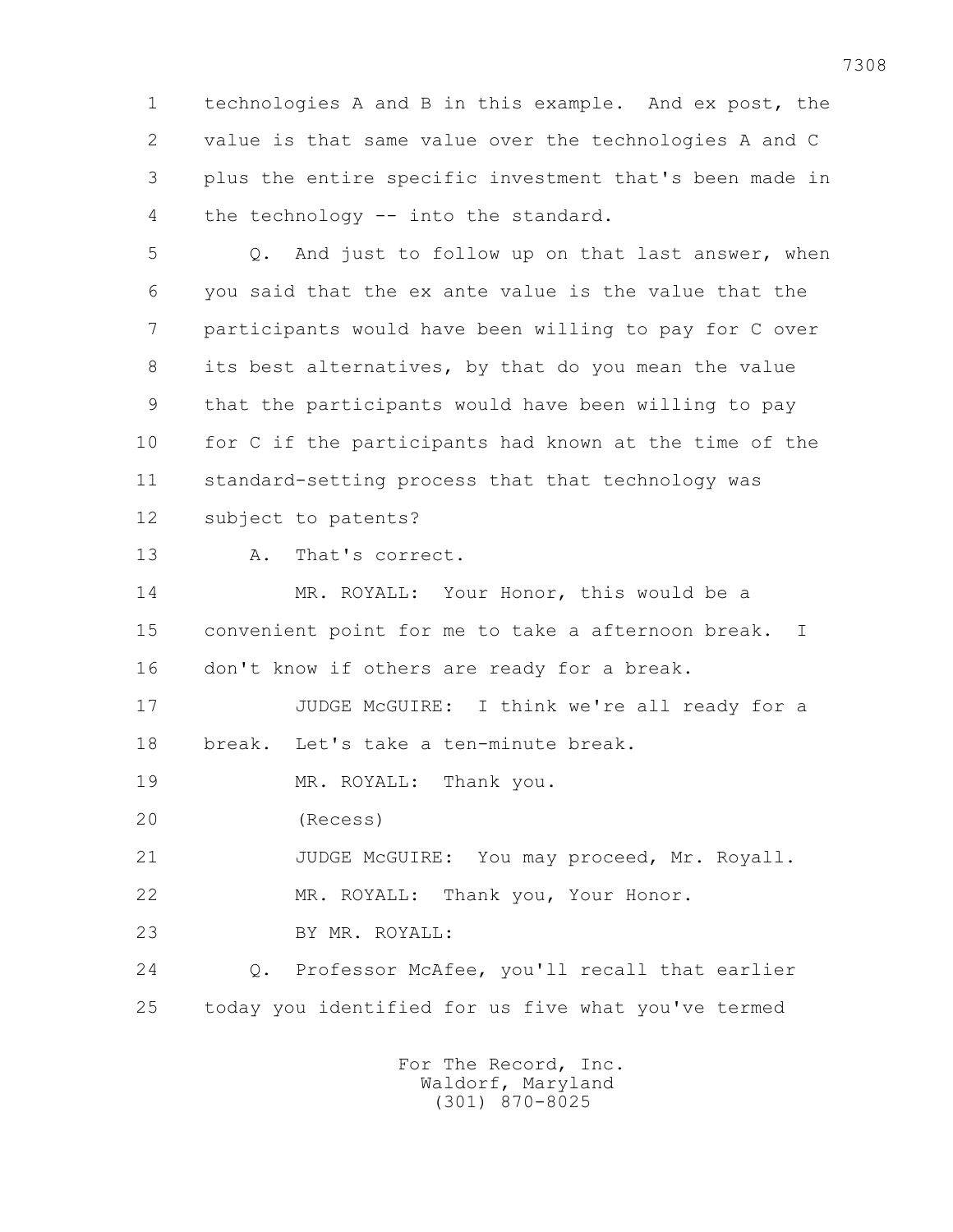1 key economic questions relating to your assignment in 2 this case of an economic analysis that you've 3 conducted.

 4 And the first one of those was the question: 5 What are the relevant antitrust markets in this case? 6 And I'd like to turn to that issue now. 7 Let me ask you as a starting point, can you 8 explain to us precisely what a relevant market is or 9 relevant antitrust market is and what role definition 10 of such a market plays in an economic analysis of the 11 sort that you've conducted? 12 A. Yes. And I've prepared a slide to that 13 effect. 14 Q. Okay. 15 A. Market definition -- I think we talked briefly 16 about this morning -- is -- concerns setting the scope 17 of competitive activity, defining the technologies, 18 products and firms who are relevant to the analysis. 19 So it defines the scope. It also defines a 20 context for performing analysis. It's the setting. 21 It's the environment in which -- which is analyzed. 22 Q. You say in this slide, which we should identify 23 it as DX-171, you say in the third bullet point, your 24 words are "common starting point for economic analysis 25 and antitrust-related inquiries."

> For The Record, Inc. Waldorf, Maryland (301) 870-8025

7309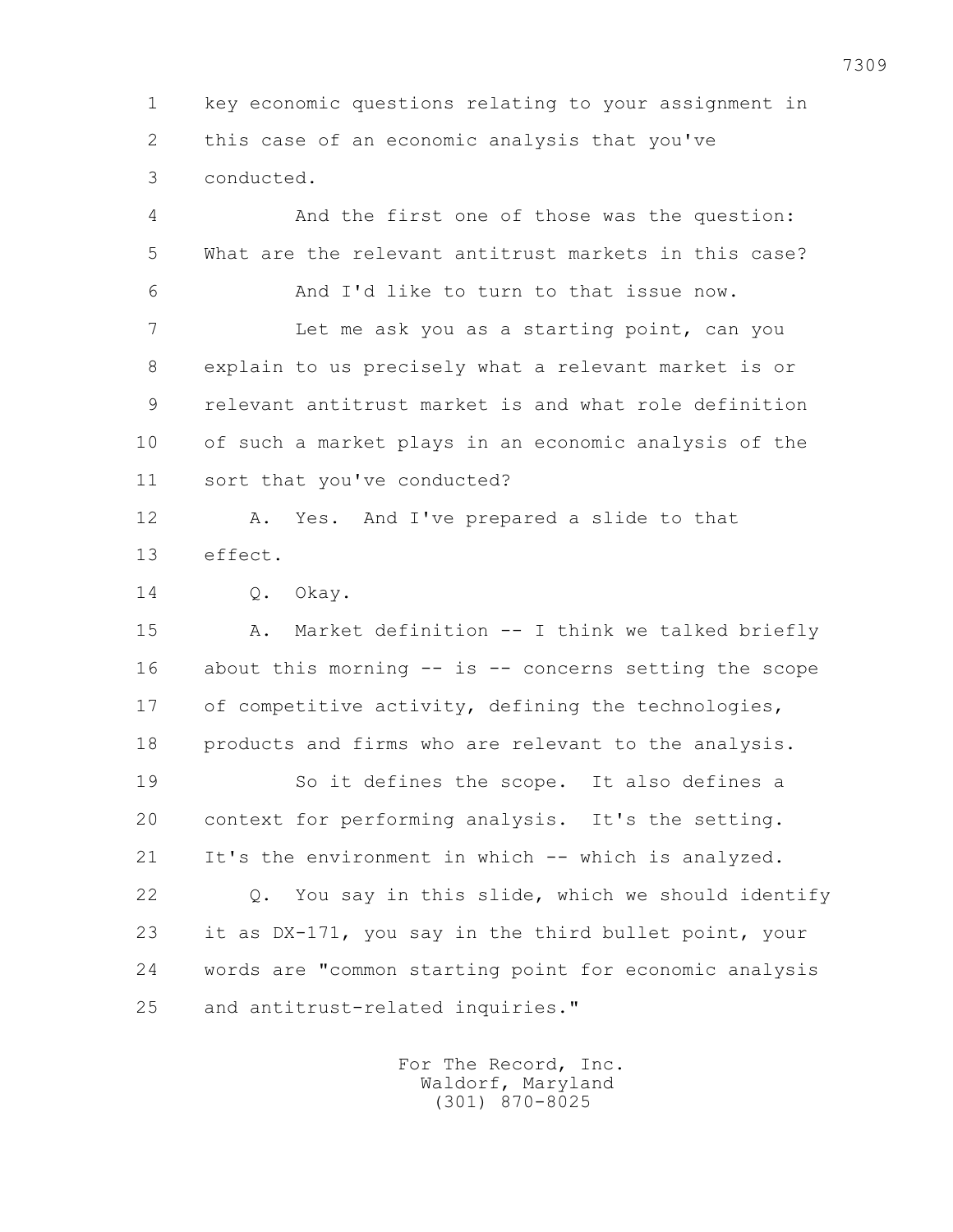1 What do you mean by that? 2 A. This is the normal starting point for really 3 any antitrust or investigation, economic investigation 4 of an antitrust matter. It's in the Department of 5 Justice and the Federal Trade Commission Merger 6 Guidelines. It's the beginning point of most if not 7 all antitrust economic inquiries. 8 Q. You talked earlier about matters that you've 9 worked on as a consultant, other than this matter, as a 10 consultant to the Federal Trade Commission, such as the 11 Exxon-Mobil merger, the BP-ARCO merger. 12 In those matters, did your economic analysis 13 involve definition of relevant markets? 14 A. Yes. And in both matters relevant market was 15 required. 16 Q. And without going into identifying the specific 17 matter, but in the other consulting, private consulting 18 matters or litigation-related matters that you've been 19 involved in in the antitrust area, have you typically 20 started your economic analysis with the definition of 21 relevant markets? 22 A. Yes. That would be the normal starting point 23 and I've even been -- dealt with matters in which I was 24 defining technology matters that began with market 25 definition.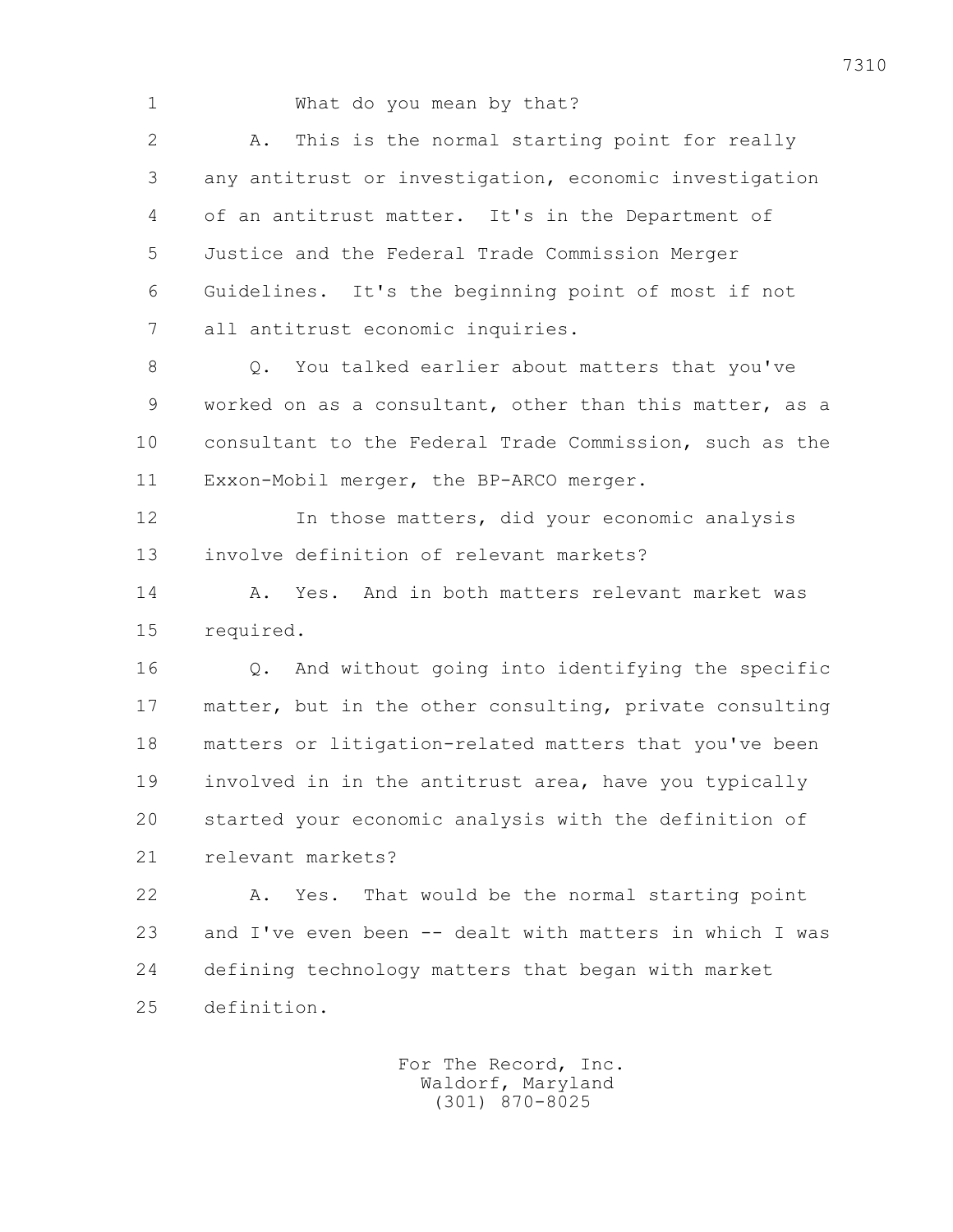1 Q. We'll come to that in more detail, but you did 2 mention earlier today that the markets that you've 3 defined are technology markets --

4 A. That's correct.

 $5 \qquad Q. \qquad -i s$  that right?

 6 And what other matter or matters other than 7 this case have you been involved in in which you've 8 defined relevant technology markets?

 9 A. There was a relevant technology market in the 10 BP-ARCO merger concerning oil exploration technology.

11 In addition, I worked on the Lockheed-Northrop 12 merger, which in the end was not consummated, and in 13 that case all of the markets that were involved were 14 technology markets.

 15 Q. Are there contexts in which an economist is 16 able to render opinions or conclusions about such 17 things as market power and anticompetitive effects 18 without defining a relevant market?

19 A. There are such contexts.

20 Q. Can you think of an example?

 21 A. In some cases you can actually observe the 22 exercise of market power directly and you're not in a 23 position where you need to infer the exercise or 24 conclude the existence of market power but in fact can 25 see the effects of market power directly.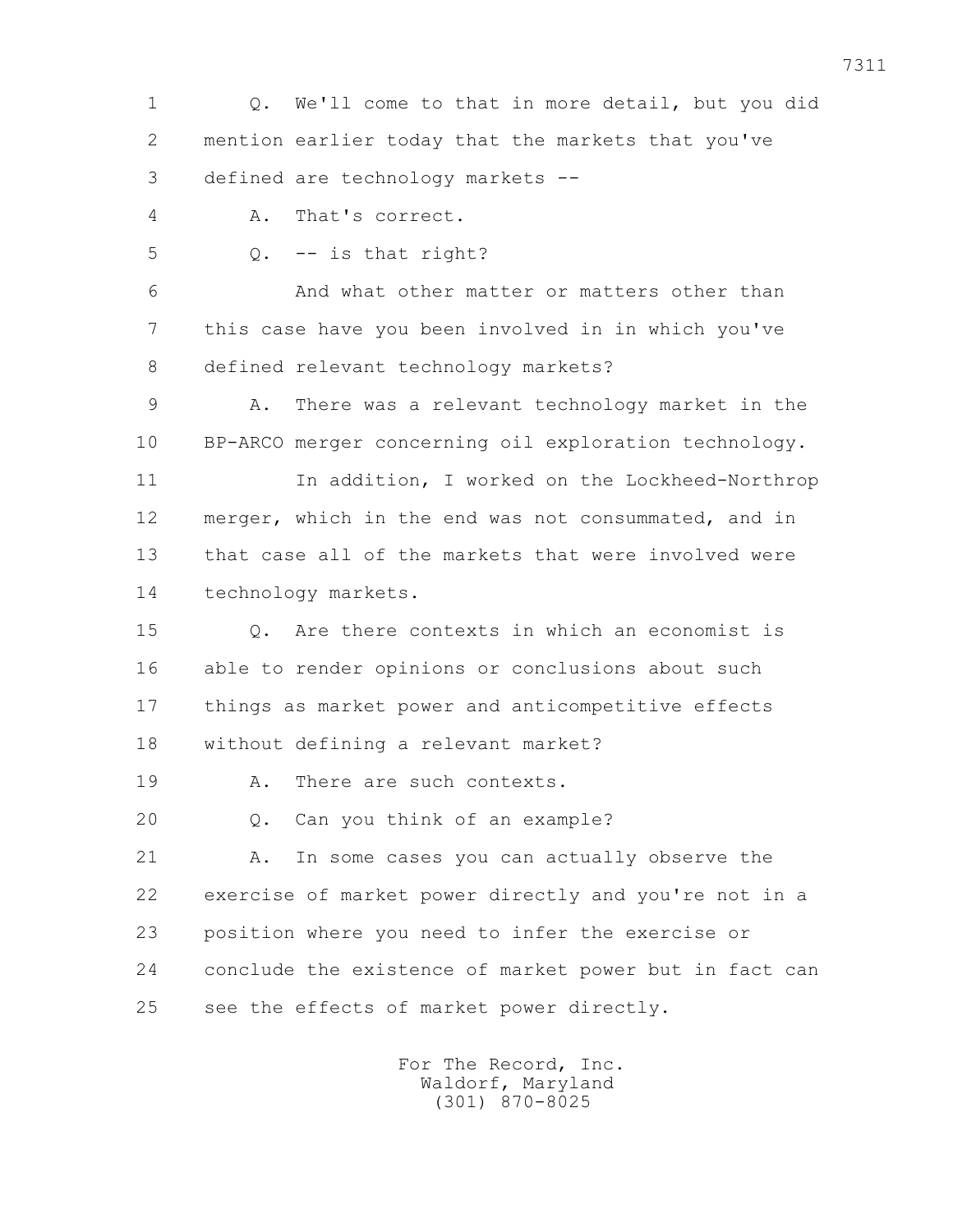1 But this is not one of those cases. 2 Q. You say that this is not a case in which -- if 3 I'm understanding you correctly, you as an economist 4 are able to render opinions and conclusions about 5 market power and anticompetitive effects without 6 defining a market; is that your -- 7 A. That is correct. 8 Q. -- point you're making? 9 A. Yes. 10 Q. And why in this case is it necessary in your 11 view, if that's the point you're making, to define a 12 relevant market before you can render conclusions, 13 economic conclusions about market power and 14 anticompetitive effects? 15 A. Well, the nature of exclusionary conduct is the 16 elimination from the marketplace or the threat of 17 elimination from the marketplace of equal or superior 18 competitors. If you haven't identified the market, you 19 aren't in a position to say whether alternatives have 20 been excluded or not. 21 Q. Is there any well-accepted methodology among 22 economists for defining relevant markets in antitrust 23 cases? 24 A. Yes. And I have prepared a slide illustrating 25 that methodology.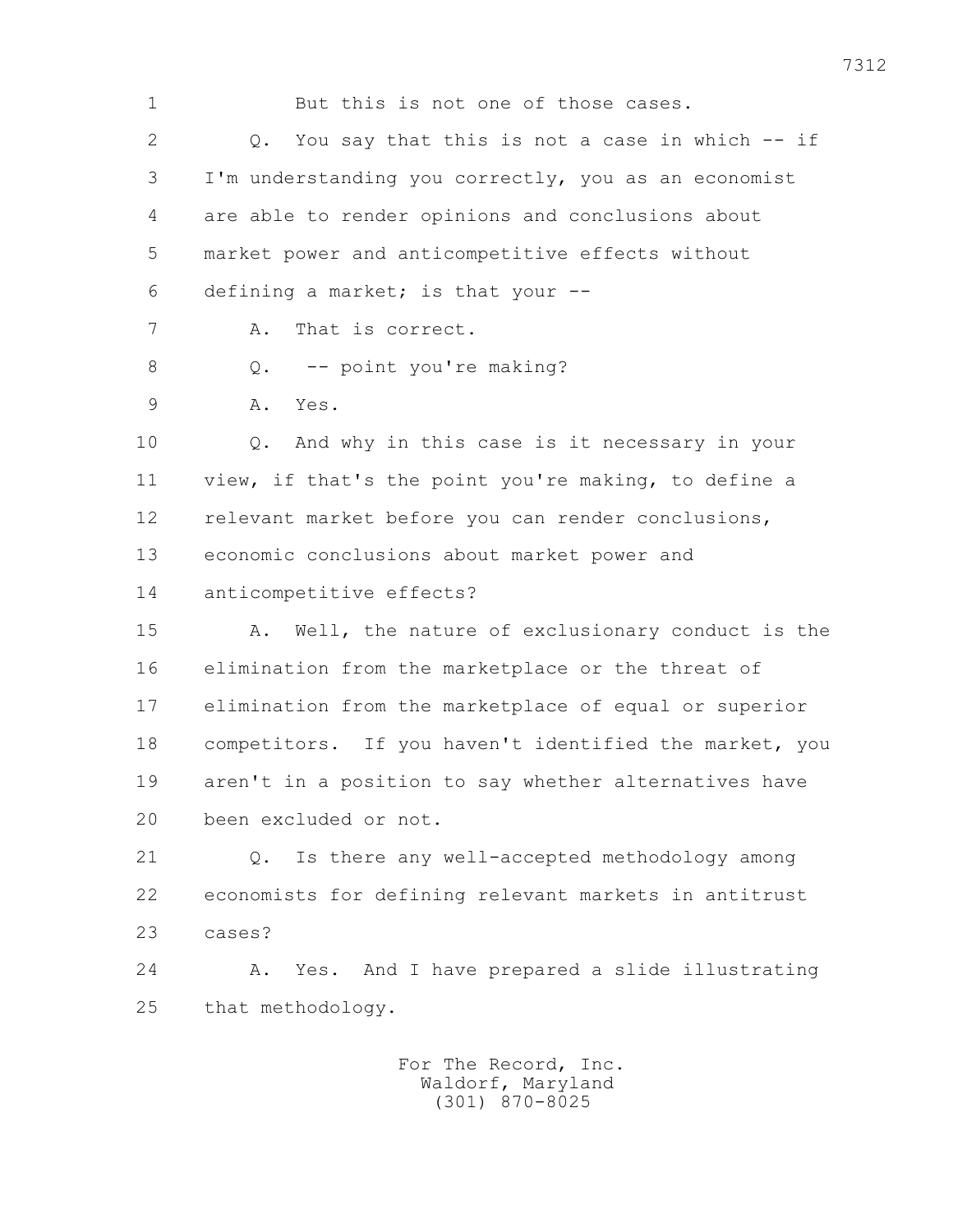1 0. This slide I believe will be DX-172. 2 Let me ask if you could to explain -- start 3 with the first point -- explain what you mean here when 4 you say that the analysis starts with market 5 hypothesis.

 6 A. This is an approach which is iterative in 7 nature. That is, it starts out with a market 8 hypothesis and then seeks to say is that -- and tests 9 whether that hypothesis actually constitutes or 10 comprises a market, and if not, it adds products or 11 technologies to the market and then goes back and 12 tests again is this a market, and so in that sense 13 it's a self-referential or a looping definition that 14 works like a computer program in some sense as a 15 method.

16 And so it starts with a market hypothesis, 17 which you would -- your natural starting point is 18 whatever the relevant product or products -- the 19 product or products that are relevant to the issue at 20 hand, so in a merger, it tends to be products that are 21 produced by both firms.

 22 In this case it's the challenged technologies 23 that I start with.

 24 Q. And when you say that typically the market 25 definition process starts with the product or products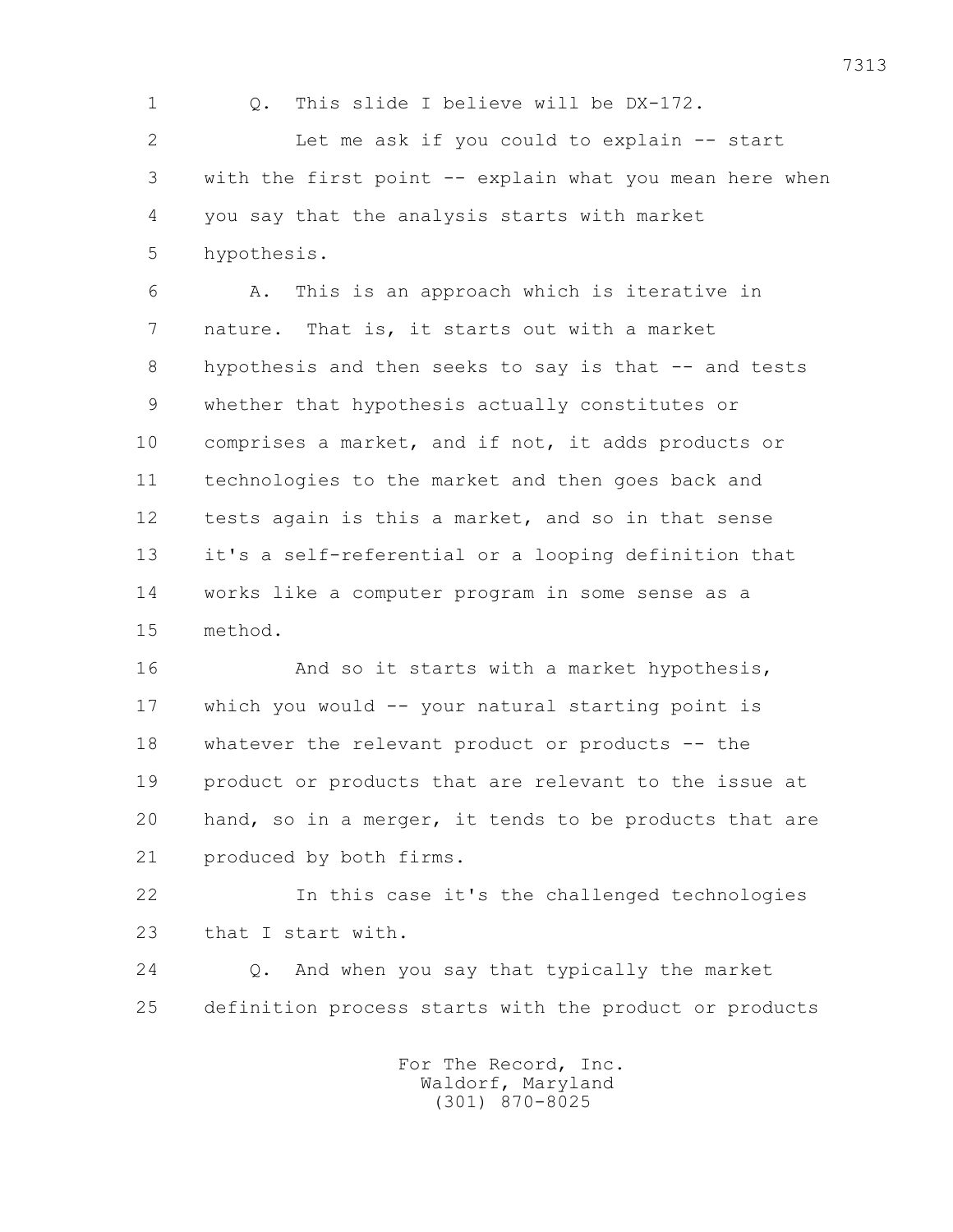1 at hand, does that relate to your second bullet point?

 2 A. That's correct. You tailor the initial 3 hypothesis to the antitrust issues under consideration, 4 so as I said, in a merger, it would be the relevant -- 5 the products that are an overlap of the two companies.

 6 In this case it's the technologies that are 7 relevant in the alleged -- about which the alleged 8 conduct concerns.

 9 Q. What do you mean by the third bullet point on 10 DX-172, assume hypothetical monopolist?

 11 A. The goal here is to identify products that 12 don't have serious constraining alternatives, so to 13 identify products or in our case technologies which 14 lack price-constraining alternatives.

15 And the approach is to say, well, suppose I 16 controlled all of the technologies in the market, would 17 I be constrained by products outside the market, would 18 I feel that is a major constraint or would I actually 19 enjoy a substantial monopoly power.

 20 And so the approach, which is taken both by the 21 Federal Trade Commission and the Department of Justice 22 guidelines, is to assume a hypothetical monopolist who 23 controls those products and say does that monopolist 24 have serious price-constraining alternatives or can 25 they exercise monopoly power on the products that are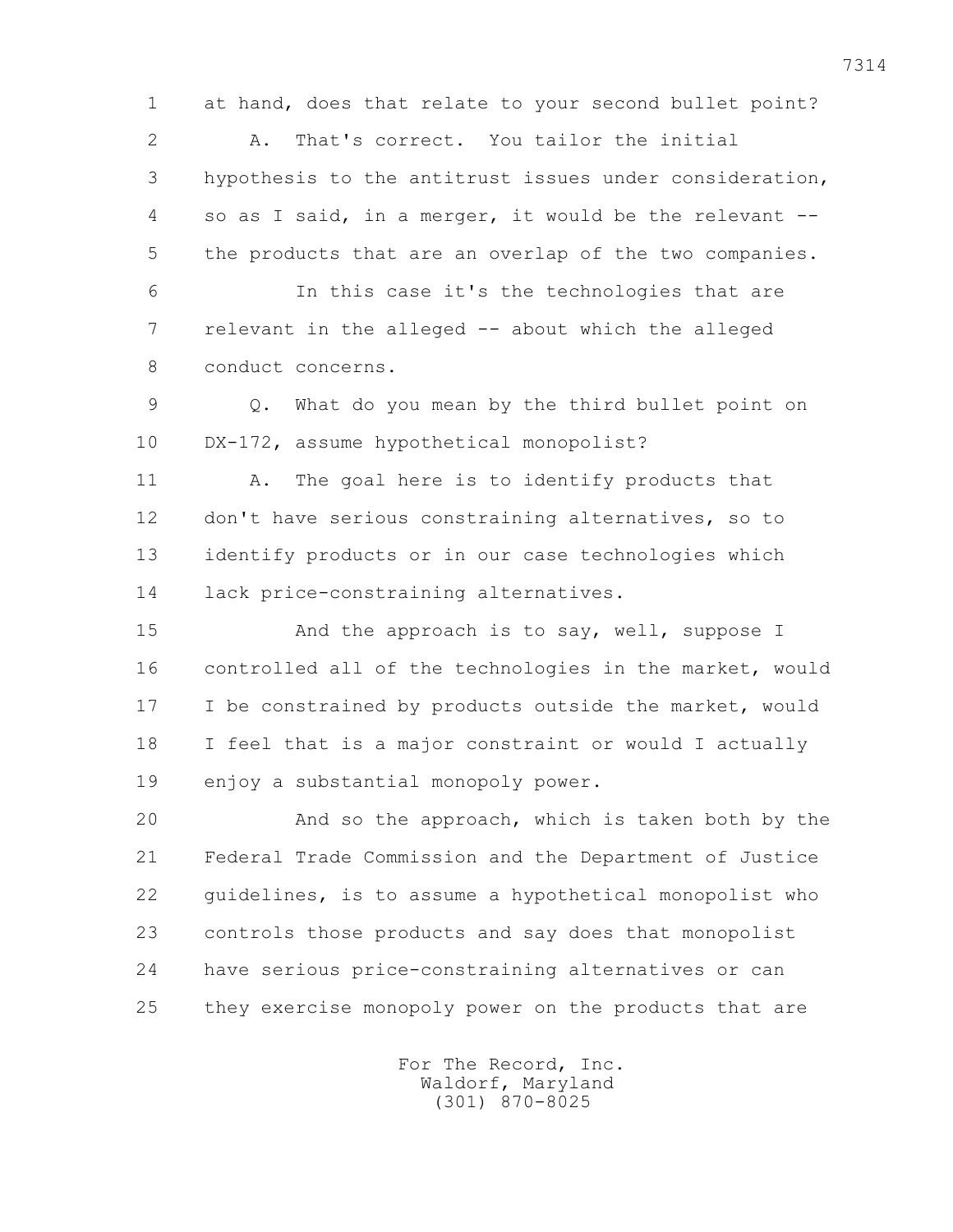1 in the market.

| $\overline{2}$ | And the basic logic is, if it's no use to be a                   |
|----------------|------------------------------------------------------------------|
| 3              | monopolist over a set of products, then that set of              |
| 4              | products is not a market. There are other products               |
| 5              | that are relevant to that market and must be included.           |
| 6              | And so that's the sort of underlying logic of                    |
| 7              | the market definition.                                           |
| 8              | And this is a method of identifying -- if we go                  |
| 9              | to the fourth bullet, identifying the competitive                |
| 10             | constraints on that marketplace.                                 |
| 11             | And did you say that the methodology for<br>Q.                   |
| 12             | defining markets that you've just described is                   |
| 13             | reflected in Department of Justice and Federal Trade             |
| 14             | Commission quidelines?                                           |
| 15             | Yes. That's correct. These guidelines have<br>Α.                 |
| 16             | evolved over the years, but they continue to have the            |
| 17             | hypothetical monopolist market definition logic.                 |
| 18             | And when you were working as an economist at<br>Q.               |
| 19             | the Department of Justice in the Antitrust Division,             |
| 20             | did you apply those same quidelines that you're                  |
| 21             | referring to in defining markets?                                |
| 22             | Yes, I did. Or to be exactly accurate, I<br>Α.                   |
| 23             | helped others in that, in the sense that I never did it          |
| 24             | alone at that time.                                              |
| 25             | And in the antitrust-related matters, unrelated<br>$Q_{\bullet}$ |
|                | For The Record, Inc.                                             |

Waldorf, Maryland (301) 870-8025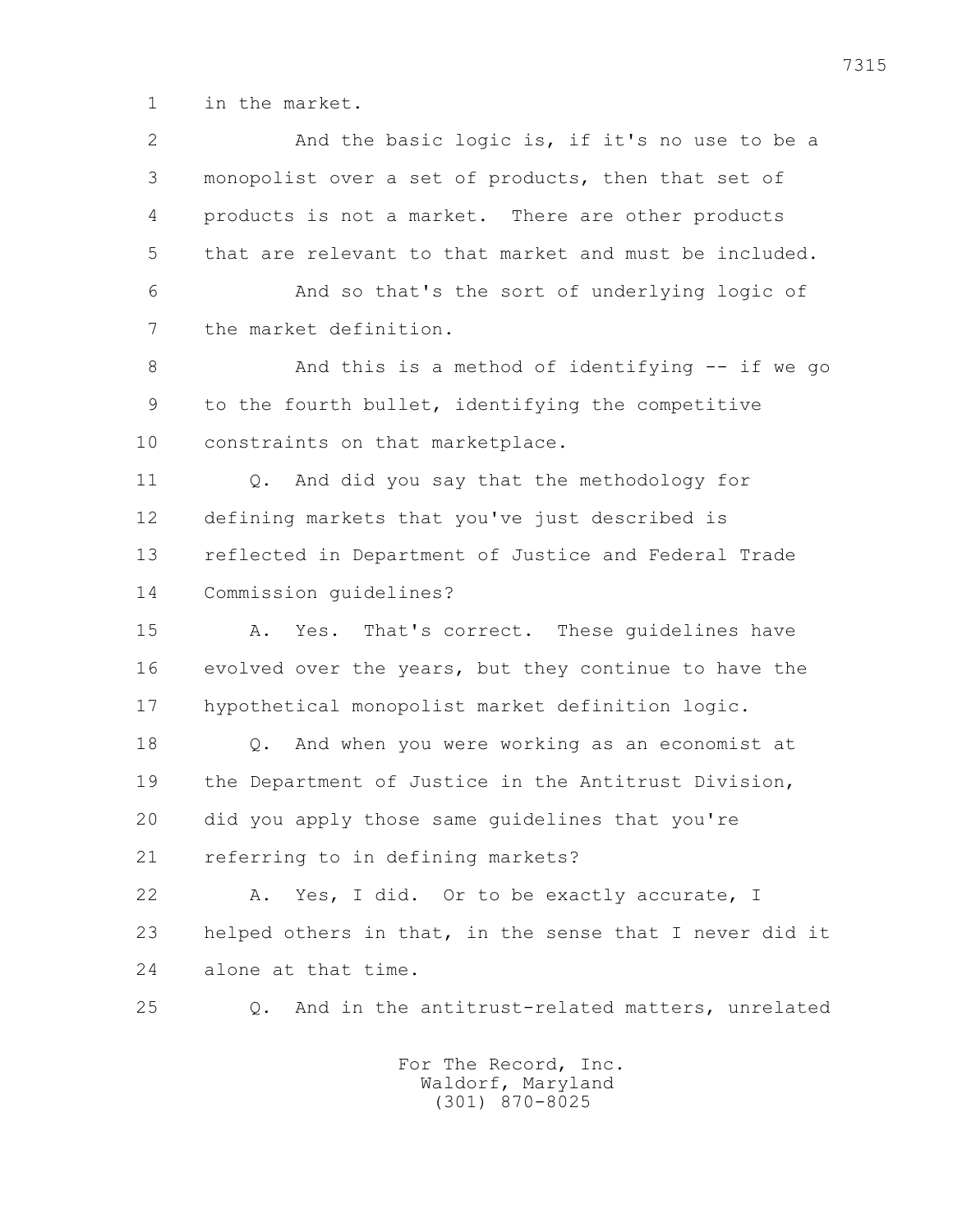1 to this case, but in the other antitrust-related 2 matters in which you've served as a consultant to the 3 Federal Trade Commission, did you, in defining markets 4 in those matters, follow these same FTC/Department of 5 Justice guidelines that you referred to? 6 A. Yes, I did. 7 Q. Do you have a slide that graphically depicts 8 or illustrates the process of defining a relevant 9 market? 10 A. I do. 11 Q. Let's go to that. This will be DX-173. 12 A. And so as I indicated before, one starts with a 13 relevant product or products, and in this case the 14 product we'll start with is C. 15 Q. And what are you depicting here with the other 16 letters other than C? 17 A. These are other candidates for inclusion in the 18 marketplace. These are other -- if we're talking about 19 technologies, these would be other technologies which 20 are potential substitutes for the technology C. 21 0. I think this again is an animated slide. Let's 22 go to the next view. 23 A. And so here we are starting with the 24 technology C and asking the question: Does C comprise 25 a market in its own? For The Record, Inc.

 Waldorf, Maryland (301) 870-8025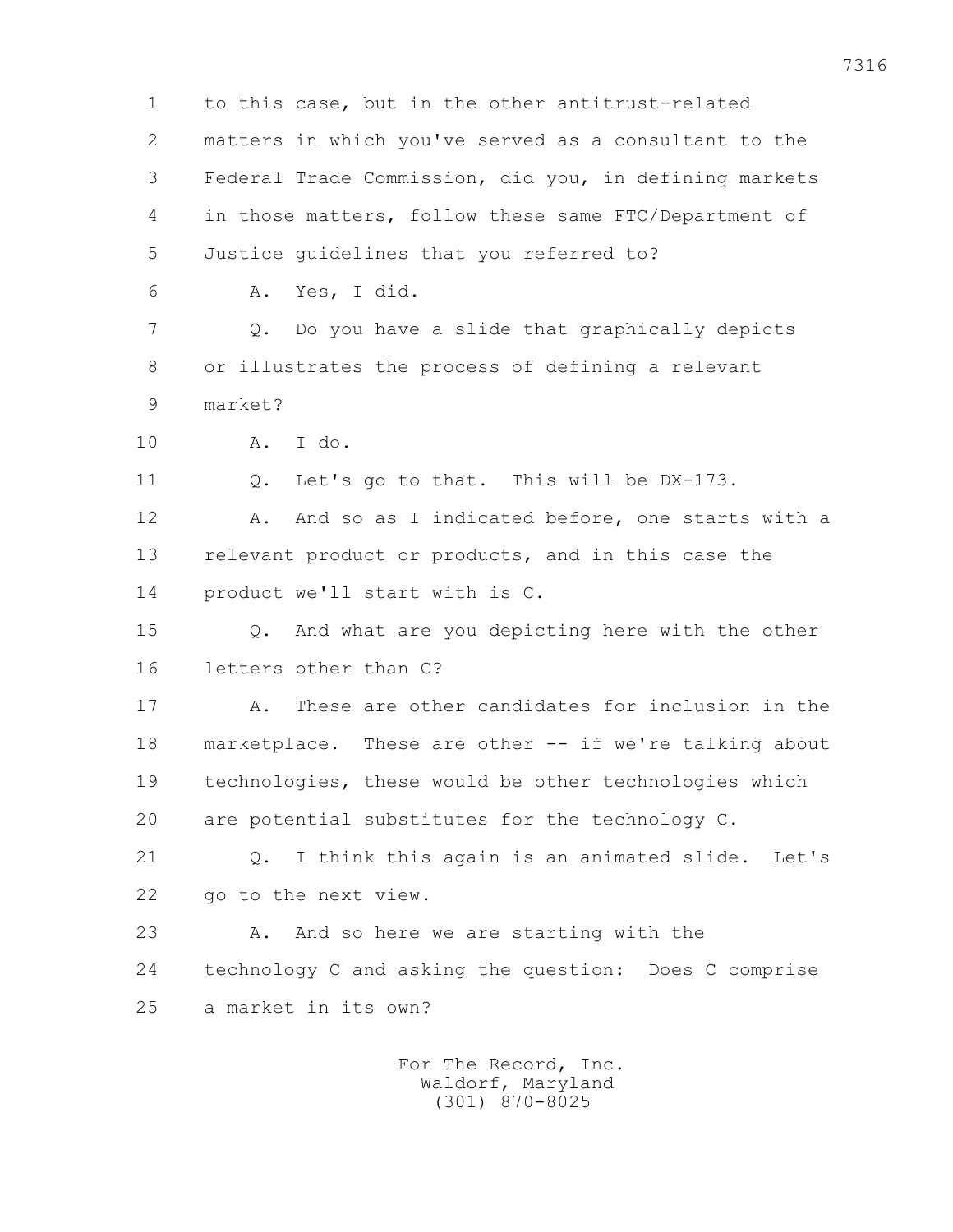1 Q. Well, let's stop there.

 2 Does this relate to what you mentioned earlier, 3 in the context of the earlier slide, that the market 4 definition process is tailored to the antitrust issues 5 or the products that are presented?

 6 A. Yes. That's correct. So if the issue involves 7 technology C, one would start with technology C as a 8 candidate market, candidate market.

 9 Q. And then let's go to the next view of DX-173. 10 A. So if C does not comprise a market, that is, a 11 monopoly over C faces significant price constraints 12 and would face significant substitution from 13 alternative technologies, the next step is to include 14 the closest substitutes into the market, that is, the 15 technologies which are the most price-constraining for 16 technology C.

17 In that case those technologies are A, B and D, 18 and so those are incorporated into the marketplace. 19 And then we go back to the beginning of the market 20 definition and say do the technologies A, B, C and D 21 together comprise a market; that is, if we had a 22 monopoly over those technologies, would we face 23 significant price constraints from outside or would we 24 actually be able to profitably charge a higher price. 25 Q. And in asking that question, are you in essence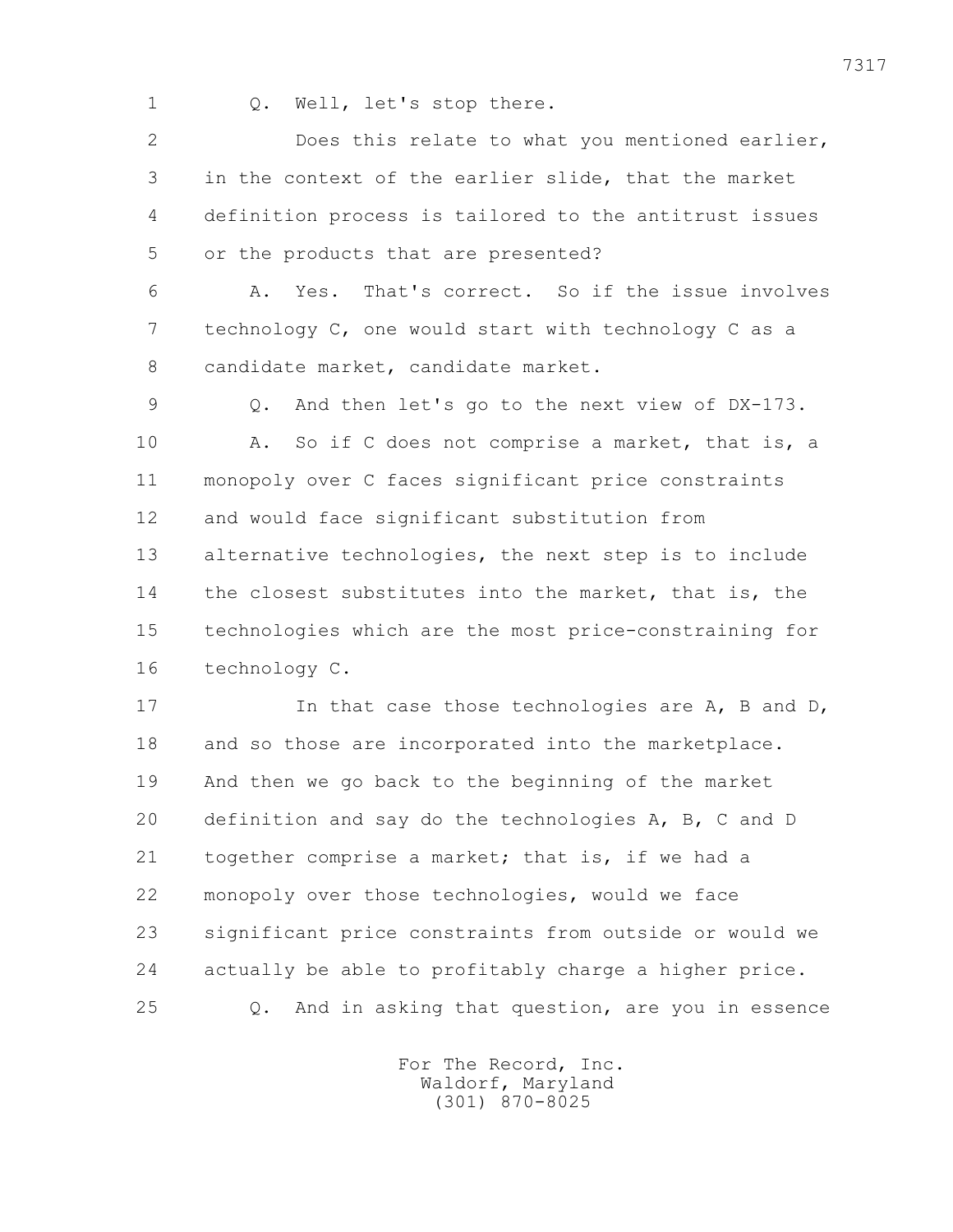1 asking whether the products that you've now defined in 2 your provisional market, A, B, C and D, whether those 3 products face material price competition with the 4 products that are outside of the circle? 5 A. That's correct. 6 Q. And let's go to the next view. 7 We've just seen another view of this same 8 slide. What are you depicting here? 9 A. So what's depicted here are that A, B, C and D 10 face significant price constraints from technologies E, 11 F and G outside of the market, and so those 12 technologies have been added in as -- into the 13 marketplace now to give A through G as the set of 14 technologies in the marketplace. 15 And in this case, in this example, technology H 16 is not going to be a significant price constraint, and 17 so the process stops there. That is to say, A through 18 G, if a hypothetical monopolist controlled all 19 technologies A through G, they would not face 20 significant price constraints from technology H and 21 would be able to substantially increase the price and 22 enjoy the benefits of monopoly pricing. 23 Q. And in that case would you stop at this point 24 and define the relevant economic market or relevant 25 antitrust market to consist of all of the products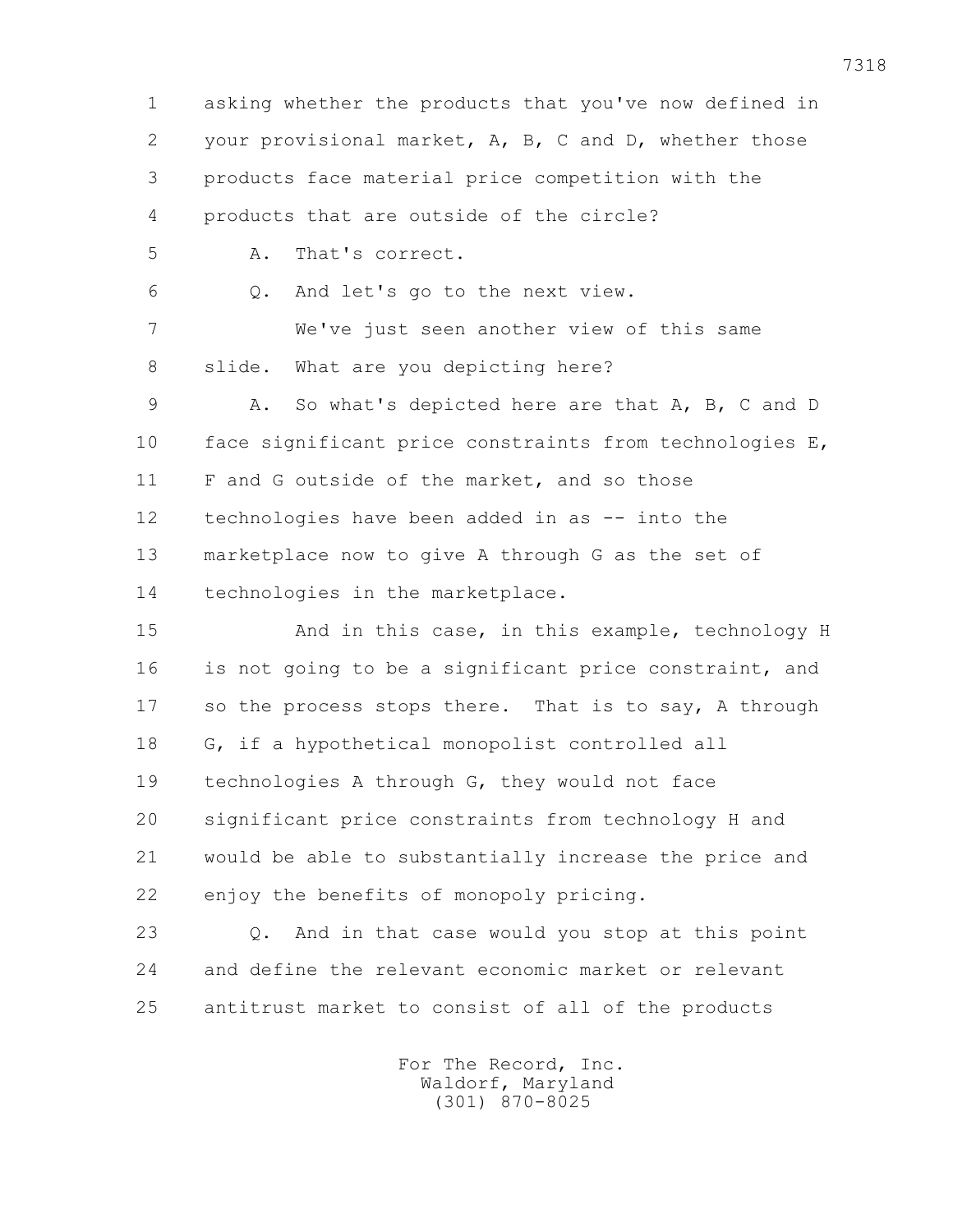1 depicted here except H?

 2 A. Yes. That's correct. So technologies A 3 through G would be the technologies. 4 And I should also say there's a principle 5 called the smallest market principle. The goal is to 6 stop with the fewest number of market members. And 7 the purpose of that is not to include spurious 8 candidates but just include the minimum number of 9 technologies or products that are required to reach 10 market status. 11 Q. And what you've depicted in this, in these 12 slides, is this an attempt to illustrate the same 13 market definition process that you just described being 14 contained within the FTC/Department of Justice 15 guidelines? 16 A. It is. 17 Q. Now, in conducting this type of economic market 18 definition analysis, what information would you need as 19 an economist to make judgments about whether the 20 various alternative products that you're considering do 21 in fact impose material price constraints on one 22 another? 23 A. Well, I need information about substitution by 24 the buyers or selectors of the technology; that is, the

> For The Record, Inc. Waldorf, Maryland (301) 870-8025

25 information I need -- and this would be parallel to in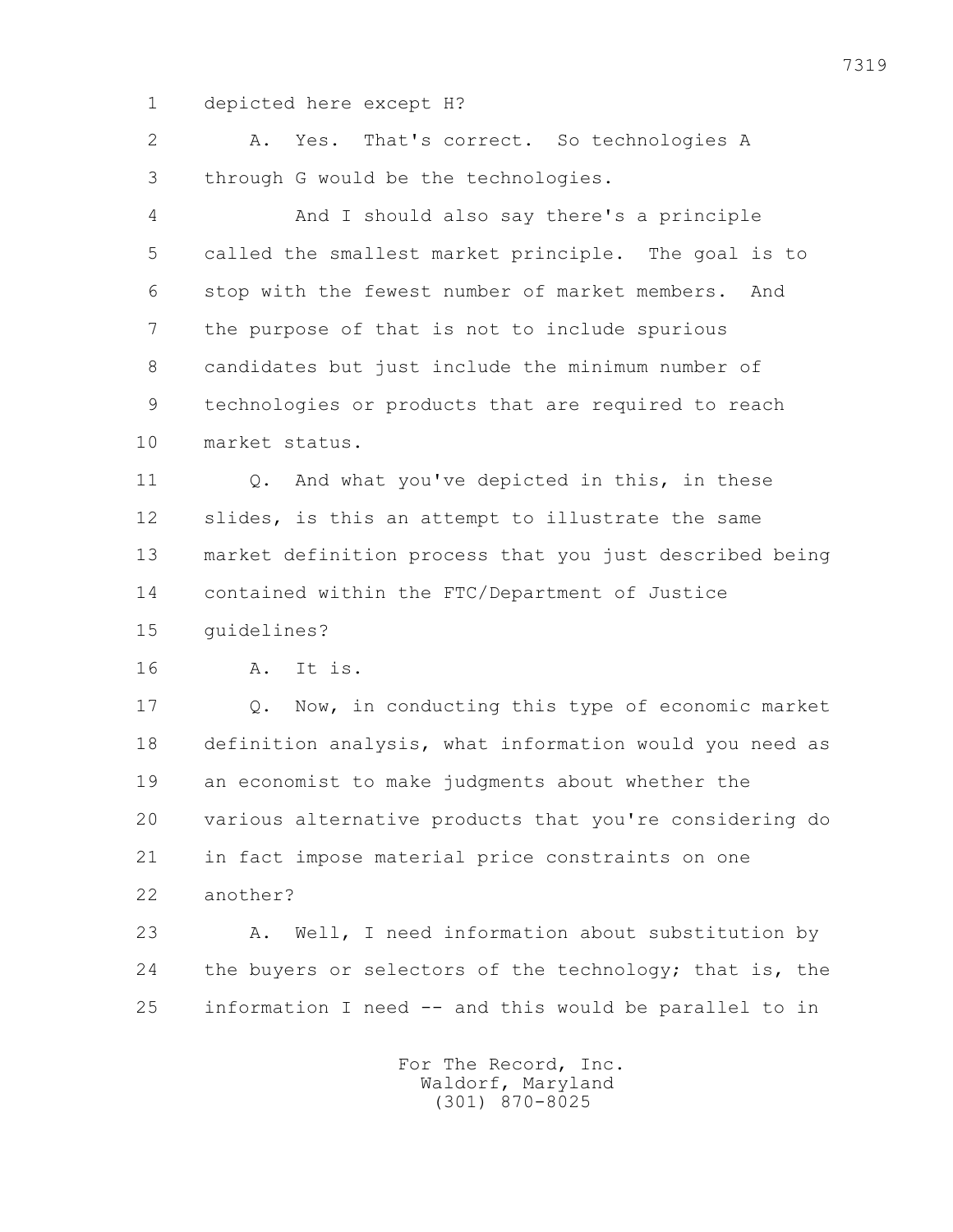1 any market definition -- is I need information about 2 what buyers will substitute to.

 3 So when I'm defining gasoline markets and 4 markets for retail gasoline, what I need to know is 5 when the price goes up at one station or a set of 6 stations, how far will consumers drive and how much 7 substitution is there to more distant but less 8 expensive stations. And so I need information on the 9 choices that consumers make in that marketplace.

 10 Q. In performing this type of market definition 11 analysis, would it be helpful to you as an economist to 12 have historical data relating to relevant changes in 13 price, actual changes in price that have occurred in 14 the marketplace that you're studying?

15 A. Absolutely.

 16 Q. And why would that type of data be helpful to 17 you?

18 A. Well, as I indicated, what's important is 19 actually substitution by buyers, so that is to say an 20 alternative is price-constraining if, when you try to 21 raise the price of the products in the marketplace, 22 the buyers substitute in a meaningful way, in a 23 significant way, to a product outside of the 24 marketplace.

25 If you can directly witness that substitution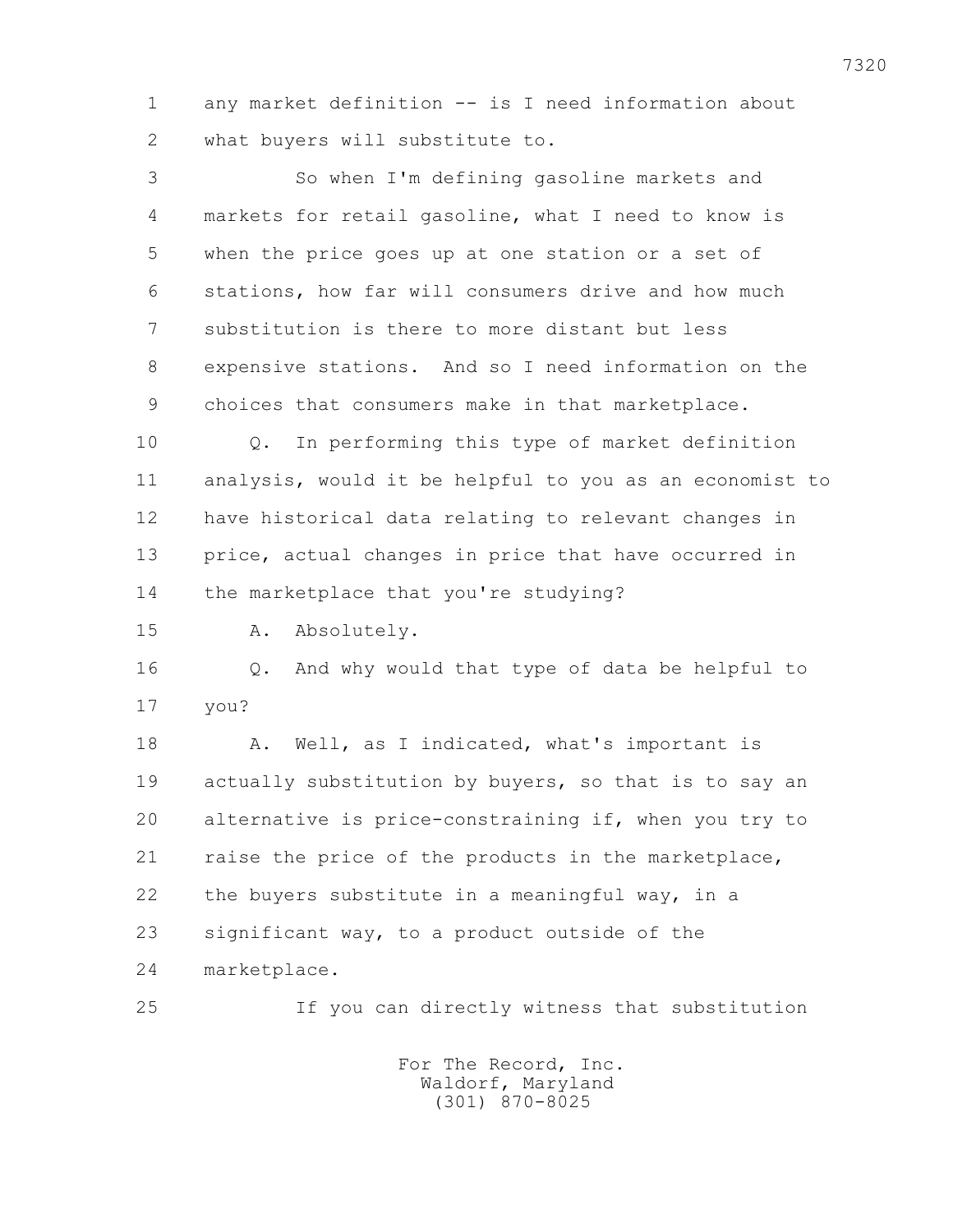1 through historical data is of course a major advantage 2 in identifying which products are in the marketplace 3 and which products are not.

 4 Q. Is that type of historical pricing data 5 generally available to you as an economist in instances 6 in which you're seeking to define relevant antitrust 7 markets?

 8 A. Well, sometimes it is and sometimes it isn't. 9 It's certainly not always available and in some cases 10 it is available.

 11 Q. Are there some industries of which that type of 12 historical pricing data tends to be more readily 13 available than in other industries?

14 A. Well, physical products that are traded 15 frequently will often have more of a history of data 16 than in this case, which involves technology markets 17 where you don't see frequent trades or even any trades 18 in some cases.

 19 Q. How do you go about defining relevant markets 20 in industries in which you do not have historical 21 pricing data relating to actual sales or transactions? 22 A. Well, the general economic approach is to 23 nonetheless try to understand buyer substitution and so 24 to try to understand the buyers.

25 And when I worked on the technology markets for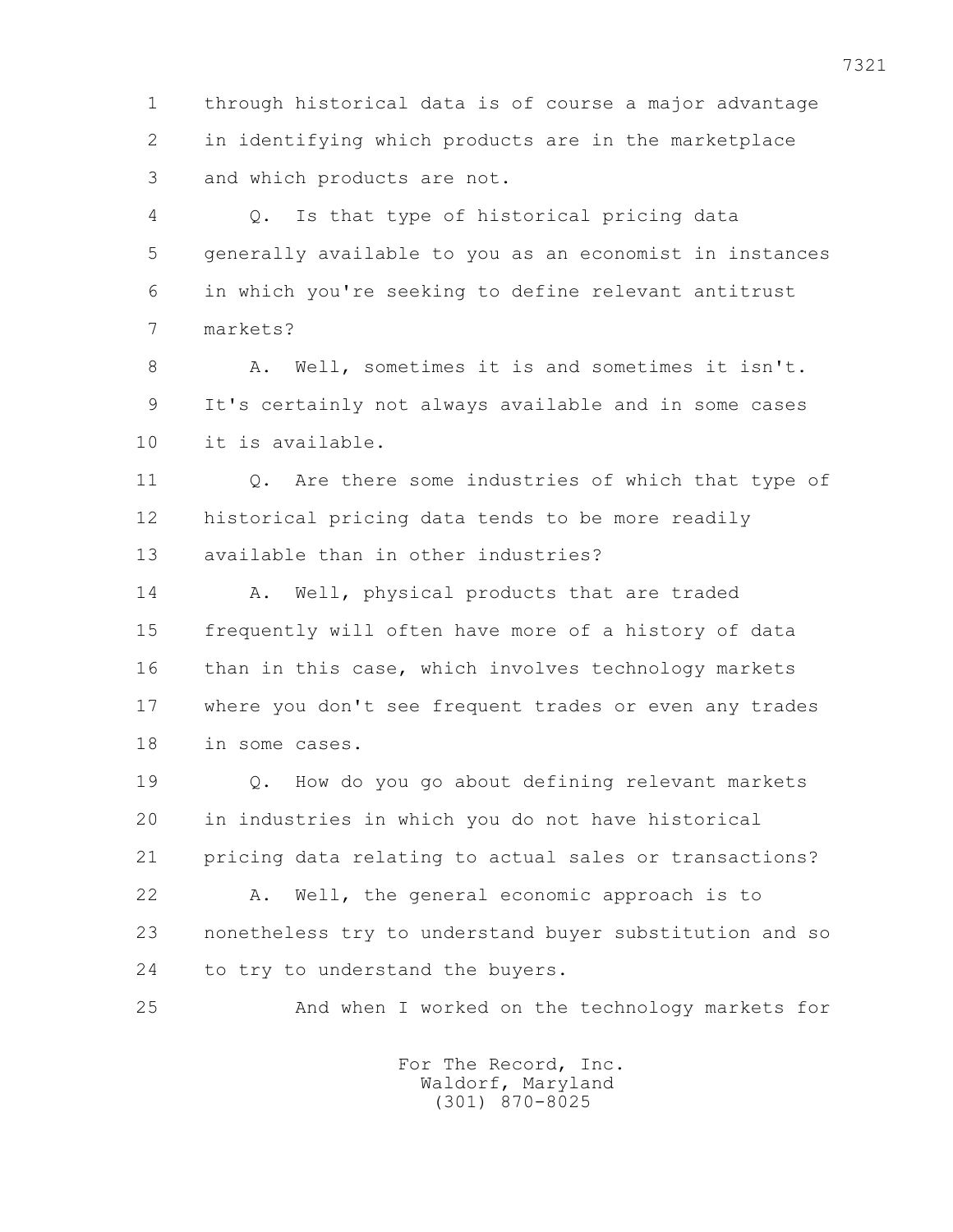1 the Department of Defense, my procedure was actually to 2 talk to buyers of technology -- in this case they 3 tended to be colonels -- and ask them about their 4 decision process and try to model in my model how they 5 make their decisions of which technologies to buy to 6 try to understand the decision-making process.

7 And in addition, I relied on industry reports 8 and that sort of evidence so that I could reach an 9 understanding of the decision-making process of the 10 buyer and thereby assess the substitution that buyers 11 would make when faced with price increases.

12 0. So in instances in which pricing data, relevant 13 pricing data of the sort that you've described, in 14 instances in which that data is not available, are you 15 saying that one of the sources of information you might 16 turn to would be data gleaned through interviews of the 17 relevant purchasers in the marketplace that you're 18 studying?

19 A. Yes. That's correct.

 20 Q. And in defining markets in merger-related 21 matters in which you've worked with the FTC as a 22 consultant, have you or have other economists working 23 with you conducted interviews in part for the purpose 24 of gaining information to factor into a market 25 definition analysis?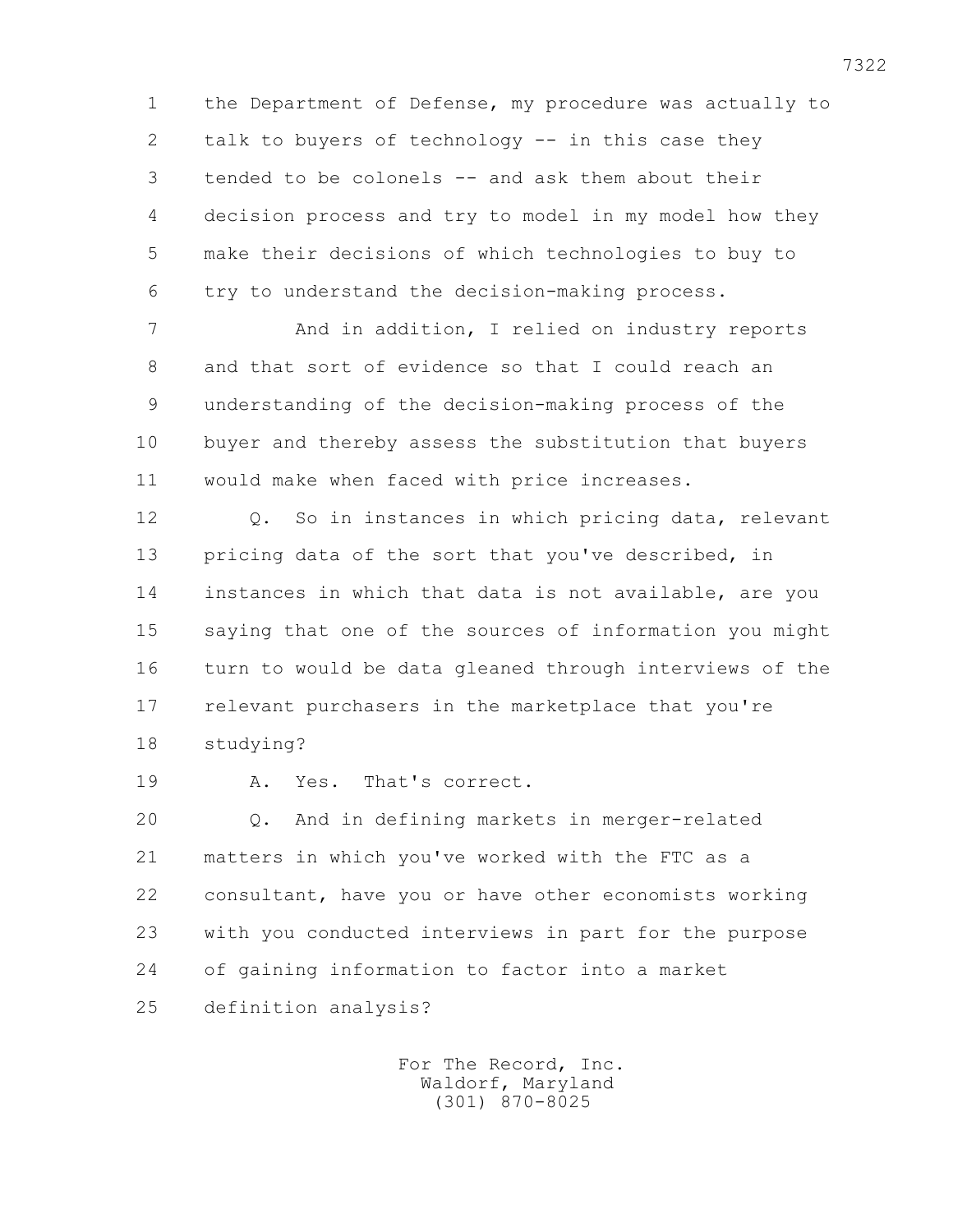1 A. Yes. That's true for both the Exxon-Mobil and 2 for the BP-ARCO mergers, for example.

 3 Q. And you told us earlier today about various 4 interviews that you've conducted in relation to your 5 work in this case and the general types of people that 6 you interviewed.

 7 Was your purpose for conducting those 8 interviews, was that at all in relation to the market 9 definition aspect of your work?

 10 A. It was a critical input to the market 11 definition, in particular to understand the 12 substitution by the buyers in terms of technology 13 choice.

 14 Q. And when you use the term "buyers" in the 15 context of the markets that you've defined in this 16 case, who specifically are you referring to?

17 A. Well, the buyers are the firms that select 18 technologies. The importance of JEDEC, as we already 19 discussed, in the standard-setting process -- now, 20 JEDEC is not a monopoly in the standard-setting 21 process, but the importance of JEDEC means that the 22 JEDEC process itself is part of the technology 23 selection and the buyers of the technology -- and here 24 buyers may just be selectors; they're the ones who 25 choose the technology -- include DRAM manufacturers who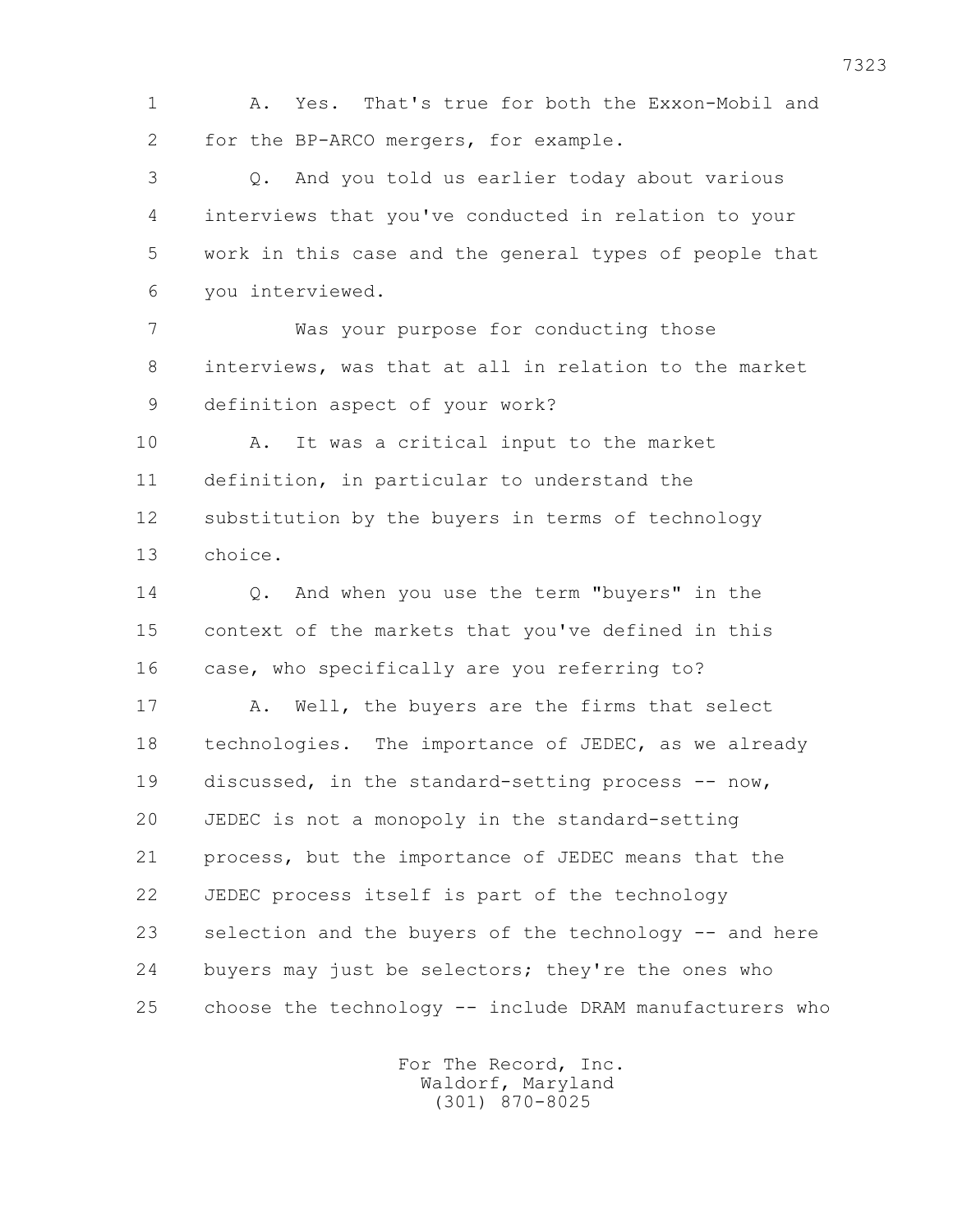1 are then driven by their customers, and so all of the 2 market participants are in some sense the buyers of the 3 technology.

 4 Q. Now, you've mentioned several times that the 5 markets that you've defined in this case, the relevant 6 markets, relevant antitrust markets, are technology 7 markets.

 8 What do you mean -- to be clear, what do you 9 mean by the term "technology market"?

 10 A. So technology markets are markets for ideas or 11 inventions, markets for discovery, markets for 12 technology-related products, where technology is itself 13 a product.

 14 I have actually a slide concerning technology 15 markets.

16 Q. This slide I believe will be DX-174.

 17 Does the market definition methodology that you 18 described earlier, does that methodology apply in the 19 case of technology markets as opposed to physical 20 product markets?

 21 A. Sure. It's -- actually the concept or the 22 logic of it is no different than in physical products, 23 and that's recognized by the Department of Justice 24 intellectual property guidelines. I think it's 25 well-accepted in economic analysis.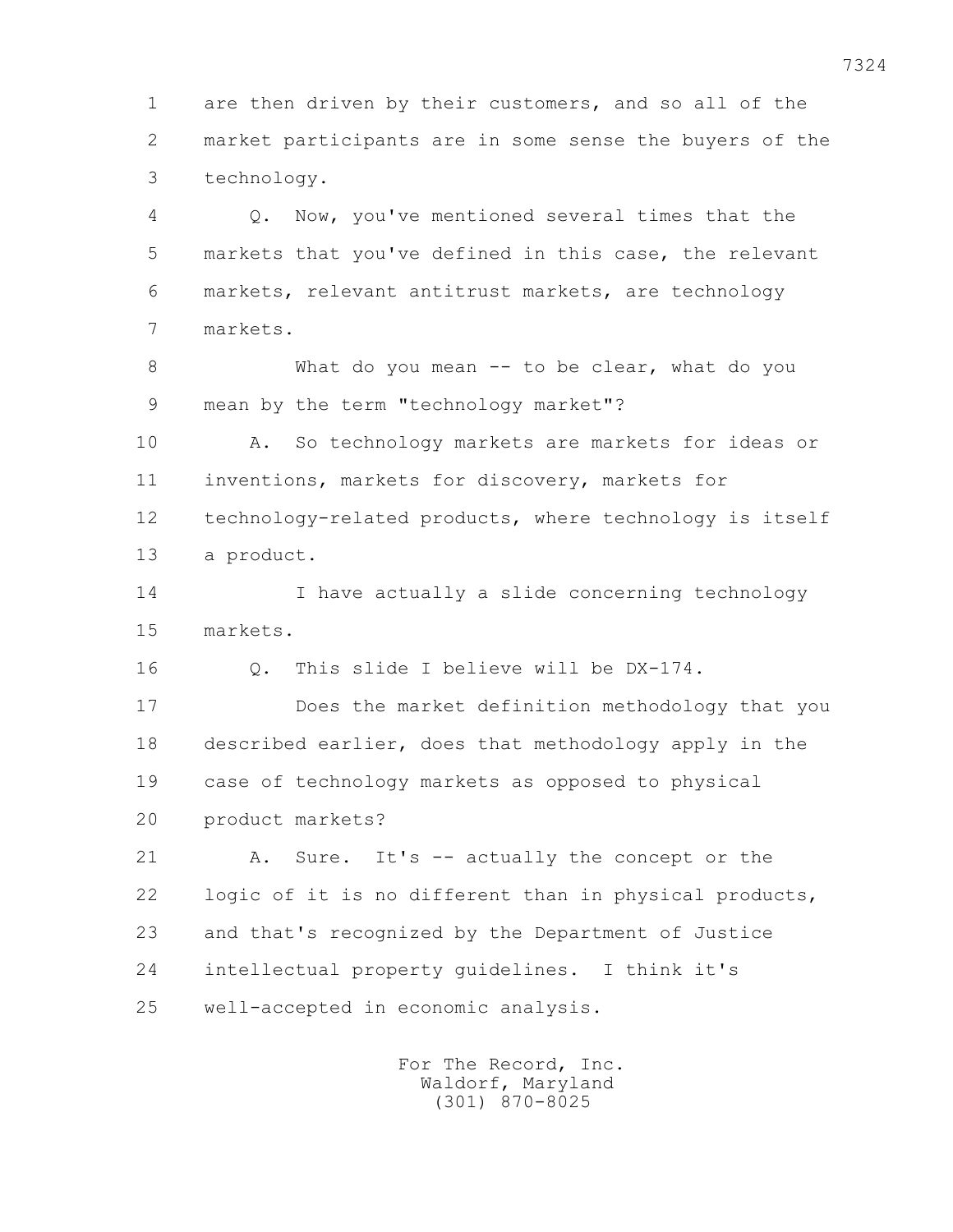1 Q. And you say in the third bullet point in this 2 slide, DX-174, you state, "Data on price/sales may be 3 more limited."

 4 What do you mean by that? 5 A. There are many technology markets, but one sees

6 few trades.

 7 For example, in the Department of Defense 8 technology markets you would see at most one trade, the 9 ones that I worked on, and so often the sales data is 10 just not available. You don't have -- it's not like 11 gasoline where you see millions of transactions. In 12 fact, it's kind of the opposite. You see very few 13 transactions and so you often -- with technology 14 markets you're often in a situation where you have 15 little data, direct data, on pricing.

 16 Q. And related to your earlier testimony, does 17 that suggest that in technology markets you're more 18 often in the situation as an economist defining markets 19 in which you need to seek to gain information directly 20 from relevant purchasers through interviews or other 21 sources?

22 A. Yes. That's correct.

 23 Q. You've mentioned in the second to last bullet 24 on DX-174, you say, "Geographic scope is generally 25 worldwide."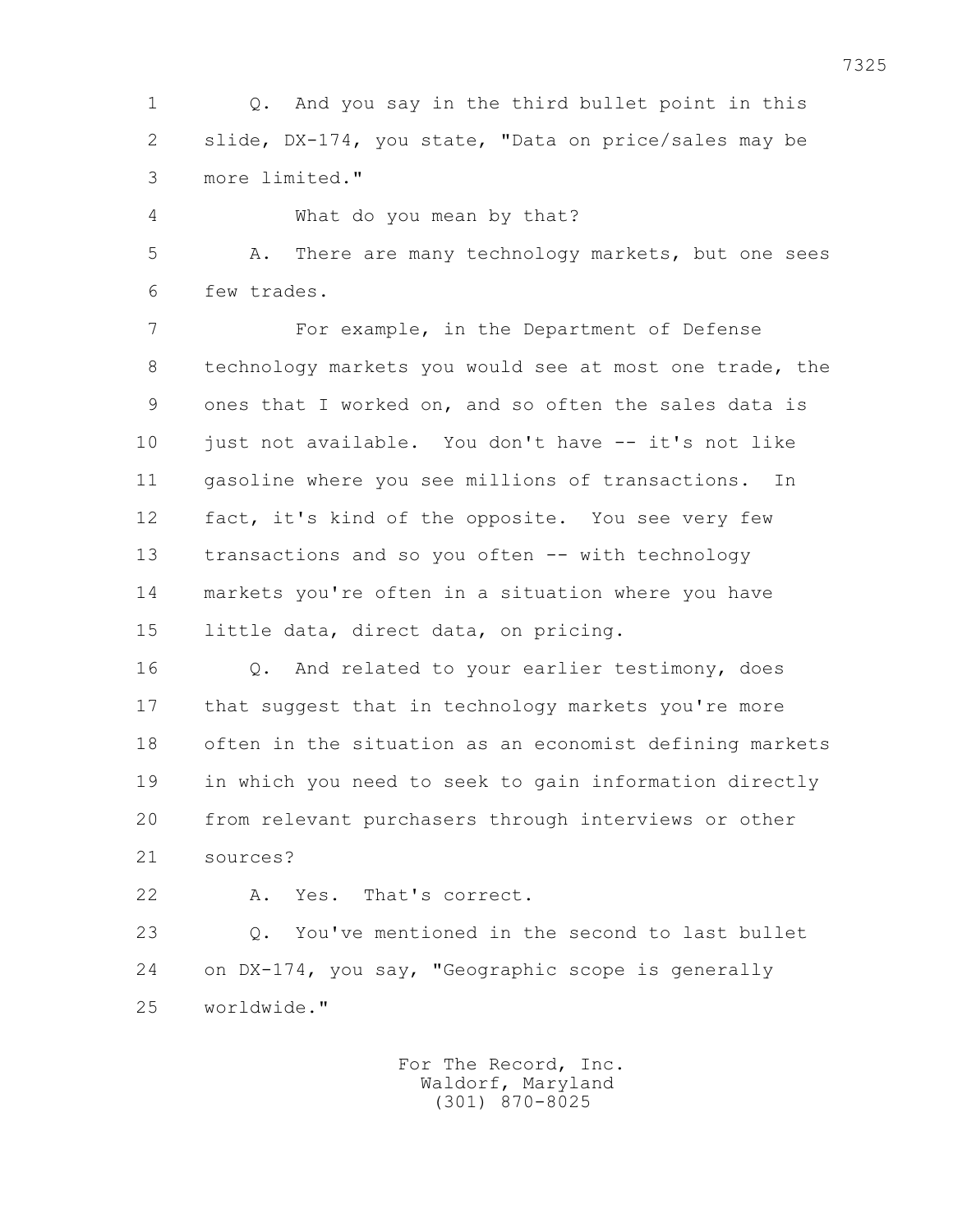1 What do you mean by that?

 2 A. Users of technology generally don't care about 3 the source of their technology. They don't -- they 4 care about the quality of the technology, they care 5 about the price of the technology, but they don't care 6 if it comes from the United States or Japan.

 7 And so the effect of that is that technologies 8 tend to compete worldwide, which is really just another 9 way of saying that the transportation cost on 10 technology tends to be low. That is, an idea 11 doesn't -- you don't have to ship an idea in a ship; 12 you can actually just send it over a fax machine.

 13 Q. In defining relevant technology markets in this 14 case, did you in fact apply the methodology that you've 15 described for us earlier in terms of comparing 16 alternatives and making judgments about the extent to 17 which alternative products constrain the prices of 18 other products?

19 A. I did.

 20 Q. Can you tell us now precisely how then you went 21 about defining relevant markets or relevant technology 22 markets in this case?

 23 A. Yes. The starting point was to try to identify 24 a universe of potential technologies that would be the 25 candidates for the markets, so that is to identify,

> For The Record, Inc. Waldorf, Maryland (301) 870-8025

7326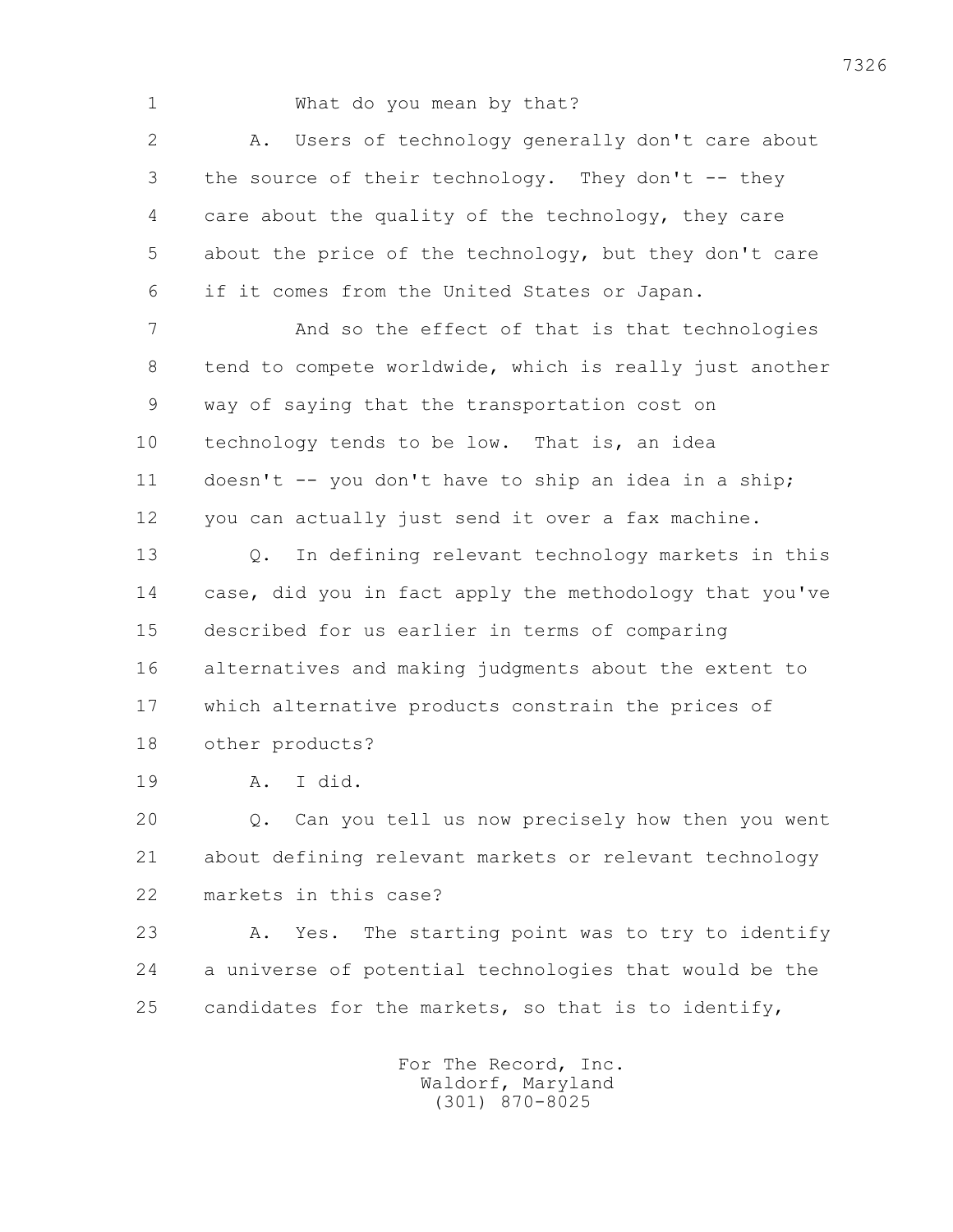1 referring back to the previous slide with the circles 2 on it, the A through H, that is, the technologies that 3 would be candidates for inclusion in one of the 4 technology markets.

 5 And I did that by looking at what experts said 6 about technical feasibility; so that is to say, I 7 relied on others to identify whether technologies in a 8 sense could do the job, that is to say, were they 9 feasible for the issue at hand.

 10 Q. And do you have a slide relating to that? 11 A. I do.

 12 Q. Let's go to the next slide. This is DX-175. 13 Let me ask you first of all to define for us 14 what you mean by the term "technical feasibility."

 15 A. So the technology markets -- let me remind you 16 that we start with the technology that's one of the 17 relevant technologies, so we're starting with the 18 technology, so technical -- the technologies that are 19 technically feasible are technologies that have some 20 related performance to the technology at hand and can 21 actually be carried out.

 22 Now, it's somewhat of a challenge in this case, 23 it's fortunately not my challenge, but it's somewhat of 24 a challenge in this case because my understanding -- 25 and again, this is an assumption rather than a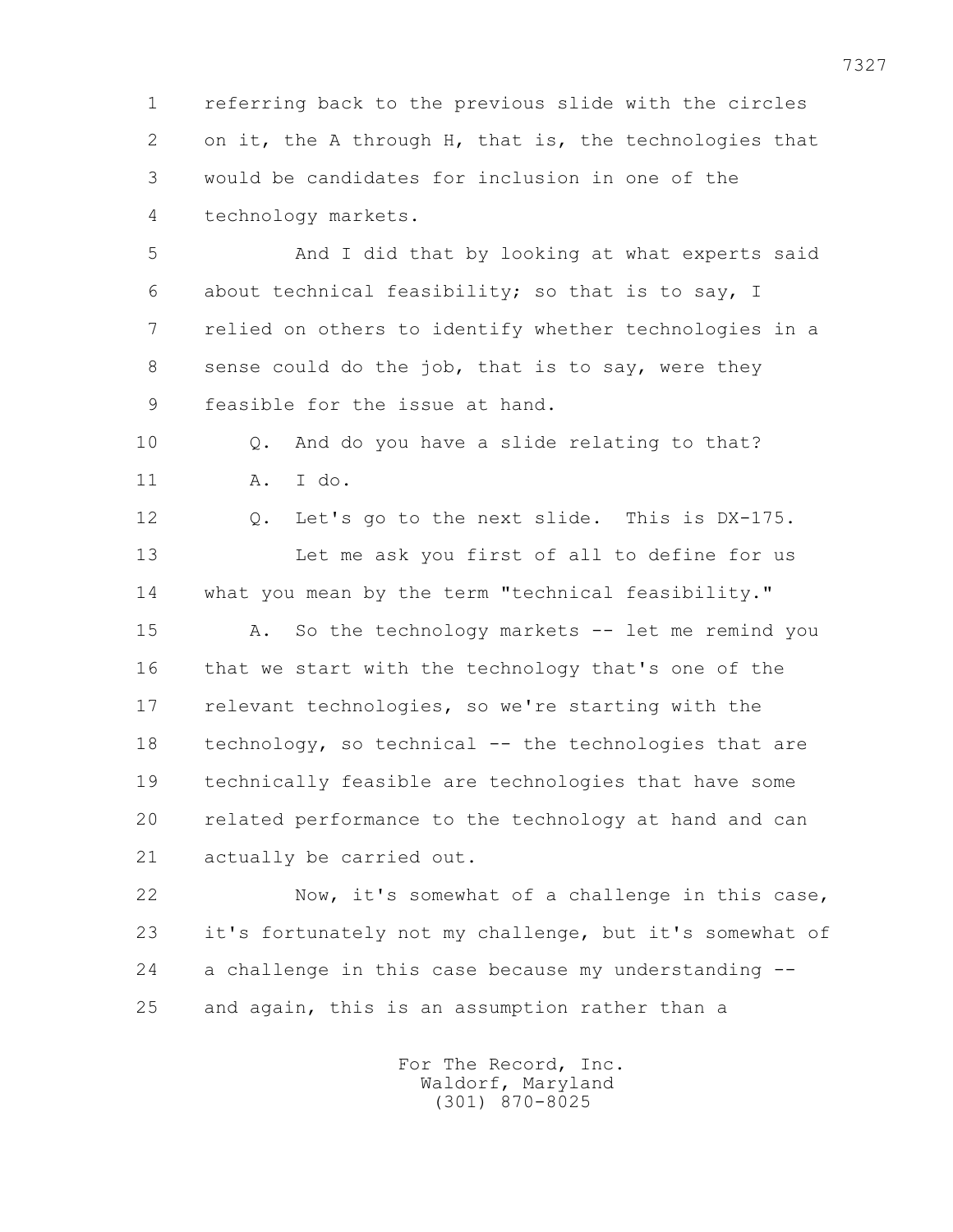1 conclusion -- my understanding is that all of these 2 technologies had problems to be solved in order to 3 implement them; that is to say, none of them worked in 4 a sense right out of the box, they all took work to 5 implement or to use.

 6 And in that sense, what's technically feasible 7 when you haven't actually solved all of the problems 8 associated with the technology is going to be a 9 challenge. But it's not my challenge; it's something 10 on which I rely on the testimony of others.

11 Q. Are you a technical expert?

12 A. No.

13 Q. Are you an engineer?

14 A. I'm not.

 15 Q. Are you intending through your testimony to 16 offer your own opinions or conclusions about technical 17 issues relating to DRAM designs or the benefits from a 18 technical standpoint of any given DRAM design?

19 A. I am not.

 20 Q. You say that you've relied on others with 21 regard to such technical issues; is that correct? 22 A. That's correct.

 23 Q. Who have you relied on in that regard? 24 A. Well, there is a list presented here. The 25 engineers who have testified, both at trial and in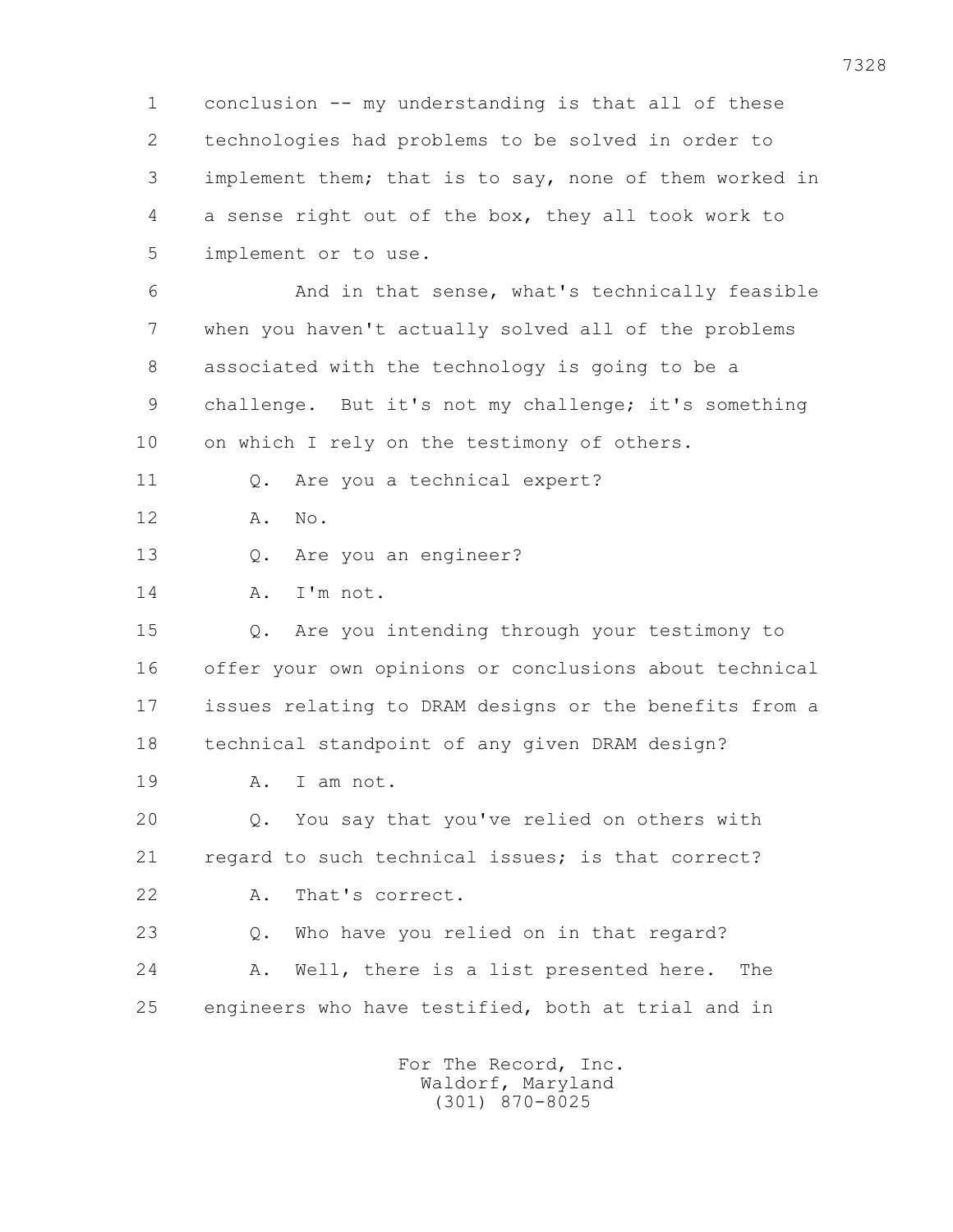1 deposition. Professor Bruce Jacob -- is it Jacob or 2 Jacobs? 3 JUDGE McGUIRE: Jacob. 4 MR. ROYALL: Jacob. 5 THE WITNESS: And discussions that I've had 6 with engineers. 7 BY MR. ROYALL: 8 Q. And to be clear, what have you relied on these 9 various technical sources for? 10 A. For a -- well, for a description -- in this 11 case what this slide refers to is for -- it's the 12 conclusion in the universe of technologies that are 13 potential candidates for market inclusion. 14 So again, to refer back to the circle diagram, 15 it's A through H, all of the things that are going to 16 be considered as potential candidates. 17 Q. And we don't need to pull it up, but by that 18 are you saying that by determining what technologies 19 are technically feasible for a given DRAM design 20 purpose you are essentially defining the universe of 21 the various options from which you will then assess 22 through economic means whether various options should 23 be included in the same relevant market? 24 A. That's correct. 25 Q. So since you are not yourself a technical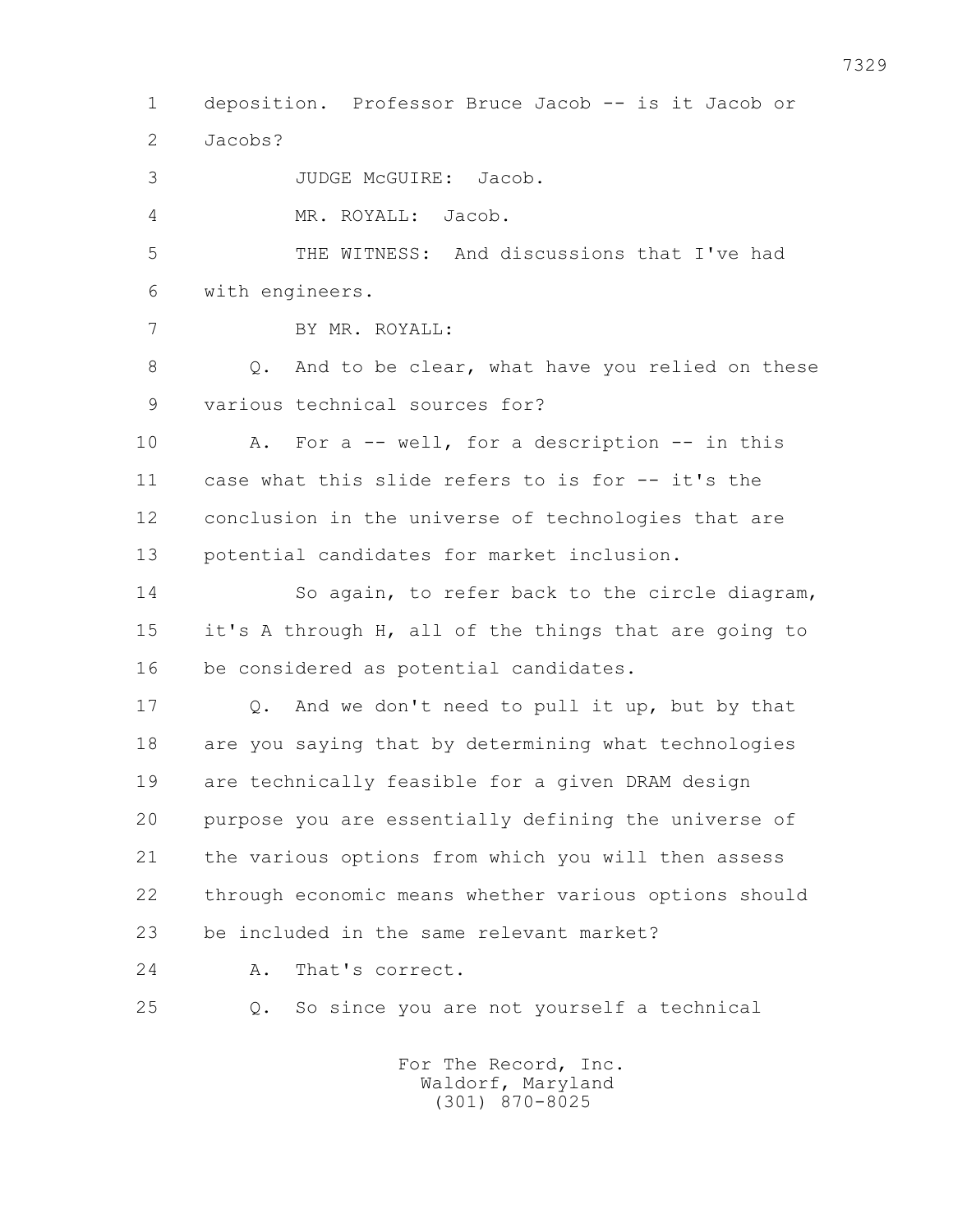1 expert and you are not offering conclusions about 2 technical feasibility, once you have determined through 3 others and through relying on others which technologies 4 are technically feasible, what then do you do from the 5 standpoint of economics to make judgments about 6 relevant markets?

7 A. Well, the next step in the process -- and 8 there's a slide to this effect -- is to examine which 9 of those technologies are price-constraining on the 10 technology at issue.

 11 So that is to say which of the technologies are 12 commercially viable, which are the ones that in the 13 event of a price increase associated with the 14 technology in question would have been adopted or were 15 adoptable, were preferred over a significant price 16 increase of a technology in question.

 17 Q. Let's identify this new slide, the slide on the 18 screen now with the title Commercial Viability, let's 19 identify that as DX-176.

 20 Relating to the text of this slide, let me ask 21 you first of all to define for us what you mean by the 22 term "commercial viability."

 23 A. Well, this is -- what I mean by this is just 24 the technology exercises a constraint on the pricing of 25 a technology in question.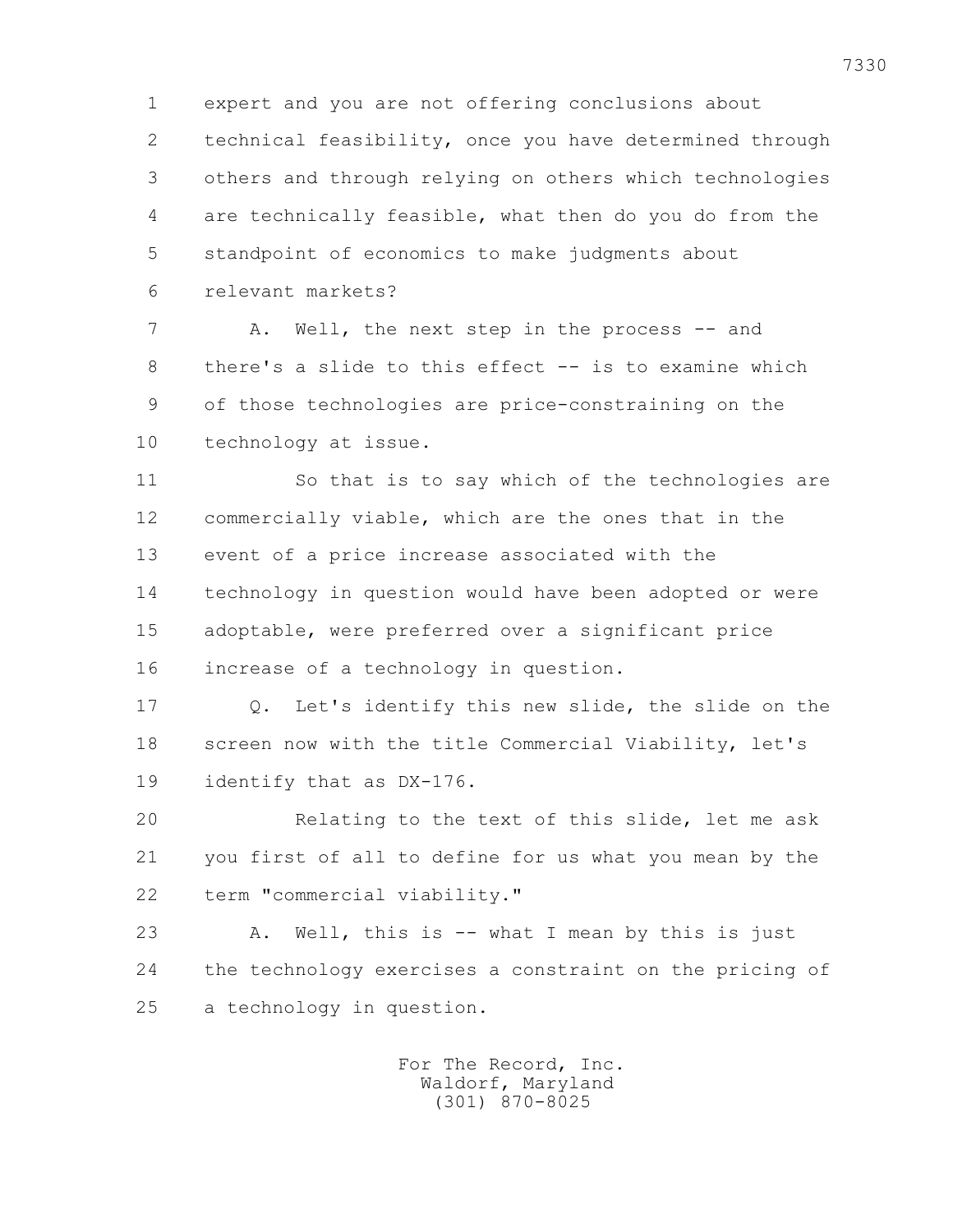1 So that is, when we did the hypothetical market 2 experiment, we asked, well, if you controlled these 3 technologies, would you face serious price constraints 4 from an attempt on -- an attempt to increase the price. 5 If you do, then we had to include those technologies. 6 The ones that exercise such a price constraint or 7 constrain the prices of our hypothetical monopolist are 8 the commercially viable technologies.

 9 And so what I mean by that are the technologies 10 which would have an impact on the buyers or would be 11 substitutes for the buyers.

12 0. What do you mean here in DX-176 by the second 13 bullet point, which states "parallel to the SSNIP" -- 14 S-S-N-I-P -- "test for markets with no price data"?

 15 A. So the SSNIP test comes directly from the 16 Federal Trade Commission and Department of Justice 17 Merger Guidelines. It hypothesizes a small but 18 significant and nontransitory increase in price.

 19 So that is, take the products in the 20 marketplace, increase the price that is charged for 21 them by a small, not too large amount, but still 22 nonetheless significant -- and significant is in the 23 eyes of the market participants; that's the meaning of 24 it -- and nontransitory. That is, you don't do it for 25 a week, but you do it for weeks. The price increase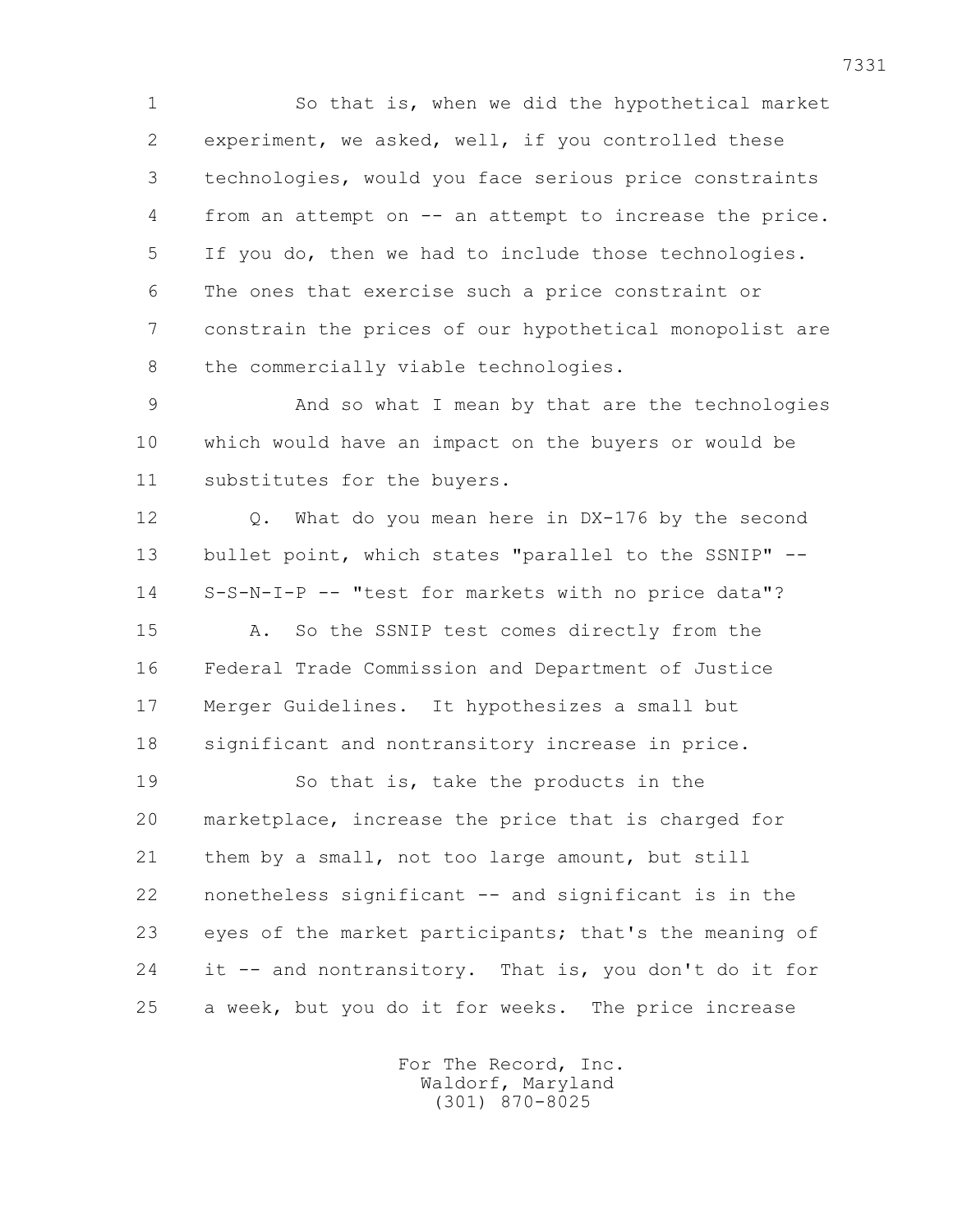1 has to survive.

 2 And you increase the price, and if you get 3 substitution away significant enough that the 4 hypothetical monopolist would not like to increase the 5 price, then in that case you have not found a market 6 and must add products.

 7 And so that's parallel in the sense that the 8 commercially viable technologies are exactly those that 9 don't survive the SSNIP -- that would be included or 10 would be price-constraining under a SSNIP test.

 11 Q. And so are you saying that the analysis that 12 you've conducted to define markets involving the 13 identification of which technologies are, economically 14 speaking, commercially viable, that that methodology is 15 in your view parallel to the SSNIP test reflected in 16 the FTC/DOJ guidelines?

17 A. That's correct.

 18 Q. And when you say here "for markets with no 19 price data," what do you mean by that?

 20 A. Well, you would like to carry out the SSNIP 21 test generally by actually asking how substitution 22 would occur. Here, we don't have historical data on 23 substitution, so the approach that I'm taking is then 24 to examine whether the market participants view these 25 technologies as being price-constraining alternatives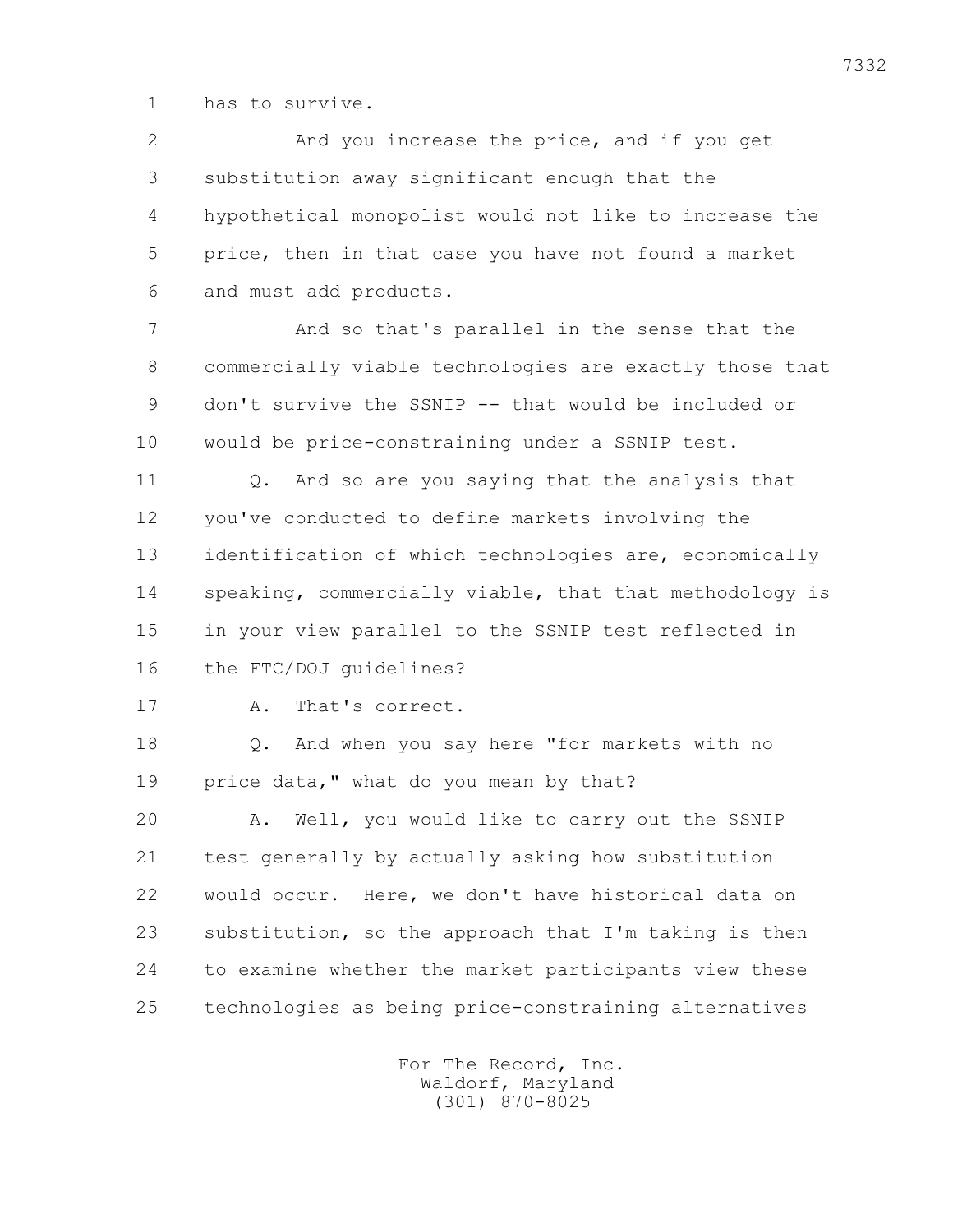1 or being good substitutes.

 2 And so it's like a SSNIP test, but it's being 3 applied in a technology market without historical price 4 data.

 5 Q. Below the reference to the SSNIP test you have 6 three subbullets. Let me ask you about those.

 7 What do you mean by the first point, 8 well-informed market participants treat as good 9 substitutes?

 10 A. A technology is going to constrain an existing 11 technology, that is, a second technology will constrain 12 the first technology in price and hence be commercially 13 viable if the buyers of the technology would 14 substitute, and so in this case what I'm looking for is 15 evidence that well-informed market participants view 16 these technologies as good substitutes. And if they 17 do, that would be evidence that they are 18 price-constraining alternatives. If they don't, that 19 would be evidence that they aren't price-constraining 20 alternatives.

 21 Q. And again, was this -- did this have something 22 to do with your purpose in conducting the interviews 23 that you've conducted?

 24 A. It did. This is part of the investigation of 25 the facts which I'm using as evidence for market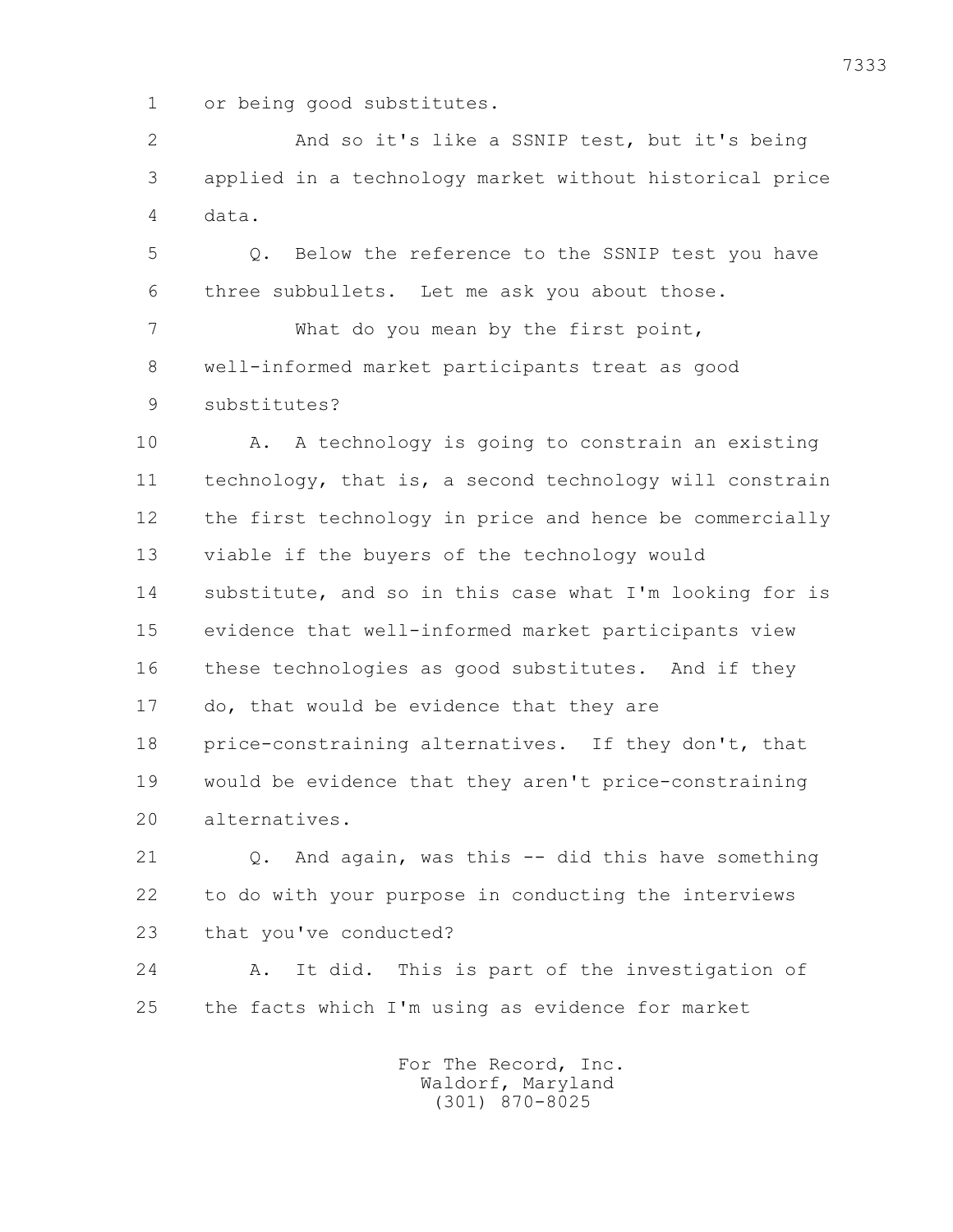1 definition conclusions.

 2 Q. And to the extent that you have gathered 3 information about whether well-informed market 4 participants treat certain alternatives, technology 5 alternatives, as good substitutes, are you relying 6 solely on interviews that you've conducted or is there 7 some other source of information that you've relied on 8 for this purpose?

 9 A. Well, as this slide suggests, that 10 consideration of JEDEC -- and it's not just any 11 consideration, but serious consideration -- is also 12 suggestive that the buyers of the technology, in this 13 case the market participants, viewed those technologies 14 as significant substitutes and hence price-constraining 15 substitutes.

16 0. And what do you mean by the last point here, 17 qualitative judgments of knowledgeable engineers?

18 A. So engineers today have knowledge -- of course 19 unfortunately over time the base of knowledge that they 20 have is changed, it's improved, but it also means that 21 it's hard to go back and say as of 1992 were these 22 price-constraining disputes, but the judgments of the 23 engineers are certainly informative about whether 24 technologies are substitutes. And if in the view of 25 knowledgeable engineers they're substitutes, then that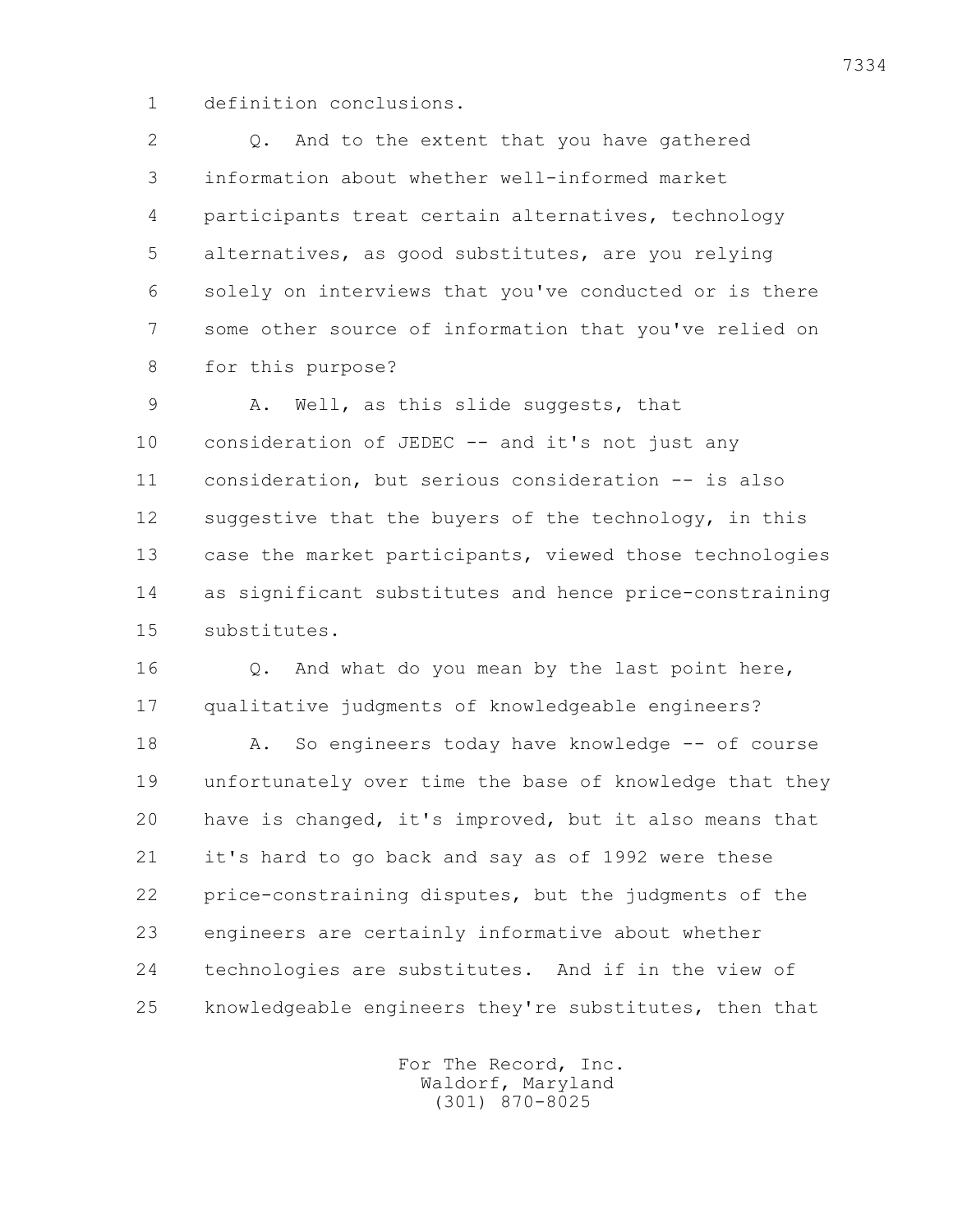1 makes them substitutes.

| 2  | Does this issue of commercial viability have<br>Q.      |
|----|---------------------------------------------------------|
| 3  | any connection to the JEDEC standardization process or  |
| 4  | your understanding of that process?                     |
| 5  | Yes, it does. And I've prepared a slide that<br>Α.      |
| 6  | lists some of the considerations that are relevant.     |
| 7  | Let's go to that. This will be DX-178.<br>Q.            |
| 8  | Oh, I'm sorry. 177.                                     |
| 9  | Before I ask you about the various points that          |
| 10 | you list in DX-177, let me ask you, first of all, what  |
| 11 | are you seeking to convey through this slide?           |
| 12 | This slide is listing considerations which are<br>Α.    |
| 13 | relevant to the evaluation of the technology as         |
| 14 | commercially viable, that is to say, as a price         |
| 15 | constraint on one of the relevant technologies.         |
| 16 | So these are listing the kinds of                       |
| 17 | considerations that would inform such a judgment.       |
| 18 | Let me ask you what you mean by the first<br>$Q$ .      |
| 19 | point, which refers to time to market.                  |
| 20 | Well, I spoke earlier about satisficing<br>Α.           |
| 21 | behavior. Now, that as an assumption on JEDEC's -- as   |
| 22 | an assumption -- well, the term "satisficing" is an     |
| 23 | economic term, but its application to JEDEC would be an |
| 24 | assumption.                                             |
| 25 | And that arose out of the time-to-market                |
|    |                                                         |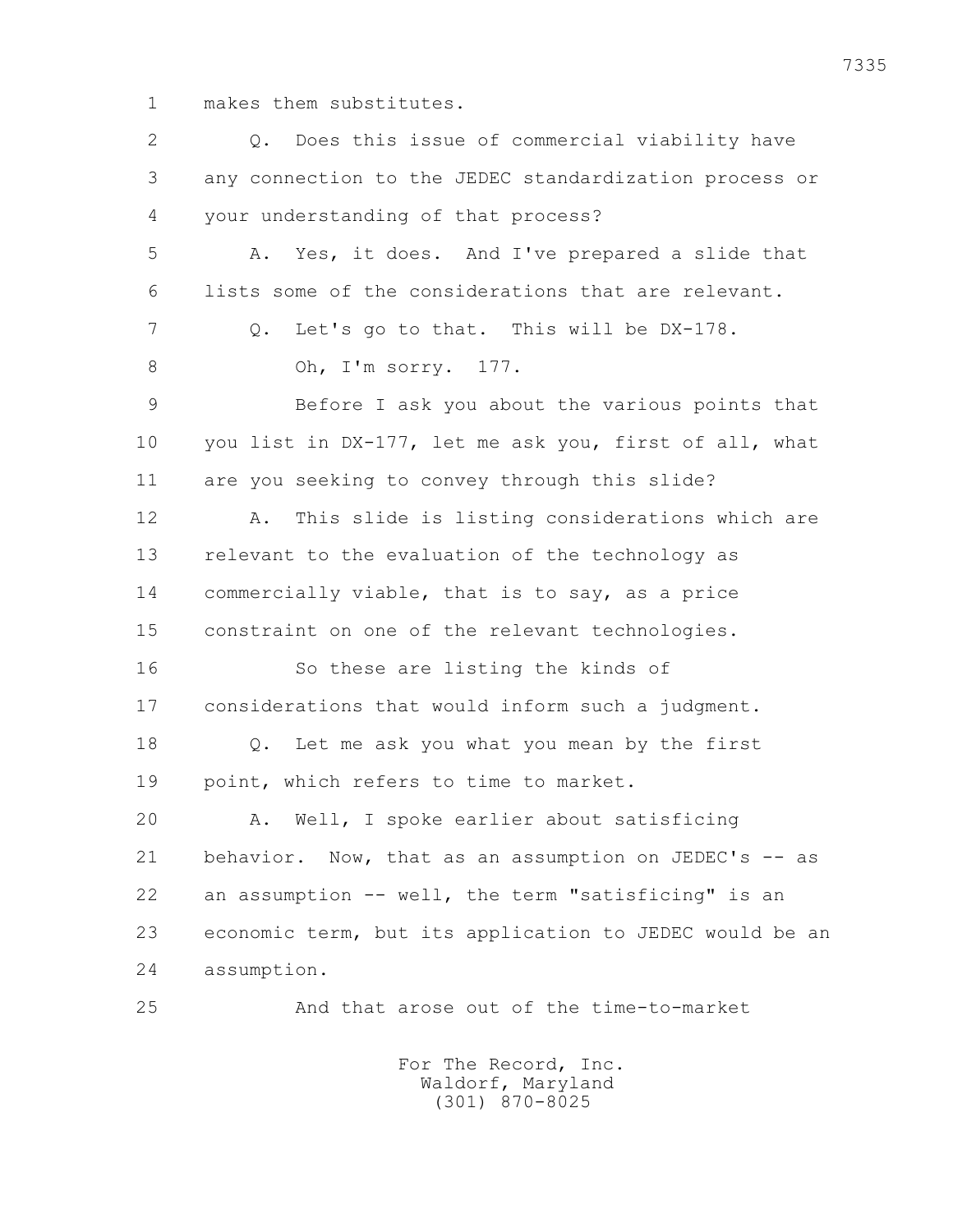1 issues, and what that meant was or what that entails 2 is that for commercial viability is that several 3 products can easily be commercially viable in that 4 they aren't trying to make it perfect. They're trying 5 to get a workable product that everybody or most of 6 the companies can manufacture and that the buyers can 7 use in their installations in a rapid and expedient 8 manner.

 9 And given that assumption, what that does is 10 make products with similar performance essentially 11 equal.

12 0. And how is that relevant to your consideration 13 of whether various technology alternatives are 14 commercially viable?

 15 A. Well, so it -- in a process that took an 16 extremely long period of time, it could be that two 17 technologies which were barely distinguishable but one 18 was slightly better in performance were not in the same 19 market because the market participants would choose the 20 superior technology.

 21 In this case the decision-making under 22 satisficing behavior would actually make -- would 23 render such technologies equal.

 24 Q. Let's go to the second bullet on DX-177, which 25 refers to IP/royalties. What are you referring to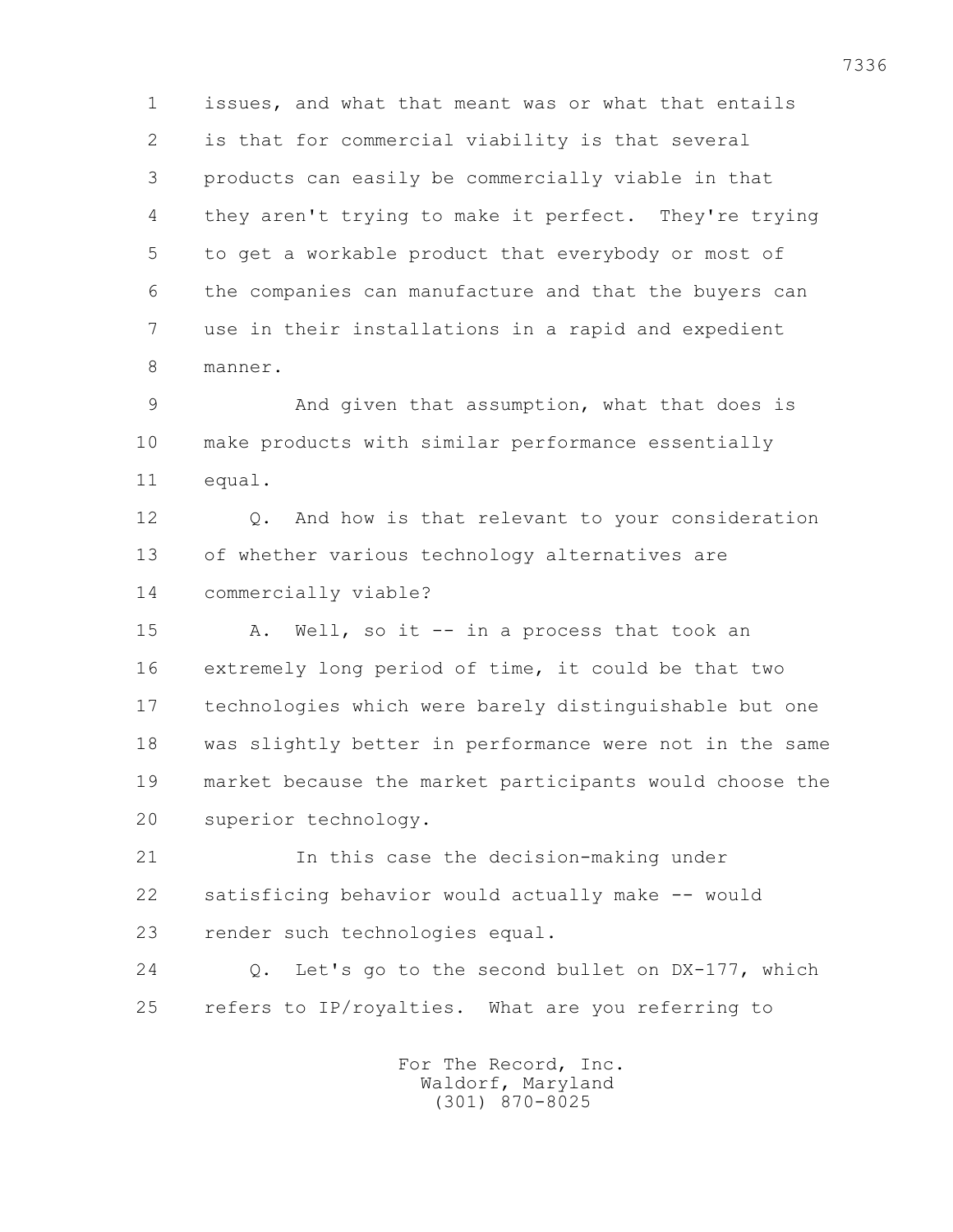1 there and how does that relate to the process that you 2 conducted in analyzing issues of commercial viability?

 3 A. Well, again, I'm assuming that JEDEC has a 4 preference to not adopt intellectual property; that is 5 to say, that's a factual question. But given that 6 assumption, it has implications for commercial 7 viability because it says an intellectual property is 8 actually -- you can think of it as hobbling a 9 technology; that is, it makes it less likely to be 10 selected. And that's not to say that it will never be 11 selected but, rather, to say that it's less likely to 12 be selected.

 13 So that has the effect of making other 14 technologies, that is, technologies other than the one 15 with intellectual property, more likely to be 16 commercially viable.

 17 Q. The third bullet refers to the cost of the 18 solution to DRAM manufacturers and others. Can you 19 explain how that relates to your views on commercial 20 viability?

 21 A. Yes. If I can, I'll take that bullet and the 22 subsequent bullet in the same answer.

 23 The industry generally, that is, both the 24 buyers and the sellers care both about the cost of 25 manufacture and the performance. And I should say just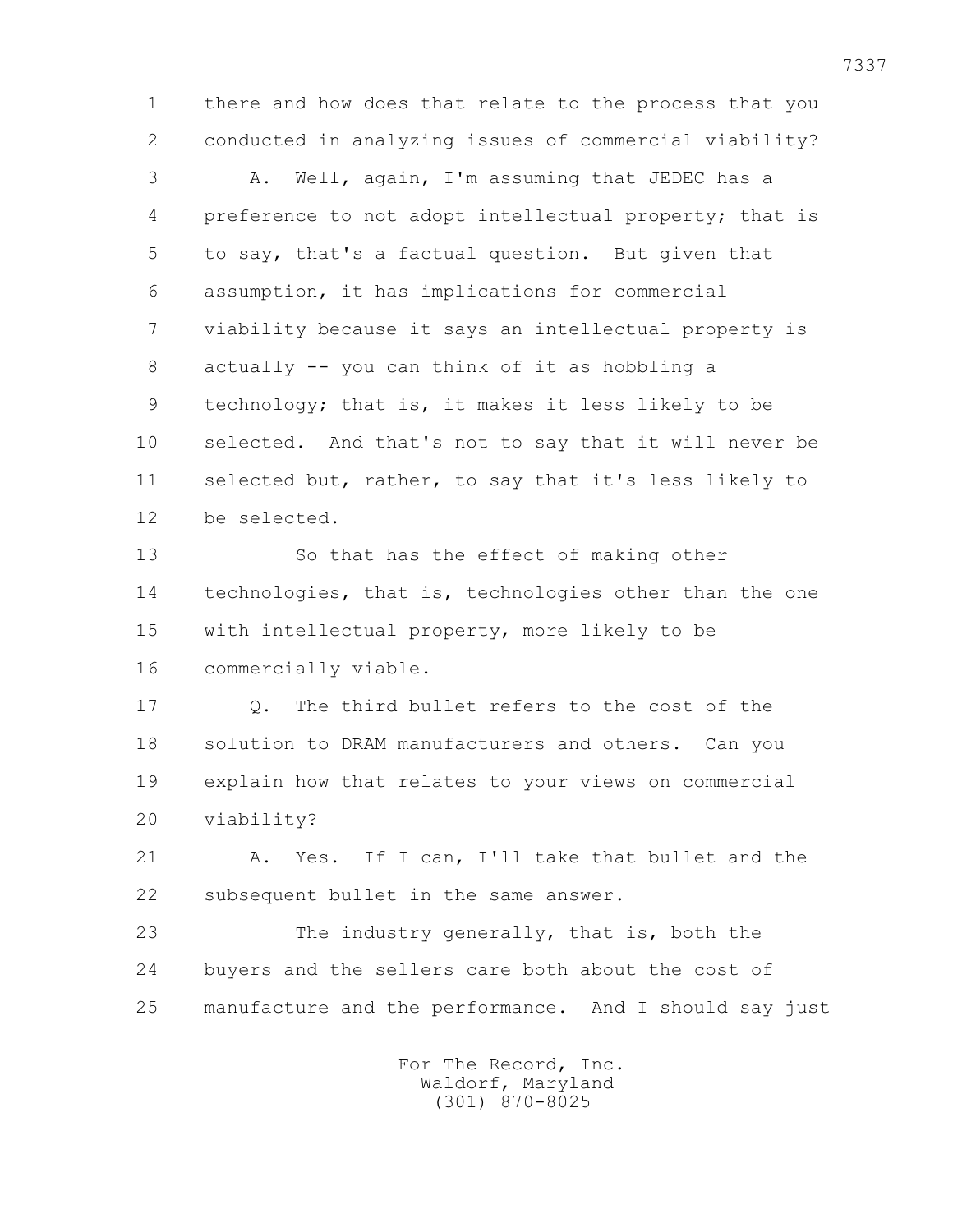1 as a matter of basic economics, buyers care about costs 2 because costs tend to get passed on to buyers; that is, 3 buyers ultimately bear the cost.

 4 So both the buyers and sellers care about both 5 the cost and performance, and in fact the general 6 economic model is that the goal of the organization -- 7 and it doesn't actually matter whether it's a firm or a 8 standard-setting organization -- is approximately to 9 try to get the biggest performance bang per dollar or 10 the most performance given the cost.

 11 And so cost is going to matter to commercial 12 viability. If a technology is extremely costly to 13 manufacture, it's going to make it less likely to be 14 commercially viable. And similarly, performance 15 matters. The more the technology -- the better it 16 performs, the more likely it would be to be 17 commercially viable.

 18 Q. Now, going to the second to the last bullet 19 point on DX-177, which refers to strategic 20 considerations that reflect the competitive position of 21 each member, what do you mean by that and how does that 22 relate to the subject of commercial viability?

 23 A. So we've talked about the diversity of interest 24 among the firms, and what I want to highlight here is 25 that there are differences among the firms even in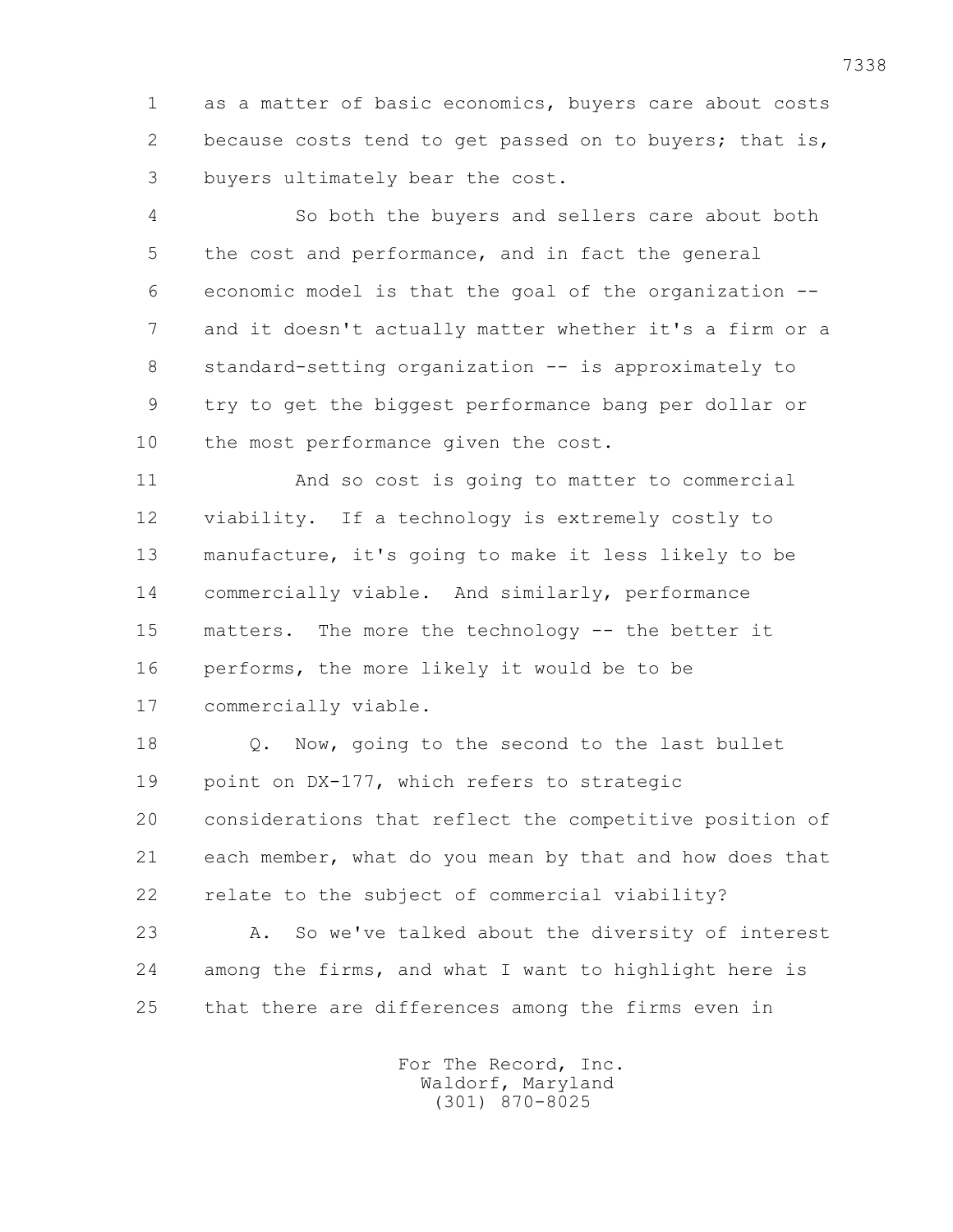1 their technical ability. That would actually be a fact 2 assumption that there are differences. Although it's a 3 normal fact assumption for economic analysts.

 4 And the effect of that is going to make 5 differences among members in terms of what kind of 6 technologies are preferred by them in their preferences 7 and there will be some disagreements and you can think 8 of those as strategic considerations.

 9 And I believe we already spoke about the 10 graphics card manufacturers preferring relatively 11 high-performance DRAM relative to a PC manufacturer.

12 0. And finally, the last bullet uses a phrase that 13 I think you may have used in an earlier answer, but I 14 didn't ask you at the time what you meant by that, but 15 you state here, "Every technology had problems to be 16 solved."

17 What do you mean by that?

18 A. So again, this is a factual assumption, but 19 it's a factual assumption that none of the -- it is my 20 understanding that none of the technologies that are 21 considered at JEDEC generally work right out of the 22 box, that is, in the sense that until they've actually 23 built some chips and learned about it, they don't -- 24 they don't know exactly how the technology is going to 25 work, how much it's going to cost, what the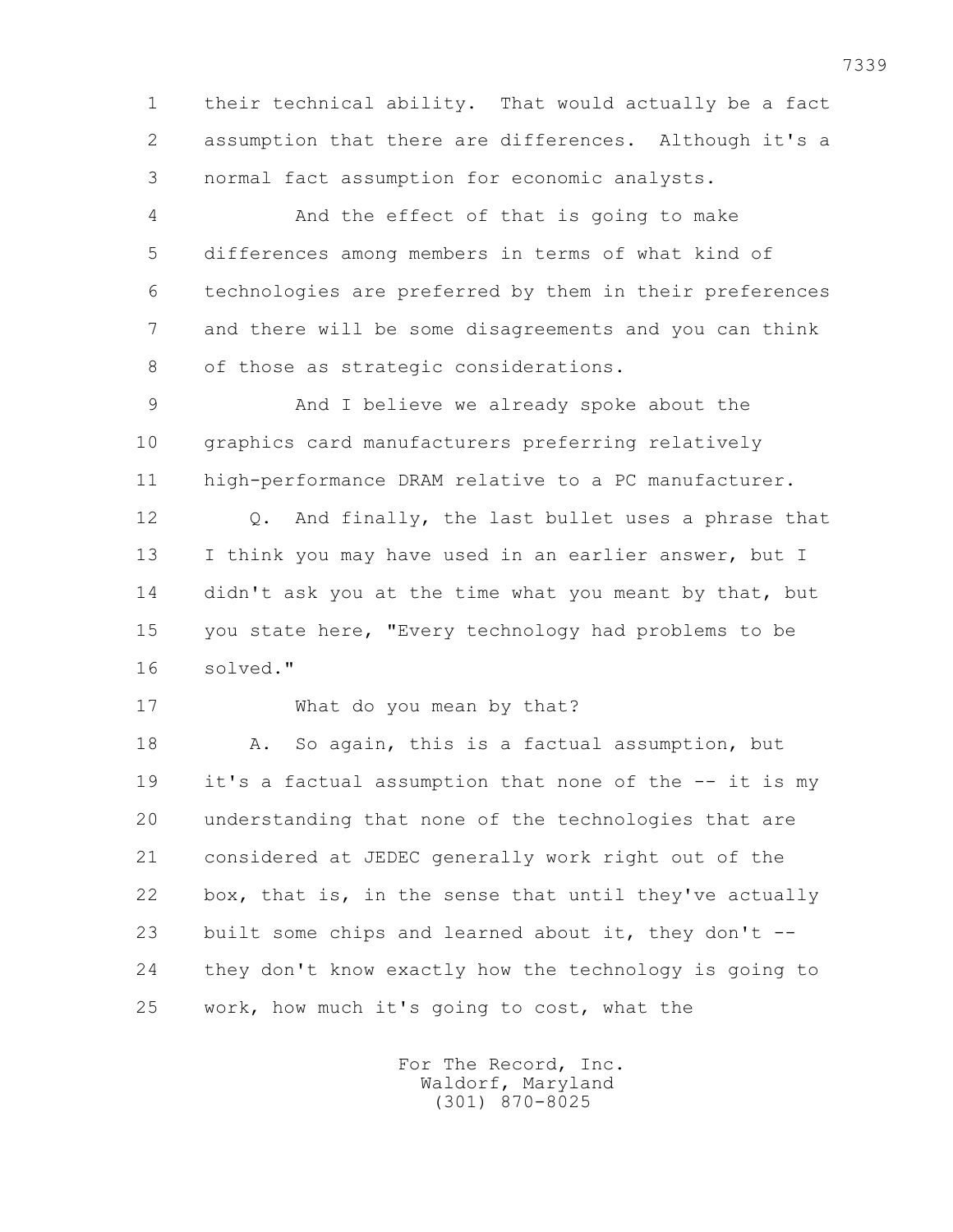1 implications of the technology are. All of them had 2 problems to be solved.

 3 And that's important for the understanding of 4 commercial viability because, again, what it says is at 5 the time that the technologies are selected, not all 6 the facts are known. There is still substantial 7 uncertainty attached with each of the technologies that 8 were considered. And only in the technology that was 9 actually exploited are those uncertainties all 10 resolved.

 11 That is to say, at the time that you make the 12 determination, the time that the standard-setting 13 organization makes the determination, they don't know 14 all of the problems that have to be solved, and in fact 15 it may be the case -- again, this is a fact question -- 16 different manufacturers solve those problems in 17 distinct ways.

18 The effect of this, though, from a JEDEC 19 perspective or from a buyer substitution perspective is 20 that all of the technologies have uncertainty and hence 21 that tends to blur the distinctions of the 22 technologies.

 23 And I guess the -- so a short way of 24 summarizing what I'm assuming in that bullet is that 25 the cost and benefits of these technologies are not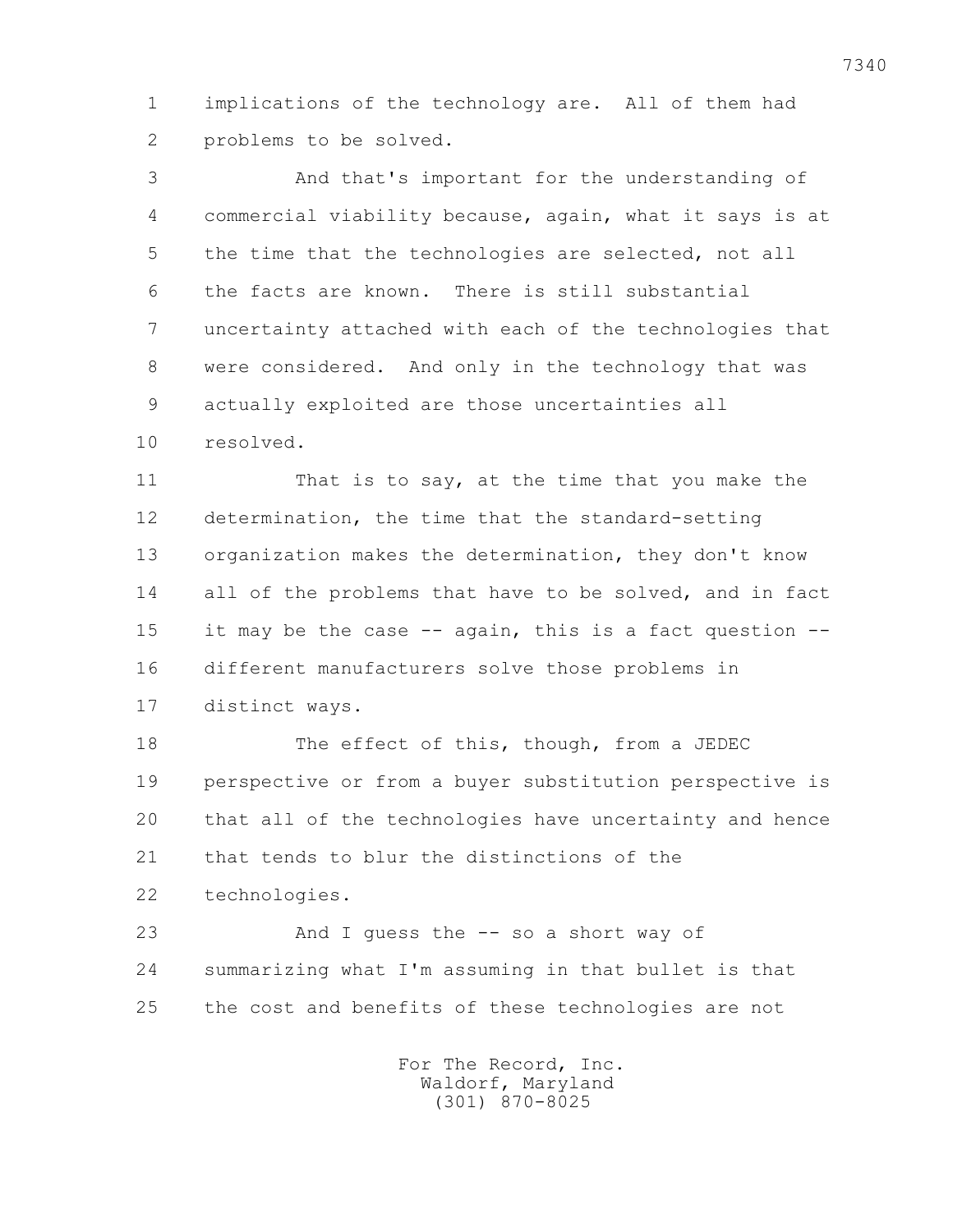1 known with precision, and as a result it will not 2 generally be the case that necessarily the best 3 technology is selected but, rather, the technology 4 that's workable.

 5 Q. And how does that bear on the economic 6 judgments that you have made as to whether a given 7 alternative technology is or is not commercially 8 viable?

 9 A. Well, the presence of uncertainty tends to blur 10 the distinctions between the technologies and again 11 would make more technologies commercially viable or 12 make it more likely that a technology was commercially 13 viable.

 14 Q. Do you have an understanding as to how -- you 15 mentioned in this slide both cost and performance. But 16 do you have an understanding as to how cost and 17 performance issues were dealt with within JEDEC's 18 standardization process?

 19 A. Yes. And I've prepared a slide that summarizes 20 some of the issues that we've -- the fact issues that 21 we've already discussed.

 22 Q. Let's go to that slide. So this would be 23 DX-178.

 24 Can you explain what you are seeking to convey 25 through this slide?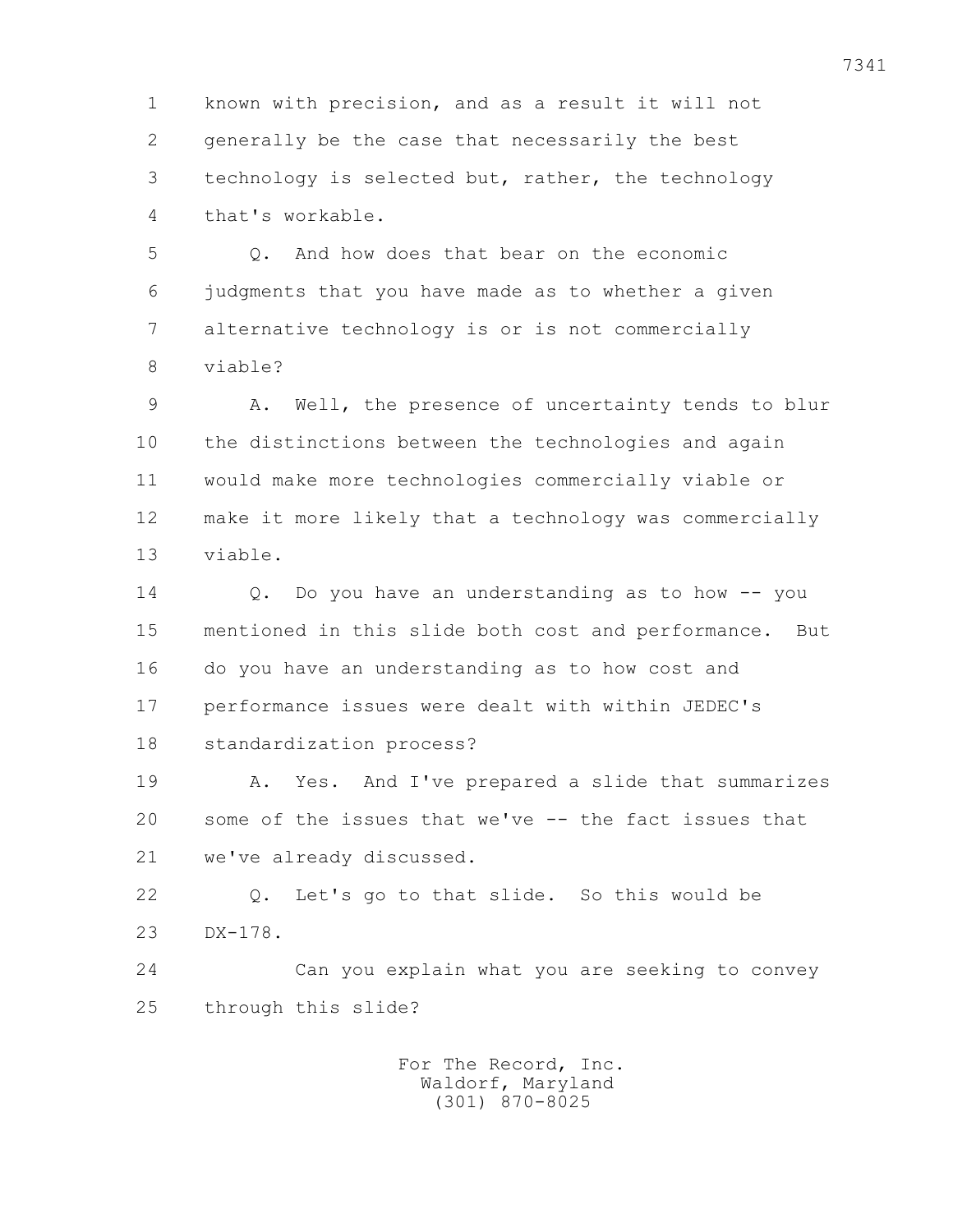1 A. Well, this is listing some of the -- it's 2 listing actually two -- well, three separate points. 3 First, we've already talked about the different 4 preferences both on cost and performance, and so I 5 won't belabor that.

 6 A different -- a distinct point, a distinct 7 economic analysis point is the value of a technology 8 may depend on the deployment of subsequent 9 infrastructure. And there's a nice example of that. 10 This would of course be a fact, but there's a nice 11 example of that that's been given in the trial 12 testimony, which is that AMD has engineered its 13 processors to exploit a burst length of 8.

 14 Now, it's done that only because a burst length 15 of 8 was available. So that is to say, once the 16 technology of programmable burst length which permitted 17 burst lengths of 4 and 8 was deployed, that's the point 18 at which it became possible for AMD to specialize its 19 processors for the burst length of 8.

 20 And it's made investments that exploit that 21 possibility. Those investments would be lost if the 22 programmable features of the processor were removed.

 23 But the point I want to make in this is that 24 the value of the technology wasn't fully realized until 25 subsequent investments were made, and so as a result,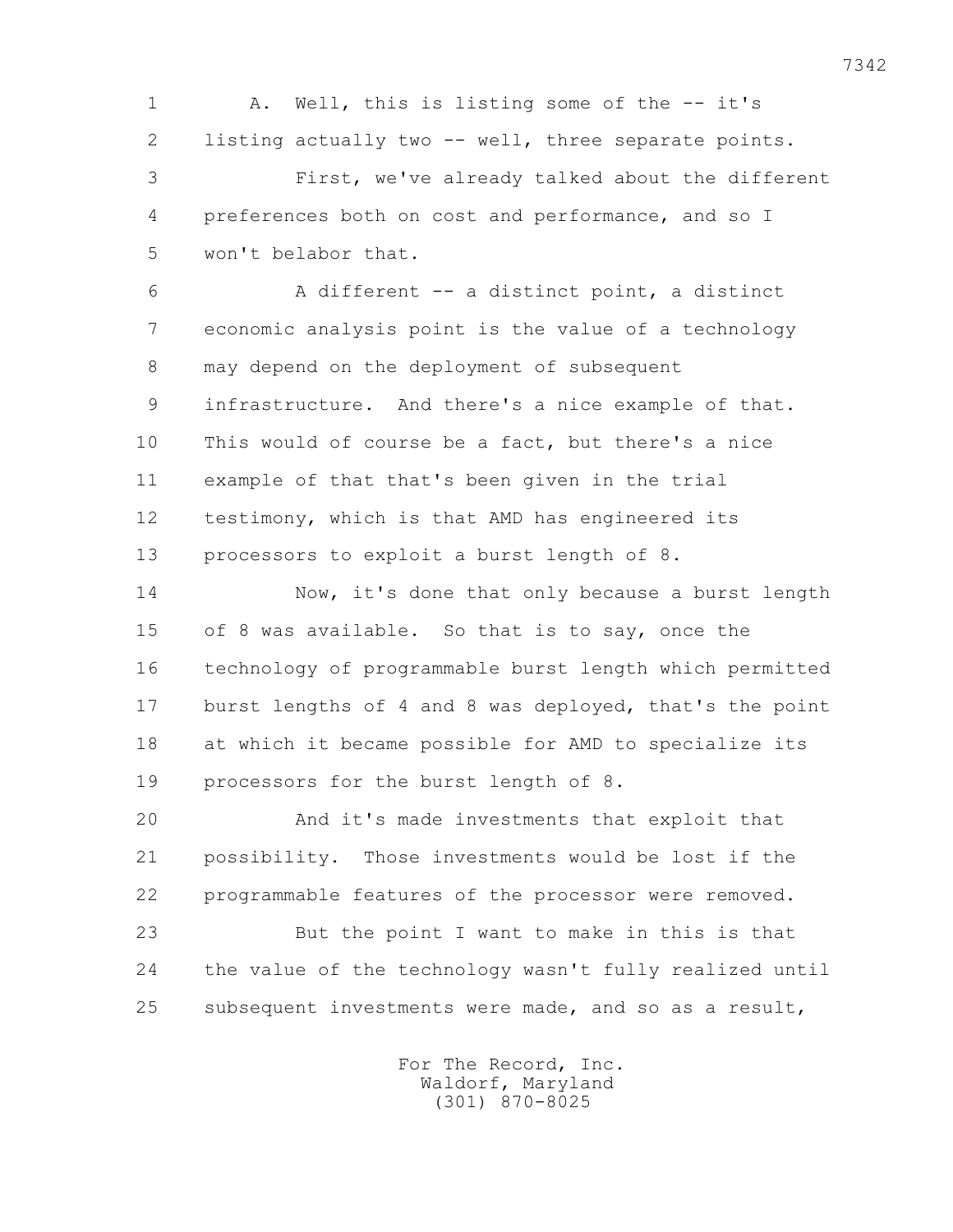1 when you look ex ante, before those investments are 2 made, that technology has lower value than it does 3 subsequently.

 4 Q. And I think you covered the first three points 5 either in reference to this slide or earlier slides, 6 but let me ask you about the last point, costs are 7 uncertain until DRAM is manufactured commercially. 8 What do you mean by that?

 9 A. So there are always unknowns, and I think I've 10 already -- well, I've already assumed that, that there 11 were unknowns, and this is actually just highlighting 12 that point, that the actual costs of production 13 generally are not going to be realized.

14 And in fact, it is my understanding that the 15 companies guard their costs of production as trade 16 secrets; that is, they try to keep that secret from the 17 world at large and from their competitors.

 18 The costs are uncertain because there are 19 problems to be solved and there are technologies to be 20 exploited. And developed. Excuse me. Technologies to 21 be developed.

 22 Q. And how, if at all, does that uncertainty about 23 cost impact your analysis of questions related to 24 commercial viability?

25 A. Again, in examining technologies, there's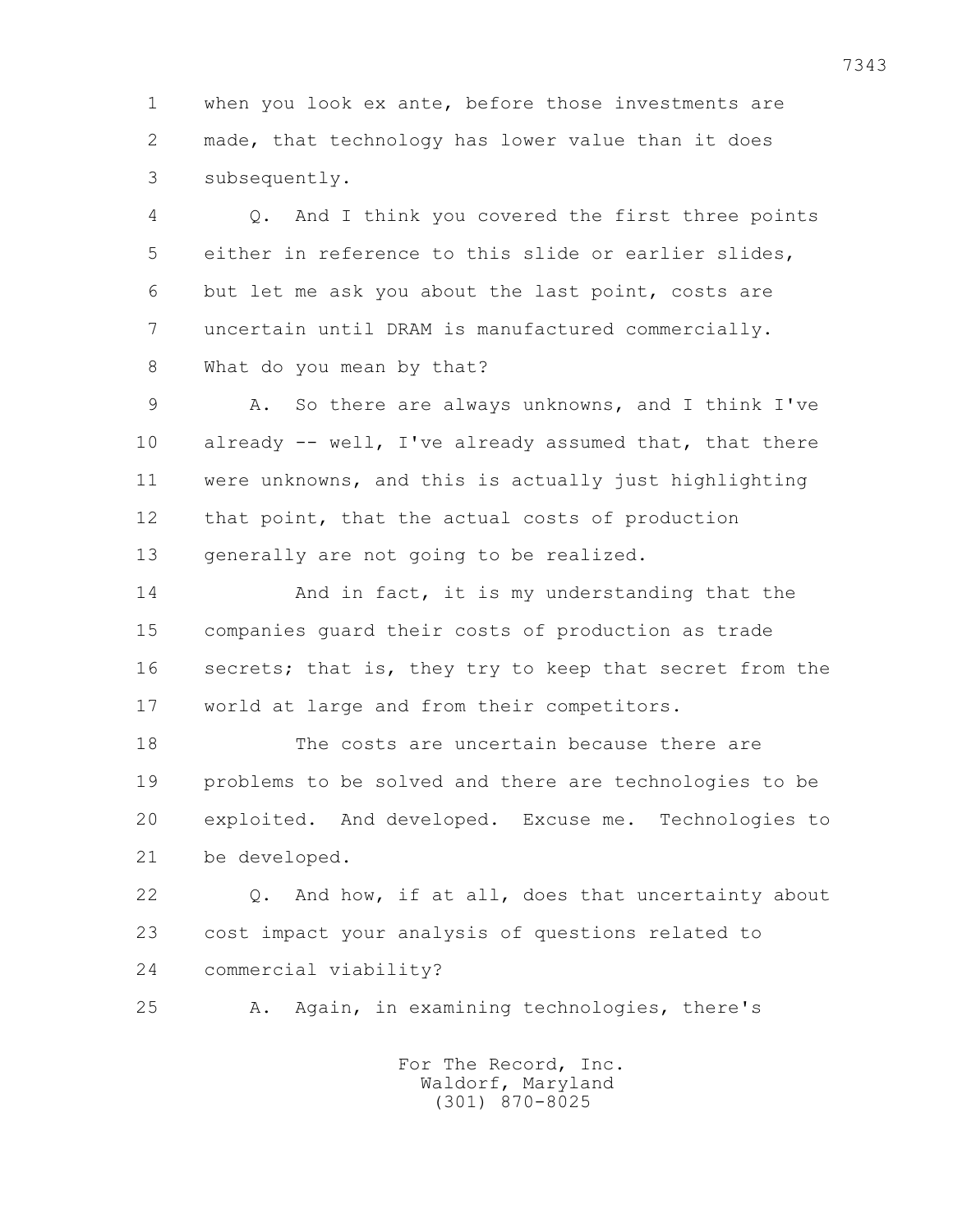1 substantial uncertainty attached to them and the 2 determination of which -- so that makes the solution 3 look closer to each other.

 4 That's a thumbnail way of summarizing it, but 5 that the uncertainty about the technologies blurs the 6 distinctions between the technologies because it could 7 easily be the case and it could easily prove to be the 8 case that the technology that looked least promising 9 wound up being best.

 10 Q. Now, I believe that you've explained this point 11 that in defining the relevant markets that you defined, 12 ultimately you defined them so as to include the 13 commercial -- what you've determined, economically 14 speaking, to be the commercially viable technologies; 15 is that right?

16 A. That's correct.

17 0. Now, I think you have a slide relating to that, 18 but before we go to that, let me ask you on this slide 19 before we leave it, DX-178, the final bullet or 20 subbullet that you identified here relates to DDR. You 21 say "DDR in 1998 versus 2003."

 22 Before we leave this slide, can you explain 23 what you mean by that?

 24 A. Well, DDR in 1998, it wasn't clear that DDR was 25 ever going to work, and in fact -- so to refer -- so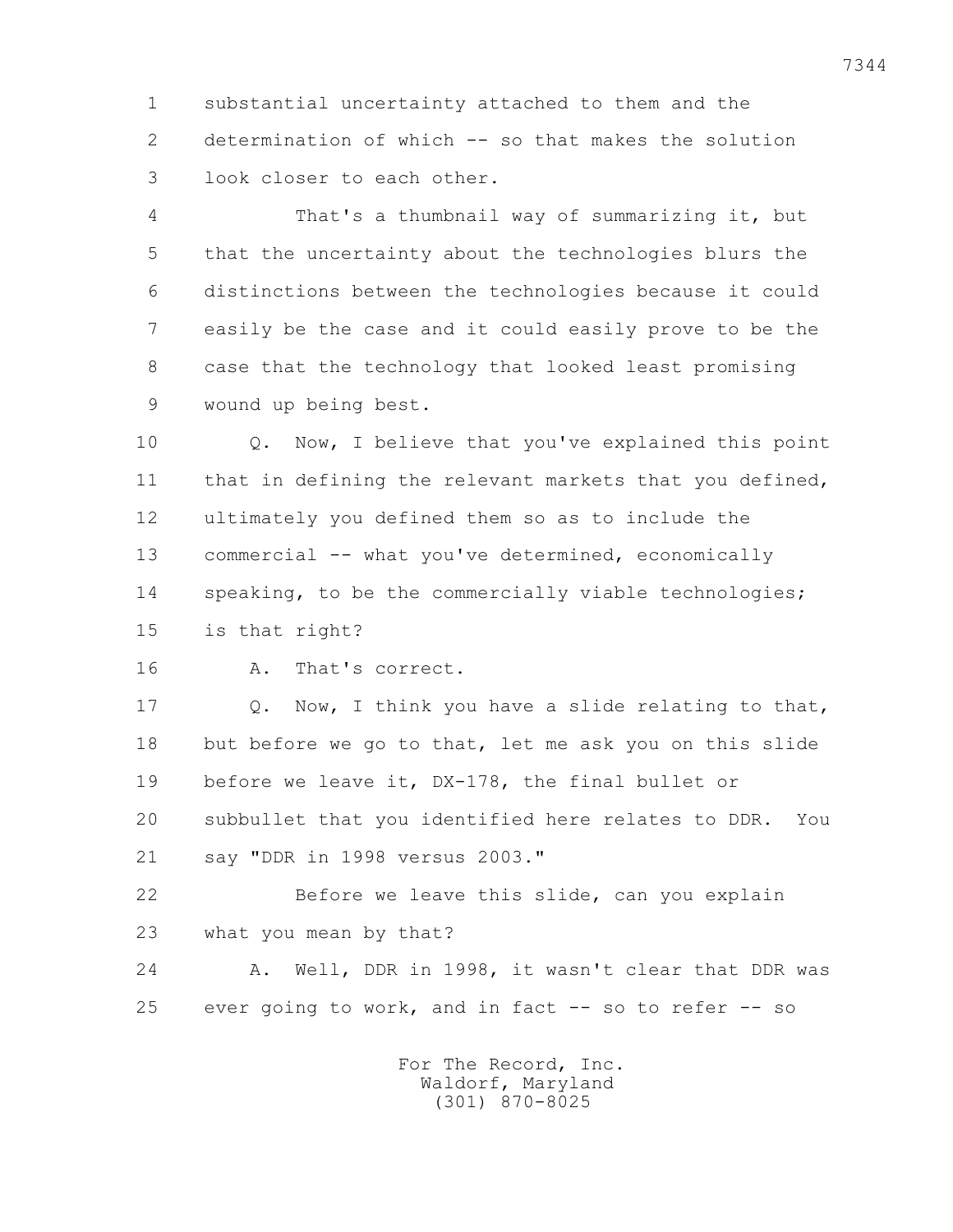1 this is a fact-intensive discussion.

 2 To refer to -- I think it was Mr. MacWilliams 3 who said that DDR, while it was less negative, it was 4 still negative, had negative margins even in 1998. 5 That is, it didn't appear that DDR was going to work to 6 Intel.

 7 So what that's referring to is an example from 8 the factual record of products that are -- uncertainty 9 associated with products. It appeared to quite 10 knowledgeable market participants that DDR wouldn't 11 work as of 1998, and of course it's available today. 12 0. So over time that uncertainty was removed and 13 with full information the market could better assess 14 the value of the technology; is that the point you're 15 making?

16 A. That's correct.

 17 Q. Now, let's go to the next slide, which I think 18 will be DX-179.

 19 Can you explain what you're depicting through 20 this slide?

 21 A. Yes. This slide depicts two separate points. 22 The first is the determination of the relevant 23 technology market, and here there are in this example 24 things have been phrased in terms of cost, so you can 25 think about this as cost per unit of performance, so a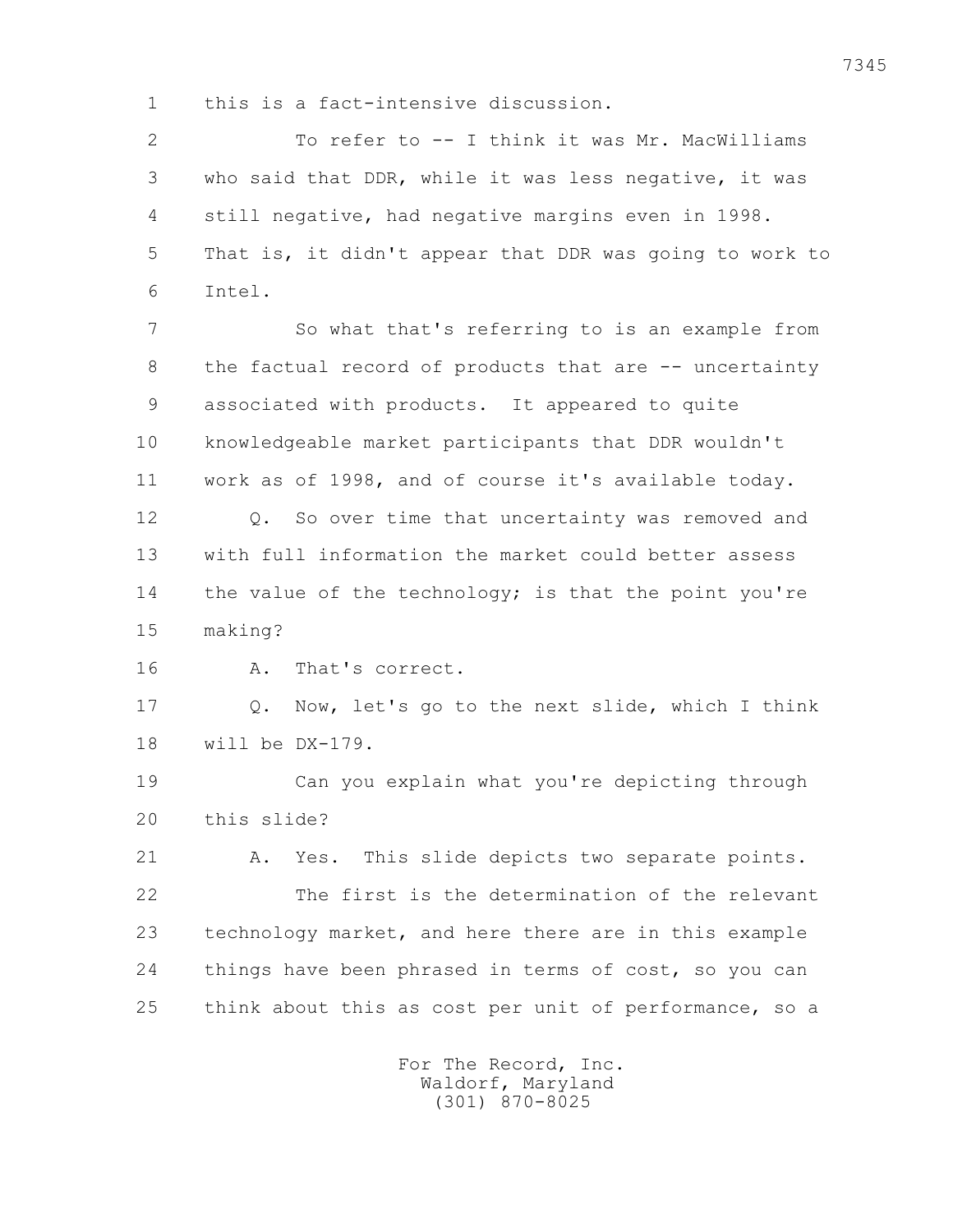1 low number is good.

| $\overline{2}$ | There are three technologies A, B and C that                    |
|----------------|-----------------------------------------------------------------|
| 3              | have roughly comparable costs. Those are constraints            |
| 4              | on each other in the sense that if I started with               |
| 5              | technology A as a candidate market and tried to                 |
| 6              | increase the price of technology A, the buyers would            |
| 7              | substitute to B or substitute to C.                             |
| 8              | And so I don't have a relevant market until                     |
| 9              | I've included all of A, B and C. Once I include those           |
| 10             | three, however, the next best technology, technology D,         |
| 11             | is actually noticeably further away or it's                     |
| 12             | significantly further away, and so it ceases to be --           |
| 13             | it's not a serious price constraint on A, B and C and           |
| 14             | the price of those could increase significantly.                |
| 15             | And so it illustrates the definition of the                     |
| 16             | relevant technology market.                                     |
| 17             | In addition, it illustrates the uncertainty by                  |
| 18             | the fuzziness of the lines, that is, the cost of A is           |
| 19             | not -- it's not a clear, sharp amount. It's actually            |
| 20             | uncertain.                                                      |
| 21             | So it's illustrating both of those points                       |
| 22             | simultaneously.                                                 |
| 23             | And by the last point that you're making about<br>$Q_{\bullet}$ |
| 24             | the fuzziness of the lines, are you $-$ by that are you         |
| 25             | saying that there is some inherent uncertainty as to            |
|                | For The Record, Inc.                                            |

Waldorf, Maryland (301) 870-8025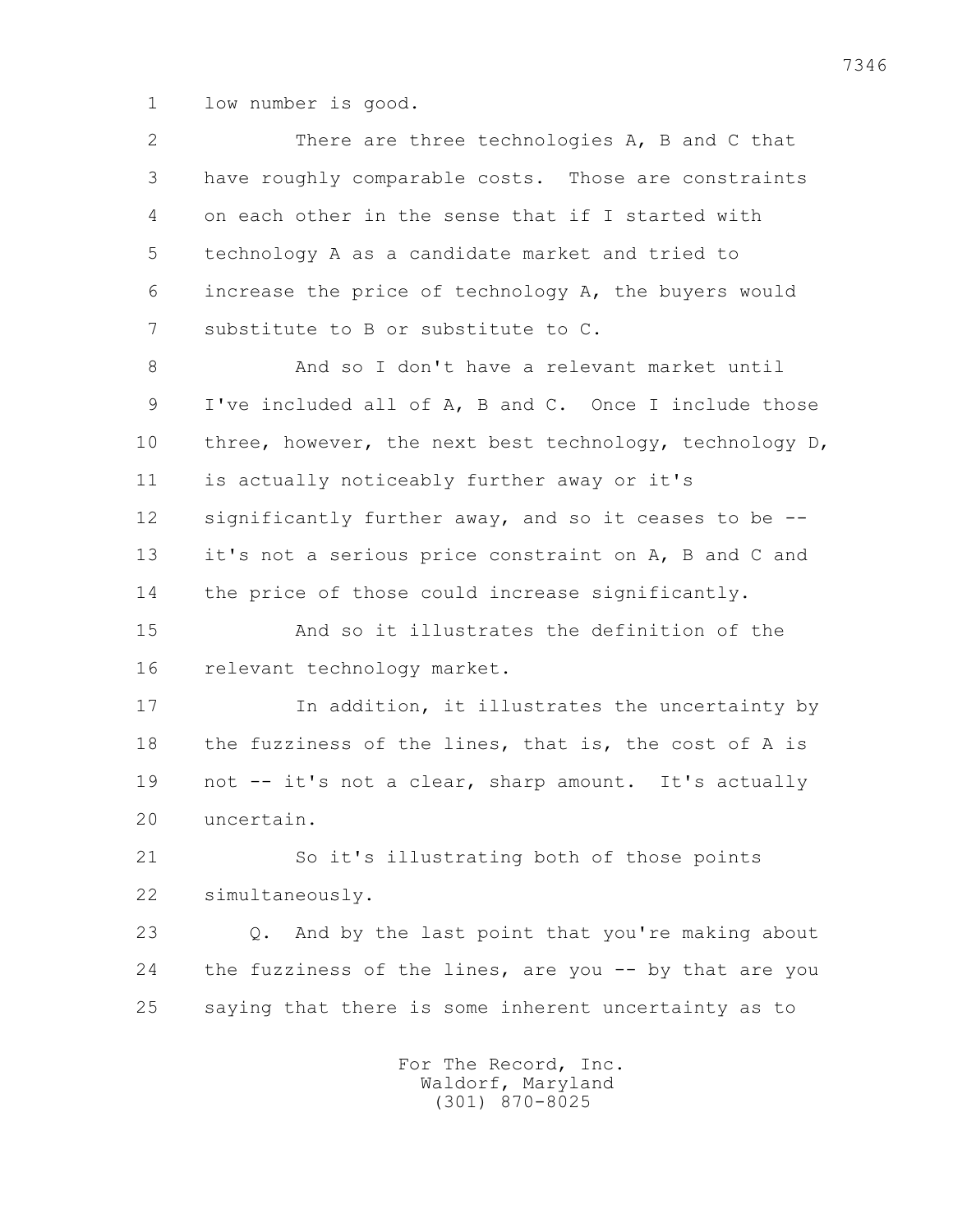1 costs at the time that technologies are assessed for 2 standardization process?

3 A. Yes. As I've assumed, yes.

 4 Q. And to relate this to the earlier slide 5 relating to market definition and the letters and the 6 concentric circles, would D, E and F here, the 7 alternatives that you don't define as being in the 8 relevant technology market, if we were to go back to 9 that earlier illustration, would those letters or 10 products, would they fall outside of the circle that 11 you defined as the relevant market?

12 A. That's correct.

 13 Q. Now, you've explained that in defining relevant 14 markets generally you start with a product or the 15 products that you understand to be relevant from the 16 standpoint of the nature of the allegation or the 17 issue.

 18 If it's a merger, I think you said it would be 19 products that are overlapping in the merger. Or in a 20 case such as this, if there's an allegation, you would 21 start with the products that you understand to be the 22 nature of the allegation.

23 Is that a fair statement --

24 A. Yes, that's correct.

25 Q. -- of your views?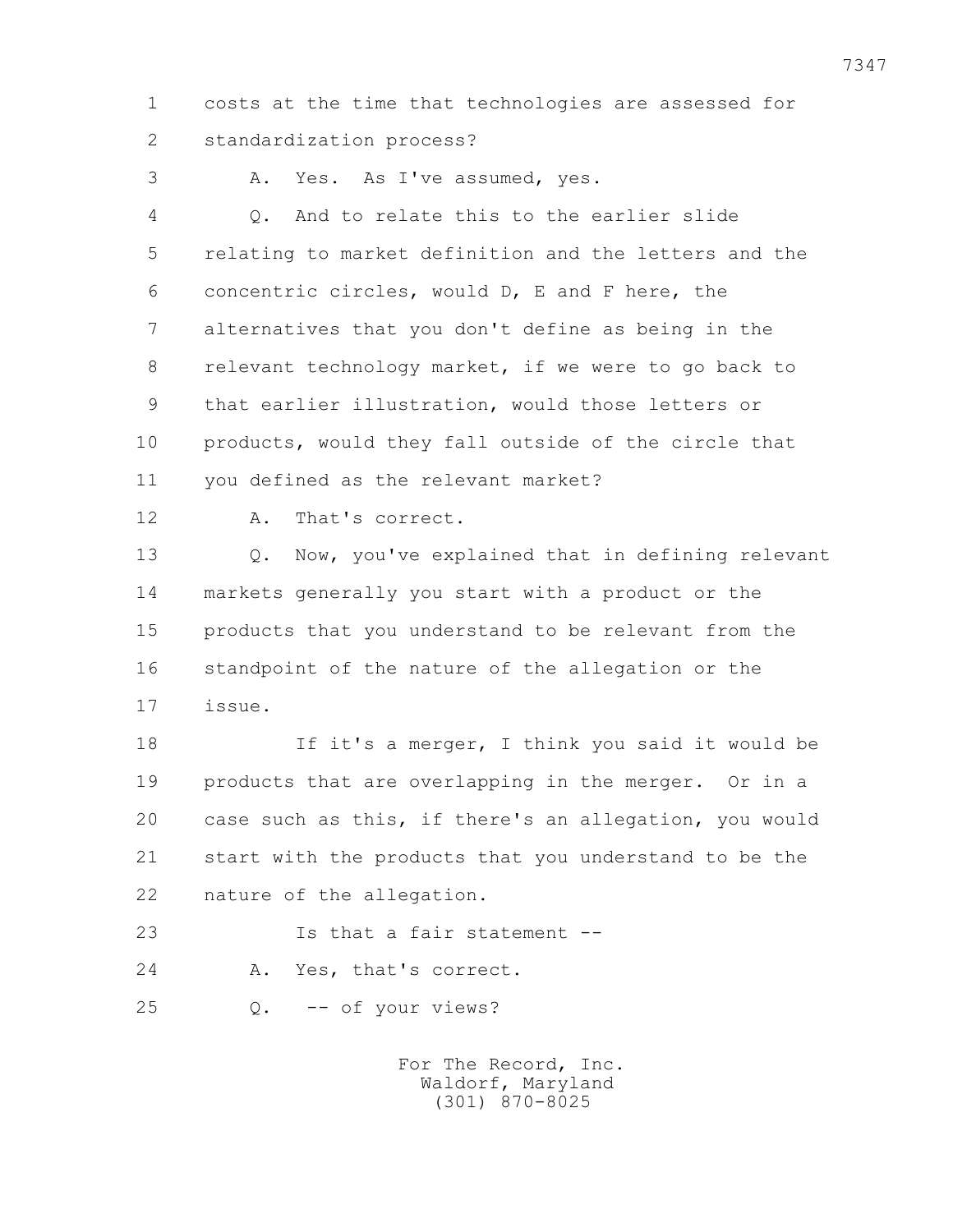1 And did you in fact in defining relevant 2 markets in this case start with any given product or 3 products as the starting point for your analysis? 4 A. I did. And I prepared a slide listing the four 5 products. 6 Q. Let's go to that slide. This will be DX-180. 7 Are these the products or technologies that you 8 used as reference points to commence your relevant 9 market analysis? 10 A. That's correct. These are the products that I 11 took from the complaint which are the four products 12 whose conduct is challenged. 13 Q. Well, let's start with the first product or 14 technology listed in DX-180, programmable CAS latency. 15 And let me ask you if you could to walk us 16 through the process that you conducted in defining a 17 relevant technology market referencing that product. 18 A. Okay. So my starting -- let me -- I have a 19 slide that begins that process. 20 Q. This will be DX-181. 21 A. The process starts with the -- well, it starts 22 by identifying a universe of alternatives to 23 programmable CAS latency, and those would be 24 technologies used to set latency on a DRAM. 25 Q. Can I stop you there?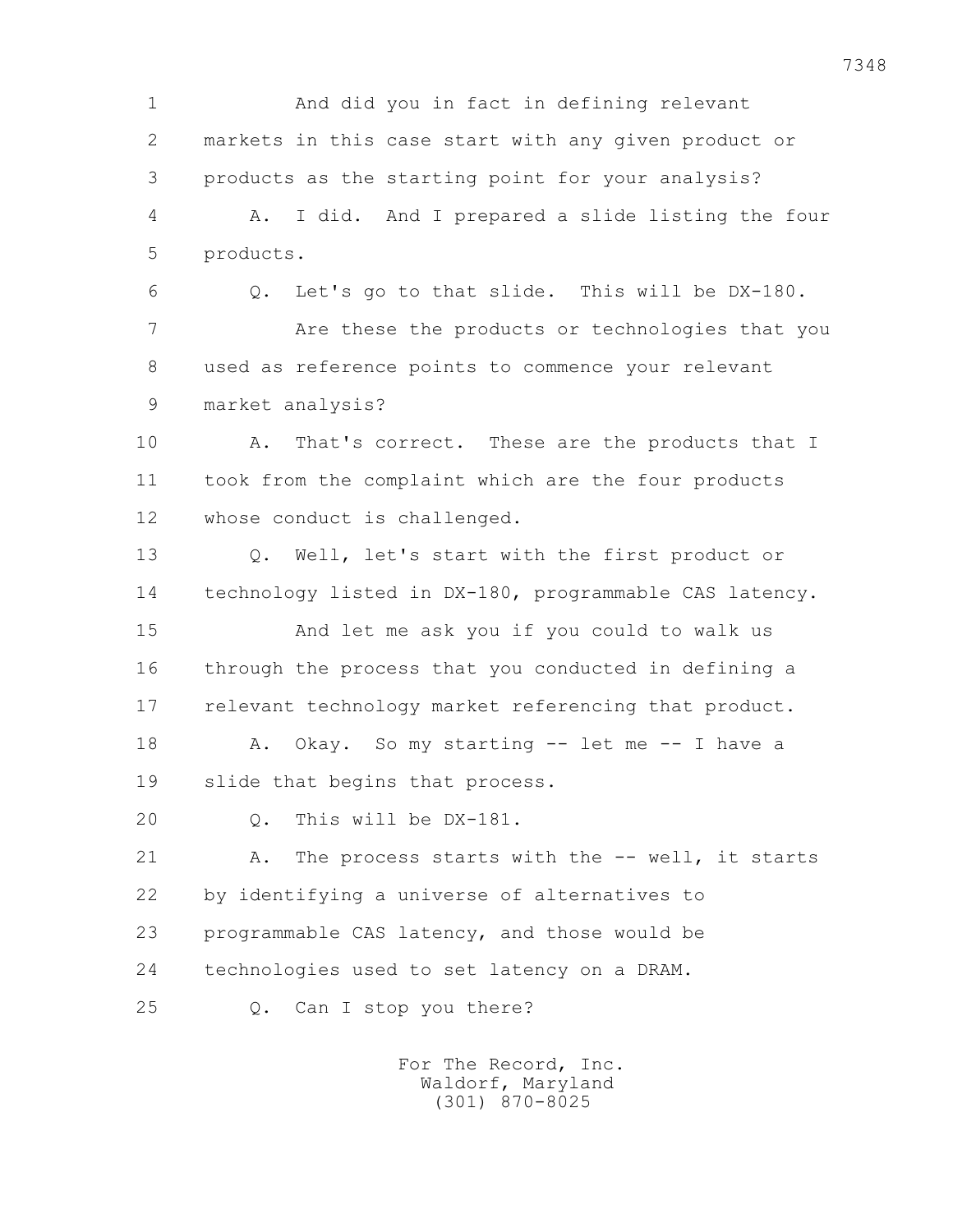1 A. Yes.

 2 Q. The first bullet point, technology used to set 3 latency on DRAM, by that are you referring to your 4 understanding of what function this technology, 5 programmable CAS latency, serves within a DRAM design? 6 A. Yes. That's correct. 7 I'm not testifying as to what programmable CAS 8 latency is but, rather, taking from other witnesses the 9 assumption that what that does is set latency and that 10 there are substitutes for it. 11 I'm also not going to testify as to what the 12 substitutes are for it; rather, I take those as from 13 other witnesses who are more skilled than I am. 14 0. And when you refer to substitutes, by that are 15 you referring to what you understand from technical 16 witnesses or technical sources to be technically 17 feasible alternatives to programmable CAS latency for 18 the purpose of setting latency on a DRAM? 19 A. That's correct. 20 Q. And the third bullet point here states, "Some 21 alternatives are commercially viable"? 22 A. Right. 23 Q. Can you explain what you mean by that? 24 A. Well, I should say some alternatives may be 25 commercially viable, but this is -- the process of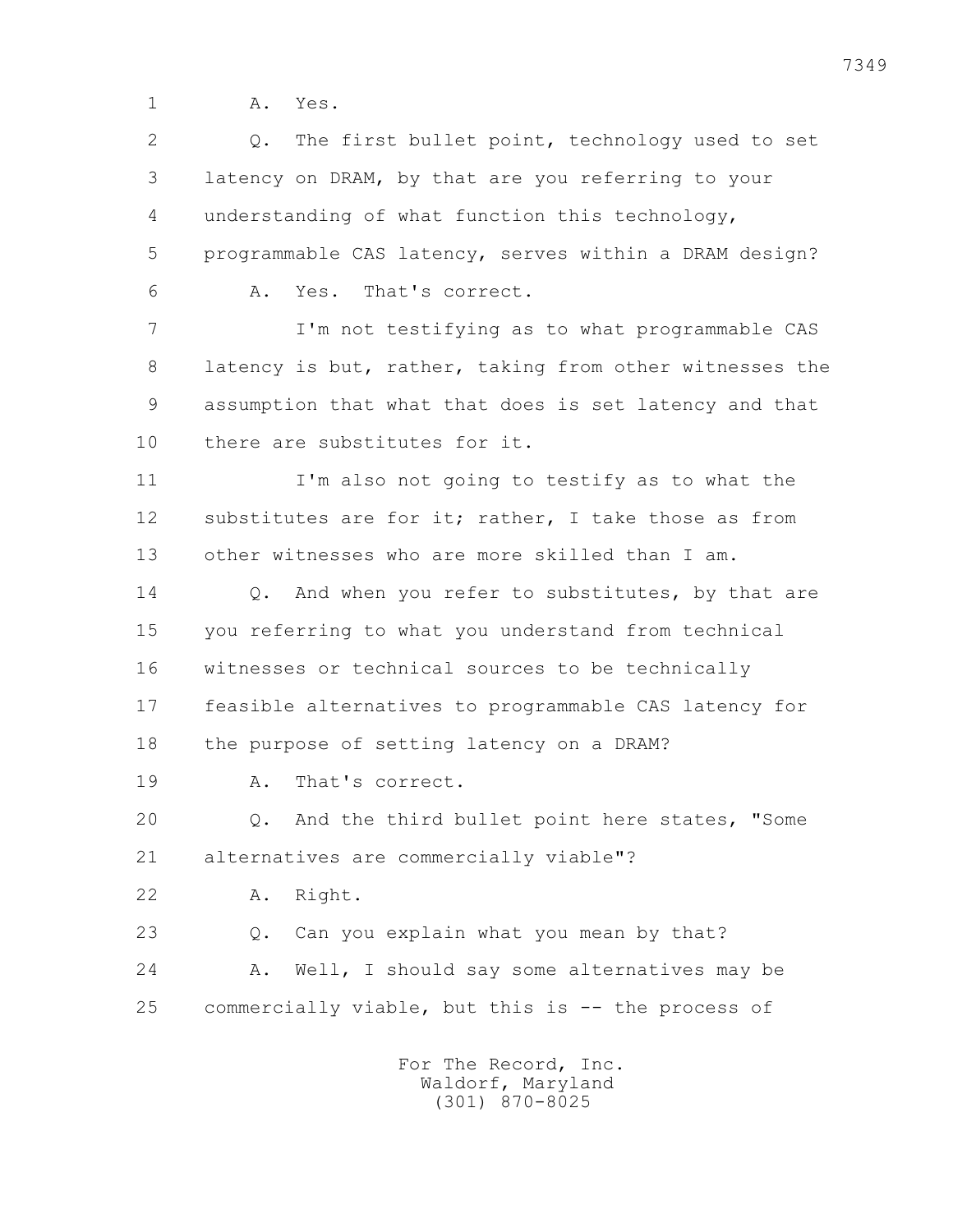1 market definition is to identify which of these 2 technically feasible alternatives are commercially 3 viable. 4 Q. And I think that's the point that you make in 5 the final bullet point here; is that right? 6 A. That's correct. 7 Q. Let's go to the next slide. This will be 8 DX-182. 9 Can you explain what you are depicting through 10 this slide? 11 A. In this case I began with a list of technically 12 viable alternatives as listed by Professor Jacob. 13 These correspond to the alternatives that 14 Professor Jacob identified as alternatives to 15 programmable CAS latency. 16 Q. And having identified what you understood from 17 other sources to be the technically feasible 18 alternatives to programmable CAS latency, having 19 identified the universe of such technologies, what did 20 you do then in defining the relevant market? 21 A. Then at that point I tried to assess or set out 22 to assess the whether these alternatives were in fact 23 commercially viable given the procedure that we 24 discussed earlier that was described in the earlier 25 slide.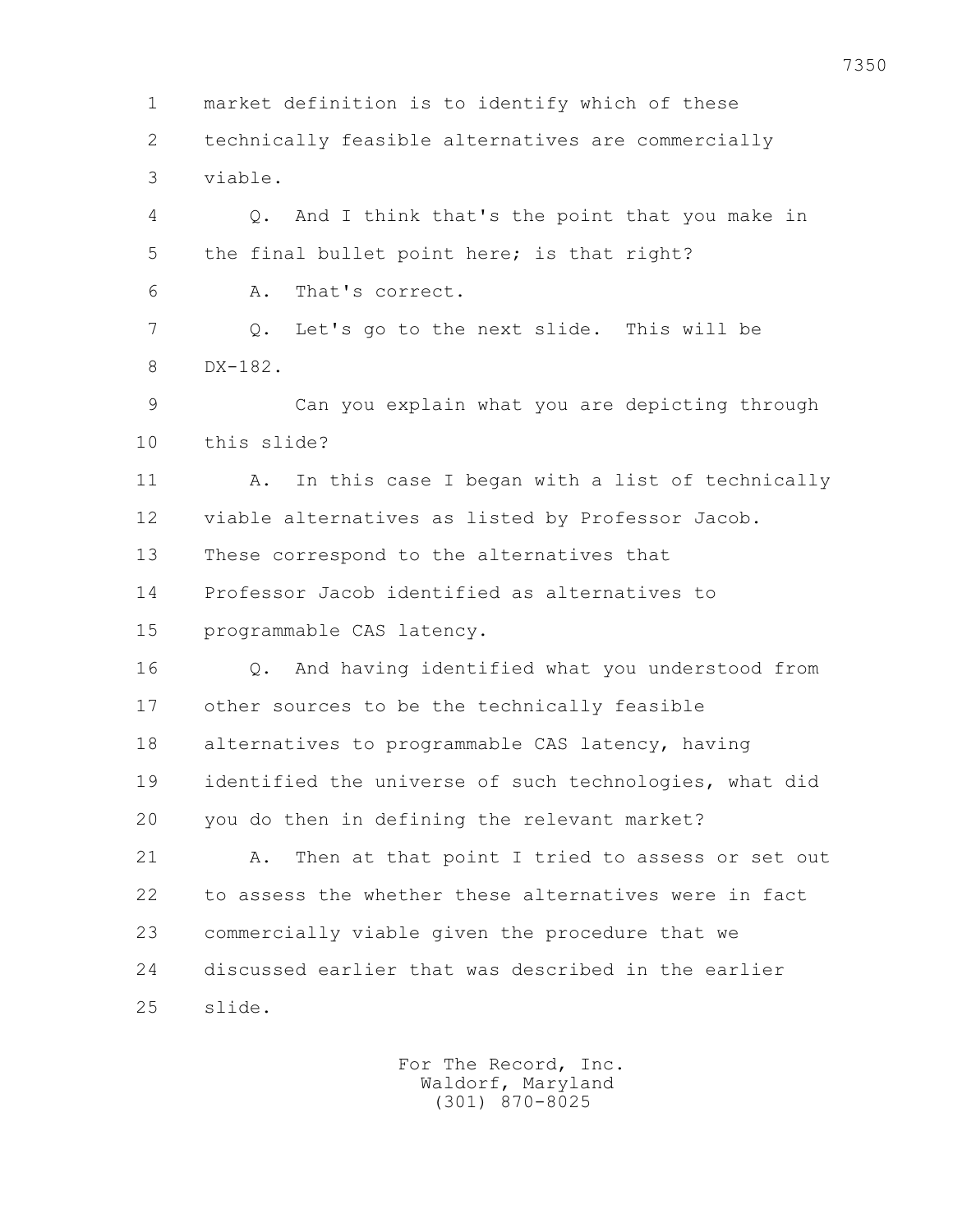1 That is, I examined four facts that would 2 suggest one way or the other whether these alternatives 3 were commercially viable.

 4 And I should say we haven't talked about time, 5 but the relevant time here is -- well, the relevant 6 time is a fact question, but the relevant time that I 7 used was as of approximately 1992.

8 So that is to say, the question that I set out 9 to address is whether in the -- whether market 10 participants considered these and would have 11 substituted to one of these alternatives in the event 12 of a significant price increase, a small but 13 significant price increase, in programmable CAS 14 latency, that is, were these price-constraining 15 alternatives for the market participants to 16 programmable CAS latency.

 17 Q. And when you say "1992," by that do you mean 18 that that is a reference point for your analysis in 19 terms of a relevant time frame?

 20 A. Yes. SDRAM was standardized in 1993, and so 21 the relevant time for a disclosure would have been 22 prior to the standard being issued; that is, an 23 ex ante disclosure would be prior to the standard 24 being issued.

25 So to identify a relevant market for that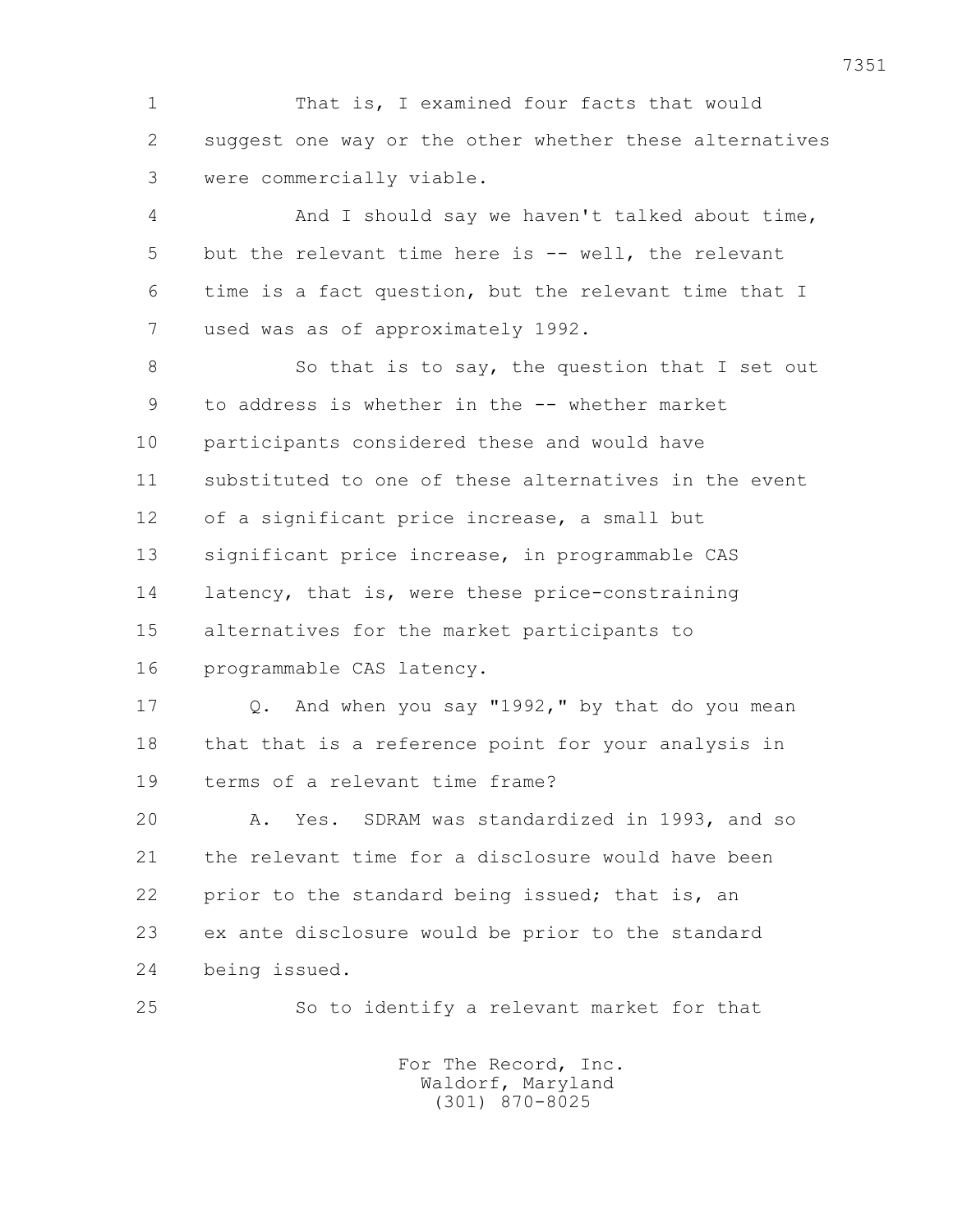1 purpose I want something -- I want a market at the 2 moment in time that's relevant, and so roughly 1992. 3 Q. And when you say at the time that's relevant, 4 by that do you mean the earliest point in the time 5 period in which you understand from your assumptions 6 about the allegations or your understanding of the 7 allegations that when would be the earliest point in 8 time, roughly speaking, when Rambus allegedly should 9 have made intellectual property disclosures? 10 A. Well, I don't know -- 11 MR. STONE: Objection. Leading, Your Honor. 12 I think at this point he could simply ask him 13 what you mean when you say the time is relevant as 14 opposed to telling him and suggesting the answer. 15 JUDGE McGUIRE: Sustained. 16 BY MR. ROYALL: 17 Q. Well, you said in your earlier answer "roughly 18 1992." 19 When you say "roughly 1992," what do you mean 20 by that? 21 A. So I wanted a time that's prior to the issuing 22 of the standard and at which there might have been -- 23 again, this is a factual question -- but that there 24 might have been a disclosure requirement, and I chose 25 1992 -- I should say the analysis is not sensitive in For The Record, Inc.

 Waldorf, Maryland (301) 870-8025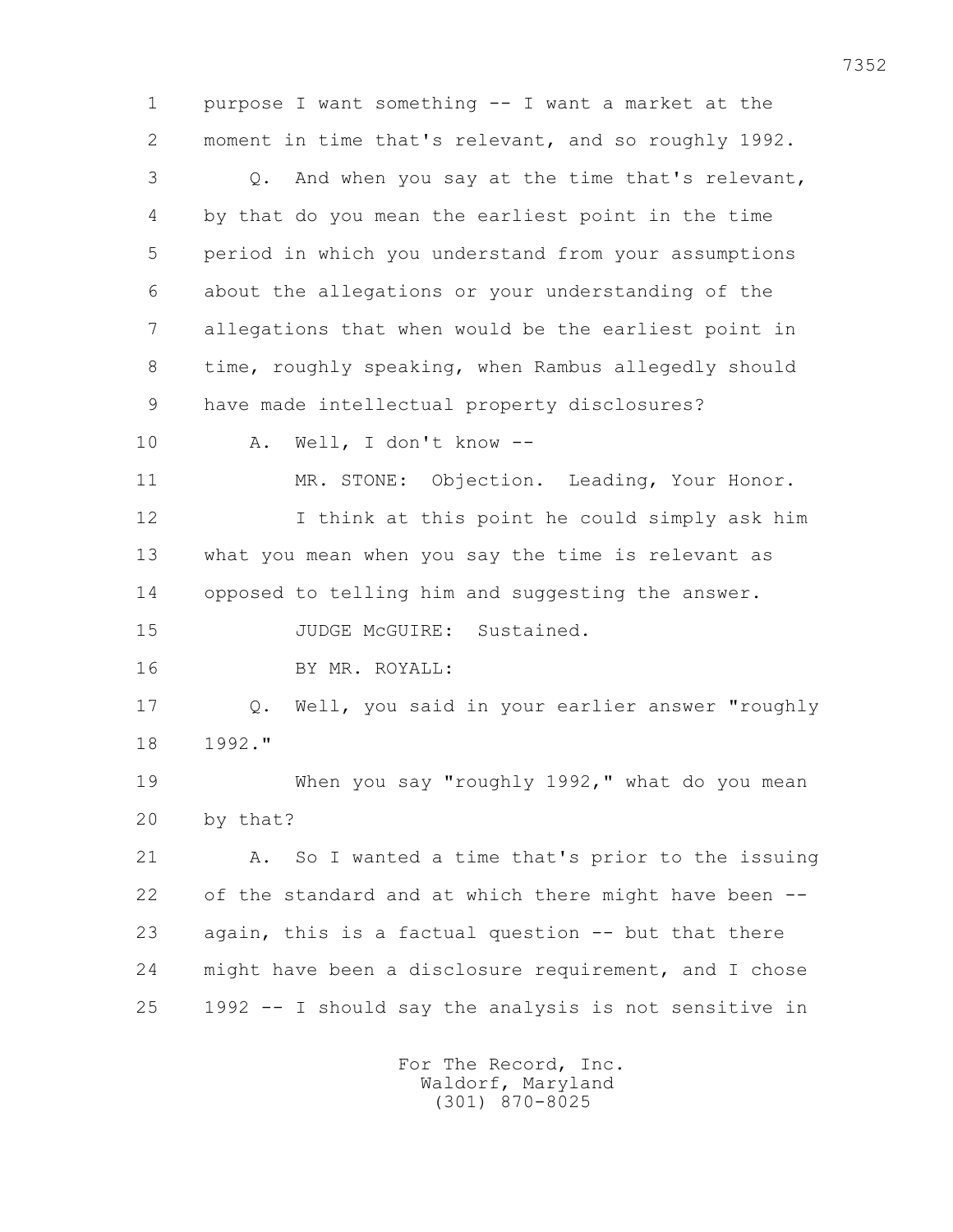1 the sense of whether it's 1991, 1992 or middle 1993. 2 The analysis was not sensitive to the time to that 3 level of precision. 4 And so when I say "1992," that's a short form 5 for during the 1991 to 1993 period. 6 Q. And would information about the technical 7 feasibility or commercial viability of alternatives for 8 programmable CAS latency from the time frame of 1996 or 9 1995, would information of that sort be relevant for 10 you to consider for purposes of defining relevant 11 markets? 12 A. Well, it's certainly relevant. The -- 13 generally economists in carrying out market definitions 14 don't have the perfect information. In fact, it would 15 be really unusual analysis in which the perfect 16 information was available. 17 The information in 1995 in terms of a 1993 18 buyer would be imperfect but nonetheless informative. 19 0. You've identified I believe a total of six 20 technologies that you understand from other sources to 21 be technically viable or technically feasible 22 alternatives to programmable CAS latency. 23 When you conducted your economic analysis 24 relating to market definition, did you conclude that 25 any of these technically feasible alternatives was also For The Record, Inc.

 Waldorf, Maryland (301) 870-8025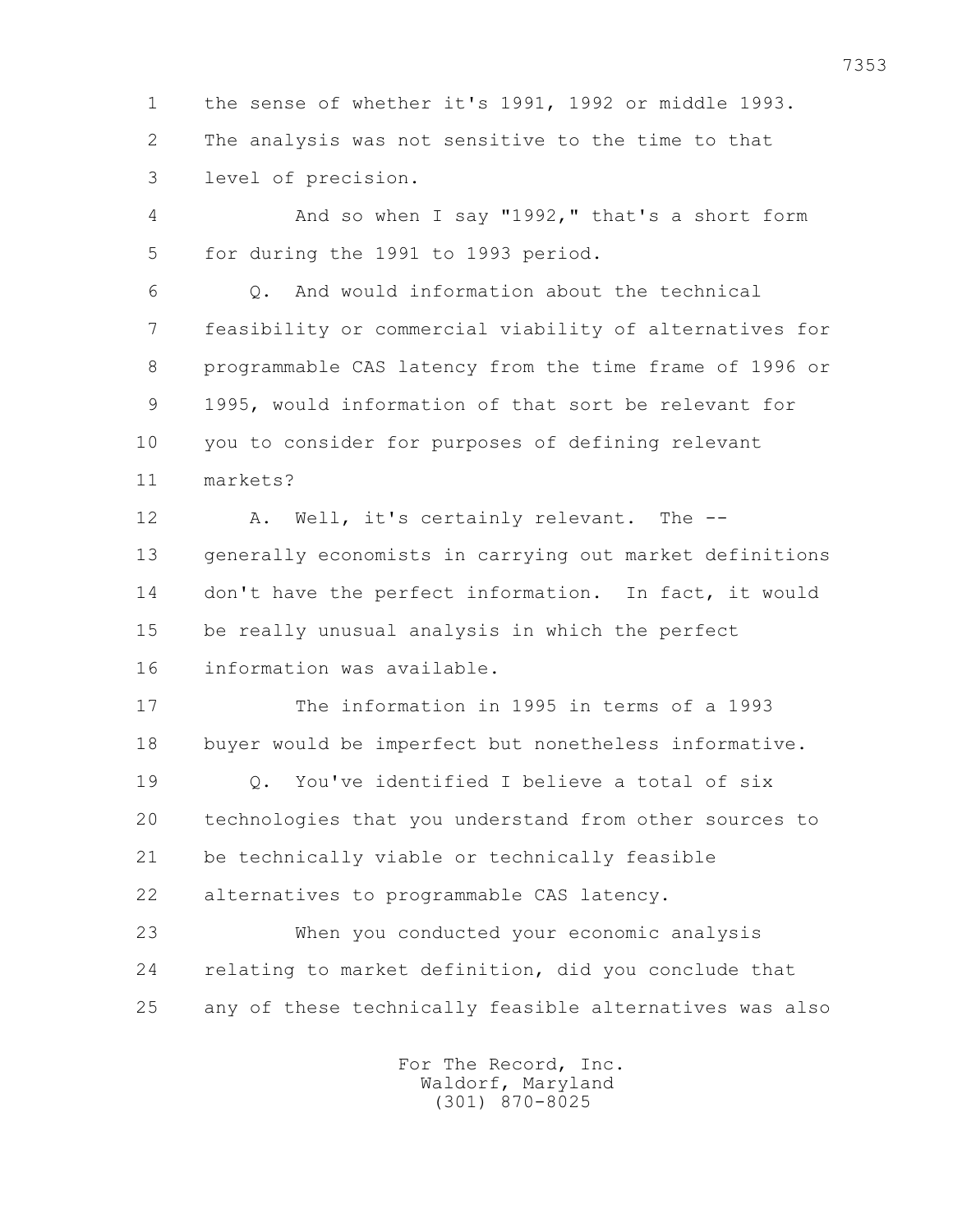1 commercially viable?

 2 A. Yes, I did. And if we can go to the next 3 slide, I'll illustrate that with fixed CAS latency. 4 Q. Let's identify this first of all as DX-183. 5 Now, this slide relates to one of the 6 technically feasible alternatives that you identified 7 on the earlier slide, DX-182; is that right? 8 A. That's correct. 9 Q. And have you reached any conclusion as to 10 whether this alternative, that is, fixed CAS latency, 11 was a commercially viable alternative to programmable 12 CAS latency? 13 A. Yes. I've concluded that fixed CAS latency is 14 commercially viable as an alternative to programmable 15 CAS latency. 16 Q. And what was the basis for that determination? 17 A. This is a -- the basis is an examination of 18 essentially all of the facts I had available to me 19 concerning fixed CAS latency, including interviews, 20 including testimony, deposition testimony, including 21 documents. It's a -- I've attempted to actually apply 22 all of the available information in assessing whether 23 fixed CAS latency was for market participants a viable 24 alternative or commercially viable alternative to 25 programmable CAS latency.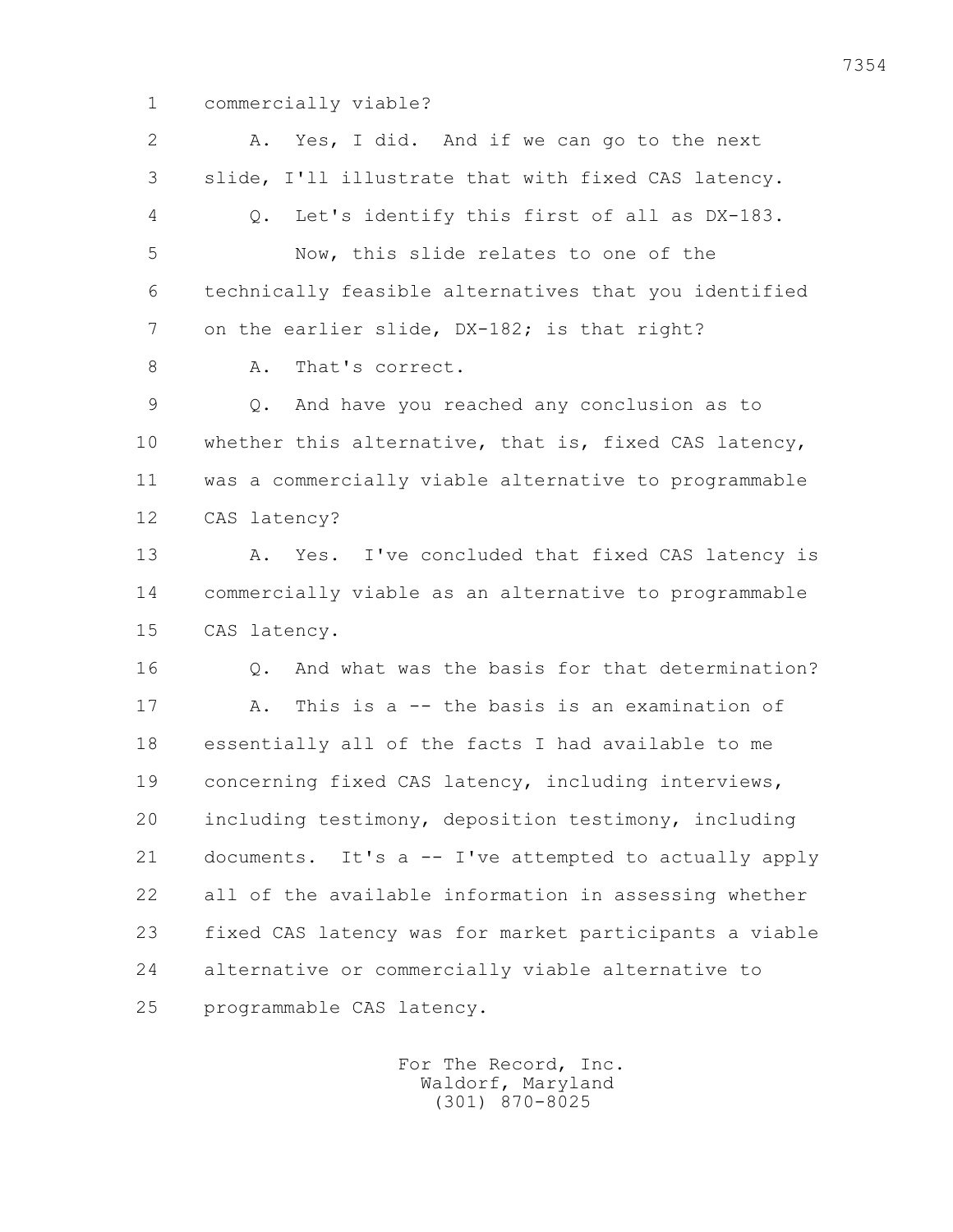1 And this slide sets out a tiny fraction of the 2 relevant information in making that determination. 3 Q. You mention in the first subbullet "presented 4 at JEDEC" and then below that you have reference to a 5 particular JEDEC meeting. 6 By this are you conveying that it is your 7 understanding that this technology, fixed CAS latency, 8 was at the point in time referenced here in 1995 9 presented as an alternative to JEDEC? 10 A. Right. It is my understanding that as a 11 factual matter NEC made a presentation involving fixed 12 CAS latency at that time. 13 Q. And what significance does that understanding 14 have to your conclusions about the commercial viability 15 of this technology? 16 A. Well, the implication is that NEC first itself 17 believed that this was commercially viable, that it 18 wasn't going to waste its time making a presentation 19 that it thought was not going anywhere and, moreover, 20 that it believed that it could muster substantial 21 support. 22 Again, it would be a waste of time for a 23 company to make a presentation which they thought had 24 no hope of actually going anywhere. 25 And so while I think not a proof, it's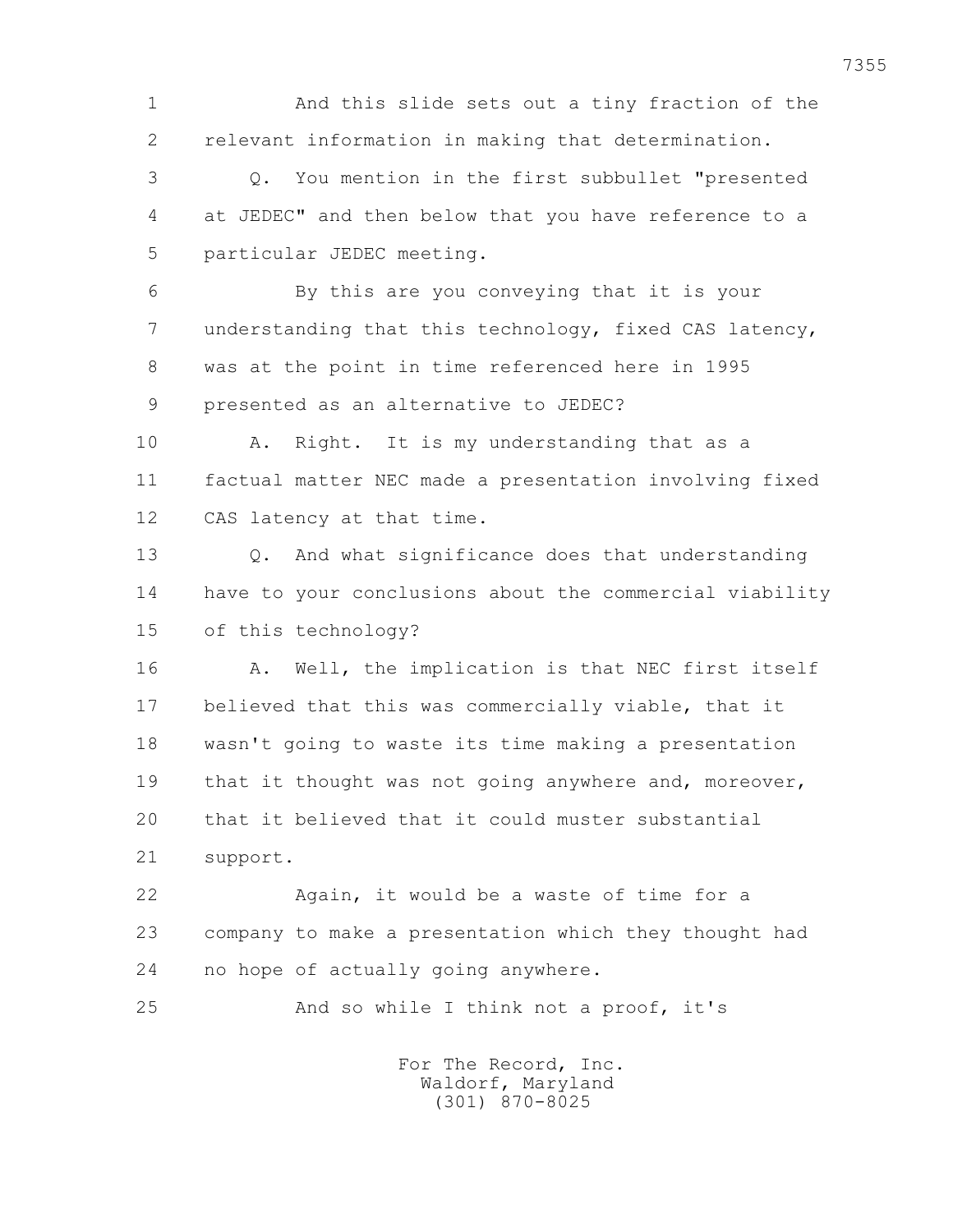1 certainly strong corroboration that a substantial 2 fraction of the market participants viewed the 3 technology as -- it's strong corroboration that one 4 market participant believed that it -- that that 5 technology was commercially viable and, moreover, 6 believed that it could persuade others that the 7 technology was commercially viable.

 8 So it's significant evidence if not proof -- 9 but not proof of commercial viability.

 10 Q. And below that you have a reference to cost 11 impact and then a reference to certain trial 12 testimony.

 13 Without -- I'm not asking you to read or 14 summarize that testimony, but let me ask you from the 15 standpoint of your economic conclusion about the 16 commercial viability of this technology, what, if any, 17 significance do you attribute to the testimony that's 18 referenced in this slide?

 19 A. Well, this testimony is not actually testimony 20 I had at the time, available to me at the time that I 21 made the determination. Its presence on the slide is 22 to be illustrative of the kinds of information on 23 which I'm relying, and so the purpose here is to 24 illustrate the factual background that I investigated 25 in trying to assess the commercial viability of the --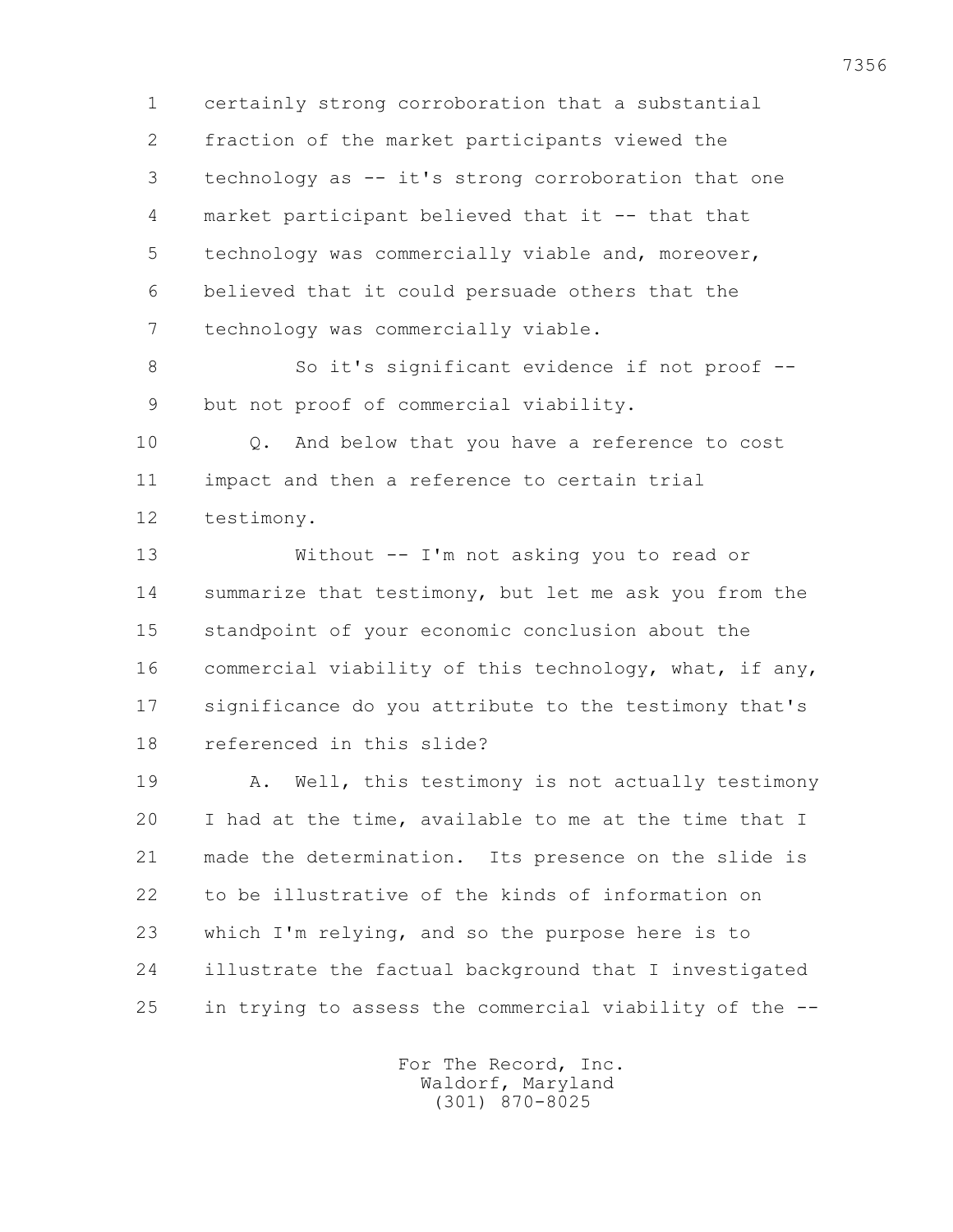1 of fixed CAS latency as a technology and I think it's 2 representative of the kinds of information that I've 3 collected.

 4 Q. So I take it from that answer that there's 5 other evidence that you have considered and relied upon 6 in reaching the conclusion that fixed CAS latency is a 7 commercially viable alternative to programmable CAS 8 latency?

9 A. Absolutely.

 10 Q. And I won't, in respect to the judge's rulings 11 earlier, I won't ask you to summarize that evidence 12 now. But let's -- well, let's turn to other 13 alternatives.

 14 Have you reached any conclusions as to whether 15 other technically feasible alternatives to programmable 16 CAS latency are also, in your view and from the 17 standpoint of economics, commercially viable?

 18 A. Yes. And I have provided similar slides to 19 that one for three further technologies.

 20 Q. Now, this next slide we'll identify as DX-184. 21 A. That's correct.

 22 Q. And this slide relates to a technology 23 identified as programmable by pin strapping; is that 24 right?

25 A. That's correct.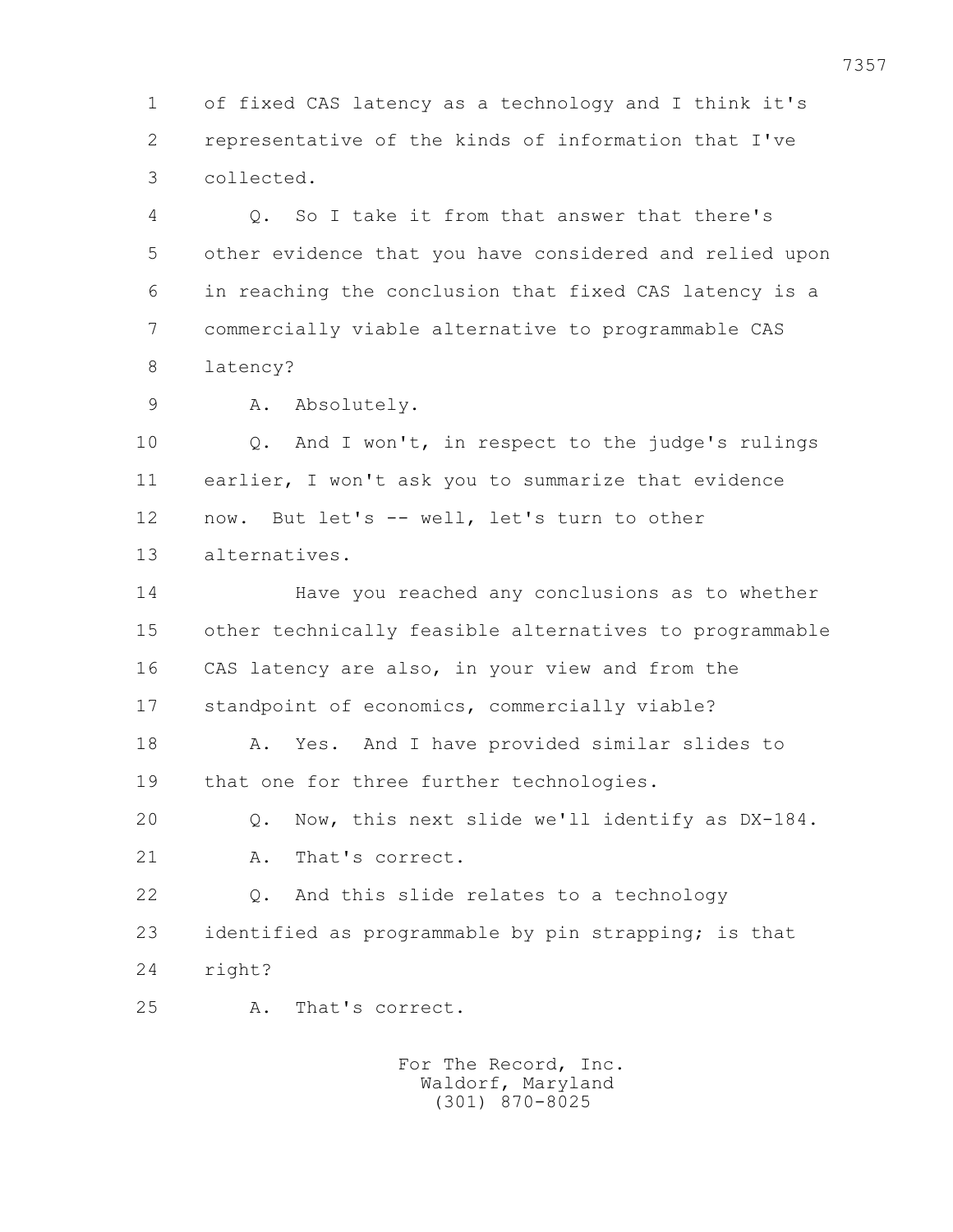1 Q. You again refer in this slide, DX-184, to a 2 JEDEC presentation?

3 A. That's correct.

 4 Q. And what, if any, significance do you attribute 5 to that?

 6 A. Well, the presentation is of course much more 7 recent, and so I would attach less significance to one 8 that's more recent than I would to an earlier one, 9 partly because the economics of DRAM manufacture has 10 evolved over time. But nonetheless, it's suggestive of 11 serious consideration by Micron in this case as a 12 technology that is an alternative to programmable CAS 13 latency.

 14 Q. And the bottom half of the slide again refers 15 to certain trial testimony. Without asking you to 16 summarize that, let me ask you this.

 17 Is your purpose in identifying that trial 18 testimony the same as the purpose that you explained 19 for identifying other trial testimony in the prior 20 slide?

 21 A. Yes. Although I might actually add in this 22 specific testimony that there is more diversity of 23 opinion on the cost of pins than there was on the 24 fixing of CAS latency, and this testimony also has 25 bearing on that, but that is to say that it depends on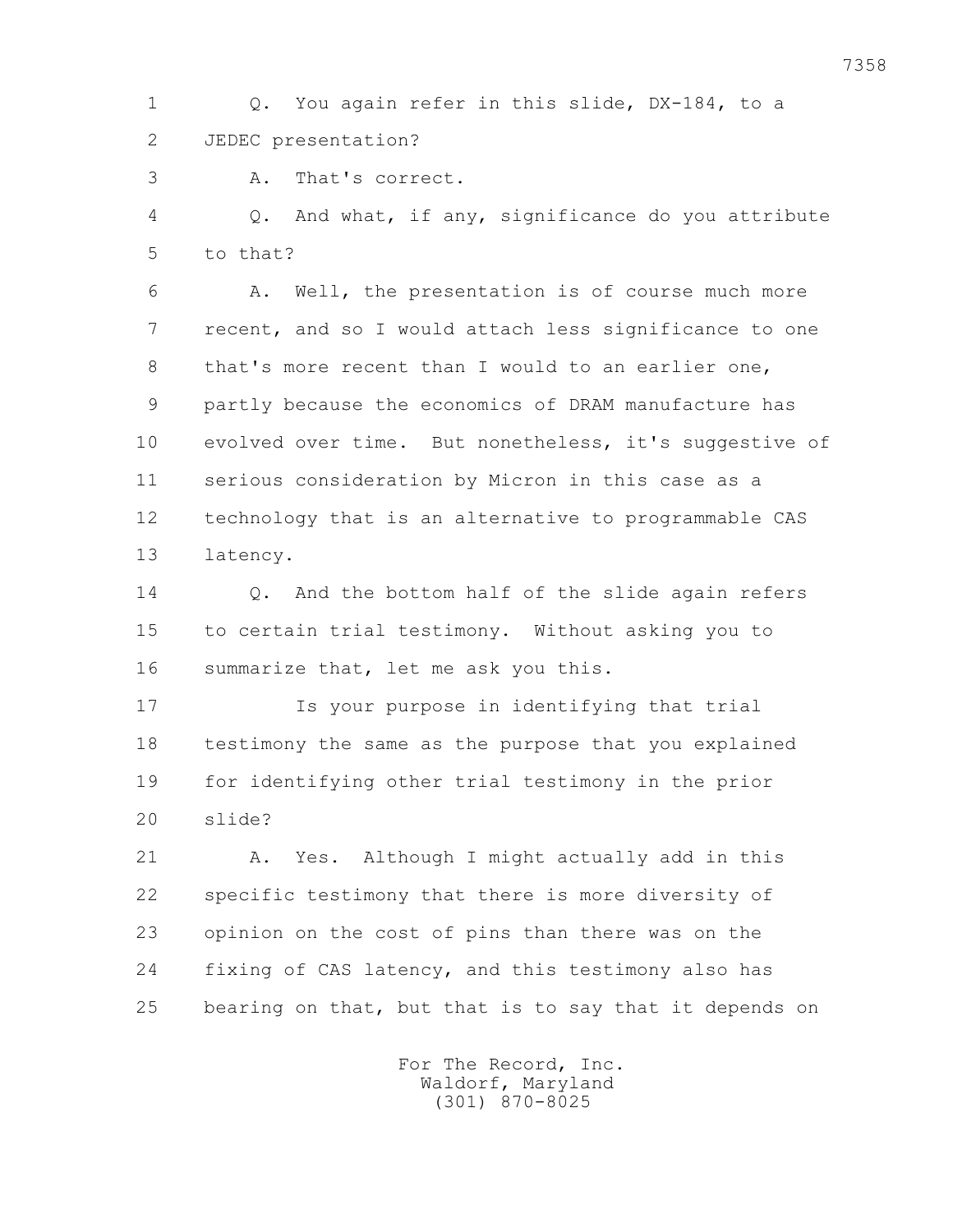1 the -- it appears to depend on the implementation as to 2 whether it's commercially viable and this testimony is 3 suggestive of that.

 4 Q. But you have concluded based on all of the 5 evidence that you've reviewed that this particular 6 technology is commercially -- is a commercially viable 7 alternative?

8 A. Yes. And for the same reasons as with fixed 9 CAS latency. Or in the same method, rather, is what I 10 meant to say, as fixed CAS latency.

 11 Q. In addition to fixed CAS latency and 12 programmable by pin strapping, are there any other 13 technologies that through your economic analysis you 14 have concluded are commercially viable alternatives to 15 programmable CAS latency?

 16 A. Yes. There are two. The next one is 17 programmable in the read command.

 18 Q. Let's go to the next one. This would be 19 DX-185.

 20 And can you summarize the basis for your 21 conclusion that this technology is a commercially 22 viable alternative to programmable CAS latency?

 23 A. Yes. Again, in parallel to the previous two 24 technologies, there's a -- he surveyed a large amount 25 of facts and concluded that this technology appears to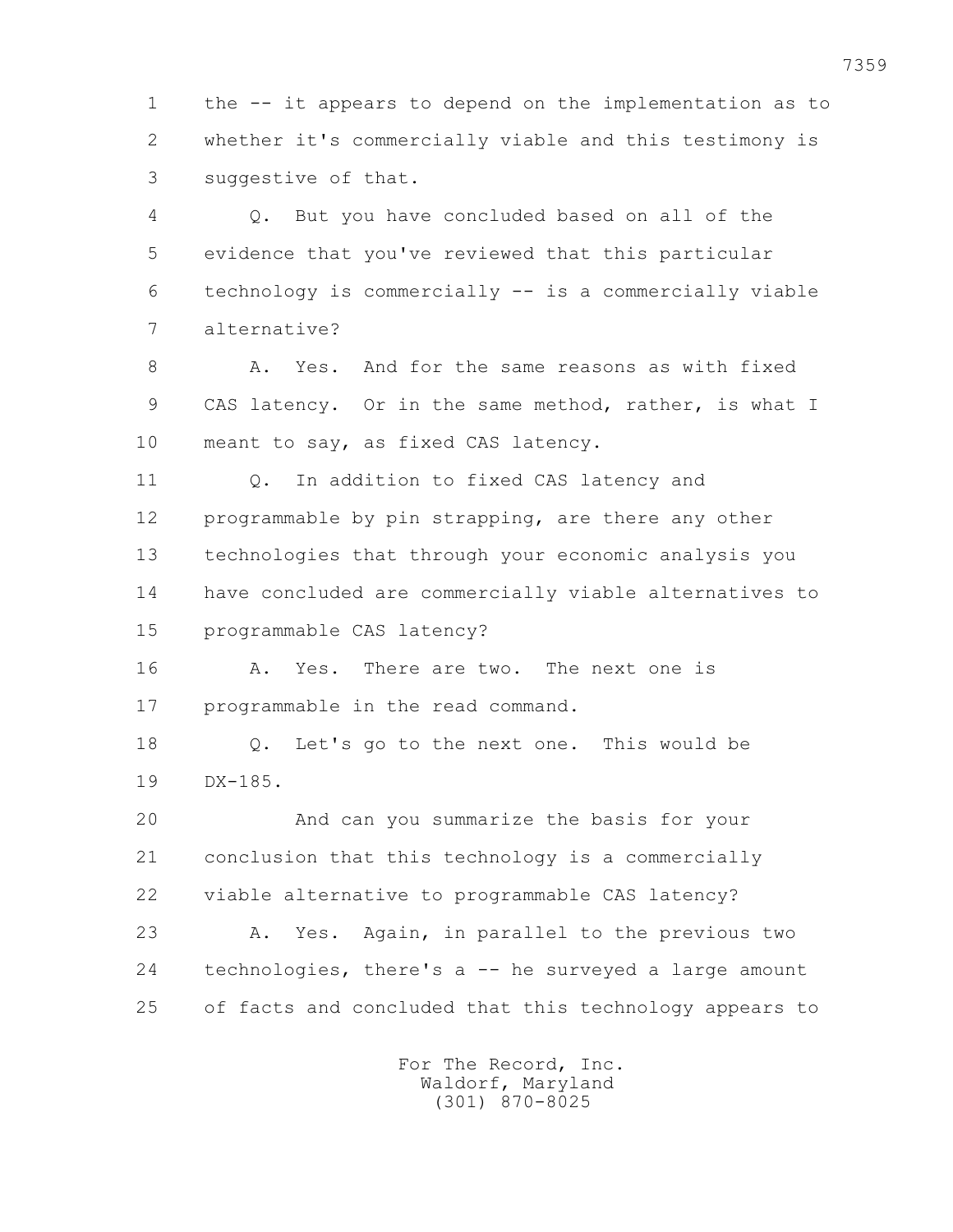1 be commercially viable, that is, appears to be a 2 substitute for programmable CAS latency.

 3 Q. And when you refer to cost impact on this 4 slide, DX-185, what are you referring to there?

 5 A. Well, this is actually from Professor Jacob who 6 is discussing the advantages and disadvantages of 7 programming CAS latency in the read command. It has 8 some physical advantages. Actually I think it's the 9 case that you don't eliminate the mode register. 10 Again, this is a fact. You just reduce this piece of 11 the mode register. I think that's what happens next in 12 the trial.

 13 But that you -- so it has some advantages in 14 manufacture and it has some disadvantages in that it 15 could suffer somewhat on performance, and on balance, 16 these are approximately canceling.

 17 Q. And in concluding that this is a commercially 18 viable alternative, have you concluded that this 19 technology would have a price-constraining effect on 20 programmable CAS latency?

21 A. Yes. That's correct.

 22 Q. And is that true of all of the technologies 23 that you have concluded to be commercially viable 24 alternatives; that is, in making that conclusion, have 25 you concluded, based on your investigation and the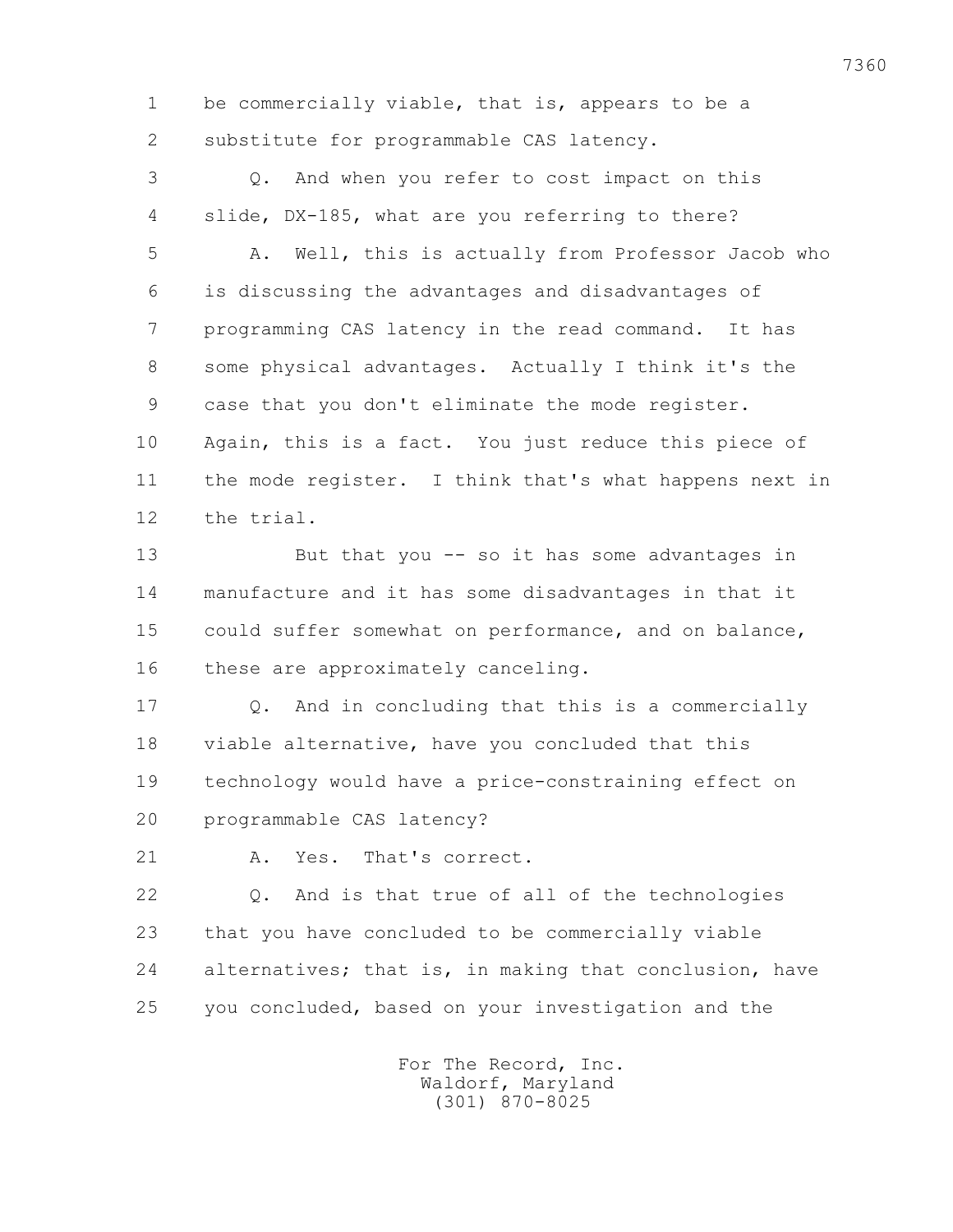1 facts that you've reviewed and your economic analysis, 2 that those commercially viable alternatives are -- 3 have a price-constraining effect on the technologies 4 that were the focal point of your relevant market 5 analysis? 6 A. That's the definition of commercial viability 7 that I'm using, so they all must be 8 price-constraining. 9 Q. You mentioned that there was one other 10 technology that you found, based on your analysis, to 11 be a commercially viable alternative to programmable 12 CAS latency. I believe the next slide relates to that. 13 This will be DX-186. 14 And the technology referred to here is setting 15 by fuses? 16 A. That's correct. 17 Q. Can you explain the basis for your economic 18 conclusion that this technology is a commercially 19 viable or was a commercially viable alternative to 20 programmable CAS latency? 21 A. Again, it's the same kind of basis as in the 22 earlier technologies. I've examined a large amount of 23 evidence bearing on the substitution possibilities of 24 this technology. Evidence is all in the form of 25 engineers, analyst reports, JEDEC meetings and the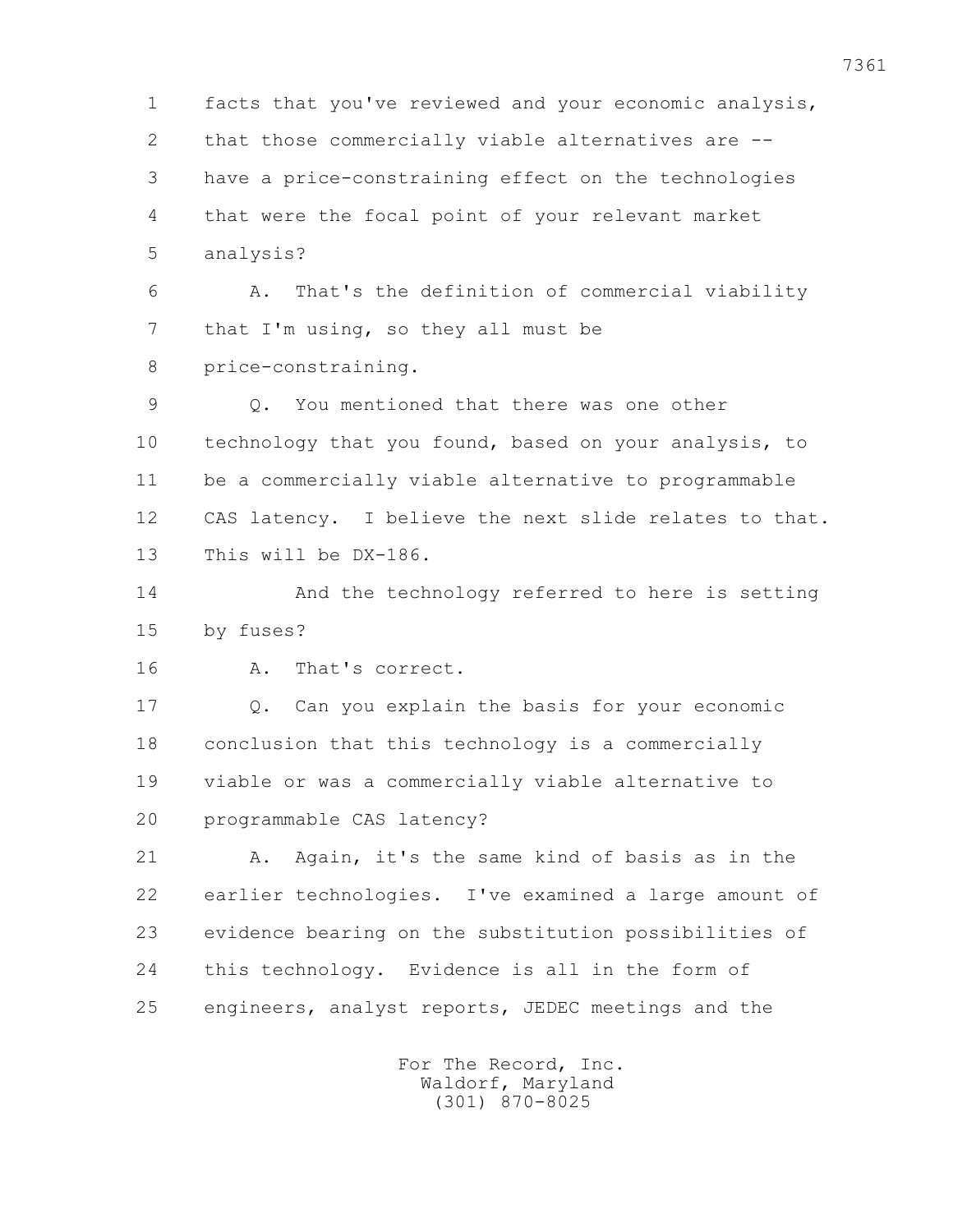1 like. And some of that evidence is illustrated by this 2 slide.

 3 Q. Of the technologies that you understood to be 4 technically feasible alternatives to programmable CAS 5 latency, did you eliminate any as commercially viable; 6 that is, did you conclude that any of those technically 7 feasible alternatives were not commercially viable 8 alternatives from the standpoint of the time frame that 9 you were focusing on?

 10 A. There's -- I didn't reach -- so the answer to 11 that question specifically is no, but I didn't reach a 12 determination on one of the technologies.

 13 Q. Let's go to the next slide. This will be 14 DX-187. I think that this lists the five technologies 15 here.

 16 Is this the same list of the technologies that 17 you started with as the set of what you understood from 18 the technical sources that you considered to be 19 technically feasible alternatives?

20 A. It is the same set, yes.

 21 Q. And you said that you did not ultimately 22 conclude, or to put it differently, you concluded 23 ultimately that one of these technologies was not a 24 commercially viable substitute or you could not 25 conclude that it was a commercially viable substitute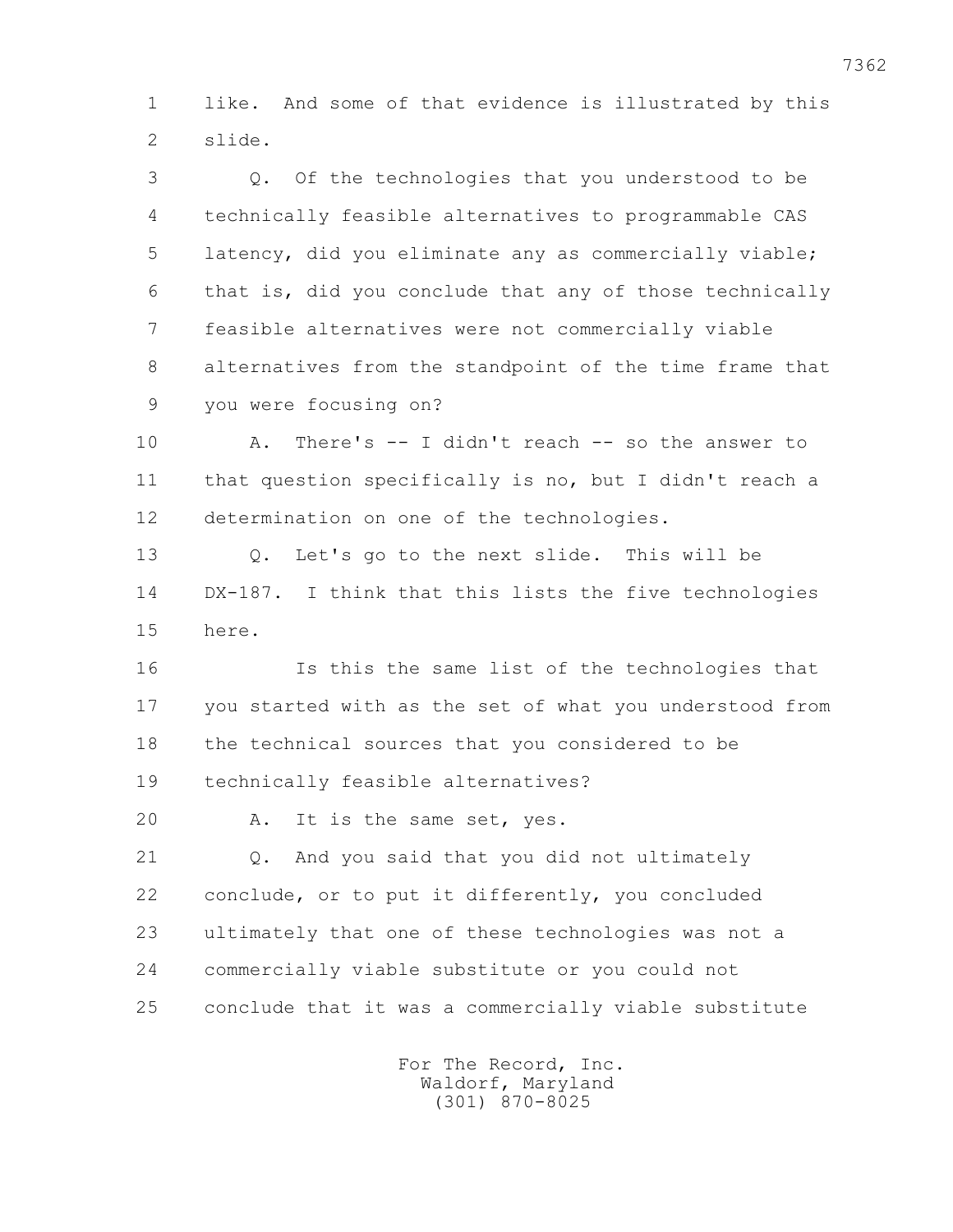1 for programmable CAS latency?

 2 Should I restate that? Are there too many 3 double negatives?

4 A. I'm happy to answer the question.

5 Q. Let me restate it.

 6 Was there any one of these five technologies 7 that you, based on your analysis, did not conclude to 8 be commercially viable, a commercially viable

9 alternative?

10 A. I did not determine that scaling CAS latency 11 with clock frequency was a commercially viable 12 alternative primarily because I did not find out 13 enough information to reach a determination in that 14 case.

 15 Q. And so the others -- this is an animated slide 16 and there are now red check marks by four of the five 17 alternatives.

 18 Are these the alternatives that based on the 19 information that you analyzed you concluded to be 20 commercially viable alternatives to programmable CAS 21 latency in the time frame that you focused on?

22 A. That's correct.

 23 Q. And having determined that these technologies 24 were commercially viable alternatives, did you then 25 proceed to define a relevant market?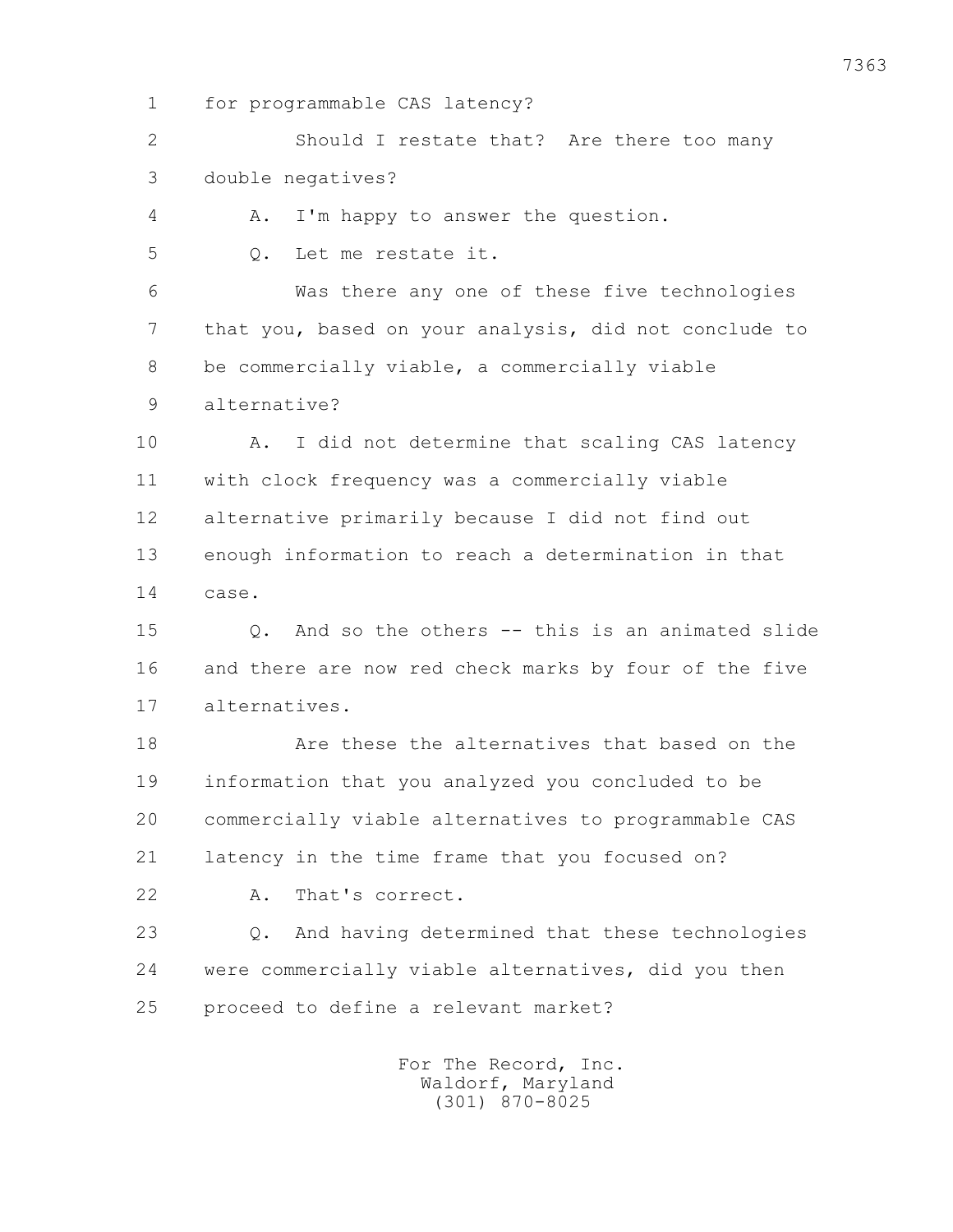1 A. Yes. This set -- the relevant market is -- 2 contains those four. 3 Q. And the relevant market that you defined you 4 termed the latency technology market; is that right? 5 A. That's correct. 6 Q. And to be clear, what you have termed the 7 latency technology market, does that market consist of 8 programmable CAS latency and the four technologies that 9 are checked in DX-187? 10 MR. STONE: Objection. 11 THE WITNESS: That is correct. 12 MR. STONE: Objection. Leading, Your Honor. 13 The proper way is to say "Tell us what the 14 latency technology market consists of," not to lead him 15 to the answer. 16 JUDGE McGUIRE: Sustained. 17 Restate, Mr. Royall. 18 MR. ROYALL: That's fine, Your Honor. 19 BY MR. ROYALL: 20 Q. Tell us what technologies you included in the 21 latency technology market. 22 A. Well, following my procedure, I started with 23 programmable CAS latency and then I included the 24 commercially viable alternatives, which are the 25 technologies checked with the check mark attached to For The Record, Inc.

 Waldorf, Maryland (301) 870-8025

7364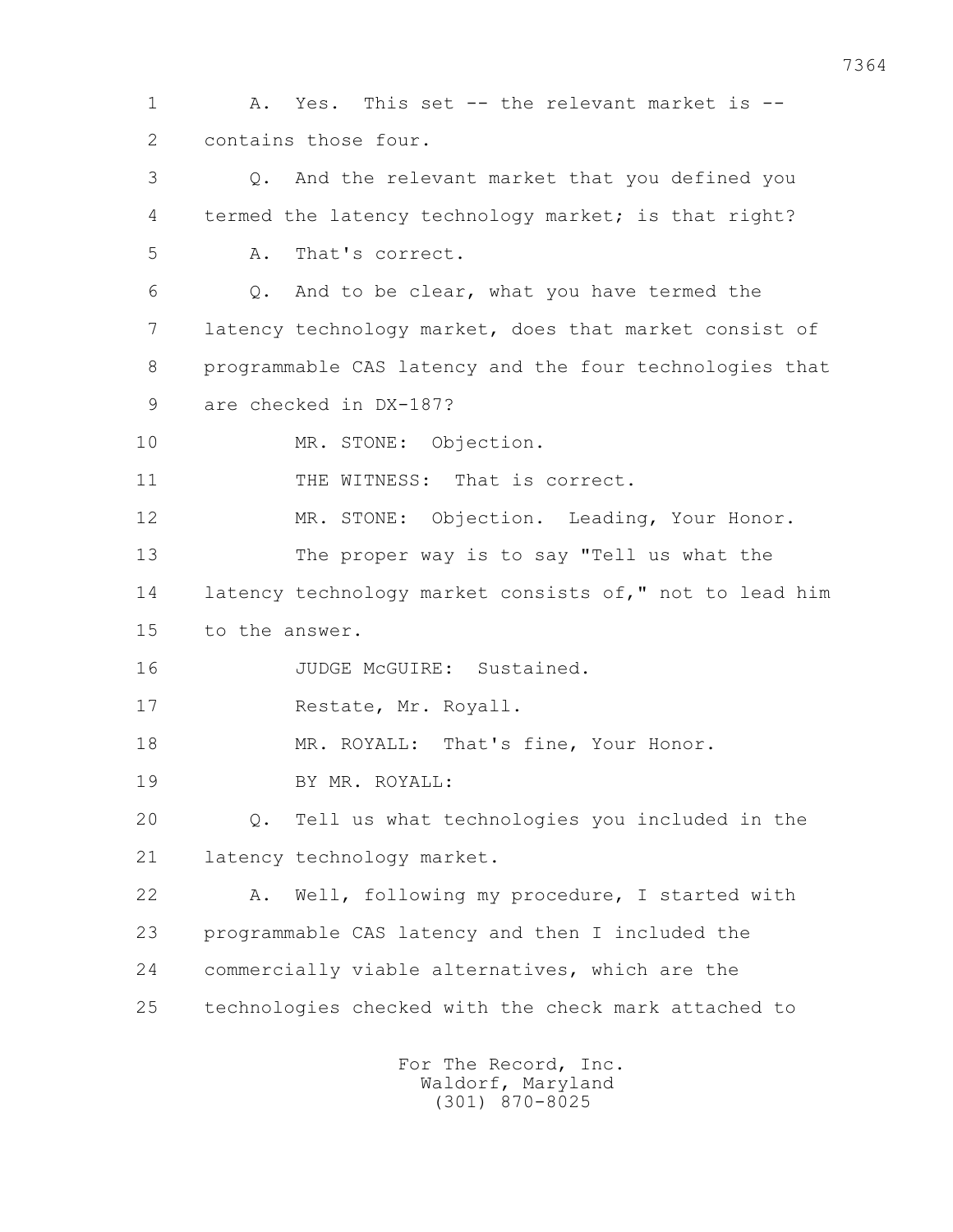1 them in this slide. And so all five technologies are 2 members of the latency technology market. 3 Q. Now, let's turn to the next of the four 4 relevant technologies that you identified earlier. 5 Let's turn to the next technology, programmable burst 6 length.  $7 \qquad A. \qquad S_0 \qquad -$  8 Q. Before we go any further, the slide that we're 9 now looking at I believe is slide 188, or DX-188. 10 And this slide relates to the analysis that you 11 conducted in defining relevant markets relating to 12 programmable burst length; is that right? 13 A. That's correct. 14 Q. And the first bullet point, what does that 15 relate to? 16 A. So again I'm relying on technical experts and 17 technical knowledge, so this is a factual -- there's a 18 factual matter embedded in this. 19 My understanding of programmable burst length 20 is that this is something that sets the burst length. 21 Programmable burst length normally refers to setting 22 the burst length at either 4 or 8. And it determines 23 how many steps the DRAM takes, what's called a burst, 24 sometimes called a wrap. 25 And the -- so the technology -- the substitutes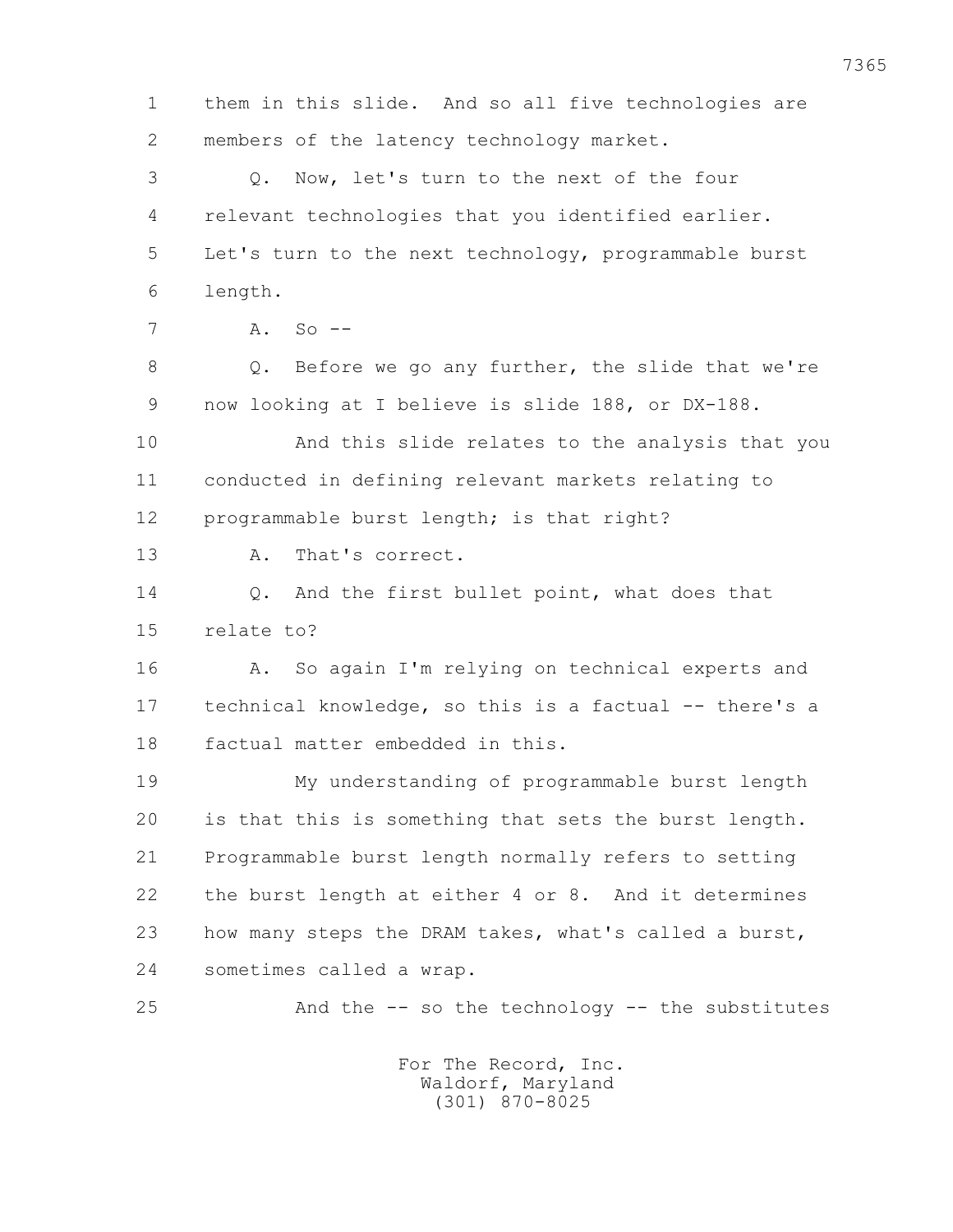1 for programmable burst length are other technologies 2 that set the amount of data read from a DRAM in 3 response to a request for data.

 4 Q. And in defining the relevant technology market 5 with reference to programmable burst length, did you 6 follow the same methodology that you described earlier 7 with respect to programmable CAS latency?

8 A. Absolutely. And this slide illustrates that by 9 being essentially identical to the earlier slide on 10 programmable CAS latency.

 11 Q. So having first identified the relevant 12 product, you went on then to identify, based on the 13 technical sources you considered, the universe of what 14 you understood to be technically feasible

15 alternatives?

16 A. That's correct. And again, to emphasize, 17 that's an assumption on my part, not a conclusion. 18 Q. Let's go to the next slide. This will be 19 DX-189.

20 And what does this slide present?

 21 A. This lists Professor Jacob's technically viable 22 alternatives for programmable burst length.

 23 Q. And following the same methodology that you've 24 described, did you conclude that any of these 25 technically viable or technically feasible alternatives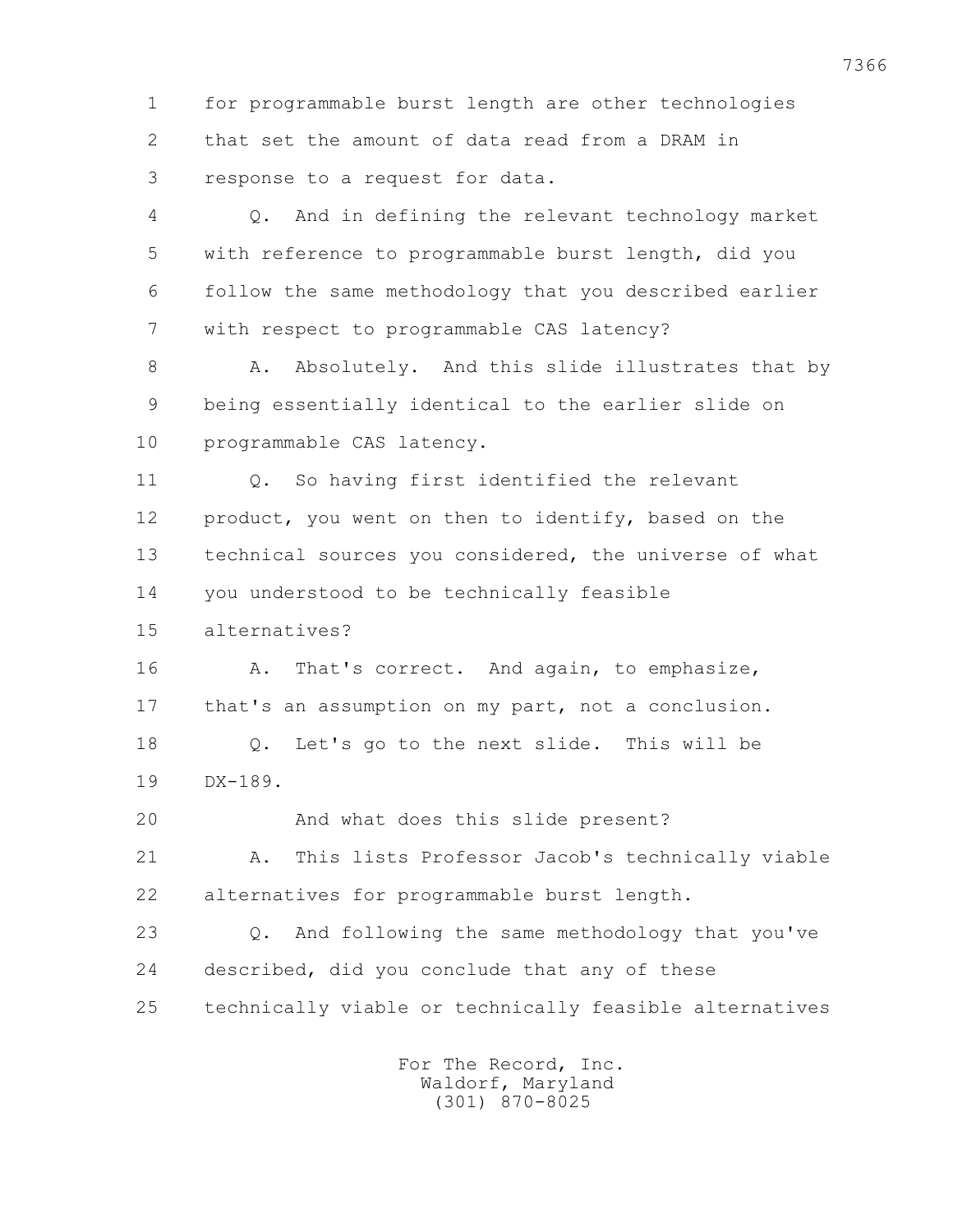1 were also, from the standpoint of economics, 2 commercially viable?

 3 A. Yes, I did. And I followed again the same 4 procedure that we used on programmable CAS latency. 5 Q. Let's go to the next slide. This will be 6 DX-190. DX-190 relates to the alternative identified 7 on the prior slide, the fixed burst length.

 8 Did you reach a conclusion as to whether this 9 technology was, based on your analysis, a commercially 10 viable alternative to programmable burst length?

11 A. Yes. And the logic is in fact almost exactly 12 parallel. The logic and the evidence is almost 13 exactly parallel to fixed CAS latency, and there is 14 highlights of evidence as before presented on the 15 slide.

 16 Q. And by that, you're referring to the substance 17 of the slide being what's conveyed or the information 18 conveyed being similar to the substance of what was 19 conveyed in the earlier slide related to fixed CAS 20 latency?

21 A. Similar or analogous.

 22 Q. Did you conclude that any other technically 23 feasible alternatives to programmable burst length were 24 also commercially viable from the standpoint of 25 economics?

> For The Record, Inc. Waldorf, Maryland (301) 870-8025

7367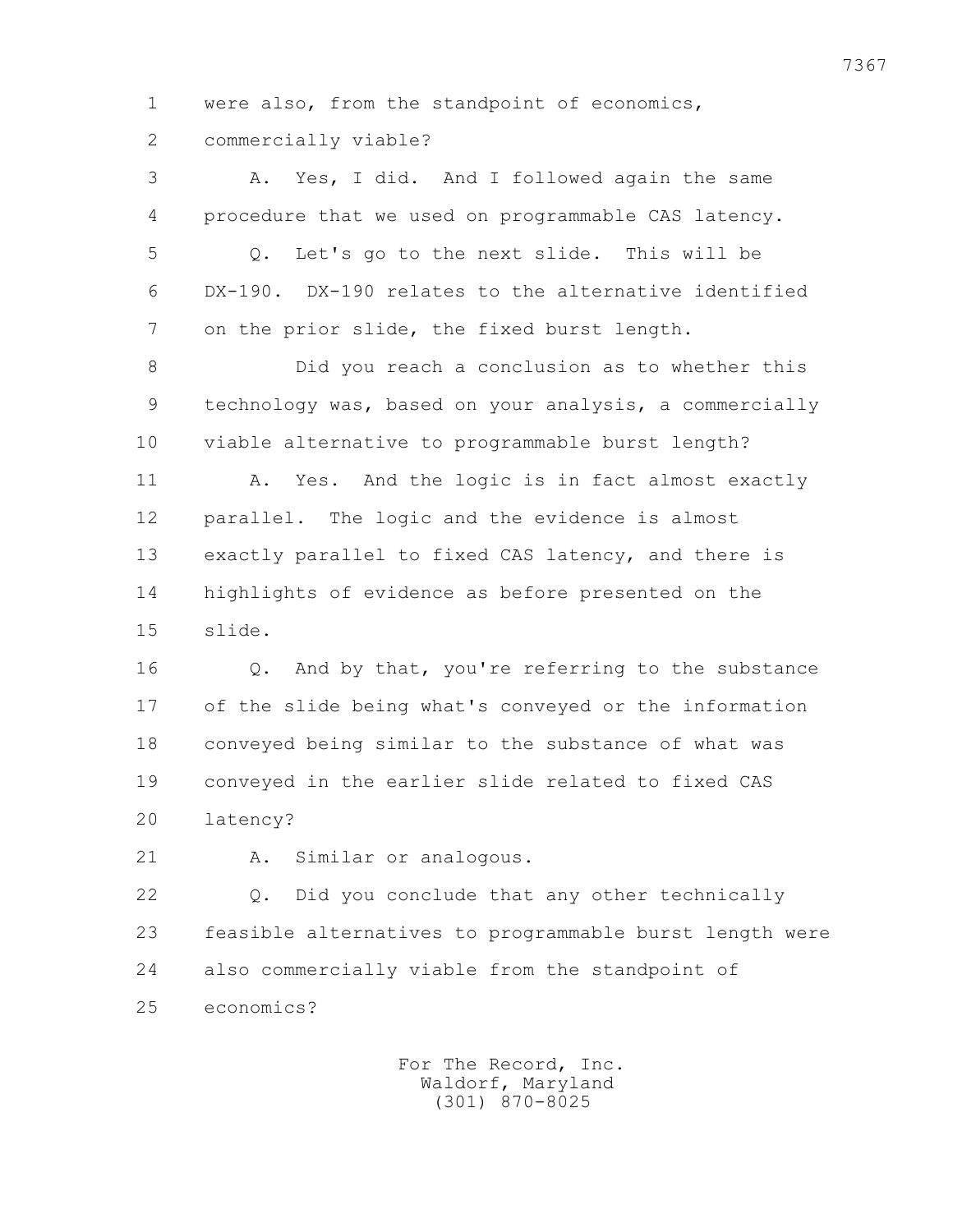1 A. Yes. Again, using a pin, if we can go to the 2 next slide --

3 Q. This would be DX-191.

 4 Can you explain the basis for your conclusion 5 that use of a pin or what's referred to here as 6 programmable by pin strapping was a commercially viable 7 alternative to programmable burst length?

8 A. Yes. And in fact the evidence is quite similar 9 to the evidence in favor of programming CAS latency 10 with pins. Programming CAS latency with pins may take 11 more pins than programming burst length with pins, but 12 otherwise, the logic is quite similar, and the 13 testimony of witnesses is quite similar and the 14 evidence quite similar.

 15 Q. I want to move through these slides quickly 16 because I know you have a number of similar slides, but 17 just so the record is clear, do the slides that relate 18 to the technologies that you've concluded are 19 commercially viable, such as this slide, DX-191, do 20 these set forth in full the factual basis for your 21 conclusion that these technologies are commercially 22 viable?

23 A. No, they do not. And in fact, I reached these 24 conclusions prior to the time that the trial commenced, 25 so the references to trial testimony were not actually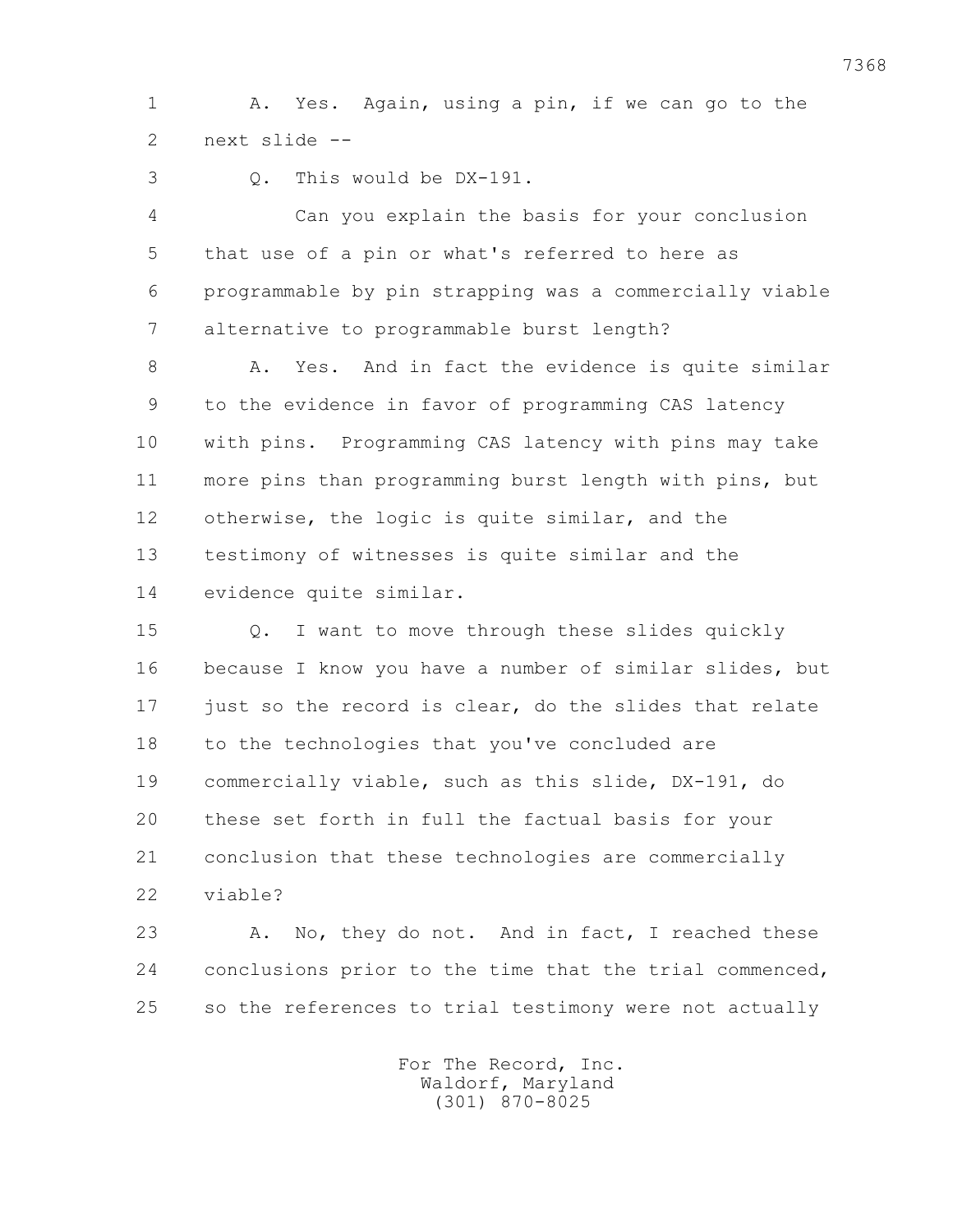1 part of my factual basis at the time that I reached the 2 determination. They've since become available to me. 3 But I illustrate them with the slides for relevance and 4 as further information.

 5 Q. Are the bases for your original conclusion that 6 these technologies were commercially viable 7 alternatives, are those bases set forth in your expert 8 report which we identified earlier?

9 A. That's correct.

 10 Q. Were there any other technically feasible 11 alternatives to programmable burst length that you 12 concluded, based on your economic analysis, to be 13 commercially viable?

 14 A. Yes. If we can go to the next slide, the 15 programmable in read command, so this is a technology 16 which embodies in the read command, so it's the request 17 of the DRAM for data, how long a burst to send, I found 18 to be commercially viable.

 19 This technology has both advantages and 20 disadvantages over programmable CAS latency.

 21 Q. And what was your -- how would you summarize 22 the basis for your conclusion that this technology was 23 a commercially viable alternative to programmable burst 24 length?

25 A. Again, I investigated the relevance of this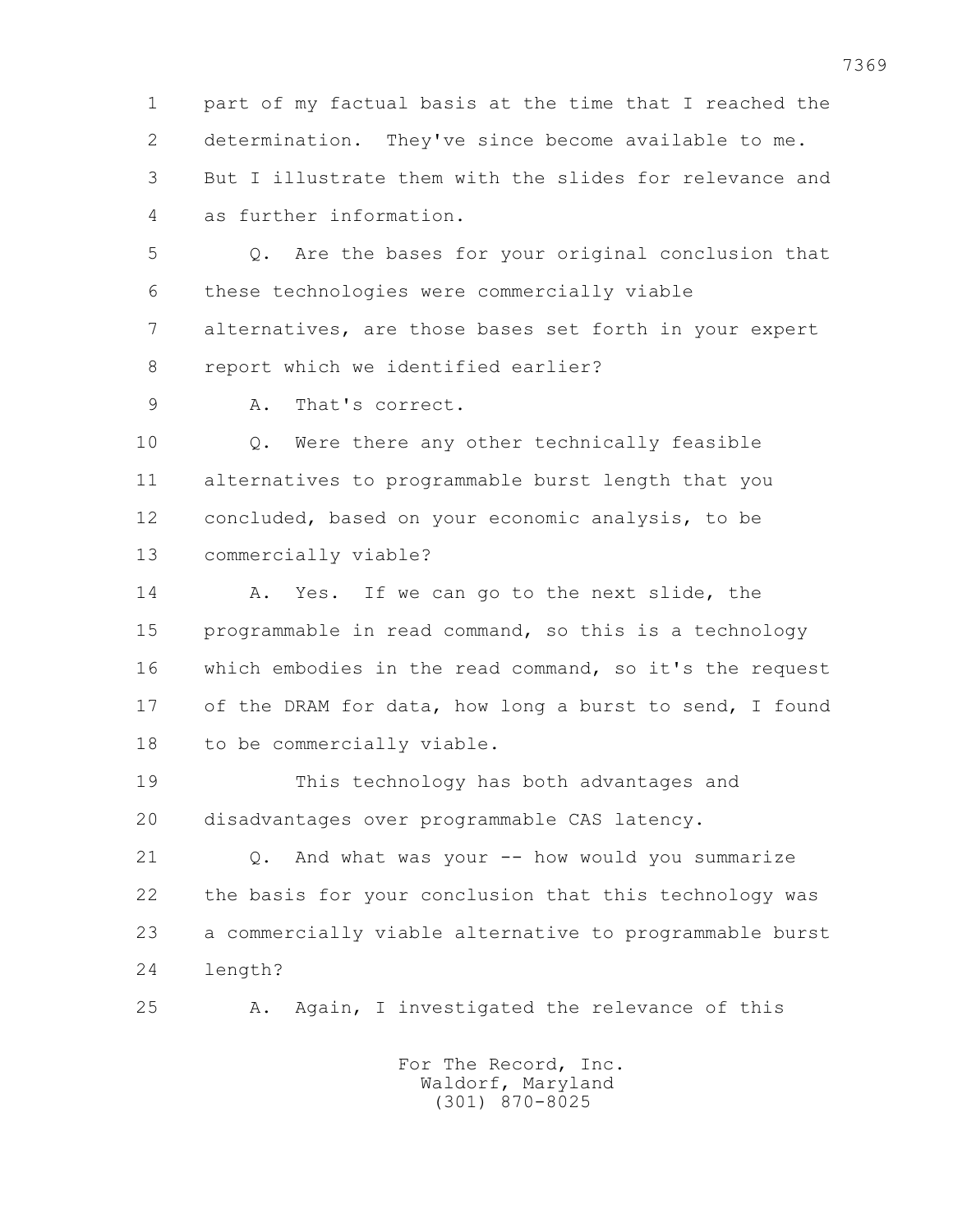1 technology as a substitute or its price-constraining 2 ability on programmable CAS latency to -- its ability 3 to serve as a substitute to programmable CAS latency 4 for the purposes of price constraint.

 5 Q. And this slide, before we move to another 6 slide, I believe should be identified as DX-192.

 7 Were there any other technologies that you 8 considered technically feasible technologies that you 9 considered that, based on your economic analysis, you 10 concluded to be commercially viable alternatives to 11 programmable burst length?

 12 A. Yes. The final technology is burst interrupt. 13 Q. Burst interrupt, and that's the subject of the 14 next slide, DX-193.

 15 And can you state or summarize the basis for 16 your conclusion that the burst interrupt technology was 17 a commercially viable substitute or alternative to 18 programmable burst length?

 19 A. So again, burst interrupt has advantages and 20 disadvantages. It's actually technology that was 21 already available in the standard. It has advantages 22 and disadvantages over programmable burst length and as 23 a technology for setting burst length, and those are 24 relatively small advantages and disadvantages, which 25 renders it a close substitute, and that was what I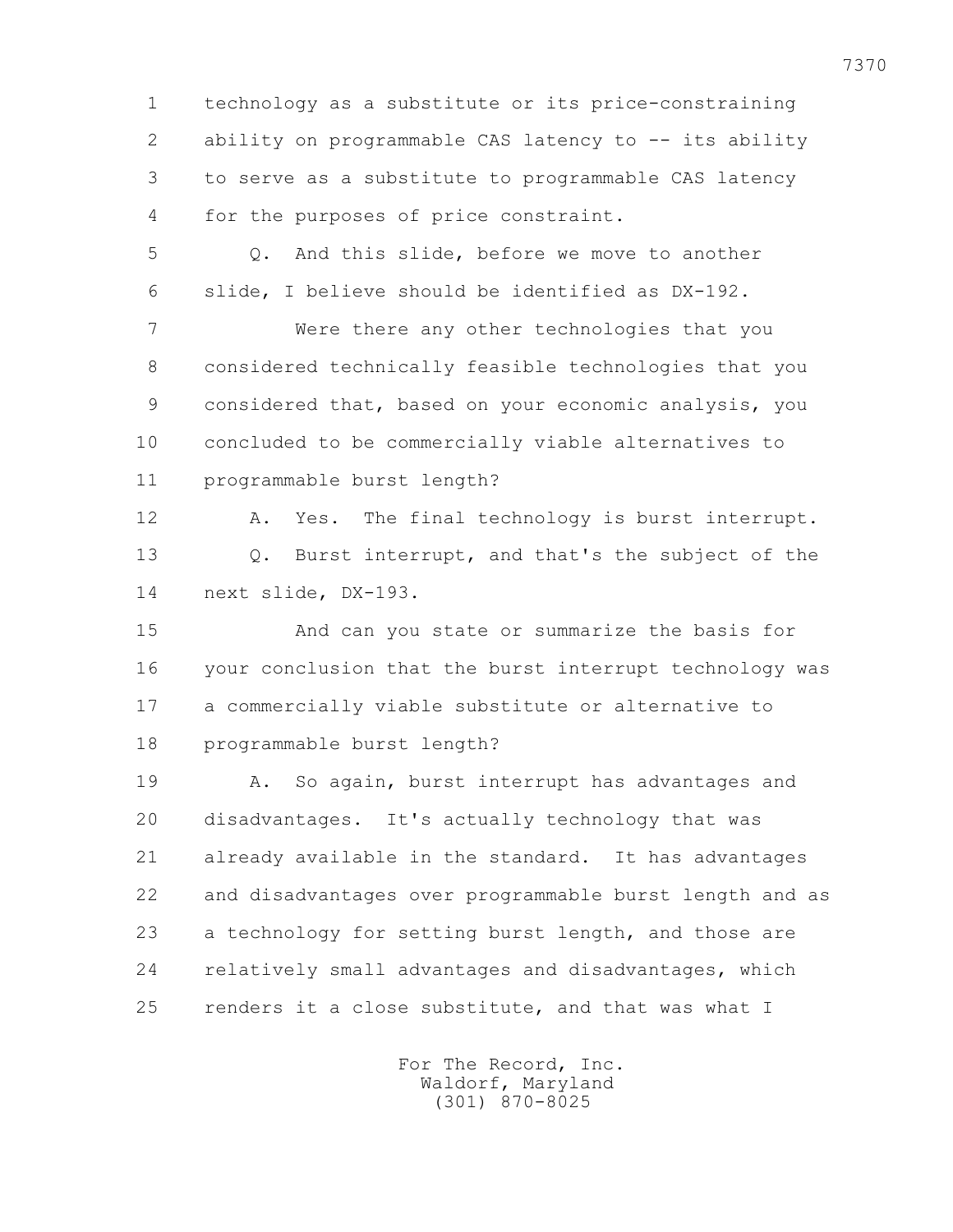1 found from my examination of the facts.

 2 Q. And what do you mean by the second bullet point 3 here? You say "in SDRAM and DDR SDRAM standards and 4 proposed for DDR-II."

5 A. So this is technology that's already available; 6 that is, you use burst interrupt in an SDRAM in that 7 it's possible to interrupt your -- so my understanding 8 of burst length -- again, this is a factual question -- 9 is that when I ask for data, I'm not going to be just 10 given back one piece of data, I'm going to be given 11 back a number of pieces data, and what the burst length 12 is is a means of setting how many pieces of data I'll 13 get back.

 14 So again, as I understand the facts -- and this 15 is a fact and not a matter of economic analysis -- the 16 reason that's useful and the reason one cares about 17 that is that it would slow down a DRAM if you had to 18 say, each time you wanted a piece of data, give me one 19 more piece of data, and the reason is you'd have to say 20 that and then get it back, say it again, get it back, 21 and that would add for a lot of requests. It speeds up 22 the process to get a lot of data in a row.

 23 A burst interrupt says, well, once I've gotten 24 three pieces of data I can issue a burst interrupt 25 command that stops the flow of data.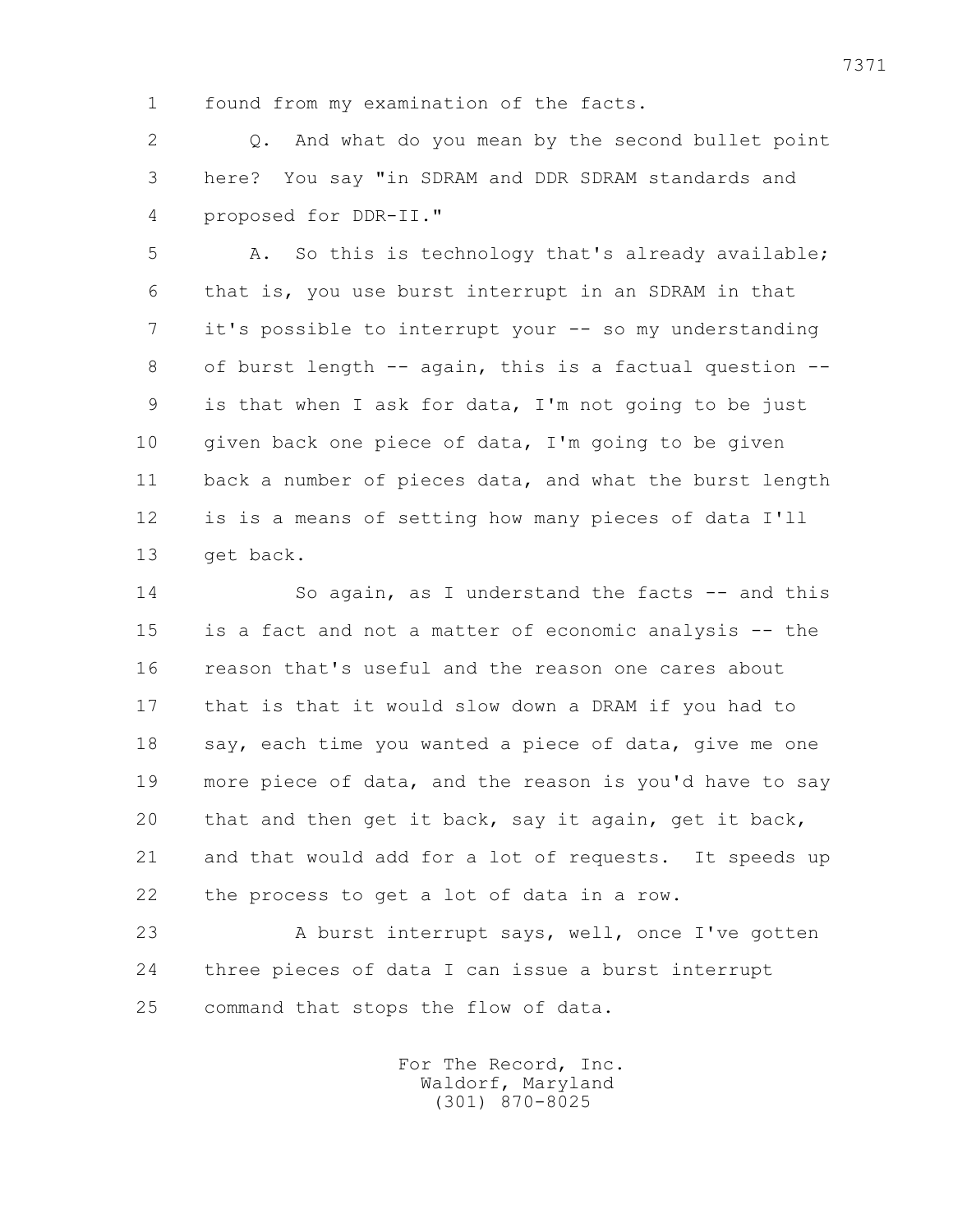1 Again, I'm explaining my understanding of the 2 facts.

 3 That has the effect of giving you programmable 4 burst length in the sense that if I want a burst length 5 of 4, I could ask for eight and then interrupt myself 6 after four have come, and that gives you an alternative 7 for programmable burst length.

 8 And then the -- so that's a long -- somewhat 9 long-winded answer to your question of this is already 10 available; that is, it's possible to issue a burst 11 interrupt command for SDRAM or for DDR SDRAM. That is 12 my understanding of the facts, is it's already 13 available in the standard.

14 O. We've talked now I think about four 15 alternatives, technically feasible alternatives to 16 programmable burst length that you've concluded to be 17 commercially viable through your economic analysis.

 18 Were there any of the alternatives that you did 19 not conclude to be commercially viable? 20 A. Yes. I didn't conclude it not to be

21 commercially viable, but I did not reach a

22 determination for using fuses to set burst length.

 23 Q. Let's go to the next slide. This next slide is 24 DX-194.

25 And you've just referred to fuses. Is that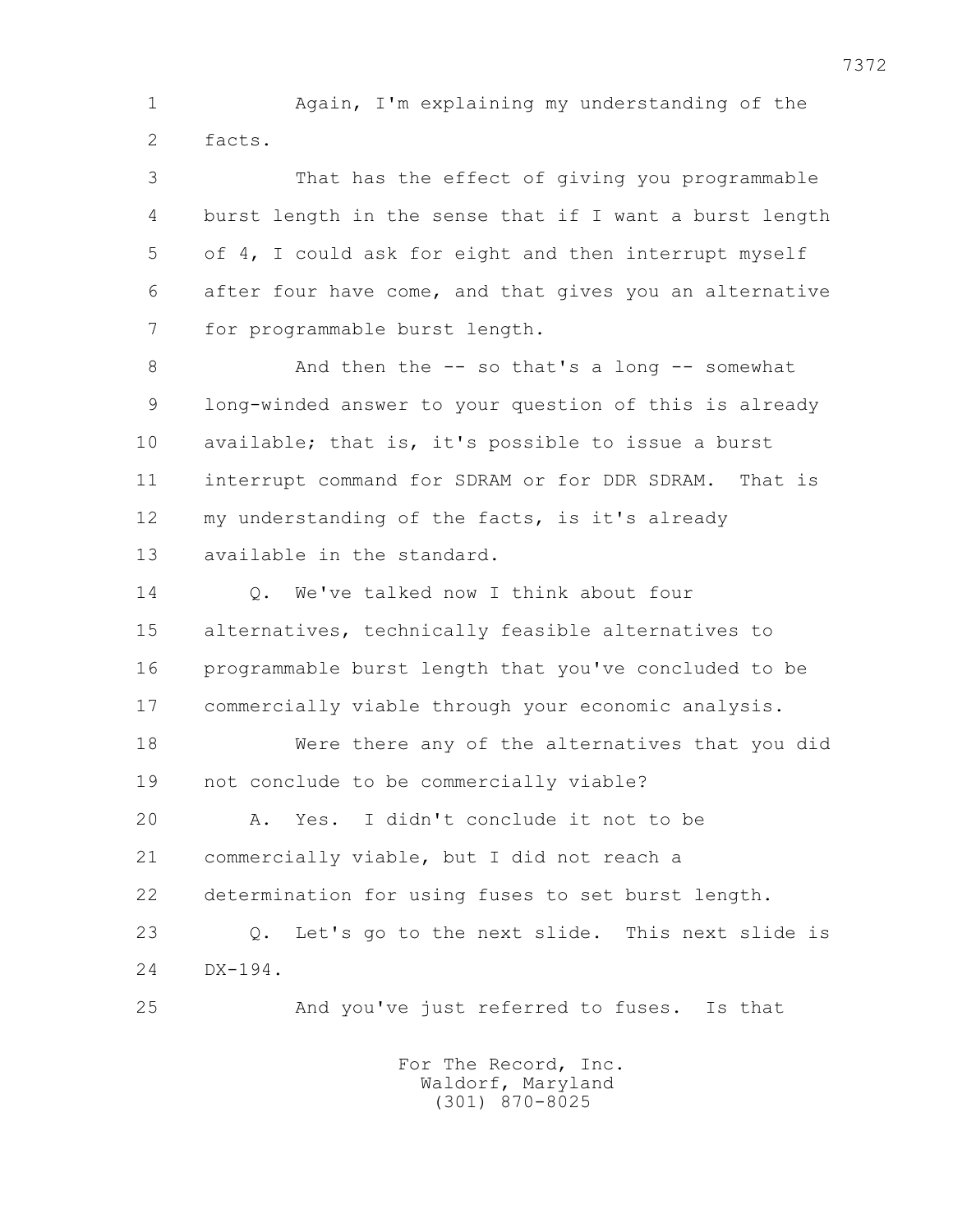1 what's in DX-194, is that what's -- is that the 2 technology referenced in the final bullet point? 3 A. That's correct. 4 Q. The other four bullet points identified here, 5 were those all technologies that you did conclude to be 6 commercially viable? 7 A. That's correct. 8 Q. And based on your analysis, did you define a 9 relevant technology market related to programmable 10 burst length? 11 A. Yes. I defined a burst length technology 12 market consisting of programmable burst length and the 13 four technologies that are checked on the slide. 14 Q. Now, let's go to the next -- 15 MR. STONE: I just wondered if we might be 16 getting close to a convenient breaking point or if this 17 was one for the evening. 18 JUDGE McGUIRE: I can't hear you. 19 MR. STONE: I wonder if we were about at a 20 convenience breaking point. 21 JUDGE McGUIRE: I was going to inquire of that. 22 I assume you're going to be about another 23 twenty minutes or so, Mr. Royall? 24 MR. ROYALL: Well, I'm going to be another -- 25 probably another twenty minutes just defining these For The Record, Inc.

 Waldorf, Maryland (301) 870-8025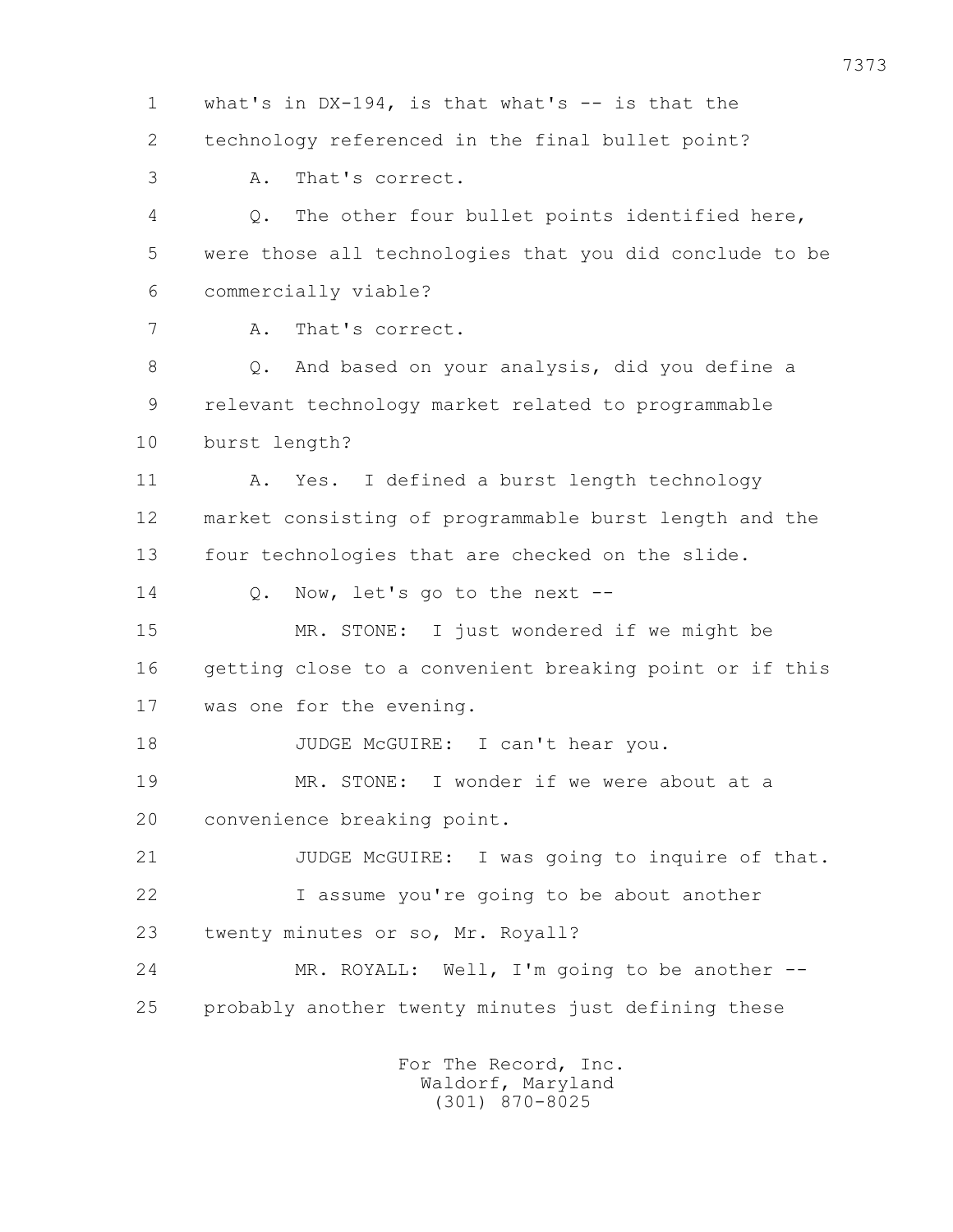1 relevant markets.

 2 JUDGE McGUIRE: Right. That's what I meant. 3 MR. ROYALL: Yes.

 4 JUDGE McGUIRE: And then after that, what was 5 your intention?

 6 MR. ROYALL: After that, Your Honor, I don't 7 have a time precisely, but I would expect that I'm 8 likely to have roughly another hour and a half, could 9 be slightly longer, but I would think we're in the 10 range of an hour and a half. I would be happy to 11 finish up in the morning.

12 JUDGE McGUIRE: When you say "another hour and 13 a half," you mean with this witness or just for this 14 evening?

 15 MR. ROYALL: I meant with the witness after we 16 finish relevant markets. Again, I need to review my 17 notes, but I think that may be in the ballpark, and I'd 18 be happy -- it would make sense to me to at least 19 finish the relevant markets today and I'd be happy to 20 finish the rest in the morning.

 21 JUDGE McGUIRE: Okay. Are you asking now, 22 Mr. Stone, for a break?

23 MR. STONE: No, no, no.

 24 JUDGE McGUIRE: I'm just trying to get an idea 25 of when we're going to break for the evening. Let's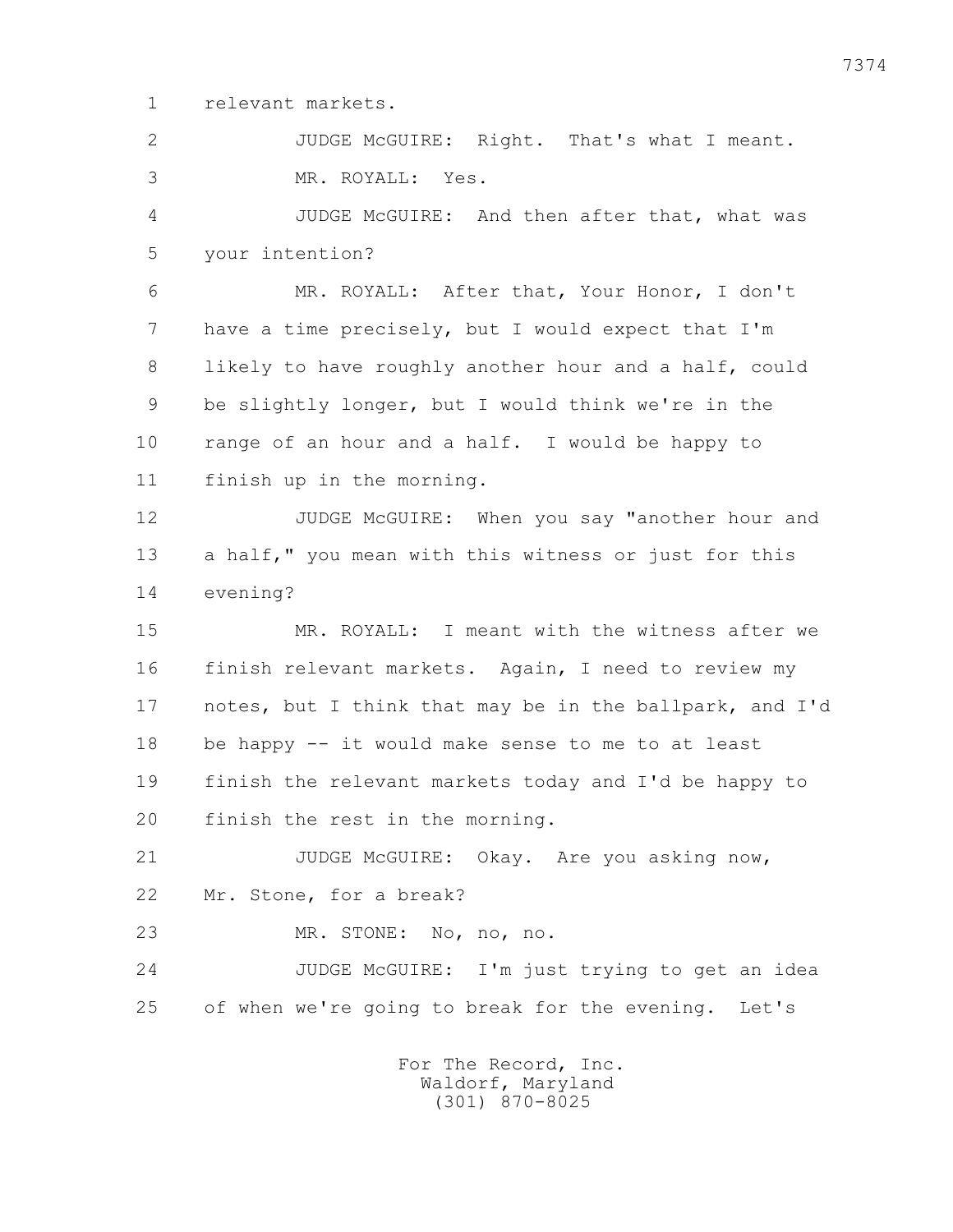1 go ahead and spend the next twenty minutes or so and 2 get over this topic and then we'll break for the 3 evening. 4 MR. ROYALL: That will be fine. Thank you, 5 Your Honor. 6 JUDGE McGUIRE: All right. 7 BY MR. ROYALL: 8 Q. I believe we've now covered your relevant 9 market analysis relating to two of the four relevant 10 technologies you identified earlier. 11 Let's move to the third relevant technology, 12 and I think in the list that you provided in an earlier 13 slide that technology was the dual-edged clock 14 technology? 15 A. That's correct. 16 Q. And we have another slide now on the screen 17 relating to dual-edged clock. I believe that this will 18 be identified as DX-195. 19 A. That's correct. Oh, I don't... 20 Q. And I think we all recognize that this is 21 similar to the earlier slides in explaining the basic 22 methodology, but the top bullet point I believe is 23 unique to this technology. Can you explain what you're 24 referring to there? 25 A. Yes. Again, I'm relying on the testimony of For The Record, Inc.

 Waldorf, Maryland (301) 870-8025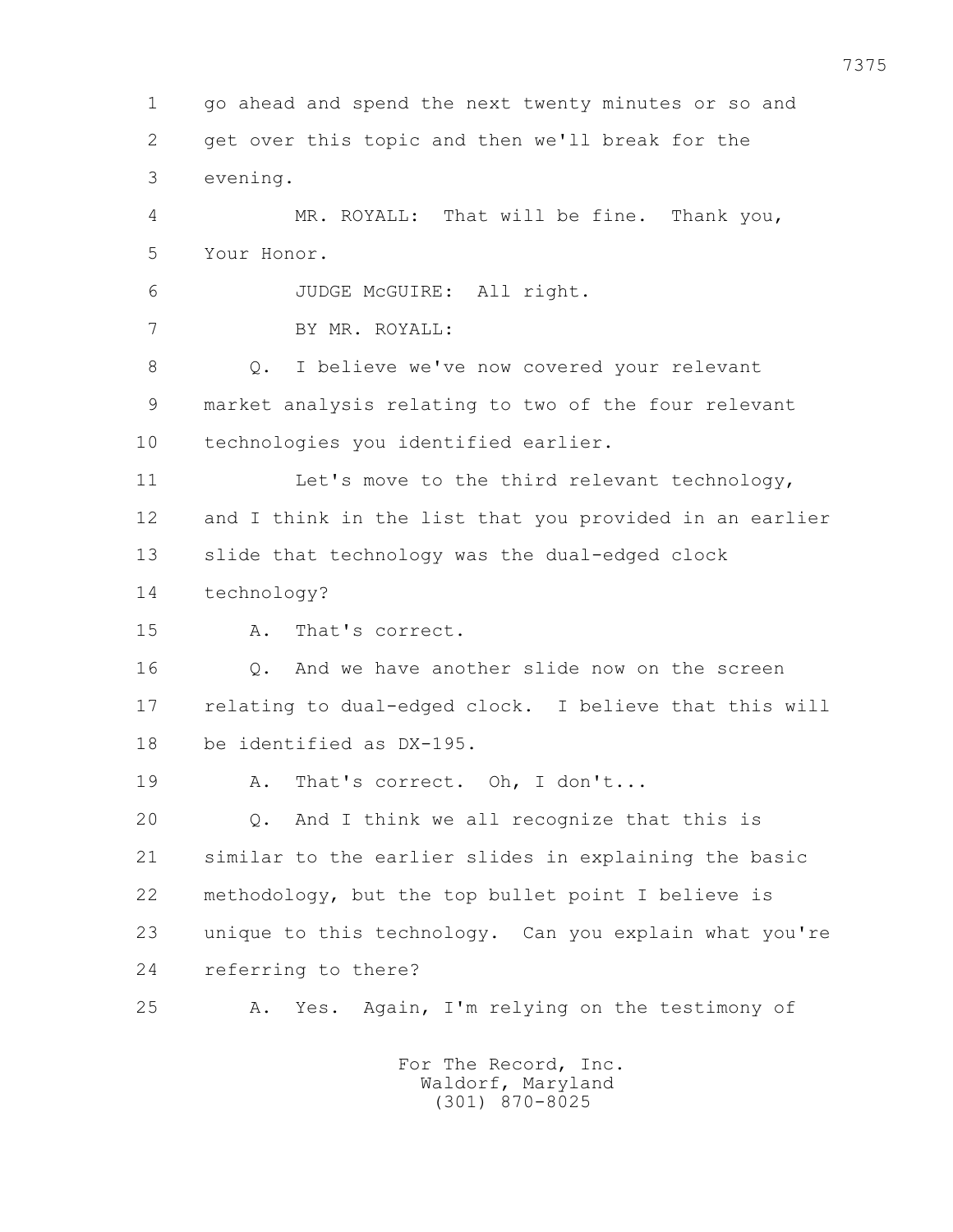1 other witnesses to characterize the dual-edged 2 clocking, one of the technologies at issue, is used as 3 a way of increasing the bandwidth or the amount of data 4 that's transmitted from the DRAM to the controller or 5 back. 6 Q. And with respect to this technology, dual-edged 7 clock, did you follow the same methodology of 8 initially, based on technical sources, identifying a 9 universe of what you understood to be technically 10 feasible alternatives? 11 A. I did. 12 Q. Let's go to the next slide, which will be 13 DX-196. 14 And does this slide reference all of the 15 technologies that you understood from the technical 16 sources you relied on to be technically feasible 17 alternatives to the use of dual-edged clock technology 18 in a DRAM? 19 A. It does. 20 Q. Let me ask before we go any further, did the 21 time period that -- did the time period that you were 22 focusing on, understanding that it's a rough time 23 period, but did the time period that you were focusing 24 on for your market definition analysis differ with 25 respect to this technology as compared to the two For The Record, Inc.

 Waldorf, Maryland (301) 870-8025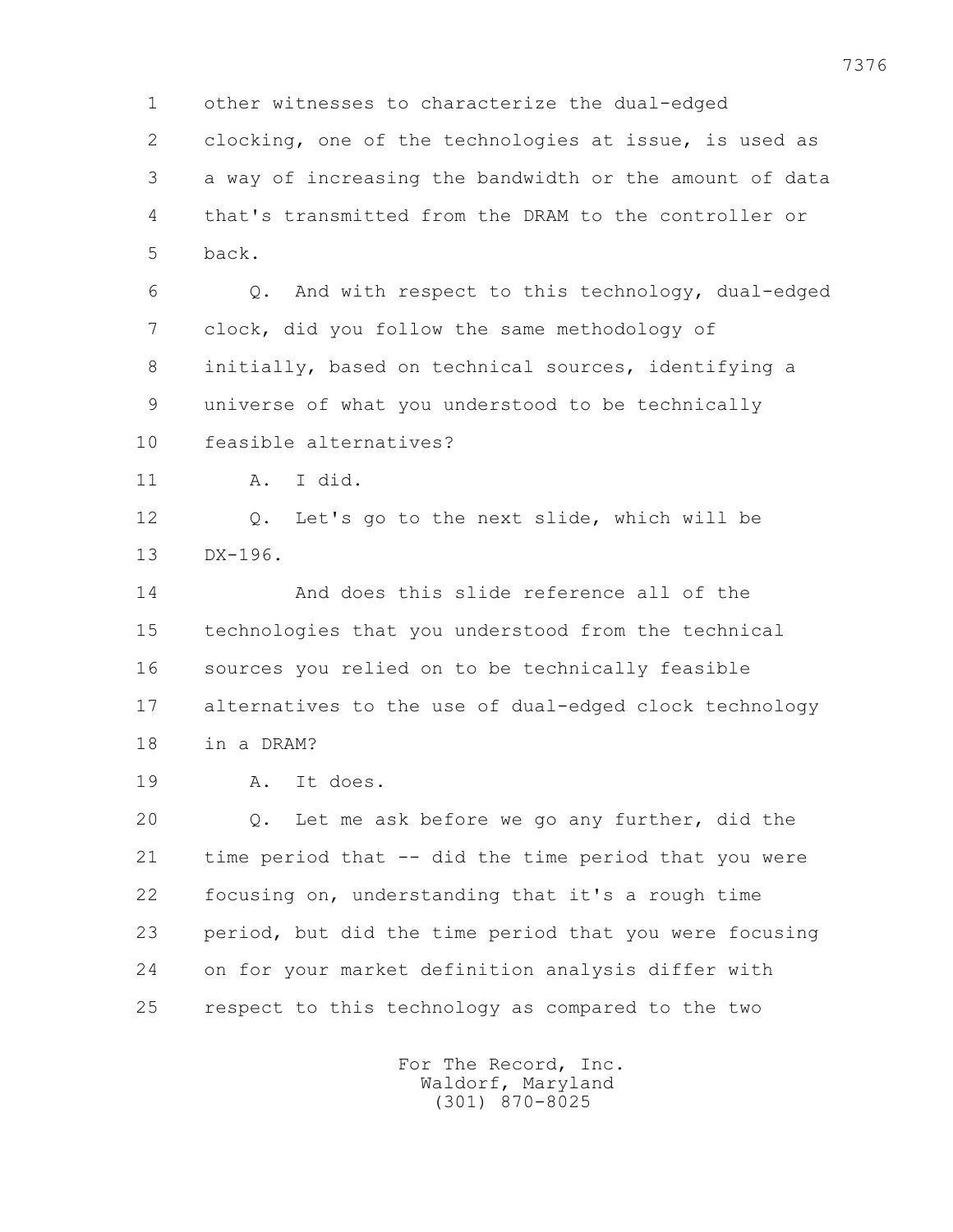1 earlier technologies, programmable CAS latency and 2 programmable burst length?

 3 A. It did because these are technologies -- the 4 dispute on these technologies involves DDR SDRAM rather 5 than SDRAM and that technology was standardized later, 6 so in this case the approximate time period that I 7 aimed at was 1995.

 8 Q. Based on your economic analysis, did you 9 conclude that any of these technically feasible 10 technologies presented in DX-196 was also, economically 11 speaking, commercially viable?

12 A. I did. If we can go to the next slide.

13 0. This will be DX-197.

 14 And this slide refers to keeping each DRAM 15 single data rate and interleaving banks on the module? 16 A. That's correct.

17 Q. Is this a technology -- a technological

 18 alternative that you concluded based on your analysis 19 to be a commercially viable alternative to dual-edged 20 clocking?

 21 A. It appears to be, yes. That is, I did conclude 22 that it's a commercially viable alternative.

 23 Q. And what -- can you summarize generally what 24 the basis is for your conclusion?

25 A. Again, I surveyed a great deal of evidence, I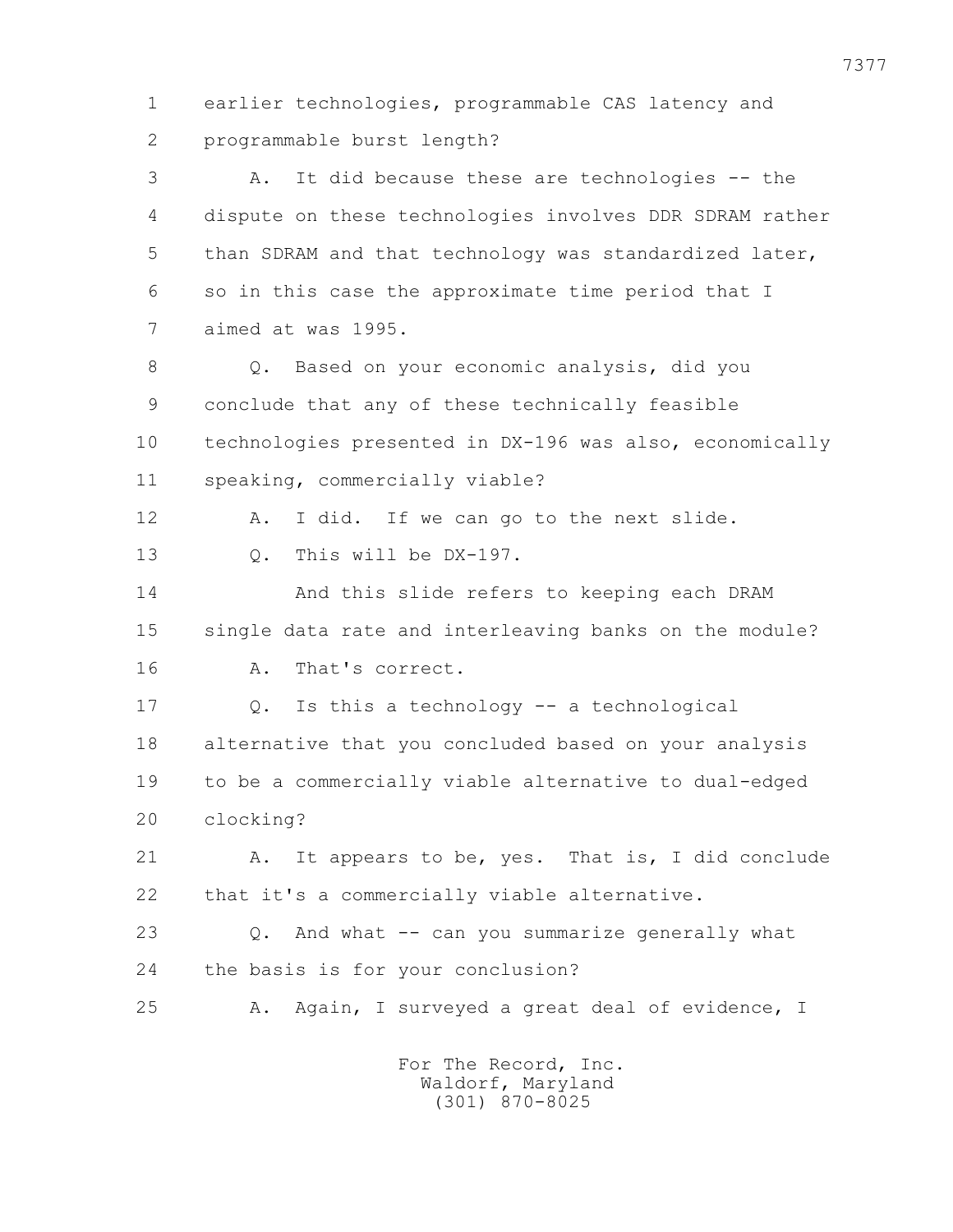7378 1 interviewed witnesses, and I read market reports to 2 reach that determination. 3 Q. Were there any other technically feasible 4 alternatives to dual-edged clocking that you concluded 5 were commercially viable? 6 A. Yes. 7 Q. Let's go to the next slide. This is DX-198. 8 And this slide relates to increasing the number 9 of pins per module? 10 A. Yes. I put this slide in because I did not in 11 fact conclude that this technology is commercially 12 viable; so that is to say, it does not appear to be 13 commercially viable. 14 There is some contrary evidence to that, 15 although the evidence is recent and in fact involves a 16 graphics design, a graphics card designer. 17 So there is some contrary evidence, but overall 18 this is a technology that I think I can rule out as 19 being commercially viable. 20 Q. And by that, do you mean that you've not 21 included it in any relevant technology market? 22 A. In fact, I've gone -- the others I was silent 23 on. I've gone further and excluded this one. 24 Q. Were there any other technologies other than

25 the prior technology, keeping each DRAM single data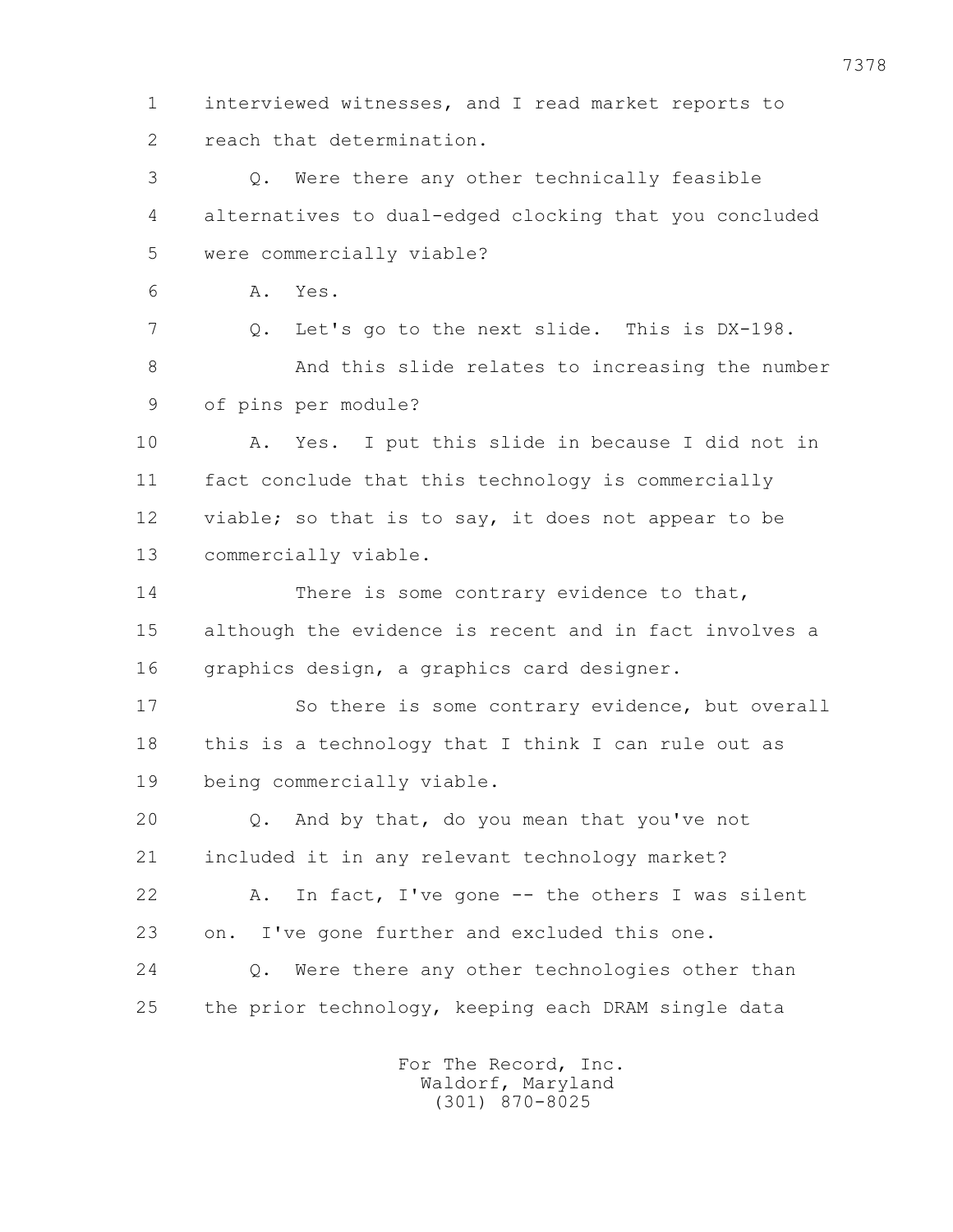1 rate, that was referred to in DX-197, were there others 2 besides that technology that you've concluded to be 3 commercially viable alternatives to dual-edged 4 clocking? 5 A. Yes. And the next slide will set that out. 6 Q. The next slide will be DX-199, and this refers 7 to doubling the clock frequency? 8 A. Right. 9 Q. Is this a technology that you've concluded 10 based on your economic analysis to be a commercially 11 viable alternative to dual-edged clocking? 12 A. That's correct. 13 Q. And what was the basis for that conclusion or 14 what -- if you could summarize the basis for that 15 conclusion. 16 A. Again, I examined a great amount of 17 information and facts to reach the determination that 18 this was a commercially viable alternative to 19 dual-edged clocking. 20 Q. Were there any other technically feasible 21 alternatives besides doubling the clock frequency and 22 the earlier alternative that you mentioned in DX-197 23 of interleaving banks and keeping the single data 24 rate, were there others besides those that you 25 concluded to be commercially viable alternatives --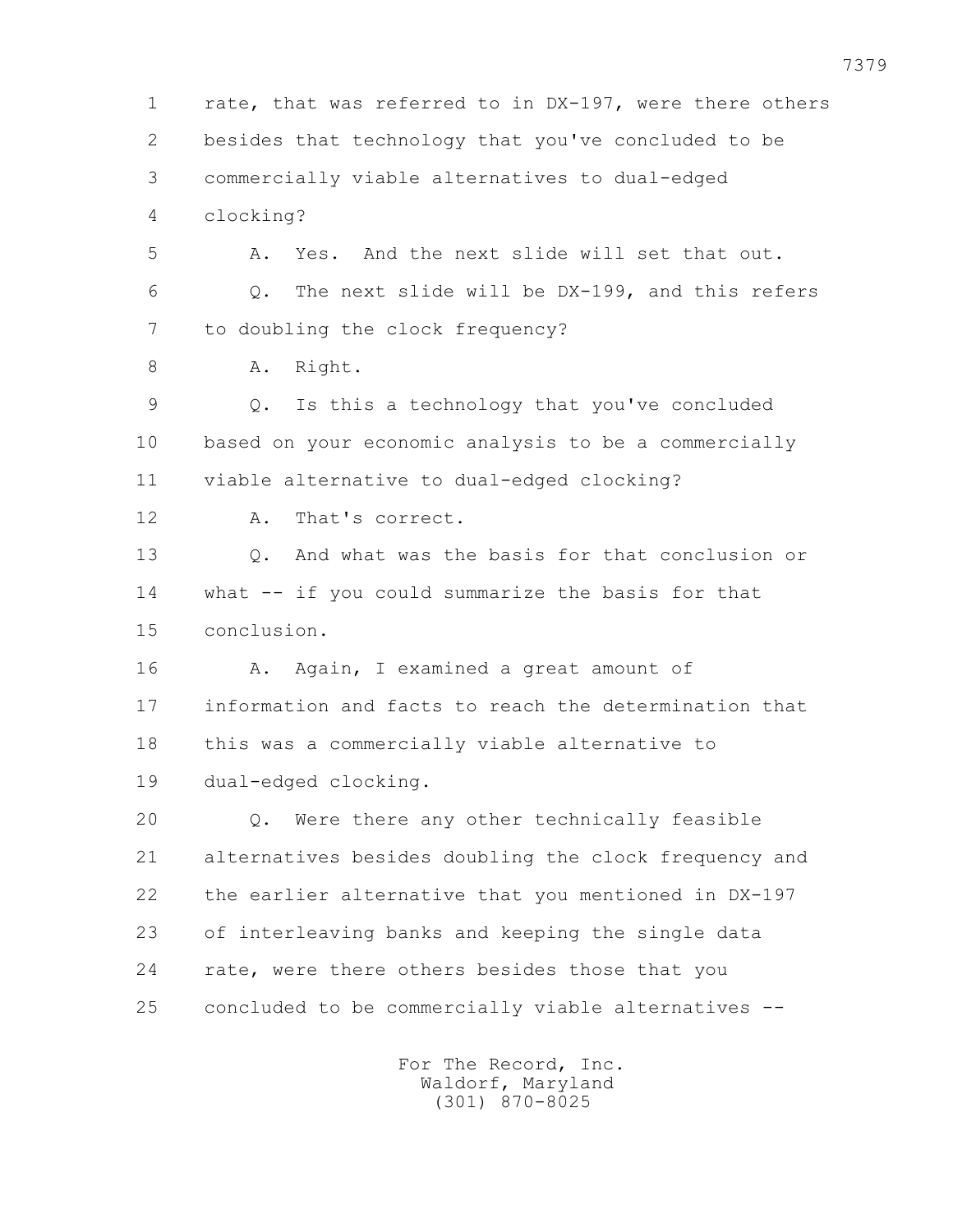1 A. Yes.

 $2 \t 0. \t -t$  to  $-t$  there were? 3 A. Well, I actually reached the conclusion that 4 toggle mode was commercially viable. But I have to say 5 that the exhibit that I hold in my hand does not 6 reflect that. And I'm not sure why that's true. 7 Q. Well, let's go to the next slide. Again, this 8 is DX-200 I believe. 9 And I believe that this slide, which, as has 10 been the case with similar slides, similar animated 11 slides, starts by identifying the various technologies 12 that you understood or assumed to be technically 13 feasible, and with the animation you now see that there 14 are checks by two of these technologies and there's an 15 X by one. 16 What do you mean to depict by that -- 17 A. Well -- 18 0. -- or to illustrate by that? 19 A. This was supposed to illustrate the data 20 acceleration technology market that I had reached, but 21 I have to say, I have actually determined that toggle 22 mode was also a commercially viable alternative, and so 23 we have an error on this document. 24 Q. How would you revise this demonstrative, 25 DX-200, to make it accurately reflect your conclusions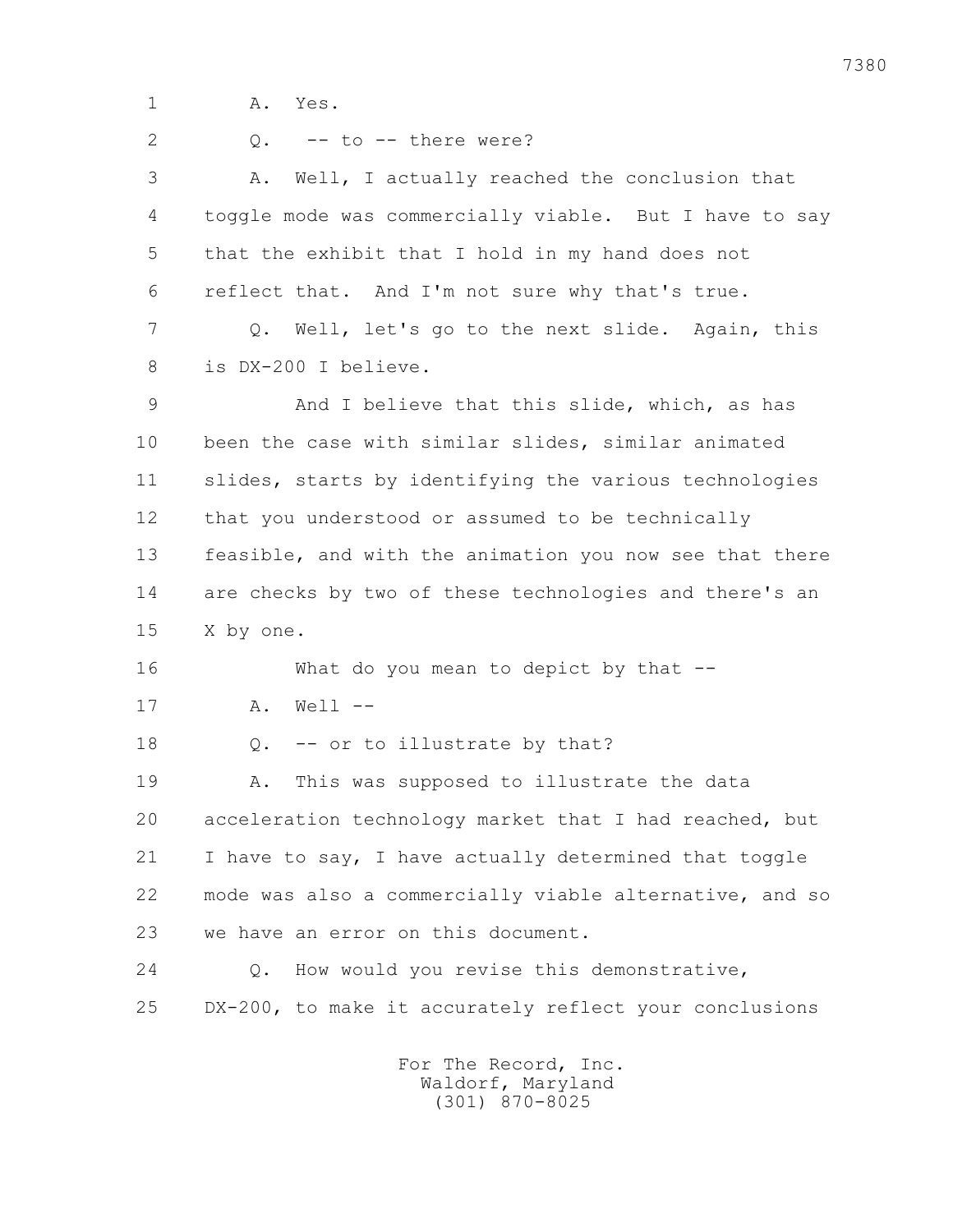1 as to commercial viability and the definition of what 2 you termed the data acceleration technology market?

 3 A. I would add a red check to use toggle mode, and 4 then I would conclude that dual-edged clock, keeping 5 the DRAM single data rate and interleaving the banks on 6 the module and doubling the clock frequency and using 7 toggle mode, those four technologies comprise a data 8 acceleration technology market.

 9 Q. Now, I believe we've covered three of what you 10 termed earlier the relevant technologies. Let's move 11 then to the fourth, which is the on-chip PLL or DLL 12 technology. And the slide that's now on the screen 13 will be DX-201.

 14 The first bullet point on this slide, does 15 that refer to your understanding of the function 16 served by use of on-chip PLL or on-chip DLL in a DRAM 17 technology?

18 A. Yes. My understanding from factual 19 testimony -- and it is my assumption from the factual 20 testimony -- is that on-chip PLL/DLL has the effect of 21 synchronizing the DRAM clock with the system clock. 22 And that that's -- the technologies that serve that 23 purpose are alternatives to on-chip PLL or DLL. 24 Q. And did you identify, based on the technical 25 sources that you were relying upon, any technically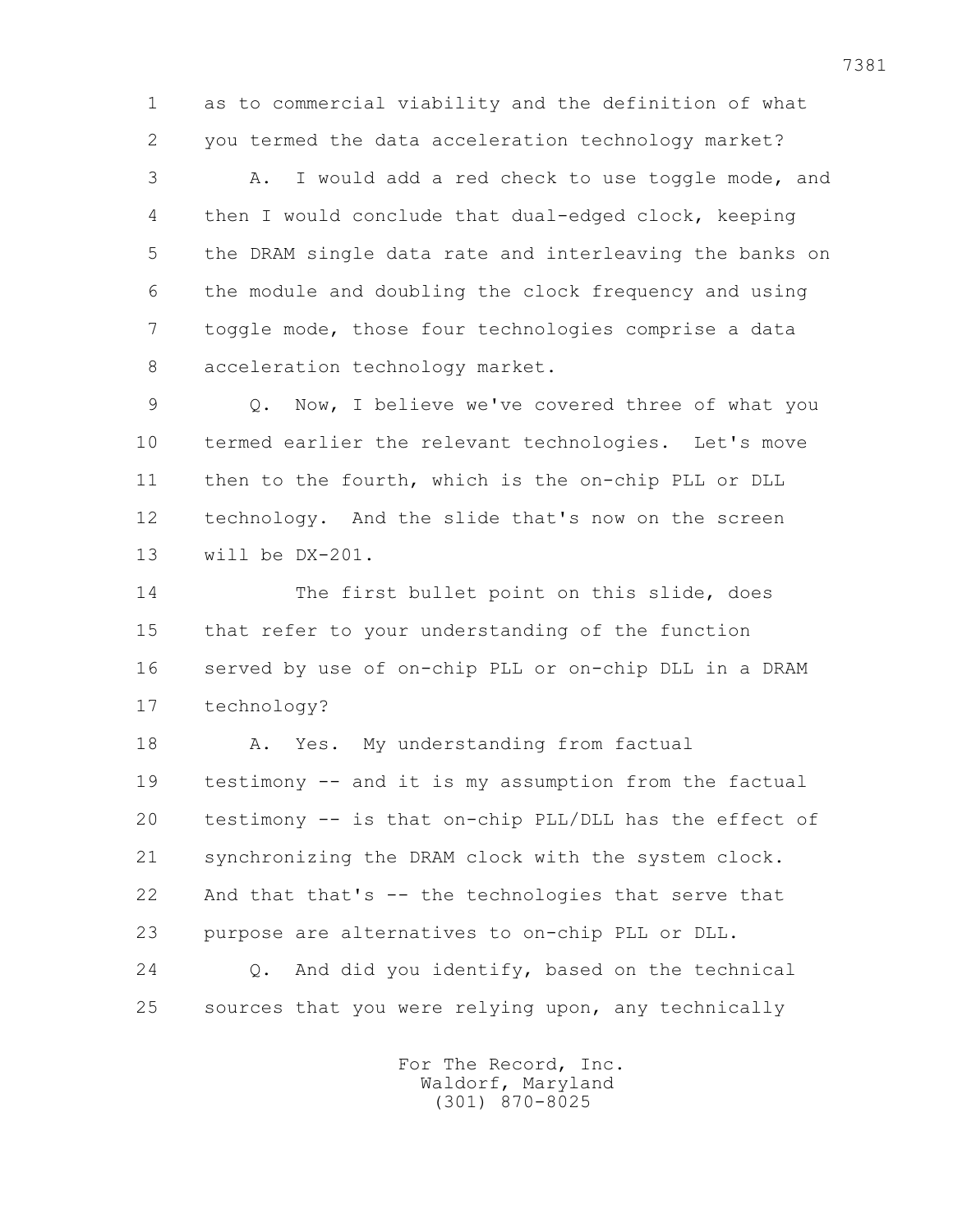1 feasible alternatives to on-chip PLL?

2 A. Again, my assumptions are set out on a 3 subsequent page. These are I believe Professor Jacob's 4 alternatives for on-chip PLL/DLL.

 5 Q. And the side that's now on the screen will be 6 identified as DX-202.

 7 There are five technologies here. These are 8 the technologies that you understand from the technical 9 sources that you relied upon to be technically feasible 10 alternatives to on-chip PLL/DLL?

11 A. Yes. That's correct.

12 0. And did you through your economic analysis 13 conclude that any of these technically feasible 14 alternatives were also commercially viable?

 15 A. I did, and they're set out on the subsequent 16 slides.

17 0. The next slide will be DX-203.

18 And this relates to putting a DLL on the memory 19 controller. Is that a technology that you concluded 20 through your analysis to be a commercially viable 21 alternative to on-chip PLL/DLL?

 22 A. It is. In my review of the available evidence, 23 it appears to be a commercially viable alternative to 24 on-chip PLL/DLL.

25 Q. And in summary form, can you identify the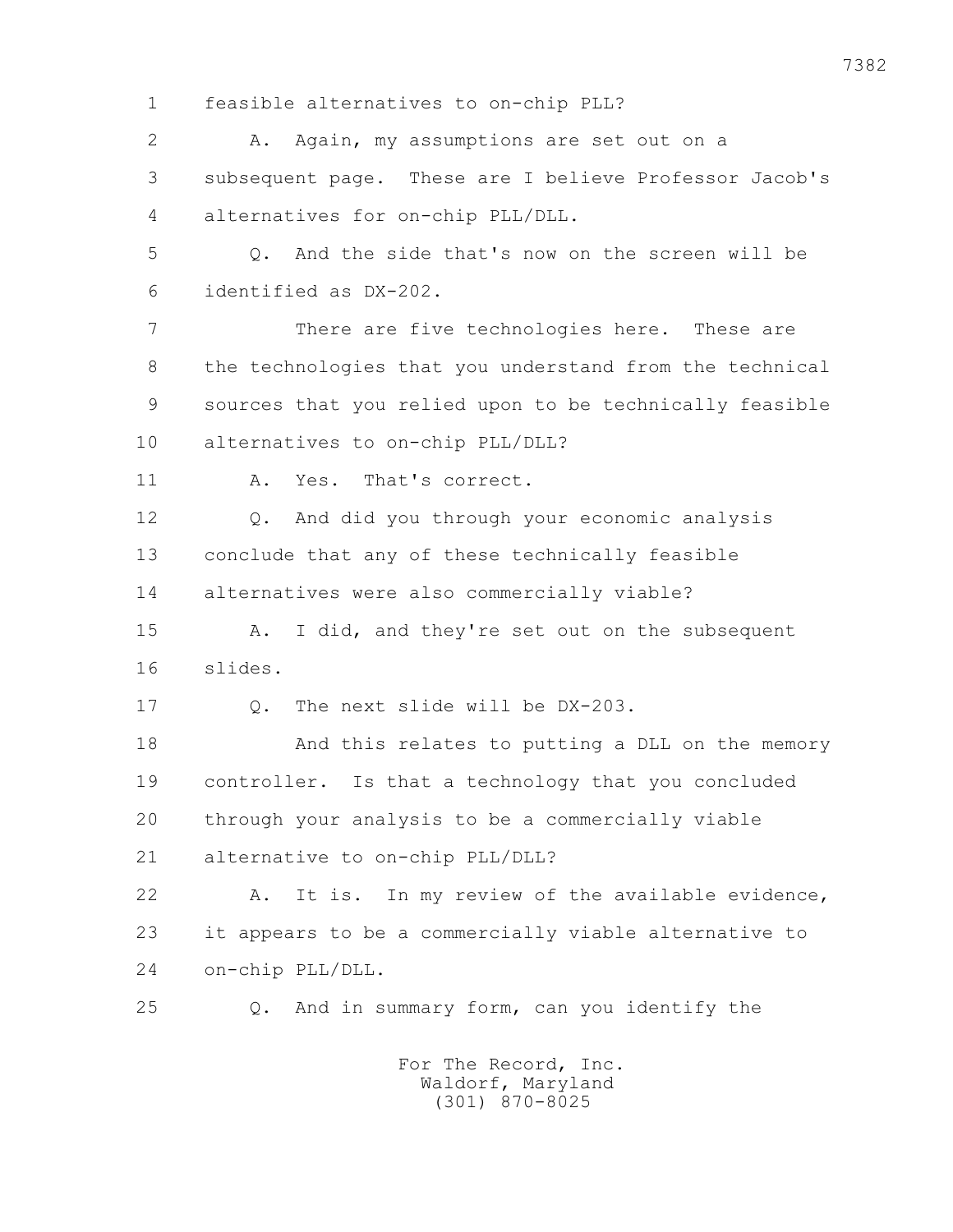1 general nature of the basis for that conclusion? 2 A. Yes. As before, I interviewed witnesses, I 3 read trade reports, I read many documents that had 4 bearing on this. 5 Q. Were there any other technically feasible 6 alternatives to on-chip PLL/DLL that you concluded to 7 be commercially viable? 8 A. Yes. Much like putting the DLL on the memory 9 controller, one can put it on the module. 10 Q. And that's the subject of the next slide, which 11 is DX-204. 12 A. Yes, that's correct. 13 Q. Did you conclude that PLL/DLL on the module 14 technology referred to here was a commercially viable 15 alternative to on-chip PLL/DLL? 16 A. Yes, I did. 17 Q. And were there any other technologies that 18 through your economic analysis you concluded to be 19 commercially viable alternatives to on-chip PLL/DLL? 20 A. Yes. Actually I'm not sure how to pronounce 21 it. "Vernier" or "vernier" technique I determined is a 22 commercially viable alternative to on-chip DLL. 23 Q. And that's the subject of the next slide, 24 DX-205. 25 A. Yes.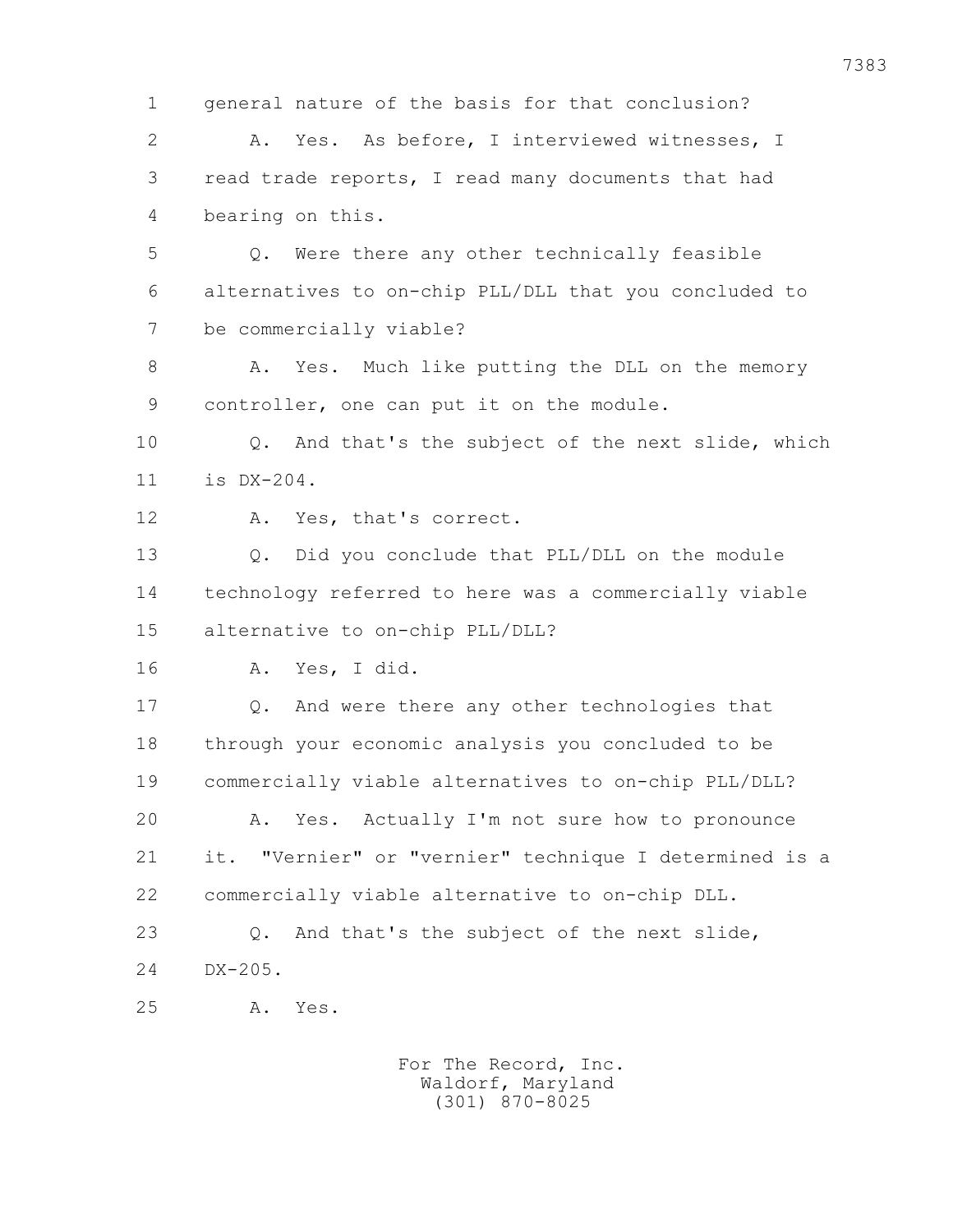1 Q. What -- again, in summary form, what basis did 2 you have for concluding that this technology was a 3 commercially viable alternative to on-chip PLL and 4 DLL?

 5 A. I reviewed a substantial amount of information 6 and that had bearing on the vernier technique as an 7 alternative and concluded that it was a commercially 8 viable alternative.

 9 Q. And were there any others, any other 10 technically feasible alternatives to this on-chip 11 PLL/DLL technology that you've concluded to be 12 commercially viable?

13 A. Yes. One may be able to get away with no DLL 14 at all.

 15 Q. And that option is the subject of the next 16 slide, DX-206.

 17 And can I ask you to explain now your basis for 18 concluding that the use of no DLL at all was a 19 commercially viable alternative to the use of on-chip 20 PLL/DLL?

21 A. Again, there are advantages -- so in my review 22 of the facts, there are advantages and disadvantages of 23 PLLs and DLLs on-chip, and at relevant speeds, at 24 relevant DRAM speeds, actually not using a DLL at all 25 appears to be a commercially viable alternative.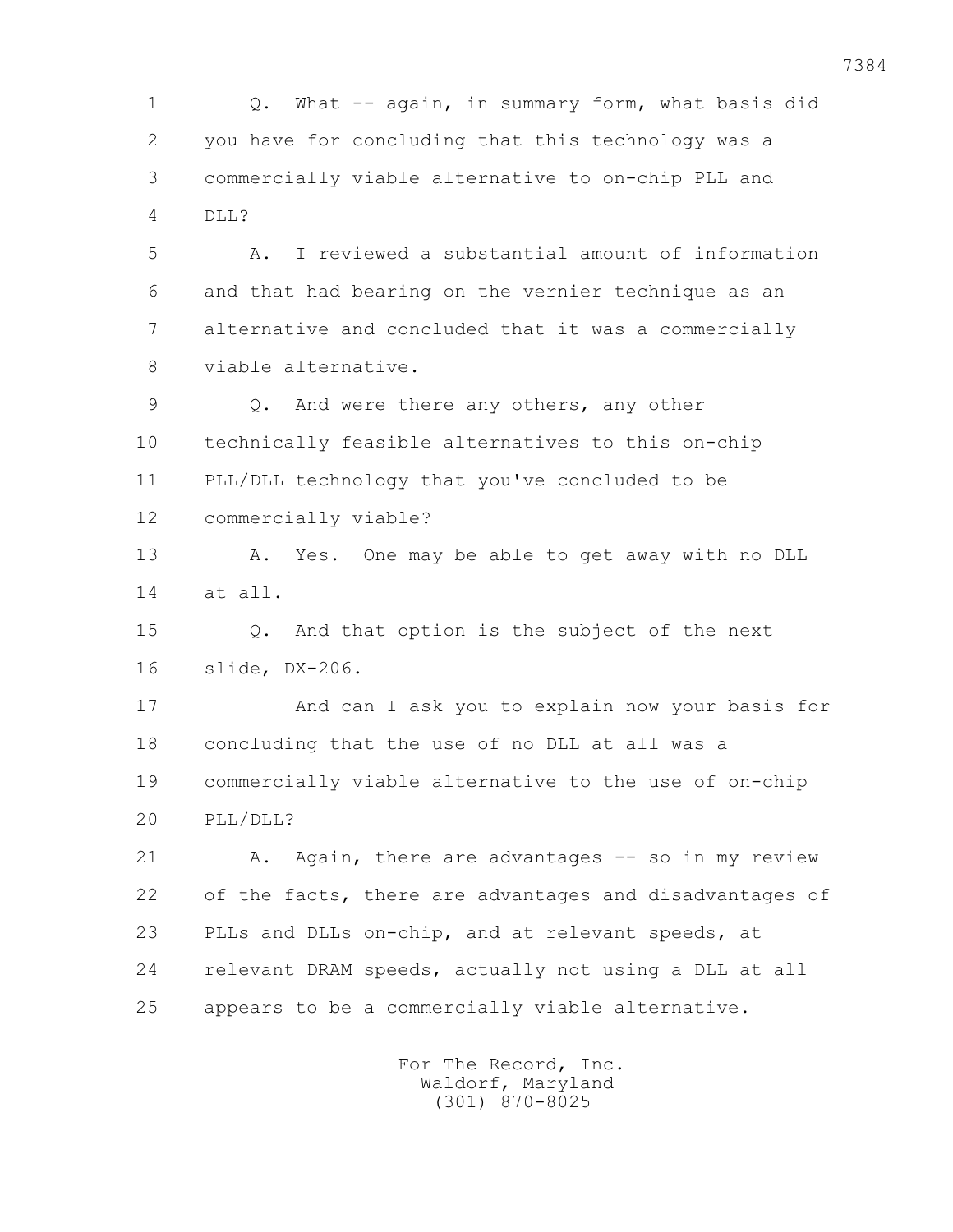1 Q. Of the technically feasible alternatives that 2 you identified through reliance on technical sources, 3 did you conclude that all of those alternatives were 4 also commercially viable alternatives to on-chip 5 PLL/DLL?

 6 A. It depends on whether by "all" you meant the 7 four we've just discussed or also the five that were on 8 the original list.

 9 No. I've concluded that the four that we 10 discussed were commercially viable alternatives to 11 on-chip PLL and DLL. But not achieving -- but not by 12 adding more pins. And that one I did not make a 13 determination one way or the other as to whether it -- 14 whether it was an -- whether it was a commercially 15 viable alternative.

 16 And these four alternatives with the original 17 on-chip PLL/DLL I concluded to be a clock 18 synchronization technology relevant market.

 19 Q. Let me make clear for the record that we're 20 now -- we now have on the screen another slide, which 21 should be marked as DX-207.

 22 And I think your prior answer identified that 23 the technologies in addition to on-chip PLL/DLL that 24 you included in the market that you defined as the 25 clock synchronous technology market; is that correct?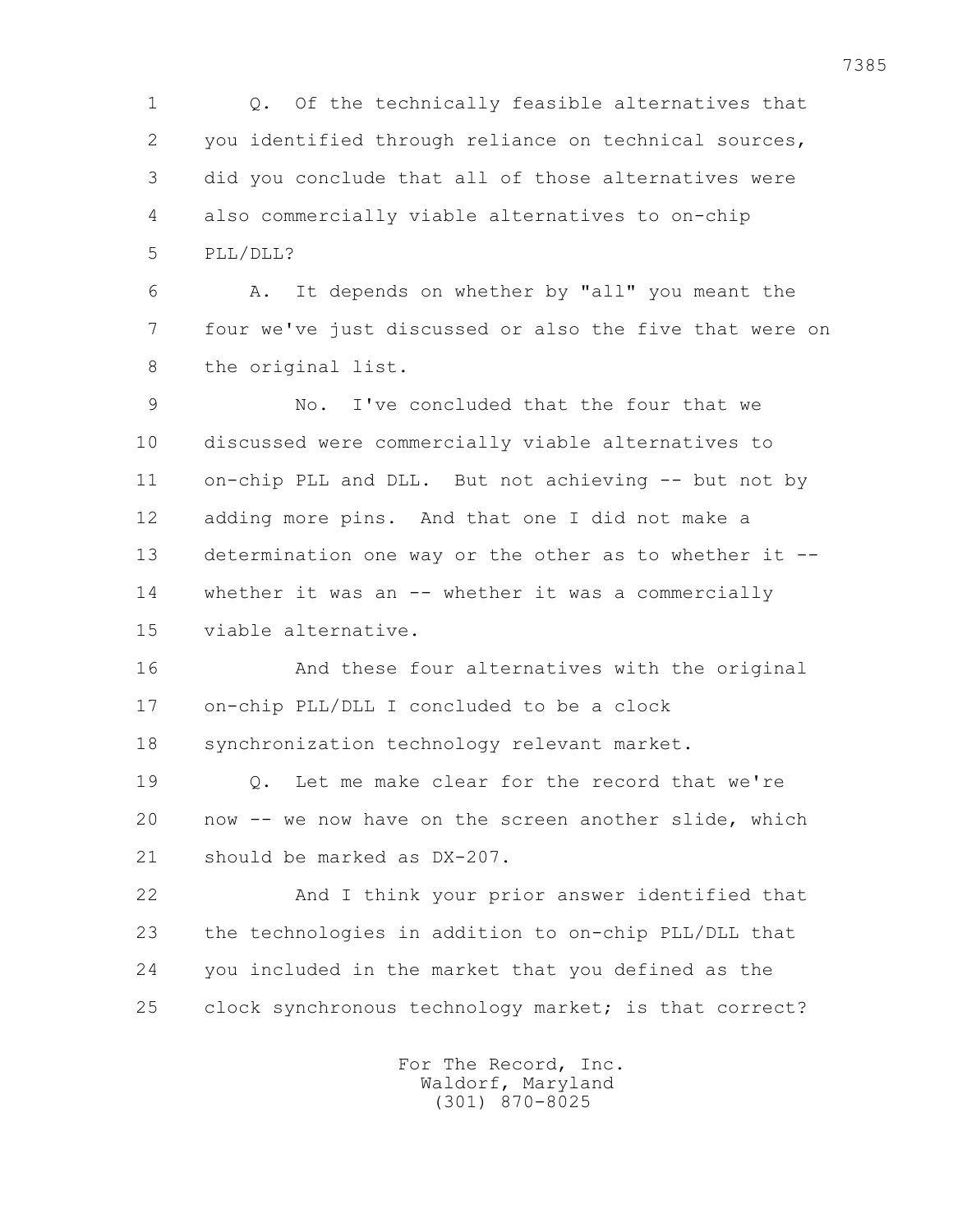1 A. Clock synchronization technology market, yes. 2 Q. Are there any other alternatives, other than 3 the alternatives that we have been discussing and 4 specifically the technologies that you've testified 5 that you concluded based on your economic analysis were 6 commercially viable alternatives to the four Rambus 7 technologies, other than the ones that we talked about, 8 were there any other technologies that you, based on 9 your economic analysis, concluded to be viable 10 alternatives to Rambus' technologies? 11 A. Yes. I've concluded that asynchronous designs 12 were relevant for at least some length of time, were 13 relevant alternatives, in particular, well through 1995 14 and probably continuing thereafter. 15 0. We now have a new slide on the screen, which 16 we'll mark as DX-208, which relates to asynchronous -- 17 the title is Asynchronous Alternative. 18 And in the first bullet you refer to 19 asynchronous DRAM designs. Let me ask you first of all 20 to define what you mean by that term. 21 A. So synchronous designs -- it's easier to define 22 that -- well, let me say again that this is a fact 23 question. 24 Synchronous design -- it's easier to explain 25 what a synchronous design is.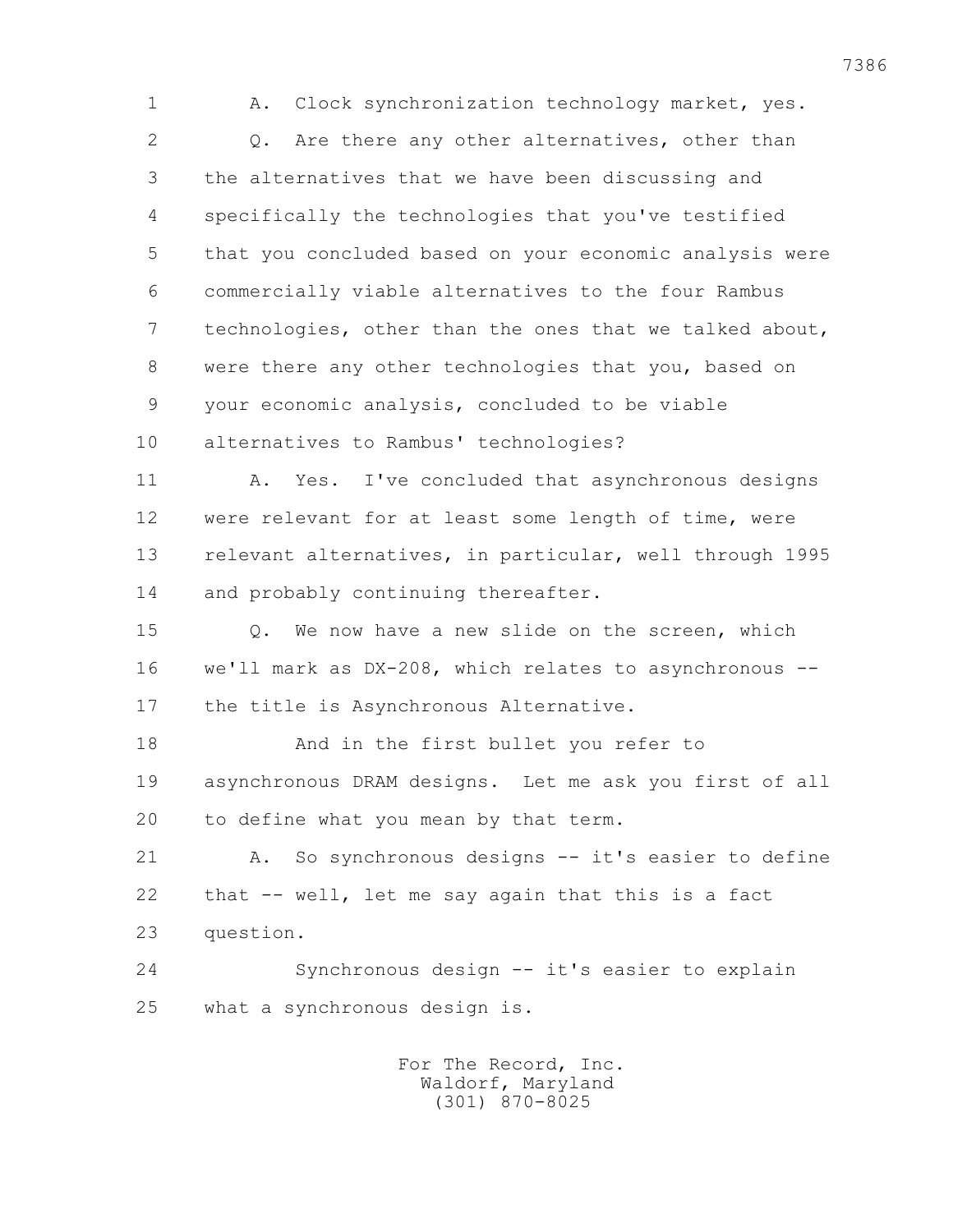1 Synchronous design takes a clock on the DRAM 2 and synchronizes it or synchronizes the action of the 3 DRAM with the system clock rather than with just its 4 own independent clock. It has its own synchronized 5 clock.

 6 So asynchronous designs did not. And the -- 7 what preceded SDRAM were asynchronous designs, so fast 8 page mode and EDO, extended data out, DRAMs were 9 asynchronous designs.

 10 There were -- there was quite a bit of debate 11 at the time that JEDEC standardized SDRAM about whether 12 to move to synchronous or stay with asynchronous 13 designs. Asynchronous designs had evolutionary 14 advantages over synchronous designs, but at that time 15 JEDEC made the determination to move to asynchronous -- 16 to synchronous -- move away from asynchronous to 17 synchronous designs.

 18 Q. Have you reached any conclusion as to whether 19 asynchronous designs were commercially viable 20 alternatives to synchronous designs in the time period 21 that you focused on for purposes --

22 A. Yes.

 23 Q. -- for purposes of your economic analysis? 24 A. Yes. Asynchronous designs had a number of 25 advantages and some disadvantages over the synchronous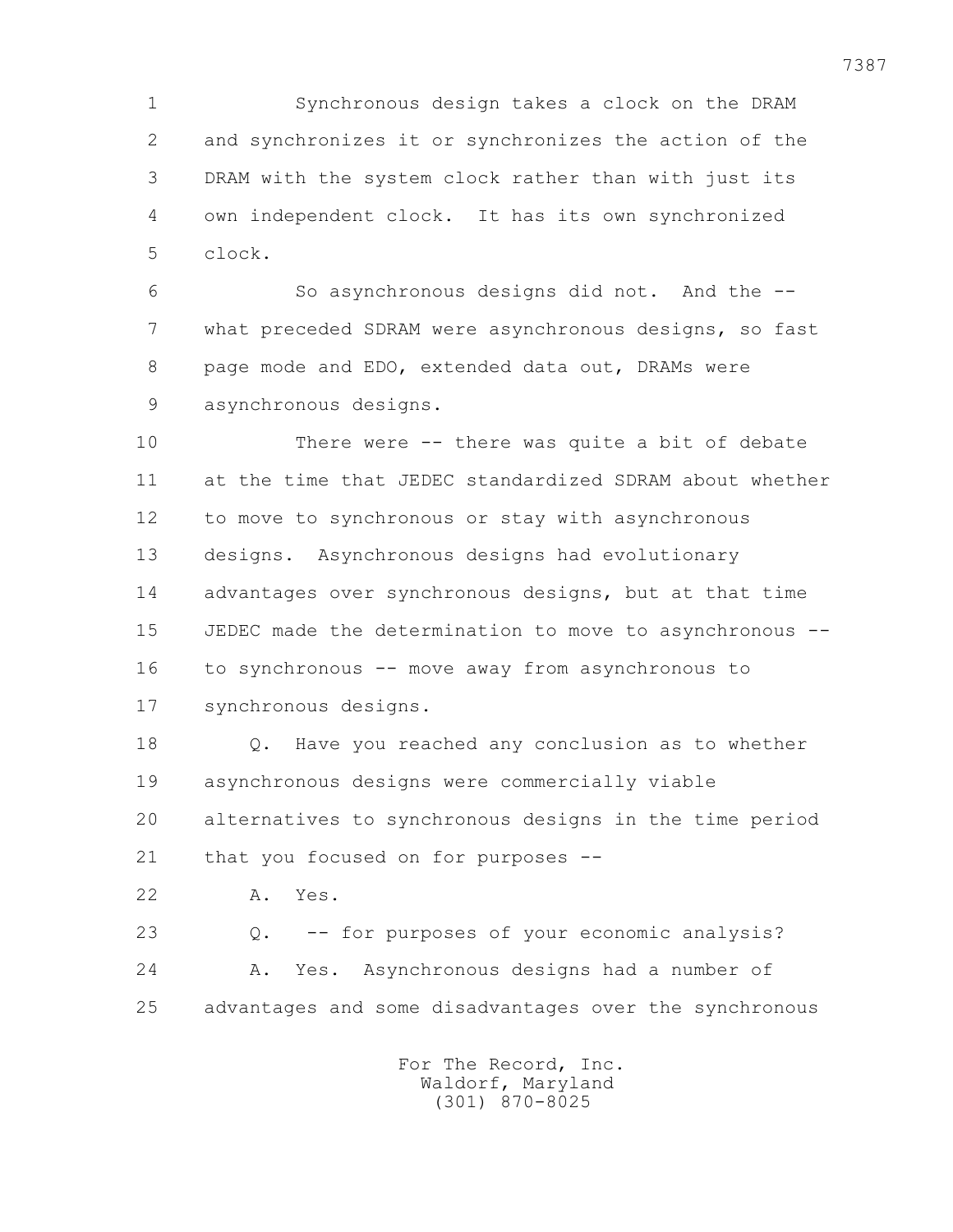1 designs that were ultimately chosen. And the -- they 2 were constraining alternatives on these synchronous 3 designs. And there's a wealth of information from the 4 time that speaks of that.

 5 Q. In the final bullet point on this exhibit, 6 DX-208, you state, "Choice of synchronous DRAM diverted 7 resources away from asynchronous designs."

 8 Can you explain what you mean by that? 9 A. Yes. The asynchronous designs of 1992 and 1993 10 are slow relative to, say, modern DDR designs, and 11 that's because a great deal of investment has been 12 applied to SDRAM and its successor DDR. Had the 13 industry stayed with asynchronous designs, it's 14 economically reasonable that those designs would have 15 progressed.

 16 Generally in this industry I find that the 17 application of engineering effort actually improves the 18 product, and so the fact that they went to a 19 synchronous design diverted resources away from 20 asynchronous designs and made those designs less 21 successful than they would have otherwise been.

 22 Q. In this slide, DX-208, you refer in the first 23 bullet point to something called burst EDO.

24 What is burst EDO?

25 A. Burst EDO was an asynchronous design that was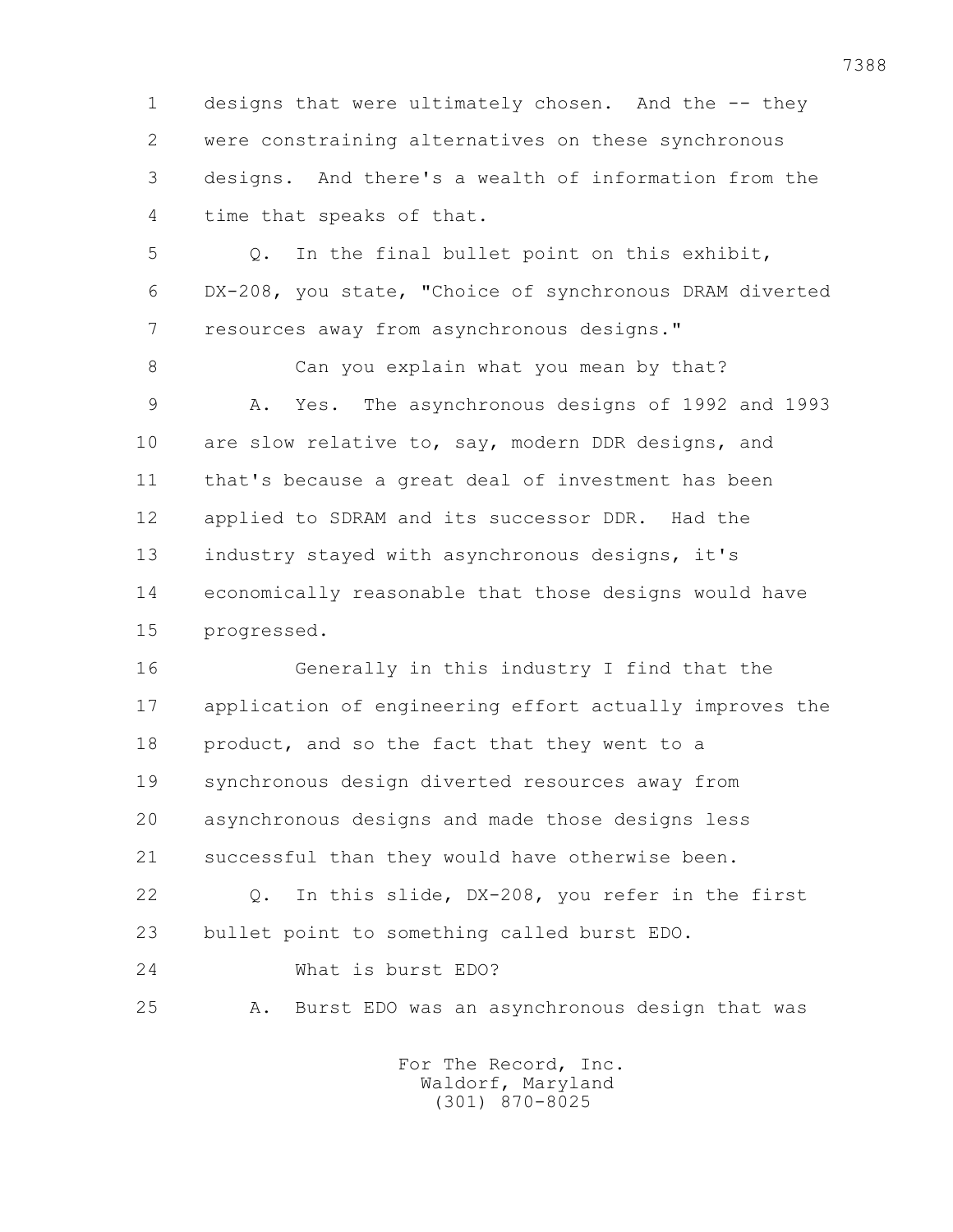1 proposed to succeed EDO -- we have a slide on this -- 2 that was proposed to succeed EDO and it was an 3 alternative -- it actually represented an alternative 4 DRAM technology, an alternative to SDRAM, and hence an 5 alternative to both programmable CAS latency and burst 6 length.

 7 That is to say, an alternative to using those 8 technologies and many other technologies embedded in 9 SDRAM was to use burst EDO.

 10 Q. We'll mark this slide relating to burst EDO as 11 DX-209.

 12 Have you concluded, Professor McAfee, whether 13 burst EDO was a commercially viable alternative to 14 synchronous DRAM?

 15 A. Yes. It was a constraining factor on -- it 16 would be a commercially viable alternative. That is, 17 it would be a price constraint on the SDRAM 18 technology.

 19 Q. Did you include the burst EDO technology or any 20 other asynchronous DRAM technologies in the relevant 21 markets that you defined?

 22 A. I did not, although one could. They are -- 23 they are -- when one looks at the individual 24 technology, it would be a large departure to switch, in 25 order to avoid an individual technology, to switch to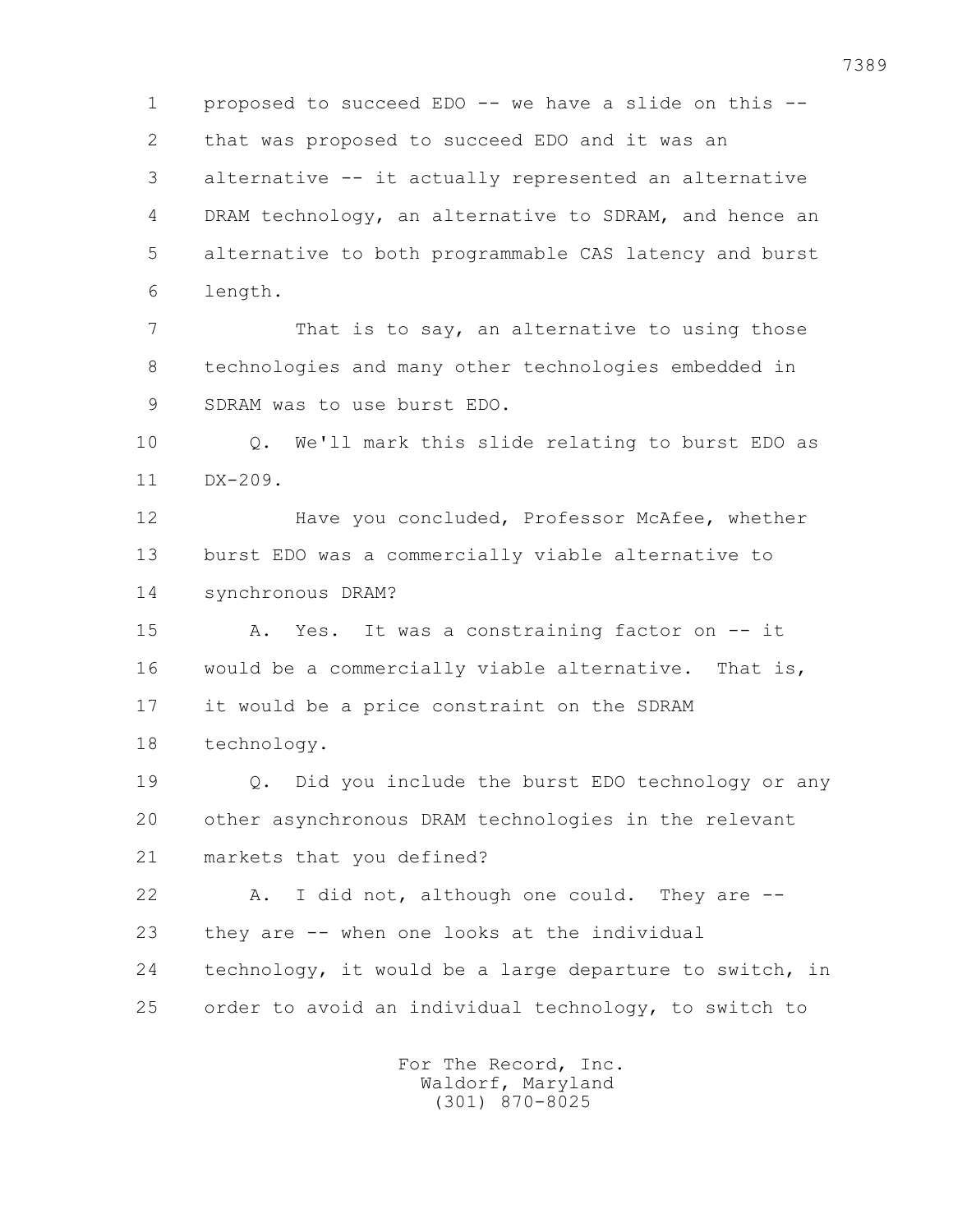1 an asynchronous design. It requires changing a great 2 number of things relative to just changing that one 3 technology.

 4 That would be a more reasonable thought 5 experiment when one was considering changing all four 6 technologies rather than just one of the technologies. 7 Q. Let's go to the next slide. This would be 8 DX-210. 9 And you see in DX-210 you've listed I believe

 10 the four relevant technology markets that you've 11 identified in your earlier testimony.

 12 Are these the only relevant markets that you 13 have defined?

 14 A. No. I also examined what's known as a cluster 15 market, and that lumps these technologies together. 16 That procedure is more a convenience than it is a -- 17 it's a common convenience among economists, but it is 18 more of a convenience than a strict market definition, 19 and it's because the technologies tend to be used in 20 the same products that one might want to treat them 21 together in what's known as a cluster market.

 22 And that is actually a common expedient in 23 economic analysis.

 24 And so using that common expedient, I found a 25 synchronous DRAM technology market that refers to all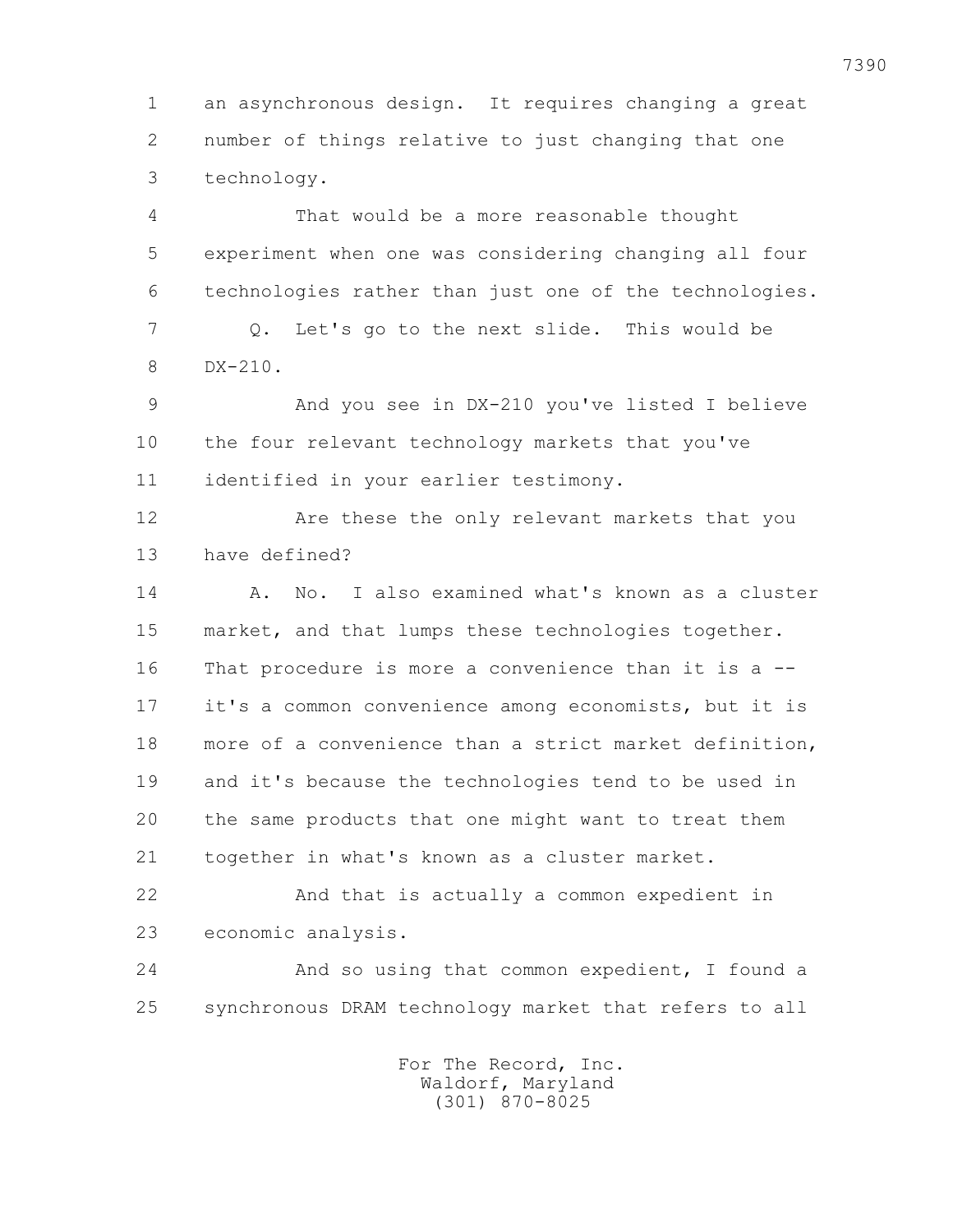1 four of those technologies.

 2 Q. You've used the term "cluster market" and 3 you've given an explanation, but I think you may have a 4 slide that illustrates that concept. 5 A. I do. 6 Q. This would be DX-211. 7 Is this slide meant to illustrate the concept 8 that you just described of a cluster market? 9 A. It is. This slide illustrates -- refers back 10 to an earlier slide that we had, that through the 11 standard-setting process we're going to select features 12 for -- or we're going to select technologies for a 13 variety of distinct features, in this case listed as 14 features 1, 2 and 3, and we'll select specific 15 technologies for those. 16 Insofar as those technologies relate to each 17 other, that is, they must work together, for example, 18 then it would be natural to cluster them together, so 19 if there was a natural affinity of one technology for 20 another, that is, they work well together, one would 21 want to cluster them together.

 22 Q. I believe, if I'm not mistaken, this may be 23 another animated slide.

24 A. Yes. Here, the technologies B, F and G have 25 gone through the standard-setting process. They are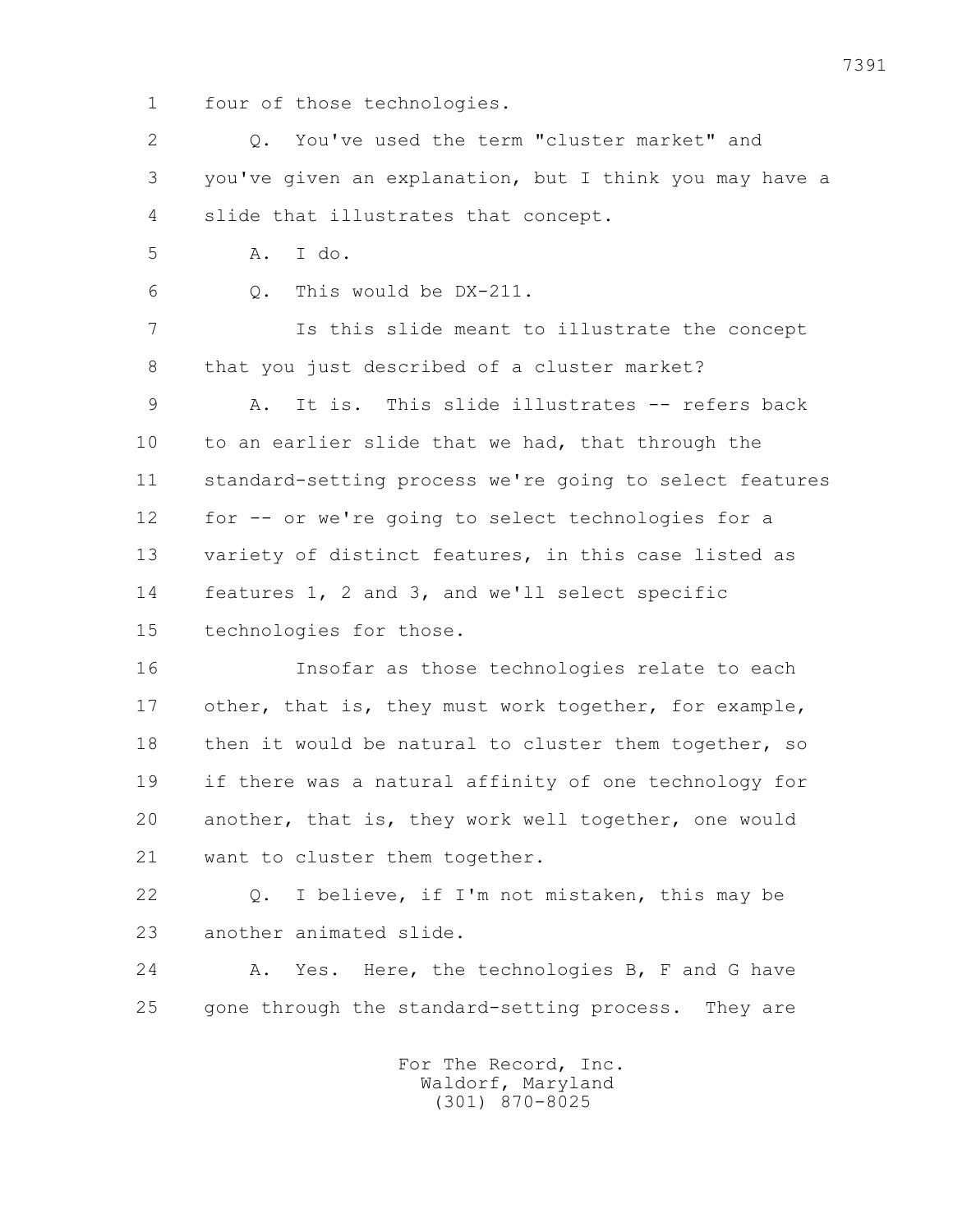1 unrelated from each other in the sense that D is a 2 standard for feature 1, F is a standard for feature 2, 3 and G is a standard for feature 3, but because they are 4 in some sense embodied in the same device, they can be 5 treated together.

 6 As I said, that's more of a convenience than 7 it is a normal or -- excuse me. It is quite normal. 8 It's more of a convenience than a strictly logical 9 exercise. Since they are, after all, they -- they do 10 different things. They aren't substitutes for one 11 another.

12 0. Am I correct that what you're illustrating here 13 is that in defining what you term the SDRAM technology 14 market or the cluster market that you described 15 earlier, you were collecting the other technologies 16 that you defined separately as separate markets into a 17 single, consolidated market in the manner that you've 18 depicted in this slide?

19 A. Yes. That's correct.

 20 Q. Now, my final question -- and I'll be done with 21 this topic and for the day -- relates to geographic 22 market.

 23 Have you reached any conclusion as to the 24 geographic scope of the technology markets that you 25 described or identified in your testimony today?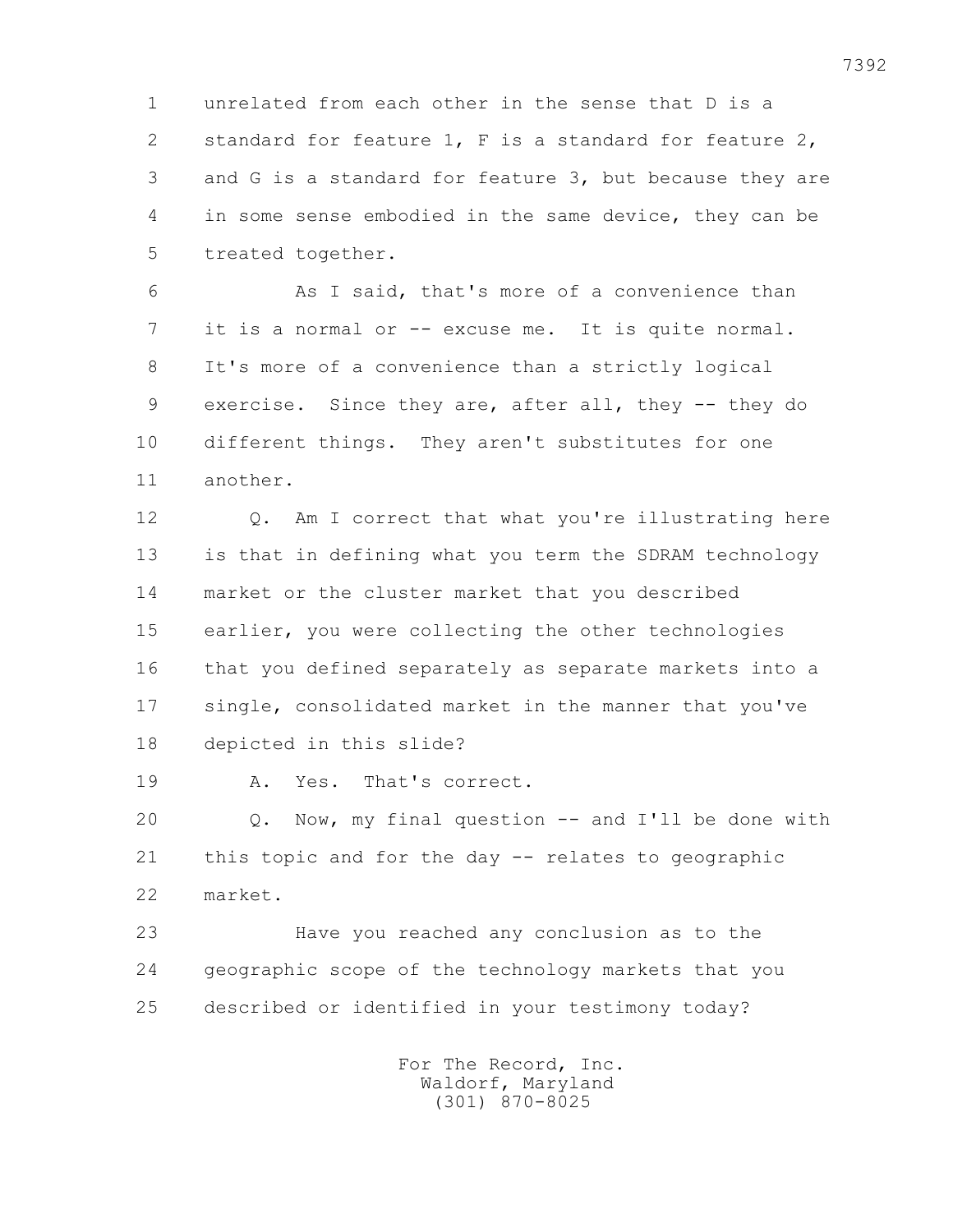1 A. Yes, I have. I find technology markets to be 2 worldwide.

 3 Q. And the next slide and the last slide for today 4 is DX-212.

 5 And let me just ask you if you could walk us 6 through your reasoning for concluding that each of the 7 relevant technology markets that you've defined is 8 geographic -- or is worldwide in geographic scope.

 9 A. I think I've already testified today that the 10 buyers of technology, the adopters of technology, 11 generally do not care about the geographic source of 12 the technology. They want the technology that is the 13 best for their purposes.

 14 Technologies tend to be licensed worldwide, so 15 that is to say technologies tend to flow across 16 national borders.

 17 In addition, the downstream product is 18 produced and used worldwide. From a technological 19 perspective, the fact that it's produced worldwide, 20 has low transportation costs, means that the 21 downstream product competes in a world market which 22 indirectly forces the technologies to compete in a 23 worldwide market.

24 And so -- and I think this is not 25 controversial, that technologies tend to be worldwide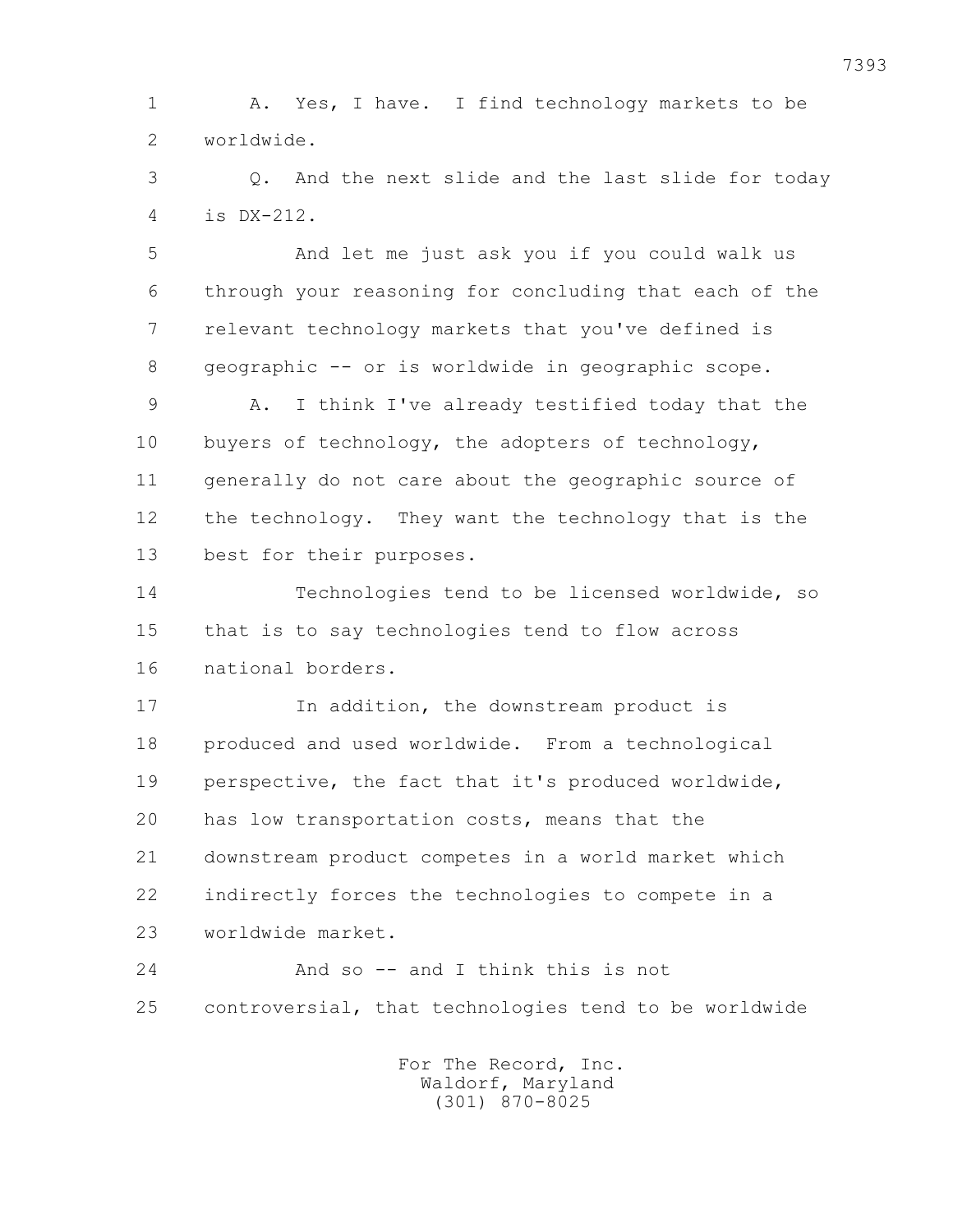1 markets, and this case is no exception.

 2 Q. And I think you've touched -- may have touched 3 on this in your answer.

 4 But the negligible transportation costs, that's 5 something that bears on your conclusion that this is a 6 world -- that these relevant technology markets are 7 world markets?

8 A. Yes. That actually -- so there are two 9 instances of negligible transportation costs. The 10 transportation cost of a product itself, a DRAM, that 11 is, the physical product, is very low and that makes 12 DRAM a world market. In fact, they don't seem to mind 13 shipping it across the Pacific Ocean -- this is a fact, 14 but they don't mind shipping it across the 15 Pacific Ocean just to package it.

 16 So transportation costs are very low. But also 17 the transportation -- but more importantly, the 18 transportation costs on the technology is essentially 19 zero, that is, it's trivial. It's a matter of flying 20 the -- those who know how to implement the technology 21 to wherever the technology is to be used.

 22 And so technology -- the transportation costs 23 associated with moving the technology are essentially 24 zero, and that means that the buyers adopt the 25 technology that offers the best technology independent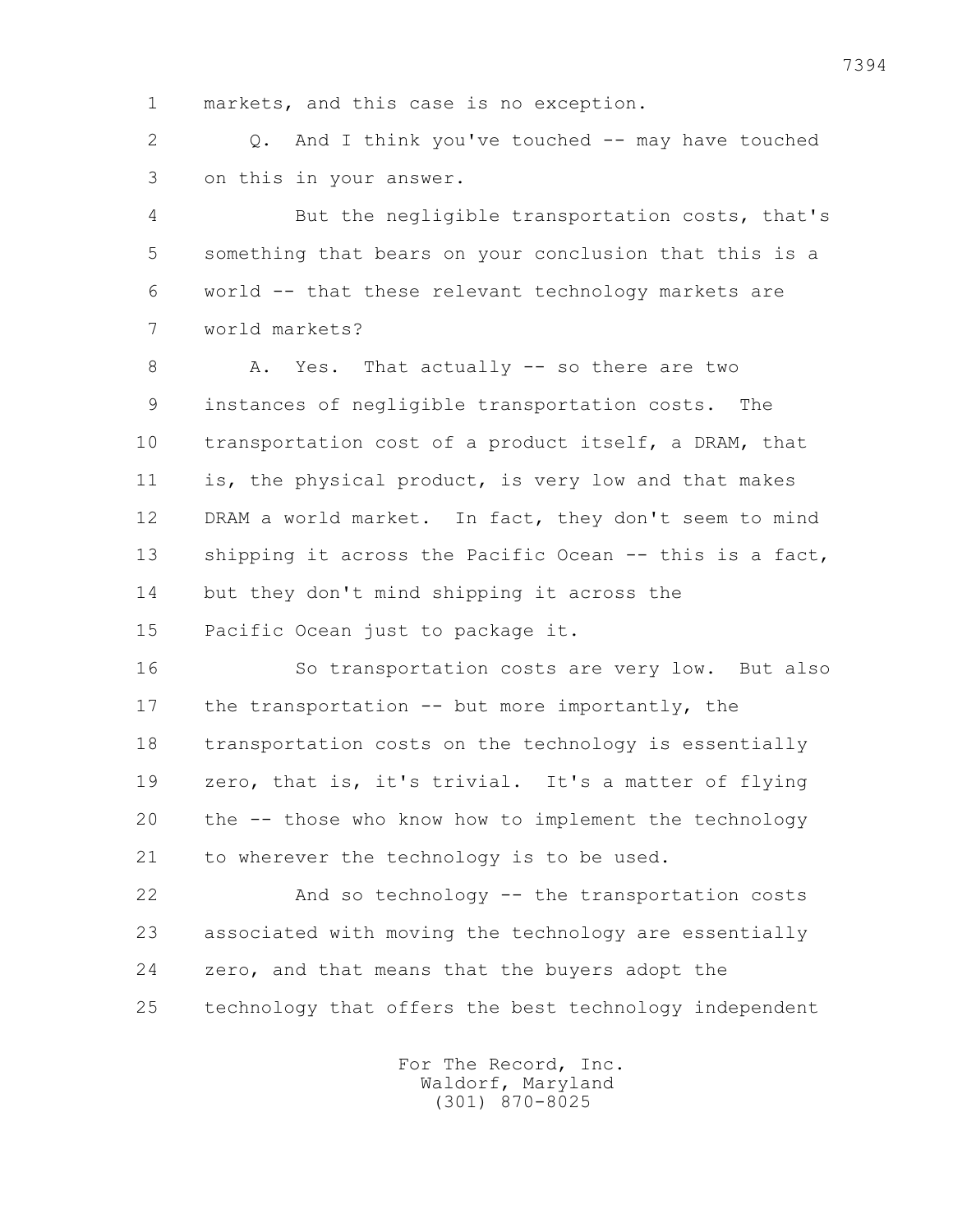1 of the origin of the technology. 2 MR. ROYALL: Your Honor, that concludes my 3 examination on that subject. I will have some 4 questions in the morning but will hope to conclude that 5 in somewhat over an hour's time. 6 JUDGE McGUIRE: Very good, Mr. Royall. Thank 7 you. 8 MR. ROYALL: Thank you. 9 JUDGE McGUIRE: Then that will take care of it 10 for tonight. We will convene tomorrow morning, 11 Thursday, at 9:30 a.m. 12 This hearing is in recess. 13 (Time noted: 5:50 p.m.) 14 15 16 17 18 19 20 21 22 23 24 25